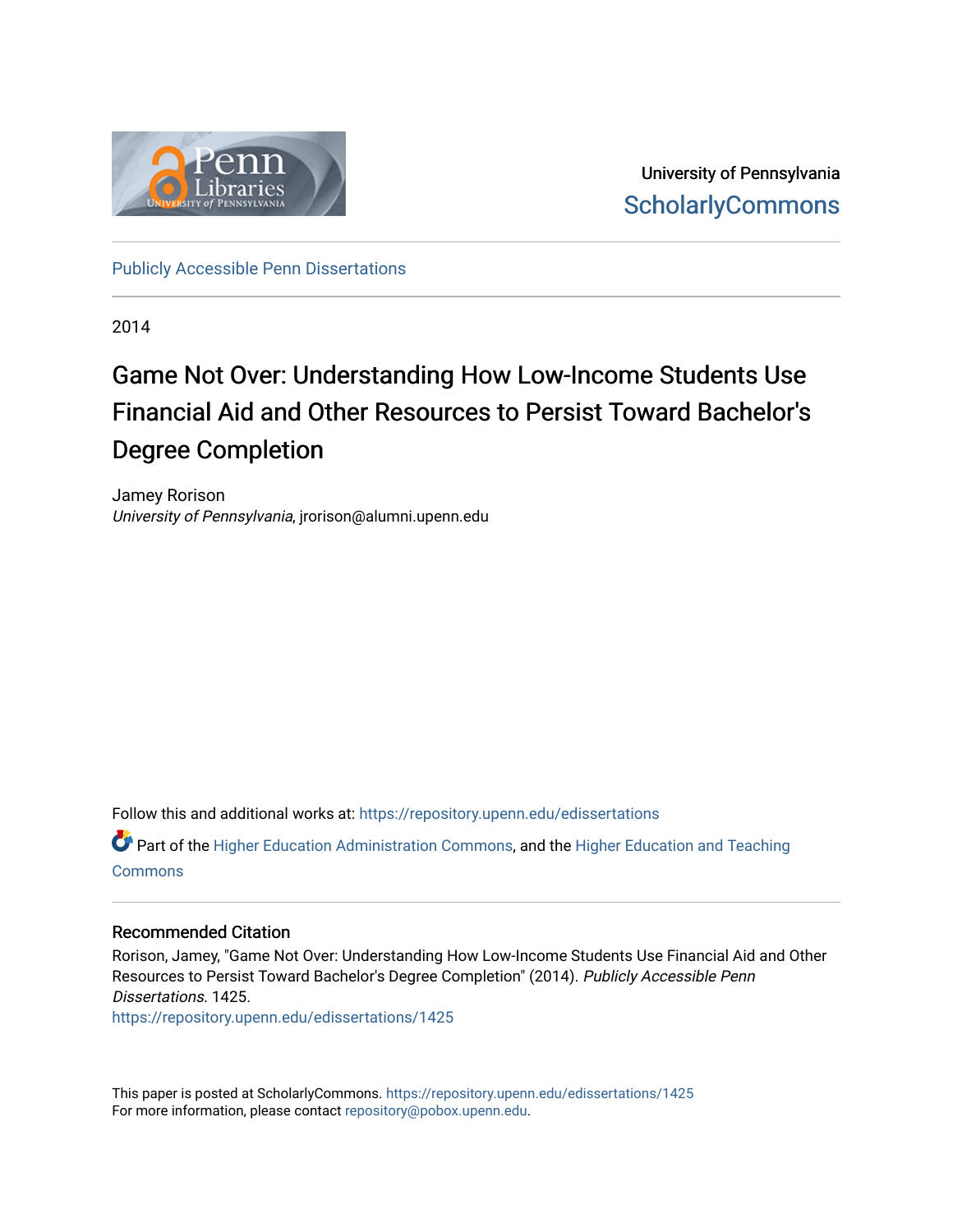# Game Not Over: Understanding How Low-Income Students Use Financial Aid and Other Resources to Persist Toward Bachelor's Degree Completion

### **Abstract**

Students from low-income families are not as likely as their more affluent peers to complete a baccalaureate degree. While other forces - including, but not limited to, prior academic preparation, academic integration, social integration, and engagement on campus - may influence a student's decision to persist or drop out of college, some students simply are not able to afford to pay tuition, fees, and living expenses. Over the past thirty years, the cost of college tuition and fees have increased over 500 percent, while available federal, state, and institutional financial aid programs have failed to grow at a comparable pace. Notwithstanding, there are many students from low-income families who do find ways to persist and complete bachelor's degrees, though little is known about how they are able to navigate the financial obstacles facing them.

This phenomenological study seeks to better understand how students who have persisted beyond their first year at one of three four-year universities (one public, one private not-for-profit, one private for-profit) finance the costs of their college education, how they use financial aid and other resources to pay these costs, and how they perceive financial aid to promote and limit their ability to persist through their educational programs. Findings suggest that students' ability to persist is heavily dependent upon federal, state, and institutional financial aid policies, levels of support and counseling available at the K-12 and postsecondary institutions, and students' individual levels of social and cultural capital. Students in the study relied heavily on need-based grant aid to provide the base of their funding. From there, student loans, employment wages, family support, and budgeting strategies all played important roles for various students.

This study fills an existing gap in the literature, as little is known about the experiences and strategies of students with limited financial resources who are finding ways to meet college costs. Study results provide direction for theory, policy, and practice.

## Degree Type

Dissertation

Degree Name Doctor of Philosophy (PhD)

Graduate Group Education

First Advisor Laura W. Perna

Keywords affordability, college, completion, financial aid, low-income students, persistence

### Subject Categories

Higher Education Administration | Higher Education and Teaching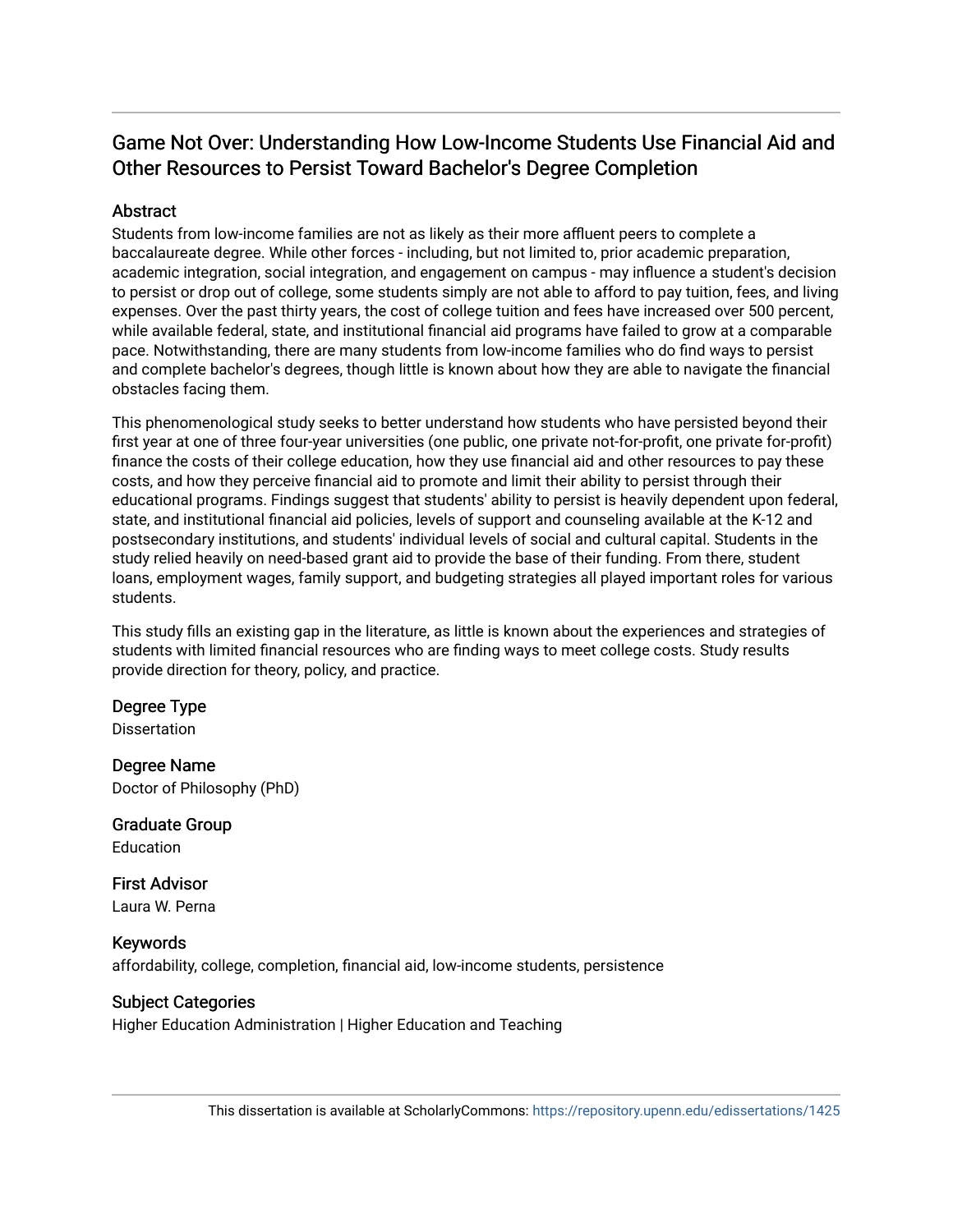# **GAME NOT OVER: UNDERSTANDING HOW LOW-INCOME STUDENTS USE FINANCIAL AID AND OTHER RESOURCES TO PERSIST TOWARD BACHELOR'S DEGREE COMPLETION**

Jamey Alan Rorison

## A DISSERTATION

in

Education

Presented to the Faculties of the University of Pennsylvania

in

Partial Fulfillment of the Requirements for the

Degree of Doctor of Philosophy

2014

Supervisor of Dissertation:

Laura W. Perna, Professor of Education

 $\mathcal{L}_\text{max}$  and  $\mathcal{L}_\text{max}$  and  $\mathcal{L}_\text{max}$  and  $\mathcal{L}_\text{max}$ 

Graduate Group Chair:

 $\mathcal{L}_\text{max}$  and  $\mathcal{L}_\text{max}$  and  $\mathcal{L}_\text{max}$  and  $\mathcal{L}_\text{max}$ Stanton E.F. Wortham, Professor of Education

Dissertation Committee:

Laura W. Perna, Professor of Education

Joni E. Finney, Practice Professor of Education

Jennifer L. Engle, Vice President, Institute for Higher Education Policy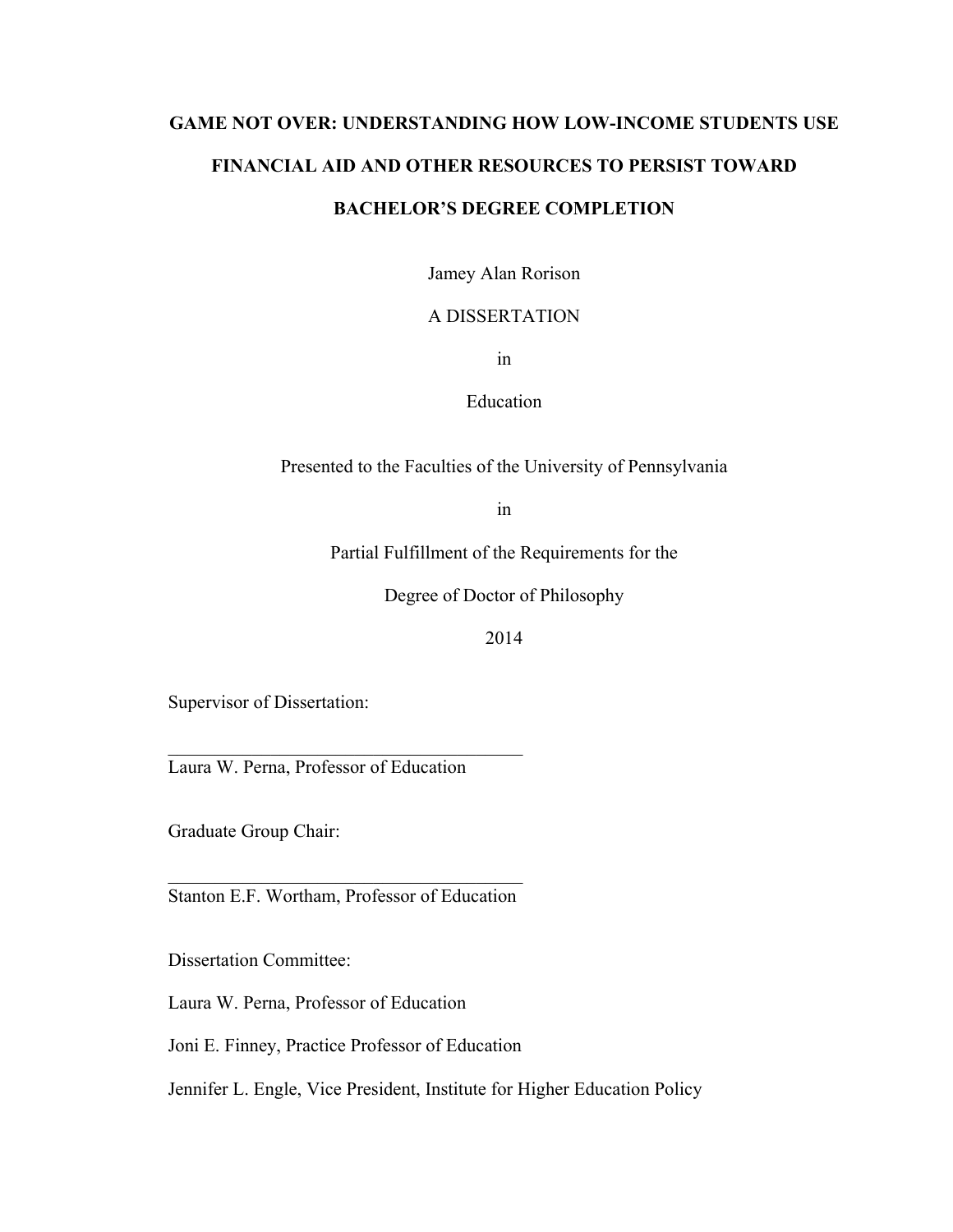# GAME NOT OVER: UNDERSTANDING HOW LOW-INCOME STUDENTS USE FINANCIAL AID AND OTHER RESOURCES TO PERSIST TOWARD BACHELOR'S DEGREE COMPLETION

## **COPYRIGHT**

2014

Jamey Alan Rorison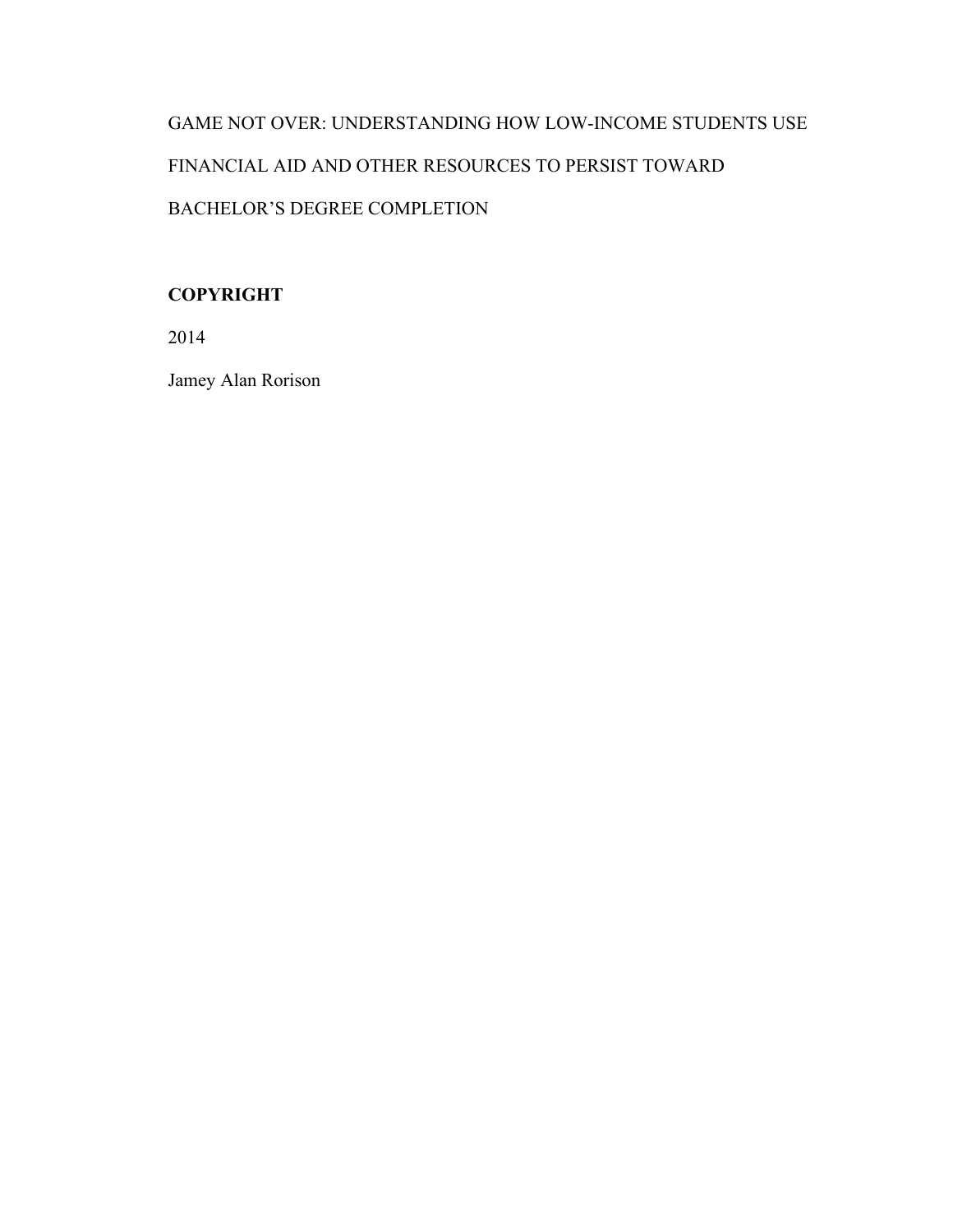## **DEDICATION**

To my mother, Rose Rorison, for being both a model and teacher of perseverance, and for giving me the tools to persist through completion of a doctoral degree.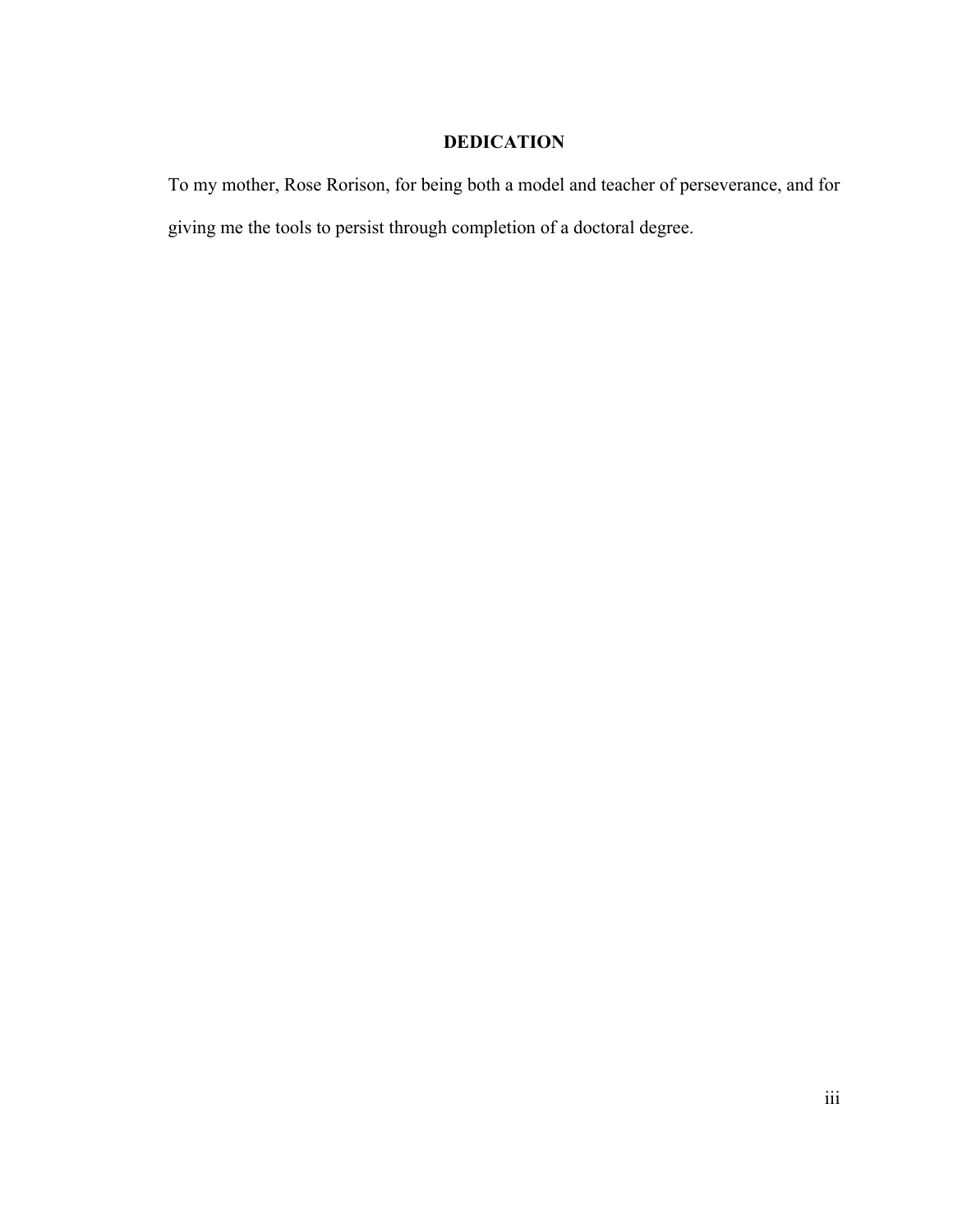#### **ACKNOWLEDGEMENTS**

Trite as it may sound, it really did take an entire community to help me complete this dissertation. I have so many people to thank that, when I was in the depths of data analysis and writing despair, I originally expected this section to be the longest of the entire document.

First, I must thank my amazing committee. Laura Perna has been the greatest role model I could have ever hoped to have. Laura has inspired me in so many ways, and has always selflessly given her time, energy, and infinite wisdom to help move my work forward. I appreciate her thoughtful, critical feedback and constant support. Joni Finney has given me so much good advice over the past six years. I admire both her sheer brilliance and her commitment to educating the next generation of policy leaders. I will forever be indebted to Joni for giving me countless opportunities to make my mark. Jennifer Engle, in addition to pushing me to think more critically about the policy implications of my work, was largely responsible for shifting my research interest to studying financial aid. I will always cherish my time as her intern at The Education Trust, and I am thrilled to be launching my post-doctoral career under her guidance at IHEP.

I want to also thank several members of the Penn GSE faculty, who have helped to transform me from an enthusiastic but unsure student into a budding scholar. Sharon Ravitch has believed in me without fail, even at times when I feared that no one else did. I hope to someday be half the qualitative researcher Sharon is, though that's a tough ask. I've learned so, so much from many of the other faculty members at Penn, either through coursework, teachable moments outside the classroom, or both. Special thanks to

iv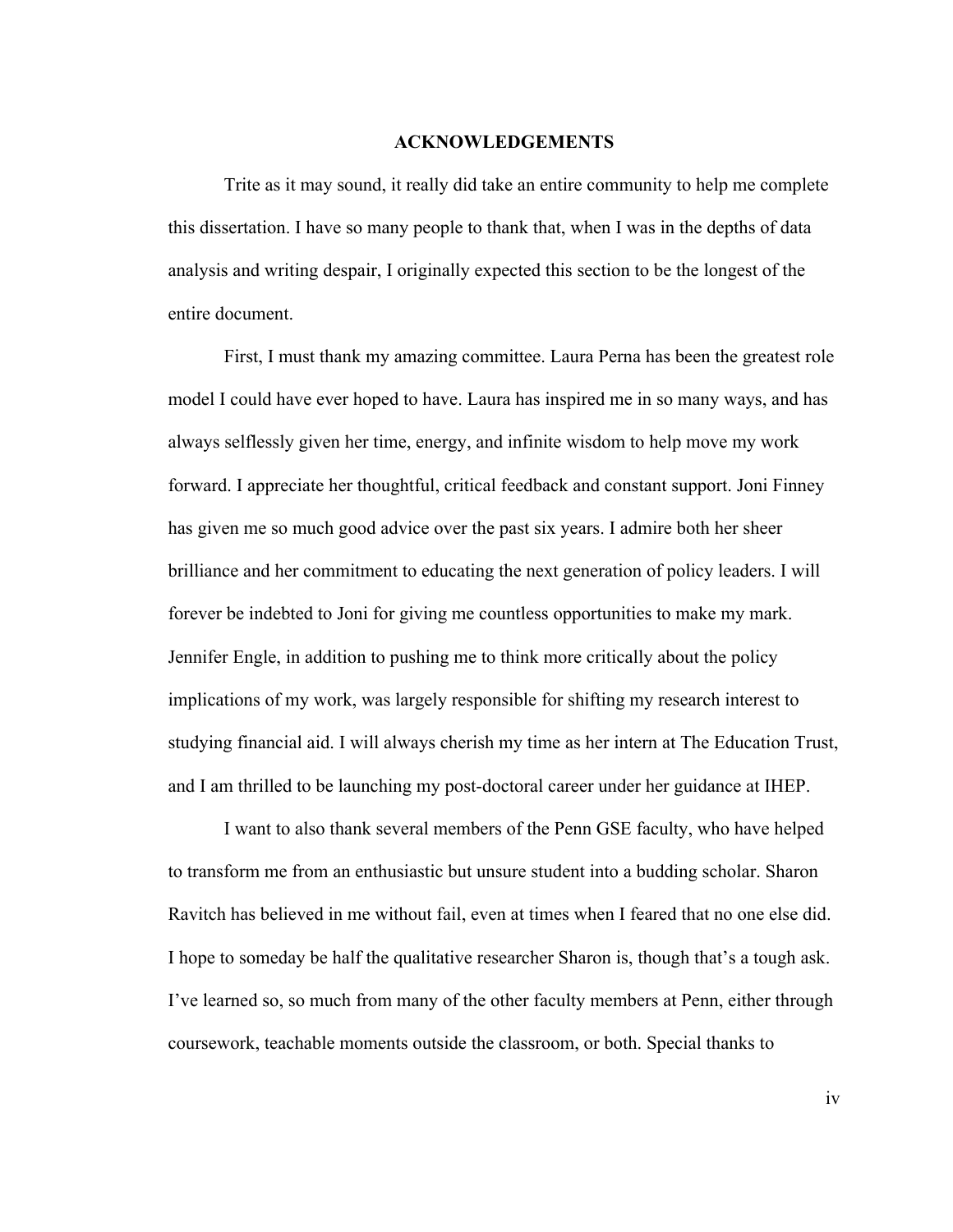Marybeth Gasman, Matt Hartley, Alan Ruby, Shaun Harper, Luisa Boverini, Ross Aikins, Ann Tiao, Pamela Felder, Henry May, Ruth Curran Neild, Peter Kuriloff, Janice Fanning Madden, Paul McDermott, Laura Desimone, and Dean Andy Porter. Thanks also to Rebecca Maynard for extending my IES funding for this final year of study, and for providing an enriching final assistantship experience.

A number of scholars and policy experts have provided me with valuable guidance over the past several years, including Nicholas Hillman, Patrick Callan, Patrick Kelly, Peter Ewell, and Jane Wellman. Special thanks to Sara Goldrick-Rab for allowing me to use her Wisconsin Scholars interview protocol as a basis for the protocol I developed for this dissertation. Special thanks also to Sean Vereen and Beth Hagovsky. It was during a casual conversation with Sean and Beth at a wedding reception that I likened my participants' reliance on student loans to playing an old arcade game. I said that their continued borrowing seemed like continually adding quarters to the machine to avoid the end of the game. At that moment, I decided upon "Game Not Over" as the title for this dissertation.

I want to thank my family for their love and patience through each step of this journey. My mother Rose, sister Tricia, brother-in-law Joe, and nieces Alexis and Addison have given me a wonderful home away from Penn and a grounding that has reminded me that my life has been more than just graduate school. While they didn't always understand why I've needed to be in school for so long, I think they understand that I've been doing it because I want to make them proud.

I absolutely would not be writing this if it weren't for the love and support of some very special friends. Luke Reinke has served dutifully as a best friend, drill sergeant,

v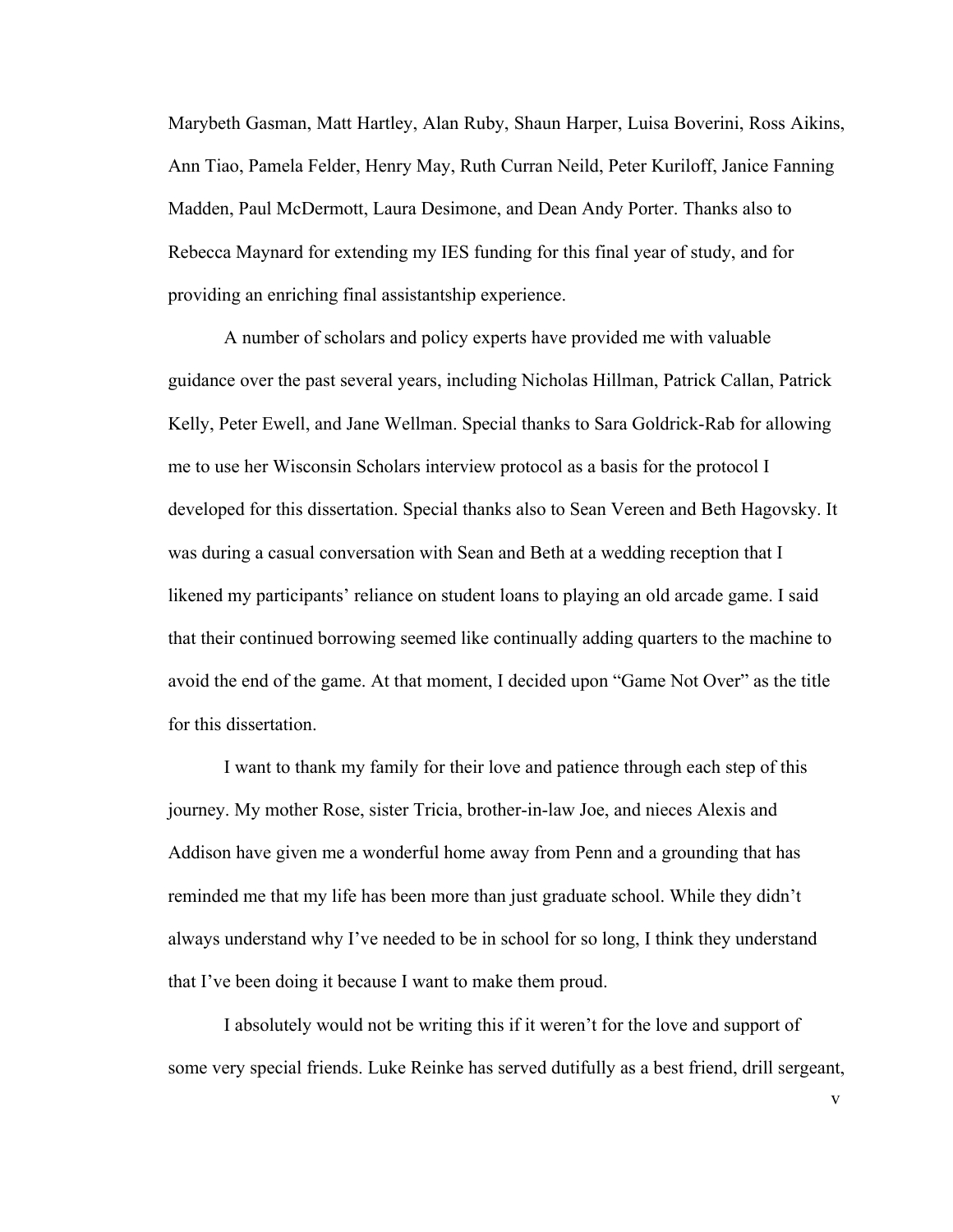and source of lighthearted comic relief for the past five years. You're next, Luke. Matthew Tarditi has been my "dissertation whisperer," spending hundreds of hours across the table from me at various coffeeshops and libraries. I can't thank Matt enough for listening to me vent my academic and life insecurities, and for always offering extremely thoughtful and caring advice. Jacquie Alex "Foo" Pruner has given me sage advice for over 15 years, and has always made me feel like I also have worthwhile insights to share. I credit her for helping me to find my voice through my undergraduate years and twenties. Karuna "MIMI" Sijapati has been my partner-in-crime since sophomore year of college, and while we haven't lived in the same city since 2001, we still correspond almost every day, making each other laugh endlessly. I want to thank her for giving me some much-needed opportunity to be carefree, and for also being an amazing friend and supporter, especially when I needed to channel Bela Karolyi ("You can do it!"). Claire Robertson-Kraft has been my GSE better half for my entire time as a doctoral student. Claire is definitely one of the most brilliant people I've ever met, and I look forward to seeing her as a mayor or world leader in the future. Dr. Eric Yoak has also been one of my biggest supporters over the past few years, and I will always respect his ability to finish his doctorate in three years. More importantly, I treasure our friendship. Dr. Alyssa D'Alconzo was largely responsible for bringing me to Penn GSE and equally responsible for helping me to persist sanely over the past six years. Thai-Huy Peter Nguyen has given me perspective, sassiness, and countless hours of discussion about pop culture that have enriched my doctoral experience in the best of ways. Nina Hoe has really helped me over the past three years to push to the finish line. From our lovely GIS methods class, through IES, and into our final year together, Nina has always

vi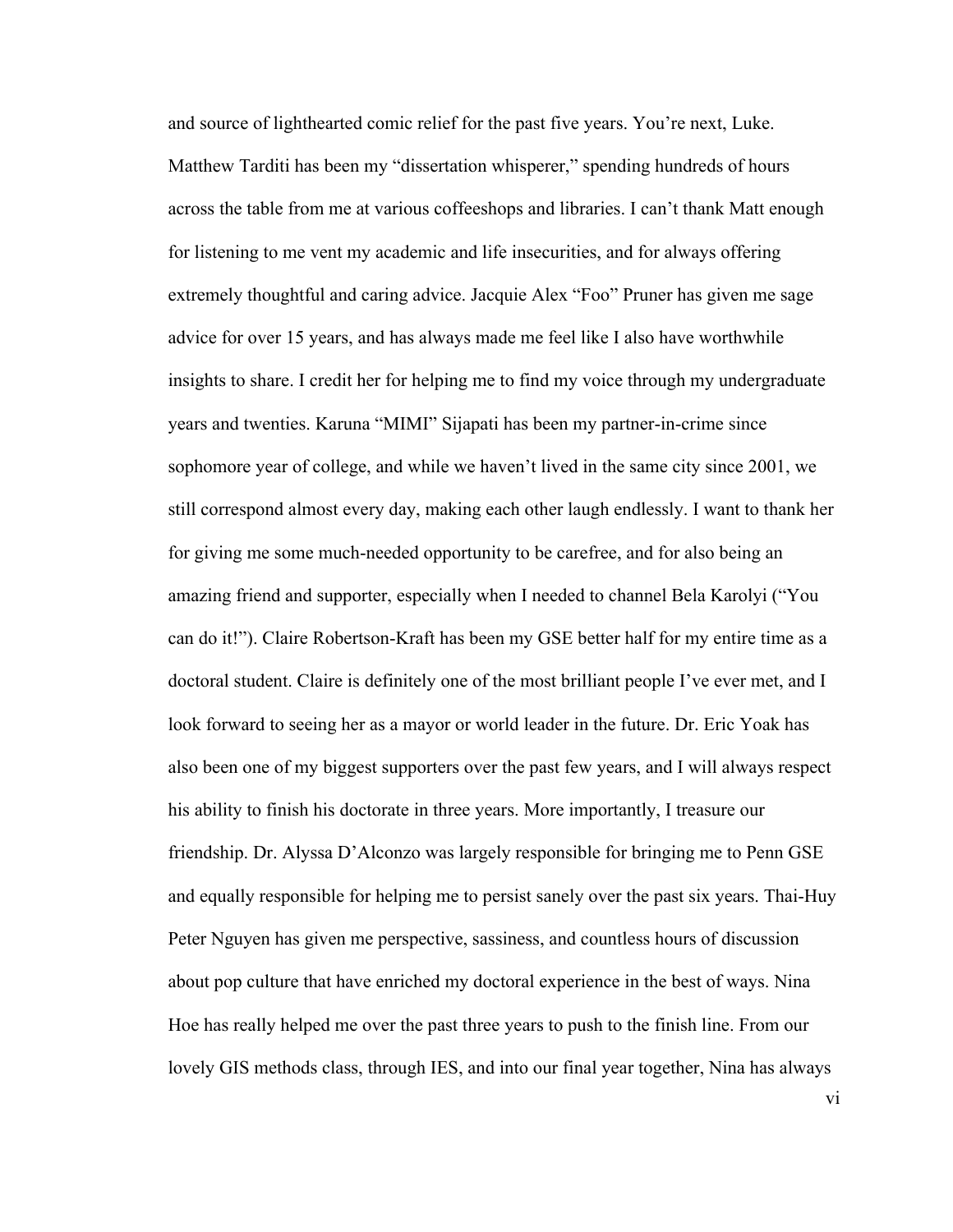kept me on my toes, made me laugh, and introduced me to amazing people and experiences. Pete Letteney gave me the best Spring Break I've ever had, the calendar on which I counted the days to this journey's end, some really good hugs, and some equally good banter. Michael Ryan Moore provided support and comfort at times when I really needed it. Dr. Jessica K. Beaver has been a voice of reason and an inspiration to anyone like me, who wants to someday balance scholarship and parenthood. Nana Kufuor, Lekesha Campbell, and Efua Andoh have remained dear friends since my freshman year at Hill, and I look forward to many jazz nights and dinners in DC. Sarah and Matt Orysiek, Ellie and Mike Cornecelli, and Krista Jean Usher have been there for me through thick and thin. Jordane "M" Jolley has always opened her doors in Queens to me, and has also opened her heart and soul. Ashaki O. Charles' inspiring words and deeds have provided me with much of the emotional currency I've needed to persist through completion of this degree. Nicole Xylouri Osborne has reminded me that there are bigger battles to fight than those that exist in graduate school. Her strength inspires me daily. I also owe her big-time for allowing me to live in her apartment while I collected data in Chicago. Cecilia Orphan has been an amazing friend, writing buddy, guitar slinger, and fellow first-generation debriefer. She also has given me carte blanche to be irreverent, which I greatly appreciate. Dr. Laura "Crosstalk" Colket has inspired me to want to be a calmer, more socially conscious person, and her work continues to amaze me. Drs. Brian and Laura Sponsler have been like a brother and sister to me, and a shining example of the excellence that comes when hard work, kindness, and intellectual power are merged. I must also thank them for connecting me with Brian's parents Tom and Virginia, who graciously allowed me to use their amazing home on the Oregon coast for the writing

vii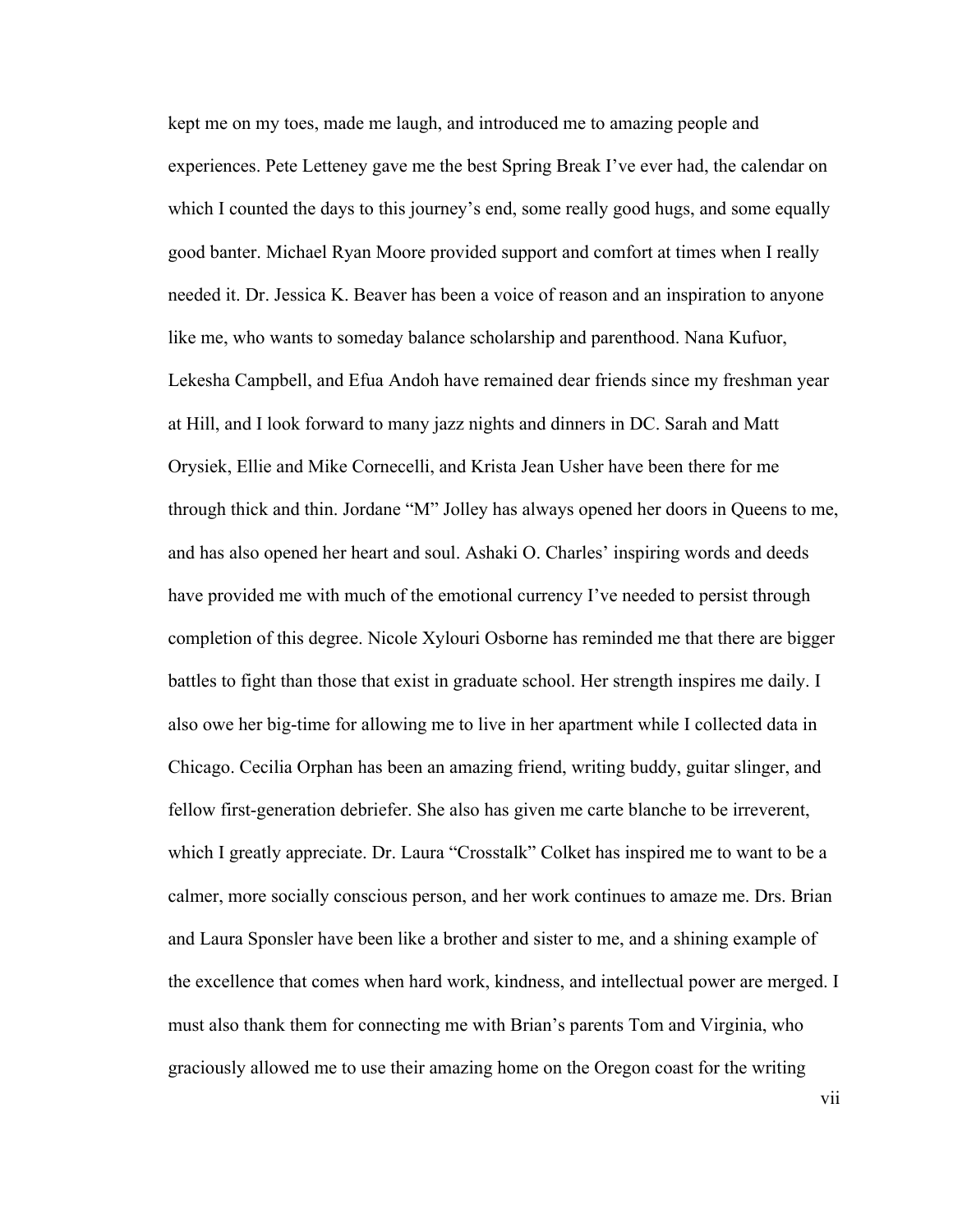retreat that turned this dissertation from a sparse outline into the makings of a full book. Danielle Gioia has been an amazing thought partner, gelato sharer, co-teaching assistant, and pioneer. DG is literally the smartest person I've ever met who isn't in any way pretentious. Graham Nicholas Stuart Miller and Paul Rubin are dear friends who represent the next generation of higher education doctoral students. I appreciate their daily gchats – equal parts banter and support – and look forward to welcoming them as doctors in a few years. Melissa "Spice" Kapadia-Bodi has been one of my biggest cheerleaders for the past six years. Her smiling face, positive attitude, and impeccable fashion sense brightened many of my days at Penn GSE. Sylvia and Dr. Joe Devietti, Tu-Quyen Nguyen, Danielle Tadros, Lisa Rudi, and Sarah Whitman have been a core group of amazing friends with whom I've shared many brunches, game nights, and other fun shindigs. Nicole Svonavec has been my carpool buddy, fellow SMASH enthusiast, trust keeper, and Western Pennsylvanian in Philly. Will Proctor and Bob Conti have been my guardian angels on the west coast, and Jonathan Gillespie has been the best cohortmate I never had, as we've commiserated about our doctoral tribulations at different schools these past five years. Dr. Tiffany Jones, I will always wonder what great times we would have had together at USC, but I look forward to many great times outside of graduate school. Dr. Hoi Ning Ngai provided me with some of the best restaurant/snack outings and fun conversation I've had in Philly. Farzin "Lisa Chaka" Khan, I look forward to spending many fun nights hanging out in my new city with you.

Dr. Awilda Rodriguez, Dr. Tafaya Ransom, and Keon Monte McGuire, we started this Ph.D. program together, and I thank you for sharing so many steps of this journey with me. I am honored to be in the company of such brilliant people, and I look forward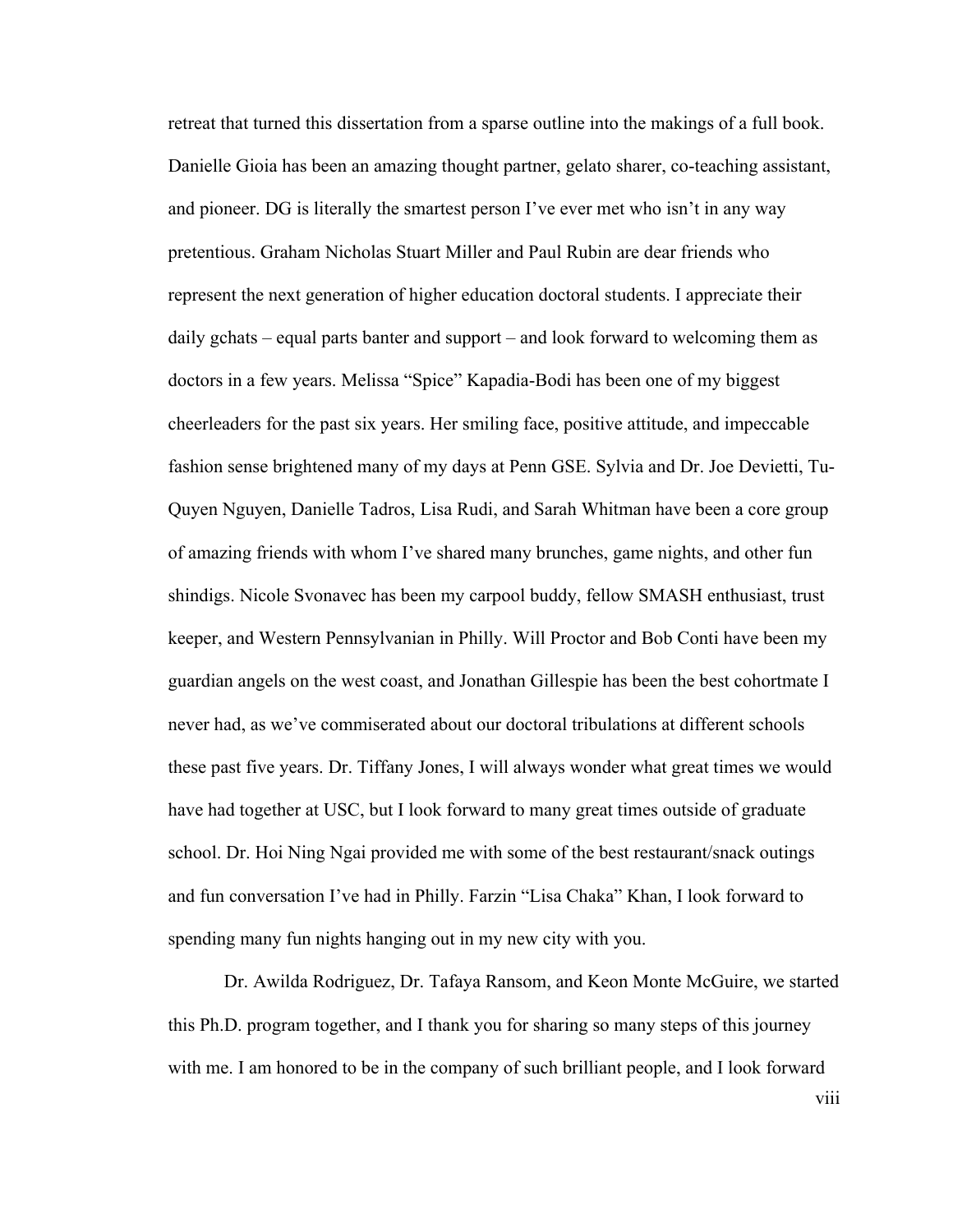to being colleagues for many years. I have incredible gratitude for all of the other higher education doctoral students who helped me along the way: Dr. Julie Vultaggio, Dr. Erin Walsh, Dr. Rachél Fester, Dr. David Soo, Dr. April Yee, Dr. April Herring, Dr. Jami Fisher, Dr. Maggie Hadinger, Dr. Anita Mastroieni, Felecia "Keys" Commodore, Collin Williams, Andrés Castro Samayoa, Kata Orosz, Demetri Morgan, Aaron Olson, Amy Miller, Julie Lyzinski Nettleton, Karu Kozuma, Kelly Cleary, Kelly Wilcox, Emily Sabato, and Dr. Anu Vedantham. Also, many thanks to the other fantastic friends who have touched my life at Penn GSE: Dr. Matthew Tossman, Jeremy Cutler, Dr. Hendrik Van Steenbrugge, Sofia Chaparro Rodarte, Kelsey "QCC" Jones, Charlotte Jacobs, Rita Harvey, Carlos Martinez, Coleman Donaldson, Beej Shah, Talar Kaloustian, Katie Roy, Julia McWilliams, Lan Ngo, Joanna Siegel, Joanna Drivalas, Paul McCormick, Namrata Tognatta, Kailey Spencer, Valerio Bacak, Dr. John Knutsen, Andrew Biros, Nina Daoud, Candice Staples, Dr. Jennifer Johnson, Danielle Forsythe, Abigail Gray, Benjamin Brumley, Ian McDiarmid, Daniel Stuckey, Lori Noll, Teran Tedal, James Kingham, Ching Maly Fung-Angarita, Dr. Mary Milan Deupree, Rachel Tavenor, Samantha Camoni, Dana Swartz Roth, Tian Song, Tiffany Parnell, Bernex Richardson, Carolyn Sofman, Stephanie Wujcik, Anthony Huh, Morgan Faison, Melissa Campbell, Joanna Weinland Upmeyer, Stephanie Consoli, Ron Whitaker, Wayne Wilson, Jonathan Berhanu, Robbie McCord, Jessica Prach, Debbe Velasquez, Polly Cancro, Logan Thurnauer, Nathaniel Rosenblum, Daisy Salazar, Christine Hernandez, and Aman Goyal.

I must acknowledge my Hill College House family for enriching my hours away from this dissertation. First, massive thanks to Stephanie Weaver for always giving me a home at Hill and for being a fantastic friend. Dr. Lisa Lewis, Dr. Fayyaz Vellani, and Dr.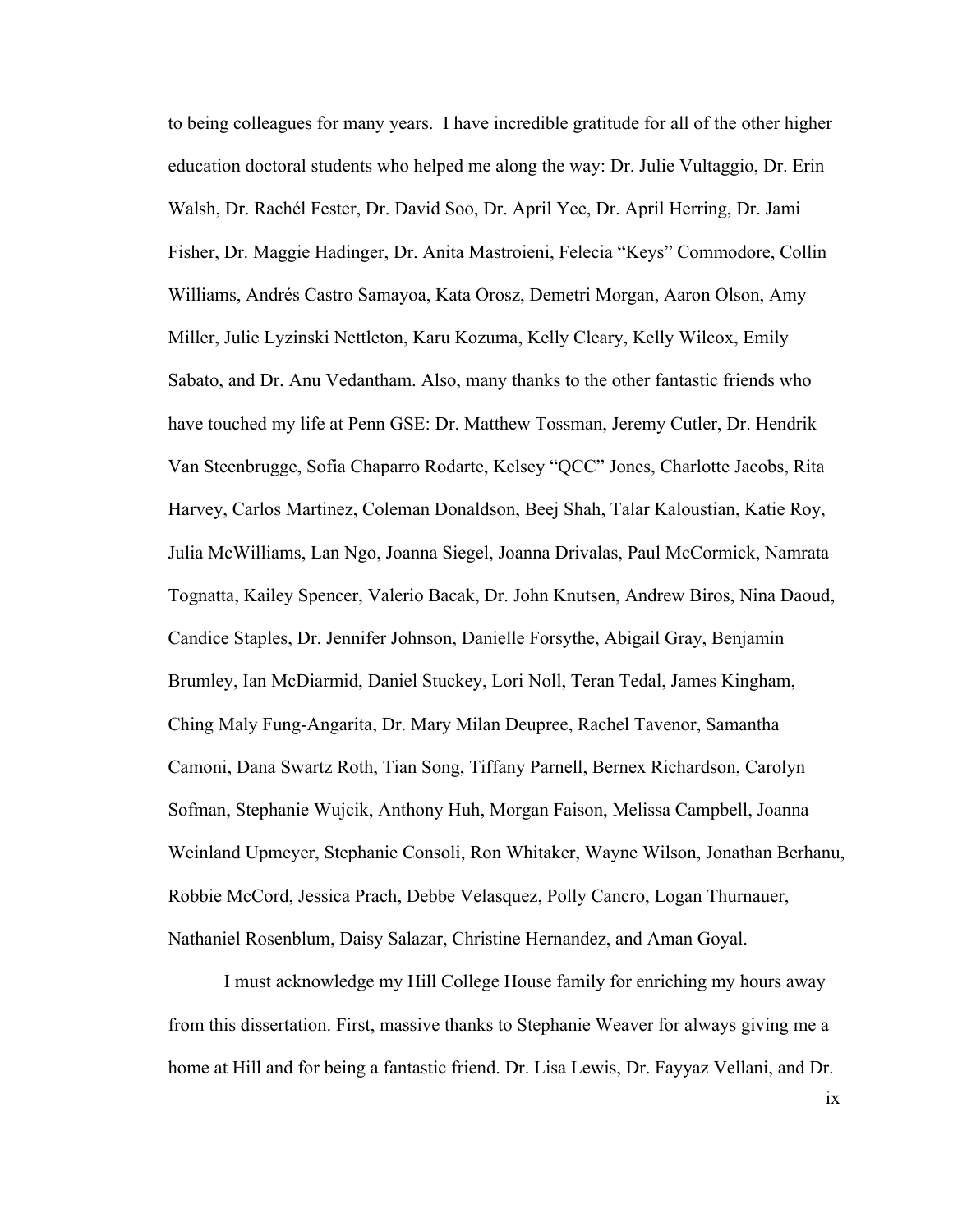Julie Sochalski have consistently helped me to frame this process in the context of a real life and have provided me with boundless encouragement. Heather Ché Durham has been a wonderful supporter as well, and I'll fondly remember our long chats in the Hill Office while I ate all of her candy. So many graduate associates have given me great memories over the years. Thank you to Chrissy Parker Levin, DeAna McCusky, Molly "Peggy" Lester, Lindsey Freeman, Dr. David Chacko, Kelly Walker, Janelle Sheridan Maloch, Marie Park, Robert Rex Cooper, Ana Liss, Emily Schrag, Catherine Rojvirat, Jess Clymer, Josh and Kelly Cox, Daniel Haun, Beshoy Sidhom, Dr. Philip "Double P" Josephs, Josh Bergman, Wendy Shung, Katherine Welbeck, Kafayat Babajide, Girmay Zahilay, Kayleigh Summers, Jessi Meeker, Antonio Willis-Berry, Britney Thornton, Laura Antoinette DiPasquale, and Kambiri Shannon Cox. I want to specifically thank Tim Brevart for convincing me to work out while writing my dissertation, and for helping me to believe that I can indeed someday be ready for beach season. I also want to thank the many other people at Hill who have treated me like part of their family, including our Allied Barton officers Ms. Barbara Jackson, Ms. Alberta Hardaway, Ms. Lacretia, and Ms. Rebecca, as well as Hill Dining staff Ms. Tanya, Ms. Beverly, Ms. Edith, Ms. Joanne, Ms. Vivian, and Mr. Dan, and our Information Specialist, Beth Apthorp. Hill, of course, would have never endured in my heart if not for Tracy Feld, my first House Dean, or the many friends I made in Hill as an undergrad. Lastly, but in no way least, I want to thank the hundreds of Hill residents who have shared these small but special halls with me over the past five years and given me an opportunity to feel like a big brother. I can't list you all by name, but you've made Hill a place I want to come home to every night, and I will miss you all very much.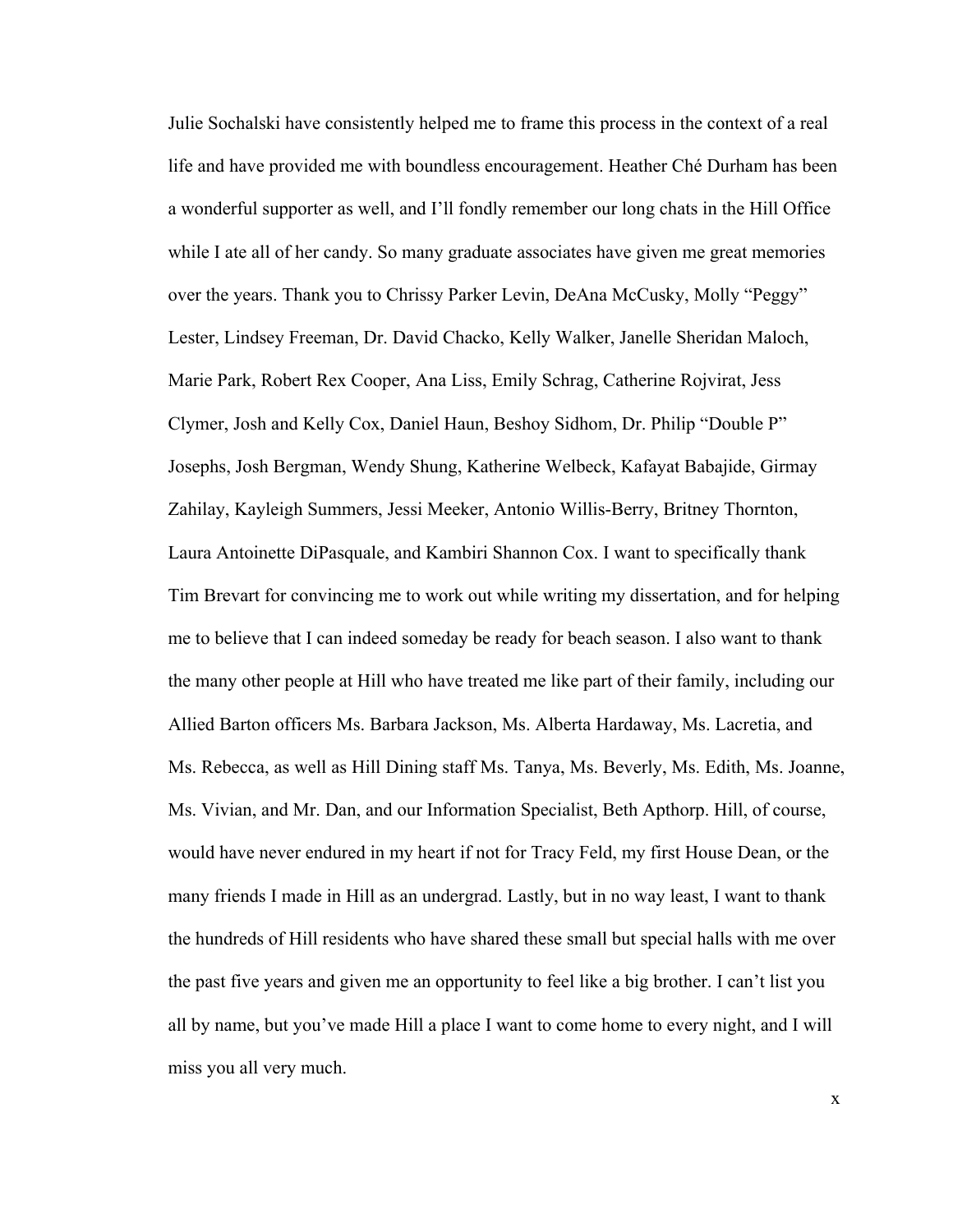The staff at Penn GSE are some the greatest people on earth. Dr. Lois MacNamara has been a godsend, not only for always making me feel great about myself, but for saving my physical health countless times by introducing me to EmergenC. Karen Carter has also been a dear friend and exceptional division coordinator during my entire time at GSE. I will miss visiting her and singing Janet Jackson songs. Additional gratitude to all of the past and current GSE staff members who have helped me since my first day as a master's student, including Ms. Lorraine Hightower, Dr. Jessie Harper, Lorna "Doone" McGonigal, Cindy Rossley, Cheryl Hughes, Dr. Tom Kecskemethy, Diana Johnson, Charles Washington, LaToya "Mama" Floyd, Karima "Left Eye" Williams, Michael Light, Lauren Hoover, Allison Nitch, Maureen Cotterill, Coral Haas, Michael Herzog, Penny Creedon, Mary Schlesinger, Michele King-Griffin, Ron Greene, Terence Newby, Lindsey Walker, Nancy Brokaw, Kat Stein, Christine "Aunt Toot" Lee, Laura Kitson, Lilian Wu, Betty Deane, Zach Nachsin, Rakeem Jeter, Corrie Tice, Aislinn Wallace, Jane Lindahl, Maria Palermo, Amira Arslic, Didi Sariyska, Sherri King, and Billie Meeks.

I could not have embarked upon this journey if not for the students at staff at John Hanson Middle School, where I taught Language Arts from 2001-2006. It's because of them, and because of the staff and students at Summit Educational Group, that I wanted to pursue scholarship related to college access. Thank you for giving me the rich experiences that prepared me for graduate school. Special thanks to Deirdre Crimmins, Rebecca Sheils, and Liz Connor for keeping in touch throughout my post-Summit years.

I owe so much to my family at the Education Trust as well, for fueling my passion for research that addresses historical inequities in higher education. I'm excited that I will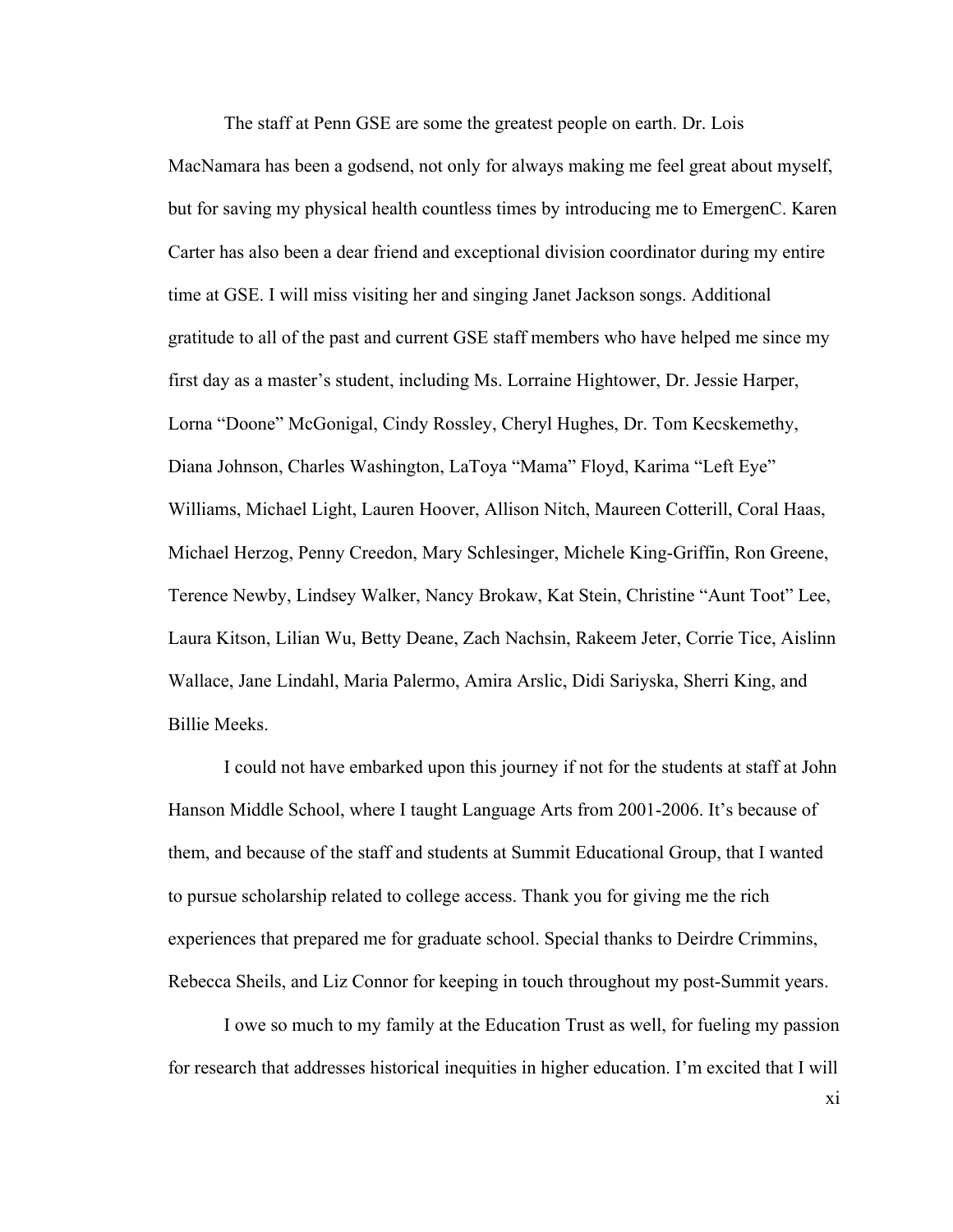have another chance to work alongside Mamie Voight and Katherine Valle at IHEP. Kati Haycock, Dr. Ericka Miller, Brooke Haycock, Karin Chenoweth, Dr. Christina Theokas, Kate Tromble, Dr. Lynn Jennings, Dr. José L. Crúz, Joe Yeado, Mary Nguyen Barry, Mary Beth Knight, Jim Davy, Nicole Tortoriello, Sarah Maltzman Shah, Jessica Schaeffer, Nicole Young, Meghan Oster, Megan Salzman, Ivy Ellis, Chantel McCloud, Deborah Pullen, Loretta Singleton, Maleka Lawrence, Judy Karasik, Traci Robinson, Tom Gilmer, Clarise McCants, Cheryl Fields, Paula Amann, Ebony Daughtry, Sarah Almy, Melissa Tooley, Daria Hall, Allison Horowitz, Janelle Sands, Marni Bromberg, Griselda Macias, Ellyn Artis, Natasha Ushomirsky, Annelise Bruner, Sela Lewis, Emerald Stewart, Andrea Streat, Melva Jones, Stephanie Germeraad, Dr. Richard "Liz" Lemons, and all of the current and former Ed Trust advocates have all inspired me with their tireless work.

Thank you to all of the students who took my Access and Choice class in Summer 2013. Teaching that course was one of the best experiences of my doctoral student career.

I clearly could not have completed this study without the 54 students who participated in interviews, nor could I have even started to collect data without the various institutional staff and faculty members who helped me to negotiate site access. I wish I could mention you all by name, but I greatly appreciate the warm welcome you gave me in the Windy City.

I offer deep gratitude to the kind staff members of all of the coffeeshops at which I loitered for hours and hours at a time. I'll never forget the many productive (and some less-productive) days I had at Ultimo Coffee Bar, Elixr Coffee, OCF Coffee House,

xii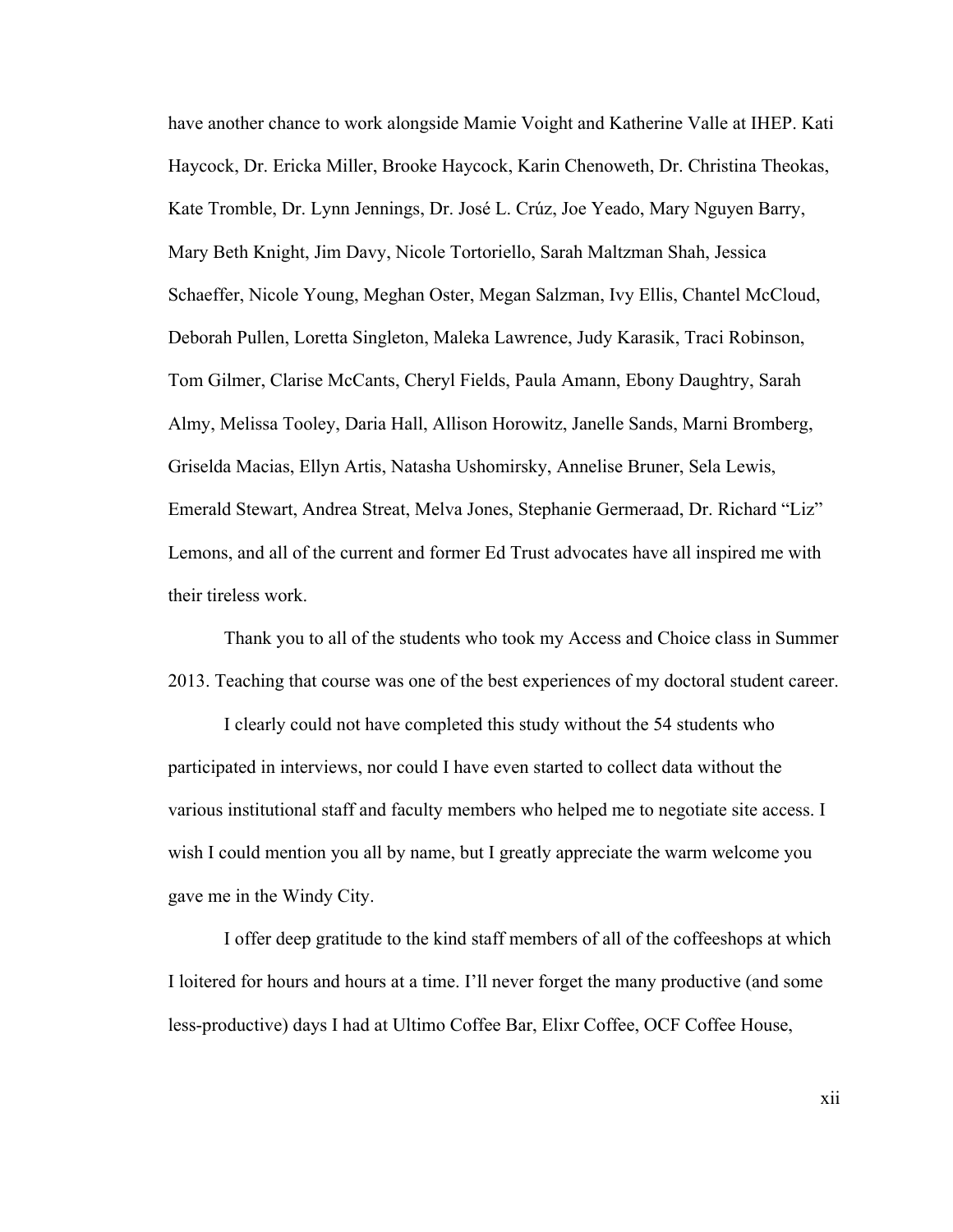Lovers and Madmen, Good Karma Cafe, Joe, Café Twelve (where I came out many years ago), Chapterhouse, Cake and the Beanstalk, Saxby's, Starbucks, and Busboys & Poets.

I want to also give praise to Dr. Daniel Potoczniak and Dr. Lisa Flaherty for their meticulous care in keeping my mind and body healthy as I completed this dissertation.

Thank you finally to Ethan Rhys Jones, who taught me more about myself, about life, and about love than I ever imagined learning. Navigating Ethan's absence in my life has been the only thing more challenging than completing this dissertation. I want to thank him for helping me to find my inner strength.

To anyone I missed, I sincerely apologize. You may not be on these pages, but you will forever be in my heart. I promise.

The research reported here was supported in part by the Institute of Education Sciences, U.S. Department of Education, through Grant #R305B090015 to the University of Pennsylvania. The opinions expressed are those of the author and do not represent the views of the Institute or the U.S. Department of Education.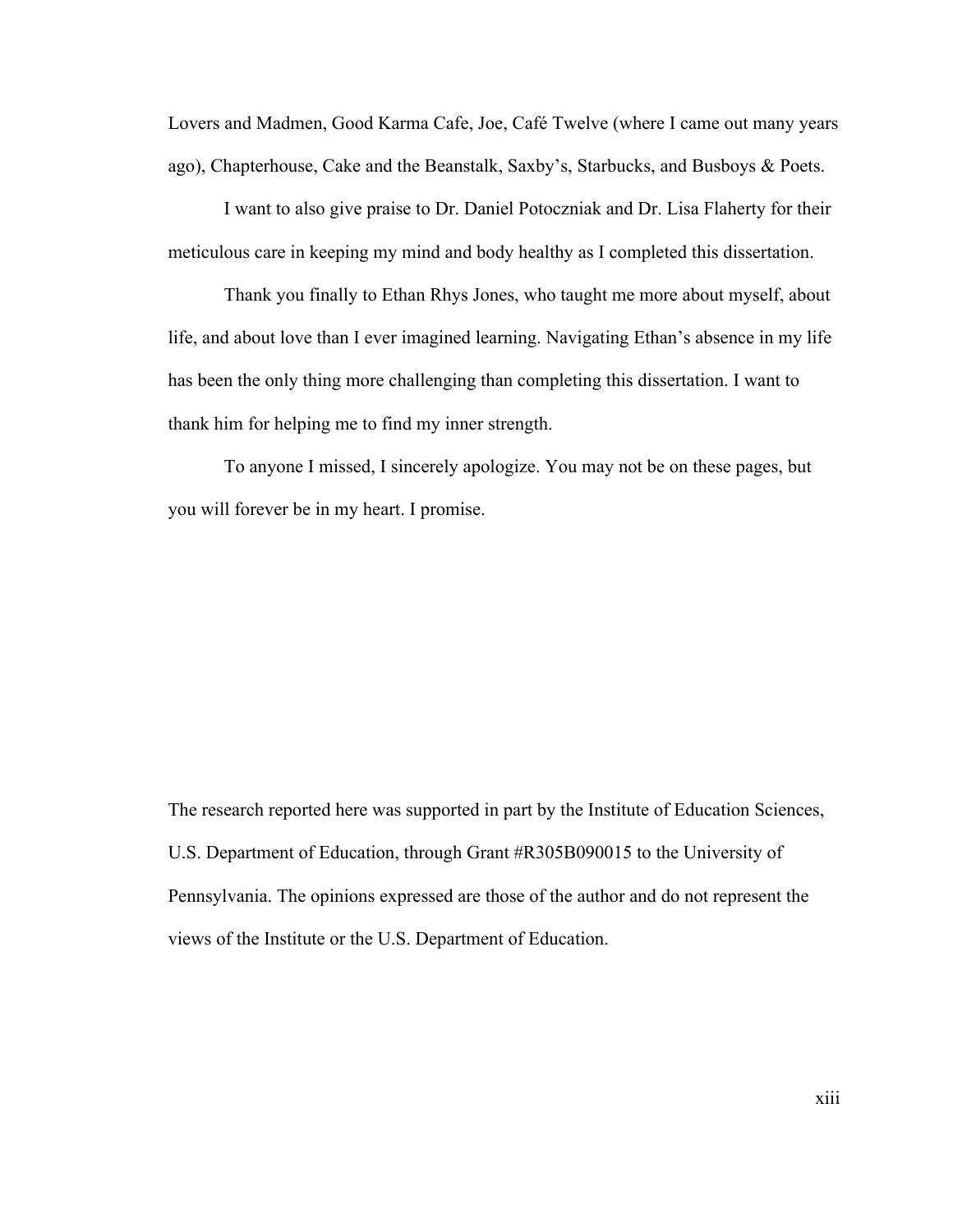#### **ABSTRACT**

# GAME NOT OVER: UNDERSTANDING HOW STUDENTS FROM LOW-INCOME FAMILIES USE FINANCIAL AID AND OTHER RESOURCES TO PERSIST TOWARD BACHELOR'S DEGREE COMPLETION

Jamey Alan Rorison

### Laura W. Perna

Students from low-income families are not as likely as their more affluent peers to complete a baccalaureate degree. While other forces – including, but not limited to, prior academic preparation, academic integration, social integration, and engagement on campus – may influence a student's decision to persist or drop out of college, some students simply are not able to afford to pay tuition, fees, and living expenses. Over the past thirty years, the cost of college tuition and fees have increased over 500 percent, while available federal, state, and institutional financial aid programs have failed to grow at a comparable pace. Notwithstanding, there are many students from low-income families who do find ways to persist and complete bachelor's degrees, though little is known about how they are able to navigate the financial obstacles facing them.

This phenomenological study seeks to better understand how students who have persisted beyond their first year at one of three four-year universities (one public, one private not-for-profit, one private for-profit) finance the costs of their college education, how they use financial aid and other resources to pay these costs, and how they perceive financial aid to promote and limit their ability to persist through their educational

xiv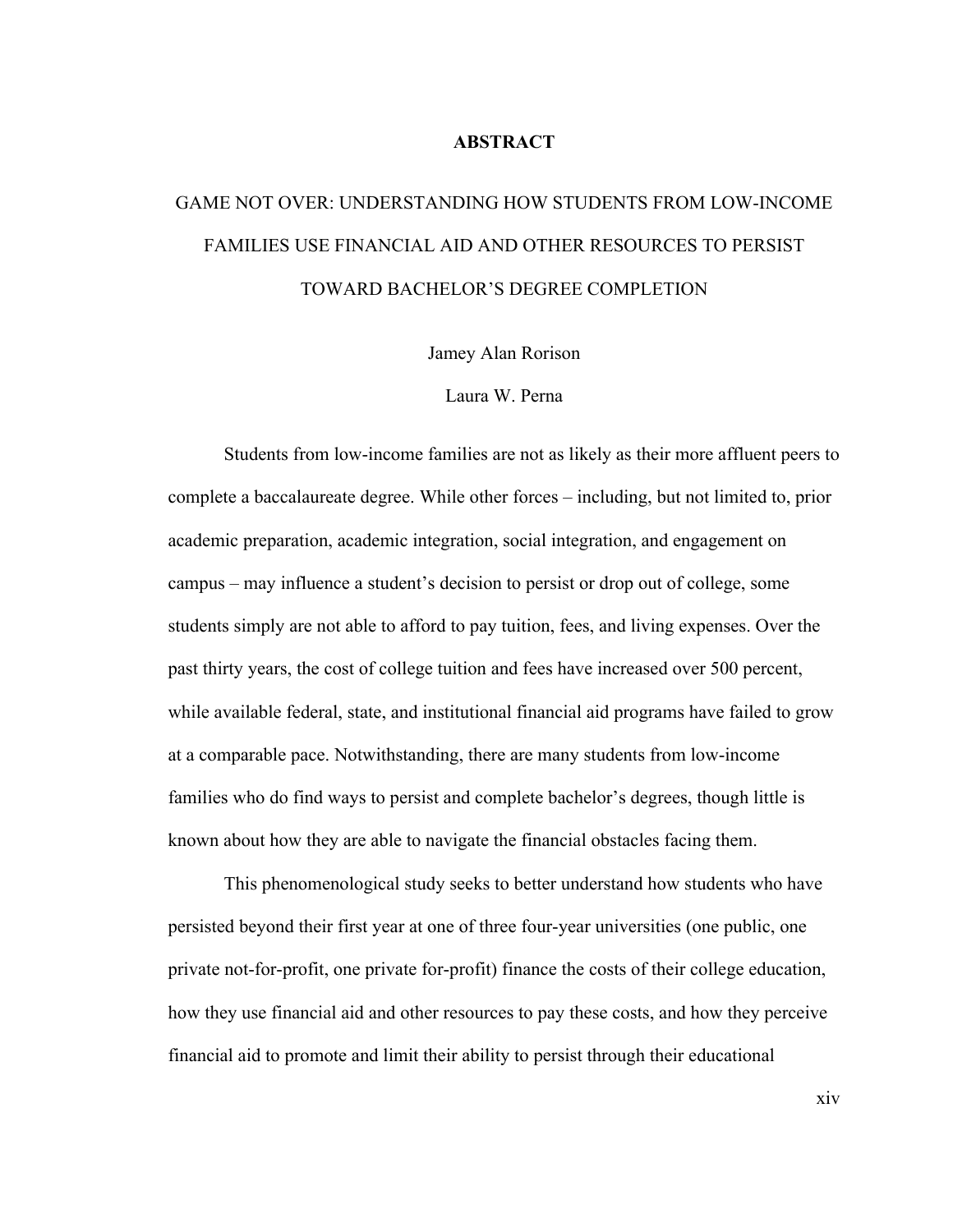programs. Findings suggest that students' ability to persist is heavily dependent upon federal, state, and institutional financial aid policies, levels of support and counseling available at the K-12 and postsecondary institutions, and students' individual levels of social and cultural capital. Students in the study relied heavily on need-based grant aid to provide the base of their funding. From there, student loans, employment wages, family support, and budgeting strategies all played important roles for various students.

This study fills an existing gap in the literature, as little is known about the experiences and strategies of students with limited financial resources who are finding ways to meet college costs. Study results provide direction for theory, policy, and practice.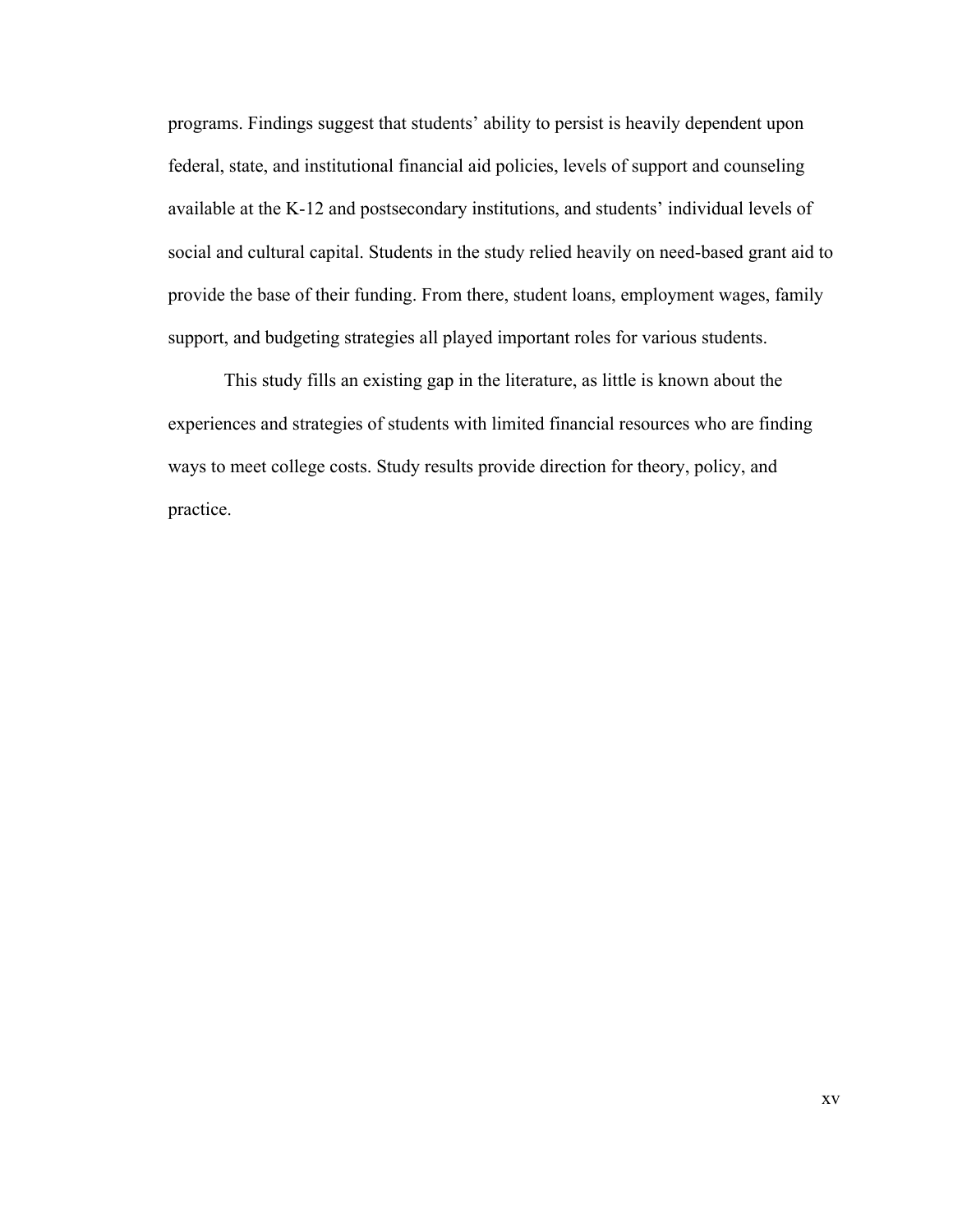## **TABLE OF CONTENTS**

| How do students use financial aid and other resources to pay college costs?  59     |     |
|-------------------------------------------------------------------------------------|-----|
|                                                                                     |     |
|                                                                                     |     |
|                                                                                     |     |
| What is the Knowledge and Understanding of Financial Aid and College Costs for Low- |     |
|                                                                                     |     |
|                                                                                     |     |
|                                                                                     | XV1 |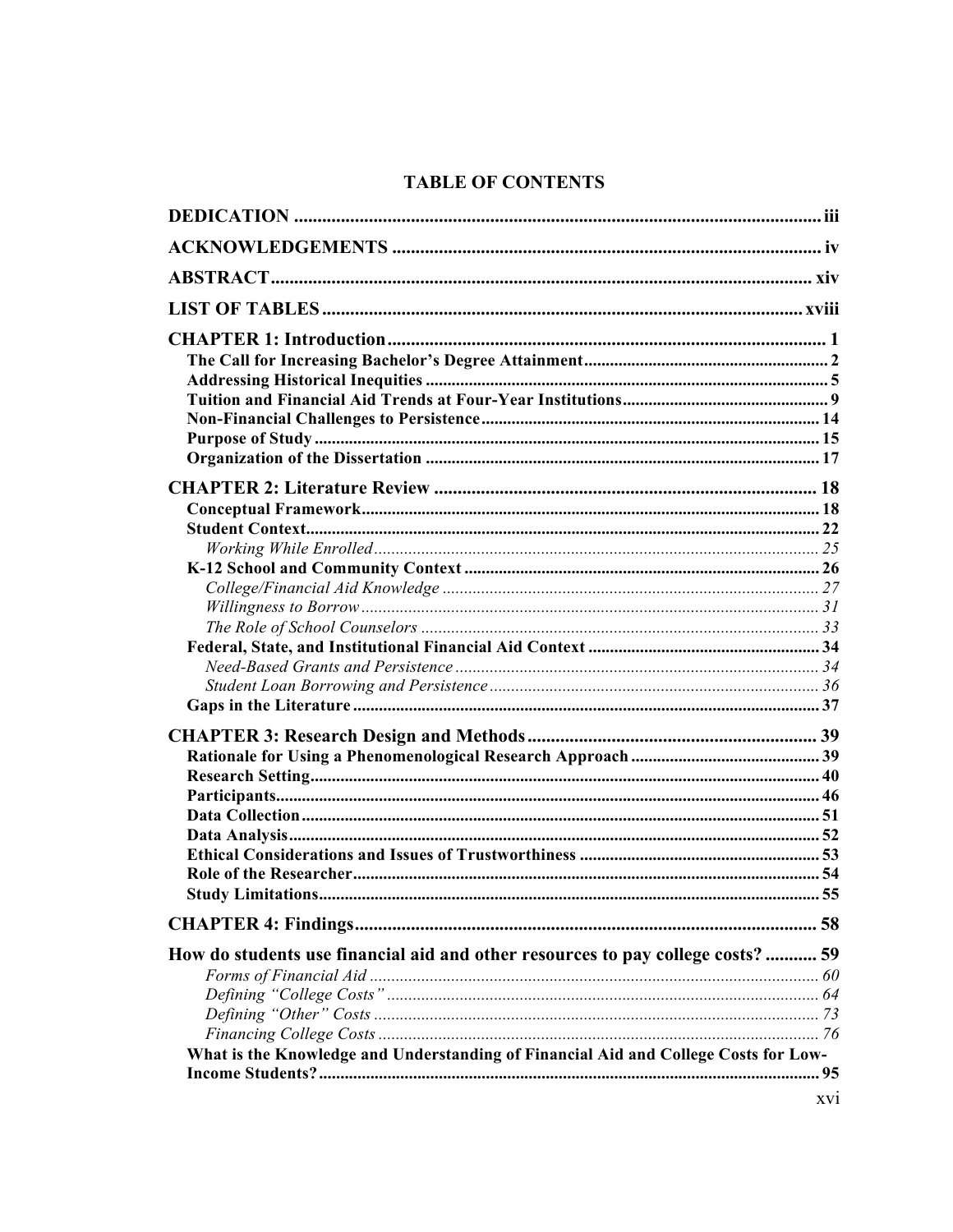| How do students perceive financial aid to promote and limit their ability to persist        |  |
|---------------------------------------------------------------------------------------------|--|
|                                                                                             |  |
|                                                                                             |  |
|                                                                                             |  |
| <b>CHAPTER 5: Conclusions, Recommendations, and Future Research  112</b>                    |  |
|                                                                                             |  |
|                                                                                             |  |
| Loans promoted persistence for some students and limited persistence for others 116         |  |
| Working promoted persistence for some students and limited persistence for others 118       |  |
| The ways in which institutions packaged financial aid influenced students' decisions and    |  |
|                                                                                             |  |
| Students' knowledge about financial aid varied within and across institutions.  120         |  |
| Characteristics of the institution a student attended had an impact on their perceptions of |  |
|                                                                                             |  |
|                                                                                             |  |
|                                                                                             |  |
|                                                                                             |  |
|                                                                                             |  |
|                                                                                             |  |
|                                                                                             |  |
|                                                                                             |  |
|                                                                                             |  |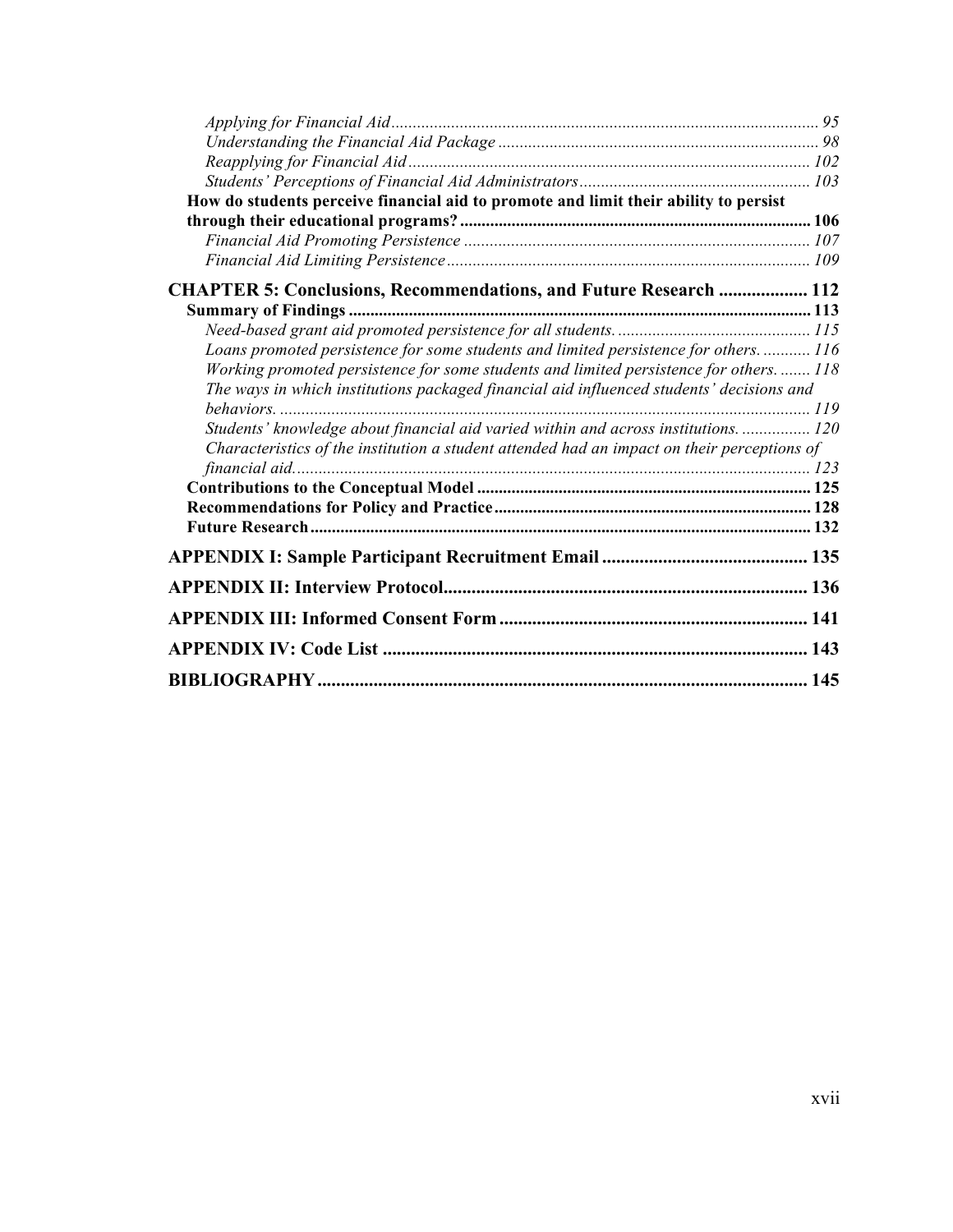## **LIST OF TABLES**

| Table 1. Distribution of Undergraduate Students Across Degree-Granting Institutions |  |
|-------------------------------------------------------------------------------------|--|
| Table 2. Time to Degree by Family Income for All Bachelor's Degree Earning          |  |
|                                                                                     |  |
|                                                                                     |  |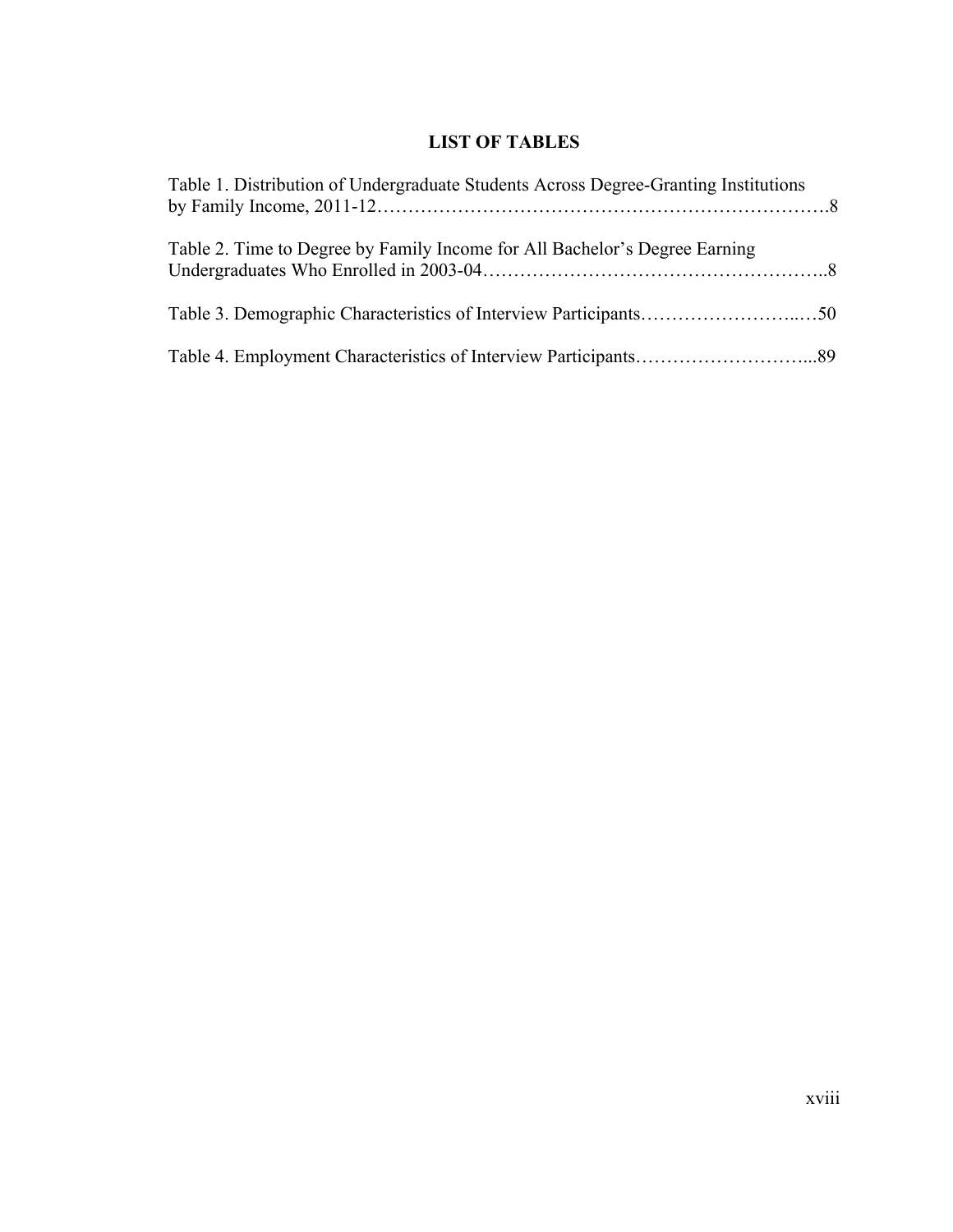#### **CHAPTER 1: Introduction**

Students from low-income families are less likely to enroll in college than their more affluent peers, and the low-income students who do enroll are less likely to persist through baccalaureate degree completion (Rumberger, 2010). Among the eighth graders represented in the National Educational Longitudinal Study of 1988, 60% of students in the top income quartile completed a four-year college degree, compared to only 7% of students from the bottom quartile (Rumberger, 2010). More recent data suggest that these trends have not changed substantially, even when sampling only students who chose to enroll in college. Data from the 2003 Beginning Postsecondary Students Study (BPS) and its 2006 and 2009 follow-up interviews show that approximately 48.6% of students from the top income quartile (identified when they were originally surveyed in their first year of college) earned a bachelor's degree within six years, whereas a significantly smaller proportion  $-18.6\%$  – of students from the lowest income quartile earned a degree within six years (National Center for Education Statistics, 2009).

This gap in bachelor's degree completion among income groups is problematic for two main reasons: first, approaching – let alone achieving – the national educational attainment goals set by President Obama requires a substantial increase in college educated citizens from low-income families (Carnevale, Smith & Strohl, 2010). Second, enrollment and completion gaps between low- and high-income students perpetuate ongoing economic and social stratification in our society (Perna, 2006). For many years, it has been asserted that, for a low-income student, a college degree is necessary for entry into the middle class (National Center for Public Policy and Higher Education, 2008),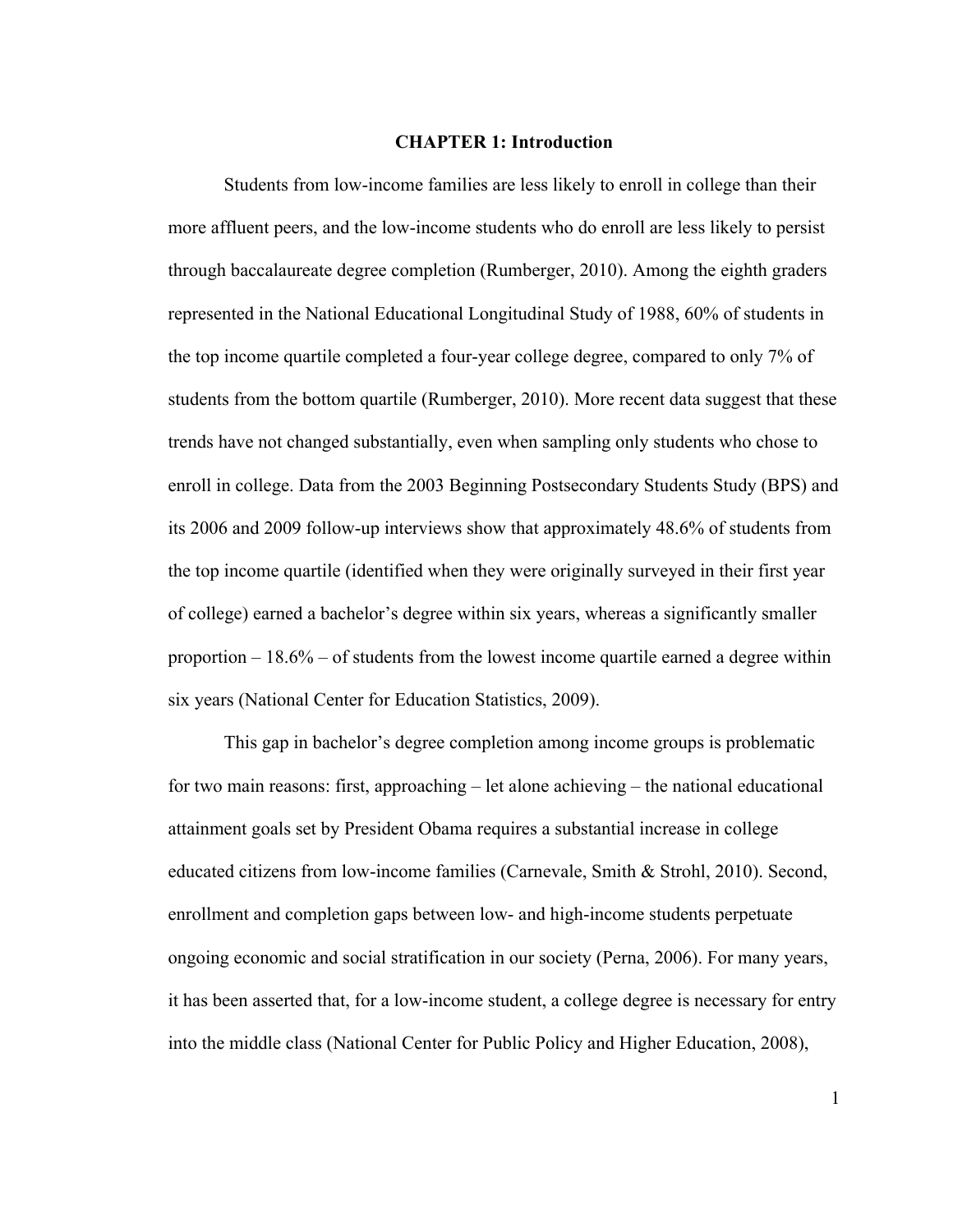and President Barack Obama has made this assertion a central point of his higher education policy platform throughout his presidency (The White House, 2013). While an increased number of certificates and associate degrees will count toward meeting the president's goals, many of the jobs requiring postsecondary education – especially those with the highest wage premiums – that will be available in the next decade will require at least a bachelor's degree. The Bureau of Labor Statistics (2013) projects that, between 2012 and 2022, nearly two-thirds of the 16.9 million jobs requiring postsecondary education that will open due to growth and replacement needs will require a bachelor's degree or higher. The 2012 median annual wage of jobs requiring bachelor's degrees (\$67,140) is nearly \$10,000 greater than the median annual wage for positions requiring an associate's degree (\$57,590, Bureau of Labor Statistics, 2013). Over the course of a career, the average bachelor's degree holder is expected to earn hundreds of thousands of dollars more than the average associate's degree holder.

#### **The Call for Increasing Bachelor's Degree Attainment**

Acknowledging the need for American workers to gain and maintain the skills necessary in a global economy in his first congressional address in 2009, President Obama called for the United States to once again have the highest proportion of collegeeducated adults in the world (Kanter, 2011; Zumeta, Breneman, Callan, & Finney, 2012). Ranked first in the world as recently as 1990, the United States currently only ranks only  $12<sup>th</sup>$  among a comparison group of 38 nations in its proportion of young adults (ages 25-34) with a bachelor's degree or higher (Organisation for Economic Co-operation and Development, 2012; White House, 2013).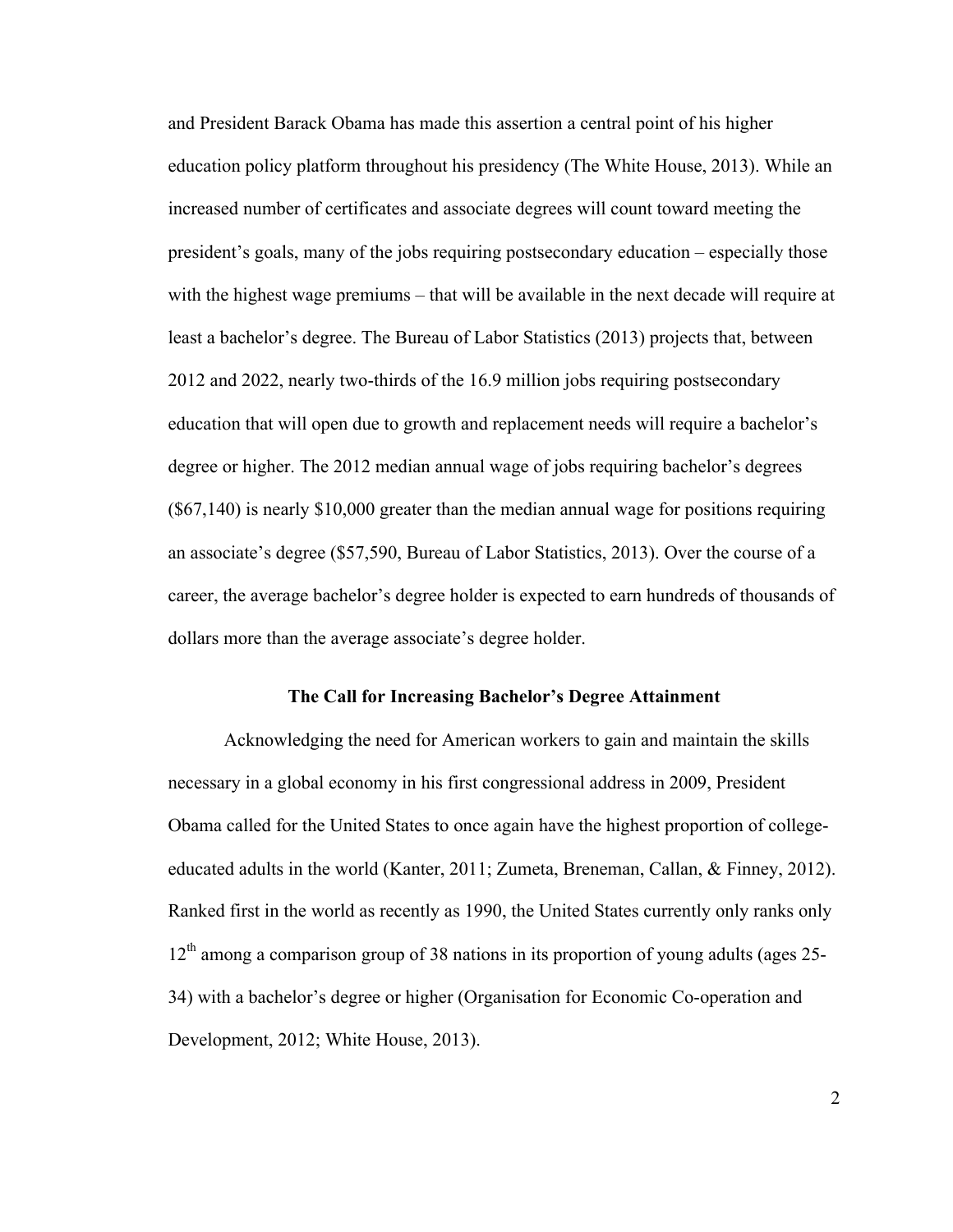In their 2010 report, *Help Wanted: Projections of Jobs and Education Requirements through 2018*, Carnevale, Smith, and Strohl (2010) projected a need for more college-educated citizens to meet growing workforce demands, noting that the number of jobs requiring postsecondary education in 2018 is expected to exceed the number of qualified workers by 3 million if the nation remains on its current trajectory. In *Recovery: Job Growth and Education Requirements through 2020*, an update of *Help Wanted*, Carnevale and colleagues (2013) estimate that, by 2020, 65% of all jobs will require postsecondary education and training, and that the workforce shortage will increase to approximately 5 million postsecondary educated or trained workers by 2020. Because both reports utilized the same methodology, the increased gap between anticipated job openings and commensurately educated workers to fill these positions signals a greater need to educate our workforce than the authors initially projected. In the updated report, Carnevale and colleagues (2013) add two important caveats. First, most of the available jobs that do not require any postsecondary education or training are in historically lower paying fields such as sales/office support, manual labor, food, and personal services. Second, most jobs will require skills, knowledge, and abilities that extend beyond the education provided in the educational attainment band to which they are assigned, supporting the claim that postsecondary education or substantial on-the-job training are required of any worker hoping to make middle-class wages.

Carnevale and colleagues (2010) note that producing 5 million additional college degrees to achieve a globally-competitive, educated workforce depends on increased degree attainment among all college students, including those who are already enrolled but not completing their degrees. Revisiting the aforementioned gap in bachelor's degree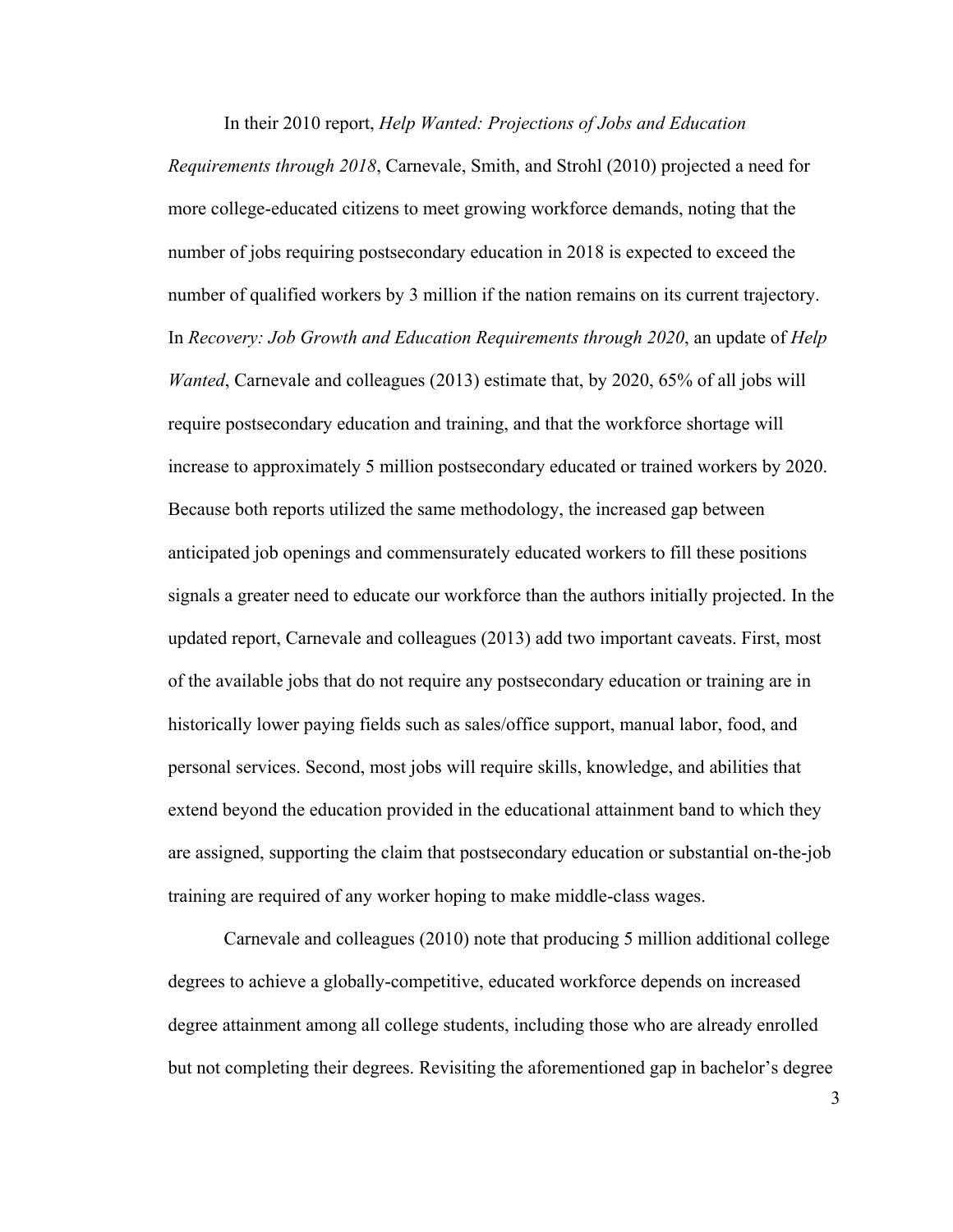completion rates underscores the importance of raising the completion rates of students from low-income families. There isn't as much opportunity to increase educational attainment among higher-income students, as they are already earning degrees at relatively high rates.

Looking beyond the issues of international competitiveness and labor market needs, there are additional public and private benefits associated with postsecondary degree completion. In 2011, the average bachelor's degree holder paid roughly \$5,000 more in federal, state, and local taxes than the average citizen with no more than a high school diploma (Baum, Ma, & Payea, 2013). Citizens with at least some postsecondary education are more likely than their less-educated peers to enjoy a number of other private benefits, including lower unemployment rates, greater job satisfaction, lower smoking rates, greater exercise rates, and lower obesity rates. Additionally, college educated citizens are more likely than high school diploma holders to contribute a number of benefits to the public, including higher voter turnout rates, greater involvement in volunteering, and lower reliance on federal public assistance programs. The magnitude of these public and private benefits increases as an individual's overall educational attainment increases (Baum, Ma, & Payea, 2013). Considering their disproportionately lower rates of participation in higher education, low-income individuals are less likely to reap the personal benefits and contribute the public benefits than their higher-income peers.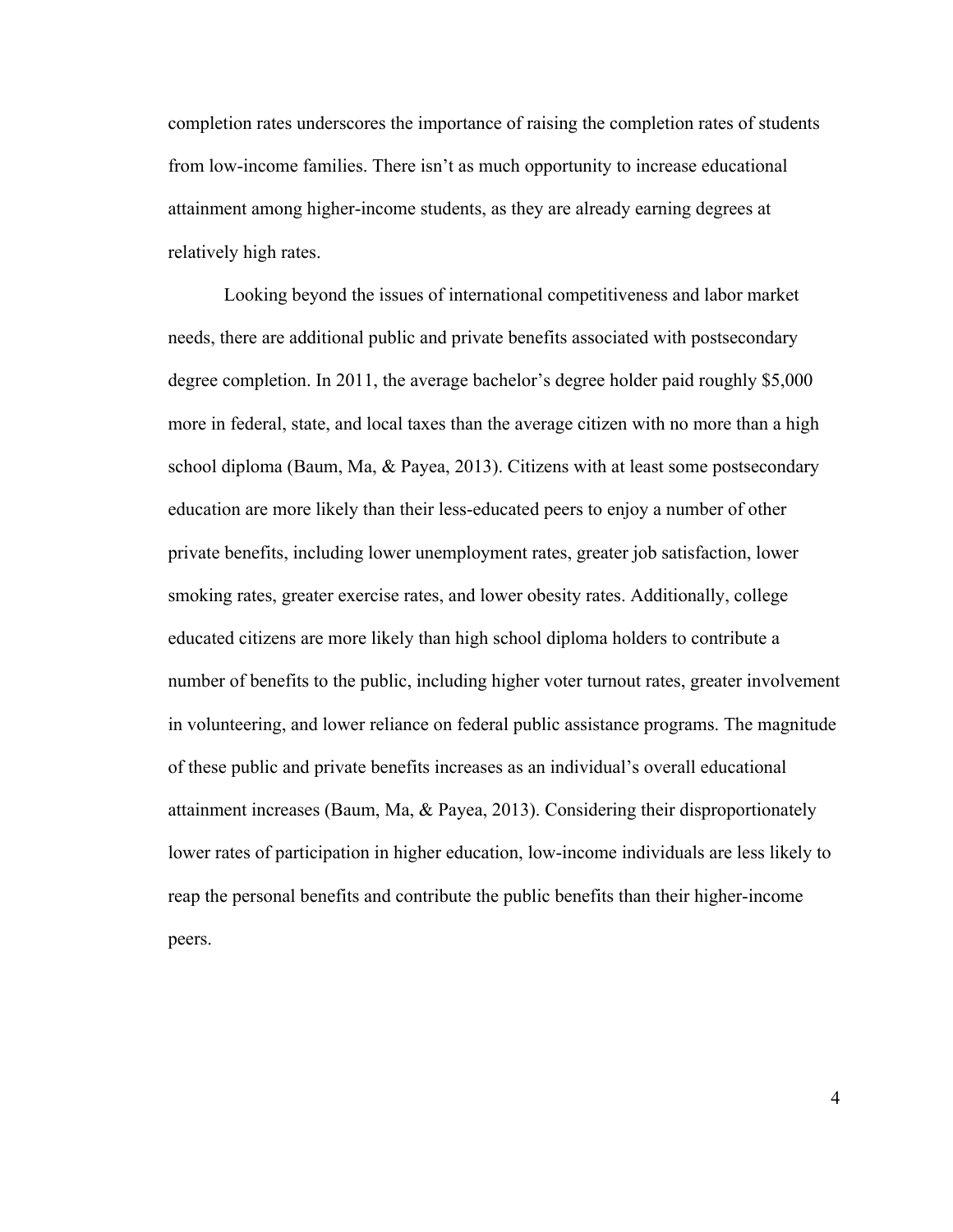#### **Addressing Historical Inequities**

Increasing educational attainment among low-income students would not only contribute to national goals, but will also close the historical gap in higher education access and completion between high- and low-income students. Recent data from the National Center for Education Statistics (2012) show that low-income students continue to be underrepresented in undergraduate enrollment, as only 51% of high school graduates from the bottom income quintile immediately enrolled in college in 2010, compared to 82% of students from the highest income quintile and 67% of students from the middle three quintiles. While college going has increased over the past 35 years among all income groups, the 30-percentage point gap in college enrollment between high- and low-income students has remained essentially constant (National Center for Education Statistics, 2012).

Furthermore, there are distinct differences in the types of higher education institutions students from various income groups attend. According to data from the 2012 National Postsecondary Student Aid Study (NPSAS:12), displayed in Table 1, students from the lowest two-fifths of the income distribution were more likely to enroll at forprofit institutions than their more affluent peers, as 17.4% of students from the lowest quintile and 15.4% of students from the second quintile attended for-profit institutions, compared to 9% and 12.1% of students from the top two quintiles, respectively. These enrollment patterns are important, as community colleges, for the most part, do not offer bachelor's degrees, and for-profit bachelor's degree granting- institutions have average six-year graduation rates that are far lower than those at not-for-profit and public institutions. Among first-time, full-time students in fall 2004, 65.4% of students at four-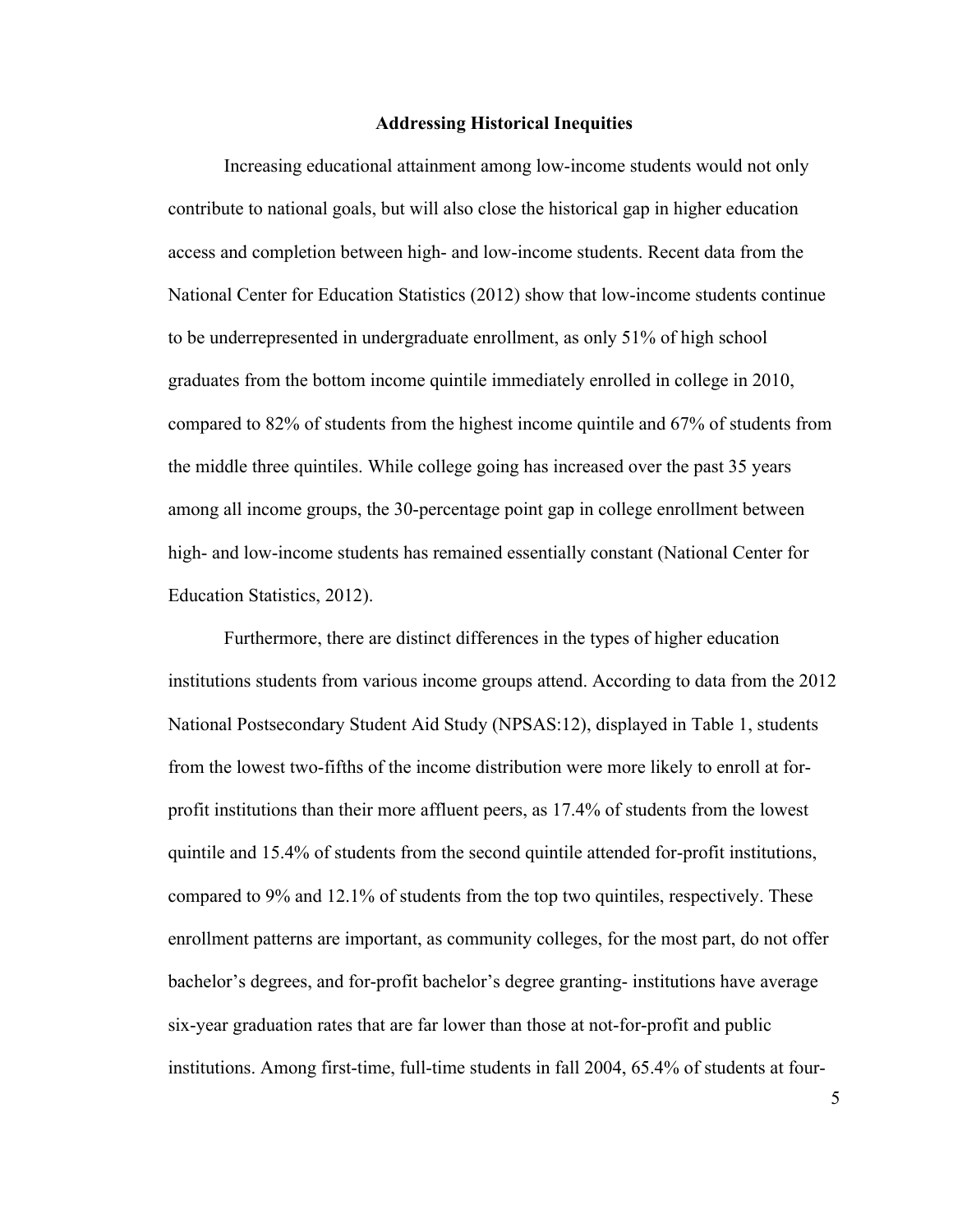year not-for-profit institutions graduated within six years, compared to 56.0% at public four-year institutions and 28.0% at for-profit four-year institutions (National Center for Educational Statistics, 2012). These enrollment and completion data, when examined together, suggest that students from low-income families are less likely than higherincome students to earn bachelor's degrees because they attend institutions with lower completion rates.

Using receipt of a Pell Grant as a proxy for low-income status returns slightly different findings when examining students' enrollment choices. The proportion of non-Pell recipients (44.4%) at community colleges is greater than the share of Pell recipients (37.9%). However, more than one-third of students at community colleges come from low-income families. Low-income students who do not apply for financial aid may be more likely to choose community colleges over other institutions because of their lower tuition. Additionally, Pell Grant recipients (21.2%) are more than twice as likely as non-Pell recipients (8.1%) to attend a for-profit institution.

Across all institution types, students from low-income families who do enroll in higher education have longer time-to-degree than students from higher income groups. Table 2 shows the time-to-degree for bachelor's degree seeking students who started at four-year institutions using data from the Beginning Postsecondary Students 2003/09 Study. Students from the bottom income quintile were almost 20 percentage points less likely than students from the top quintile to earn their degrees within four years (51.9%) versus 70.7%) and more than twice as likely to need six or more years to complete their degrees (10.8% versus 4.1%). Additionally, these time-to-degree data represent just over one-third of all students who participated in the BPS:03/09 study, and do not account for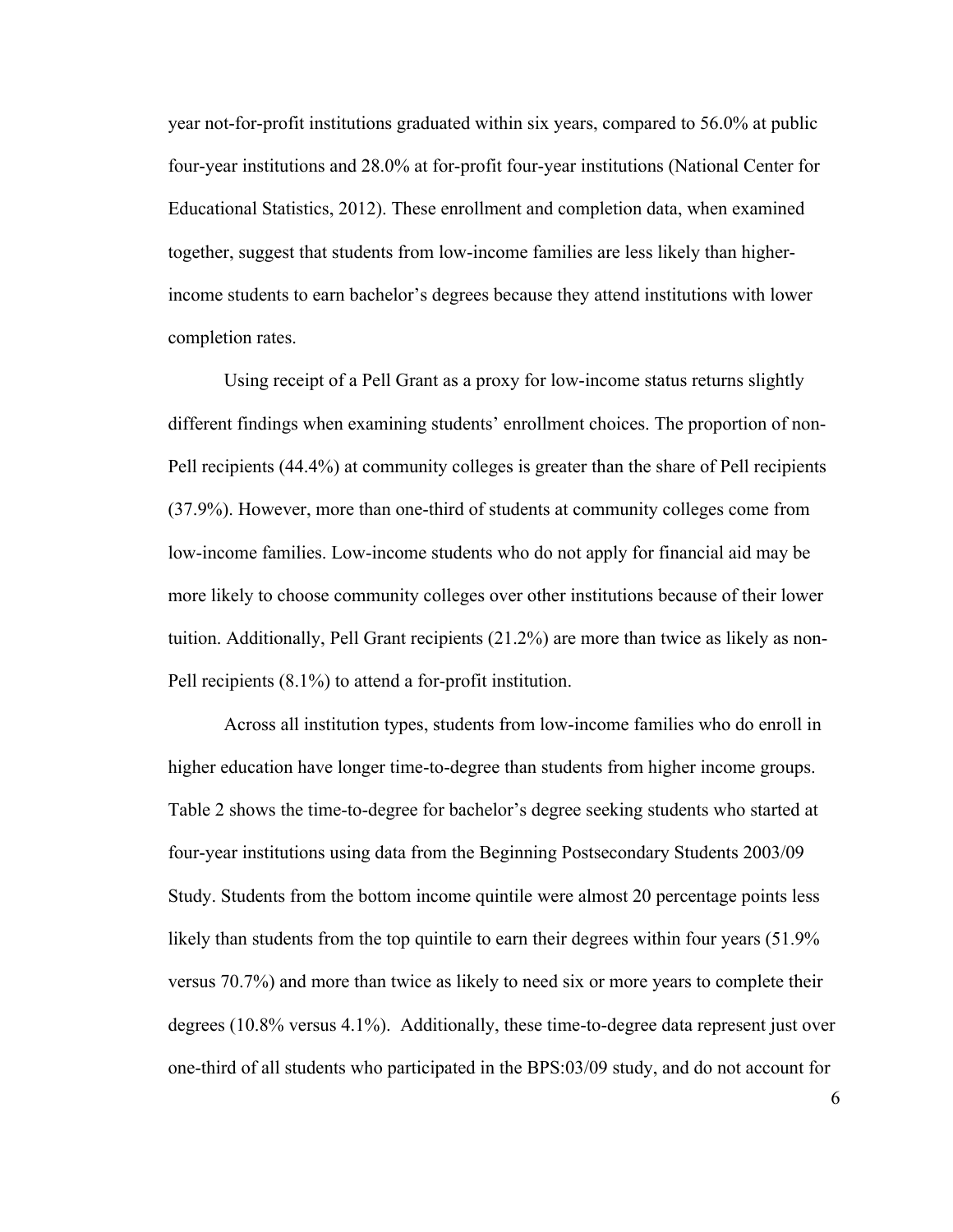the 63.7% of the study sample who had not earned a bachelor's degree at the time of data collection, just over five years after their initial enrollment. While the data do not explain the causes for low-income students' delayed time to degree, it is certainly possible that students stopped out or shifted to part-time status due to financial constraints. Whatever the cause, taking extra time to complete a degree program increases overall costs, both in tuition and fee charges and the opportunity cost of the student's foregone earnings.

The gap in bachelor's degree completion among income groups has grown substantially over time. Using data from the U.S. Census Bureau and the National Center for Education Statistics, Mortenson (2012) calculated that, in 1980, only 6% of Americans in the lowest income quartile had earned a bachelor's degree by age 24, compared to 34% from the top quintile. In 2010 79% of high-income individuals had earned at least a bachelor's degree by age 24, but, at 11%, there had been little change in the low-income group. The gap in bachelor's degree attainment for young adults increased from 28 percentage points to 68 percentage points over the course of 30 years (Mortenson, 2012).

The growing disparity in educational attainment by family income is troubling for individuals from low-income backgrounds who hope to gain entry into the middle class. Data from the Brookings Institution suggest that individuals born into a given income group are overwhelmingly likely to remain in the same group, especially if they do not obtain a college degree. About half (45%) of students born into the bottom quintile who did not earn a college degree stayed in the bottom quintile, compared to only 16% of students raised in similar financial circumstances who earned a college degree (Haskins, Isaacs, & Sawhill, 2008). A more recent study from the Pew Charitable Trusts (2013)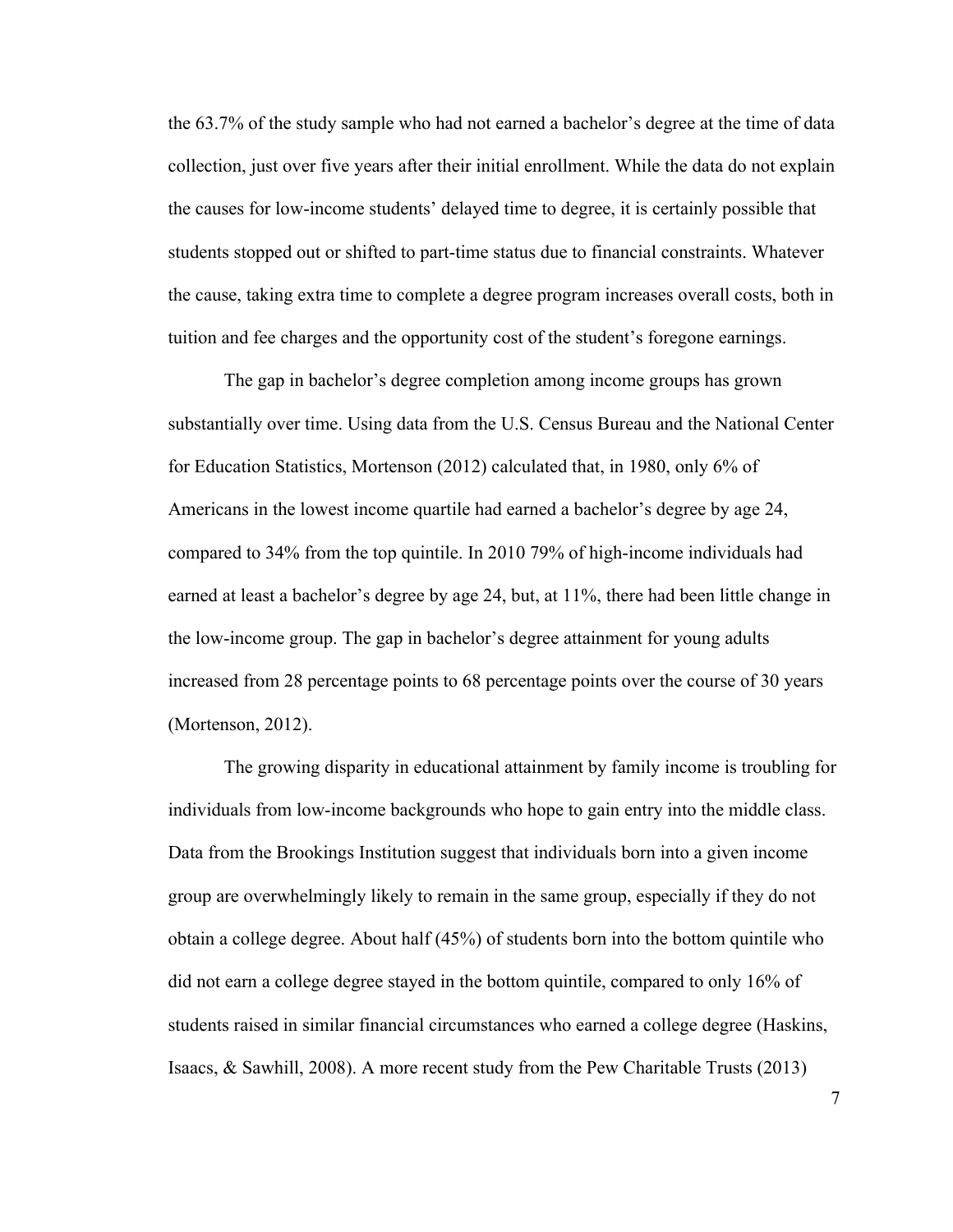confirms the importance of educational attainment to social mobility, noting that students born into the bottom income quintile were 5.3 times more likely to leave the bottom quintile and 2.5 times more likely to reach the middle quintile if they earned a college degree.

|                        |           |               |            | Private   |           |  |
|------------------------|-----------|---------------|------------|-----------|-----------|--|
|                        |           |               | Private    | <b>FP</b> | Private   |  |
|                        | Public    | Public        | <b>NFP</b> | 2-year or | <b>FP</b> |  |
| Income Quintile        | $2$ -year | <u>4-year</u> | 4-year     | less      | 4-year    |  |
| First Quintile         | 43.7      | 28.0          | 9.8        | 8.0       | 9.4       |  |
| <b>Second Quintile</b> | 43.1      | 30.2          | 10.6       | 7.0       | 8.4       |  |
| Third Quintile         | 43.4      | 30.1          | 12.0       | 5.0       | 8.8       |  |
| Fourth Quintile        | 41.2      | 32.7          | 13.3       | 3.3       | 8.8       |  |
| Fifth Quintile         | 37.3      | 35.4          | 17.8       | 2.3       | 6.7       |  |
| Pell Recipient         | 37.9      | 28.8          | 11.0       | 8.2       | 13.0      |  |
| Non-Pell Recipient     | 44.4      | 33.0          | 13.9       | 2.9       | 5.2       |  |

Table 1. Distribution of Undergraduate Students Across Degree-Granting Institutions by Family Income, 2011-12  $D_{\text{grav}}t$ 

Note: Percentages reported are row percentages.

Source: National Center for Education Statistics (2012)

Table 2. Time to Degree by Family Income for All Bachelor's Degree Earning Undergraduates Who Enrolled in 2003-04

|                       | 4 Years |         | 6 Years |  |
|-----------------------|---------|---------|---------|--|
| Income Quintile       | or Less | 5 Years | or More |  |
| <b>First Quintile</b> | 51.9    | 37.2    | 10.8    |  |
| Second Quintile       | 59.2    | 32.4    | 8.4     |  |
| Third Quintile        | 62.0    | 29.9    | 8.1     |  |
| Fourth Quintile       | 62.0    | 31.2    | 6.8     |  |
| Fifth Quintile        | 70.7    | 25.2    | 4.1     |  |
| Pell Recipient        | 52.3    | 36.1    | 11.6    |  |
| Non-Pell Recipient    | 60.7    | 27.2    | 4.8     |  |

Note: Percentages reported are row percentages

Source: National Center for Education Statistics (2009)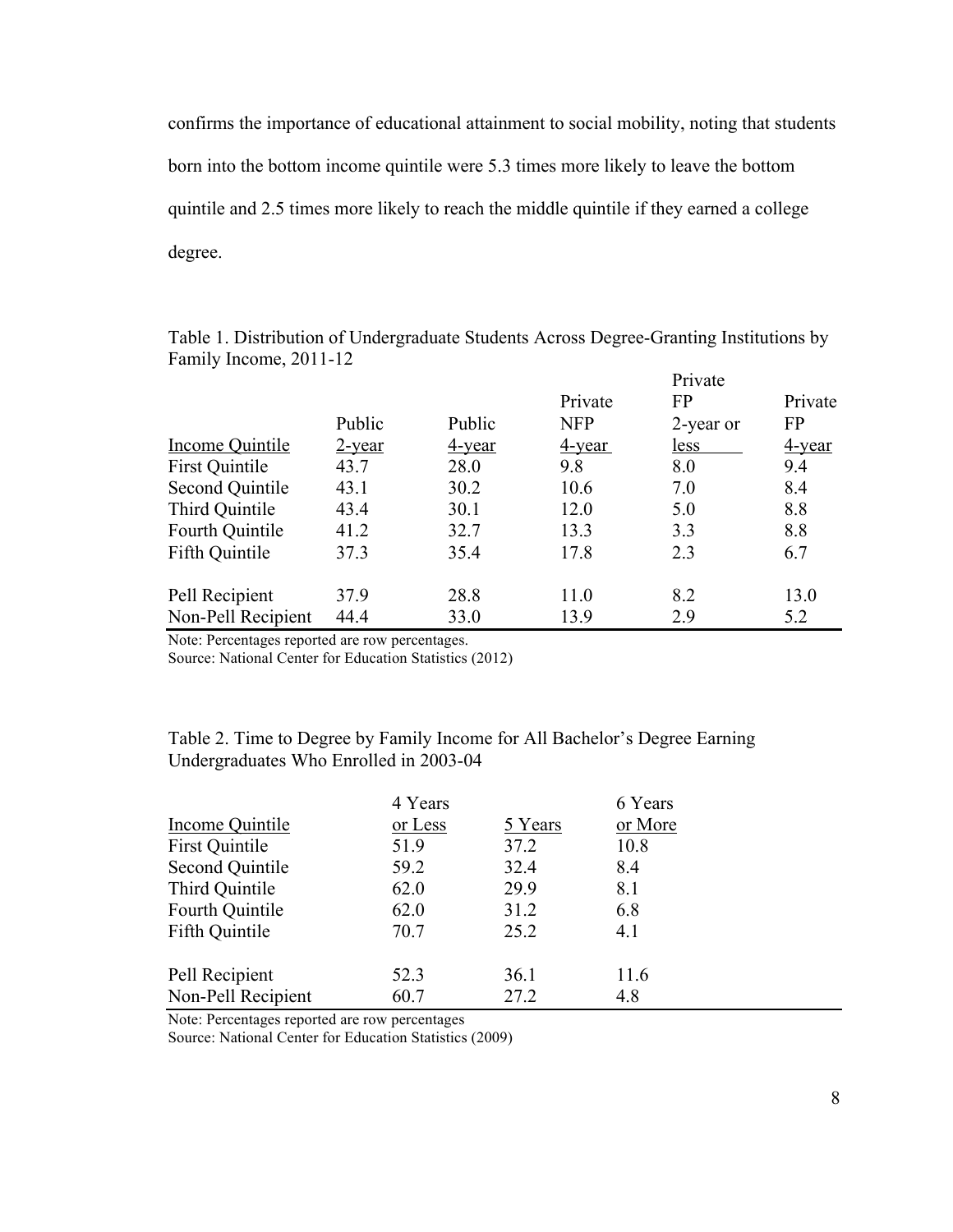#### **Tuition and Financial Aid Trends at Four-Year Institutions**

Financial aid is especially important for students from low-income families, given their limited personal financial resources. While many forces influence college attainment, by definition, low-income students typically have less income and wealth available to finance the costs of their education than do their high-income peers. As a result, low-income students often attend lower-tuition institutions (Engle & Tinto, 2008). Low-income students who attend four-year institutions rely on financial aid to help defray the rising costs of tuition, fees, and living expenses. Between 1982 and 2010, tuition and fees at four-year institutions increased by 538% in constant dollars, outpacing growth in the Consumer Price Index (118%) and median family income (146%, Harvey, 2011).

Financial aid was designed to "level the playing field" for students who come to college from modest financial means, but its role as an equalizer is questionable at best. The Basic Educational Opportunity Grant – since 1980 known as the Federal Pell Grant – in 1972 was intended to increase college participation among students with limited financial resources. However, in light of growing college costs, the purchasing power of the Pell Grant has diminished considerably over time, especially at four-year institutions (Zumeta, Breneman, Callan, & Finney, 2012). In the 1993-94 academic year, the maximum Pell Grant accounted for 91% of average in-state tuition and fees at public four-year colleges and universities and 21% of tuition and fees at private not-for-profit four-year institutions. Twenty years later, the maximum Pell grant only covered 63% of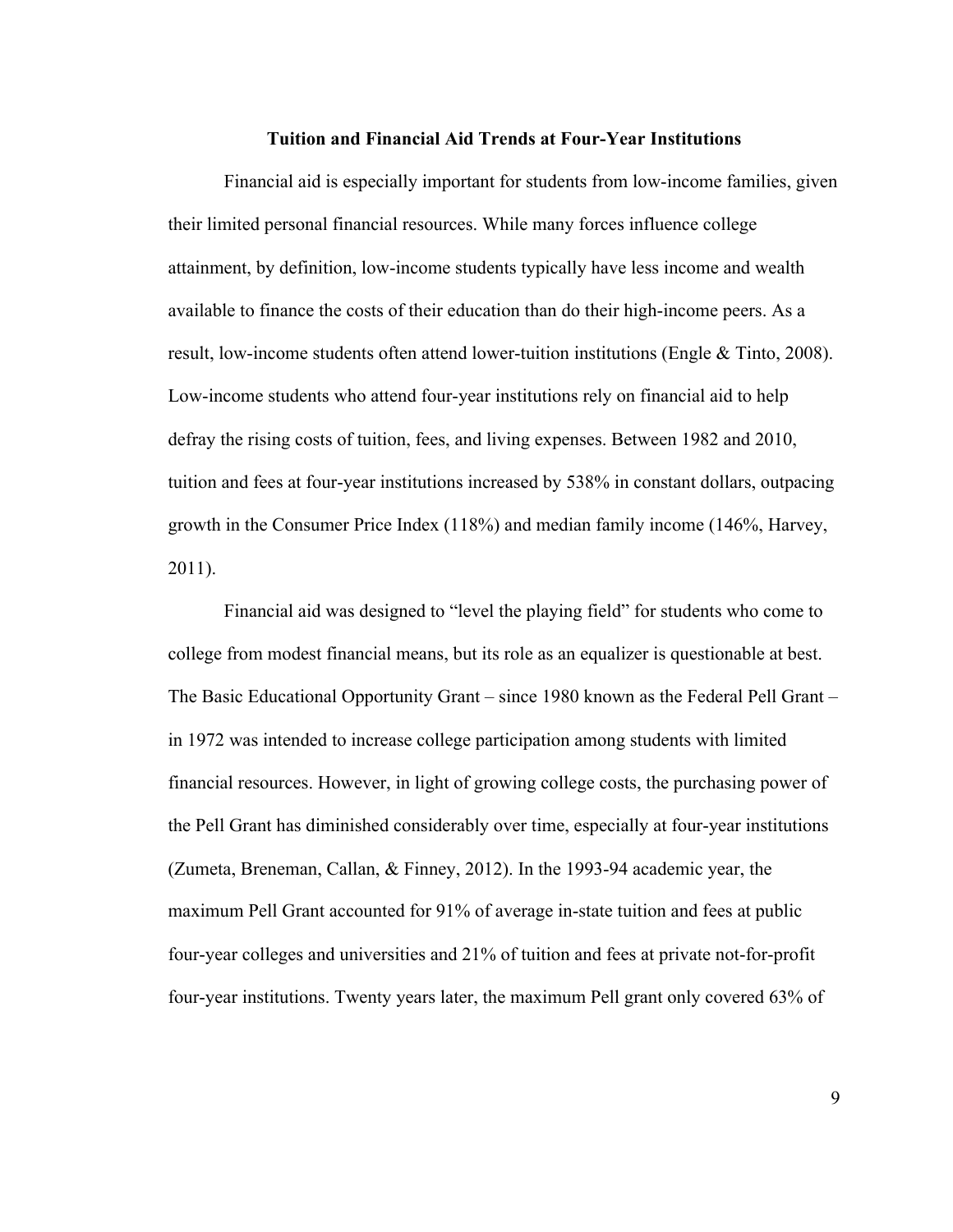in-state public tuition and fees and 19% of these costs at private not-for-profit institutions (Baum & Payea, 2013).

In the 2011-12 academic year, more than \$185 billion in grants, scholarships, tax credits, and loans were awarded to undergraduate students from federal, state, institutional, and private sources (Baum & Payea, 2012). Much of this aid is awarded based on financial need, including Pell Grants, subsidized Stafford loans, and Federal Work-Study grants (Baum & Payea, 2012). In addition, 71% of the \$9.8 billion in state grant funds awarded in the 2010-11 academic year was based on financial need (Baum  $\&$ Payea, 2012). Of the \$32.8 billion in institutional grants awarded that year, more than half at public four-year institutions and more than three-quarters at private four-year institutions was need-based (Baum & Payea, 2012).

Individual institutions have a great deal of discretion in how they package financial aid for students. The ways in which institutions allocate resources – and the amounts thereof – to financial aid depend largely on the wealth of the institution, which varies across sectors (Toutkoushian, 2001). Most private institutions, for example, are more reliant on tuition revenues than public institutions, which receive state appropriations (Toutkoushian, 2001). Financial aid packaging decisions are also based on institutional goals and priorities. Whereas financial aid was originally intended to provide opportunities for students who otherwise could not afford to attend, institutions also provide aid – also known as tuition discounts – to students based on academic, athletic, and artistic merits and other characteristics that help the institution craft the incoming class it desires (Breneman, Doti, & Lapovsky, 2001). Results from a 2007 survey of 382 public and private not-for-profit four-year institutions suggest that institutions use their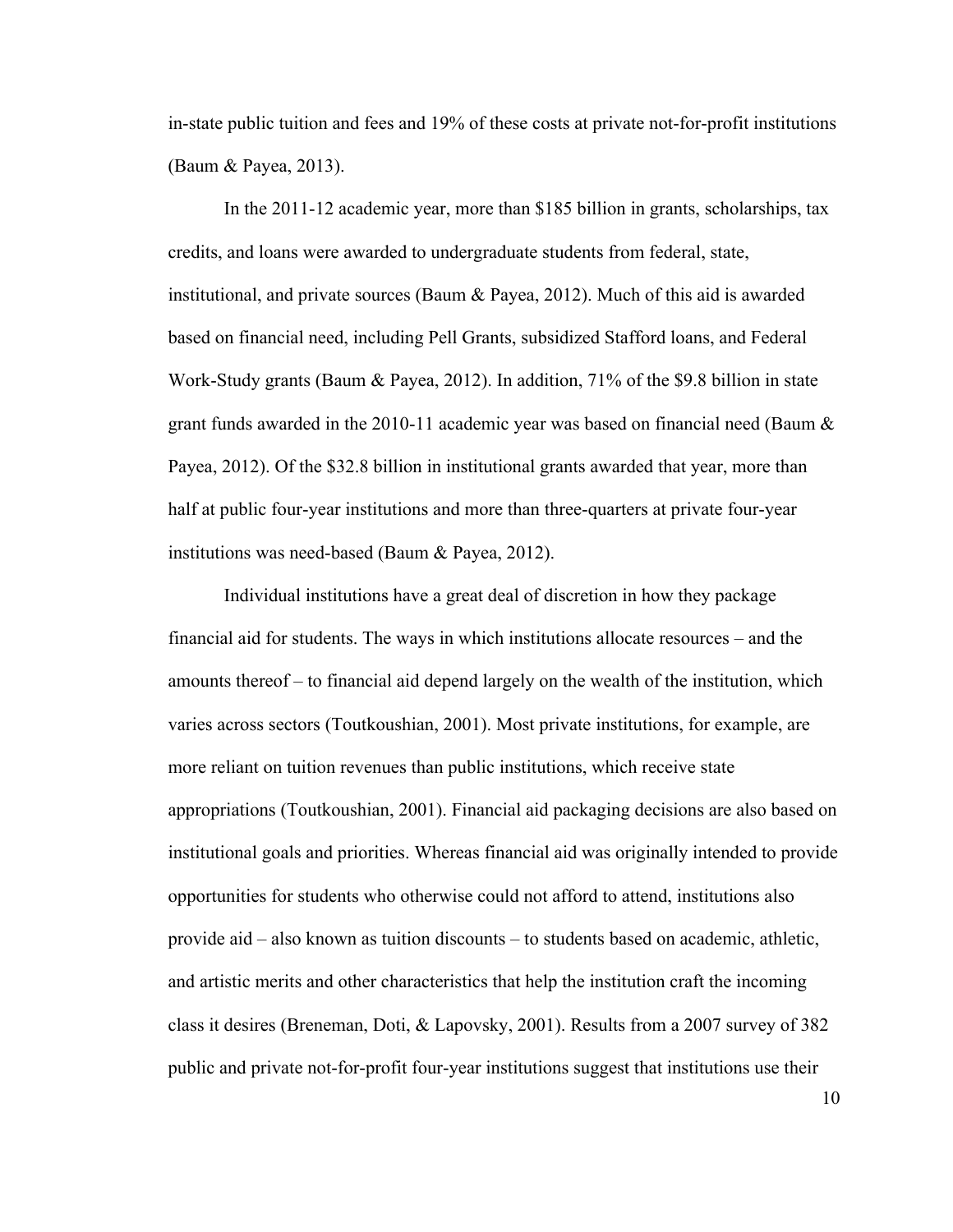available financial aid dollars for a wide variety of purposes; more than one-half (63%) of the private institutions and 15% of the public institutions responded that they differentiate the amount of aid they offer various students based on the extent to which they want certain students to matriculate (Heller, 2008). Criteria that the institutions that offered differential packaging considered included academic merit (87.5% of public and 93.1% of private institutions used this criterion), financial need (62.5% of publics, 36.8% of privates), athletic ability (31.3% of publics, 28.2% of privates), student's geographic area (31.3% of publics, 25.9% of privates), musical or other artistic talent (25.0% of publics, 52.3% of privates), ethnicity (18.8% of publics, 35.1% of privates), first-generation status (18.8% of publics, 19.0% of privates) and legacy status (6.3% of publics, 17.8% of privates, Heller, 2008). Based on these data, private institutions are more likely than public institutions to use their resources to offer grants and scholarships based on all nonathletic merit criteria, but are less likely than public institutions to use these funds for need-based grants (Heller, 2008).

Today most students receive some form and amount of financial aid. Bersudskaya and Wei (2011) analyzed data from the 2008 National Postsecondary Student Aid Study (NPSAS:08) to create a profile of who receives financial aid, disaggregated by type of aid, source, and average amount, for students with different demographic characteristics. In 2007-08, 65.6% of all undergraduates received some form of financial aid, averaging \$9,100. Among financially dependent students from the lowest income quartile, 79.9% received some form of aid, averaging \$10,200, while 74.3% of independent students from the lowest income quartile received some form of aid, averaging \$8,400. The forms of financial aid varied, with a greater share of dependent students receiving grants and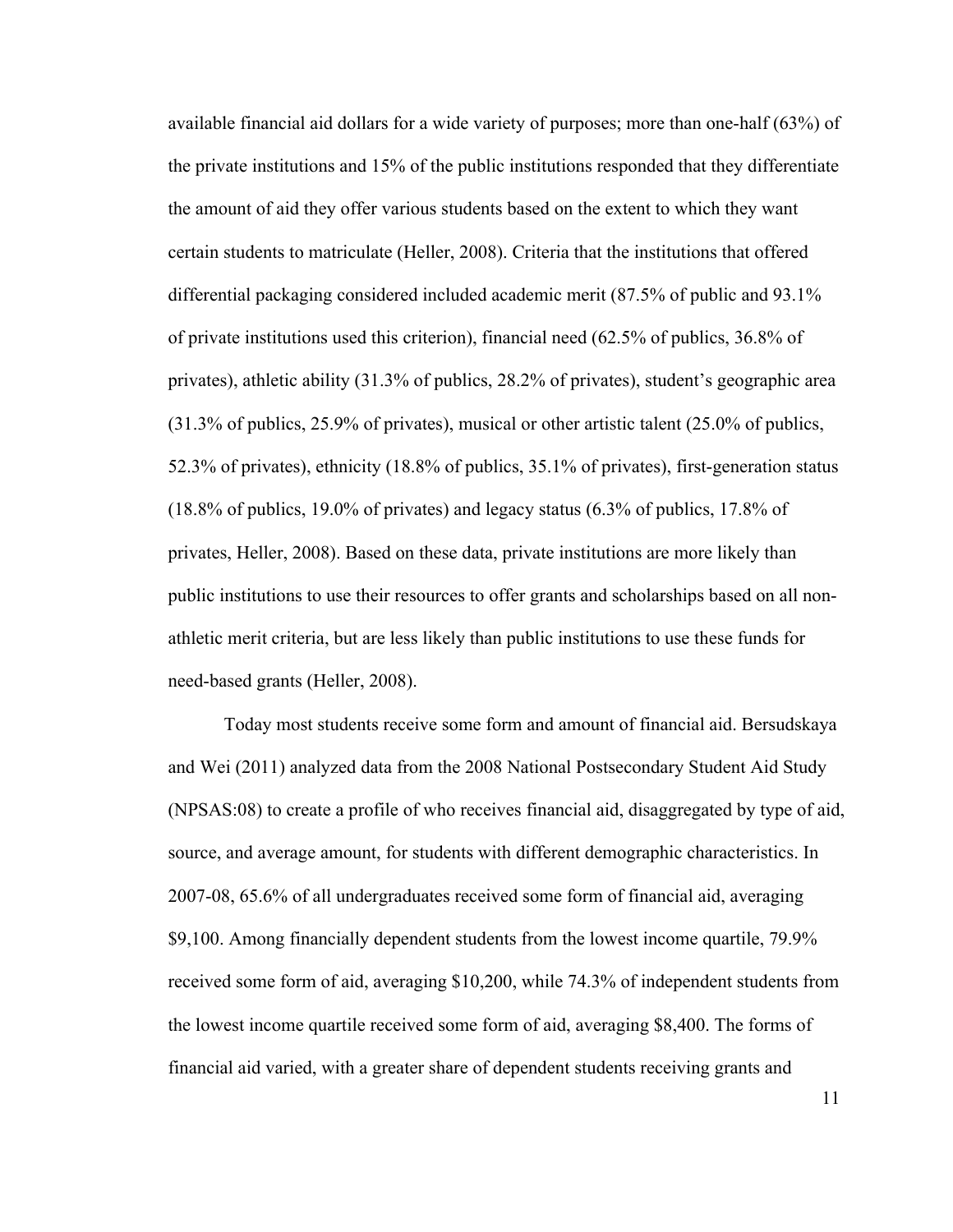work-study awards, while a greater share of independent students took out student loans. In 2007-08, 74.7% of dependent low-income and 64.9% of independent low-income students received grants; 13.3% of dependent low-income and 6.6% of independent lowincome students received work-study awards; and 42.1% of dependent and 45.3% of independent low-income students took out loans. Conversely, 36.8% of dependent and 32.8% independent high-income students received grants; 7.9% of dependent and 1.2% of independent high-income students received work-study awards; and 33.1% of dependent and 21.1% of independent high-income students took out loans (Bersudskaya & Wei, 2011).

The shares of all students who are borrowing and the average amount of their loan debt have also grown considerably in recent years. In the 1995-96 academic year, only 36.1% of dependent students in the lowest income quartile and 33.6% of independent students in the lowest quartile used loans from any source. Between 1995-96 and 2007-08, the average amount dependent low-income students borrowed increased from \$3,300 to \$6,200 in real dollars (a 36.9% increase after controlling for inflation) and from \$4,200 to \$6,900 in real dollars (a 19.7% increase after controlling for inflation) for independent low-income students. In 1995-96, 21.0% of dependent and 8.1% of independent students from the highest income quartile borrowed. By 2007-08, those percentages increased to 33.1% and 21.1%, respectively (Bersudskaya & Wei, 2011).

However, as evidenced by these data, not all students borrow to finance the costs of their postsecondary education. For some students, this decision may be simply driven by having sufficient financial resources to cover all costs. On the other hand, some financially needy students either do not want to assume any debt or are hesitate to surpass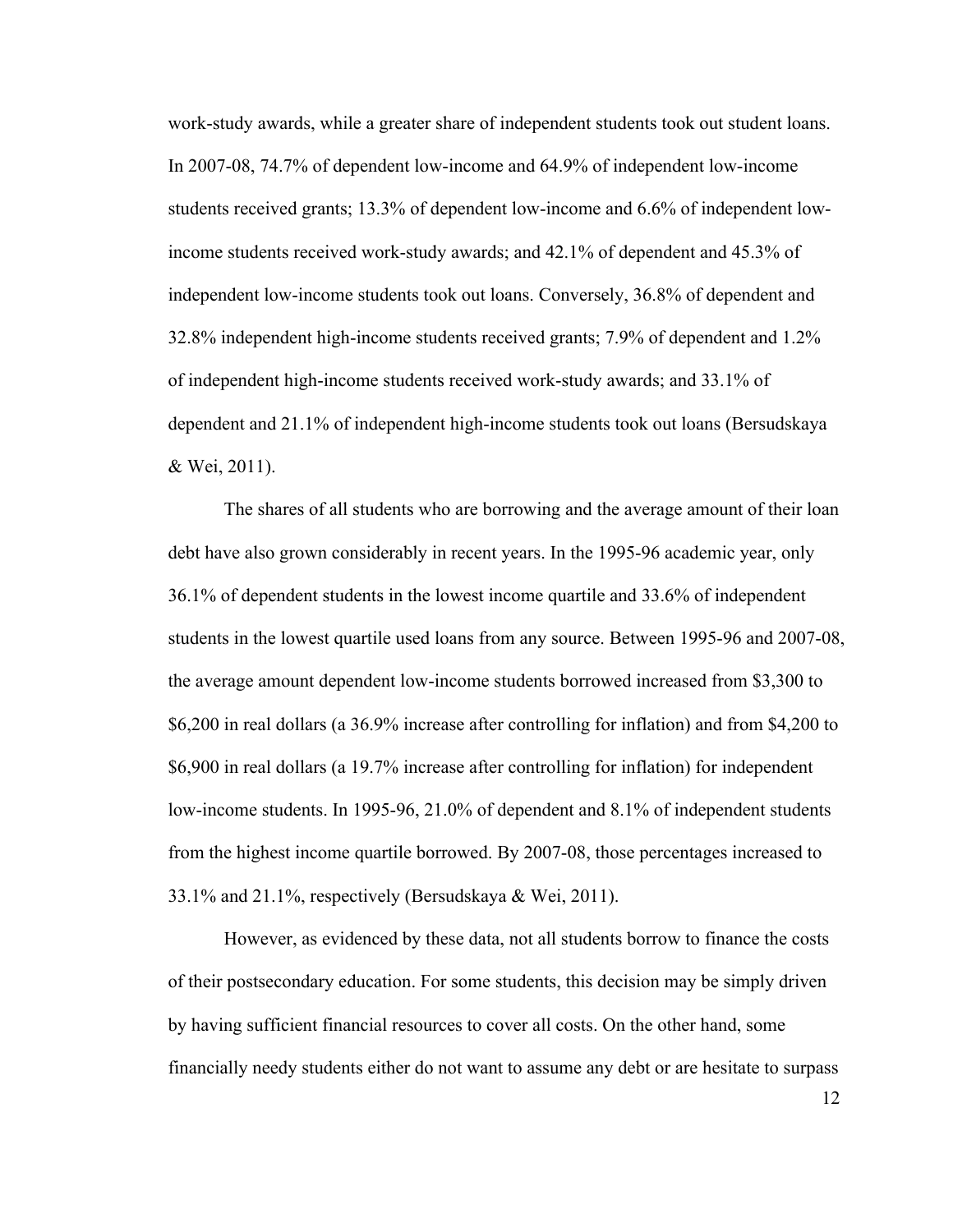a certain borrowing threshold. These risk-averse students may be less likely to borrow, or to continue borrowing, as their cumulative debt load increases as they persist through college (Eckel et al., 2007).

Despite receiving financial aid from a variety of sources, most students must also rely on other resources, such as savings, additional borrowing, and paid employment, to pay college costs. After considering all financial aid awarded – including loans – and the students' expected family contribution, in 2007-08, 79.8% of dependent low-income students and 85.4% of independent low-income students still had unmet financial need, averaging \$6,400 for dependent an \$7,400 for independent students (Bersudskaya & Wei, 2011). At public four-year institutions, 73.3% of dependent students in the lowest income quartile had unmet need, averaging \$6,430, while 74.3% of independent students at these institutions had unmet need, averaging \$7,211. At private not-for-profit four-year institutions, 74.2% of dependent students in the lowest income quartile had unmet need, averaging \$11,155, while 82.0% of independent students at these institutions had unmet need, averaging \$10,296. At private for-profit four-year institutions, 79.8% of dependent students in the lowest income quartile had unmet need, averaging \$10,355, while 87.9% of independent students at these institutions had unmet need, averaging \$14,303 (Bersudskaya & Wei, 2011; National Center for Education Sciences, 2008).

Paid employment is one mechanism students may use to close this financial gap (Perna, 2010). In October 2011, 39.4% of full-time undergraduate students attending four-year institutions were employed. About 16.4% of all full-time students worked fewer than 20 hours per week, while 21.8% worked more than 20 hours per week (National Center for Educational Statistics, 2012). While working a greater number of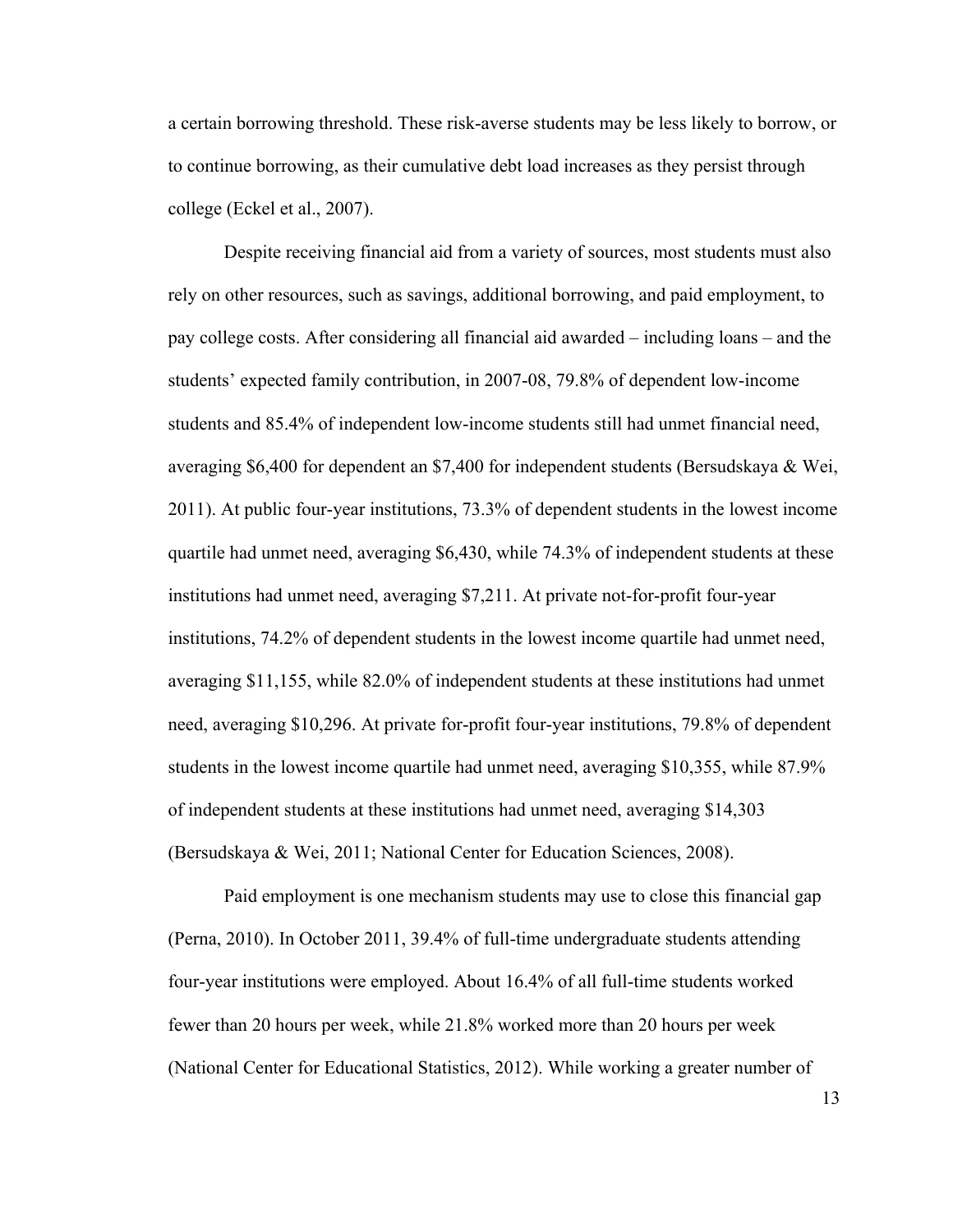hours generally leads to greater income, students who spend substantial time each week working while in school are less likely to persist than those who work fewer hours (Bozick, 2007; Kim, 2007; Perna, 2010).

#### **Non-Financial Challenges to Persistence**

Although this study focuses specifically on the financial factors that promote or limit students' persistence in bachelor's degree programs, there are many non-financial factors that also may play a role. These forces may play out differently for students from different income groups. For some students, an inability to meet the demands of collegelevel work – often related to students' development of academic self-confidence – may lead them to drop out or stop out (Lotkowski, Robbins & Noeth, 2004). Academic preparation at the K-12 level has played a role in promoting and limiting college persistence (ACT, 2007; Adelman, 2006). The extent to which a high school provides a rigorous curriculum and a college-going culture is often linked to its funding level, with low-income students often attending low-resource high schools (Hall & Ushomirsky, 2010). Low-income students also tend to attend schools with fewer academically rigorous course offerings (Perna, 2005), and even when available, low-income students tend not to participate in these courses (Perna, May, Yee, Ransom, Rodriguez, & Fester, 2013).

Kuh and colleagues (2008) cite low levels of engagement (as defined by time spent studying, time spent in extracurricular activities, and a variety of measures related to interactions with faculty members and peers) as additional barriers to persistence. Tinto's (1994) model of student departure gives attention to the ways that academic and social integration, student commitment, institutional commitment and support, and a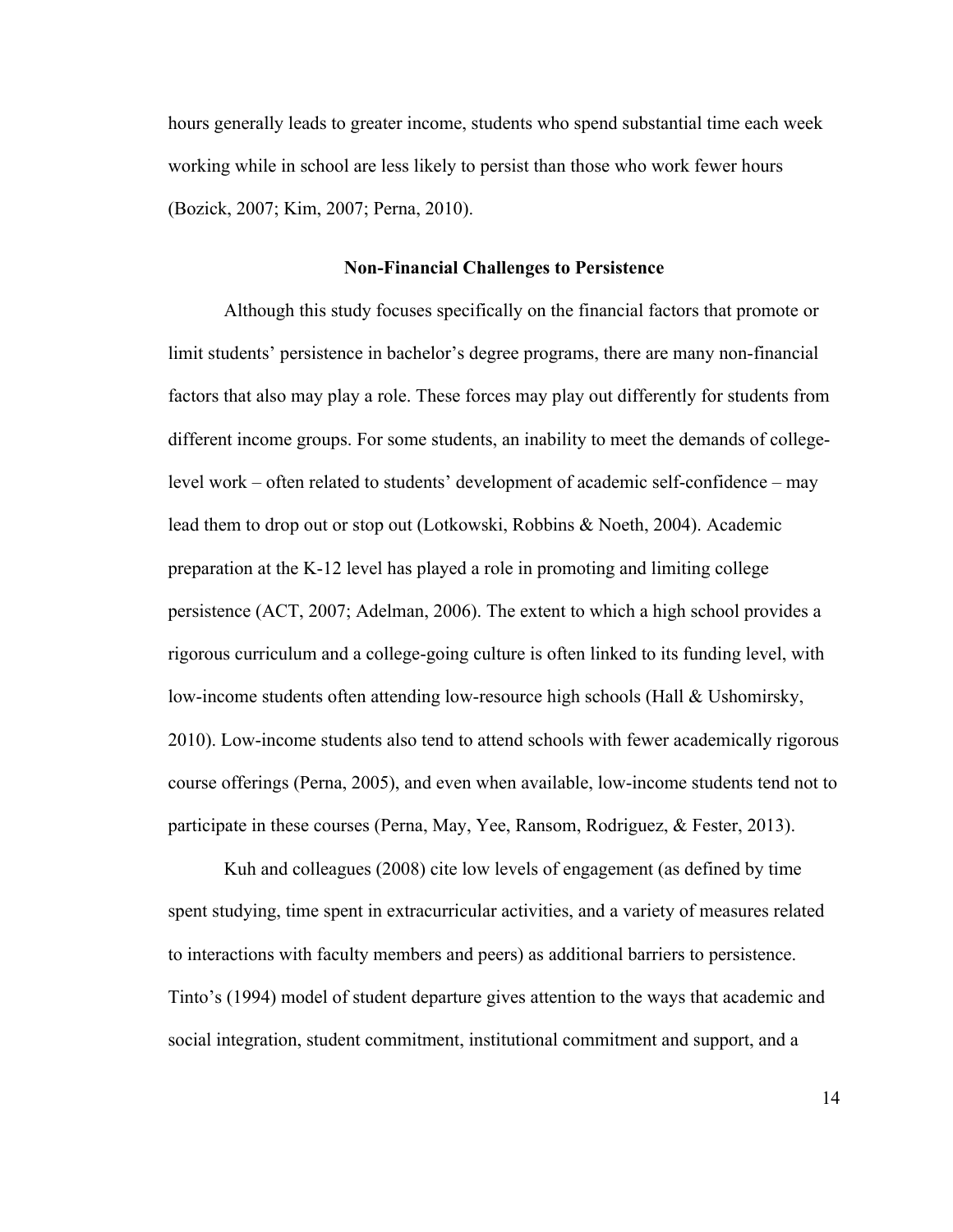student's external commitments may promote persistence. Insufficient information may also limit persistence especially for low-income and other students who do not understand or have access to information what is expected of them academically and financially before attending college (Kane, 1999).

#### **Purpose of Study**

Each year between 2007 and 2011, almost 1 million first-time undergraduate students did not return for their second year of college (National Center for Education Statistics, 2013a). Low-income students are nearly four times more likely to drop out after their first year of study than their higher-income peers (Engle & Tinto, 2008). Although millions of students stop out or drop out of college each year, there are also students from low-income backgrounds who remain in college and do persist through completion of a bachelor's degree every year. While there has been some attention given to exploring the characteristics of students who drop out (Geelhoed, Abe, & Talbot, 2003; Ishitani & DesJardins, 2002), little is known about the financial challenges students from low-income families experience and overcome on their path to completing a degree. This study aims to address this knowledge gap by probing the perceptions of low-income students about the financial challenges they have experienced while enrolled and exploring the strategies they have used to overcome these challenges.

Given rising college costs and relatively limited federal, state, and institutional financial aid, it is important to understand the experiences of those low-income who are persisting through four years of college. It is also important to understand the ways in which institutions shape students' knowledge about and uses of financial aid.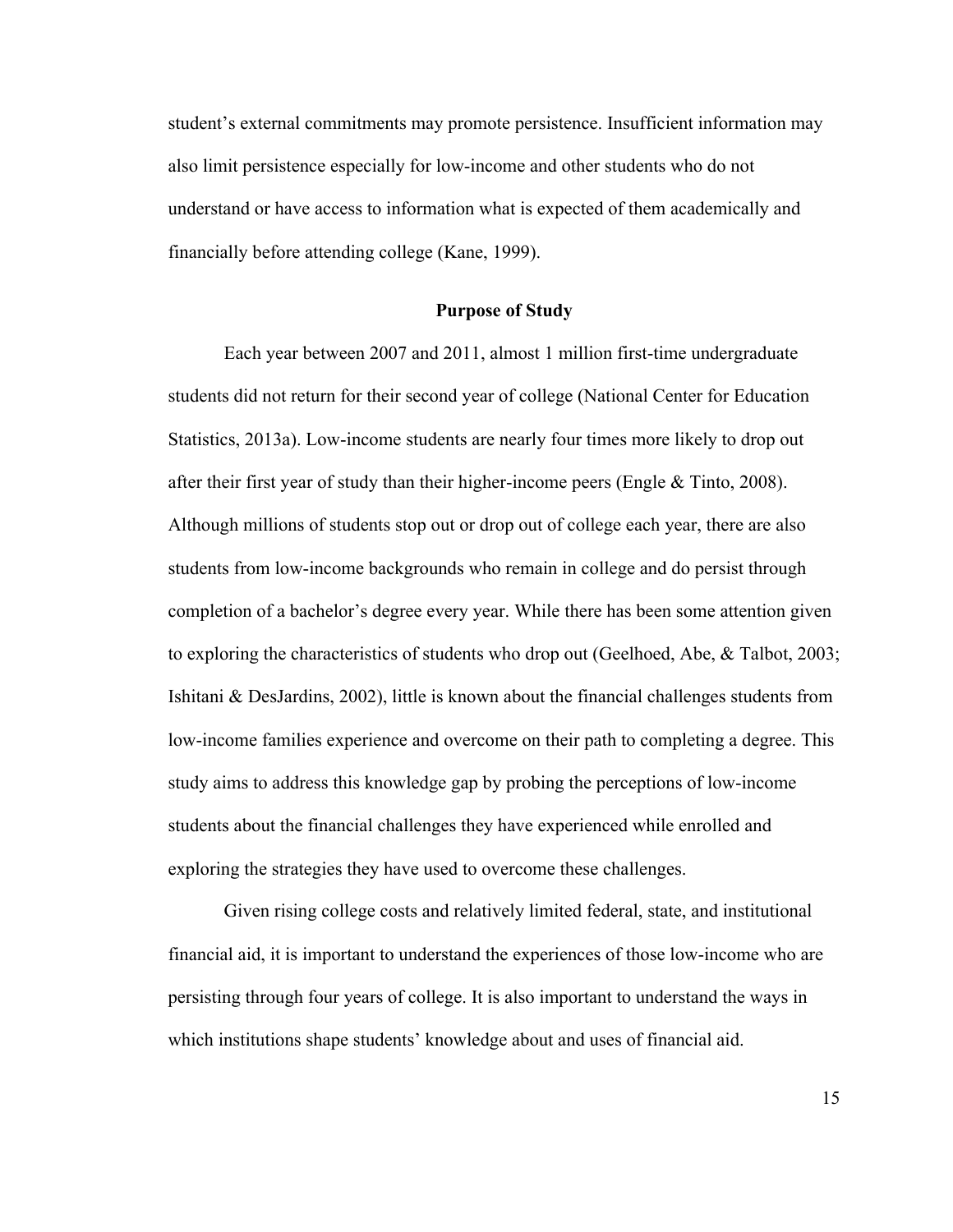Policymakers are making decisions about these aid programs without having a full understanding of how students use different forms of financial aid and other resources to persist in and complete college. Much of the prior research (Alon, 2007; Chen & St. John, 2011; Dubrock, 1999; Fenske, Porter, & DuBrock, 1999; Heller, 2003; Kim, 2007; Thomas, 1998) on low-income student persistence uses quantitative metrics to understand whether students persist and what factors are associated with persistence. While descriptive data from sources like NPSAS tell us who receives financial aid, and the forms, amounts, and sources of this aid, little attention has been paid to how low-income students manage to finance the costs of attending college, and the ways they use financial aid and other resources to persist. This dissertation addresses this knowledge gap by probing deeply into the perceptions and experiences of low-income students who have successfully managed to finance the costs of attendance, as indicated by their persistence beyond their first full year of college.

Policymakers at the state and federal levels may learn from these students' experiences to develop a better understanding of how students perceive the effectiveness – or absence thereof – of the financial aid that is available to them. Financial aid administrators can consider these students' experiences when examining their practices, both in the content of the information they provide to students and the ways in which they deliver this information. This study also makes an important contribution to theory, as it enhances our understanding of the ways that contextual factors – personal, institutional, and public policy – influence low-income students' decisions of how to allocate their financial and personal resources. In essence, this study shares human stories that extend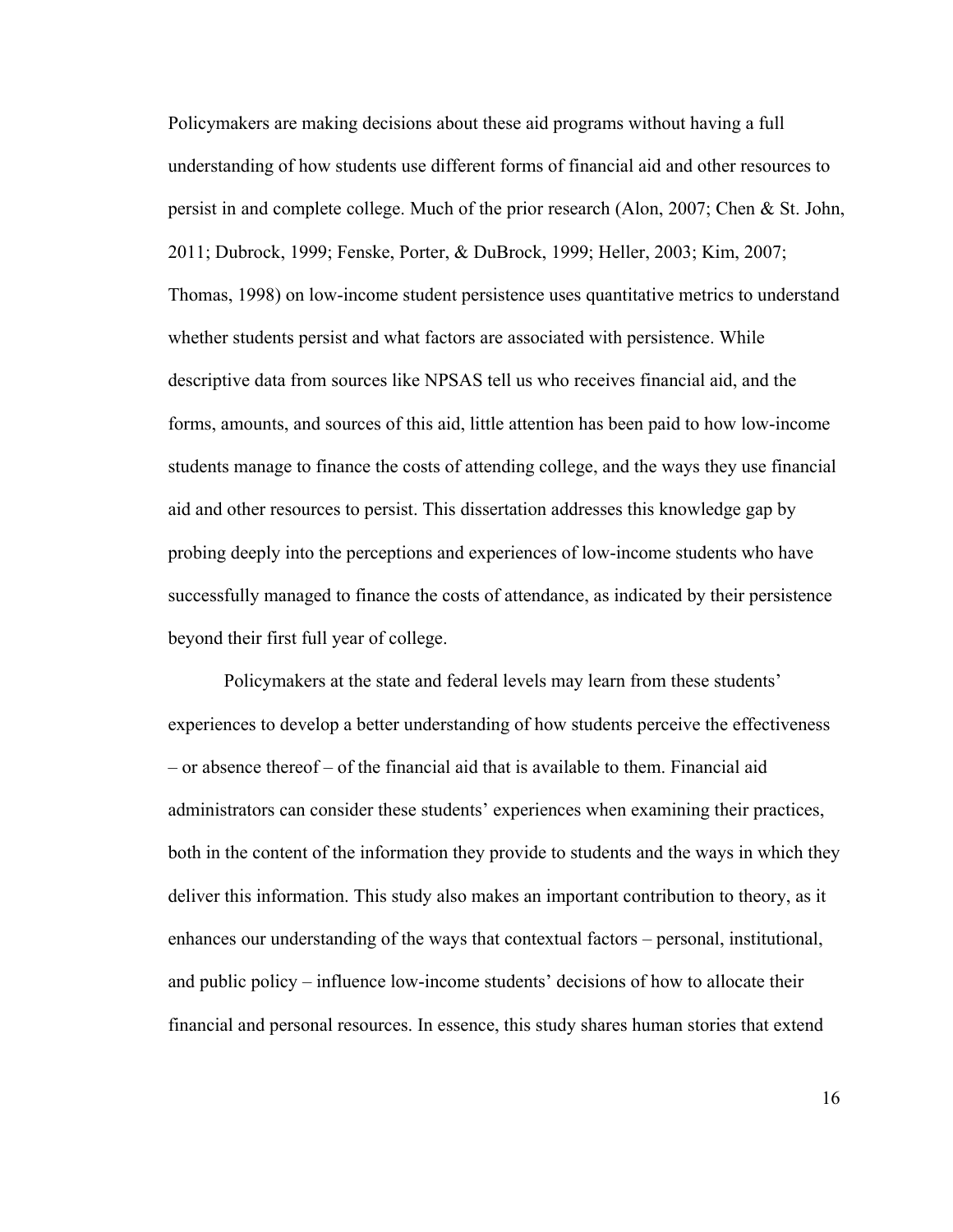beyond the existing statistical data on students from low-income families who receive financial aid.

# **Organization of the Dissertation**

This first chapter introduced the study by identifying the research problem – the need to understand how students from low-income backgrounds use financial aid and other financial sources to facilitate persistence toward bachelor's degree completion – and providing a rationale for studying this problem. The next chapter provides a review previous research examining topics related to student financial aid and the ways that students pay for college, and proposes a conceptual model to guide the study. In Chapter 3, I discuss my research design and methods, detailing my research setting and sample, data collection and analysis procedures, and efforts to ensure trustworthiness. In Chapter 4, I report the key findings that address the study's guiding research questions. The final chapter provides a discussion of the findings, a summary of the theoretical contributions of this study, and recommendations for future research, policy, and practice.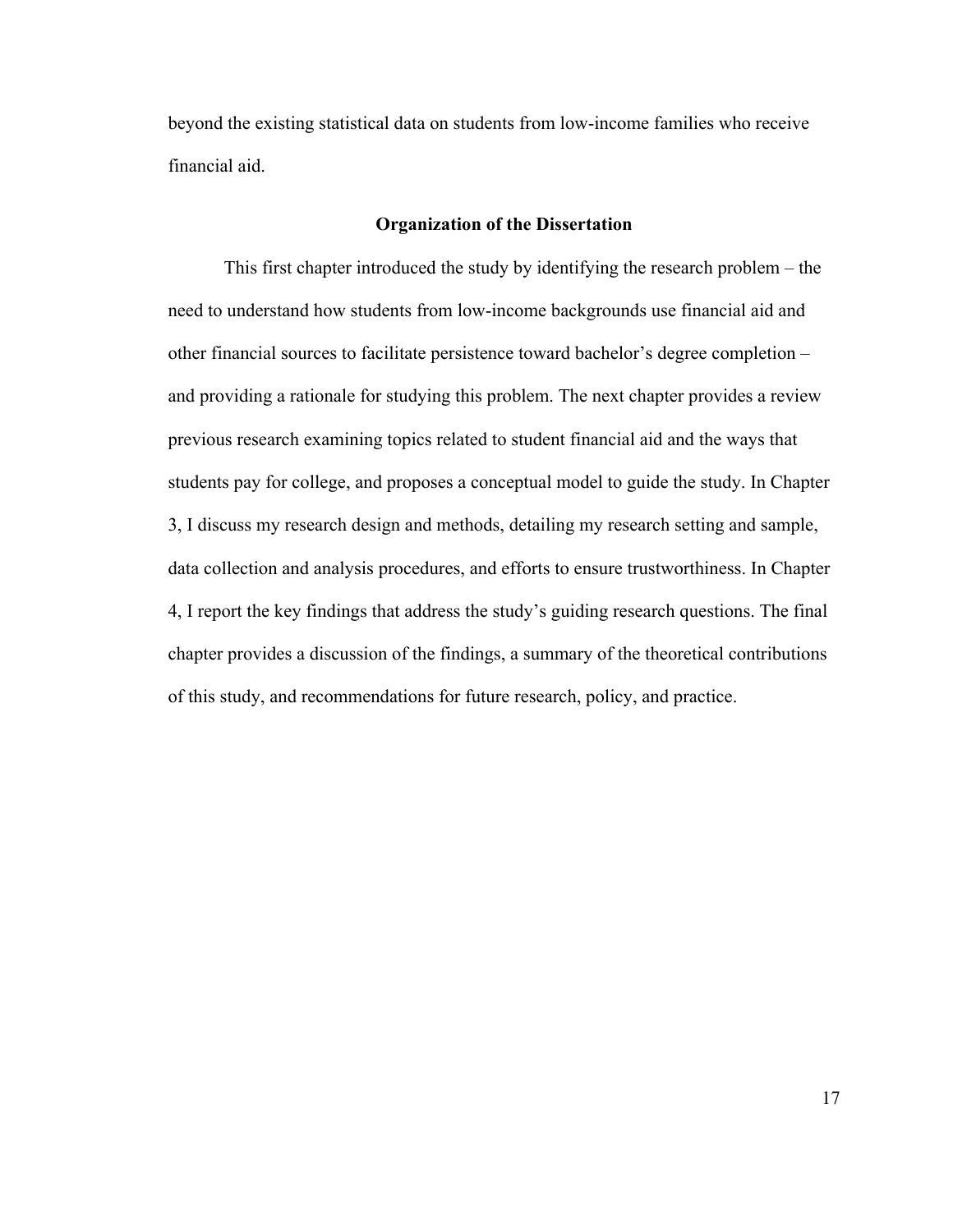#### **CHAPTER 2: Literature Review**

In the previous chapter, I argue for the importance of financial aid to promoting bachelor's degree attainment of students from low-income families. I begin this chapter by introducing the conceptual model that guides my examination of the experiences of students from low-income families as they use financial aid and other resources to persist beyond the first year of their bachelor's degree programs. The literature review that follows summarizes what we already know from previous studies that have explored various ways in which low-income students pay the costs of attending college, as well as the forces and personal characteristics that influence low-income students' persistence processes. I also examine literature related to the characteristics of students from lowincome families, how these students access information about college and financial aid opportunities, and how students' characteristics influence their willingness to borrow and need or desire to work while enrolled in college. This literature review concludes with a synthesis of studies that build knowledge about the relationships between need-based grant aid and college persistence and student loan borrowing and persistence.

#### **Conceptual Framework**

To examine how low-income students experience and understand the financing of their college education as they persist to bachelor's degree completion, this study is guided by Perna's (2006) conceptual model of college choice. The model draws on theories of human capital, social capital, and cultural capital to conceptualize the college enrollment and choice processes. Though the Perna (2006) model was designed to better understand college enrollment and choice, it can be applied to understand persistence,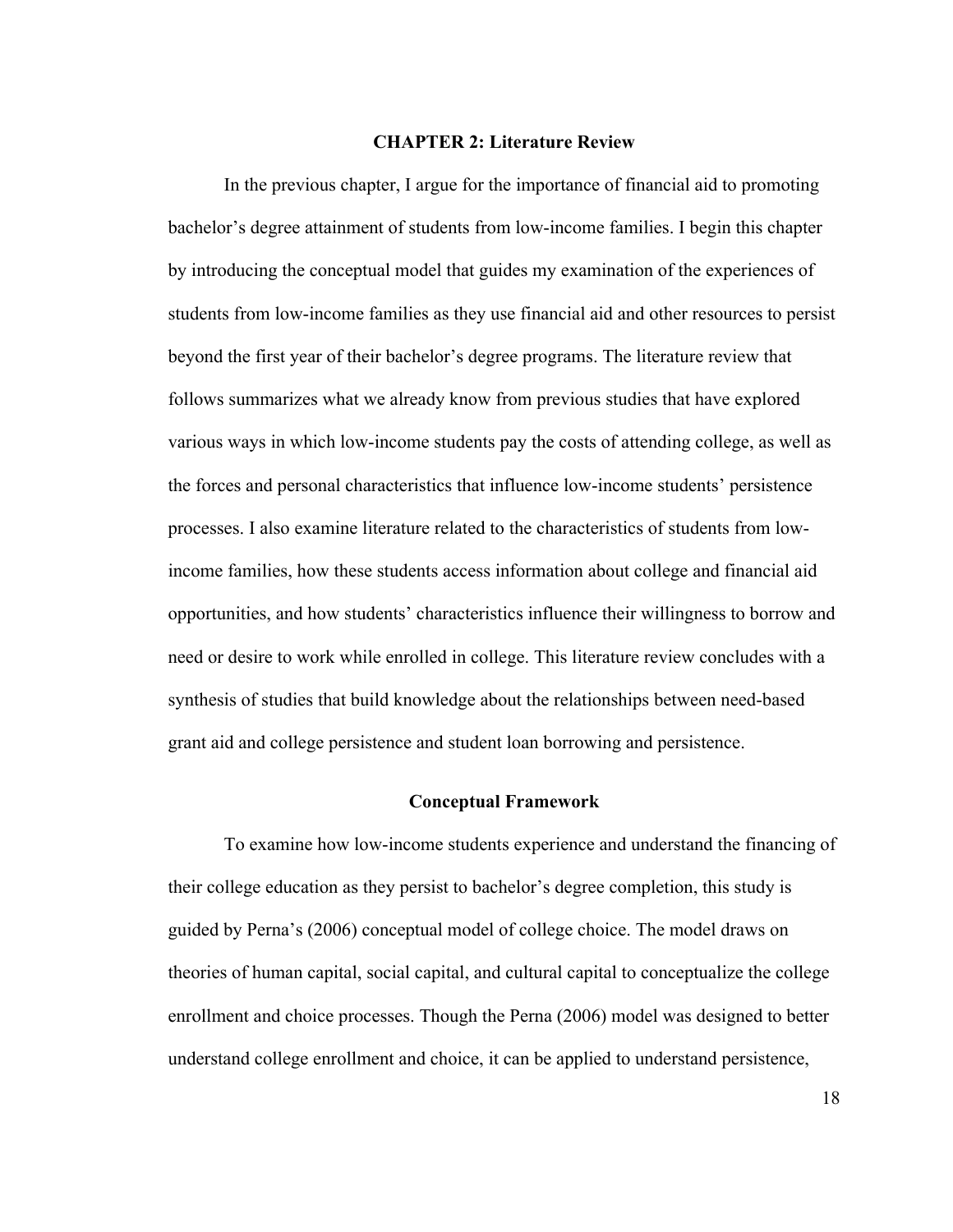because many of the contextual factors that influence student decision making at the choice phase also likely influence students' decision to remain enrolled (Paulsen & St. John, 2002).

Human capital theory predicts that individuals make educational decisions to maximize their utility. They decide to enroll in college if their perceptions of the benefits of earning a degree exceed their perceptions of the costs. This decision is influenced by the individual's personal preferences, tastes, expectations, and uncertainty (Becker, 1975). According to DesJardins and Toutkoushian (2005), students act rationally in this process by considering the information that they have, regardless of whether the information is complete or accurate. In the case of college-going, the investment consists of the direct costs of attendance (tuition, fees, and living expenses) and foregone earnings during the time s/he is enrolled. If a student receives federal, state, and/or institutional grants or scholarships – which do not have to be repaid – the total cost of going to college will be lowered, suggesting that the student should be more likely to enroll (as opposed to choosing other options like entering the workforce or military) than if he or she did not receive this aid. While grants and scholarships decrease the direct cost of college, they do not decrease the student's opportunity cost of attending. Therefore, students who have a greater need for immediate income – perhaps because they have family members to support – may be less willing to forego these earnings and enroll in college than students who do not have as urgent need to generate income.

Student loans are a form of financial aid that requires repayment, so students may consider them differently when making the decision to enroll in college than they would grants or scholarships. Student loans reduce the amount of money that needs to be paid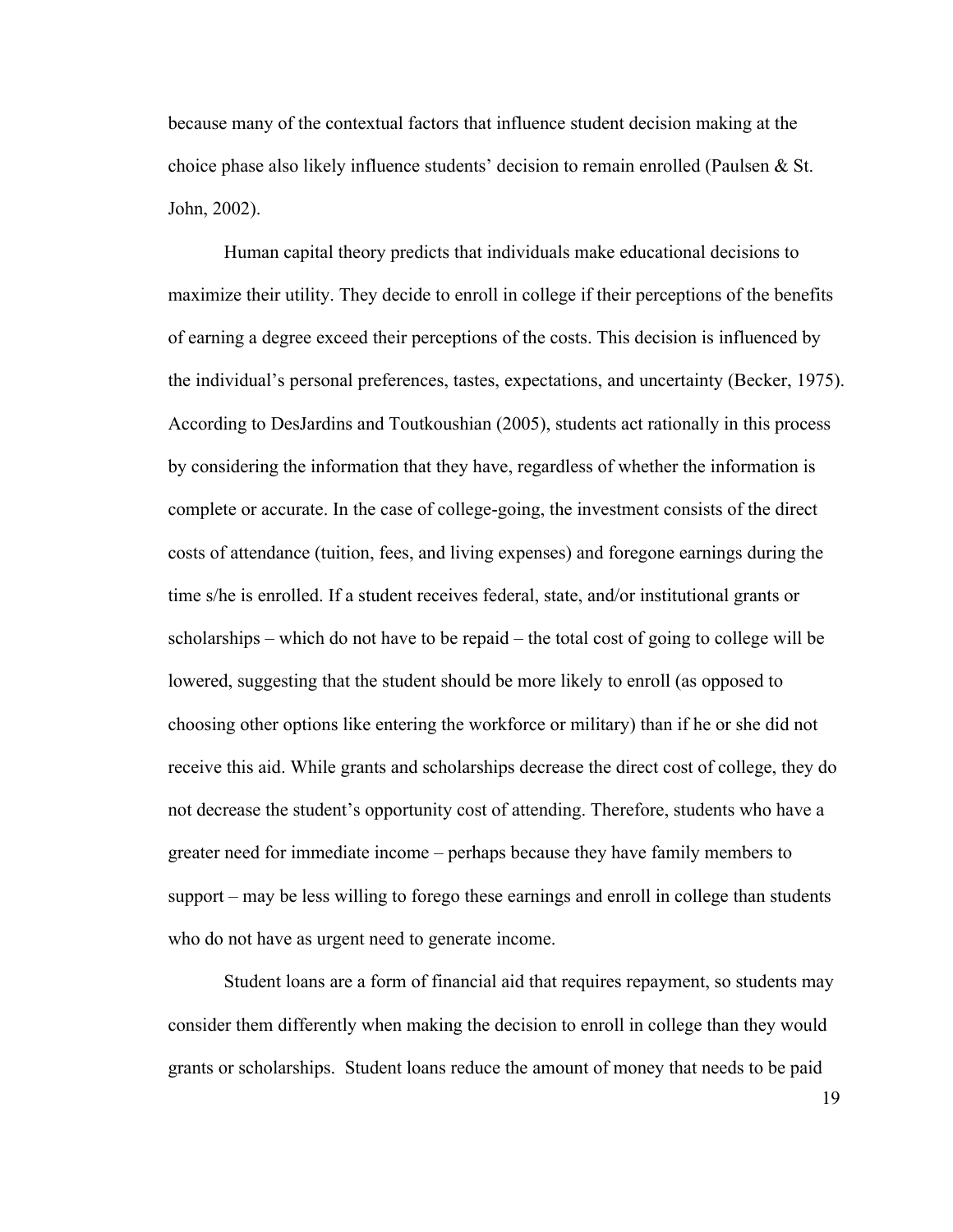upfront, which may encourage students to enroll. However, low-income students may be less willing to borrow if they perceive the risk of borrowing to be greater than the expected benefit of earning a college degree (Perna, 2008). Work-study programs provide students with a source of income while enrolled in college, though they also require the student to perform job duties that often take time away from his or her studies.

The Perna (2006) model also assumes that college enrollment decision-making processes are influenced by four nested layers of context. Layer 1 addresses a student's "habitus," or "the system of values and beliefs that shapes an individual's views and interpretations" (Perna, 2006, p. 115). This habitus is influenced by the student's demographic characteristics (gender, race/ethnicity, socioeconomic status), cultural capital (cultural knowledge and value of college attainment), and social capital (information about college and assistance with college processes) – in other words, the characteristics, knowledge, and predispositions that the student acquired from their parents, other family members, and home environment (Perna, 2006). Layer 2, "school and community context," examines the role high school social structures and resources – including school counselors – play in the student's college choice process. Layer 3, "higher education context," looks at the ways that postsecondary institutional characteristics, namely costs of attendance and institutional aid, influence choice. Layer 4, "social, economic, and policy context," gives attention to the influence that these external forces have on a student's decision-making, understanding that role of these forces changes over time (Perna, 2006). In this dissertation, the key external forces of interest pertain to the availability of federal and state financial aid.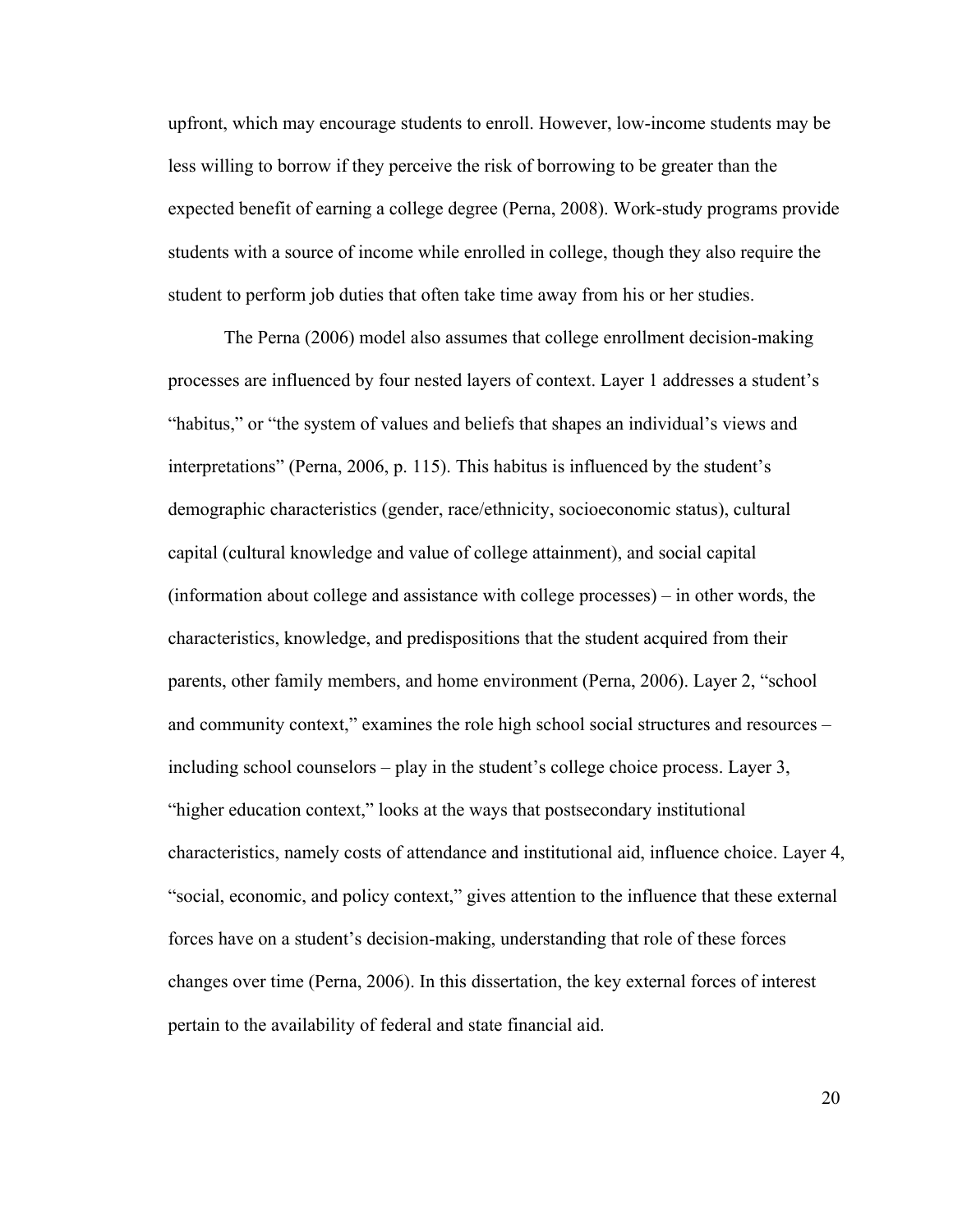In addition to its intended use of examining college choice, the Perna (2006) model is useful for examining a low-income student's decisions to persist through college. Just as an individual's college choice process is influenced by individual layers of context, as well as the interactions between these layers, so too is an individual's process of financing college costs in order to progress toward degree completion. Students' perceptions, understandings, and approaches to financing their higher education are likely shaped by forces associated with their family backgrounds (Layer 1), the characteristics and understandings they acquired from their high school experience (Layer 2), the availability and packaging of financial aid from the college or university they attend, as well as any other institutional supports for assisting students with financial challenges (Layer 3), as well as broader dimensions of available federal and state financial aid (Layer 4). For example, students' willingness to borrow to finance their education is likely influenced by their habitus, namely their demographic characteristics, but also by the public policies involving student loans. Students' decisions to work – and how much to work – during college likely depend on their perceived need or desire to work, which is influenced by their personal values and preferences, as well as the amount of unmet need they still have after receiving all financial aid. Financial aid programs are the product of policy decisions at the federal, state, and institutional levels, and are influenced by economic, and sometimes social, contexts, but financial aid packaging is done at the institutional level. Both the K-12 school and higher education contexts influence prior student knowledge about financial aid processes and programs.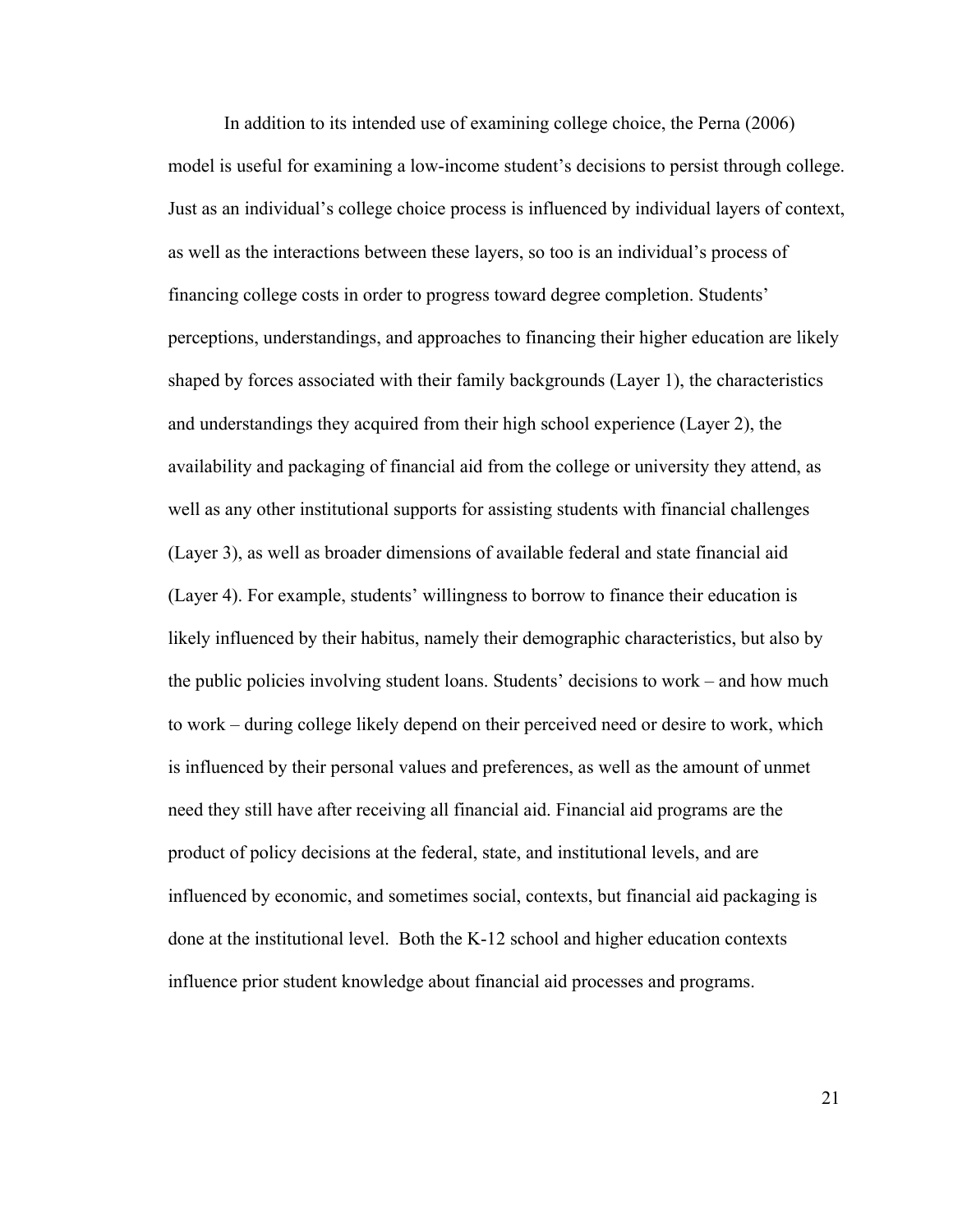## **Student Context**

In this study, I use the Perna (2006) model as a framework for understanding the multiple layers of context that influence low-income students as they seek to finance their college costs and persist beyond the first year of bachelor's degree study. As the first layer of the model examines student-level characteristics, this section summarizes the available literature to understand what we know about the characteristics of low-income students.

Students from low-income families have a number of unique characteristics that may help to explain the ways that they approach the college and financial aid application processes, and in turn make decisions related to financing their higher education. These characteristics may include, but are likely not limited to, reluctance to choose college that are far from their permanent homes, their parents' educational attainment and wealth, their need or choice to work while enrolled, and other college choice factors.

Research shows that low-income students are less likely to travel far from home to attend college than their higher-income peers (Turley, 2009). Griffith and Rothstein (2009) attribute this difference to the potential additional direct costs associated with traveling to and from school and the greater living expenses than a student might pay if she or he stayed at home. McDonough and Calderone (2006) reported that a large majority of the urban high school counselors they interviewed advise their students to live at home to reduce their college costs. In the 2011-12 academic year, more than onethird (36.3%) of students from the lowest income quintile attending a four-year institution went to one within 10 miles of their home, compared to 24.2% of students from the top income quintile. Furthermore, a higher share 31.4% of the lowest-income students than of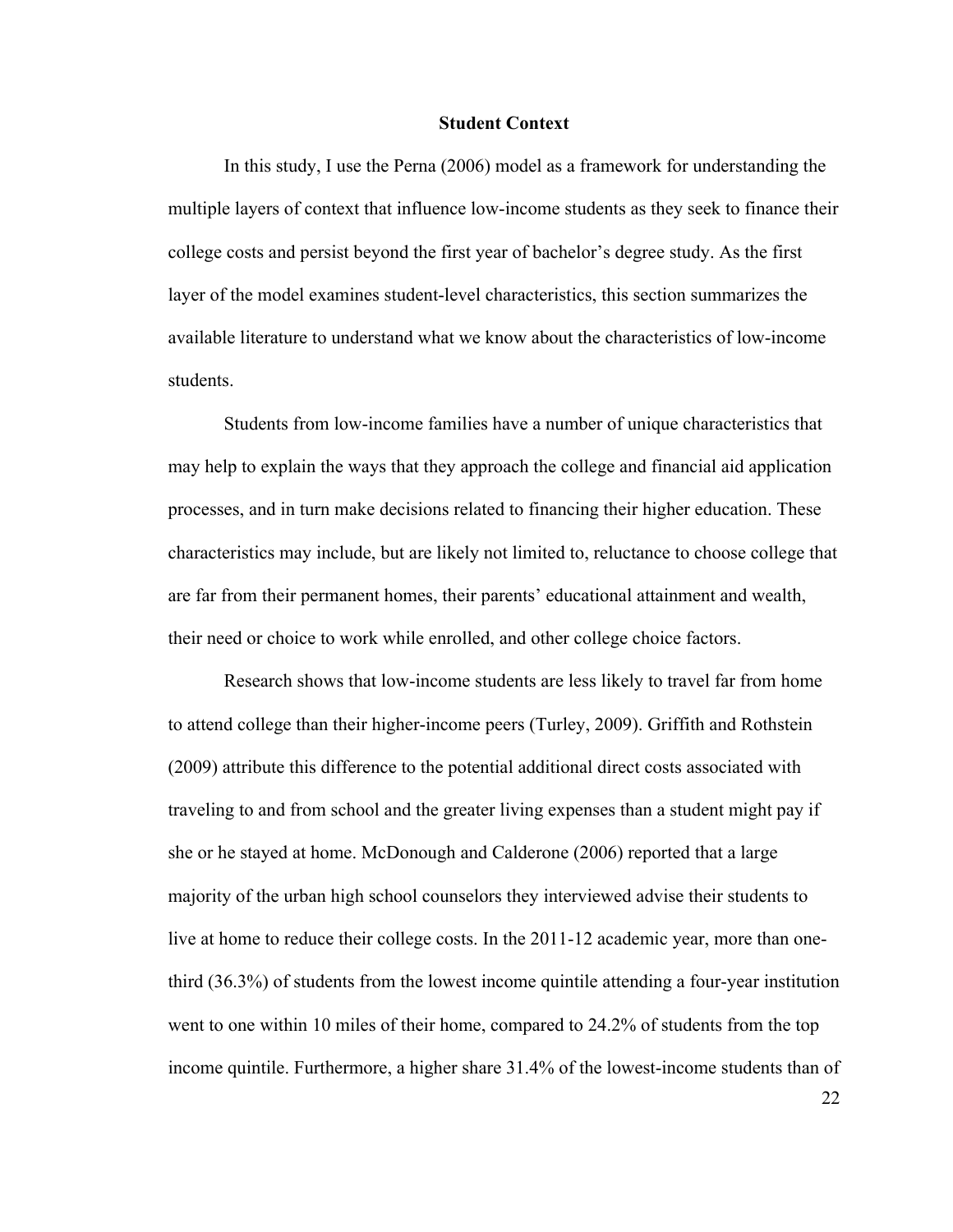the highest-income students lived with their parents (31.4% versus 21.2%, National Center for Education Statistics, 2012). These patterns suggest that low-income students attend institutions close to home in an effort to reduce college costs.

Many low-income students are the first in their families to pursue postsecondary education (Pascarella et al., 2004). In 2012, 41.1% of students in the lowest income quartile had parents who did not have any post-high school education, compared with only 24.1% of students from the highest income group (National Center for Education Statistics, 2012). Researchers indicate that first-generation students may experience challenges throughout the educational pipeline. Luna De La Rosa (2006) notes that parents' levels of education were positively related to students' aspirations of attending college. Additionally, as parental educational attainment increases, students are more likely to seek help from their parents in navigating the college and financial aid application processes, and these parents are more likely to be able to provide helpful resources – both financial and non-financial – and insights than parents who have not attended college (Choy, 2001; Harper & Griffin, 2011; Luna De La Rosa, 2006; McDonough, Korn, & Namasaki, 1997). College-educated parents are also more likely to provide financial support, though non-first generation students have also been observed to be more likely than first-generation students to rely on student loans to cover unmet need (Luna De La Rosa, 2006; Nora, Barlow, & Crisp, 2006). Nora and colleagues (2006), who studied a cohort of first-time students from 1997-2003, observed that firstgeneration students covered a greater proportion of their expenses with grants and scholarships than students with college-educated parents, though both groups increased the amount of loans they borrowed as they progressed through to the sixth year. Lastly,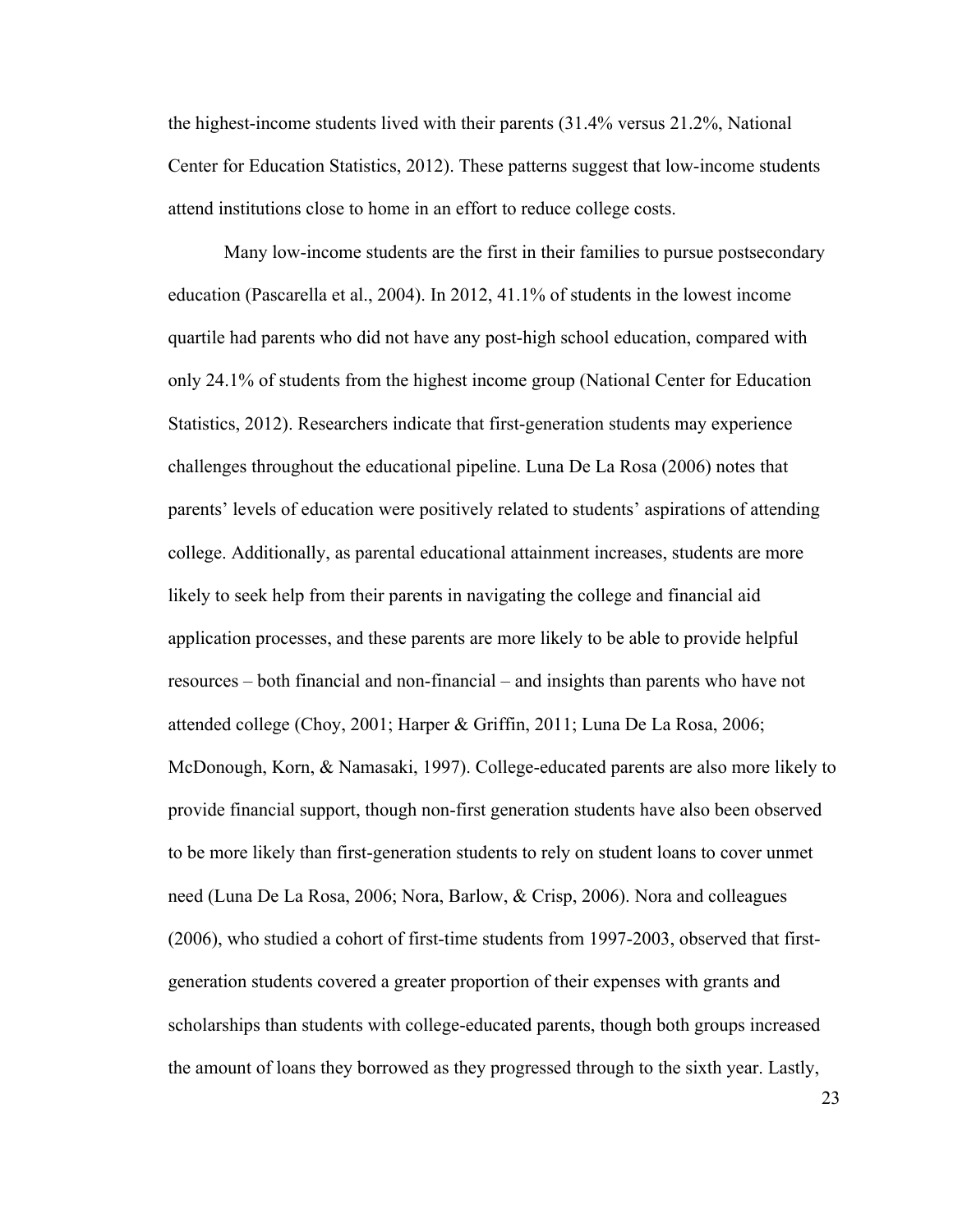Kim (2007) observed a positive relationship between both parental education and income in students' likelihood of earning a degree; students with at least one bachelor's degreeholding parent were 5.5% more likely to graduate than first-generation students, while low-income students trailed their middle- and high-income peers by 3.5 and 10 percentage points respectively.

Previous literature suggests that students from high-income families are more likely to rely on their parents to pay their college tuition (Bozick, 2007; Harper & Griffin, 2011). Based on what we know about the positive relationship between educational attainment and lifetime earnings (Baum, Ma, & Payea, 2013), it is likely that parents with college degrees have more financial resources to invest in their children's education than parents with lower levels of education. These differences in parental education and income have implications for student persistence and completion. According to Kim (2007), students who receive financial support from their parents are 8.5% more likely to graduate than those who do not have this support.

In addition to paying the direct costs of attendance, many low-income students have financial obligations to their families (McDonough & Calderone, 2006). In 2012, 21.4% of students in the lowest income quintile had dependents, while approximately 29.1% came from households with four or more members, compared to 60.5% for students from the highest income quintile. (National Center for Education Statistics, 2012). However, high-income families, by definition, have the financial resources to support larger households. While federal financial aid may cover a substantial portion of college expenses for many low-income students attending the lowest-cost institutions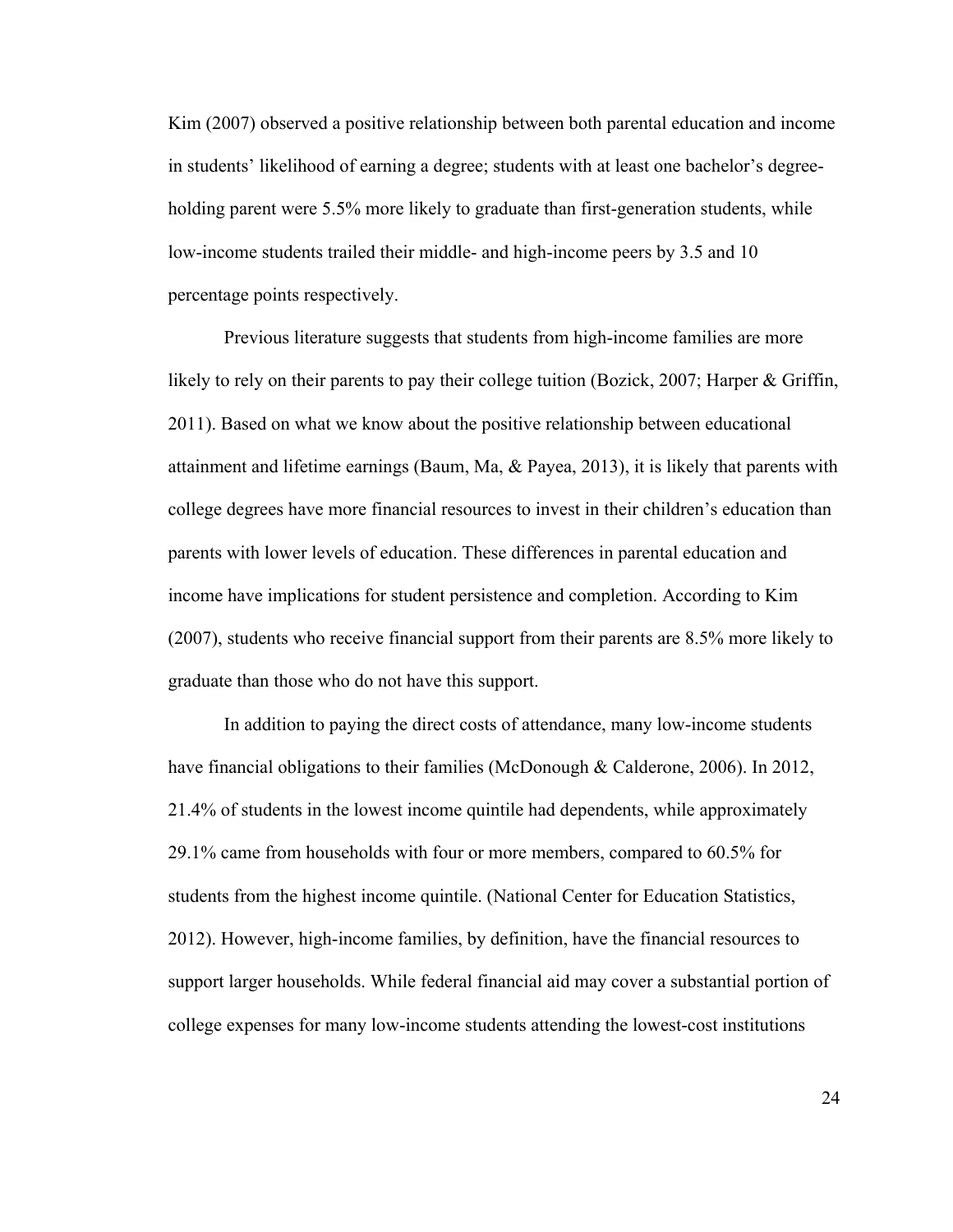(American Council on Education, 2006), these funds do not contribute to supporting the other members of the household (McDonough and Calderone, 2006).

#### **Working While Enrolled**

Most students, irrespective of their socioeconomic status or familial commitments, work during college (Perna, Cooper, & Li, 2007). During the 2003-04 academic year, 71.8% of independent students from the lowest income quartile and 74.8% of their dependent counterparts worked; the former group worked an average of 30.1 hours per week, the latter 25.4 hours per week (American Council on Education, 2006).

The reasons why students work appear to vary. Of the low-income independent students surveyed, 70.4% said they worked in order to pay for tuition, fees, and living expenses, seven percentage points lower than the average for all independent students. Low-income independent students may rely less on work than their higher-income peers. This may be because they receive greater amounts of grant aid or because they are more likely to attend full-time and thus have fewer available hours to work, compared to parttime students. Data indicate that independent students of all income levels and educational expenses work as many hours per week as they can (American Council on Education, 2006).

Research suggests that there are a number of consequences for undergraduate students who attempt to balance long work hours with their studies. As students have a finite amount of time each week, every hour worked eliminates an hour of potential study or rest time (Baum, 2010; Bozick, 2007). Using BPS:96/98 data, Bozick (2007) compared the first-year persistence of students based on their intensity and purposes for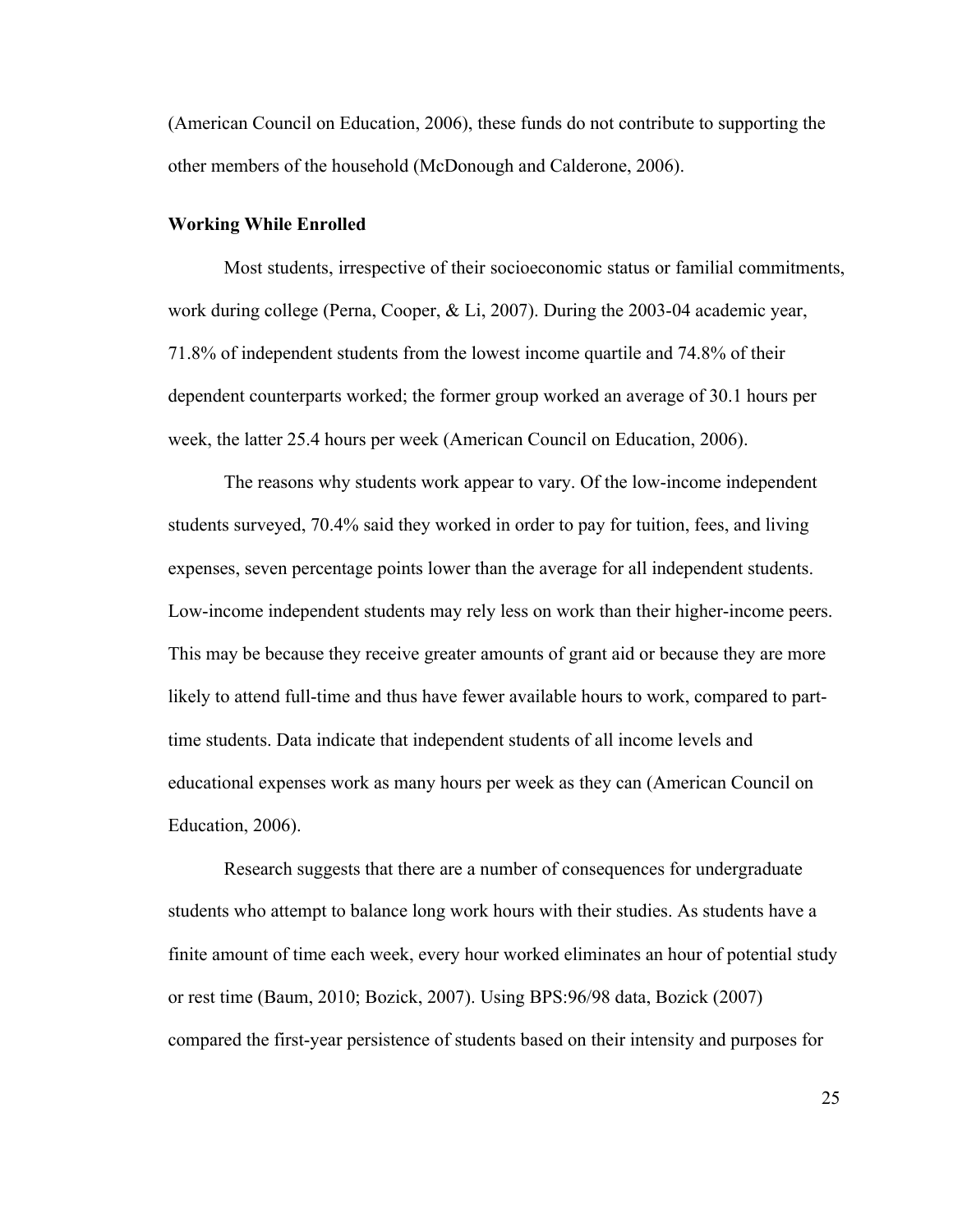paid employment. His models revealed that students working more than 20 hours per week to cover school costs were 54% less likely to persist beyond the first year than students who worked less than 20 hours per week for spending money (Bozick, 2007). Kim (2007) found that students who worked 15 hours per week or more were 9.5% less likely to graduate than their peers who did not work; there was no difference in likelihood of graduating between students who worked fewer than 15 hours per week and those who did not work.

Some research sheds light on the psychological implications of working while enrolled in college. Rowan-Kenyon and colleagues (2010) conducted both quantitative analyses and focus group interviews to better understand the characteristics and strategies of working adult students. Among other findings, they noted that the challenge of simultaneously navigating academic and job responsibilities, unexpected schedule changes, and unsupportive employers created a great deal of stress for participants. However, this stress was not found to have a significant impact on academic performance (Rowan-Kenyon, Swan, Deutsch, & Gansneder, 2010).

## **K-12 School and Community Context**

The second layer of the Perna (2006) conceptual model focuses on the ways that a student's K-12 schooling and community characteristics influence student decisionmaking. As such, this section summarizes the ways that students gather college-related information, a process that, for traditional-age college students, is frequently guided by high school counselors. As my review of this literature indicates, much more is known about how students use information to make college enrollment and choice decisions than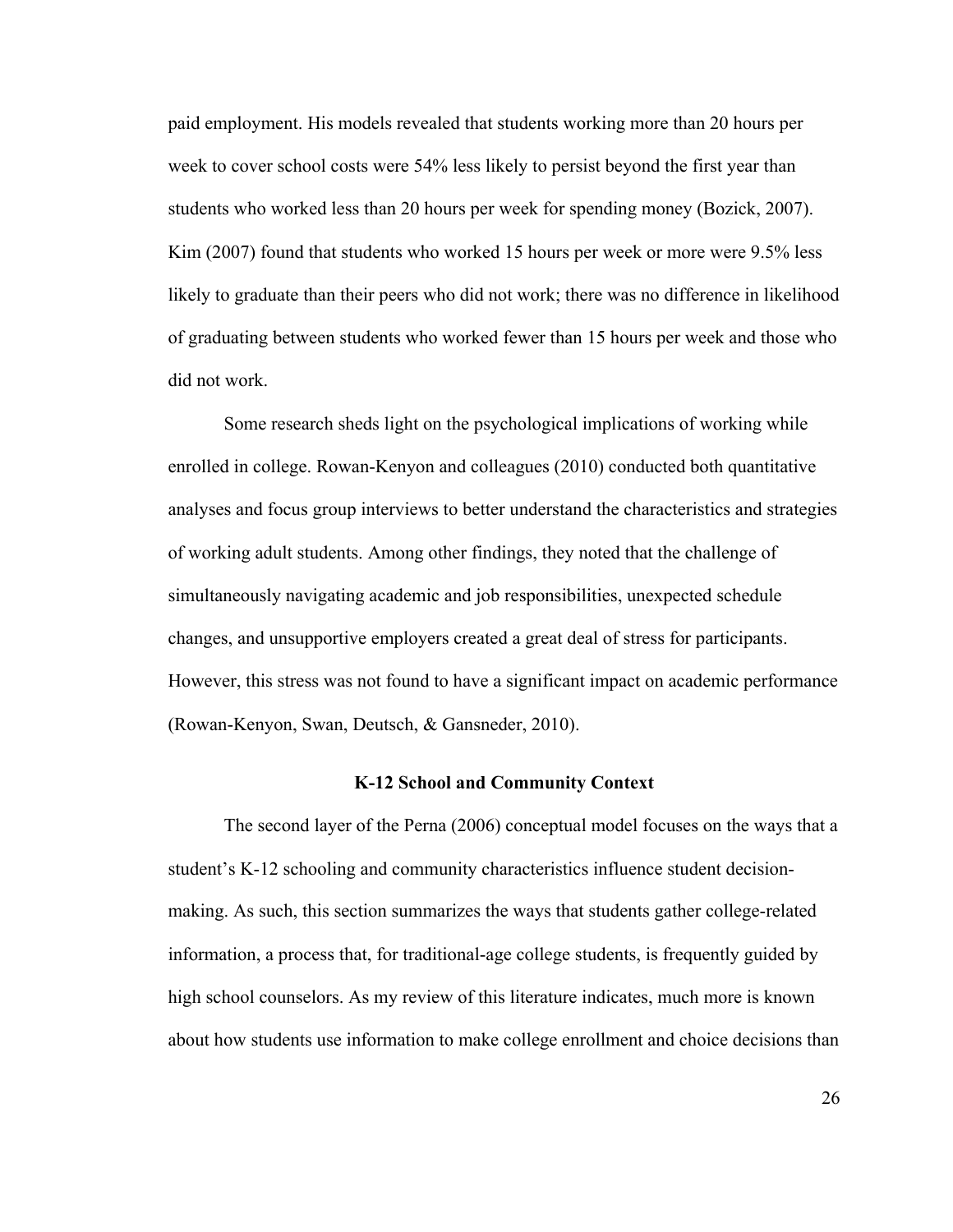persistence decisions. However, as persistence is dependent upon initial enrollment, and because many of the persistence-related decisions students must make – such as applying for financial aid – are first made prior to initial enrollment, this literature may provide important insights into persistence.

## **College/Financial Aid Knowledge**

In their examination of Boston Public School students' college aspirations and college-going behaviors, Avery and Kane (2004) conceded that there doesn't appear to be a single clear reason why smaller numbers of low-income students complete the college application process than a similarly high-achieving group of students with greater family income. They indicate that one possible explanation is that the low-income students they studied may have lacked an accurate understanding of college costs and benefits, or even what levels of education are required for various careers (Avery & Kane, 2004; Schneider & Stevenson, 1999).

A number of recent studies focus on students' perceived lack of knowledge and/or misinformation regarding college affordability and the financial aid system (Luna De La Rosa, 2006; McDonough & Calderone, 2006; Romano & Millard, 2006; Venegas, 2006). While students may encounter these information barriers during the college search and choice processes, an absence of complete or accurate understanding of financial aid can continue to be a problem as students move forward with reapplying for or making changes to their financial aid after they have enrolled. Romano and Millard (2006) found that more than two-thirds of students at a community college did not apply for federal financial aid in 1999-2000. Some of the students in their study did not qualify for federal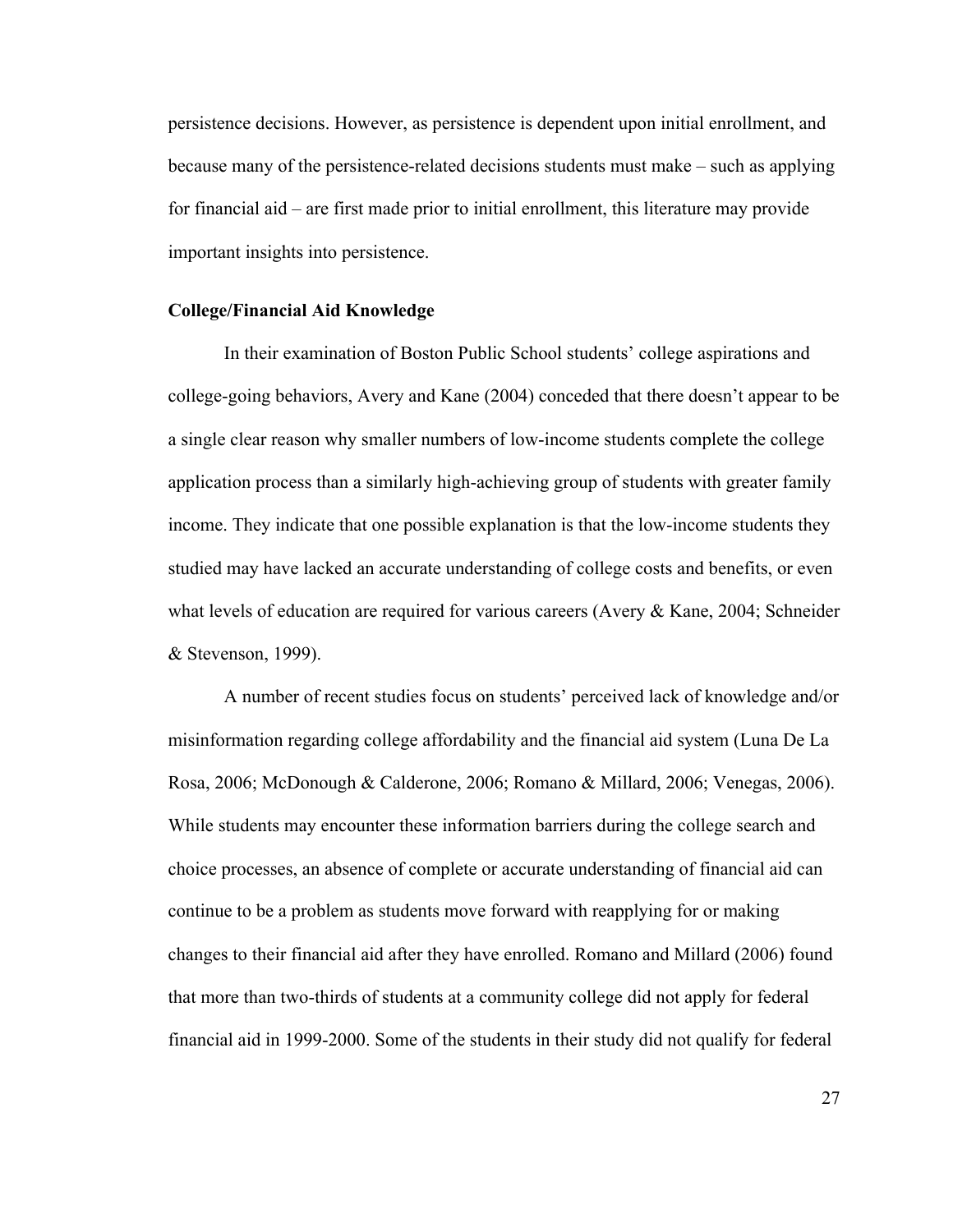financial aid because they were not enrolled in degree or certificate programs, did not meet income requirements, did not take enough credit hours, or had already earned a bachelor's degree prior to enrollment. However, the authors also note that many of the students were eligible to receive aid, and estimated that 20% of students who were eligible but did not apply were from low- or moderate-income families (Romano & Millard, 2006).

The financial aid timeline and application process appear to create considerable confusion for students and families (Garcia, 2010; Luna De La Rosa, 2006; Venegas, 2006). There is a general lack of clarity about how eligibility is determined for federal aid programs such as the Pell Grant. The complex and opaque eligibility formula, which is based on several variables – including estimated family contribution, cost of attendance, and enrollment status (U.S. Department of Education, 2012) – makes it difficult for students and their families to accurately anticipate the amount of their awards prior to applying (Bowen, Chingos, & McPherson, 2009). Critics claim that the federal government does not sufficiently market or share information about the Pell Grant program to its target audience (Mundel & Rice, 2008). Long (2008) suggests that financial aid programs are most successful when they are easily understood, have relatively simple application processes, and have been advertised to ensure that potential beneficiaries are aware of them.

One documented example that supports Long's (2008) assertion is the Social Security Student Benefit Program, which assisted students from 1965 until 1982 (Dynarski, 2003). In this program, Social Security benefits were extended, in the form of directly monthly checks, to any 18- to 22-year-old child of a deceased, disabled, or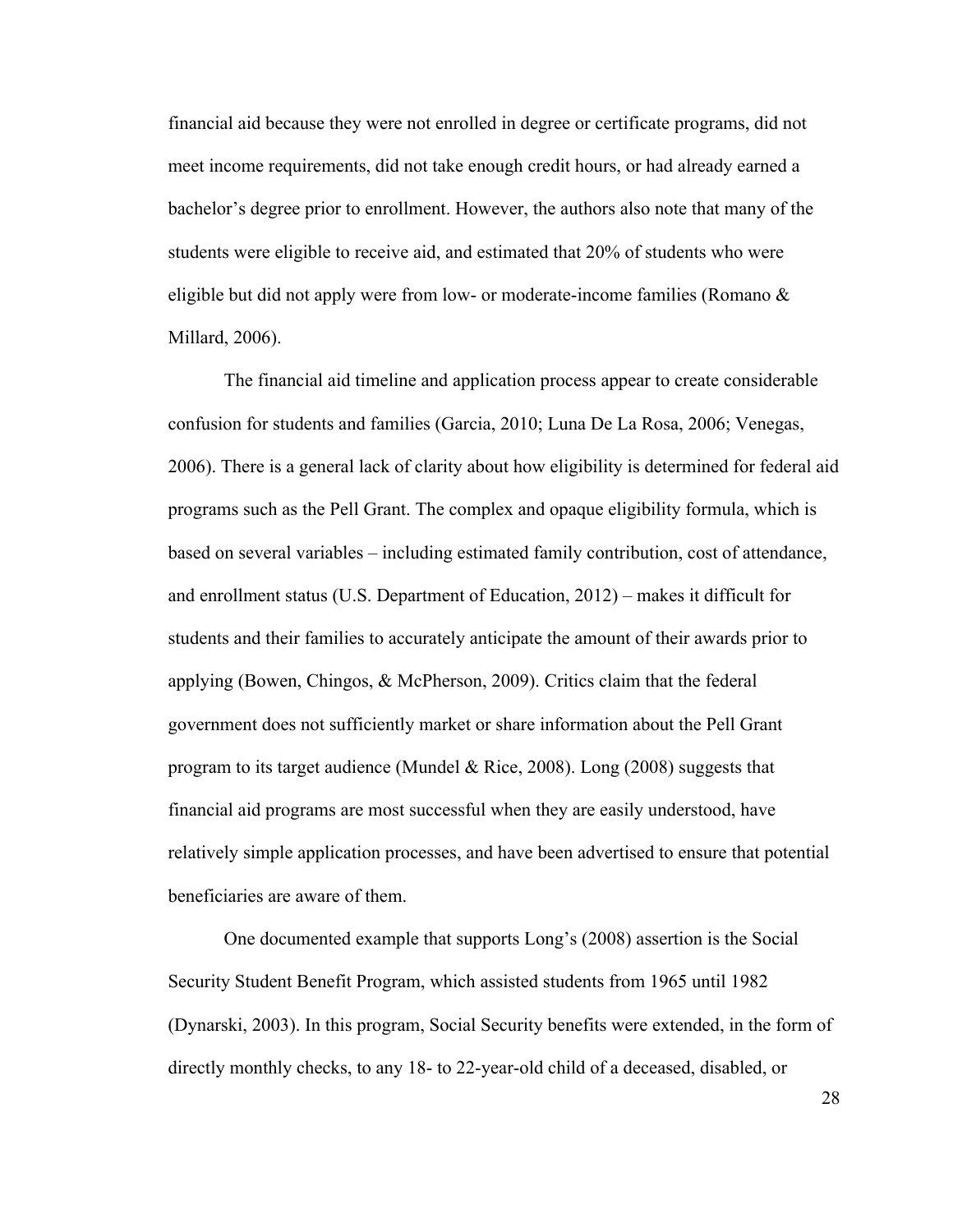retired Social Security beneficiary (Dynarski, 2003). In the years after Congress voted to eliminate the program, Dynarski (2003) found that enrollment of eligible students dropped substantially. Dynarski's findings provide compelling evidence that a wellknown, straightforward program like the Social Security Student Benefit Program was associated with increased enrollment, noting that it is possible to create federal aid programs that are transparent and user-friendly for students.

A key element of the financial aid process that lacks the clarity of programs like the Social Security Student Benefit Program is the Free Application for Federal Student Aid (FAFSA). Rubin (2011) posits that the lack of an effect of Pell Grant eligibility on on-time college enrollment in her regression discontinuity study of 2004 high school graduates who completed the FAFSA may have been due to the length and complexity of the document and students' uncertainty of aid eligibility. This finding is consistent with other prior research (Venegas, 2006) showing that even knowledgeable students have trouble with the FAFSA. The complexity of the FAFSA as a barrier to college enrollment is potentially further explained when considering that English Language Learners were less likely to enroll than their peers for whom English was their first language (Rubin, 2011).

If completing the FAFSA is a major obstacle to enrollment for substantial populations of low-income students, as the literature suggests, the problem extends beyond Pell Grant eligibility and translates into forgoing all forms and types of financial aid. Heller (2008) reported that 81% of public institutions and 53% of private institutions used only the federal methodology in determining students' financial aid packages, while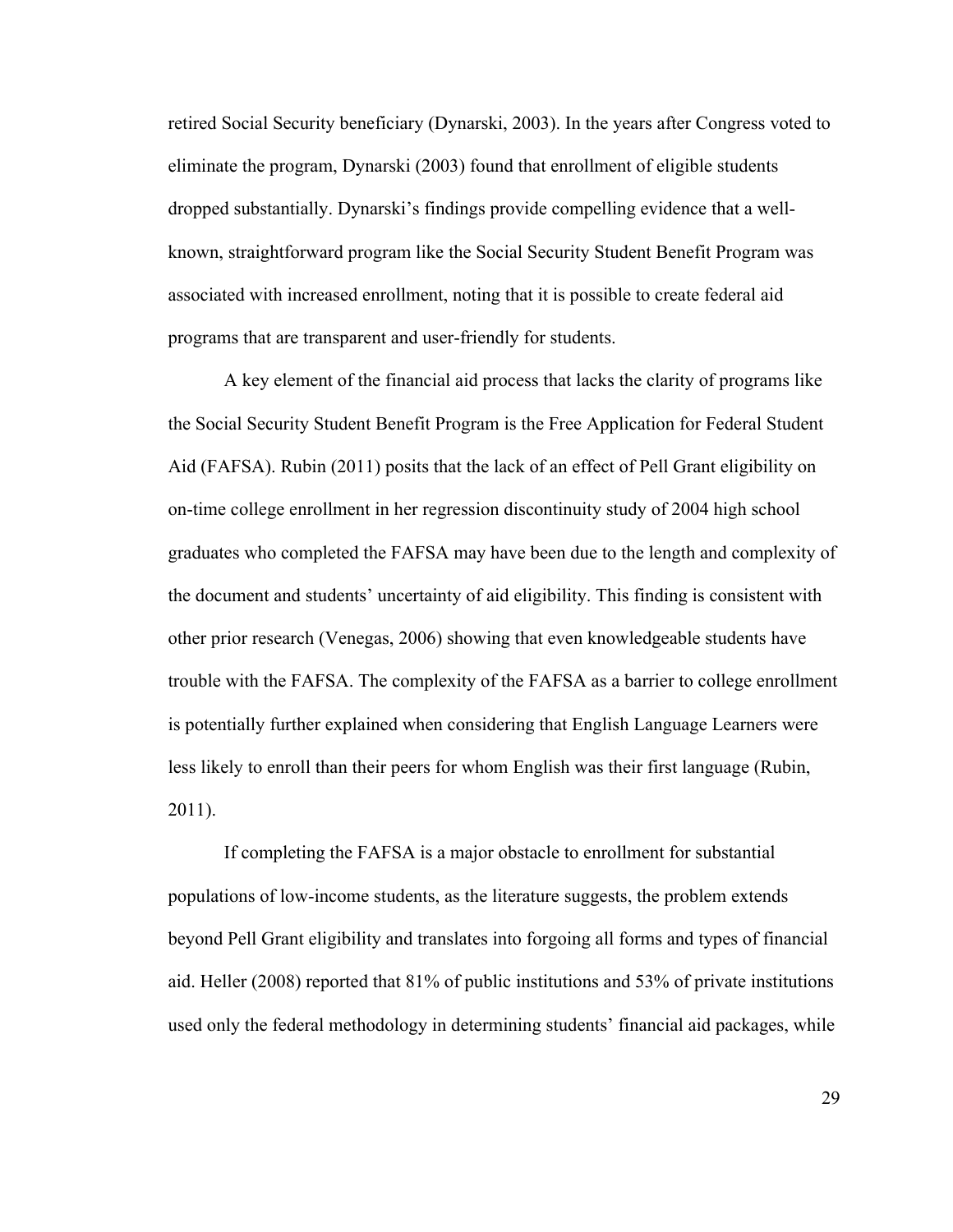the remaining share of institutions used either their own methods or a combination of institution-based and federal methods.

Recognizing the complexity of the federal aid process, in 2008, The College Board released the recommendations of the Rethinking Student Aid Study Group. This group was comprised of leading policy and academic experts. Meeting over a two-year period, these experts reviewed current practices and discussed ways that the federal aid system could better meet students' financial needs while also being simplified (College Board, 2008). Among their recommendations were eliminating the FAFSA and basing Pell Grant eligibility on family size and adjusted gross income, which could be drawn from federal tax returns (or a simple alternate document for non-filers, College Board, 2008). Analyses of the potential impact of this change indicate that the total number of recipients would decrease minimally (from 5.5 million to 5.2 million, with an increased 7% of dependent students gaining eligibility and 9% of current independent students being dropped from the program), while the average grant award would increase by less than \$50 (College Board, 2008). In a separate analysis, Dynarski – a member of the study group – and Scott-Clayton (2008) found that keeping the FAFSA but eliminating over 80% of its questions (which the authors found to have little to no impact on the final needs analysis) resulted in only minor changes (less than \$100) in Pell awards for over three-quarters of students.

This literature (Advisory Committee for Student Financial Assistance, 2005; Dynarski & Scott-Clayton, 2006) critiquing the FAFSA application process for being too complicated argues that these complexities preclude eligible students from applying for financial aid. In recent years, the FAFSA form has been somewhat simplified, though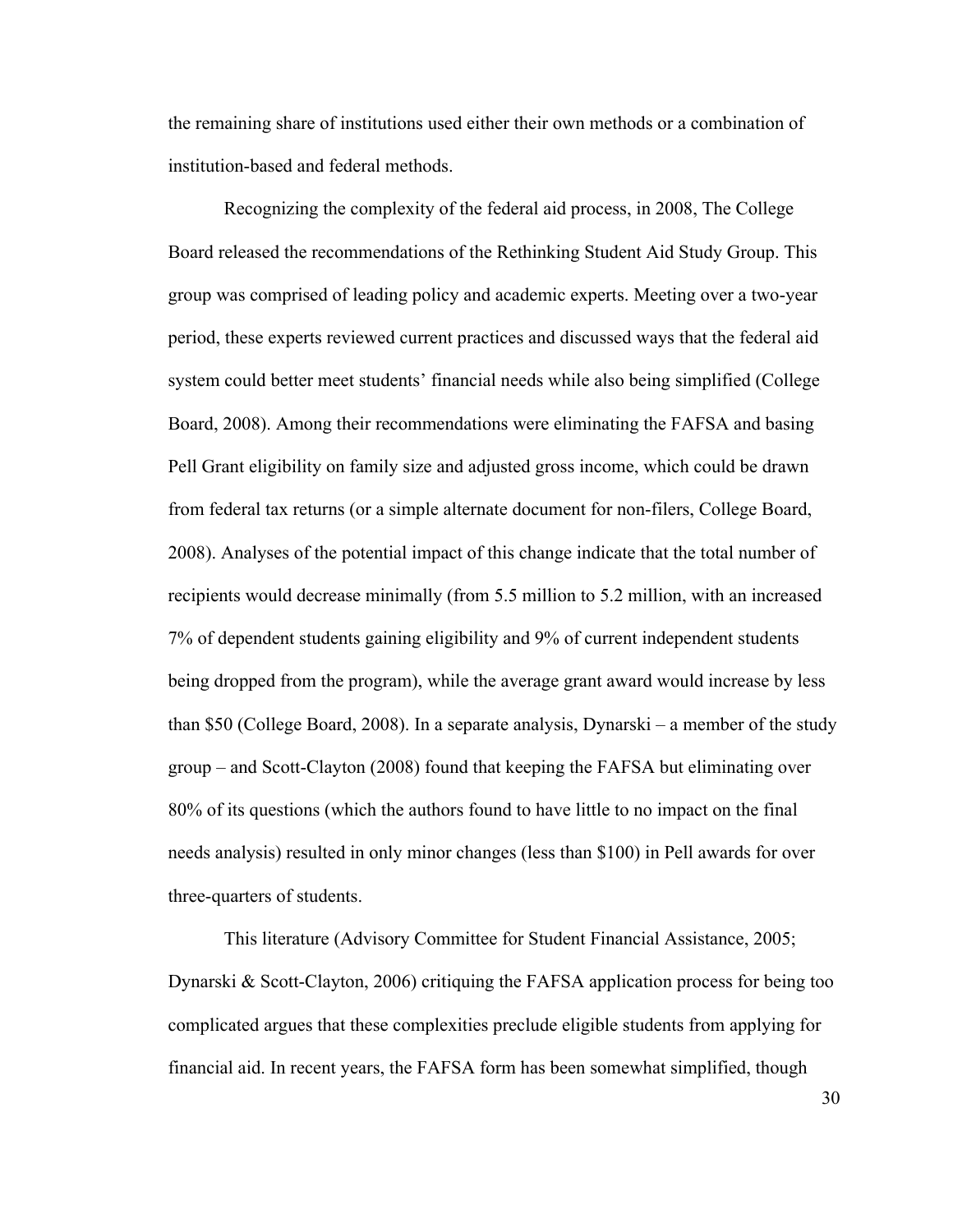further research is needed to determine whether students and families – especially those who lack prior experience with applying for financial aid – are having less difficulty with the application process after these changes were implemented. Other research suggests that students also face challenges in navigating state financial aid and specific scholarship program sites (Garcia, 2010; Venegas, 2006).

Students also have inaccurate perceptions about college costs, often overestimating tuition (Avery & Kane, 2004; Luna De La Rosa, 2006). These inaccuracies, coupled with students' misperceptions that their family incomes are too high to qualify for need-based financial aid (Luna De La Rosa, 2006), likely discourages some share low-income students for applying to college or from applying to more selective and/or expensive institutions, especially if they consider the total costs associated with persisting through completion of a bachelor's degree. Some low-income students are also unable to differentiate the different types of financial aid available, not always understanding the difference between grants and loans (McDonough & Calderone, 2006) or need-based and merit-based awards (Luna De La Rosa, 2006).

Misunderstanding about financial aid eligibility and purposes may also have implications for students' willingness to borrow, especially if students are averse to assuming what they perceive to be an unmanageable amount of debt.

# **Willingness to Borrow**

Personal, family, school, and community characteristics may influence a student's decision to take out student loans. The existing literature (Callender & Jackson, 2005; Eckel, Johnson, Montmarquette, & Rojas, 2007; Linsenmaier, Rosen, & Rouse, 2006;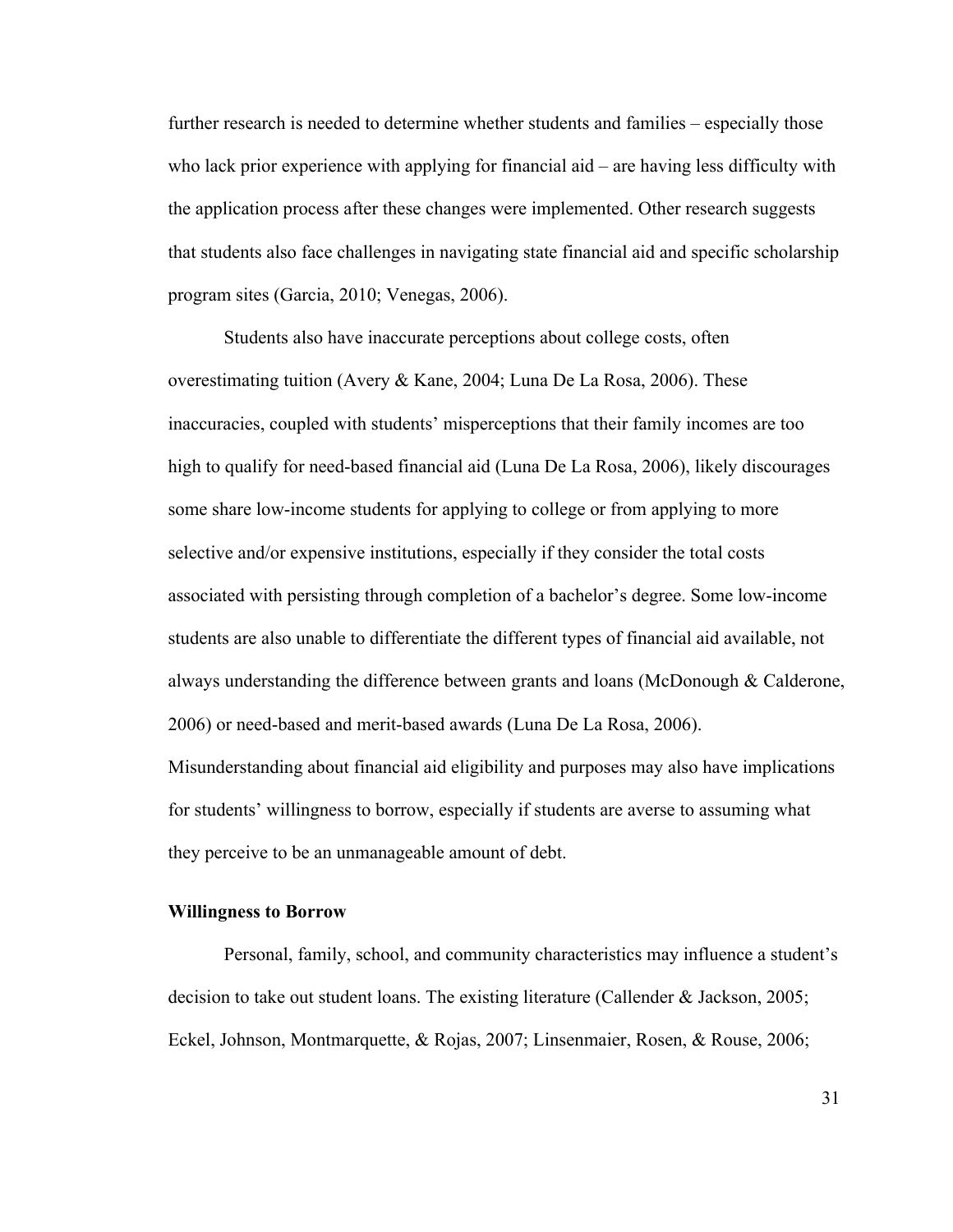Perna, 2008; Wei & Berkner, 2008) on student borrowing has produced mixed findings. Some studies (Callender & Jackson, 2005; Linsenmaier, Rosen, & Rouse, 2006) suggest that low-income students may be less willing to borrow to finance their education than higher-income students, while Eckel and colleagues (2007) found the opposite to be true, noting that low-income participants were more likely than high-income participants to use a student loan to finance college costs over a modest cash stipend. Wei and Berkner (2008), in analyzing National Postsecondary Student Aid Study data, found that lowincome students were more likely to borrow than high-income students, though between 1992-93 and 2003-04, the largest growth in borrowing of Stafford loans was found in middle- and high-income students.

Perna (2008) in her study of students from fifteen different high schools across five states, found that student understanding of the costs and benefits of attending college informed students' perceptions about borrowing. Students at high- and middle-resource high schools generally believed that borrowing was a good investment that would pay off in the long term, while students from low-resource high schools were less likely to believe that the benefits of loans outweighed their risks, and were accordingly more averse to accepting debt. These differing perspectives on borrowing are shared by parents, and to some degree, teachers and counselors, as Perna (2008) found that parents from low-resource schools were less supportive of using loans as a means of financing postsecondary education than were the parents at the high schools with greater resources.

Kim (2007) found that low-income non-completers borrowed an average of \$3,440 during their first year of study, compared to the \$3,240 borrowed by their highincome counterparts (Kim, 2007). These levels of debt among non-completers are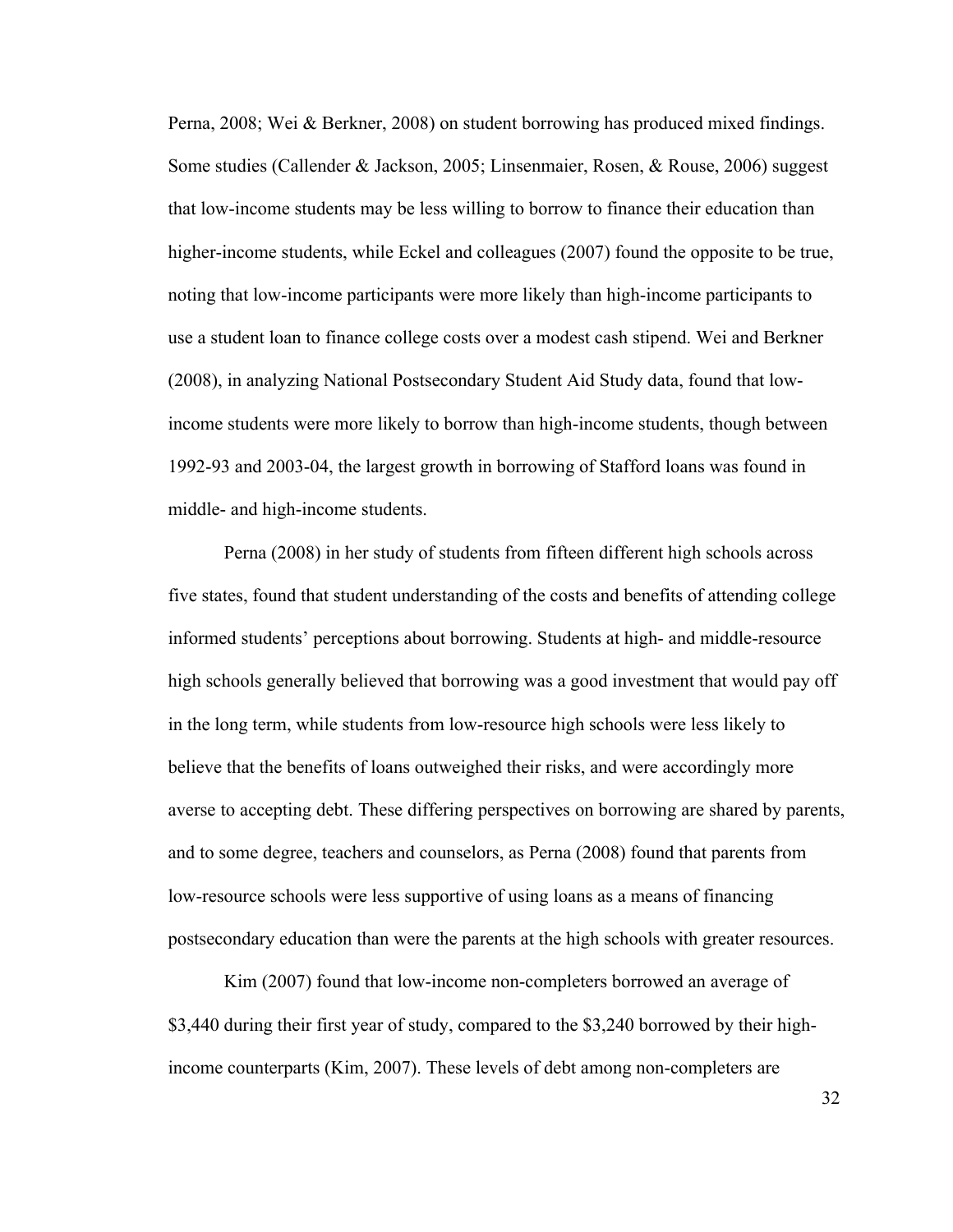particularly troubling when considering that student loans must be repaid regardless of whether the student earns the degree or credential that could potentially serve as a gateway to greater earning potential (Gladieux & Perna, 2005).

While there is no consensus in the literature about students' attitudes about borrowing, prior research has demonstrated that there are a number of factors that may shape the choices a student makes about whether to borrow and how much. It is clear that borrowing is risky, especially for students who drop out of college before earning their degrees.

# **The Role of School Counselors**

Because many low-income students do not have parents who are able to provide guidance in the college search and application processes, they are likely to turn to school counselors and teachers for help (Howard, 2003; Stanton-Salazar, 2001; Wimberly, 2002). In her qualitative study of high school seniors' perceptions of the financial aid process, Venegas (2006) determined that, for low-income students, access to computers and the Internet was not an issue, but they needed guidance on how to retrieve and use the information that financial aid websites offered. Most urban public high schools do not have structures or resources in place to serve functions of this nature; as a result, lowincome students oftentimes struggle to successfully navigate the college and financial aid application processes (Roderick, Coca, & Nagaoka, 2011).

School counselors, in particular, have the potential to fill students' knowledge gaps and demystify the application process, but instead are often assigned numerous administrative tasks that take their time and focus away from college counseling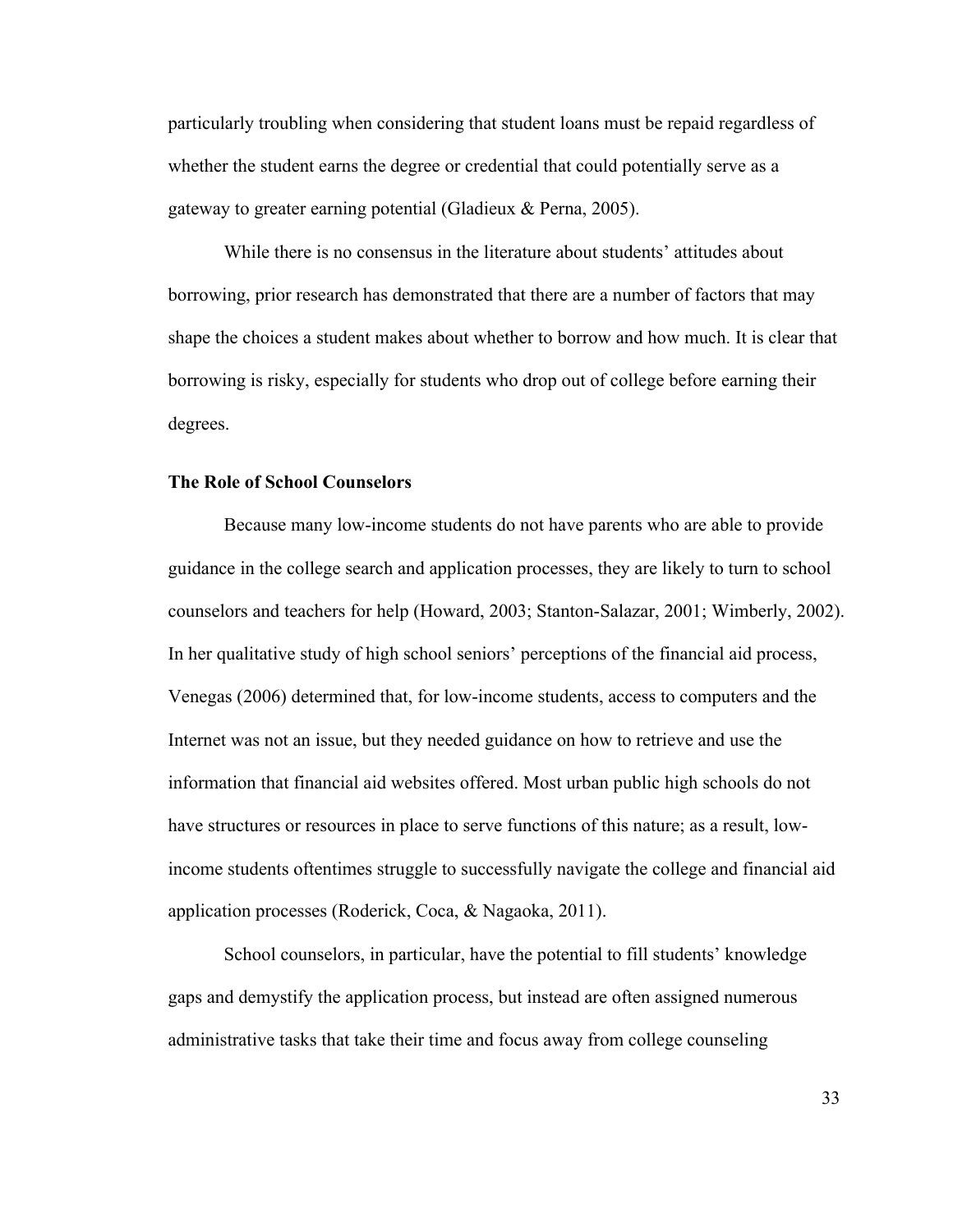(McDonough & Calderone, 2006). Even if they were able to focus solely on college counseling, the average student to college counselor ratio in public schools is 325 to 1 (College Board, 2011a), which would give each student an average of just minutes of counseling per year. Moreover, student to counselor ratios vary widely across schools and districts, with low-income students often attending low-resource schools in which counseling opportunities are often even more limited (McDonough, 1997, 2005).

#### **Federal, State, and Institutional Financial Aid Context**

The third layer of the Perna (2006) conceptual model focuses on the role of higher education institutions, while the fourth layer points to the social, economic, and policy contexts that influence student behavior. Financial aid is an area in which these two layers interact, as federal and state, and institutional policies govern the types and amounts of available financial aid, and institutional financial aid offices are charged with creating and distributing financial aid packages for students. The following section summarizes what we know from research about the ways that need-based grants and student loans promote or limit persistence for students.

#### **Need-Based Grants and Persistence**

While research (Alon, 2011; Dezhbakhsh and Karikari, 2009; Dynarski, 2002; Heller, 1997; Leslie & Brinkman, 1987; Mundel & Rice, 2008; Seftor and Turner, 2002) generally finds a positive relationship between need-based financial aid and college enrollment, the relationship between need-based aid and college persistence and completion has not been studied as widely. Notwithstanding, this growing body of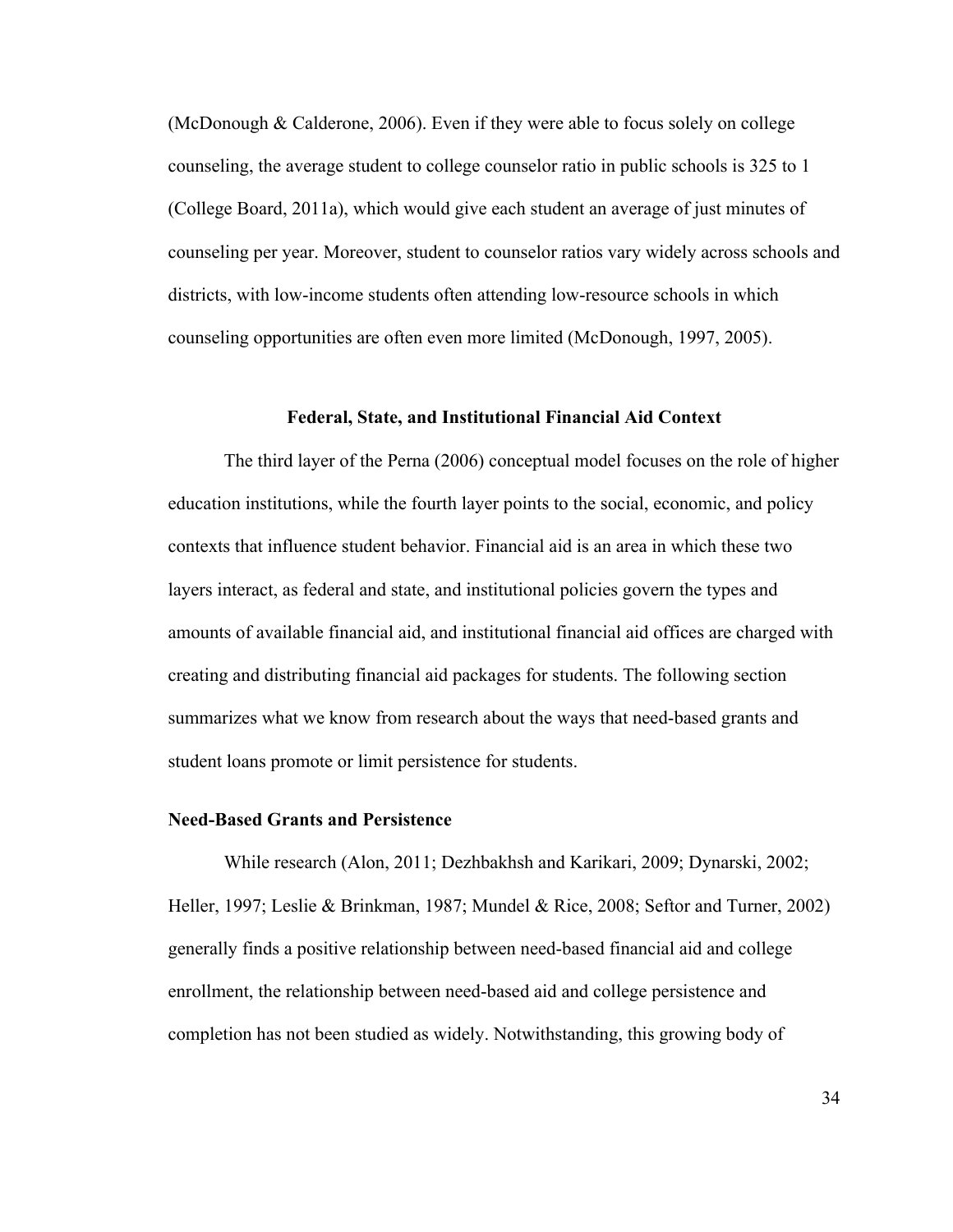literature suggests that receipt of need-based grants is positively related to persistence beyond the first year of college and college completion.

In her study of 1989 entering first-year students at 20 elite private institutions using College & Beyond survey and Higher Education Research Institute data, Alon (2007) found that, while having any eligibility for need-based aid, net all other factors, was associated with a 15.2% decreased likelihood of graduating within six years, each \$1,000 increase in need-based grants appeared to reverse this negative effect to a small degree, increasing the aforementioned 15.2% decreased likelihood of graduation by 1.5% (Alon, 2007). Need-based grants had an even greater effect on the likelihood of graduation for African-American and Hispanic students than for White students (Alon, 2007). However, these results must be interpreted cautiously, as the institutions in this analysis enroll relatively few low-income, African-American, and Hispanic students and have historically had among the highest graduation rates in the country for all students (Lynch, Engle, & Cruz, 2011).

Nonetheless, Heller (2003) found similar results when he analyzed Beginning Postsecondary Students (BPS:96/01) survey data. He concluded that every \$100 in state and institutional need-based grants received in the first year increased students' likelihood of still being enrolled or earning a baccalaureate degree by the spring of the sixth year by 0.5 percentage points, compared to a 0.3 percentage point increase for every \$100 in non-need-based grants. Students who received any type of financial aid from any source for three or more years were 20.4 percentage points more likely to earn a degree than students who did not receive aid (Heller, 2003).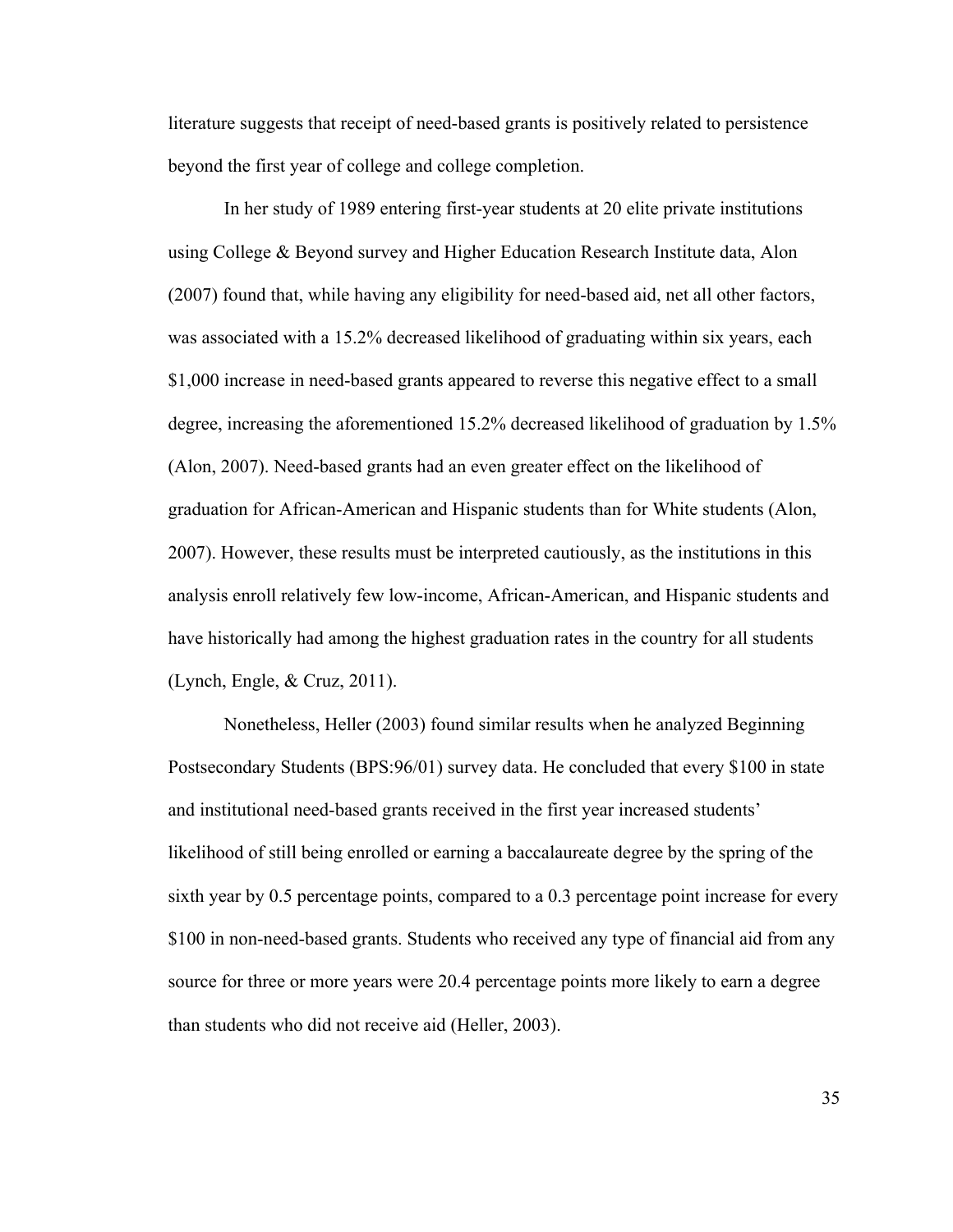Using the same dataset as Heller (2003), Chen and St. John's (2011) hierarchical general linear models (HGLM) did not isolate the relationship between need-based grant receipt and completion but instead situated need-based grants within students' broader financial aid packages. Chen and St. John found that a 1% increase in the ratio of needbased aid to tuition was associated with a 2% increase in the likelihood of student persistence. However, like Alon (2007), Chen and St. John note the role that institutional selectivity may play in persistence. Although they controlled for institutional selectivity, students self-selecting into institutions with greater selectivity were more likely to continue. DuBrock (1999) found that receiving any amount of grant aid doubled the likelihood of persistence between the second and third years for full-time students at a public comprehensive institution. What we can conclude from this literature is that, although modest, there are positive relationships between receiving grants and college persistence for students from low-income families.

# **Student Loan Borrowing and Persistence**

Heller (2003), in an empirical analysis of the effects of various forms of financial aid on college completion, asserted that state and institutional grants are better predictors of postsecondary success than all other forms of financial aid, including loans, after controlling for student characteristics, institutional selectivity, institutional sector, and cost of attendance.

Prior studies on student loans (Fenske, Porter, & DuBrock, 1999; Kim, 2007; Thomas, 1998) report negative relationships between borrowing and persistence-related outcomes. Kim (2007) contended that borrowing disproportionately limited persistence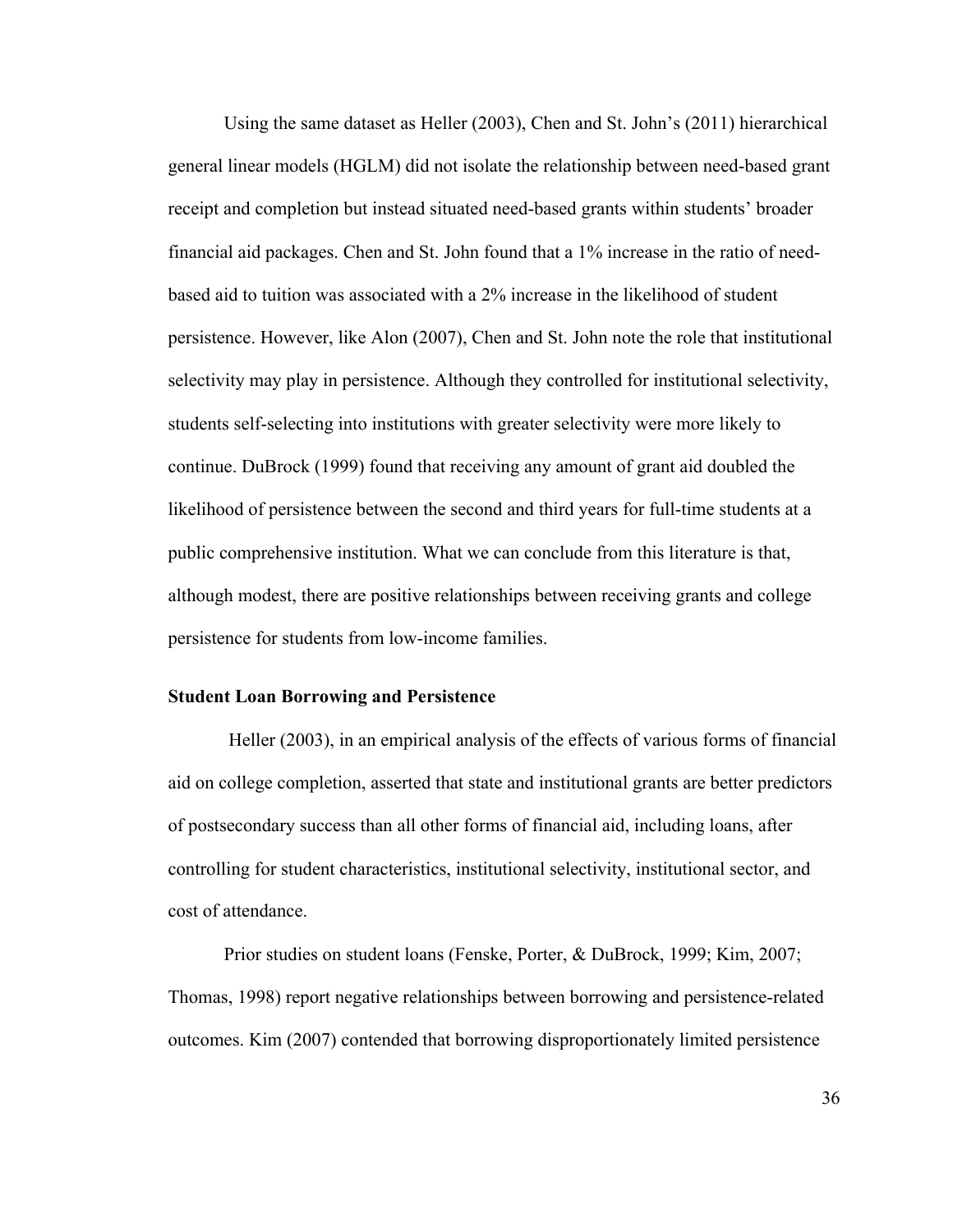for low-income and African-American students. Through her analysis of the BPS:96/01 and using a similar HGLM model as mentioned in Chen and St. John (2011), Kim (2007) found that, by borrowing \$1,000 during the first year, low-income students had a 1.6% lower (from an already low 39.3% to 37.7 percent) likelihood of earning a baccalaureate degree within five years compared to White, high-income male students who also borrowed. However, Kim (2007) found that high-income students' predicted probability of earning their degree increased with loan borrowing, suggesting that high-income students have a higher tolerance for educational debt.

# **Gaps in the Literature**

Though there is a growing body of existing research on various contextual factors that help to explain college persistence, gaps remain. Much of the existing literature (Alon, 2007; Chen & St. John, 2011; Dubrock, 1999; Fenske, Porter, & DuBrock, 1999; Heller, 2003; Kim, 2007; Thomas, 1998) suggests that need-based grants may have a positive influence on persistence and completion, while loans may have a negative effect on these outcomes.

This dissertation adds to the literature by developing a more complete understanding how students from low-income families who have persisted beyond the first year of their degree programs have been able to navigate the financial aid system and use financial aid and other resources to remain enrolled. At a time when tuition and fees are rapidly increasing (Harvey, 2011; The White House, 2013), this study aims to improve our understanding of the ways in which students finance the costs of attending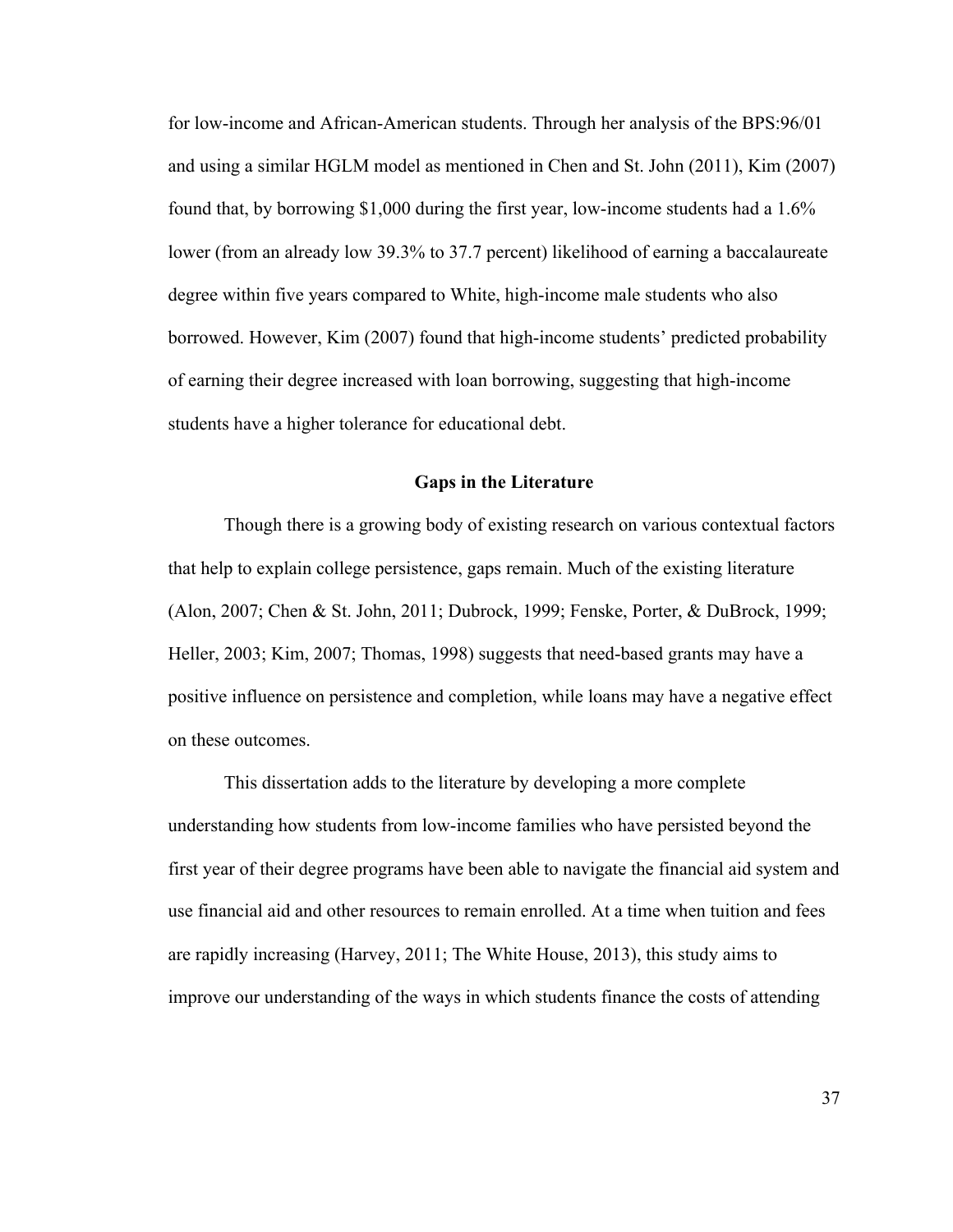college and how they perceive financial aid – and the extent to which they perceive it to be available – to promote or limit their progress to degree completion.

Whereas most student financial aid research uses quantitative methods, this study uses qualitative methods. Qualitative methods can contribute to closing the knowledge gap, as they can answer research questions that address the "how" and "why" of phenomena (Creswell, 2008), as opposed to the "what" questions that are addressed through previous work. This dissertation builds on prior research, probing deeply into the experiences, perceptions, and beliefs of low-income students who have successfully persisted beyond their first year of college.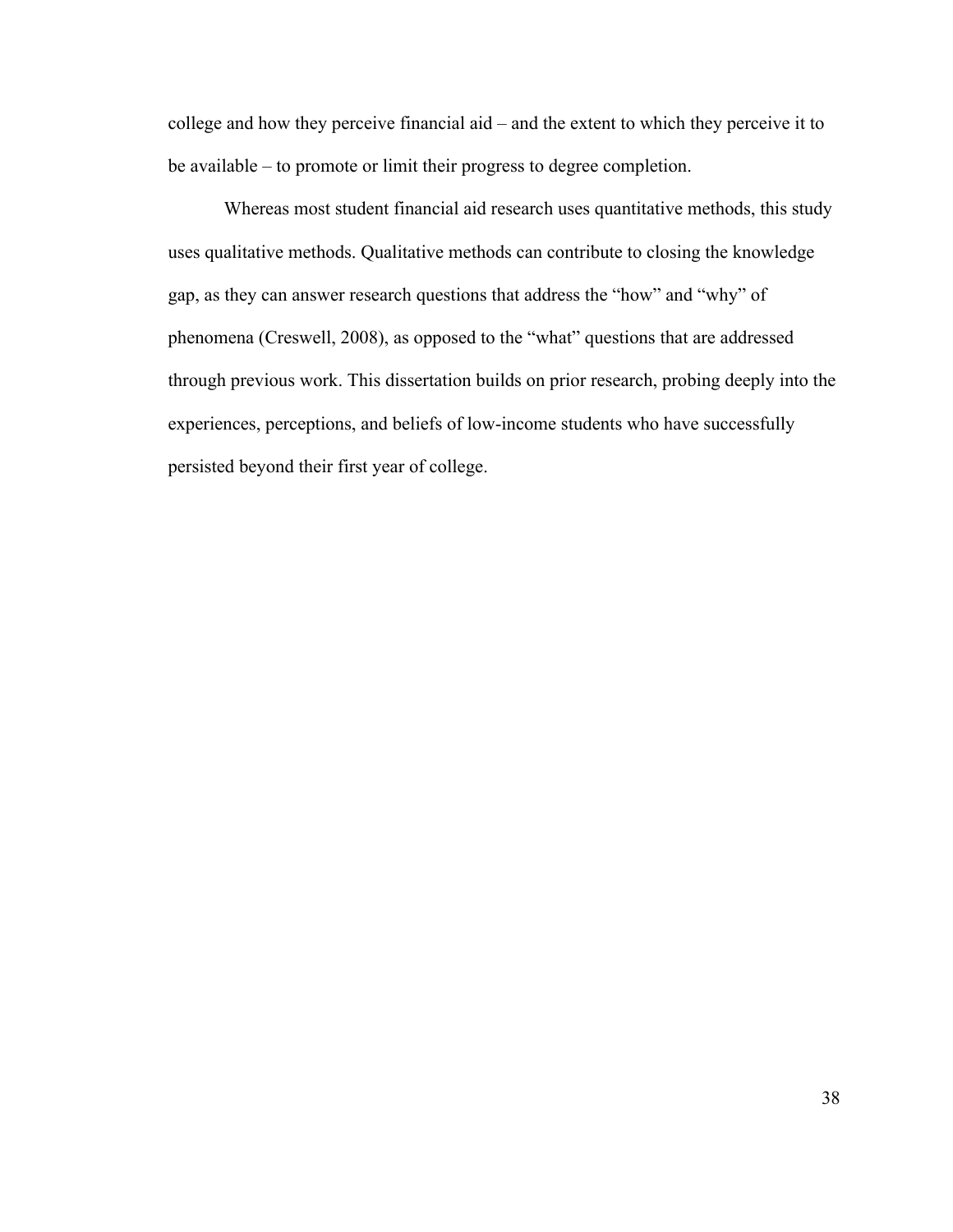## **CHAPTER 3: Research Design and Methods**

While the research reviewed in Chapter 2 addresses many issues related to students' use financial aid and other income sources in their persistence toward bachelor's degree completion, little is known about how students from low-income backgrounds perceive the financing process. This study builds on existing literature to develop a richer understanding of participating low-income students' perceptions and experiences. This phenomenological study examines the following research questions:

- 1. How do students from low-income backgrounds who persist beyond their first year of study finance the costs of their education?
- 2. How do they use financial aid to pay college costs?
- 3. What is the knowledge and understanding of financial aid and college costs among participating low-income students?
- 4. How do they perceive financial aid to promote and limit their ability to persist through their educational programs?

Throughout the presentation of the findings, I also include attention to how students' knowledge, use, and experiences with financial aid varies across the three selected institutions.

#### **Rationale for Using a Phenomenological Research Approach**

This study uses a phenomenological approach to examine how low-income students experience the process of financing the costs of their higher education. My research questions call for a qualitative approach because they seek to understand and probe students' perceptions and experiences. In essence, this dissertation focuses on the "how" and "why" of students' process of paying for college.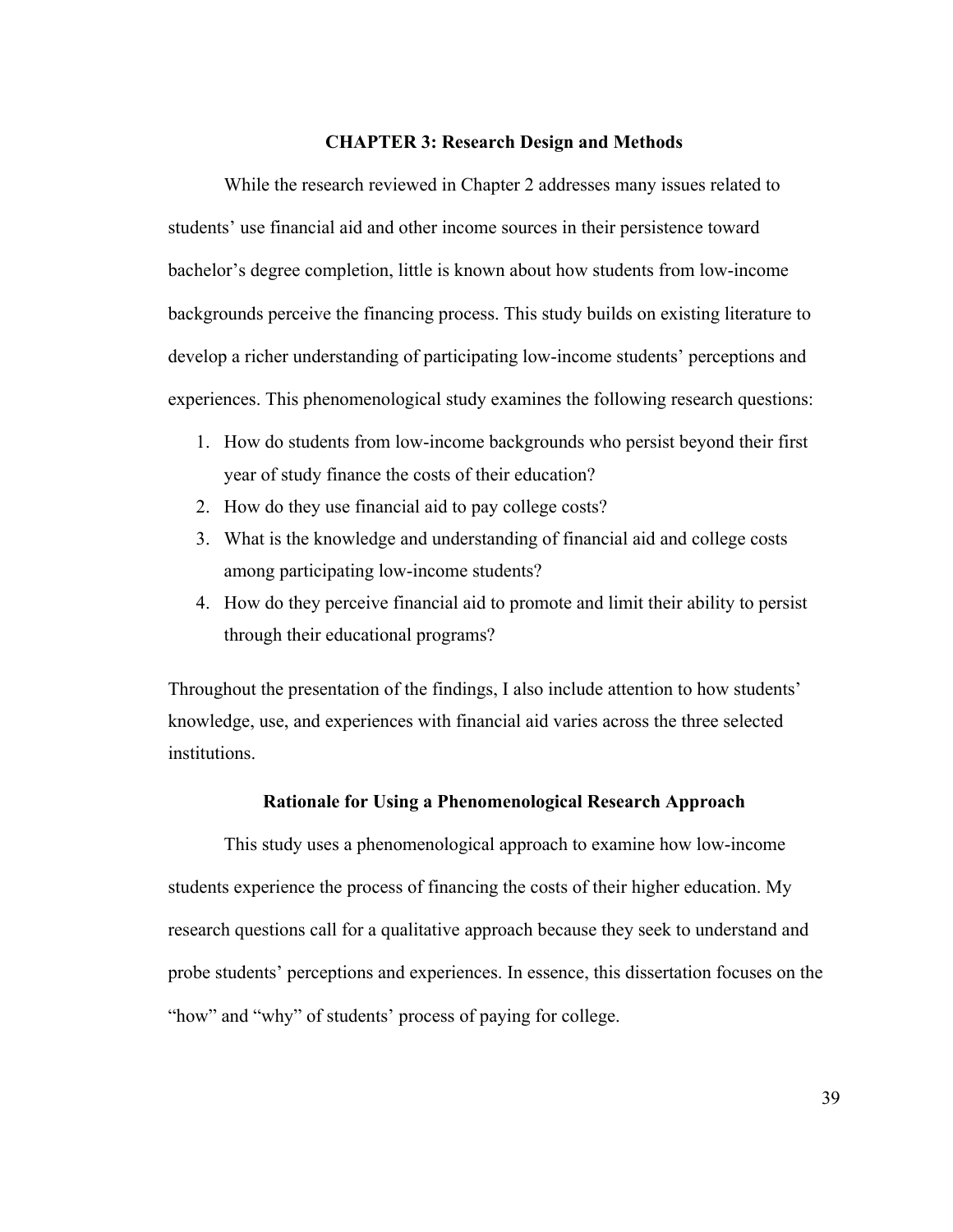I utilize phenomenology rather than other qualitative approaches such as grounded theory, hermeneutics, or ethnography for several reasons. With roots in philosophy, phenomenology is the study of the structures of subjective experience and consciousness (Husserl, 1931, 1970). A phenomenological study seeks to "reduce individual experiences with a phenomenon to a description of the universal essence" (Creswell, 2007, p. 58). It is the best methodological choice for this study because the research questions seek to understand how participants' experience specific phenomena. In this dissertation, the specific phenomena are financing one's college education, navigating the financial aid system, dealing with the potential stress of unmet financial need, and remaining enrolled in a bachelor's degree program.

# **Research Setting**

Data for this study were collected from students who, at the time of the interview, were attending one of three baccalaureate-granting universities in Chicago, Illinois. Overall educational attainment, as measured by percentage of adults over age 25 holding a bachelor's degree, is similar in Chicago (33.6%) as in other large cities such as New York City (33.3%) and Los Angeles (30.2%). All three cities also have median household incomes of approximately \$50,000, and approximately one-fifth of their residents live below the poverty level (U.S. Census Bureau, 2010).

The proportion of bachelor's degree holding residents in Chicago is substantially lower than other large cities with similar median household incomes, including Austin (44.8%), Boston (43.4%), and Denver (42.2%). The Illinois Department of Employment Security (2011) projects a need for more workers with bachelor's degrees in Chicago.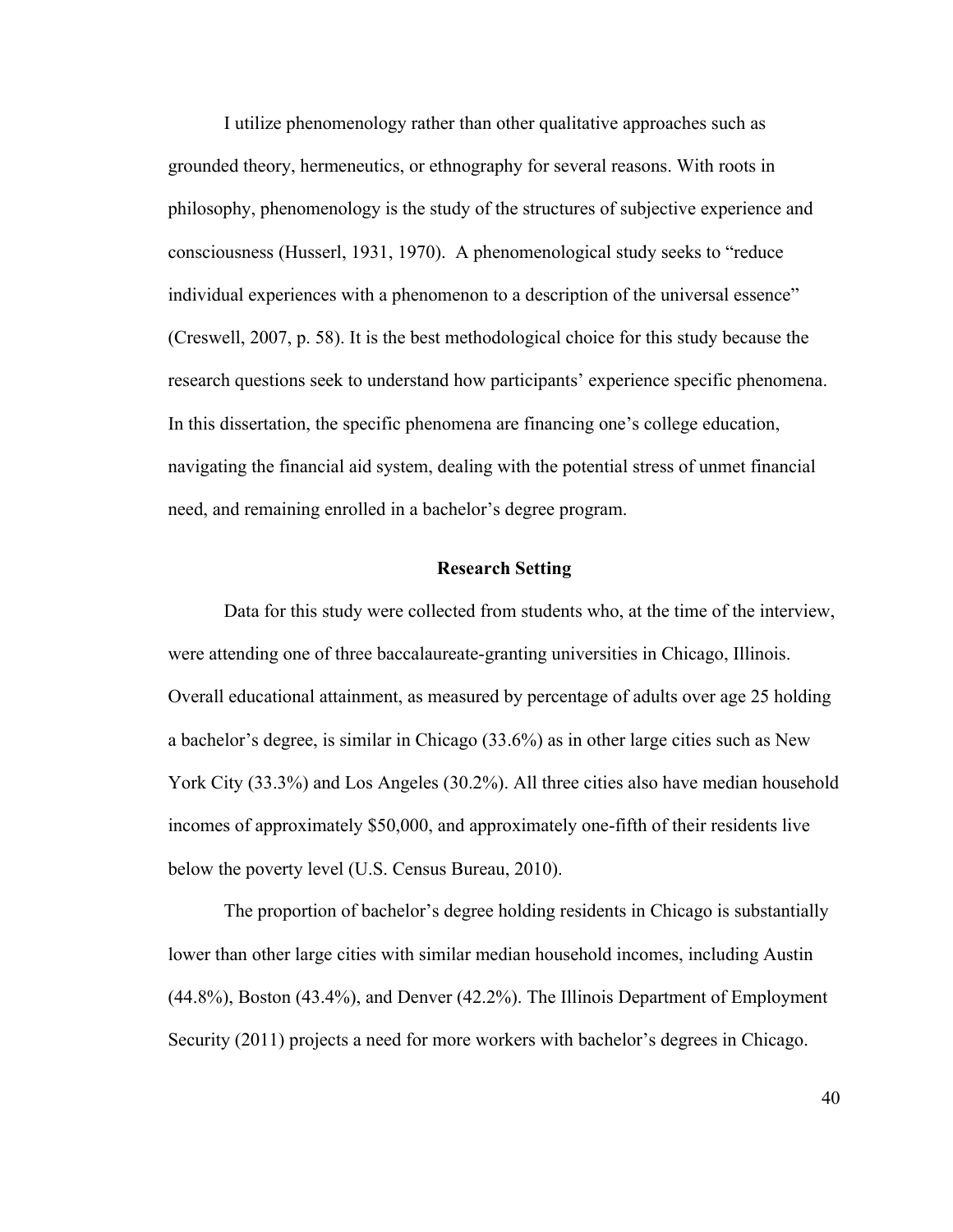Between 2010 and 2020, the city is projected to need an additional 173,460 workers, representing a growth of 6.7%. Occupations that require a bachelor's degree for entry account for 76,671 of these projected new positions, an increase of 9.4% between 2010 and 2020. An additional 45,903 positions will require an associate degree or some postsecondary training for entry, and some these positions may require additional education for career advancement (Bureau of Labor Statistics, 2014). Therefore, there is value in understanding the college-financing experiences of students in this city and their perceptions of how local and state context may play a role in promoting or limiting their ability to finance their college education, as they are pursuing their studies in a city where college completion is required for a growing proportion of the anticipated new jobs.

Returning to the conceptual framework (Perna, 2006), focusing on one city allowed me to control for state and local policy, economic, and social contexts. Illinois has a particularly rich state policy context, as it was lauded as recently as 2000 for its generous investment in need-based financial aid (National Center for Public Policy and Higher Education, 2000). In 2000, the state's Monetary Award Program (MAP), its largest need-based grant, provided 124% of the amount of aid provided by Pell Grants per full-time equivalent student (National Center for Public Policy and Higher Education, 2000). Over time, however, the state's investment in need-based grant aid has declined, and by 2007, net price (defined as tuition and fees minus financial aid) at public four-year institutions represented 53% of the annual income of the lowest two income quintiles (compared to the national average of 40%), while net price at four-year private not-forprofit institutions represented 105% of this group's income (compared to the national average of 97%, National Center for Public Policy and Higher Education, 2008). Due to a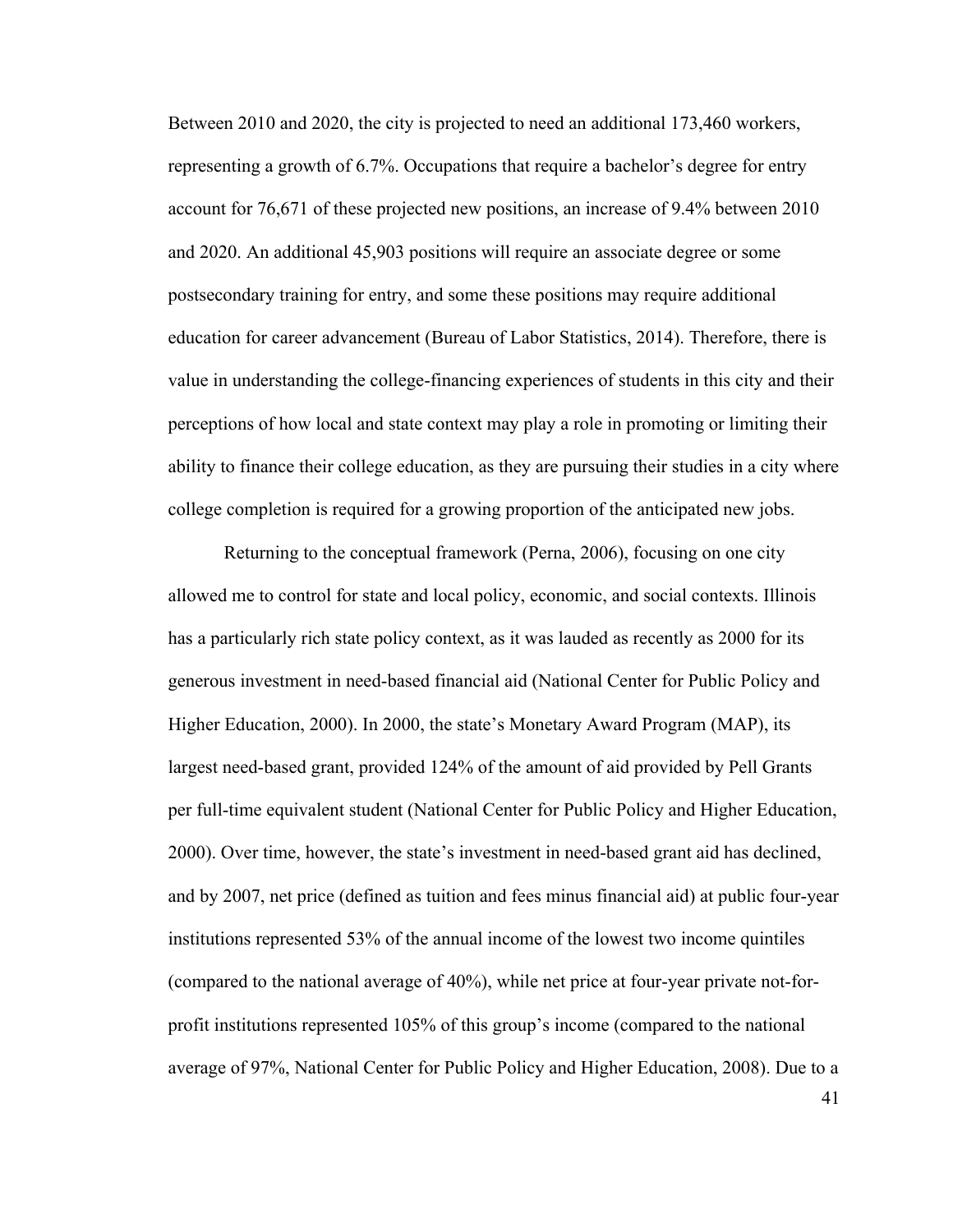combination of the onset of the Great Recession, poor state planning and leadership, and failure to use available resources strategically (Perna, Finney, & Rorison, 2014), funding for MAP became so scarce by 2010 that the state began awarding grants on a first-come, first-serve basis with all grant funds being exhausted by April of that year. In 2011, 43% of eligible students who applied for the state's need-based grant were not funded because the Illinois Student Assistance Commission had already committed all available funds (Illinois Student Assistance Commission, 2012). This rationing of grant funding disproportionately affected students who were attending community colleges, as these institutions tend to enroll students who are less informed about the availability of this grant aid early in their application process and tend to apply for admission later than students attending four-year institutions.

Each of the three four-year universities that the study participants attend is in a different sector: one is public, one is private not-for-profit, and one is private for-profit. The first institution in this study is referred to as "University of the City" or "UC." UC is a public research university with an enrollment between 15,000 and 20,000 undergraduate students, 51% of whom receive Pell Grants (National Center for Education Statistics, 2013b). UC enrolled approximately 4% of all Chicago Public Schools graduates in 2012 and 7% of Chicago high school graduates who enrolled in college directly after high school (Chicago Public Schools, 2012). UC enrolled approximately 5% of the state's total 2012-13 MAP grant recipients and approximately 17% of the grant recipients who enrolled in four-year public institutions in the state (Illinois Student Assistance Commission, 2013). UC is located approximately three miles from the city's main commercial and business district and is accessible via several train and bus routes,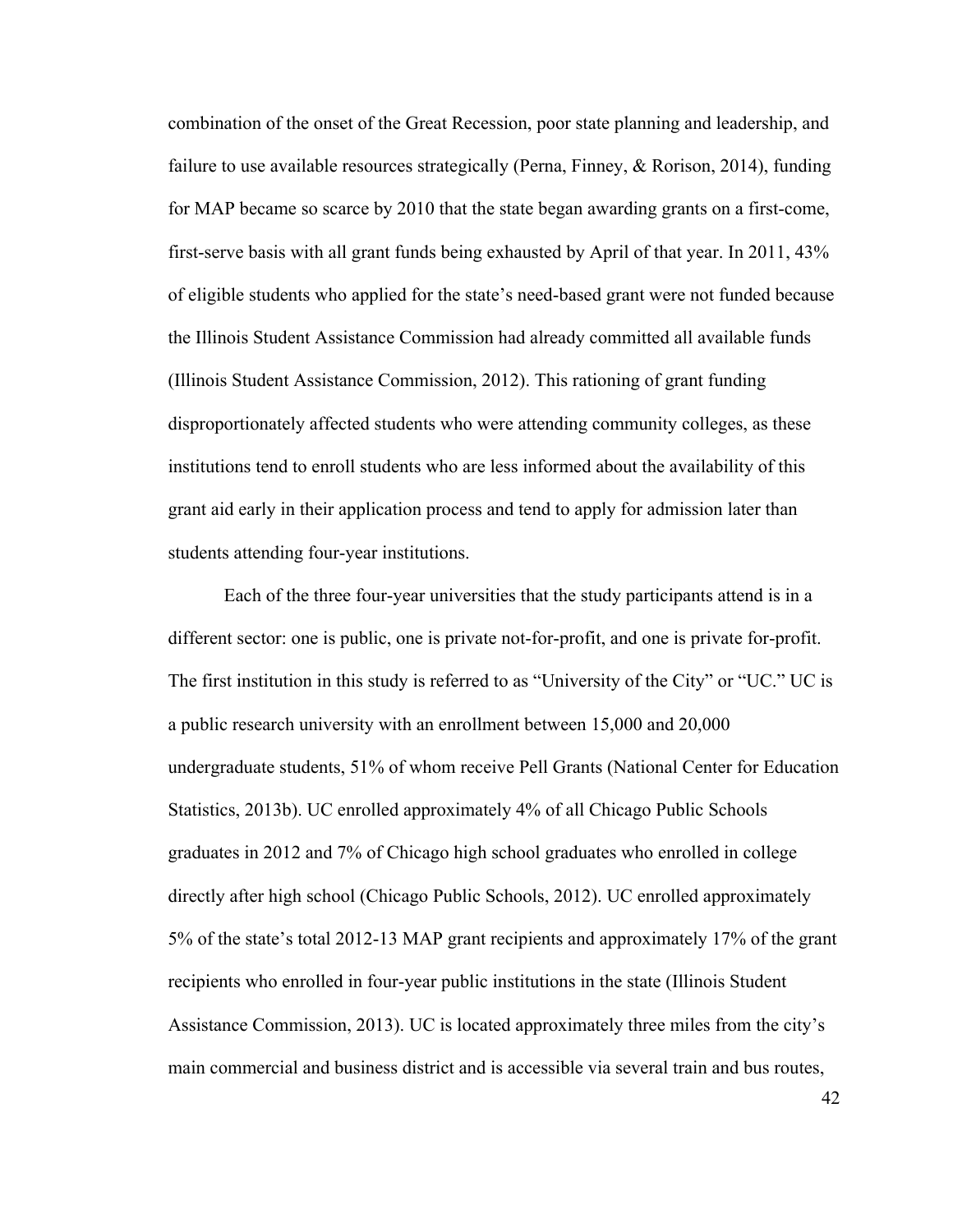by car, and by foot. UC operates on a traditional two-semester per academic year schedule.

"Civic University," the second institution, is a private not-for-profit university that also enrolls between 15,000 and 20,000 undergraduate students each year. More than one-third of Civic University students receive Pell Grants (National Center for Education Statistics, 2013b). Civic enrolled approximately 1% of all 2012 CPS graduates and just over 2% of those who went directly from high school to college (Chicago Public Schools, 2012). Just under 4% of all of the state's MAP recipients in 2012-13 attended Civic, representing approximately 13% of MAP recipients attending private not-for-profit fouryear institutions (Illinois Student Assistance Commission, 2013). While Civic is governed and operated as a single institution, it has two campuses; the main campus is located approximately 4 miles from the downtown area, and like UC, is accessible by a variety of bus and train routes, car, and foot. The second, smaller campus is located in the heart of the city's commercial district. Different academic departments are headquartered on each campus, though most central university functions are based on the main campus. Students frequently travel between the two campuses by taking a 10-15 minute train ride. Civic operates on a quarter system, with most full-time students taking courses during three quarters each academic year.

"Pathways University" is a private for-profit university with campuses across the United States and four campuses in Chicago and its surrounding metropolitan area. The campus included in this study has an enrollment between 500 and 1,000 students. The vast majority (89%) of students at Pathways receive Pell Grants (National Center for Education Statistics, 2013b). Pathways does not rank among the top 50 institutions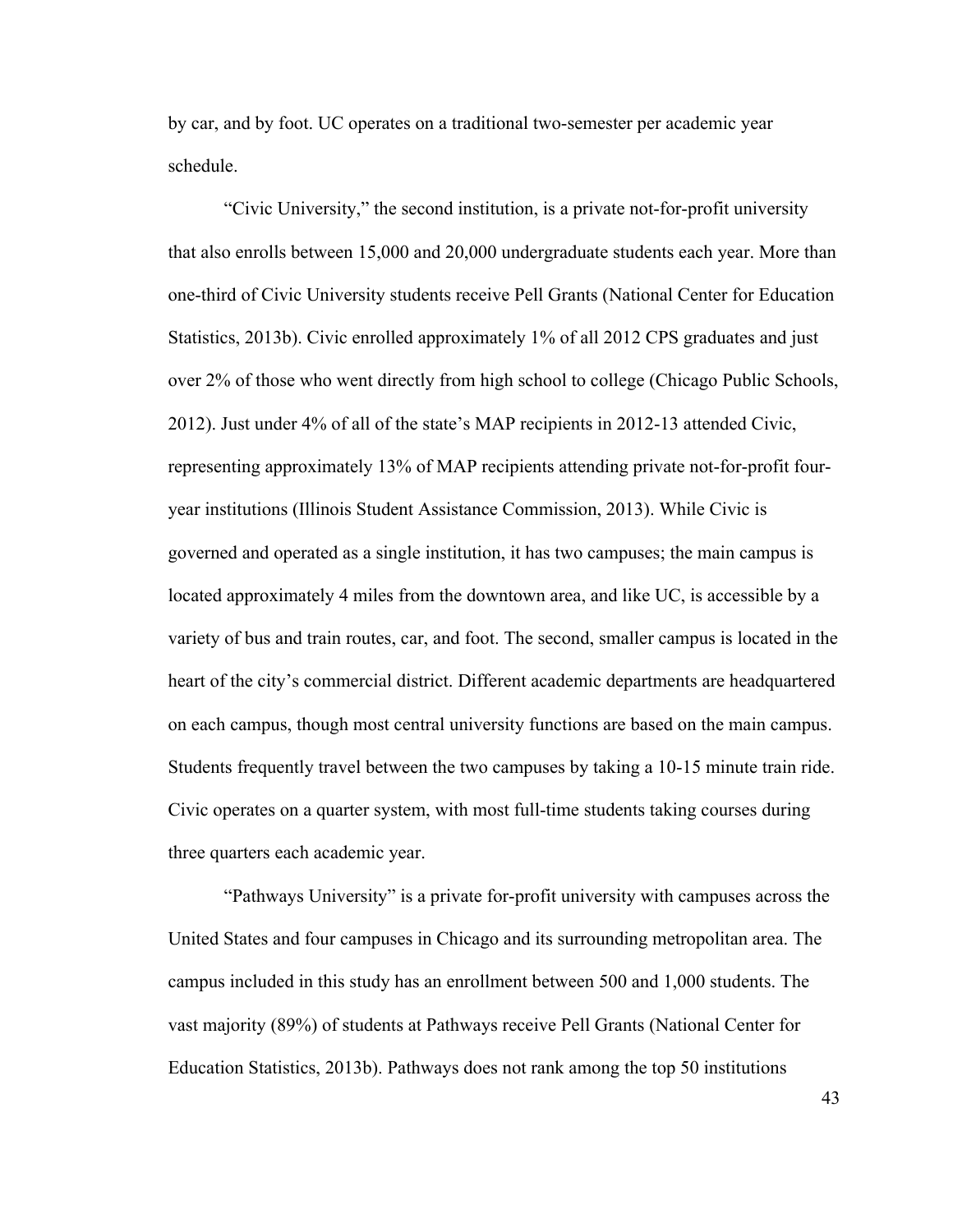attended by 2012 CPS graduates; fewer than 0.2% of the graduating class chose Pathways (Chicago Public Schools, 2012). Per state policy, students attending for-profit institutions are not eligible for MAP grants; as such, no students at Pathways receive this grant. While the student body size and proportion of students identified as low-income at Pathways do not mirror the other two study institutions, its characteristics are similar to those of other baccalaureate-granting, private for-profit institutions operating in the city. Pathways occupies one floor of a high-rise office building in the heart of the city. Its campus is accessible by a number of different bus and train lines, as well as by car and foot. The campus, while physically relatively small, has many classrooms, a library, computer lab, café, career counseling center, and print shop, in addition to central administrative offices (including admissions, financial aid, business, and the office of the president).

Pathways also differs from the other two institutions in terms of its baccalaureate program length. While UC, Civic, and a majority of baccalaureate granting institutions are designed for students to complete their programs in four years of full-time study, the curricula at Pathways are designed for full-time students to earn a bachelor's degree in only three years. Whereas most institutions give students one or more lengthy breaks – usually coinciding with the winter holidays and/or the summer – the Pathways academic calendar consists of a series of ten-week terms. Bachelor's degree programs consist of 14 of these terms for a total of 180 credit hours. All programs at Pathways are career oriented, though bachelor's degree seeking students are required to complete a curriculum of core courses similar to those at other more traditional four-year universities.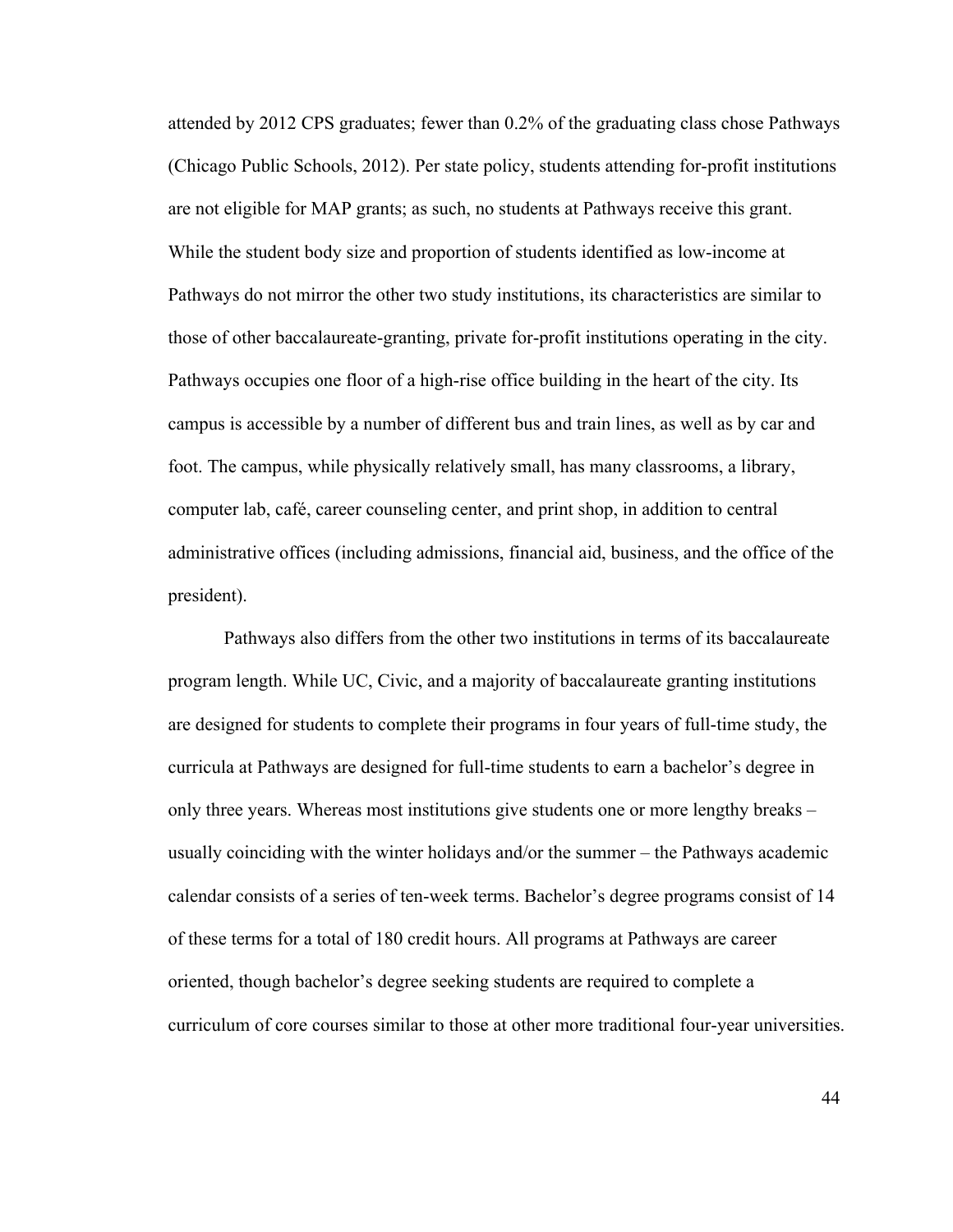I selected the two not-for-profit institutions purposively based on their relatively high proportions of Pell Grant recipients, compared to other institutions in the state (as I assume that this high percentage represents an institutional commitment to serving lowincome students) and their similarity in outcomes to other institutions in their sector. Both of these institutions have six-year graduation rates that hover near the national average for their sectors; among students who started in fall 2005, 68% at Civic (compared to 65% nationwide) and 58% at UC (compared to 56% nationwide) graduated within six years (National Center for Education Sciences, 2013b). Both institutions also serve relatively large numbers of alumni from Chicago Public Schools, suggesting a commitment to serving the local community. Although these two institutions are not representative of all public and private not-for-profit institutions in the city, state, or nation, they do serve high numbers of low-income students. Thus, the findings generated here are likely to be particularly relevant to other four-year institutions that serve above average shares of low-income students.

I purposively selected Pathways using a somewhat different set of procedures. My original intention was to collect data at a large, nationally recognized for-profit university. After my many attempts to gain access at a number of institutions were met with resistance, I was able to make contact and gain access at Pathways. Pathways' six-year graduation rate (24%) is quite a bit lower than the national average for all for-profit fouryear institutions of 42%, but only four percentage points lower than DeVry (28%), which was my first choice (National Center for Education Statistics, 2013b). Pathways is a suitable choice for this study, as its share of Pell recipients and local public school alumni are similar to those of the other two study institutions.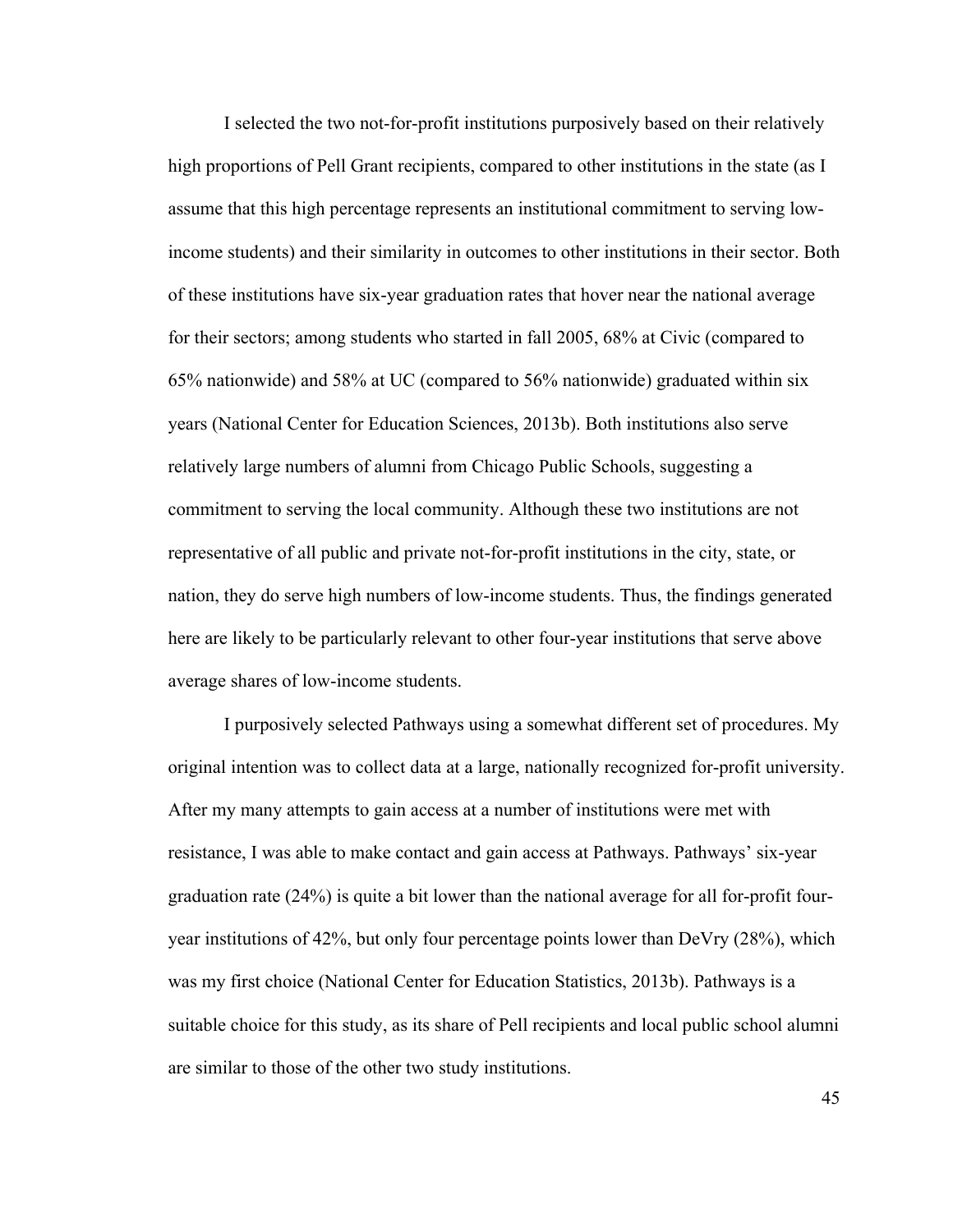## **Participants**

I initially designed this study to include 15 participants from each institution. In the end, a total of 54 students participated; 15 were from UC, 20 were from Civic, and 19 were from Pathways. All participants met the four criteria for inclusion in the study: (1) enrolled full-time in a bachelor's degree program; (2) a Pell Grant recipient; (3) a Chicago Public Schools graduate; and (4) completed at least one year of full-time study.

I chose to focus on full-time students because part-time attendance has been cited (College Board, 2009) as a factor that is associated with lower rates of degree completion and longer time-to-degree. Including students with different attendance intensities would have introduced an additional layer of complexity that was beyond the scope of this dissertation. Both UC and Civic have a relatively low proportion of part-time students, comprising less than 20% of the student body at either institution (National Center for Educational Statistics, 2013b).

I used Pell Grant receipt as a proxy for low-income status. The term "low-income" has been defined in different ways by various researchers, policymakers, and the media. Some of the data sources presented in the first two chapters separate students into income quintiles, and designate the lowest two quintiles – representing the bottom 40% of the sample – as low-income. Other sources cut the data by quartiles, assigning the lowincome label to the bottom 25% of the sample. Yet other sources use the federal poverty guidelines, which are updated annually and are calculated by an algorithm that considers both income and number of household members. For example, in 2012, the poverty threshold was \$11,170 for a single-person household and \$23,050 for a four-person household (U.S. Department of Health and Human Services, 2012). When using the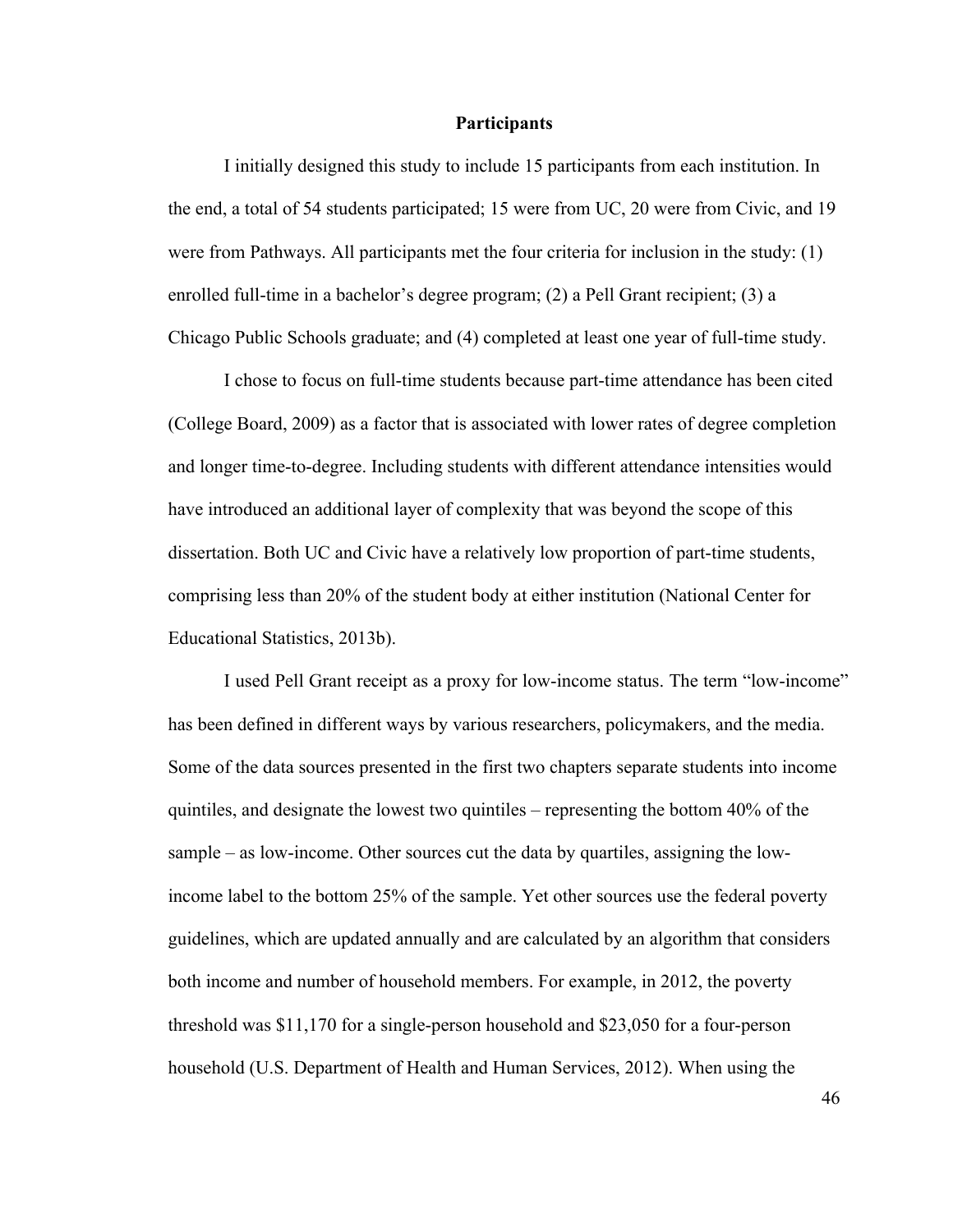federal methodology, students whose households fall below the poverty guideline are considered low-income. K-12 education researchers often use eligibility for free or reduced price school lunch as a proxy for low-income status, while higher education researchers tend to use Pell Grant receipt to identify low-income students. Tebbs and Turner (2005) caution researchers against using Pell receipt as a proxy for low-income status for two main reasons: 1) Pell recipient calculations are often flawed due to misalignment in institutional and federal datasets; and 2) not all students eligible for Pell Grants apply for federal aid, thus potentially underestimating the proportion of students from low-income families enrolled at any given institution. I use Pell Grant receipt as a proxy for low-income status, as it was the best available measure. Examining students who qualify for financial aid but do not apply is beyond the scope of this study, as this dissertation is geared toward understanding how students use financial aid to support their persistence toward bachelor's degree completion.

I chose to recruit students from one high school district for two reasons. First, I used this criterion as a way of controlling for the state and local policy context. While not all participants were native Chicagoans, they all attended public high school in Chicago and thus lived in the city for at least one year prior to enrolling in college. This criterion, at the very least, ensured that they were all eligible to receive the MAP grant. It also increased the likelihood that my final sample would include commuters, as out-of-state students and students from other Illinois cities would be more likely to live on or close to campus than those with family members in Chicago. Second, including participants from only one public school district limited the variation in district-wide policies regarding curriculum and college readiness. Choosing one district does not in any way limit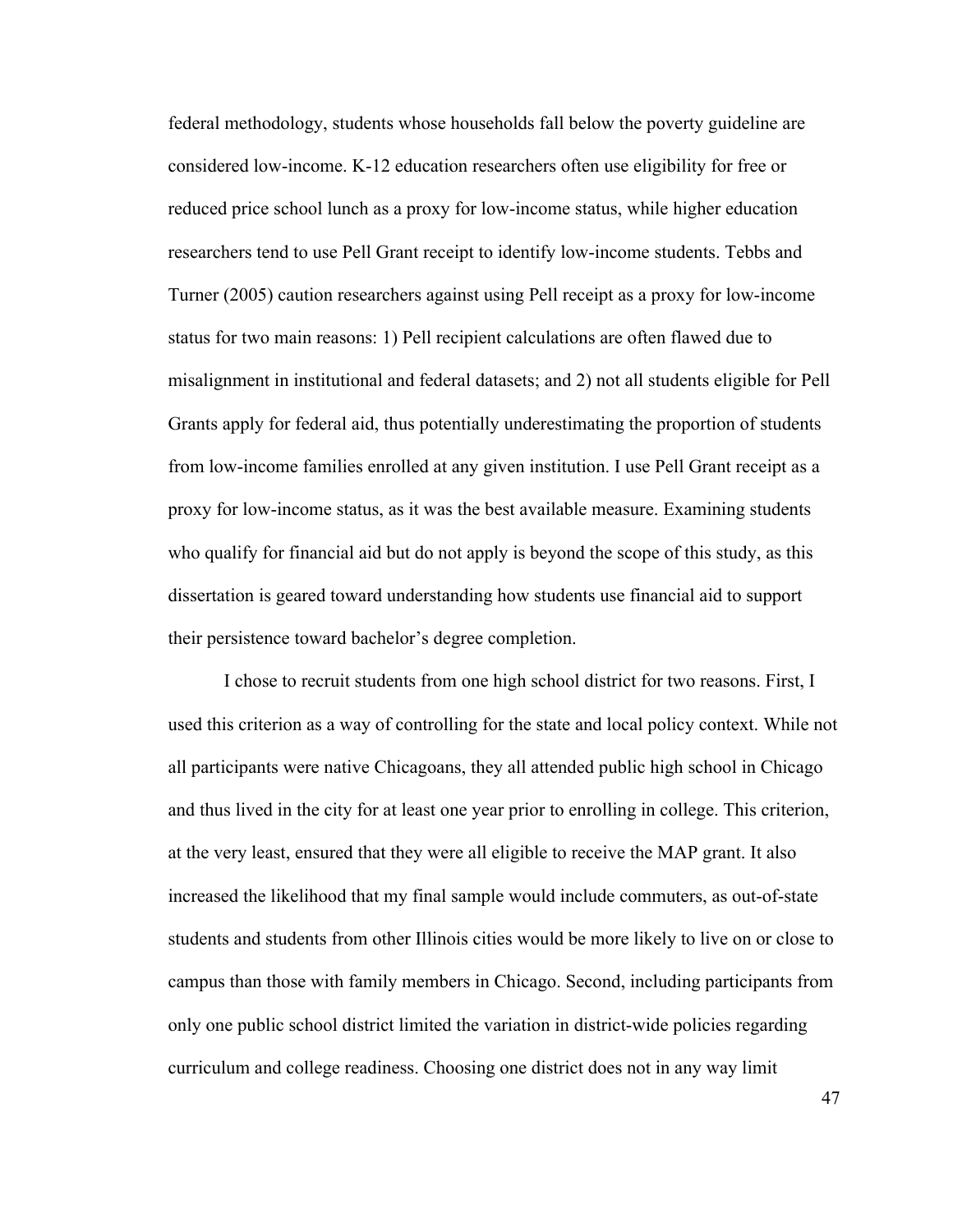potential variation across schools related to academic rigor, teacher quality, funding, or other resources (Hall & Ushomirsky, 2010).

Lastly, all study participants had persisted beyond the first year of their bachelor's degree programs. At UC, this meant that they completed two semesters; at Civic, students completed three quarters; at Pathways, students completed four or more ten-week sessions. Data from the 2009 Beginning Postsecondary Students Longitudinal Study suggest that students of all income groups are most likely to drop out or stop out of college during or directly after their first year of study. With this criterion, I was more likely to encounter students who had a high likelihood of completing a bachelor's degree than I would have if I also included first-year students in my sample. With this criterion, my study focuses on students who have demonstrated some amount of persistence.

To begin the participant recruitment process, institutional research and/or financial aid administrators at each of the three institutions compiled lists of students who met the study criteria. I sent an initial email (see Appendix I) to all eligible participants and responded to all interested UC respondents to schedule interviews. The financial aid director at Civic University requested that the institution send the study invitation email to the students on my behalf. The wording of the email invitation was the same as that used at UC, and the email requested that interested students respond to me instead of the Civic financial aid office. Upon receiving responses from students, I continued email communication to schedule interviews. The financial aid director at Pathways assured me that students would not respond to unsolicited email or phone contact from an outsider and thus Pathways staff identified the eligible students, invited them to participate in the study, and scheduled the interviews for the three days I was visiting the Pathways campus.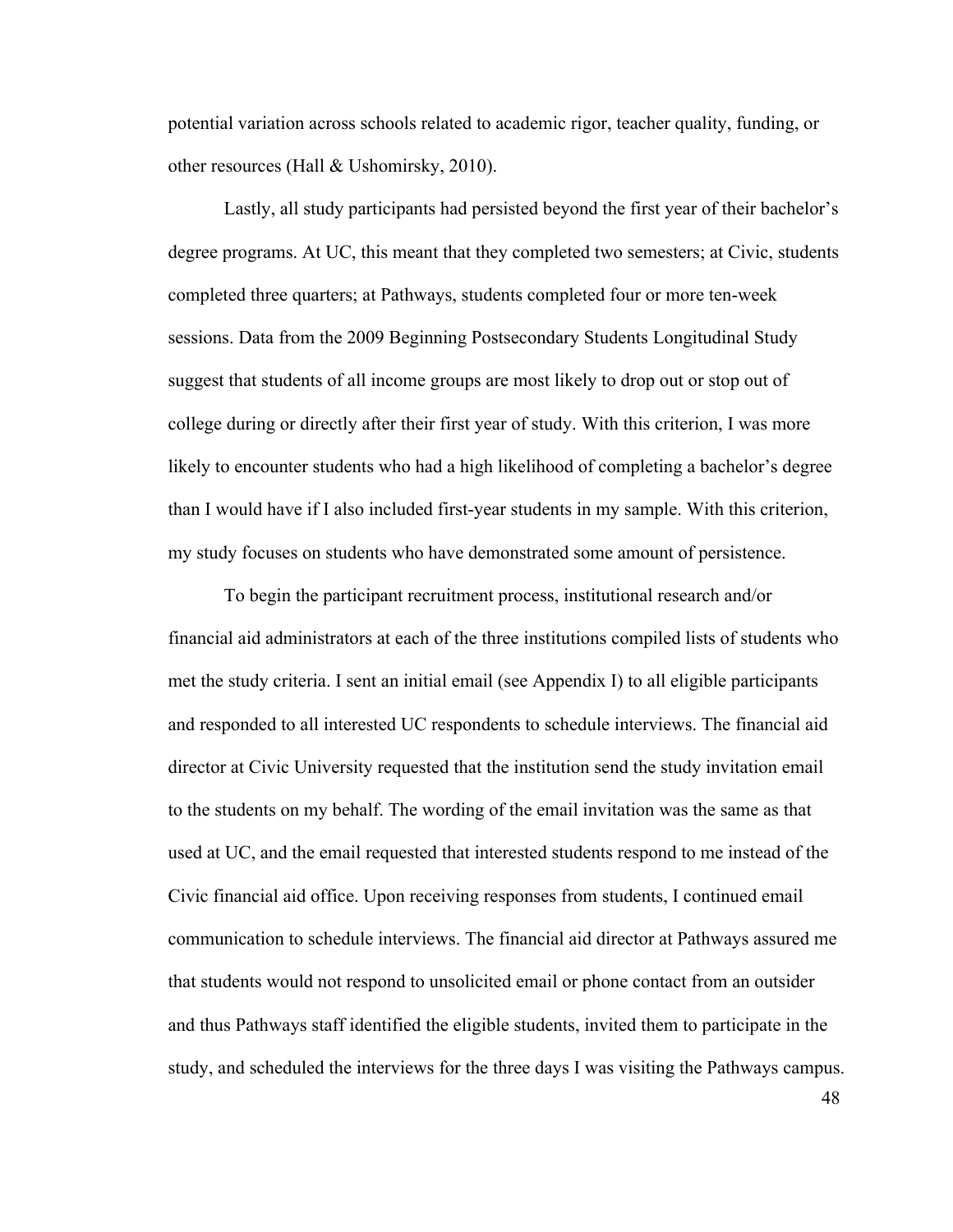I interviewed all participants who responded to my initial email ( $n = 54$ ). I conducted five interviews at Civic and four at Pathways beyond my original targets, as I did not want to cancel interviews with students who had offered a time to participate. A summary of the study participants' demographic characteristics can be found in Table 3. I interviewed a roughly equal number of male and female students at Pathways, while at UC and Civic a higher number of female than male students accepted the invitation to participate. The Civic participant sample was the most ethnically diverse, though the samples at each of the three institutions were reflective of their institution's general student body. The one exception is the absence of white participants from UC, which reflected differential responses to the email invitation. Both UC and Civic serve primarily traditional college-aged students, most of whom are still financially dependent on their parents. Pathways serves a greater share of older, independent students, many of whom have dependent children of their own.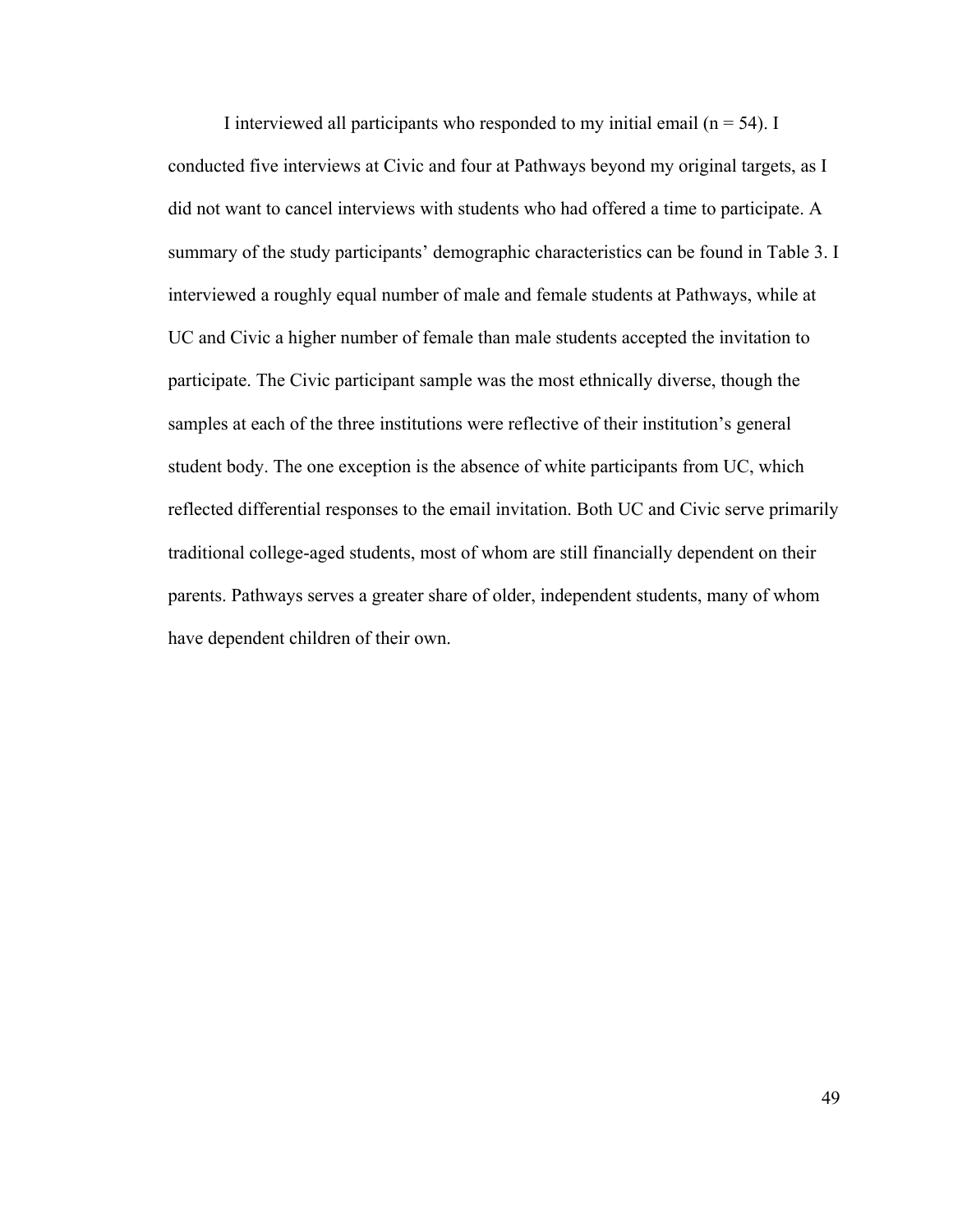|            |                                    | University of<br>the City<br>$(n=15)$<br>$\frac{0}{0}$<br>$\#$ |           | Civic<br>University<br>$(n=20)$<br>$\#$<br>$\frac{0}{0}$ |           | Pathways<br>University<br>$(n=19)$<br>$\#$<br>$\frac{0}{0}$ |           |
|------------|------------------------------------|----------------------------------------------------------------|-----------|----------------------------------------------------------|-----------|-------------------------------------------------------------|-----------|
| <b>Sex</b> |                                    |                                                                |           |                                                          |           |                                                             |           |
|            | Male                               | 5                                                              | (67%)     | $\mathbf{1}$                                             | (5%)      | 10                                                          | (53%)     |
|            | Female                             | 10                                                             | (33%)     | 19                                                       | (95%)     | 9                                                           | (47%)     |
| Ethnicity  |                                    |                                                                |           |                                                          |           |                                                             |           |
|            | Asian                              | 9                                                              | $(60\%)$  | $\mathbf{1}$                                             | (5%)      | $\boldsymbol{0}$                                            | $(0\%)$   |
|            | <b>Black or African-</b>           | $\overline{2}$                                                 | (13%)     | 9                                                        | (45%)     | 18                                                          | (95%)     |
|            | American                           |                                                                |           |                                                          |           |                                                             |           |
|            | Hispanic or Latino                 | $\overline{\mathcal{A}}$                                       | (27%)     | 5                                                        | (25%)     | $\boldsymbol{0}$                                            | $(0\%)$   |
|            | White                              | $\boldsymbol{0}$                                               | $(0\%)$   | 5                                                        | (25%)     | $\mathbf{1}$                                                | (5%)      |
|            | Age (Years)                        |                                                                |           |                                                          |           |                                                             |           |
|            | 18-24                              | 15                                                             | $(100\%)$ | 20                                                       | $(100\%)$ | $\overline{4}$                                              | (21%)     |
|            | 25-29                              | $\boldsymbol{0}$                                               | $(0\%)$   | $\boldsymbol{0}$                                         | $(100\%)$ | $\overline{\mathbf{3}}$                                     | (16%)     |
|            | 30-34                              | $\boldsymbol{0}$                                               | $(0\%)$   | $\boldsymbol{0}$                                         | $(100\%)$ | 5                                                           | (26%)     |
|            | 35-39                              | $\boldsymbol{0}$                                               | $(0\%)$   | $\boldsymbol{0}$                                         | $(100\%)$ | $\overline{2}$                                              | $(11\%)$  |
|            | 40-44                              | $\boldsymbol{0}$                                               | $(0\%)$   | $\boldsymbol{0}$                                         | $(100\%)$ | $\overline{2}$                                              | $(11\%)$  |
|            | > 45                               | $\boldsymbol{0}$                                               | $(0\%)$   | $\boldsymbol{0}$                                         | $(100\%)$ | $\overline{3}$                                              | (16%)     |
|            | Year in School                     |                                                                |           |                                                          |           |                                                             |           |
|            | Second                             | $\boldsymbol{0}$                                               | $(0\%)$   | 8                                                        | $(40\%)$  | $8\,$                                                       | (42%)     |
|            | Third                              | 15                                                             | $(100\%)$ | 6                                                        | $(30\%)$  | 11                                                          | (58%)     |
|            | Fourth                             | $\boldsymbol{0}$                                               | $(0\%)$   | 5                                                        | (25%)     | $\boldsymbol{0}$                                            | $(0\%)$   |
|            | Fifth                              | $\boldsymbol{0}$                                               | $(0\%)$   | $\mathbf{1}$                                             | (5%)      | $\boldsymbol{0}$                                            | $(0\%)$   |
|            | Living Situation                   |                                                                |           |                                                          |           |                                                             |           |
|            | On-Campus                          | $\overline{2}$                                                 | (13%)     | $\mathbf{1}$                                             | (5%)      | $\boldsymbol{0}$                                            | $(0\%)$   |
|            | Off-Campus                         | 13                                                             | (87%)     | 19                                                       | (95%)     | 20                                                          | $(100\%)$ |
|            | <b>Financial Dependency Status</b> |                                                                |           |                                                          |           |                                                             |           |
|            | Dependent                          | 13                                                             | (87%)     | 17                                                       | (85%)     | $\overline{4}$                                              | (21%)     |
|            | Independent without                | $\overline{2}$                                                 | (13%)     | 3                                                        | (15%)     | 7                                                           | (37%)     |
|            | Dependents                         |                                                                |           |                                                          |           |                                                             |           |
|            | Independent with                   | $\boldsymbol{0}$                                               | $(0\%)$   | $\boldsymbol{0}$                                         | $(0\%)$   | 8                                                           | (42%)     |
|            | Dependents                         |                                                                |           |                                                          |           |                                                             |           |

# Table 3. Demographic Characteristics of Interview Participants

Note: Some column percentages do not add up to one hundred due to rounding.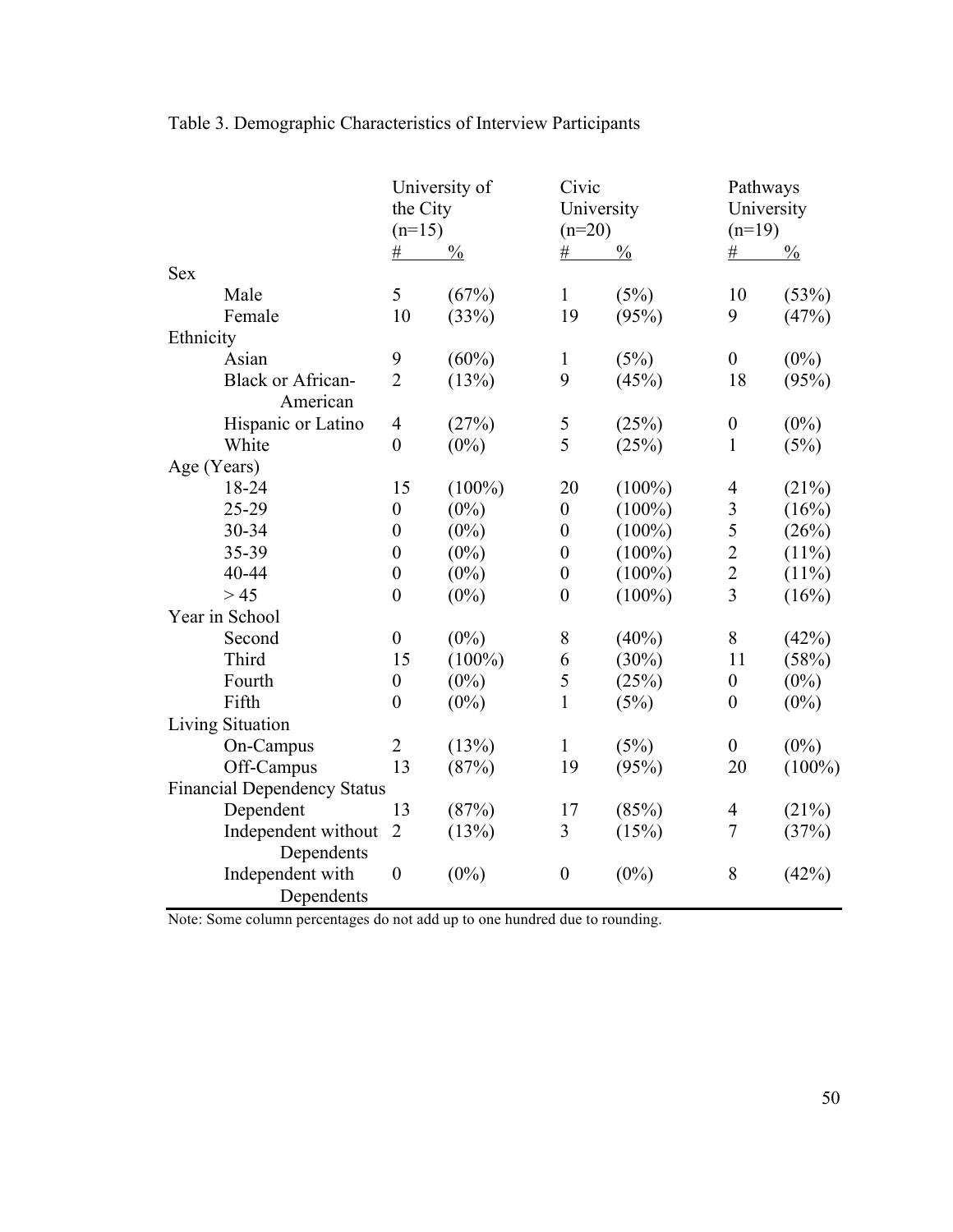# **Data Collection**

The source of data for this dissertation was one-on-one interviews with each participating student. All interviews took place during site visits to each institution over the course of two non-consecutive weeks in April and May 2013. Administrators at each institution provided me with private office space to conduct the interviews.

The phenomenological interviews followed a semi-structured protocol that I constructed based on the guiding conceptual model and review of prior research. Questions focused on trying to understand how students finance their college education and navigate the financial aid system. (See Appendix II for the final interview protocol.) Consistent with the purpose of phenomenology, the interview questions focused on how these students experienced these phenomena, with additional questions focused on understanding the contexts in which the students were experiencing these phenomena. The questions were organized into the following four categories: (1) College Access and Choice, which addressed students' individual characteristics, as well as the roles that their high schools and universities played in shaping their initial knowledge about college and financial aid; (2) College Experience, which primarily addressed the role of the postsecondary institution in promoting or limiting persistence; (3) Money and Aid, which addressed students' individual predispositions about college affordability and financing of college costs, as well as the ways in which state, federal, and institutional financial aid policies influences students' perceptions of paying for college; and (4) Home and Family, which included questions aimed to further understand how students' demographic characteristics, social, and cultural capital had an impact on the ways in which they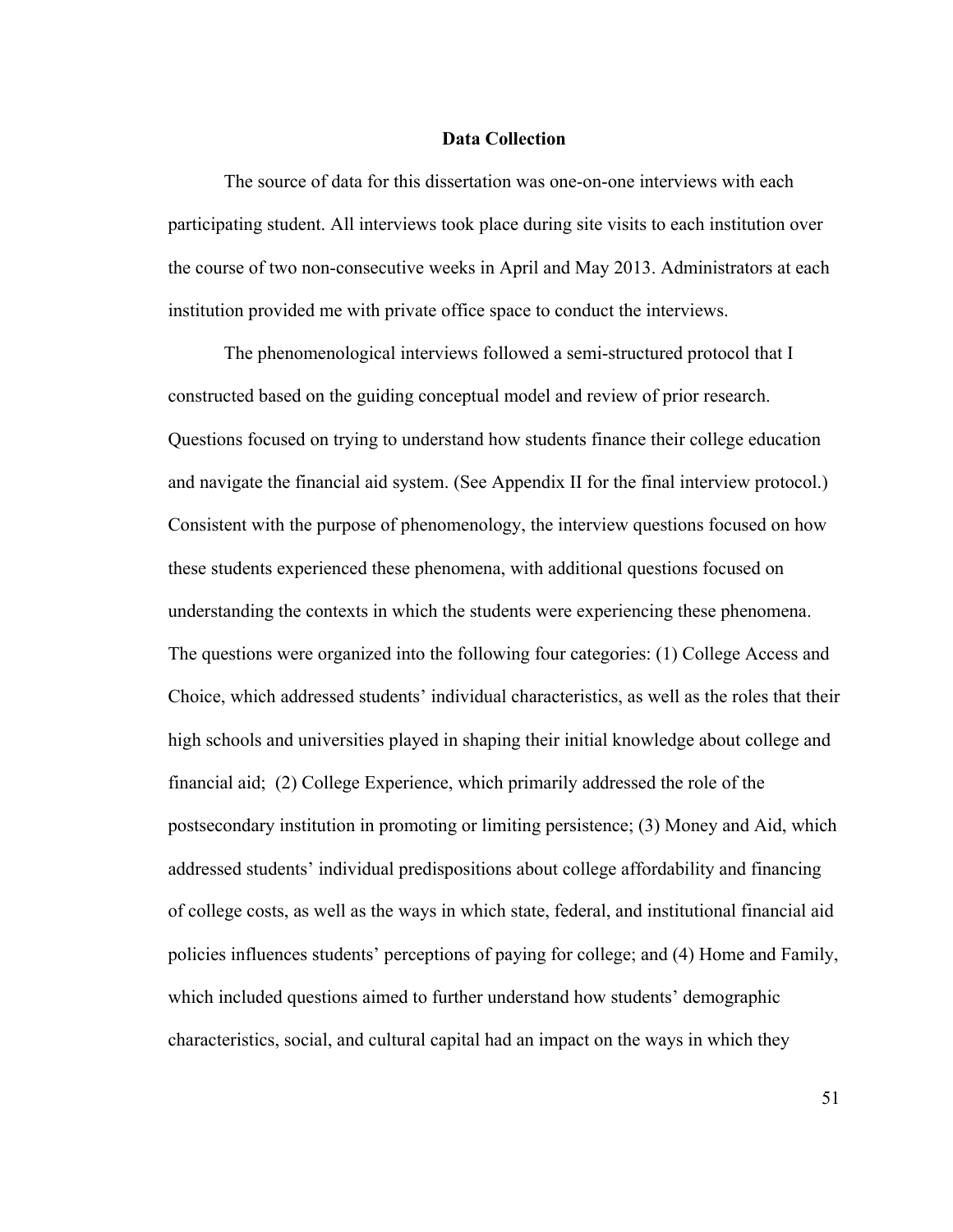approached financing their college education. I allowed ample opportunity to ask followup questions to participant responses (Weiss, 1994). Interviews ranged in duration between 15 and 53 minutes, averaging between 35 and 40 minutes. There was notable disparity in interview length by institution. The median interview was 38.5 minutes at Civic, 32 minutes at UC, and 21 minutes at Pathways. One reason that Pathways interviews tended to be shorter is that I omitted the questions regarding living on campus, as this was not an option for these students. Pathways students also tended to provide shorter responses to many questions.

# **Data Analysis**

All participants provided written consent prior to beginning the interview. With participants' consent, all interviews were digitally recorded. (See Appendix III for a copy of the informed consent form.) Audio files were transcribed verbatim and then coded using HyperRESEARCH qualitative research software. To maintain confidentiality, all digital audio files and transcripts were stored in a secure, password-protected computer. Compliant with Institutional Review Board guidelines, these files will be destroyed upon conclusion of the study.

For each transcript, I completed two rounds of coding. The initial round of coding utilized a priori organizational categories (Maxwell, 2005) that emerged from prior research. These codes included "perceptions of financial aid," "perceptions of paying for college," "perceptions of job," "perceptions of academic progress," and "financial aid package." (A full listing of codes is listed in Appendix IV.) I coded interviews as they were completed and transcribed. Upon completion of transcription and the initial round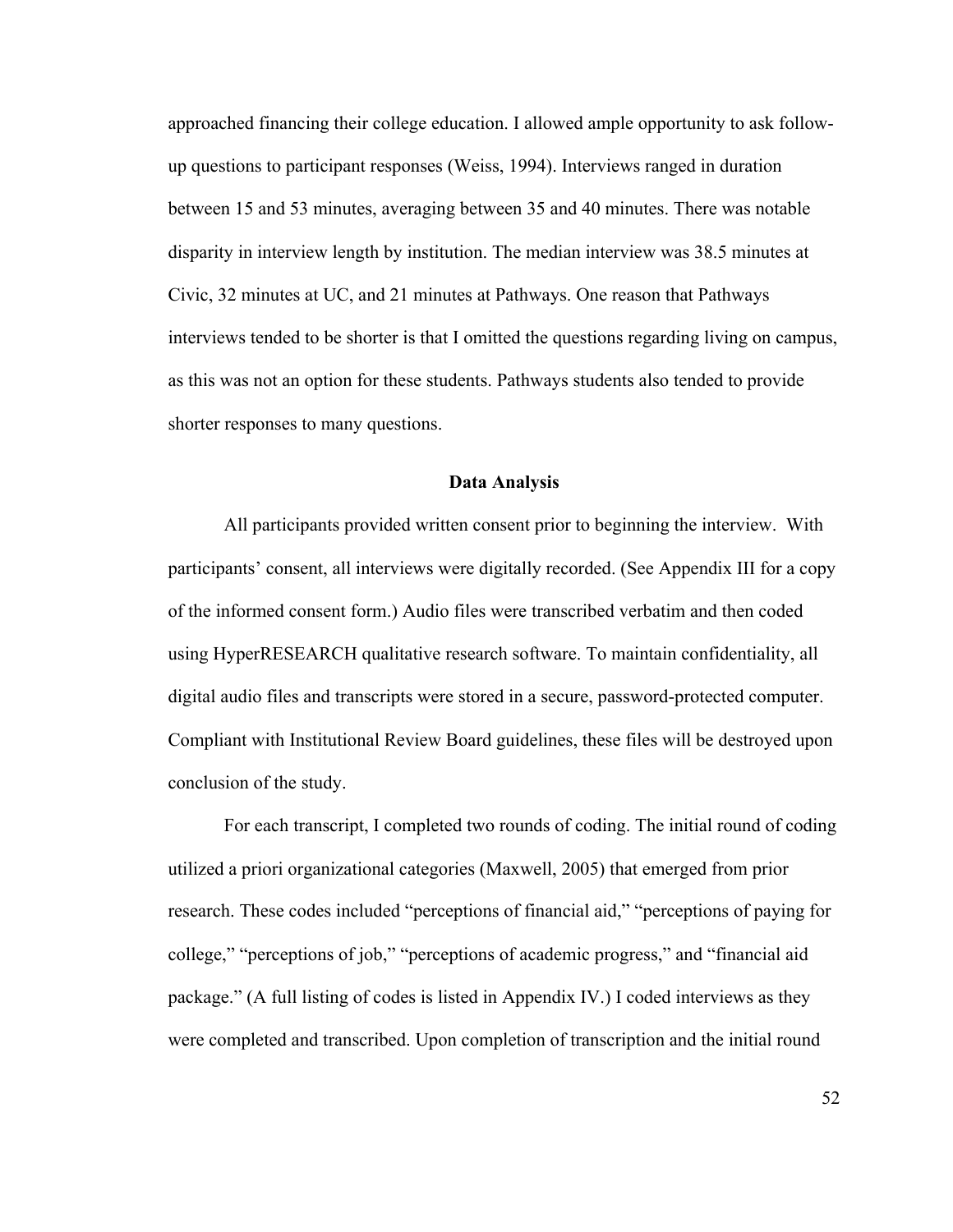of coding of all transcripts, I recoded the data a second time. Examples of these second round codes included "books and other materials," "role of finances in college experience," balancing work and school," and "job logistics and responsibilities." This second round of coding identified "significant statements" that encapsulated how participants experienced the phenomena (Creswell, 2007, p. 61). These statements were then developed into "clusters of meaning" to create the basic structure of the findings of what the participants experienced (Creswell, 2007). I present these themes in Chapter 4.

### **Ethical Considerations and Issues of Trustworthiness**

Although phenomenology is based on the perceptions of the study's participants and my analysis of the data are focused on students' perceptions, I used document analysis to enhance my own understanding of the contexts in which the participants were navigating the experiences of paying for college and striving to persist through bachelor's degree attainment. While document analysis is not generally employed in phenomenological studies, the documents used in this study belonged to the participants and were, in a way, a part of their experience of paying college costs. One specific area of interest is how students' perceptions of what they received in their financial aid packages may or may not differ from what the university believes to comprise the students' aid packages. To aid discussions about financial aid, I asked students to bring a copy of their financial aid award letters to the interview. Most students at Civic were able to look this information up online during the interview using their smartphones or computers. Some students (five at UC, one at Civic, and eight at Pathways) said that they did not have access to this information.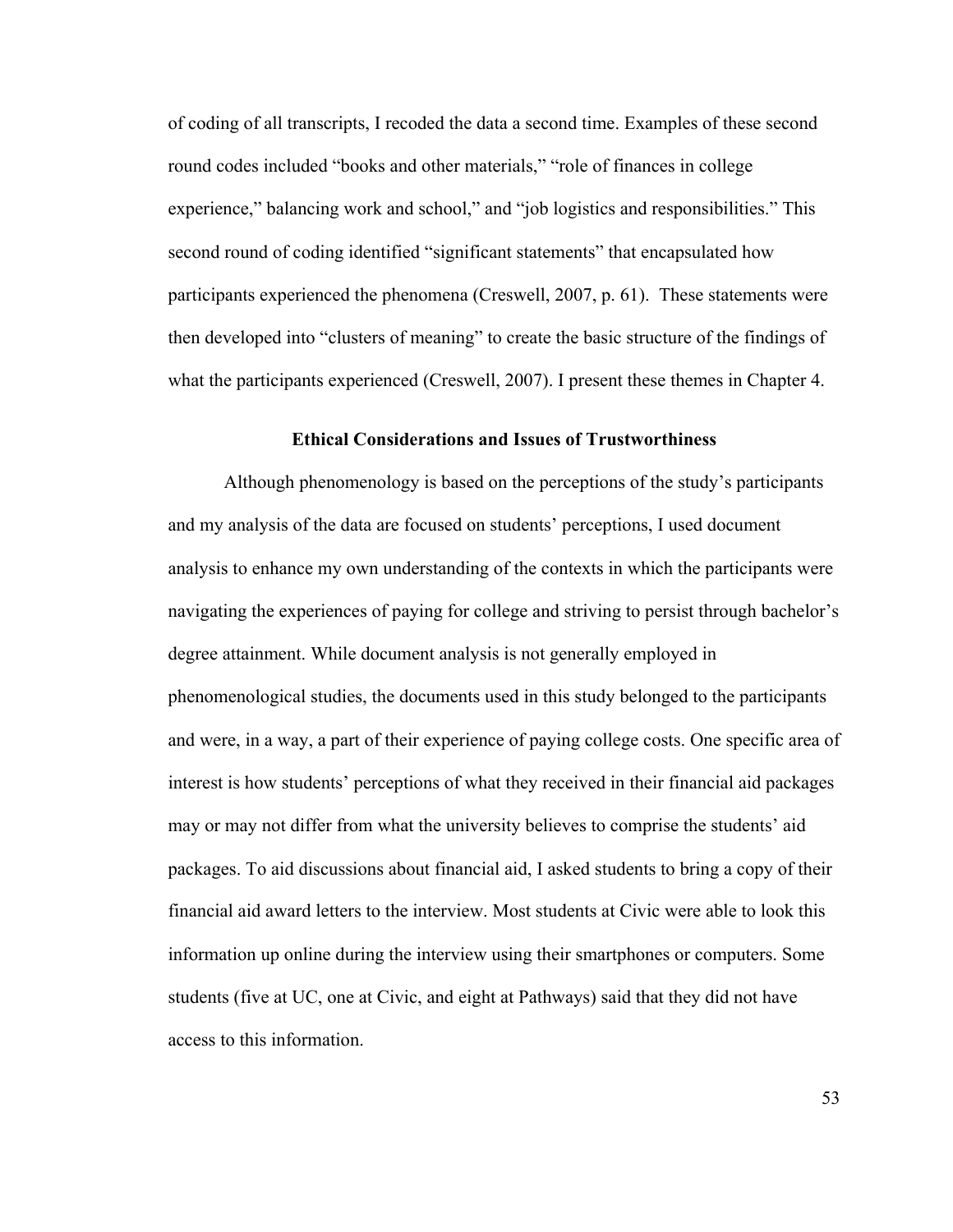Upon completing data analysis, I attempted to conduct member checks with all participants to ensure that my interpretation of their interviews was accurate (Creswell, 2007). I was unable to connect with all participants, as some had graduated and did not provide me with updated contact information. I received responses from five students at UC, seven at Civic, and two at Pathways. Each of the respondents expressed approval of both the general themes I reported as well as the ways in which I framed their individual quotes, when applicable.

## **Role of the Researcher**

Qualitative research, by definition, is subject to the researcher's biases (Merriam, 1998). I am a first-generation college student from a low-income family. I was able to persist and earn a bachelor's degree, largely due to generous institutional grants and my mother's efforts to complete financial aid paperwork on my behalf. Although I did not have prior relationships with any participant or personnel at the three institutions, my personal experiences may introduce bias. To minimize the potential for this bias, consistent with phenomenological research, I engaged in the bracketing process, suspending any personal judgment and instead focusing on the experiences of my participants (Moustakas, 1994). To further limit the potential impact of my biases, I made every precaution to ensure that I did not infuse my views into interviews through any body language, tone of voice, or other cues that expressed my own opinions or values (Weiss, 1994).

As a current graduate student who studies financial aid, I believe that my working knowledge of various policies both helped and hindered data collection. In one respect,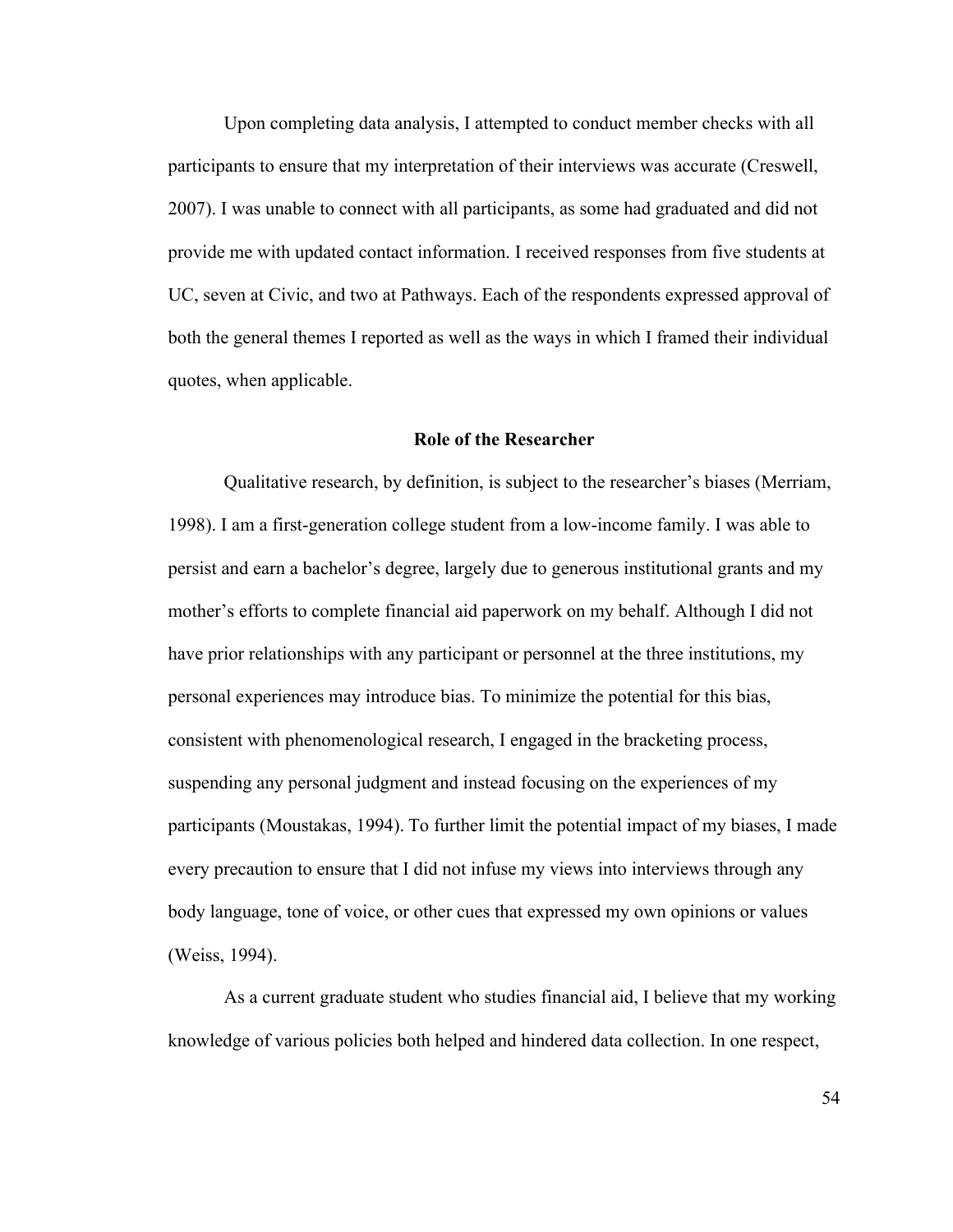my understanding of these programs, as well as my status as a student loan borrower and grant recipient, likely helped participants feel comfortable speaking with me about their experiences of paying for college. In other instances, there were times when students could not remember the names of or policies surrounding specific grant or loan programs. On many occasions, the students asked me if I knew the names of these programs, and I felt obligated to answer affirmatively. Nonetheless, giving the participants this information may have had an impact on their answers to subsequent questions, as they may not have been equipped to answer them without this technical information. At times, I felt compelled to give students advice about their borrowing and spending strategies, especially if I felt they were engaging in behaviors that were not cost effective. In the end, however, I made the decision to remain quiet so as to maintain the integrity of the data collected for this study.

### **Study Limitations**

As with any study involving 54 participants at three institutions, it is not possible to generalize the findings to the entire college-going population. However, the findings from this dissertation inform theoretical understandings of low-income students' experiences, and how these experiences are shaped by context. Although the sample includes students attending one four-year public, one four-year private not-for-profit, and one three-year (baccalaureate granting) private for-profit institution, all of which serve large numbers of low-income students, I did not include any two-year institutions in my study. Therefore, this study excludes insights of students in this sector, a sector that serves 33.6% of Pell Grant recipients nationally (National Center for Educational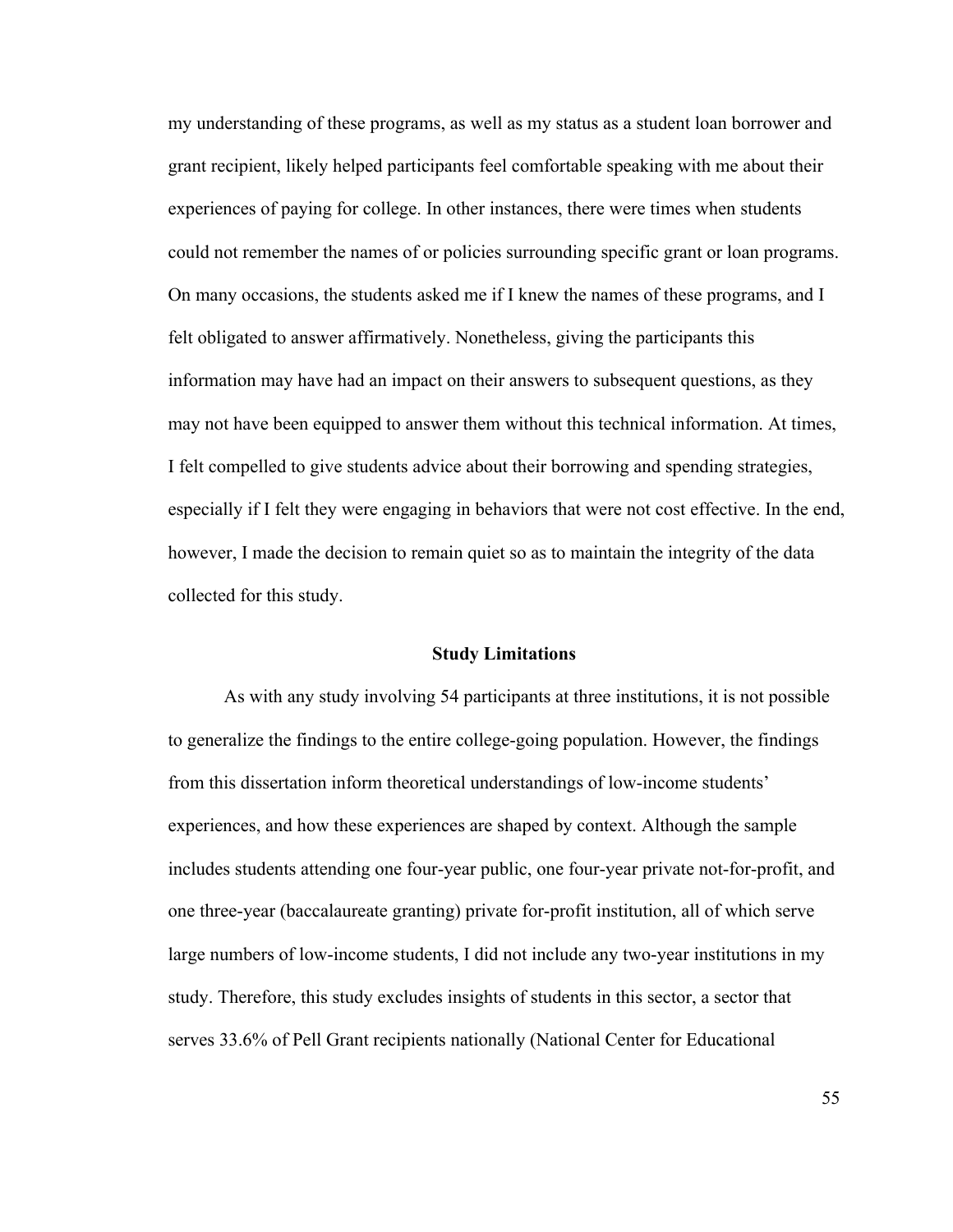Statistics, 2012), and 25.1% of Pell Grant recipients in Chicago (National Center for Educational Statistics, 2012). While this purposeful omission limited my ability to learn about the experiences of a large number of low-income students in the study city, studying a community college would not help me achieve the goal of understanding the experiences of bachelor's degree seeking students. The results also do not reflect perceptions and experiences of part-time students.

All of the study participants had persisted beyond their first year of college. At the time of the interviews, 17 had persisted to their final year of college and 29 had persisted to their penultimate year. Data from the most recent Beginning Postsecondary Students study indicate that approximately 76.2% of all students (and 70.4% of dependent students from the lowest income quartile) who initially enrolled in four-year public institutions in 2003 were still enrolled or had attained a degree within five years; 79.2% of all students (and 75.7% of dependent low-income students) at four-year private not-for-profit institutions persisted or completed after five years (Ho  $\&$  Wei, 2011). Focusing on students who have persisted beyond the first year prohibits me from considering students who were unable to navigate the financial aid process during the search and initial enrollment phases (Hossler & Gallagher, 1987), unable to manage their costs through aid and other sources during the first year, or experienced other non-financial challenges to persistence, chose not to attend college, or enrolled but later dropped out.

Although the primary goal of this study is not to make institutional or sectorbased comparisons, some of the key demographic characteristics (particularly age and presence of dependents in the household) of the students at the public and private not-forprofit universities are different from those at the for-profit institution. The student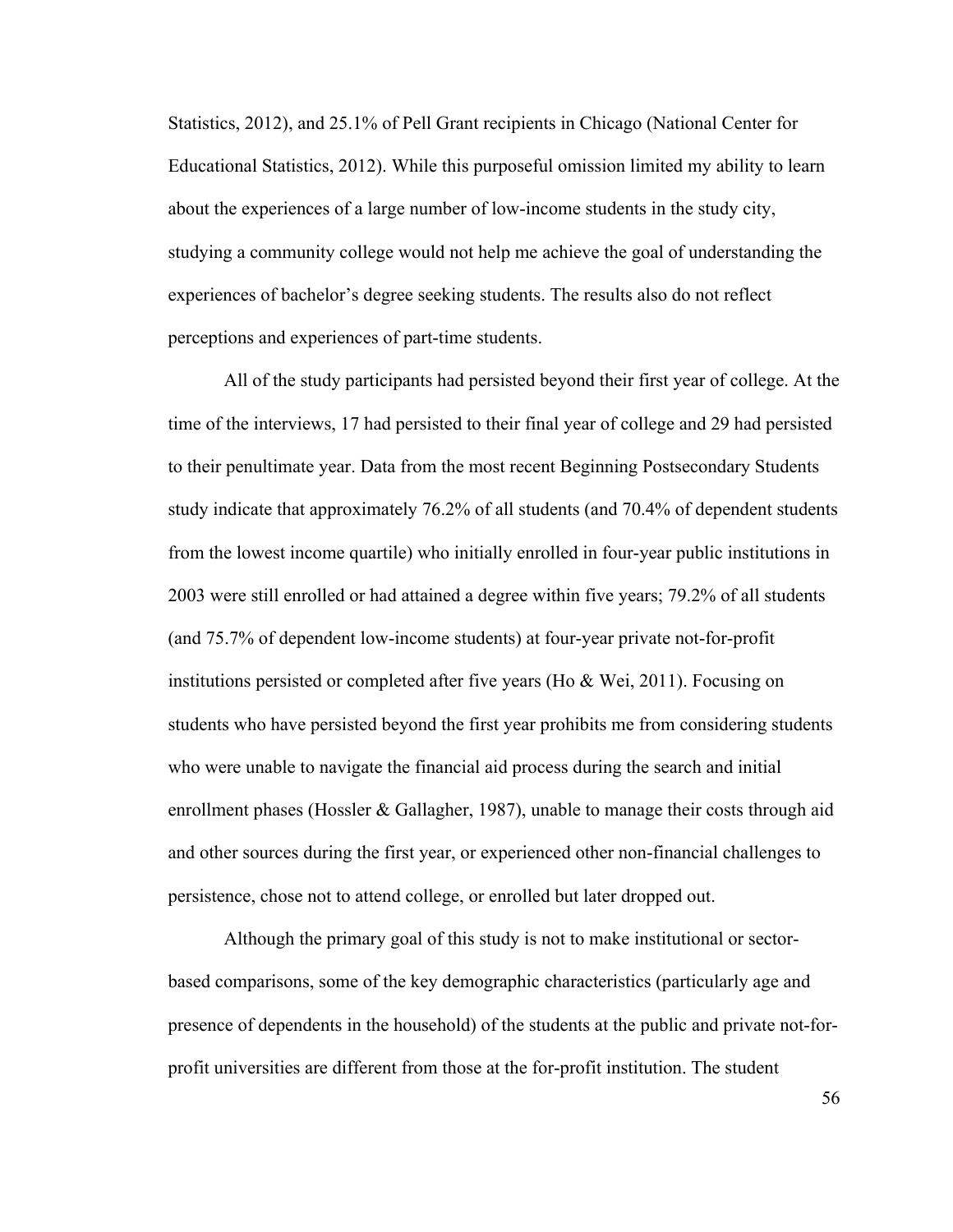demographic profiles for participants in this study generally mirror those of students nationally. The one exception is that nontraditional aged students do attend not-for-profit institutions, including UC and Civic, though they are not represented in the interview samples from these institutions. In 2012, 11% of UC students and 21% of Civic students were age 25 and over (National Center for Education Statistics, 2012).

Although subject to these limitations, the results of this study provide a rich understanding of how students from low-income families pay for a college education and navigate financial challenges as they persist toward bachelor's degree completion. The findings contribute to the broader literature on student persistence and student financial aid and advance theory in these areas.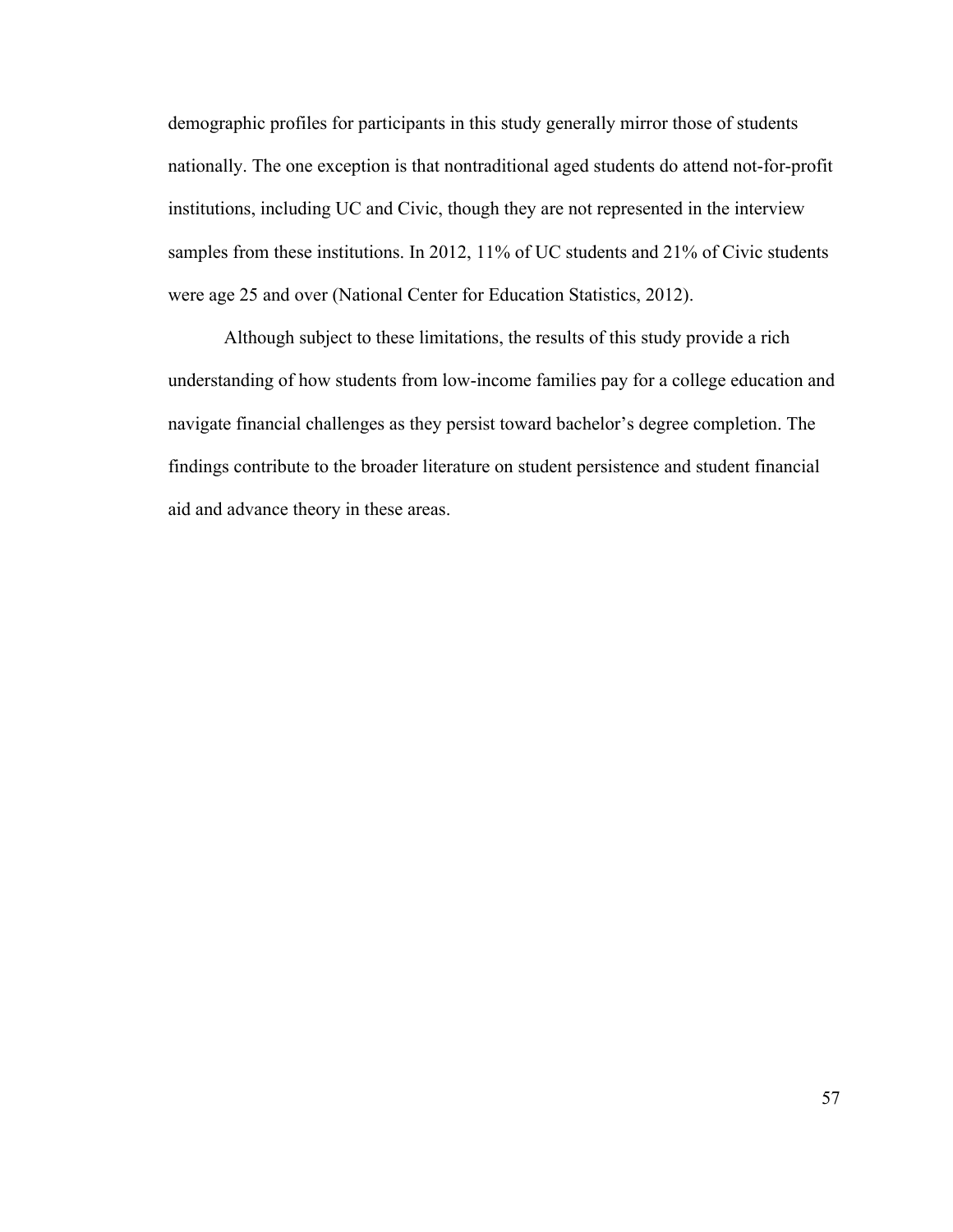### **CHAPTER 4: Findings**

Several findings about students' perceptions of financial aid and the ways in which they use financial aid and other resources to pay college costs emerged from the data. With a few exceptions, participants in this study generally did not "see" their grant aid, as it was applied immediately to their tuition and fees. At University of the City, the sum of federal, state, and institutional grants met or exceeded the sum of participants' tuition and fees, sometimes leaving students with a surplus of grants funds to be applied to living expenses or books. At Civic and Pathways, tuition and fees far exceeded available grant funding.

Across the three study institutions, students' approaches to financing their unmet need varied. Students at UC were less likely than students at the other institutions to have unmet need, though some were not able to pay the full cost of attendance by using grant aid alone. These UC students were less likely to borrow student loans and more likely to live at home and work to pay living expenses. At Civic, many students lived at home to lower their costs, but also used a combination of loans and work to make ends meet. Other Civic students lived with roommates and were faced with additional living expenses. Students at Pathways generally reported greater difficulty finding the resources to pay all of their college costs, as most of these participants were independent students and many also had their own dependents to support.

Students generally perceived financial aid to promote their persistence through their degree programs, especially the grant aid they received. Though not all students borrowed to finance their education, student loans were a force that most borrowers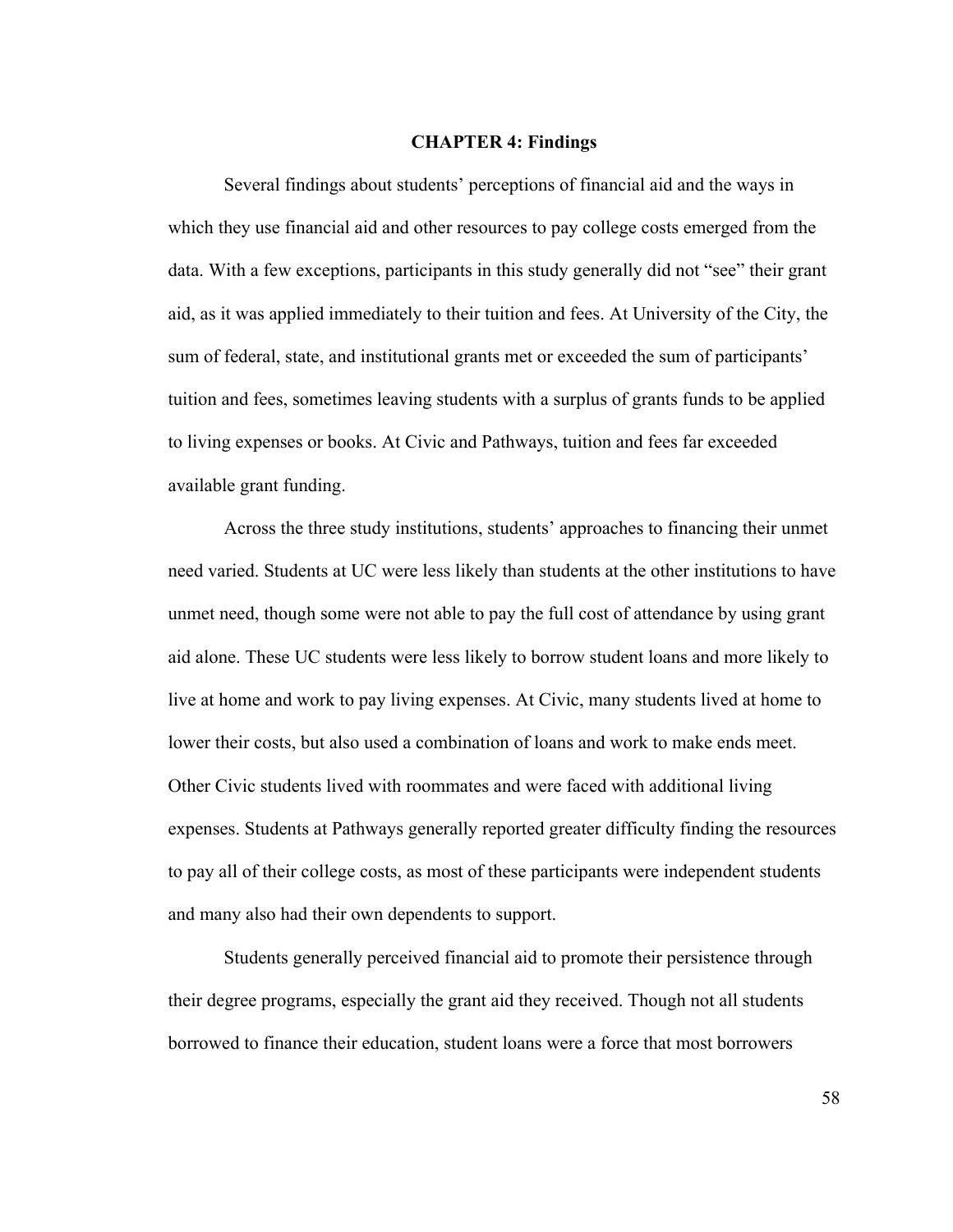across institutions felt were a worthwhile and necessary investment to their persistence. Pathways students also cited that the terms of their institutionally-sponsored student loans challenged their ability to persist. These students specifically struggled to make monthly private loan repayments that began while they were still enrolled. Students at all three institutions (four at UC, nine at Civic, and three at Pathways) who worked more than 20 hours per week also described difficulties balancing their work with the other demands on their schedules, including class time, homework, and sleep.

#### **How do students use financial aid and other resources to pay college costs?**

My first research question focuses on how students from low-income families pay their college costs as they persist on the path to bachelor's degree completion. A subquestion asks about the specific uses of financial aid for the purpose of financing educational expenses. Implicit within these questions is a need to understand the various forms of financial aid that students use, students' perceptions of college costs, and the ways that students prioritize their various expenses.

When asked about how they use financial aid, students responded similarly, both within and across institutions. This consensus reflects the relatively common approach that institutions and their financial aid offices use to structure the ways in which students are expected to pay college costs. Federal policy regulates that all components of a student's financial aid package – scholarships, grants, and loans – must be used to fully pay the student's tuition and fees before being used for other educational purposes. Institutions use all aid received to pay all tuition, fees, and – if applicable – room and board charges. If the sum of a student's financial aid funds exceeds the sum of charges,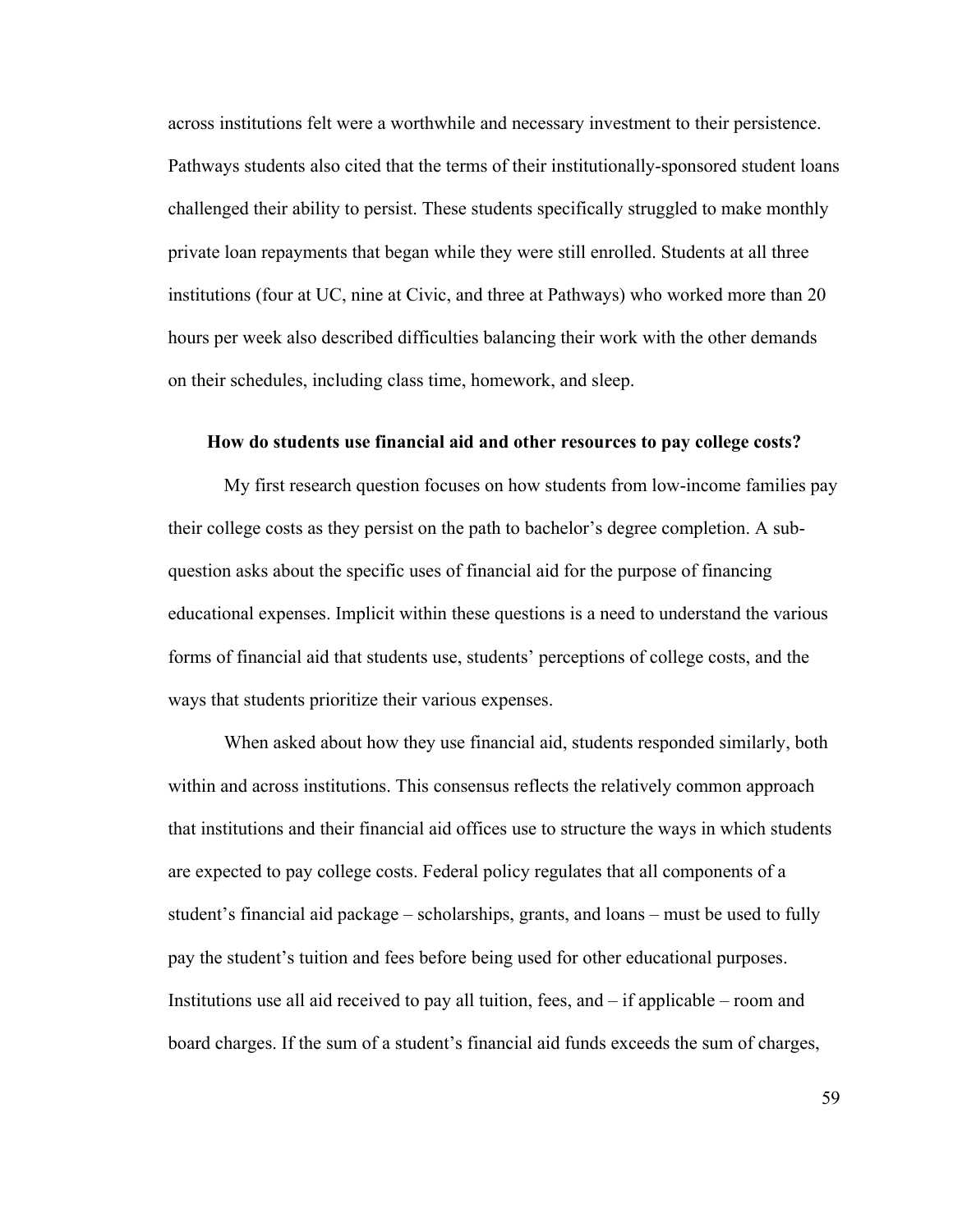the student will receive a refund check that can be used to pay for living expenses, books, and other college costs. If the sum of tuition and fees is greater than the sum of financial aid, the student will be billed for the balance. In essence, students do not have the option to choose where their aid dollars will go first. They will always be applied to tuition and fees. However, students who received refunds made relatively similar choices to those who did not receive refunds about spending their available funds, with books and living expenses accounting for the majority of their spending.

# **Forms of Financial Aid**

Before looking at the ways that the participating low-income students used financial aid, I first explain the types and amounts of aid they received. Reflecting different institutional resources and priorities, the financial aid offices at UC, Civic, and Pathways generated different financial aid packages for their students. The same two main forms of aid – grants and loans – were consistently offered to students at all three institutions. The extent to which students were offered federal, state, and institutional grants and federal and private loans varied across institutions. The total amount of grants and loans also varied across institutions and – to a lesser degree – among students at each of the institutions. These factors, combined with the institutions different tuition rates, resulted in varying students' levels of unmet need among students within and across institutions.

**Grants and Scholarships.** Every participant in this dissertation received a federal Pell Grant, as this was the first criterion for inclusion in the study. All students received the maximum award for the 2012-2013 academic year, which was \$5,550. Most students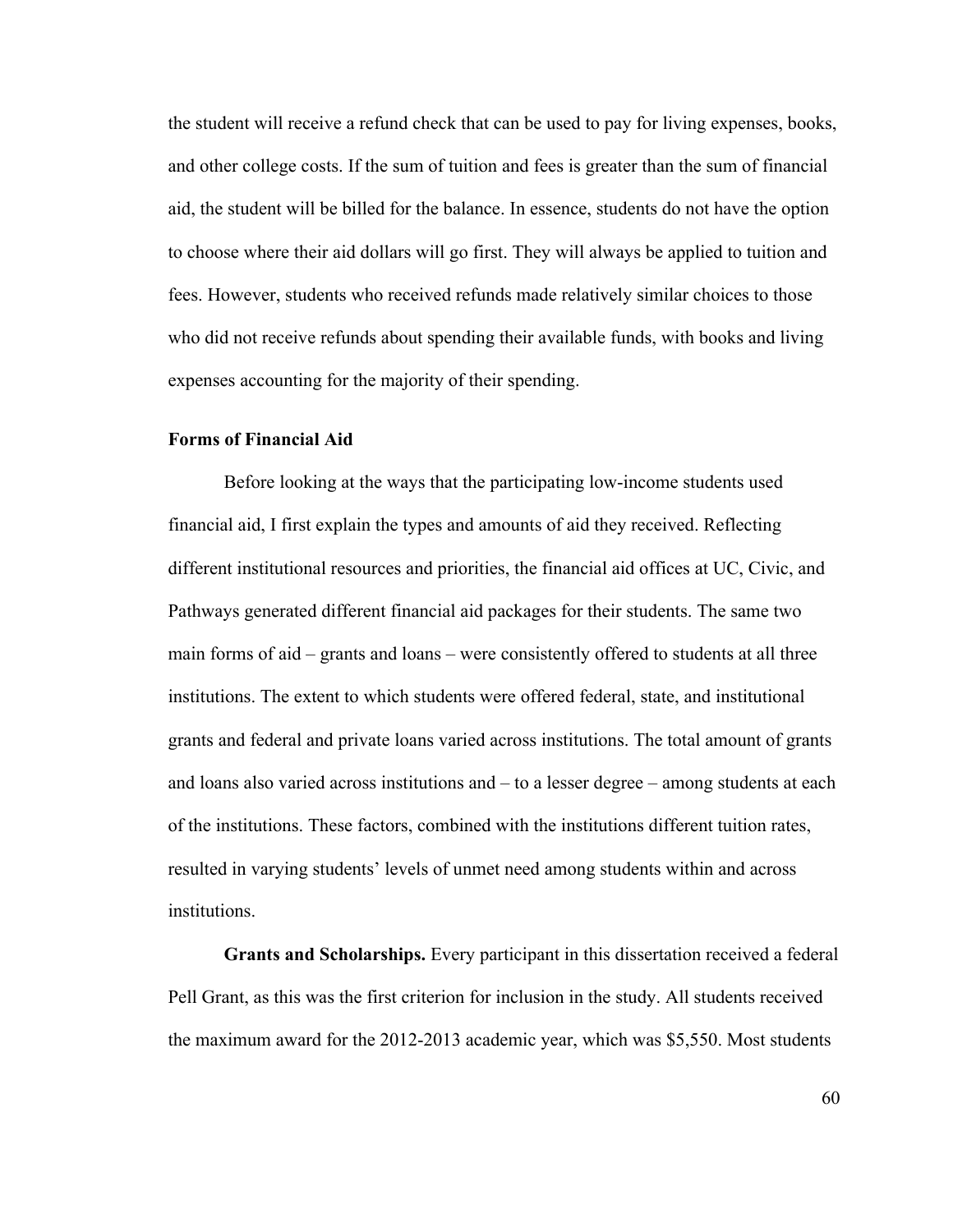at UC and Civic also received the state's need-based MAP grant. Students attending Pathways, a for-profit institution, were not eligible by law to receive this funding. The maximum MAP grant for 2012-13 was \$4,720; the participants who received MAP grants reported amounts ranging between \$400 and the maximum of \$4,720. However, due to a state budget shortfall, funding for the MAP grant for the 2012-13 academic year was suspended effective March 20, 2012, leaving students who had not submitted their FAFSA by this date without access to state grant funds. One participant from Civic noted that, although she received a MAP grant, the amount was lower than she received the prior year. When asked why she received less MAP funding, she assumed that it was because she filed her FAFSA late, as the costs of her tuition and living expenses remained essentially the same across the two academic years.

Both University of the City and Civic University awarded several different of institutional grants and scholarships to students. Eligibility for the UC Access Grant, the largest grant program at UC, was based on financial need, and all 15 participants in this dissertation received the maximum grant (\$5,000 per year). UC also offers the \$1,500 Gateway Grant to some of its low-income students. However, as the Gateway Grant is restricted to students who do not receive Pell Grants, none of the study participants were eligible to receive it. All of the Civic participants received at least one need-based grant; some were awarded a variety of different institutional grants and scholarships. All 20 participants received the need-based Civic University Grant, an \$11,000 award. Additionally, four Civic participants received a Civic Merit Scholarship, ranging between \$5,500 and \$11,000 and one participant received the \$17,000 Civic Presidential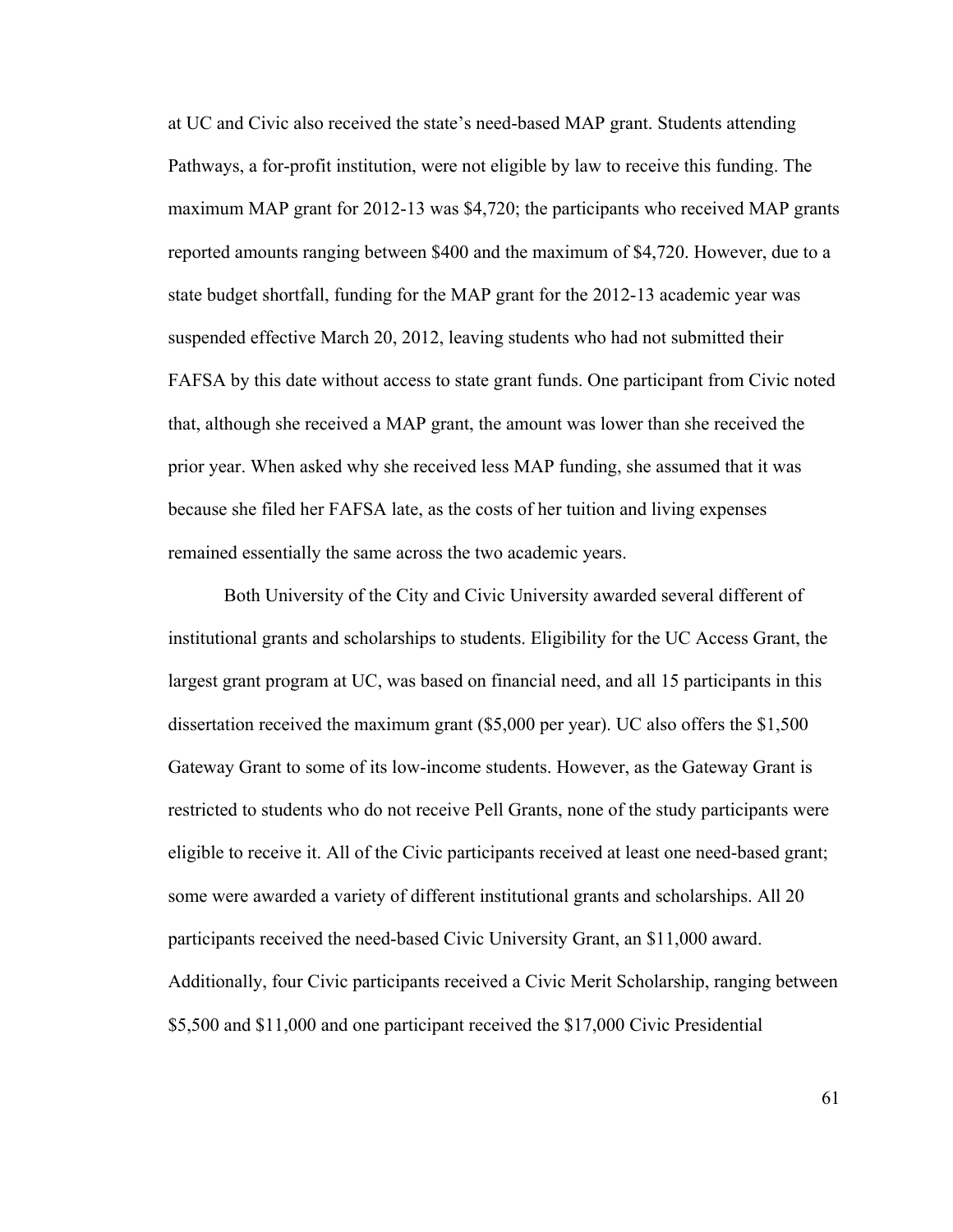Scholarship. Both of these awards are based on academic merit. According to participants, Pathways does not offer institutional grants or scholarships.

Only three participants – two from UC and one from Civic – spoke about receiving scholarships from sources other than the federal government, Illinois, or their institution. All three students applied for these scholarships while still in high school and reported earning them because of their academic achievement. The amounts of these scholarships were modest in comparison to the other grant aid they received – all were around \$1,000 – and were not awarded again after the student was enrolled.

**Student Loans.** Of the 54 participants in this study, 44 (7 at UC, 18 at Civic, and all 19 at Pathways) borrowed student loans. All of these students were offered – and accepted – Federal Direct Loans (also referred to as Stafford Loans, though Federal Direct loans are one of two programs that fall under the Stafford Loan umbrella), and both subsidized and unsubsidized loans. Subsidized loans do not accrue interest while the student is enrolled (U.S. Department of Education, 2014). As such, these loans are a less risky investment compared to unsubsidized federal loans and private loans, which have either higher interest rates and/or an immediate accrual of interest. Reflecting federal guidelines, the amounts of loans offered to participating students varied based on the student's dependency status and year in school. In the 2012-13 academic year, the maximum Federal Direct borrowing limit for second year dependent students was \$6,500 and \$10,500 for independent students. Regardless of dependency status, subsidized loans could only constitute up to \$4,500 of a second year student's total Federal Direct loan total for the year. For students in their third year and beyond, the maximum borrowing limits were higher: \$7,500 for dependent students and \$12,500 for independent students,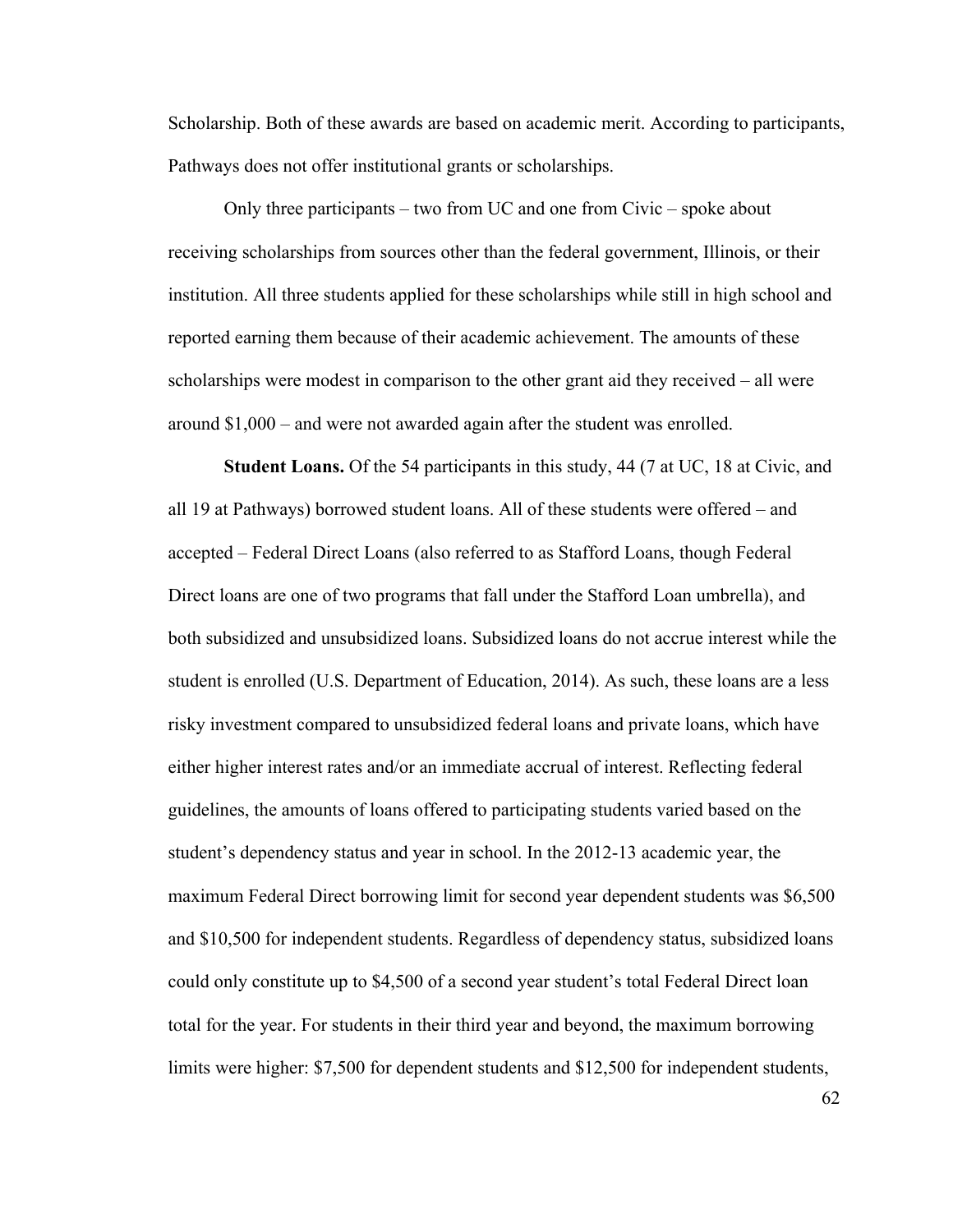with no more than \$5,500 coming in the form of a subsidized loan. Federal Direct maximum borrowing totals – for the duration of a student's undergraduate education – are \$31,000 for dependents and \$57,500 for independents, with a maximum of \$23,000 in subsidized loans (U.S. Department of Education, 2012). Not all participants accepted the maximum loan amounts offered to them.

Participants at all three study institutions also mentioned receiving the Federal Perkins Loan. Another federally subsidized student loan, the Perkins loan had a maximum borrowing limit of \$5,500 in the 2012-13 academic year. It is unclear how many participants who borrowed federal loans took out particular type(s) of loans for two reasons. First, many of the students did not know the names or the specific amounts of the loans they borrowed. Second, many students did not bring their financial aid documents to confirm this information.

Pathways students were the only participants to report borrowing private loans. Pathways, unlike the other institutions, has established a private loan program to help students address their unmet need. The "PEAK" loan is a private loan offered directly through Pathways that allows students to borrow up to the total cost of the student's education, including a budget for living expenses. While the actual amount of this loan is relatively low (when asked, students in the study said they had borrowed between \$5,000 and \$12,000 in PEAK loans per year), two features of the program make it far less desirable to students compared to federal loans. First, the interest rates range between 10% and 18%. According to the Pathways website, the purpose of this high interest rate is "to ensure that students have exhausted all other financing options first. The business of Pathways University is education, not banking, but we don't want cost alone to be a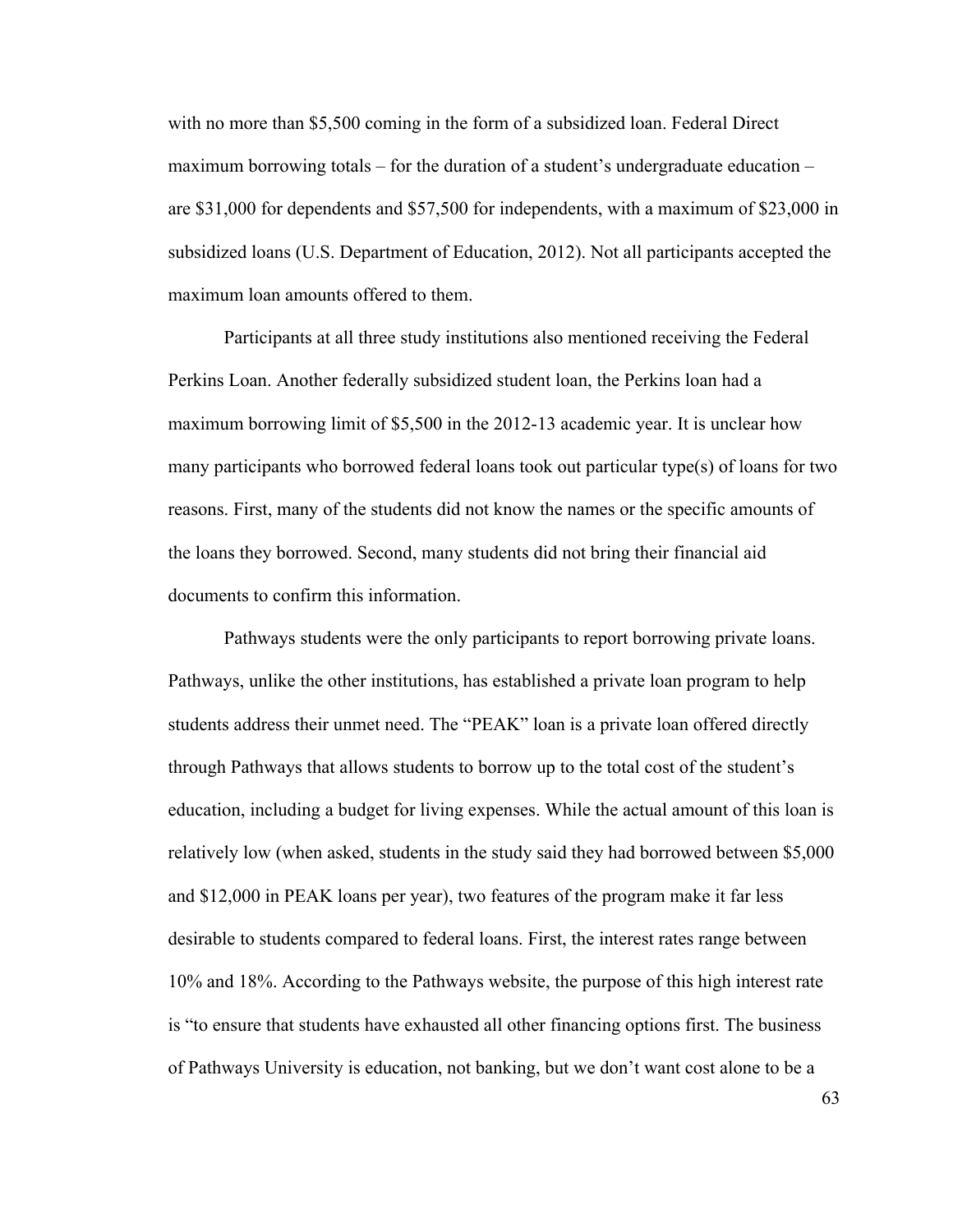barrier to any student getting a college degree." Despite the institution's stated lack of focus on being a loan provider, no Pathways students said that they borrowed private loans from sources outside of PEAK. However, every student interviewed did take out PEAK loans. Second, not only does interest begin accruing immediately, but students are also required to make monthly payments of \$75 toward their PEAK loans effective immediately upon enrollment through the duration of time they are enrolled at Pathways, with the full repayment schedule commencing upon graduation or separation from the university.

# **Defining "College Costs"**

Before delving into the themes that emerged as students discussed how they used financial aid – as well as other sources– to finance the costs of their college education, it is important to consider the different ways that students define the term "college costs" and to unpack their perceptions about each of the elements included in their definitions. Used to determine financial aid eligibility, the federal government's definition of college costs includes tuition, fees, books, living expenses such as rent and food (often referred to as "room and board"), and any other expenses that are essential to participating in higher education (such as transportation).

Not all students interviewed conceptualized college costs along the lines of the federal financial aid formula. Many either did not realize that all of the aforementioned components can be justified as college costs or they chose not to mention them. Some expenses, such as fees and transportation, may not have come to mind for all participants if they were not responsible for paying for every component on the federal list of costs.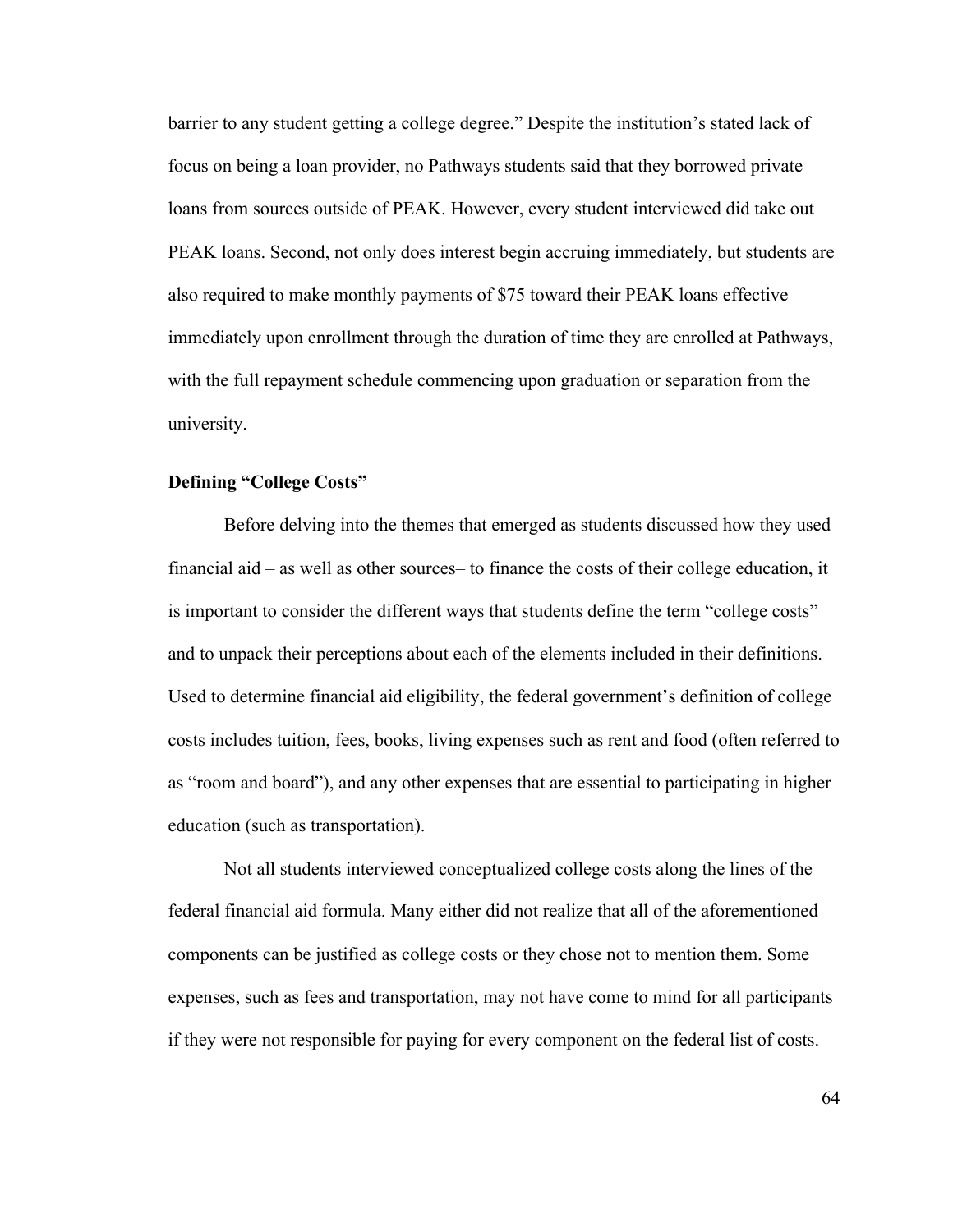When asked about college costs, several students responded by discussing the different forms of financial aid they were receiving. In a few instances, students mentioned expenses that are not typically considered to be directly related to college, including clothing, child care (which was more common for the older students attending Pathways), and cell phone bills. However, for the most part, students cited tuition, books and materials, and rent as their main college costs.

**Tuition.** When asked to list their college costs, every single participant discussed tuition, which suggests that it is the most important college cost, or at least the one that most quickly came to students' minds during the interview. According to the Integrated Postsecondary Education Data Systems (IPEDS) database (National Center for Education Statistics, 2013c), full-time tuition and fees for in-state students at University of the City for the 2012-13 academic year totaled \$13,122; the institution's website listed in-state base tuition and fees at \$11,822 and posted differential tuition surcharges for certain programs of study; these differentials ranged from \$630 for Nutrition to \$3,952 for Nursing. When asked about costs, UC students mentioned tuition, but in most cases did not quantify it, likely because not a single UC participant was required to pay any tuition out of pocket. Federal, state, and institutional grants covered this cost completely for all UC participants.

A number of Civic students, on the other hand, did quantify their perceptions about tuition. Their perceptions of what they were asked to pay – students consistently responded that their tuition was a flat \$30,000 – only differed slightly from the figure reported to IPEDS and listed on the Civic's website (\$31,650, plus \$645 in fees). Several students retrieved this information on their computers or smartphones during the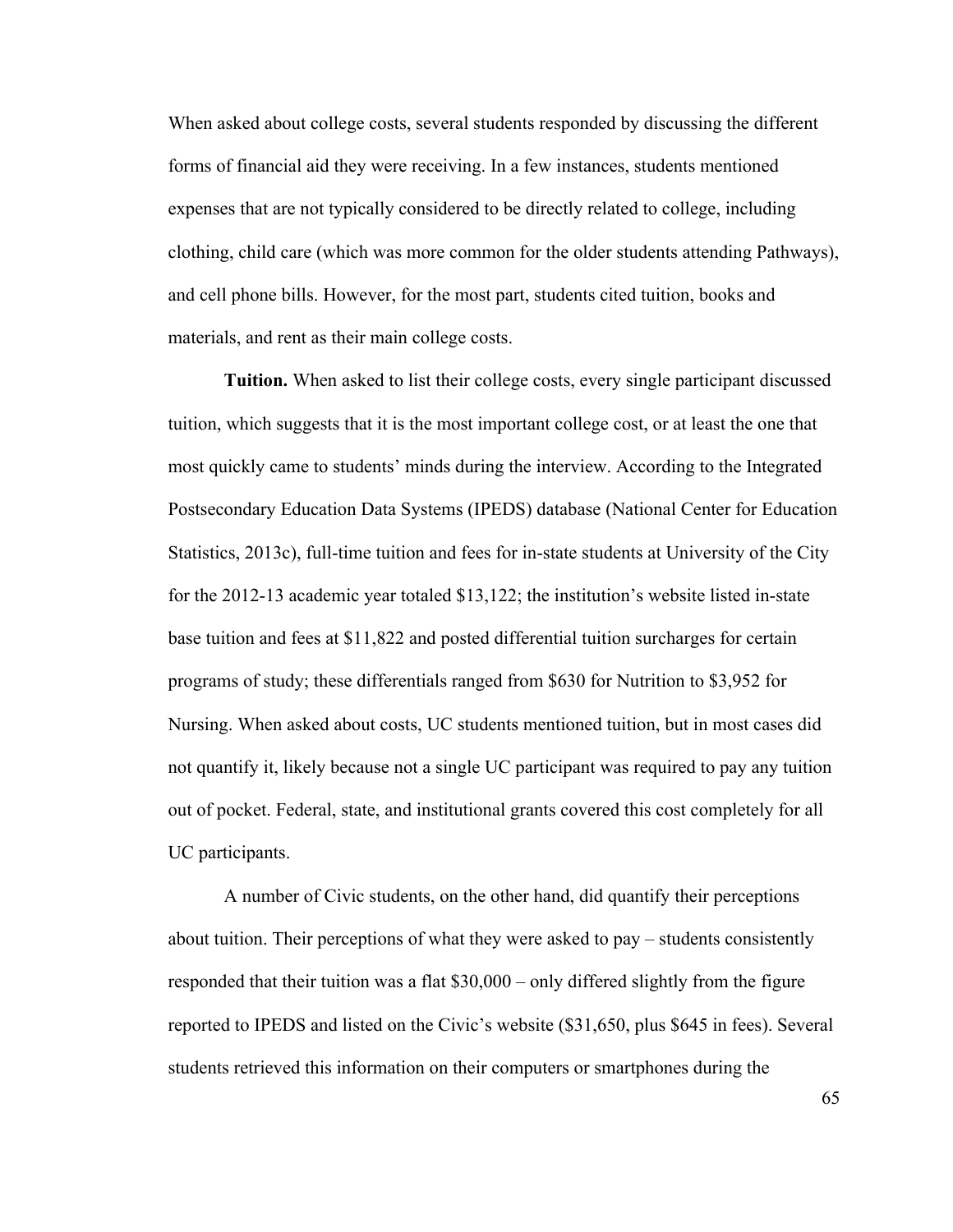interview by using Civic's student portal. These students remarked about the convenience of using this website. Nonetheless, most students at Civic commented that their tuition was not one of their key concerns. Like the students at UC, most students at Civic noted that tuition was covered by the grant and scholarship funds they received.

The 19 participants attending Pathways had differing perceptions from one another about the tuition they were being charged. IPEDS reported annual tuition and fees to total \$14,982; however, on the Pathways website, tuition and fee charges are not listed per year. Instead, they are listed per term and as a lump sum for the complete threeyear degree program. Tuition and fees at Pathways vary based on the student's major course of study, and range from a low of \$4,975 per term (\$71,050 total) for the Information and Network Technology program to a high of \$5,531 per term (\$78,834 total) for the Criminal Justice program. The majority of students, when asked, were either unable to provide the exact dollar amount that they were required to pay or did not feel confident in their estimate of tuition. Those who did offer estimates reported formidable sums. For example, one Pathways student said,

Lord have mercy. [Tuition] is a lot of money. And the student loans is...oh goodness! I think I owe for it, \$4,733 altogether for the [private loan] right now [during this term]. I don't see where am I getting this money from.

Students who quantified their perceptions about tuition rates at Pathways gave figures that ranged from \$6,000 to \$17,000 per year. Some of the students who gave lower figures may have been referencing the charges for each 10-week term.

**Books and Materials.** Whereas students' knowledge and level of concern about paying tuition varied across students within and between institutions, students who spoke about purchasing books and other classroom materials shared almost universally negative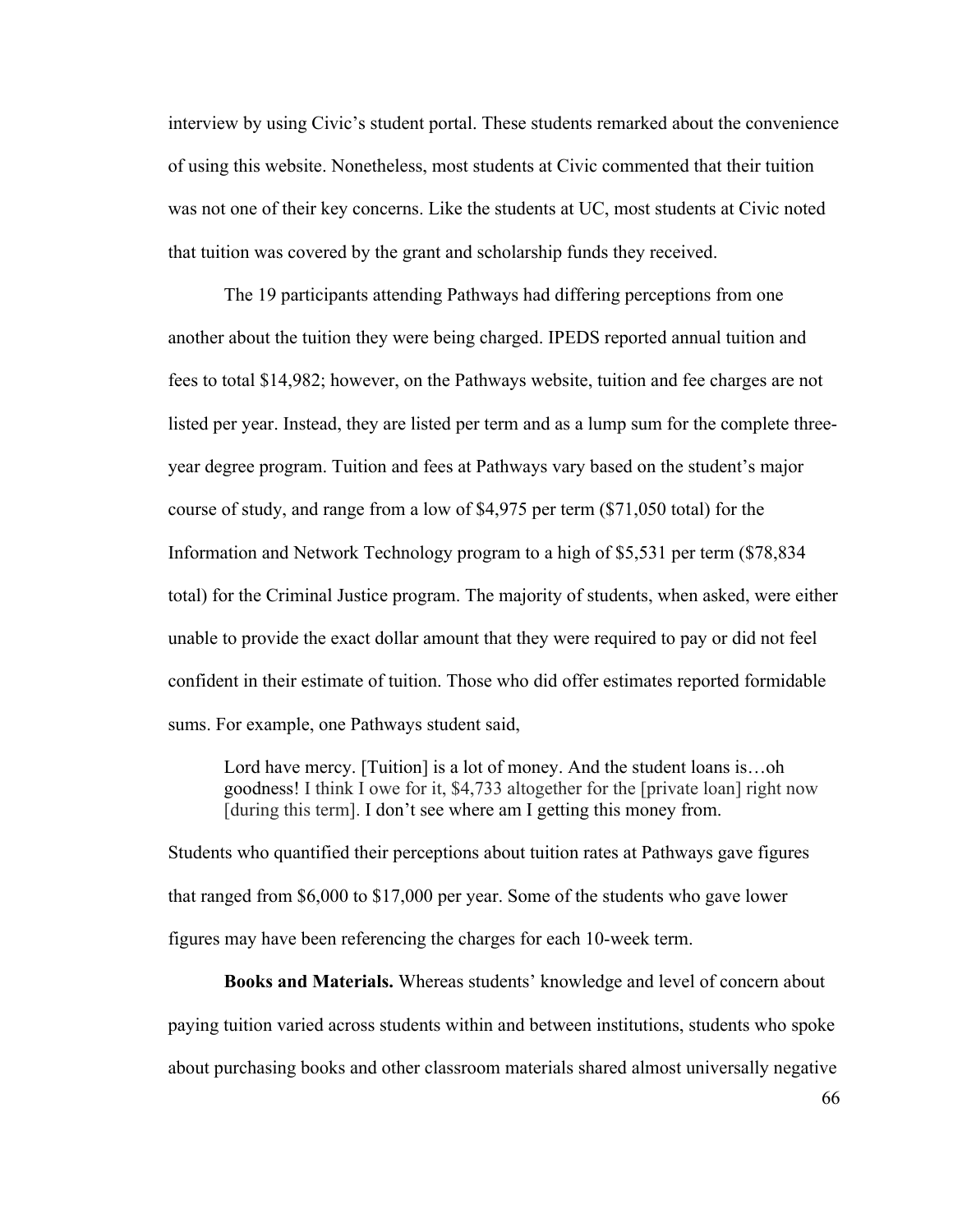experiences. The most common themes that emerged from discussions about textbooks and academic materials are that they are too expensive and their high costs sometimes came unexpectedly. Some students described using alternative means of acquiring their textbooks that either defrayed or completely eliminated the cost.

The amount of money students spent on books each year seems to depend largely on one of three factors: (1) the student's major; (2) the student's class standing; and (3) the student's use of strategies to defray the costs of books. Participants majoring in one of the STEM (science, technology, engineering, mathematics) fields reported the greatest annual cost for books, with some students reporting spending over \$2,000. Students who were in non-STEM courses of study, however, still made considerable investments in their books. For example, students in humanities and social science courses reported spending up to \$1,000 over the course of an academic year. Students who were in introductory level courses discussed paying upwards of \$200 for a single textbook. Students also noted that, for upper-level courses, they either were not required to purchase as many books or the assigned text(s) were not as expensive. One Civic University senior encapsulated the change in her book costs as she progressed through her program when reflecting on her current classes:

Books, now they don't cost as much because I feel that our professors know that we don't have the money to just spend and waste on books. A lot of my classes now have really cheap books. None of my books have been over 20 bucks. We have six books for each class, so that can add up, but it's better than spending \$130 on one book that we're never going to use for a class.

Notwithstanding, students from all three institutions expressed their frustration with the costs of books. Another student from Civic asserted that the prohibitive cost of books has had a negative impact on her academic performance: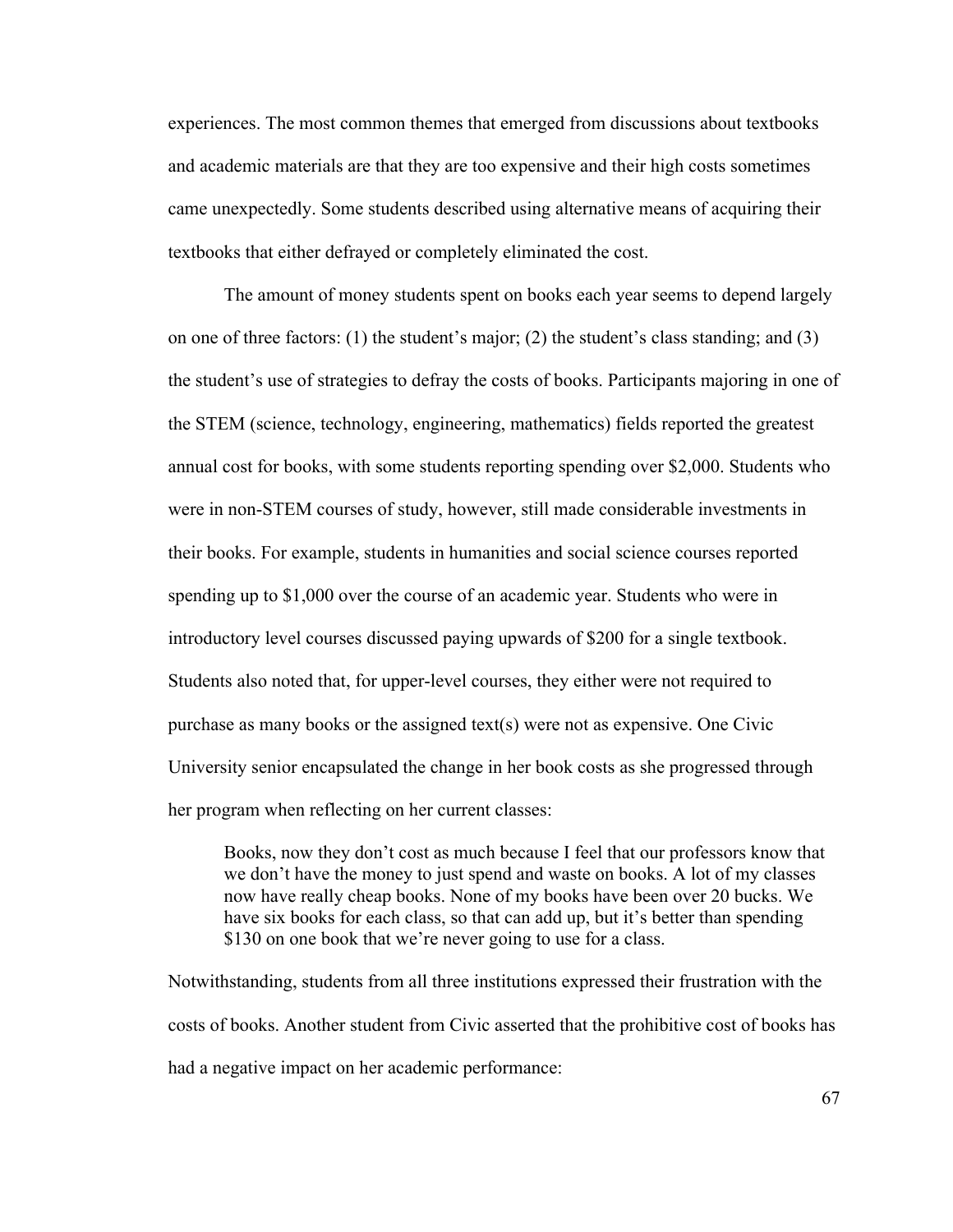God, I pay books out of my pocket…and my classes suffer because I never [have] the money straight up, so I have to wait every couple weeks [to buy books] and it kind of gets more and more.

In addition to textbooks, students at all three institutions noted that some of their courses required additional materials, including online supplements, software programs, and lab materials. For the most part, students did not feel that these additional materials were used in a manner that justified their expense. In some instances, students stated that the materials were listed on the syllabus as required, but were never utilized.

While essentially every participant lamented the high cost of books and other materials, some shared strategies they have employed to reduce or eliminate these expenses. These strategies included sharing books with friends, borrowing books from friends who have previously taken the course, acquiring books through the school library or through and interlibrary loan services, or downloading texts from file sharing websites. This illegal practice is commonly known as "torrenting," a slang term derived from "torrent file," which is the encrypted file format in which the text – usually a copyrighted document or book – is downloaded. Torrent files can be unencrypted with free software and translated into portable document files (PDFs). A student from UC captured the essence of the torrenting experiences of students who participated in this practice:

I mean when I started freshman year, I would have to buy all of my books but now that I'm in my junior year, like you can torrent your books. Maybe I rented one book this semester and after I rented, I regretted it, because we found it on torrent. So now, books aren't that much of a big deal because you can find them online.

A student from Civic noted benefits and drawbacks to torrenting:

Then you buy the books. Even if they're used, they're still kind of expensive. So now what I've actually done is now I get my books online. My dad has found – on 4shared, for example. They have books there that are for free…It's kind of like –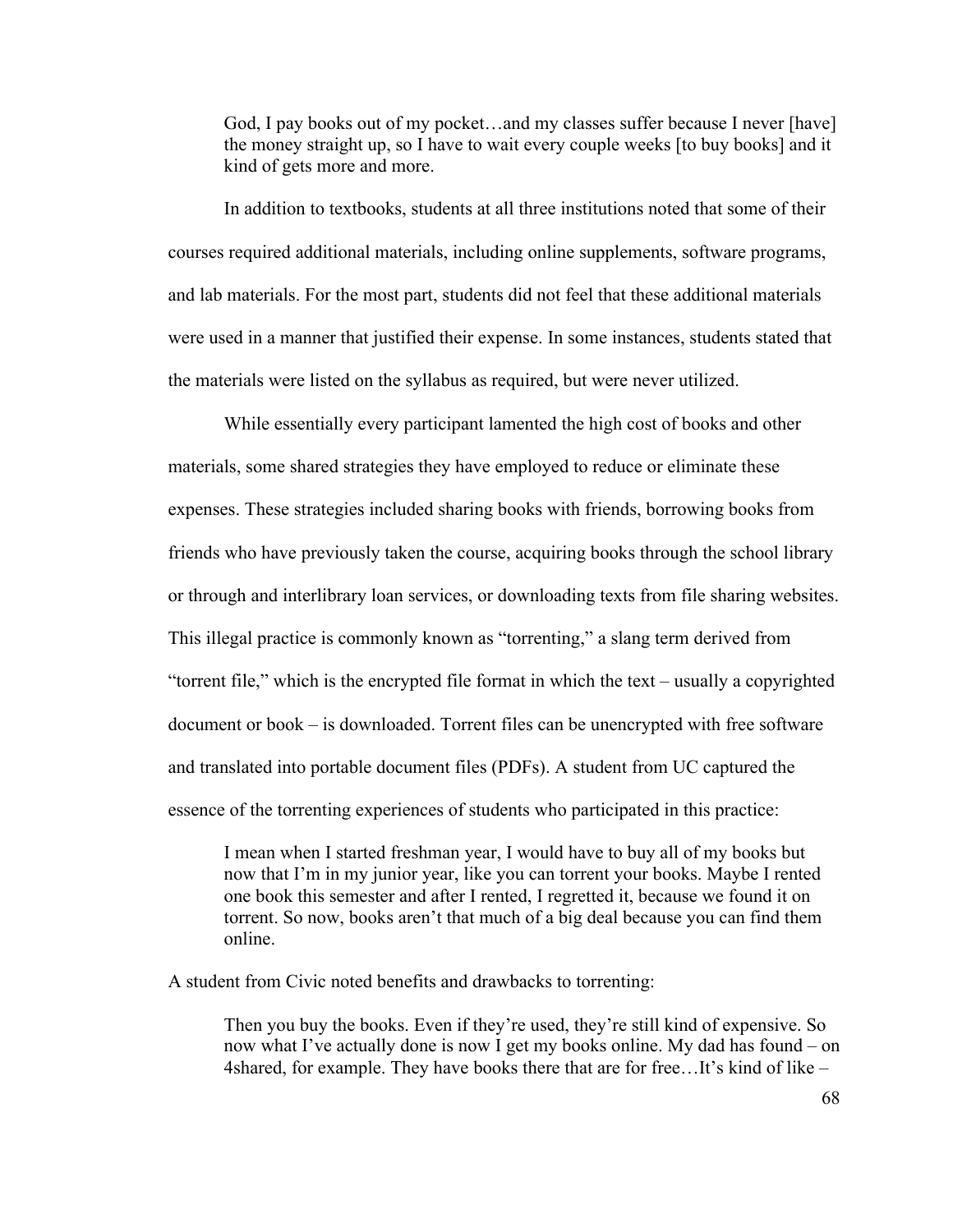it's a sharing – it's like…LimeWire, sort of, but it's legal. And you can share lots of things…So this year, for example, this quarter, I only had to pay about \$200 for books. But the problem is, it's cheaper or free online, but I hate it online, because I like to feel my pages, I like to turn them. I'm not an eBook person. But at the end of the day, if that's what I can afford and save on it – because even if you return [purchased books], you paid two hundred something for a book and then you return it for \$30. They pay you back \$30. It's a big thing. It's expensive, definitely.

A few students mentioned that they rented books. Book renters and non-renters alike felt that the difference in price between renting and purchasing books was so small that it did not feel like they were saving any money in the end. Non-renters noted the expense was not justifiable, given that students are not able to retain rented books for future use after the end of the term. Only three students – two at UC and one at Civic – mentioned borrowing books from their campus libraries. These students reported that they were not always able to find available copies of all of their required texts each term. As a result, they were forced to purchase the books that they could not find at the library.

**Room and Board/Living Expenses.** Of the 54 participants in this study, only three were living on campus at the time of the interview. All three were serving as resident assistants (RAs) and received free room and board, plus a modest stipend. Two of these three RAs attended UC, while the third was at Civic. According to the UC website, approximately 2,300 of its 16,000 undergraduate students live on campus each year. UC recognizes itself as a predominantly commuter institution. The Civic website states that 70% of first-year students choose to live on campus each year; in sum, 3,000 undergraduates live in residence halls or campus-owned apartments. Pathways does not offer student housing.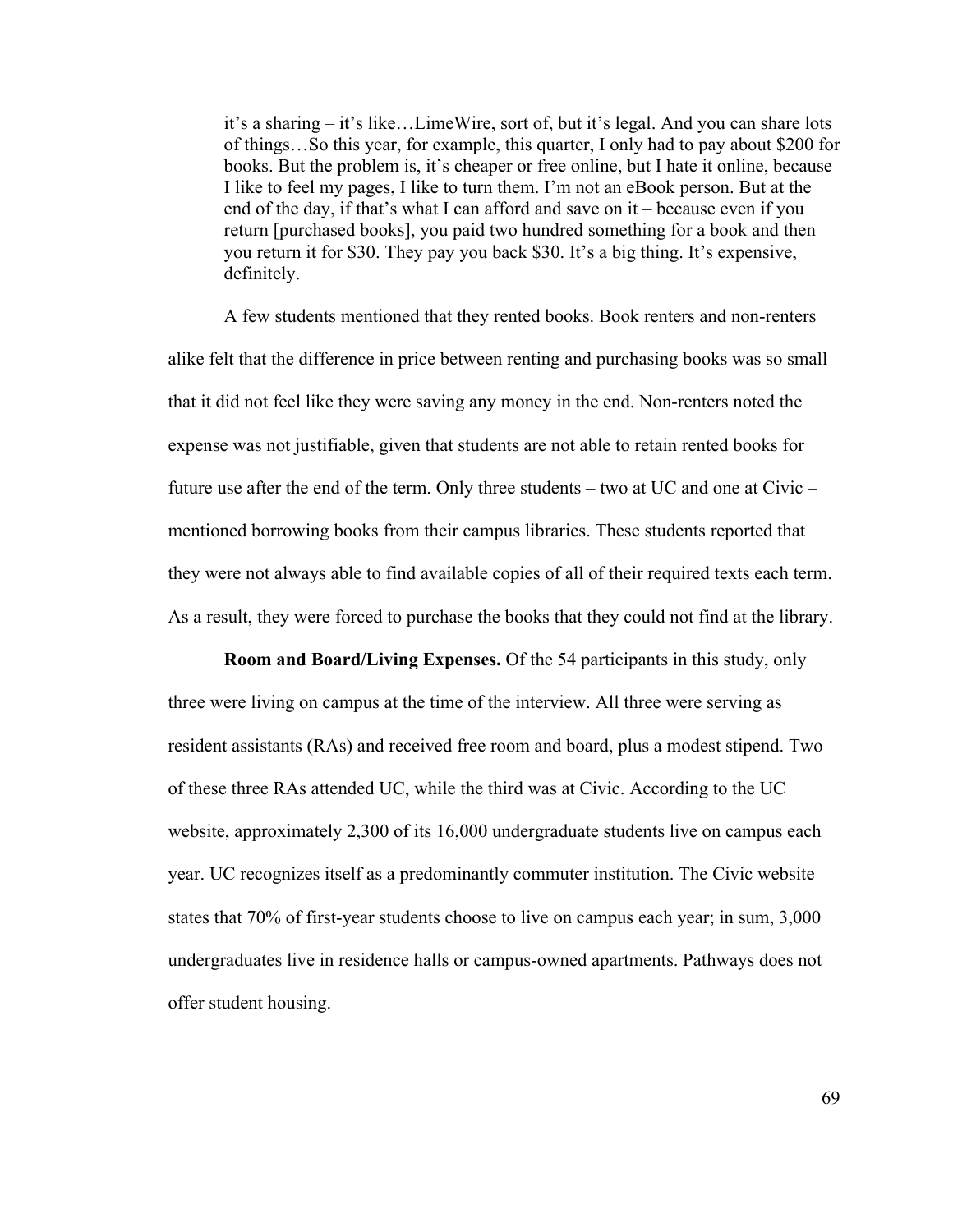The 51 other students commuted to their respective campuses, choosing to live either with their families or off campus alone, with friends, or with their spouse. A recurring theme is that many UC and Civic students wished that they could live on campus, but found it unaffordable. Three of the 13 UC students and seven of the 19 Civic students not living on campus at the time of the interview had lived on campus in a previous academic year, but had moved back in with their families in an effort to either save their own money or to be present to provide support – in some cases financial, in others non-financial – to their families.

Students cited two main reasons for wanting to live on campus: the convenience of being close to their classes and the opportunities that living on campus affords for having the "college experience." One senior from Civic who lives off campus with her mother argued that the costs of living on campus exceeded the many perceived benefits:

I would say that maybe [I haven't gotten the most of what] Civic has to offer just because I don't live on campus. I commute, which is a major factor that I would say that if you really want to get the college experience, you would definitely want to live on campus and I'm okay with that but because I commute, I'm not on campus as much, I don't stay as long, I don't socialize as much. I definitely wanted to live on campus just because I feel like that's one of the main reasons why you come to college is to get that 'away from home' experience and to build those relationships and friendships with people that will carry on for years to come. You don't get those relationships you know, anywhere else without being on a dorm or being a part of something socially and you get those experiences by staying on campus. So, by staying off campus, I've kind of just become a little bit disconnected. So, I've definitely always said I want to live on campus. I just can't afford the extra \$10,000 for an extra loan when I've got a nice clean home 10 minutes away.

Commuters at both UC and Civic who spoke about the prospect of living on

campus said that the additional cost of \$10,000-\$11,000 per academic year was simply

not affordable. Most of the students who lived off-campus lived with one or both of their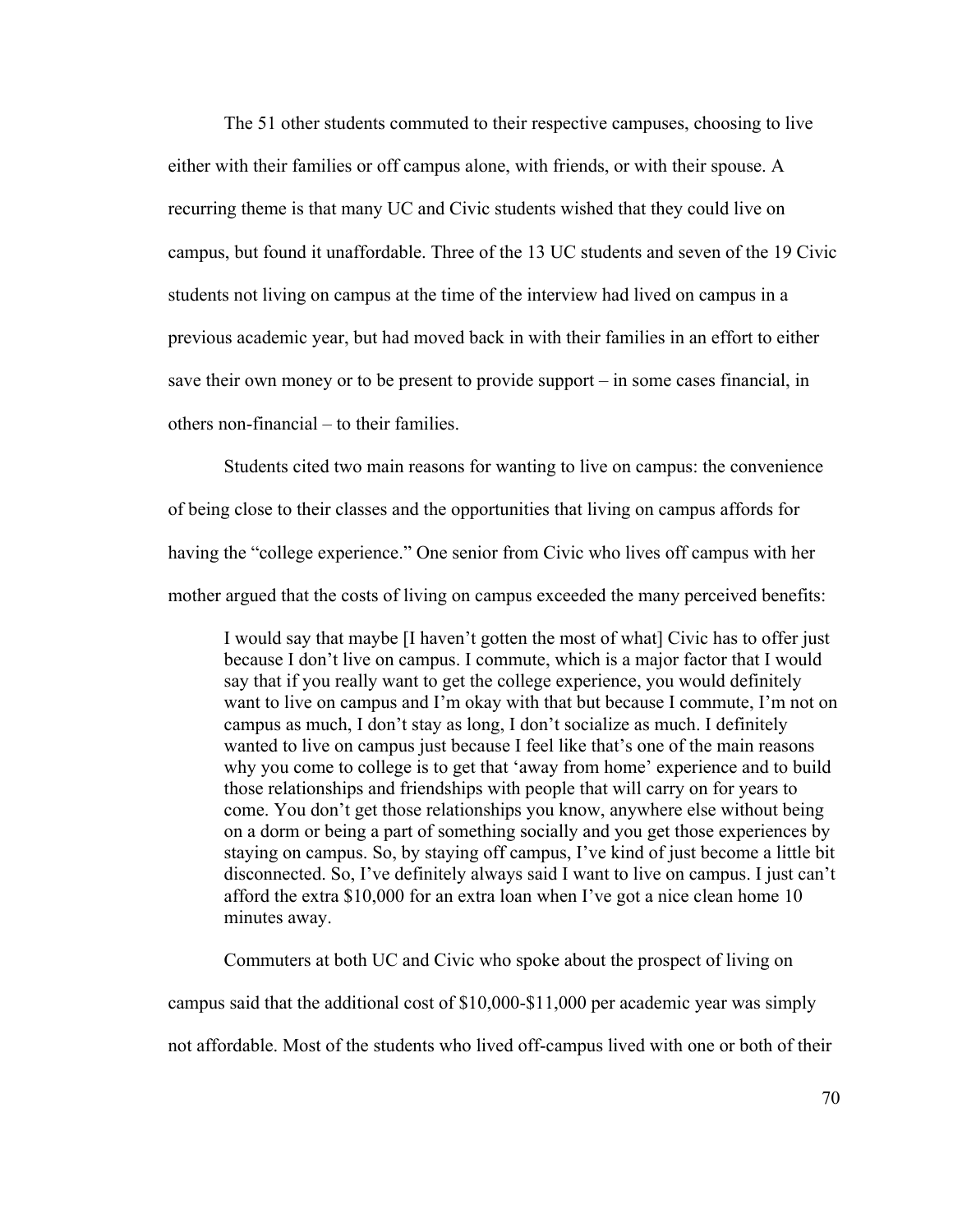parents. For some, living with parents meant not having to pay rent. Others reported being asked to pay a nominal sum or contribute to the household by purchasing household items such as paper products and detergent. All in all, students perceived that they saved thousands of dollars each year by living at home.

This perception of saving money by not living on campus held true for the UC and Civic students who lived in off-campus apartments with friends and siblings, but not with their parents. Participants noted that the monthly sum of rent, utility bills, and food oftentimes amounted to less than half of the equivalent cost of living on campus and purchasing a meal plan. That said, students still at times felt that the costs associated with living without their parents off-campus presented a financial challenge.

Students who lived off campus without their parents had to identify ways to cover living expenses. Rent was the first non-academic financial responsibility for these students, usually paid in conjunction with utility bills. Eight of the 52 students lived offcampus with roommates, which many cited as a cost-saving measure. Students who lived with roommates reported monthly rent ranging from \$400 to \$650. Utilities, which included electricity, natural gas, water, and sanitation, added on average \$75-\$150 to these costs.

Most participants who lived on their own and/or with roommates also paid for Internet service, citing the need to have online access to complete homework assignments and research projects. In some cases, this service came in a bundle with cable television, while in most other cases, students purchased Internet service only as they did not feel they had the time or money to invest in watching cable television. Students reported paying approximately \$50 per month for broadband access.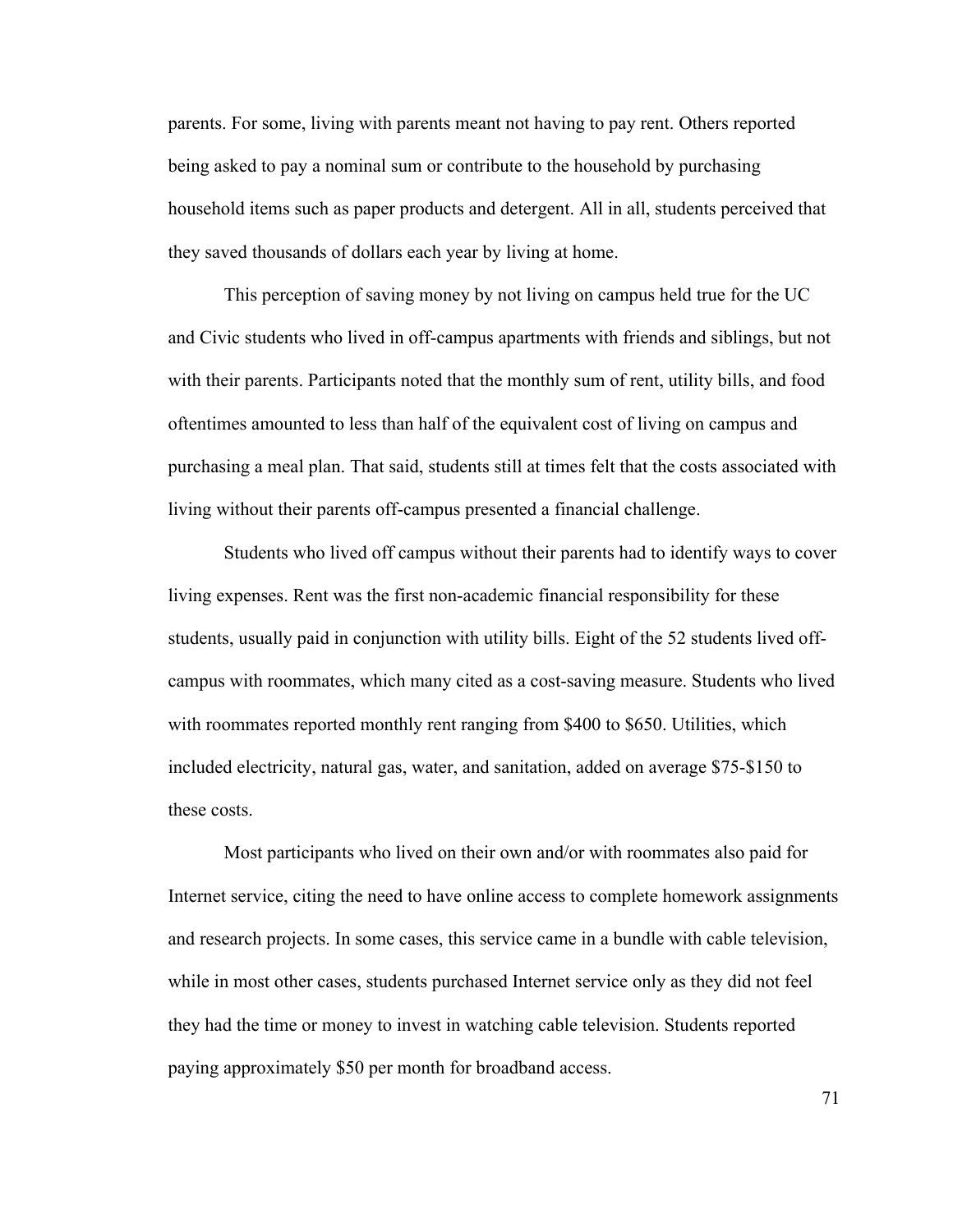While I did not ask participants specifically about mobile phone use, many students discussed having a phone and needing to pay upwards of \$100 per month to maintain this service. A majority of participants had their phones out, either before, during, or after the interview. Every phone I saw was a smartphone, which suggests that students may be willing to spend money on a relatively expensive electronic device, despite having finite financial resources. As I did not ask any students specifically about their phones, I do not know if they bought the phones or received them as gifts. Some students who received assistance from their families noted that their parents paid their cell phone bills.

One of the tradeoffs of living off-campus was spending time commuting to campus. All three institutions provided commuters with semi-annual public transit passes at a reduced student rate. The cost of these passes (\$100) was added directly to the students' fees. In essence, the students paid for the pass but did not always consider this payment to be an expense, as it was lumped in with other fees rather than listed as an individual line item on the student bill. Although students did not feel burdened by the cost of the transit pass, they noted that the amount of time they spent each day taking a combination of buses and trains to attend classes was often stressful. When asked how long it took them to get from door to door on a typical day, responses from students at UC ranged from 15 minutes to 2 hours, with most commuting students needing to take either two trains or one train and one bus. Average commute times for Civic commuters ranged from 20 minutes to 90 minutes, while students at Pathways spent between 15 minutes and 2 hours getting to campus. The following remark from a UC student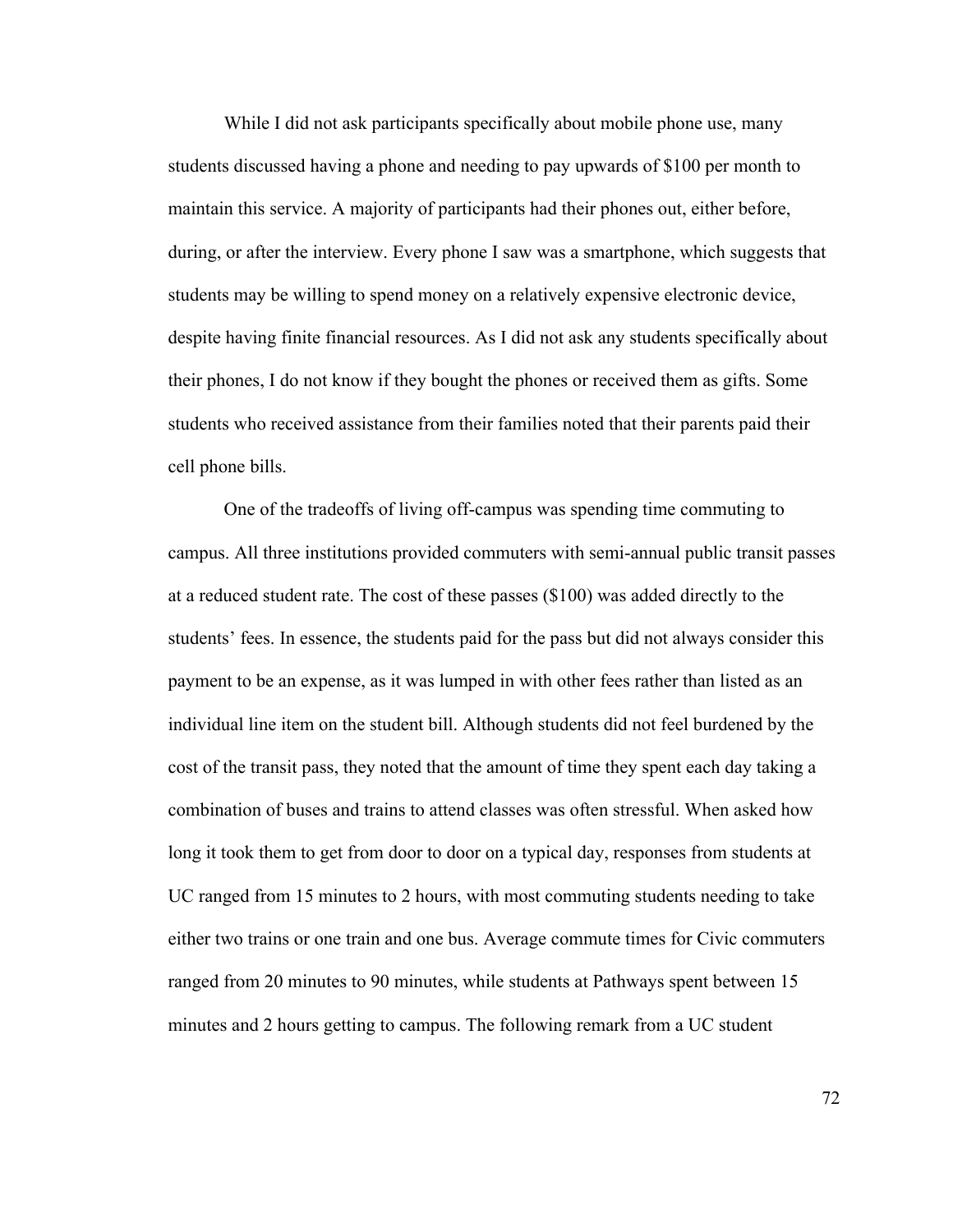represents the way most participants felt about commuting, namely that it is something they've grown accustomed to doing, even if it comes with consequences:

Just yesterday I was saying, I got home at like 10:30 [pm] because I was here at the library. I've wanted to [live on campus] but it's not a problem. I've learned a lot from commuting and stuff. I know it has to be easier for [people who live on campus] academically because I have an hour and a half commute to get in. Everyday, I'll have Anatomy at 8:00 am, except for Thursdays. They have to wake up at like what? 7:30? And I'd have to wake up at like 5:30. It has to be a little bit better just because, I don't know, it's fatiguing. It's a great deal of stress or whatever to commute, I think.

# **Defining "Other" Costs**

Many participants incurred additional expenses beyond those typically considered in the financial aid formula as being part of "college costs." These financial responsibilities included providing support for family members, dealing with personal medical issues, and participating in leisure activities. Participants factored these expenses into their monthly and annual personal budgets, and thus also influenced their ability to finance tuition, fees, and other "traditional" college costs.

**Supporting Family Members.** Several students at Pathways experienced an additional set of challenges beyond paying college costs and living expenses. Not only did 15 of the 19 of the Pathways participants live on their own as independent students, but 8 of the 15 independent Pathways students interviewed had dependent children also living in the household. In fact, three of them had children who were also attending college at the time of the interview. These parents, many of whom were the only parent in the household, spoke about the struggles they faced in making ends meet while being enrolled in college full-time and only working a limited number of hours at a part-time job, if they worked at all.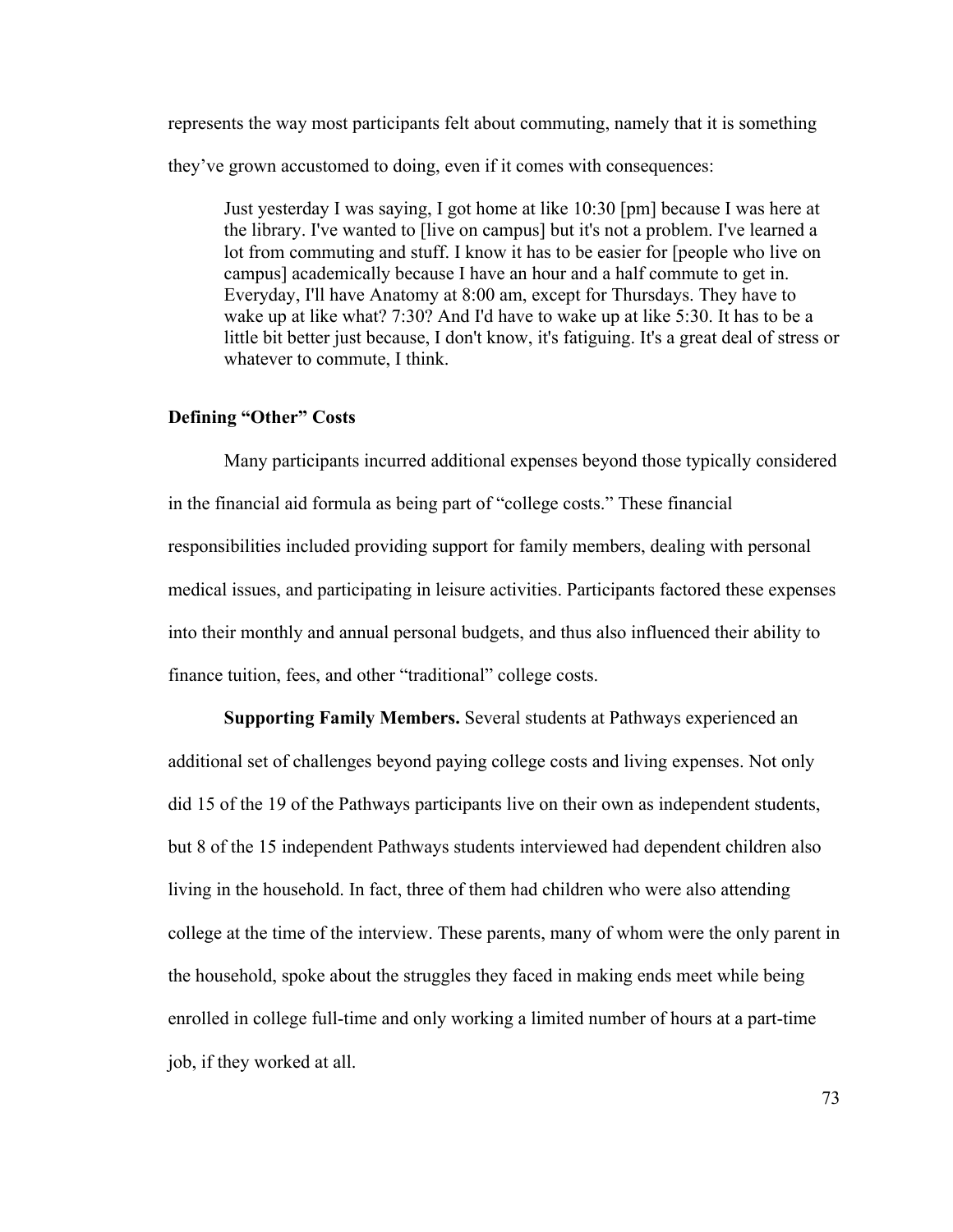In addition to the additional monetary costs incurred by having additional members in the household, providing for dependent children also added additional demands on participants' time. One Pathways student discusses the impact of being a parent had on her schedule:

My challenges basically are from home, not really academically. I have a 9-yearold son and I'm a single mom, so my challenges are childcare, school meetings, and things like that. Getting someone to pick him up from school. Take my son to basketball practice. That's about it. I'm involved with my son. I'm cooking, I'm doing homework. Basically my life is revolved around my son when I'm not in school.

For six UC students, providing resources to the family was also an expectation,

even though these students were not the heads of their households. Unlike their peers at

Pathways, these students were financially dependent on one or both of their parents.

Examples of ways in which students complied with their parents' requests included the

student purchasing school supplies and clothing for younger siblings, purchasing

groceries for the household, and opening shared checking accounts, into which the

student deposited her paychecks. A UC student explained the ways that she gave back to

her parents, noting that it was not something she felt uncomfortable doing:

Jamey: Do you help your family in any way? Do you contribute any of your income back into the household?

- Participant: If they need it. I don't pay monthly bills or anything, but if they need it, I sometimes pay for my phone bill and stuff. I've been doing it more often now than before. But yeah. Then other than that, if my dad needs to use it or something, he just takes it out of my account.
- Jamey: I see. For what kinds of things?
- Participant: Just any types of bills or something like that. I don't know what else he would use it on. Food or something like that. Jamey: Does he borrow the money and then pay it back?
- Participant: No, he just takes it.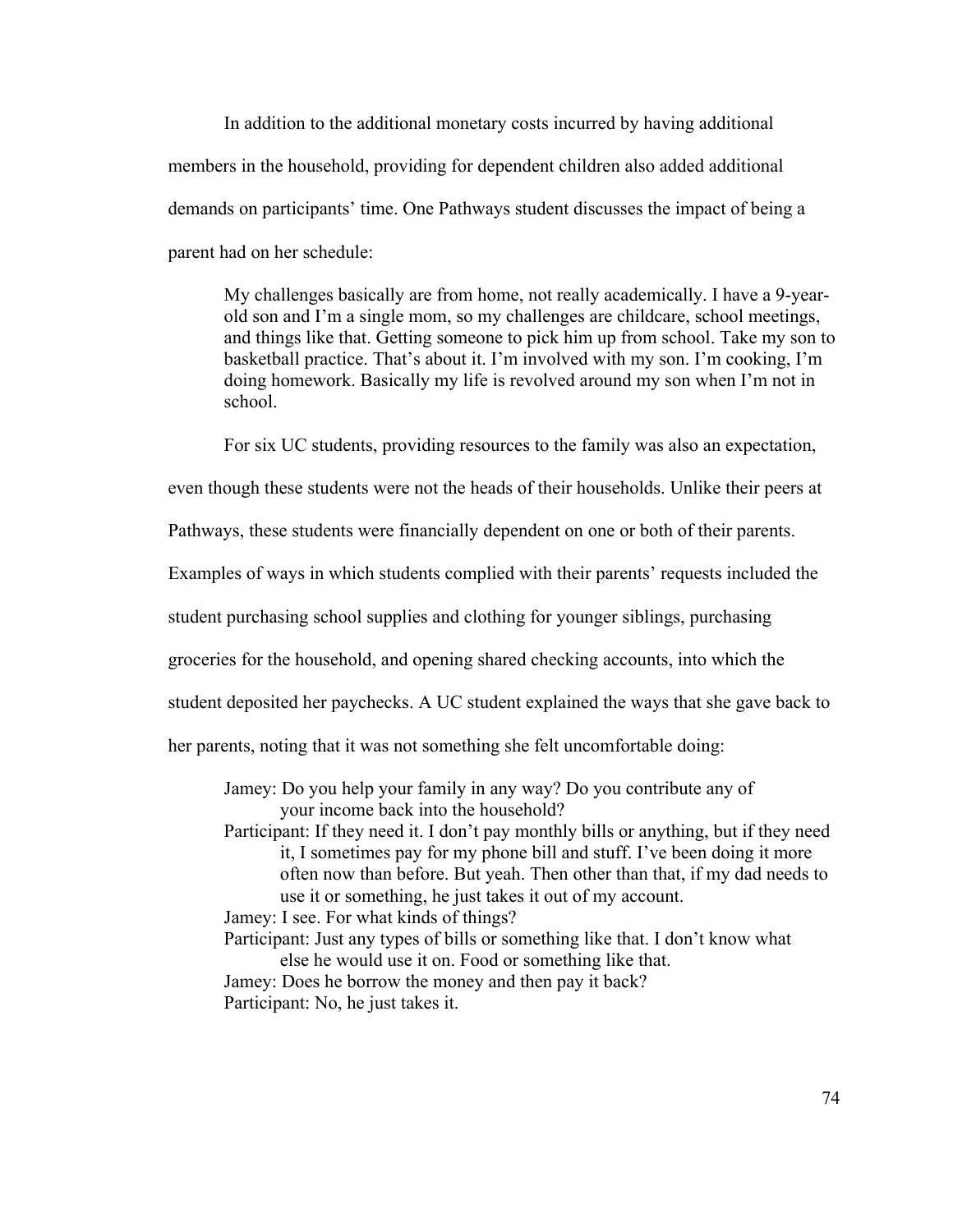The remainder of the UC students and all of the Civic students in the study either did not contribute back to their families because they were not asked to or did not have the means to do so. A small number of students expressed regret at not being able to contribute, but set forth goals to do so upon earning their degrees and gaining full-time employment. One UC participant shared her desire to help her family:

Honestly, other than birthday celebrations, I haven't had the ability to [contribute resources to the household] but I hope to. And I know that right now, my mom is okay due to the fact that my older siblings are able to help out when she needs a few things and whatever income she receives from the government checks and that also helps. Yes, but I do want to help sometimes and [hope to have] opportunities to contribute once I'm out [of school].

In direct contrast to the students who were expected to contribute to their households, five students reported offering to pay for small household expenses, but that their parents did not accept these offers.

### **Unexpected Life Costs – Family and Medical Emergencies.** A small number of

participants (four students – two at Pathways, one at UC, and one at Civic) described needing to deal with unexpected medical emergencies while also enrolled. For two participants, these were issues related to the student's health; two mentioned parents' illness or injuries. Faced with the financial burden of medical bills, one student reduced his/her course load, another changed from full-time to part-time status, and a third stopped out for one or more terms. A student from Pathways found that the stress – both financial and non-financial – of recovering from medical leave and trying to catch up on missed schoolwork compounded her illness and left her questioning the benefits and consequences of persistence:

Yeah, I want to drop out, period. I'm sick of school because my health is like – one minute I could tell you I feel good, and all of a sudden I could have a sugar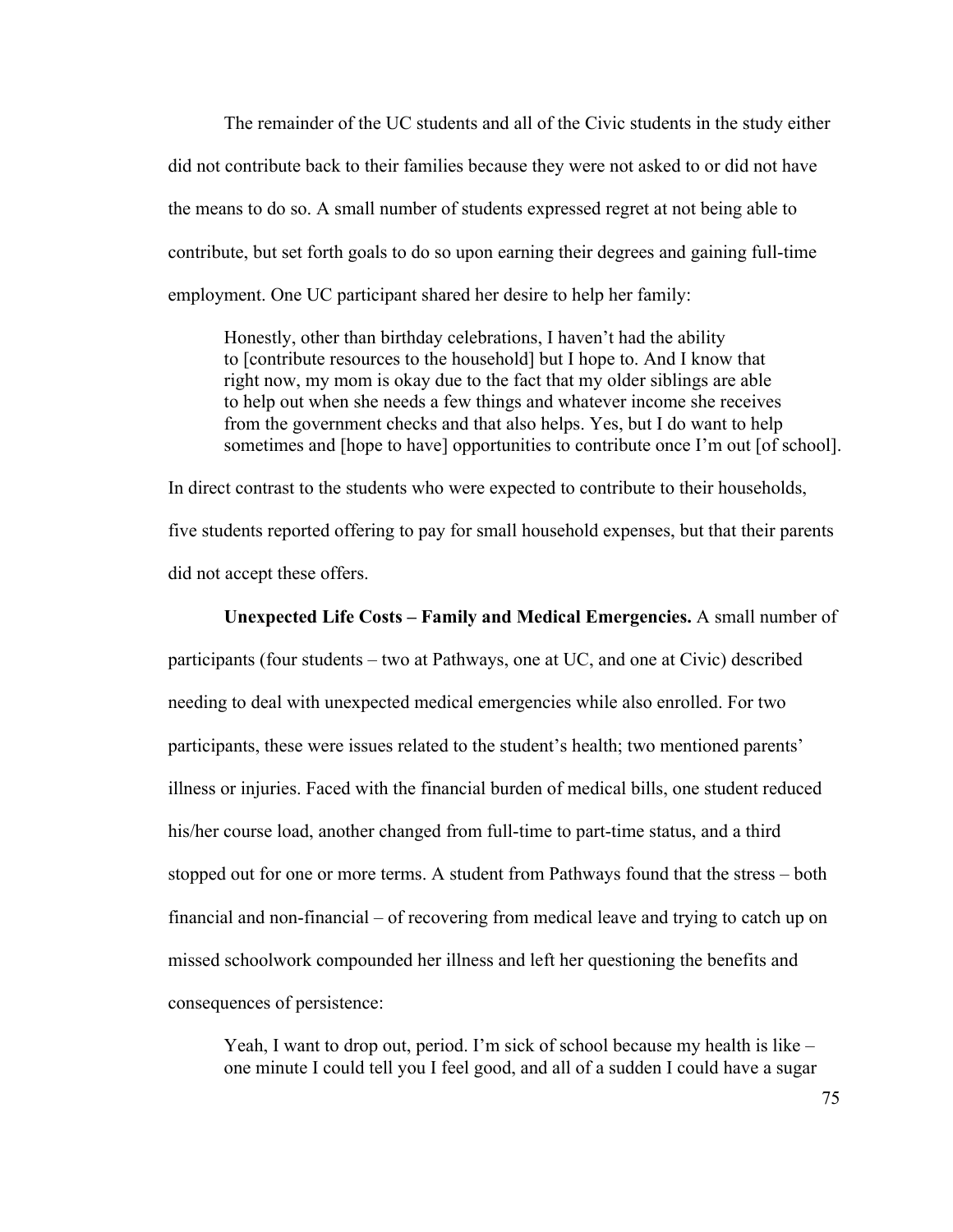attack or my heart can crash at any time…it's just because my health is not the best anymore. When my mom died, I think that's when everything just piled up on me, and then the world just shut me down like, "You know what? This is it. [Stopping out] is what you need to do"…I want to go to school part-time, and I want to finish. I want to quit too, but then if I quit, I won't have a [transit pass] to get around, and if I have doctor's appointments or if I need to go to the Social Security Board and do some things…so I don't know how that's going to work out for me next term. If they kick me out, I'm just not going to come back to school. Because it wouldn't make sense. Because I'm almost 40. Like they say, it's never too old to learn, but I'm just overwhelmed with everything right now. I have [a great deal of] stress on my plate. So much stress can kill a person. Stress almost killed me two weeks ago, so I know how it feels.

# **Financing College Costs**

Now that I've defined the costs – those both directly and indirectly related to attending college – that the study participants cited, I report how the students went about financing these costs. Through a combination of grant aid, student loans and other borrowing, job wages, family support, and public assistance, all 54 participants found ways to remain enrolled in their universities despite financial challenges. The different components of financial aid students received were integral in students' financing of their college education, yet were used in different ways and to different degrees at each university by students at the three institutions.

**Use of Grant Aid.** Because the maximum federal Pell Grant in the 2012-2013 year was \$5,550, and annual tuition at each of the three study institutions exceeded this amount, Pell funding was essentially absorbed into paying tuition for all students. No participant acknowledged ever "seeing" any of his or her Pell dollars. For some participants, this finding may reflect a lack of knowledge about the various components of the financial aid package. However, when asked to name the types of financial aid they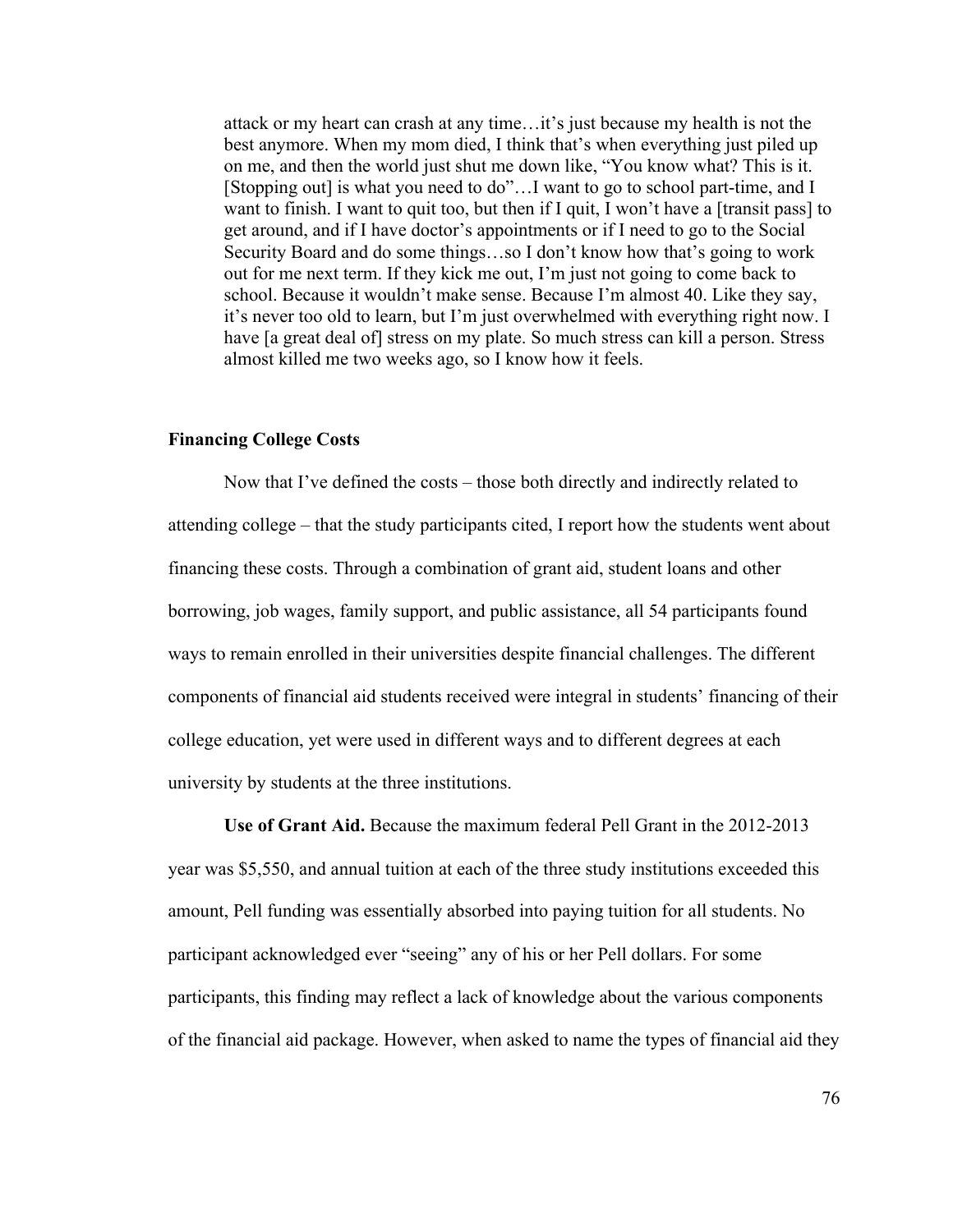received, almost all students in the study cited the Pell Grant by name. Pathways students were somewhat more likely to know the Pell Grant by name, as it was the only grant any of them received.

Most students at UC and Civic also received MAP grants. The maximum MAP grant value was \$4,720, which means that, when combined with Pell funding, the maximum sum of federal and state grant aid any student received was \$10,270, an amount still lower than the sum of tuition and fees at these institutions. However, the instate sum of tuition and fees at UC exceeded the sum of federal and state grants by less than \$3,000.

Institutional grant aid, offered to all participants attending UC and Civic, was in some cases sufficient to pay the remainder of tuition and fees not covered by their Pell and MAP grants, and provide funding that could be applied to other college or collegerelated costs (e.g., living expenses). Eight of the students from UC received sufficient federal, state, and institutional grant aid to cover in-state tuition without having to use student loans or earnings from work. In contrast, only two participants from Civic received institutional grants or scholarships that completely covered tuition and fees.

**Expected Family Contribution and Unmet Need.** A primary determinant of students' financial aid need is their Expected Family Contribution (EFC), defined as the amount that the student is expected to contribute based on the students' and/or their parents' income and wealth. All of the participants in the study had an EFC of \$0, because their families simply did not earn enough income or have enough money saved to require a contribution to college costs.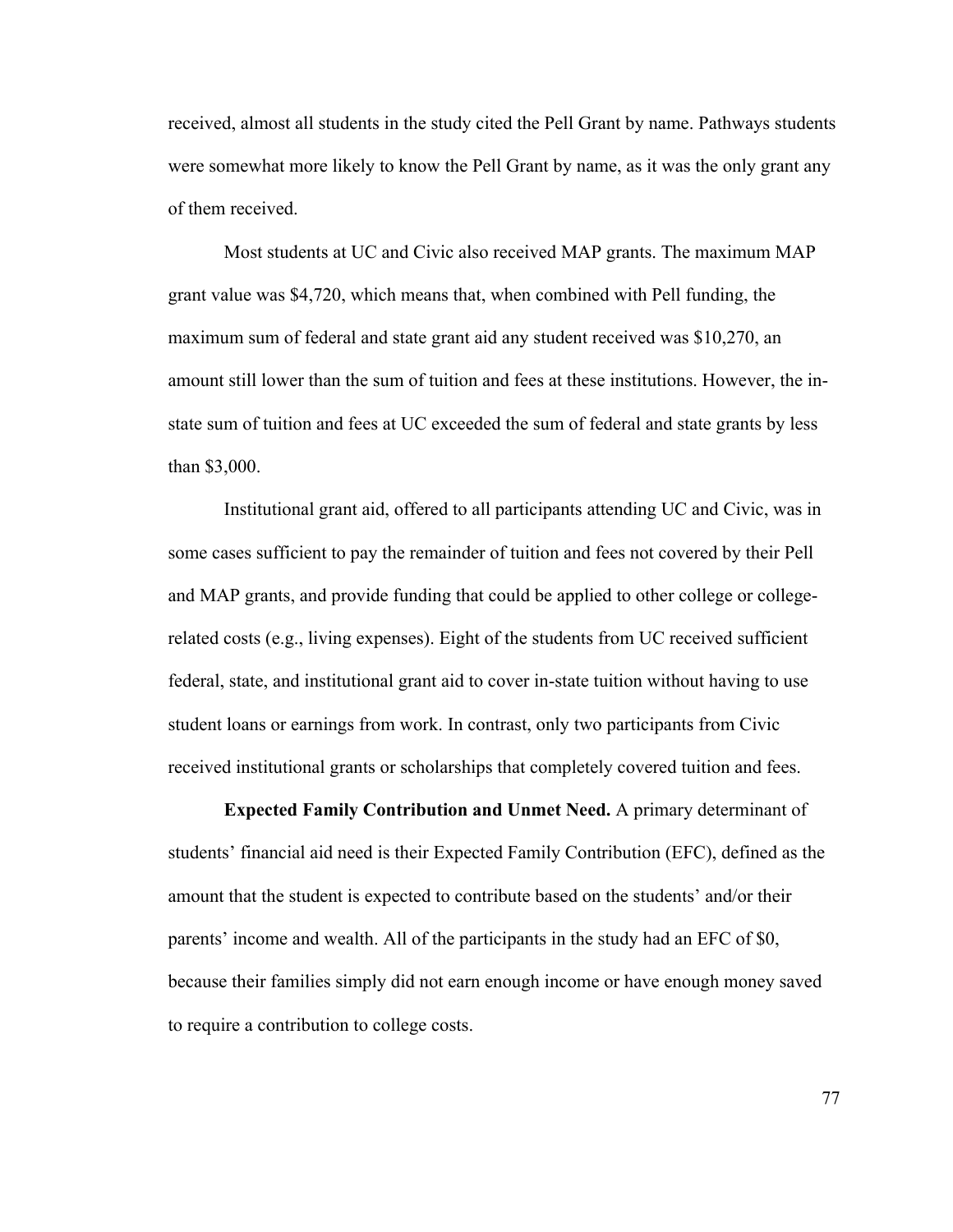Without any additional personal resources (e.g., savings), most study participants had to identify some other source to pay the costs not met by all available grant funds. Most students had a difficult time responding when asked to estimate how much of their college costs were not covered by grants. Responses varied widely across schools. Students at UC who had unmet need estimated the amount to range from hundreds of dollars per year to as much as \$15,000. Students at Civic estimated greater levels of unmet need compared to UC (between \$2,000 and \$20,000), likely a result of Civic's higher tuition. Reported unmet need at Pathways was highest; student estimates ranged from \$7,000 to \$40,000. This higher amount reflects, as least in part, the absence of state and institutional grant aid for students attending this institution.

**Use of Student Loans.** Many participants reported using student loans to pay college costs, although borrowing experiences were distinctly different among the three institutions. UC students who borrowed did not do so every year they were enrolled; they also borrowed well below the maximum loan amounts offered to them. Most of the UC students who borrowed to finance their education only took out subsidized federal student loans. Two students borrowed unsubsidized federal loans in addition to subsidized federal loans. No UC participants borrowed from a private lender.

Two main factors influenced UC students' decision not to borrow. First, for some of the UC students, the sum of federal, state, and institutional grant funds was greater than the sum of tuition and fees. Some of these students even received refund checks for the balance of grant aid that remained in their student accounts after all university costs (e.g., tuition, fees, room and board) were paid. These students reported that this surplus, combined with other resources, would enable them to pay the remaining costs of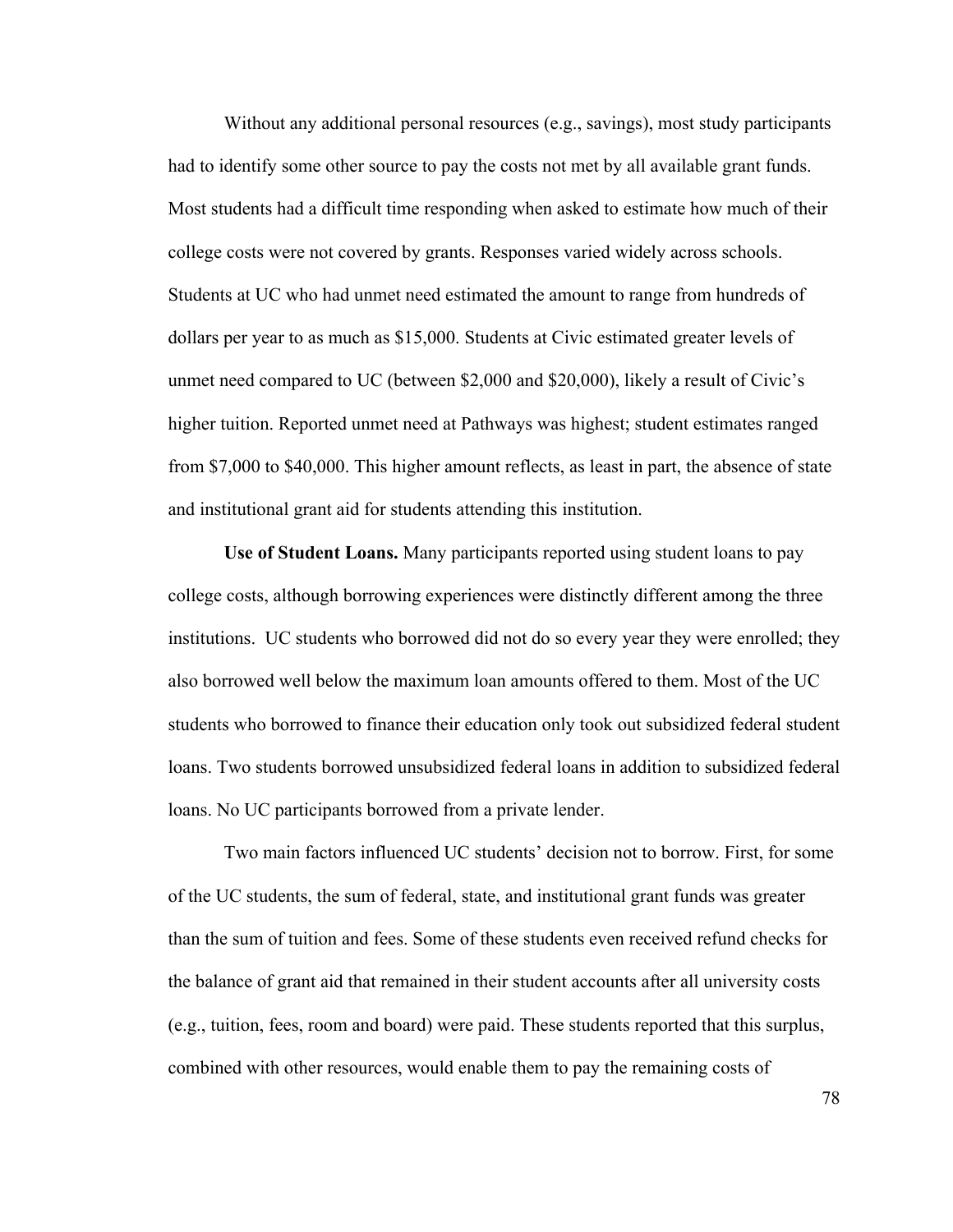attendance without borrowing. Second, some students from UC were averse to borrowing. For these students, it was evident that their families had instilled within them a negative view of borrowing, and they did not want to leave college with debt. As one UC student noted:

Every time they always offer me two loans and that would cover the living costs if I choose to stay on campus but I never accept them because I'd rather leave school with no debt then to say, 'Yeah I've dormed and partied for a while and now I owe \$20,000 to the school.'

Despite this view, for UC students who did borrow, the most common reason was to cover the costs of living on campus. A few UC participants also talked about taking out a student loan to cover the costs of textbooks and other school materials.

The students at UC who engaged in borrowing saw the decision as an investment

in human capital, as one UC junior explains:

I was an independent student, so I got offered a lot of loans which I took advantage of, which was also good if you don't have parents that are going to support you. I kind of really look at the little loans as an investment. I know other people don't, but I do. I may have to pay it back, but you have to think about now and the living expenses and for me that's the key, and then this year, I had more money because my husband is working too so now we do pay a little bit more out of pocket but we still take advantage of the loans.

It is somewhat unclear whether UC participants who chose not to borrow made

this decision because of a potential aversion to borrowing or the fact that they simply

didn't need additional funds because of the combination of relatively low public tuition

and adequate grant aid. Several of the UC participants who did borrow carefully

calculated the amount of loan money they would need to cover their costs and did not

borrow beyond those amounts, despite being offered the maximum amount of federal

loan funding by the UC financial aid office. While these students chose to borrow, their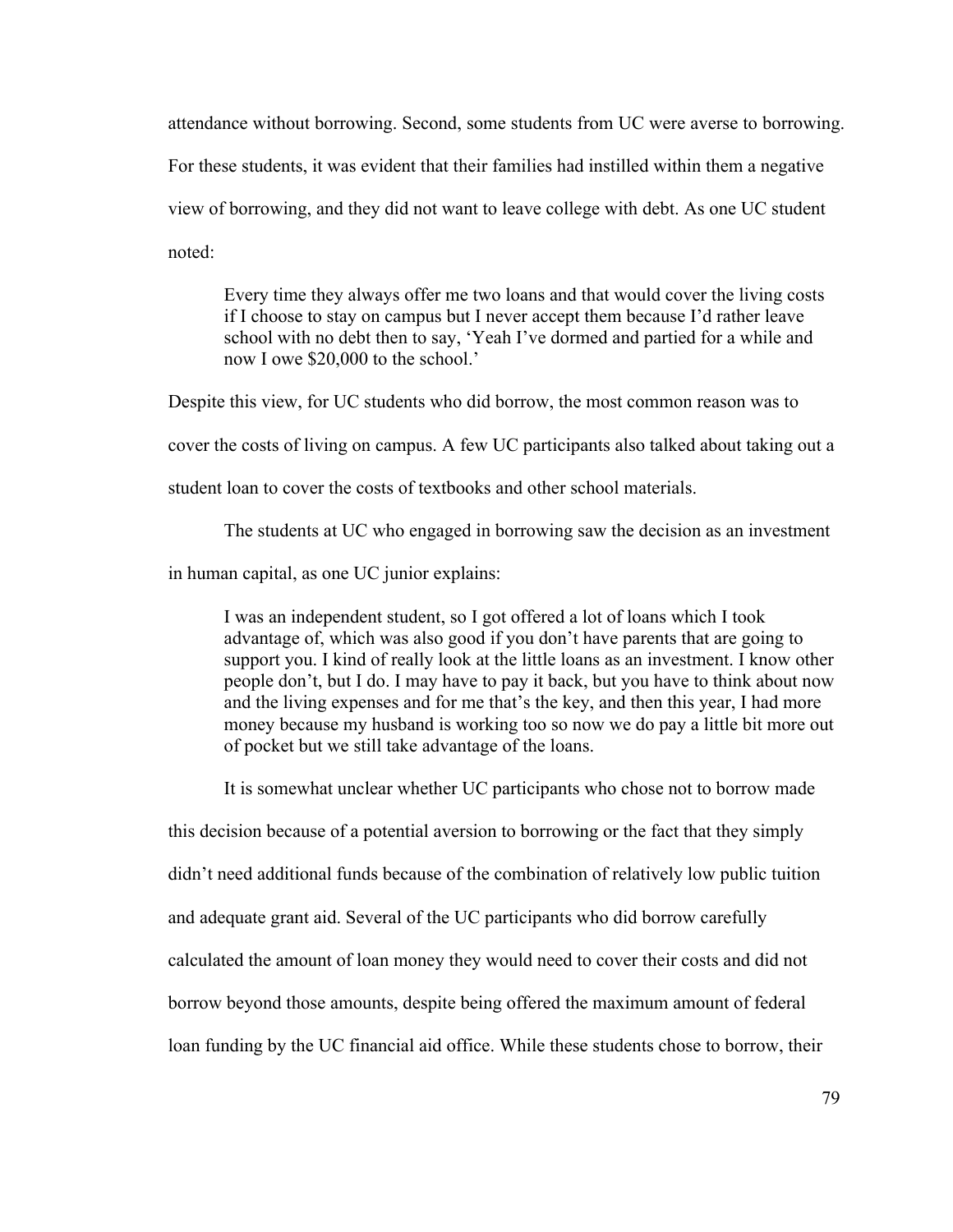adherence to self-imposed limits instead of the university-generated student budget may be an indicator of either their understanding of the risks and costs of borrowing, or a general aversion to borrowing.

In contrast to the low rate of borrowing at UC, all but two of the 20 participants from Civic University borrowed to finance their education. Most of the students who borrowed deemed it necessary because the sum of the grant and scholarship dollars they received left them with unmet financial need to pay tuition and fees. The higher rate of borrowing at Civic than UC is not surprising given the higher rate of tuition and fees. To meet unmet need, Civic students tended to take out a combination of subsidized and unsubsidized federal loans. Like UC students, students at Civic did not borrow from private lenders.

Most Civic students borrowed close to the maximum amount of federal loans offered to them, and as such, their cumulative debt was greater than that of UC participants. The Civic participants reported a relatively broad range of anticipated cumulative debt. When asked how much money they expected to owe upon graduation, responses ranged from \$10,000 to \$50,000. While these differences may partially be attributed to each student's current class standing and length of program, there were notable differences among students who were at the same point in their academic programs at the time of the interview. Factors that accounted for Civic participants' different levels of cumulative debt included differences in the amount of income participants earned from working and the amount of financial support they received from their parents.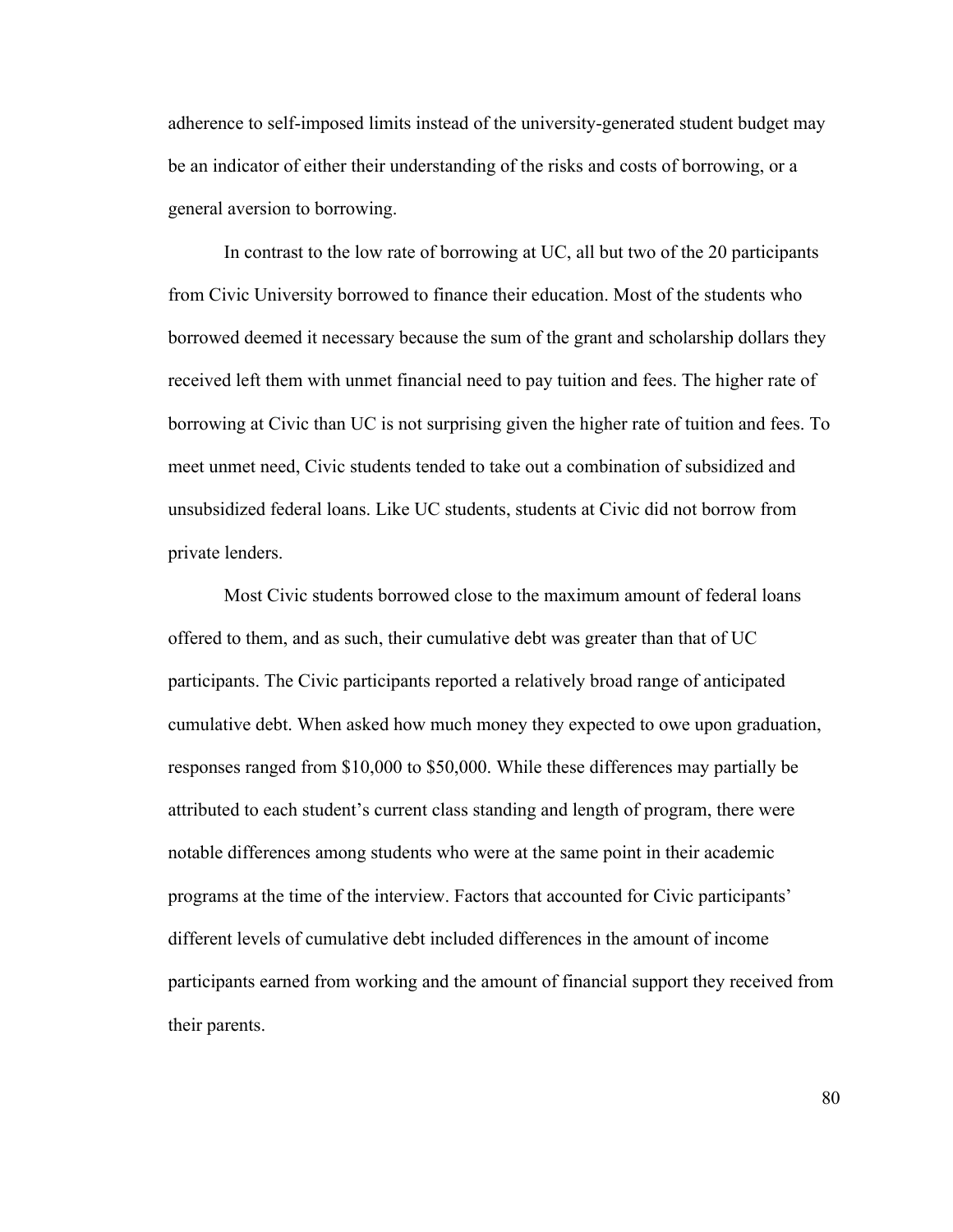Not all Civic participants were able to give specific estimates of the amount of debt they had accumulated to date. The following exchange suggests that at least some students do not have a clear sense of the magnitude of the total amount that they are borrowing (and is the only instance in which I failed to control my impulse to correct the student):

| Participant: | [I've probably borrowed] somewhere around \$40,000 now. And                         |
|--------------|-------------------------------------------------------------------------------------|
|              | it's just been two years. So it's like                                              |
| Jamey:       | By the time you graduate, you think you will have borrowed<br>maybe how much?       |
| Participant: | I hate math. I don't want to say close to a million, but I know it's<br>going to be |
| Jamey:       | No, not a million. \$100,000 is what you're thinking.                               |
| Participant: | Yeah. Yes, \$100,000.                                                               |
| Jamey:       | Please do not borrow a million.                                                     |
| Participant: | Oh my goodness, no. Yes, close to \$100,000. So now I'm at like                     |
|              | \$40,000.                                                                           |

All in all, participants from Civic felt that borrowing was necessary to finance

college costs. However, like some students from UC, Civic participants also hinted that

they might be reluctant to borrow as well. One student, for example, when asked about

increasing her loan borrowing in order to cover tuition costs, described loans in a

negative light:

I'd rather be late and have my account on hold than me taking loans. I've taken already a few credit cards just to pay for books, and now I'm at the point where I'm starting to pay them off and get that out of the way. I'm a person that doesn't like to have debt. That's why I [stopped out] for two years. I didn't want to be indebted \$40,000, \$50,000. So it's a work in progress.

This perspective is in direct contrast with that of the previous Civic participant, who was

comfortable borrowing \$100,000 – more than twice the total amount mentioned by the

latter participant.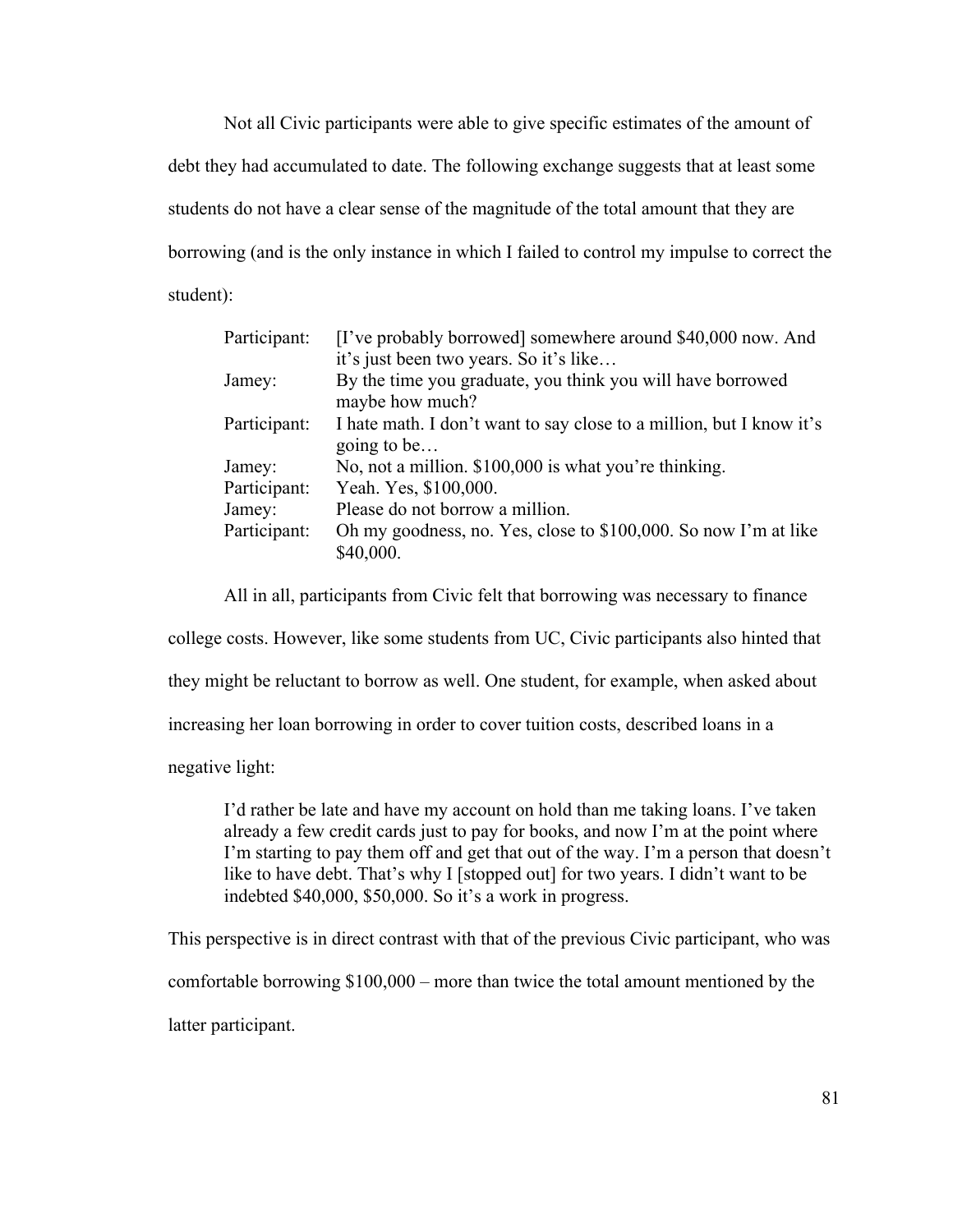Student loan borrowing at Pathways is an entirely different story. Perhaps because tuition at Pathways (more than \$70,000 for three years) is substantially higher than tuition at UC (approximately \$50,000 for four years), because students who attend Pathways are not eligible to receive MAP grants, and because the institution does not offer any of its own grant aid to students, every Pathways participant borrowed the maximum subsidized and unsubsidized loan amount made available to them, and had done so for every term in which they were enrolled. After adding these loan funds to students' Pell grants, every participant at Pathways still had unmet need. According to participants, this balance of tuition, fees, and living expenses not covered by their Pell Grants and federal loans ranged from approximately \$7,000 to \$20,000 each year.

Pathways participants had very little to say about their federal loans, but universally expressed great displeasure with the PEAK program. Their main concern was their inability to make the \$75 monthly payment, and subsequent fear that they would be dropped from their classes due to non-payment. A number of interviewees spoke about their own experiences or the experiences of classmates who suffered this fate, which they perceived to have long-term consequences for their academic progress. One Pathways student explained this concern:

As far as the PEAK, I think they can be kind of aggressive on it…A lot of these students, they're having a hard time financially, and it's like, if you don't make the payments on time, they're stopping some students from registering for school or not giving them their transit pass. I think it's kind of like, in a way, bully-ish. It's so much pressure on these students, because a lot of these students just don't have the money. They don't. And I feel bad for a lot of students, because it's just rough on me. It's not easy to come up with \$75 bucks a month when you've got rent, you've got bills. You've got to take care of your home first.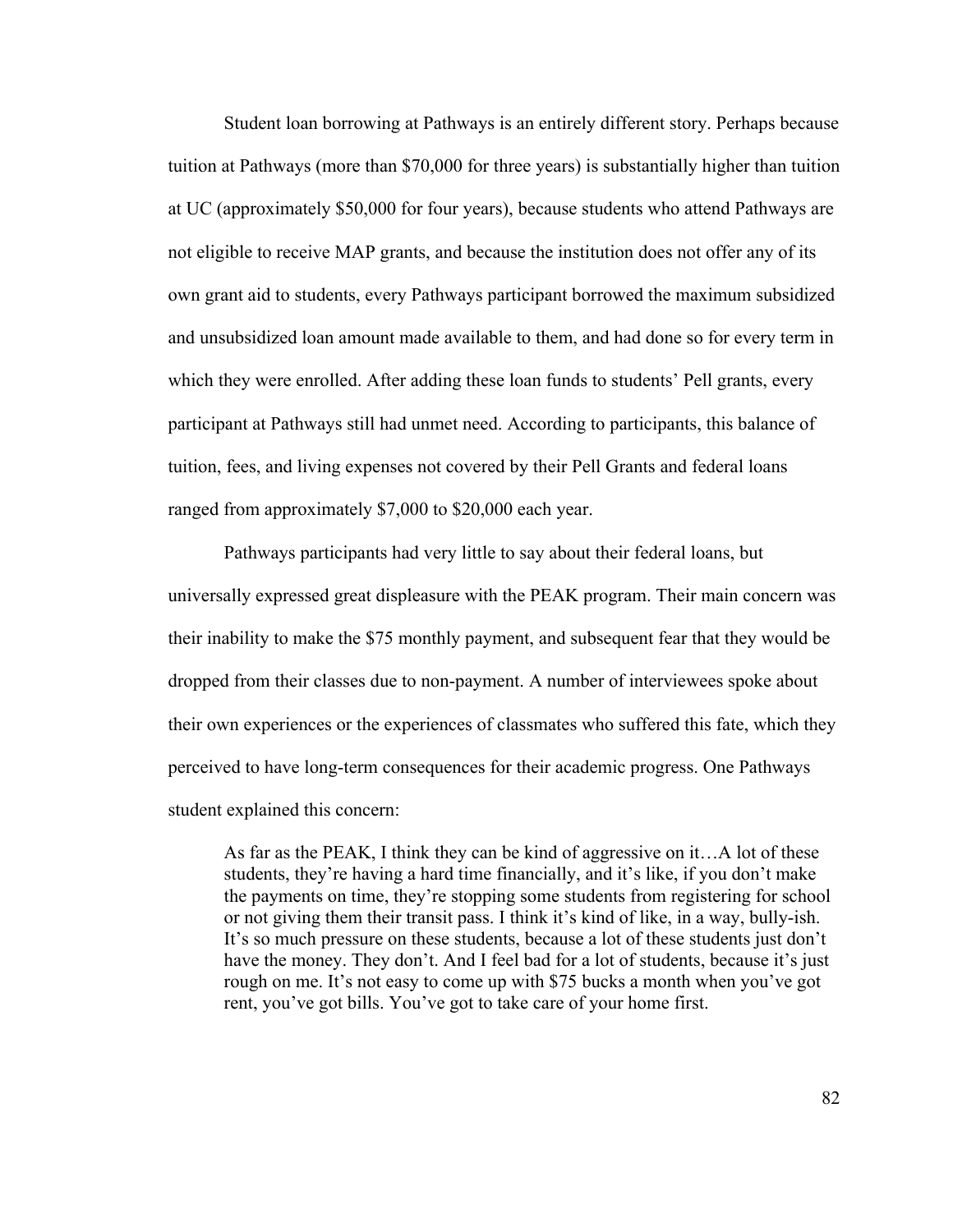The students at Pathways also spoke out about the amount of money they were borrowing to finance their education. Even though the expected time to degree was a full academic year shorter at Pathways than at the other institutions, Pathways students' cumulative debt was substantially greater. Accounting for all sources of student loans, participants expected to owe between \$20,000 and \$70,000, with the majority of participants near the maximum of that range. Pathways students' financial aid documentation suggested that these estimates were accurate. The topic of cumulative debt upset one Pathways participant to the point that he walked out of our interview. Before he left, he shared this perspective when asked about his cumulative debt and his experiences using the PEAK loan to cover college costs:

They've got me so buried in debt that I can't even see. And they took every dollar they could get out of me, and they're going after more. It's not good. I've seen them bury these kids so deep in debt. You don't want to – that's the wrong thing to talk about. I've seen what they've done to kids. I mean, they even got me. I had zero PEAK, I had \$4,000 left in my student loans. The two classes I'm doing right now, I withdrew from two years ago because I didn't feel I was getting the proper support. Well, they fired the dean in between who was going to help me get through all this. Well, now they're saying I've got no evidence, so they doubled them... You know what, they just buried me in debt so bad, now they want me to pay another bill, PEAK, for these two classes that I took before…it's not good.

Students from each of the institutions used student loans to pay college costs.

While students at both Civic and Pathways may have expressed some reluctance to borrow, they felt that they had no choice but to borrow to pay college costs. For most of these students, paying college costs without loans was not an option. They had to make a difficult decision, but they chose to borrow in order to pursue a bachelor's degree or remain enrolled in a program.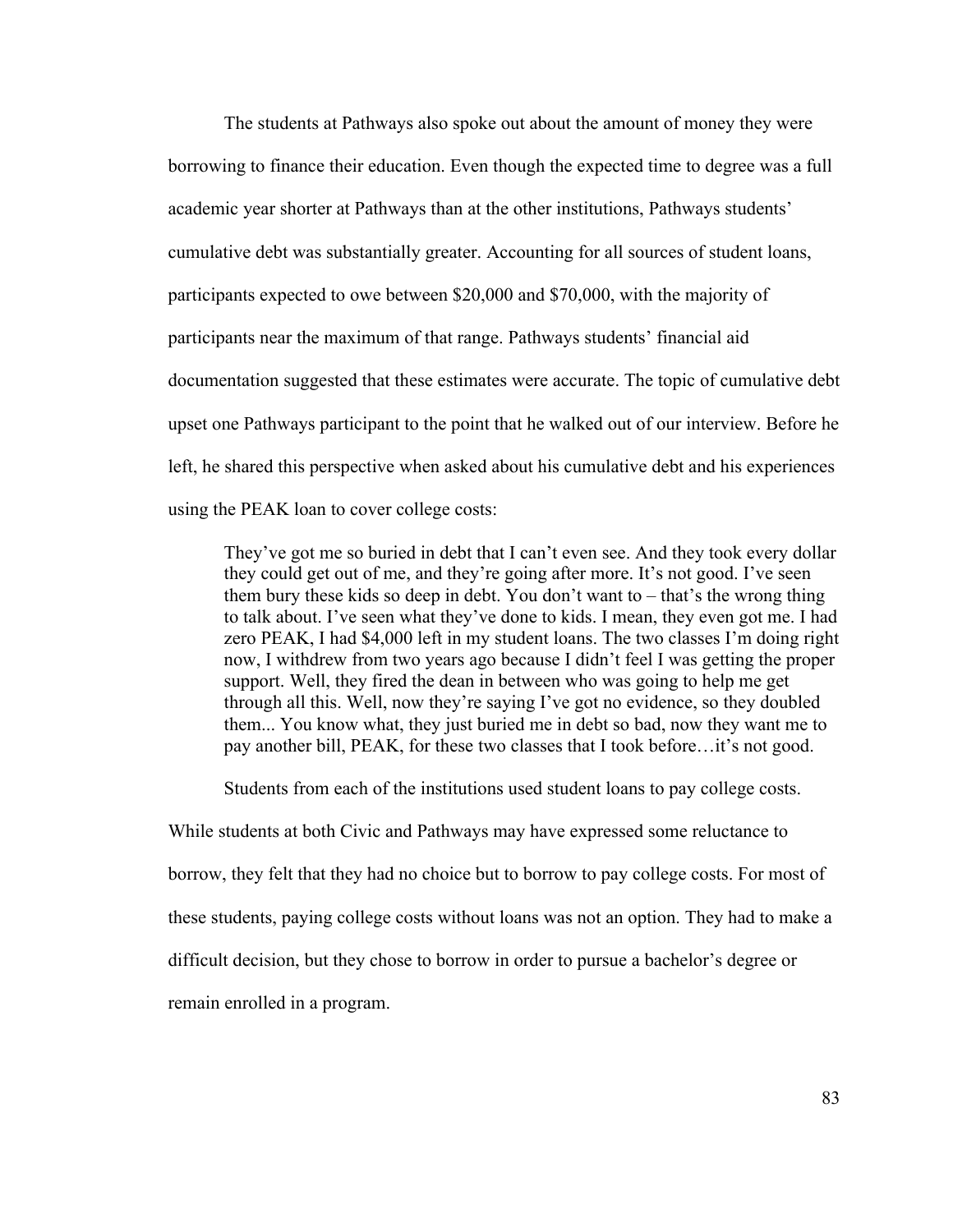**Use of Work.** A number of themes emerged from the data related to students' working while they were enrolled and using the wages they earned to pay college costs. Most participants either had jobs or attempted to find them. A student's decision to work while enrolled was often determined by her or his need to earn income to pay college costs, desire to work, knowledge of employment opportunities, and ability to obtain employment. Students who worked held a wide range of positions across various occupations. Additionally, participants held a number of different jobs, concurrently and over time. The number of hours participants worked per week also varied across institutions and among participants at each institutions. Finally, participants who were employed while enrolled and participants who were not articulated benefits and consequences of working while enrolled in school.

Of the 54 students in this study, 38 reported having some form of income from employment. Of the students who were not working at the time of the interview, 11 said that they were actively looking for part-time jobs to pay costs of attendance. Three other students – all from UC – reported that they either did not want to work or their parents told them that they should not be working and should instead be focusing on school. The students who most frequently expressed having difficulty finding jobs were attending Pathways. Otherwise, there were no noticeable employment trends by institution.

The most notable illustration of how professional connections promoted and limited how students learned about job opportunities is the federal work-study program. Few participants at any of the three institutions held work-study jobs at the time of the interview. Two participants at UC were employed in work-study positions, compared to three at Civic and seven at Pathways. Through our discussion about employment, it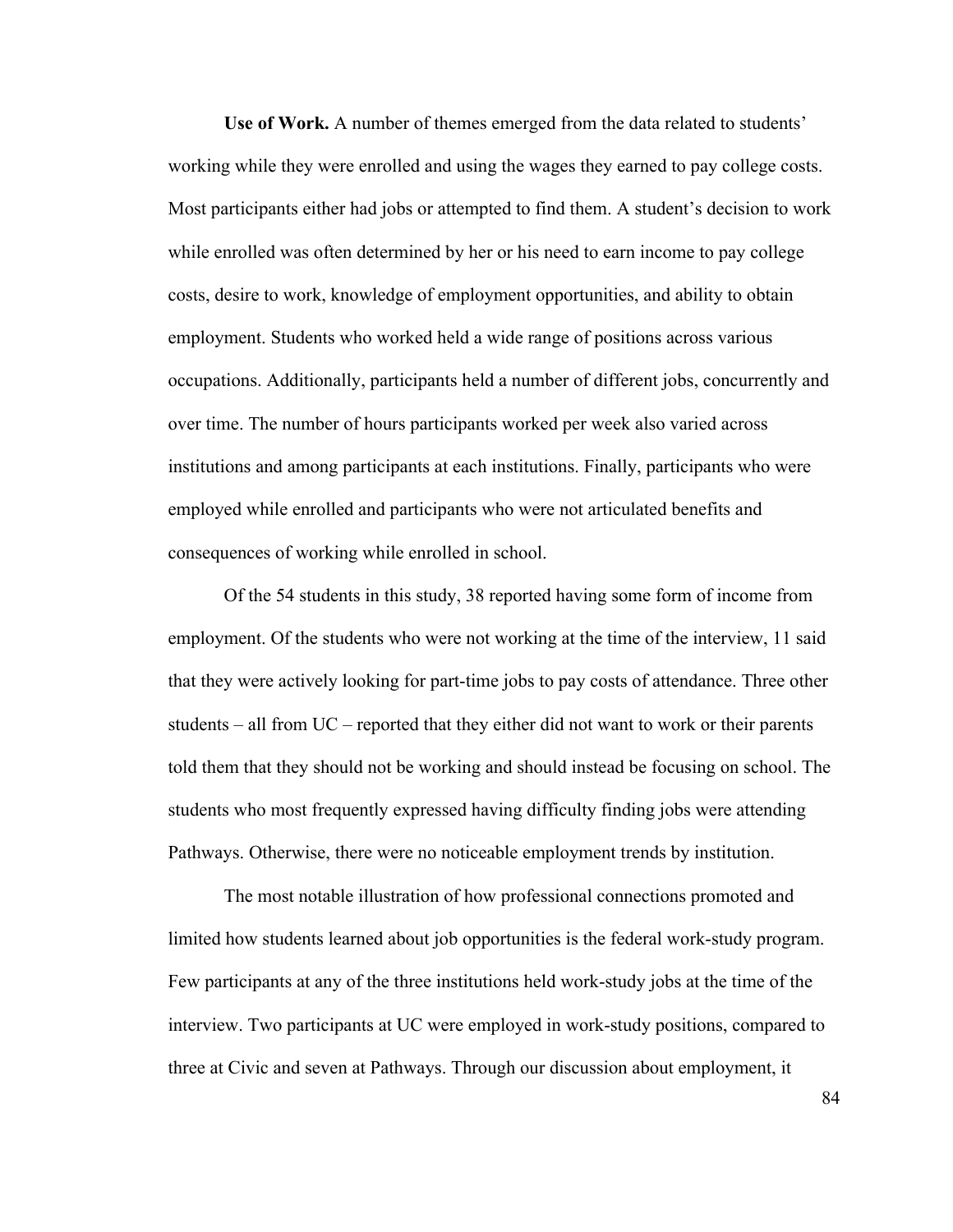became clear that the students who did not have work-study jobs either did not realize that they received a work-study award in their financial aid package or knew about the award but did not know how to go about finding a work-study job. (Upon reviewing students' financial aid documents, I confirmed that all students in the study received work-study unless they asked that it be removed from their packages.) Students who were employed in work-study jobs found out about available work-study jobs by speaking with administrators at their institutions, most commonly financial aid personnel, academic advisors, residential life staff, or on-campus employers. In some cases, students proactively sought information about available positions, whereas in others, institutional staff advertised positions or approached students whom they thought might be interested in and eligible for a job.

The majority of Pathways students who worked were employed in work-study positions at the university. Pathways has created positions in its café, copy center, career counseling office, library, tutoring center, student services office, and financial aid office for work study students. All of the work-study students at Pathways earned \$8.25 per hour, the minimum wage in Illinois. Participants typically found these positions to be enjoyable and low-stress. However, some students expressed disappointment at the number of hours they were offered each week. According to multiple sources, Pathways student workers were told at the time of initial employment that they would be provided with 15 to 20 hours of work per week. However, due to budget constraints, the school has not been able to honor this pledge across campus. As one Pathways student commented,

Okay, we had 20 hours, and then they were saying that they had to cut back because of the budget. But it just seems like it's only my department. It's only the café. It's not the student workers in financial aid, it's not the student workers in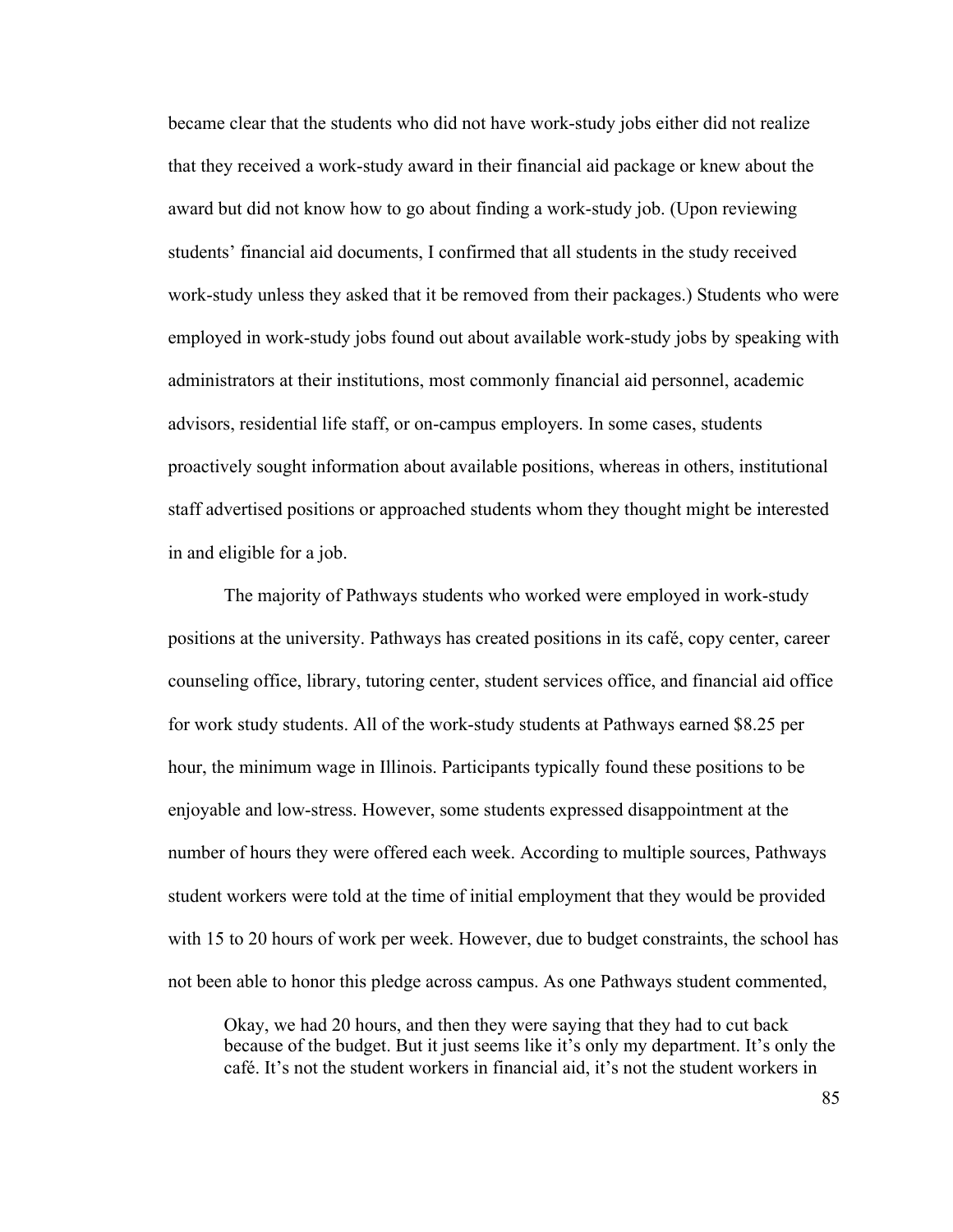academics or in the library. It's just the café. And maybe it's because of the hours that the café keeps…

Other Pathways students who worked in other offices on campus shared the experience of having reduced hours. Some students reported losing their jobs due to what they were told were cuts to the budget:

They had some budget cut or something, and they said they nipped something in the bud with the financial circumstances, and I guess they only had so much money they had, and I guess whoever made the least hours got laid off, and I was the one who had the least hours. I got laid off. But one of the persons who started working here after me is still here.

Some of the students who did not have work-study jobs but received work-study awards chose not to pursue work-study jobs because they were employed elsewhere. For a few students, these other jobs were carried over from high school, while others made the choice to work closer to their home than to campus. Others turned elsewhere because they could not gain work-study employment.

Students found non-work-study jobs in a variety of ways. One strategy included leveraging personal connections. Because all participants resided in the city in which they were pursuing their college education, they had the opportunity to reach out to friends and family to help them find jobs. A number of students found their jobs through friends who worked in the same places, while others worked for their parents' friends. Two other participants' reported job search strategies were responding to newspaper or online advertisements for jobs and going into local businesses and submitting unsolicited applications. According to participants, these latter two methods were less successful in leading to employment.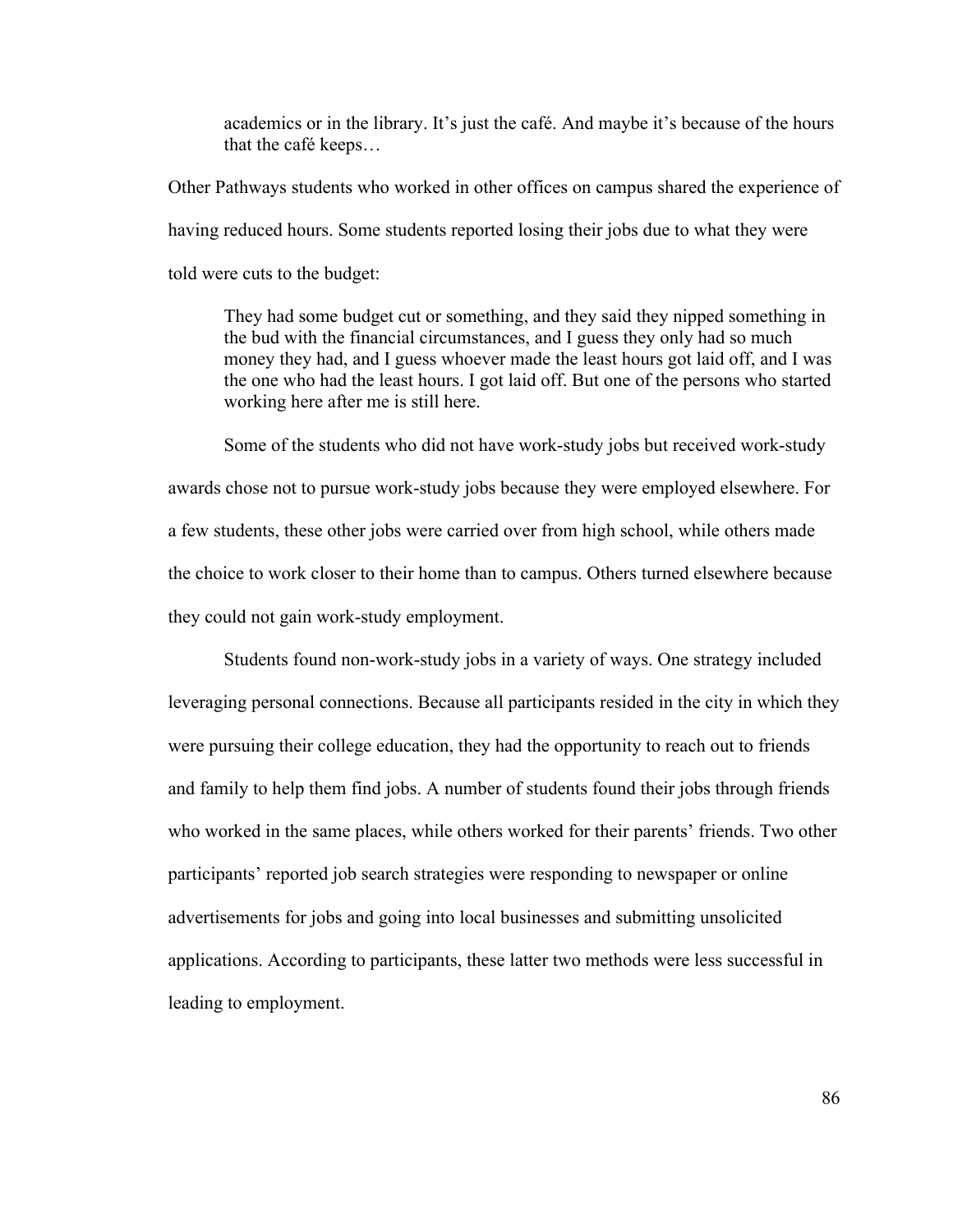Students were employed in a variety of jobs with differing responsibilities, hours, and work environments. Some students worked more than one part-time job in order to generate necessary income. Table 4 provides descriptive statistics on the characteristics of students' employment. At UC and Civic, 80% of the participants worked at least one job, compared to 52% of participants at Pathways. Civic participants were more likely to work more than 20 hours per week than their peers at the other two institutions. Civic students also earned the highest overall hourly wages.

Pathways students worked the least number of hours each week, which was likely due to the higher proportion of work-study jobs at Pathways, the aforementioned limited employment hours at Pathways, and federal regulations that limit the total number of hours work-study employees are permitted to work each week. Federal work-study guidelines give financial aid offices and employers freedom to set work-study students' schedules, so long as students' total earnings for the academic year do not exceed the amount of their work-study award (U.S. Department of Education, 2014). Work-study students at Pathways did not work more than 10 hours per week, whereas work-study students at the other two study institutions worked no more than 20 hours per week.

The types of positions in which students worked varied widely. Those with workstudy jobs were concentrated in clerical, customer service, and research positions, with non-work-study students employed in retail sales, food service, custodial service, child care, and peer tutoring roles, as well as in customer service positions.

Students at Civic especially regarded internships as the gold standard of student employment, as participating students saw them as the best way to apply the knowledge and skills they were acquiring in school and to promote long-term career readiness. Only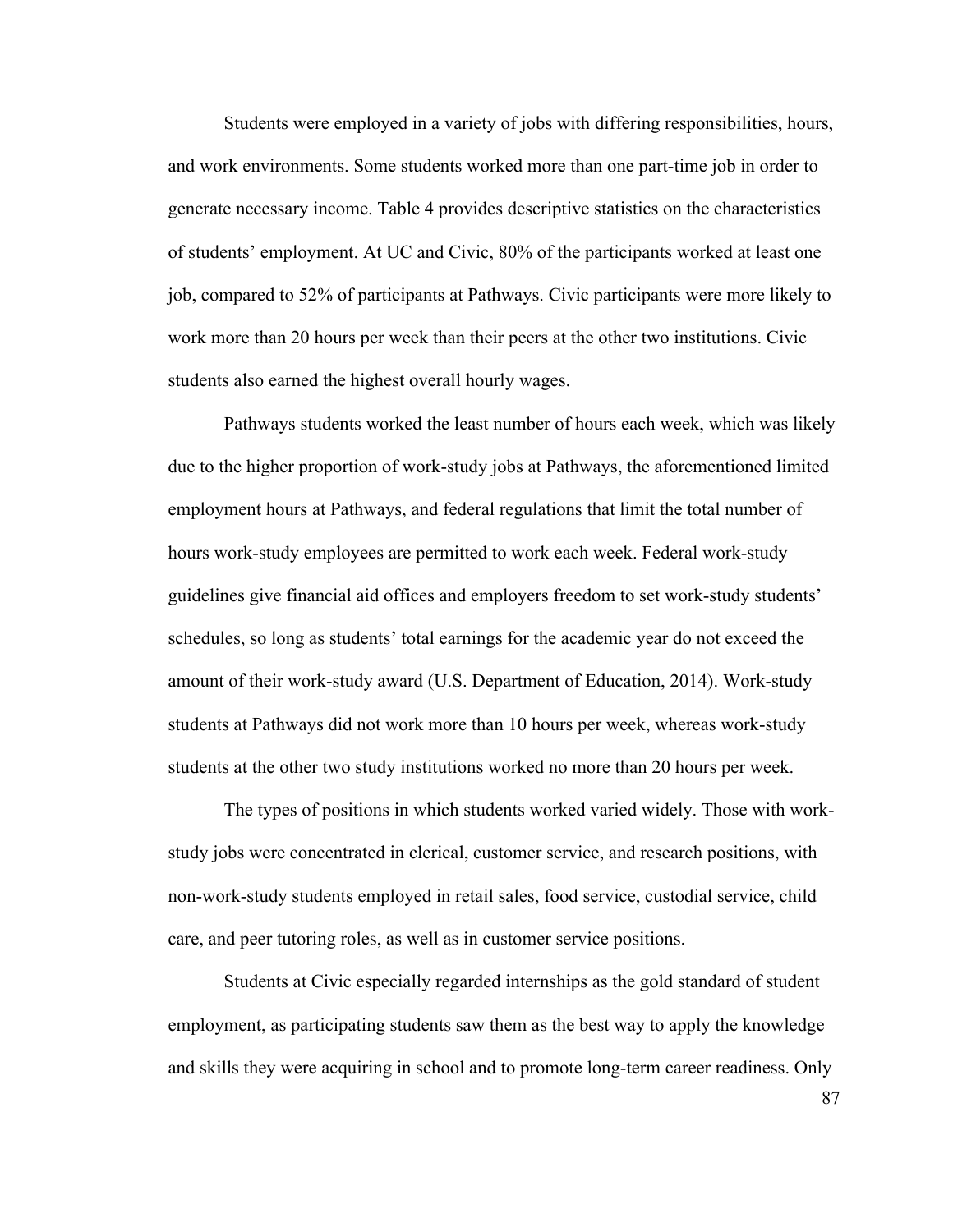three students – all attending Civic – had secured internships at the time of their interview, but several others were hoping to move into internships in the near future. One UC participant spoke about her aspirations of finding an internship:

I am really making it my goal to quit work [as a maintenance worker at a gym] and really work hard to get an internship for my last year…I feel like if I don't get into a paid internship, I think I would still quit [the job at the gym] and I think I would take out the maximum loans and just do it because I fell like [having an internship] is worth it and I feel like I need that experience…I think that's definitely one more important thing – in college, you need an internship where you need to [gain skills and make professional connections].

Students' perspectives on balancing work and school were mostly consistent with

prior research on this issue (Baum, 2010; Bozick, 2007; Perna, 2010). Specifically,

students who worked multiple jobs or maintained heavier work schedules (that is, more

than 20 hours per week) found that their academics suffered. Students struggled mostly

because they had a finite number of hours each day or week to attend classes, work long

shifts, complete homework assignments, study, and get an adequate amount of sleep. A

student from UC who worked two jobs explained:

Two semesters ago, I actually got two Fs in classes, and I was so hurt, because but what happened was, I was just focusing too much on working and I work in the evenings. The way I scheduled it is, I make my classes during the day and I work in the evening, and then you get home and you just want to go to sleep and you know you got assignments to do in the morning, and then it just piles up. And yeah, there is no turning back after that.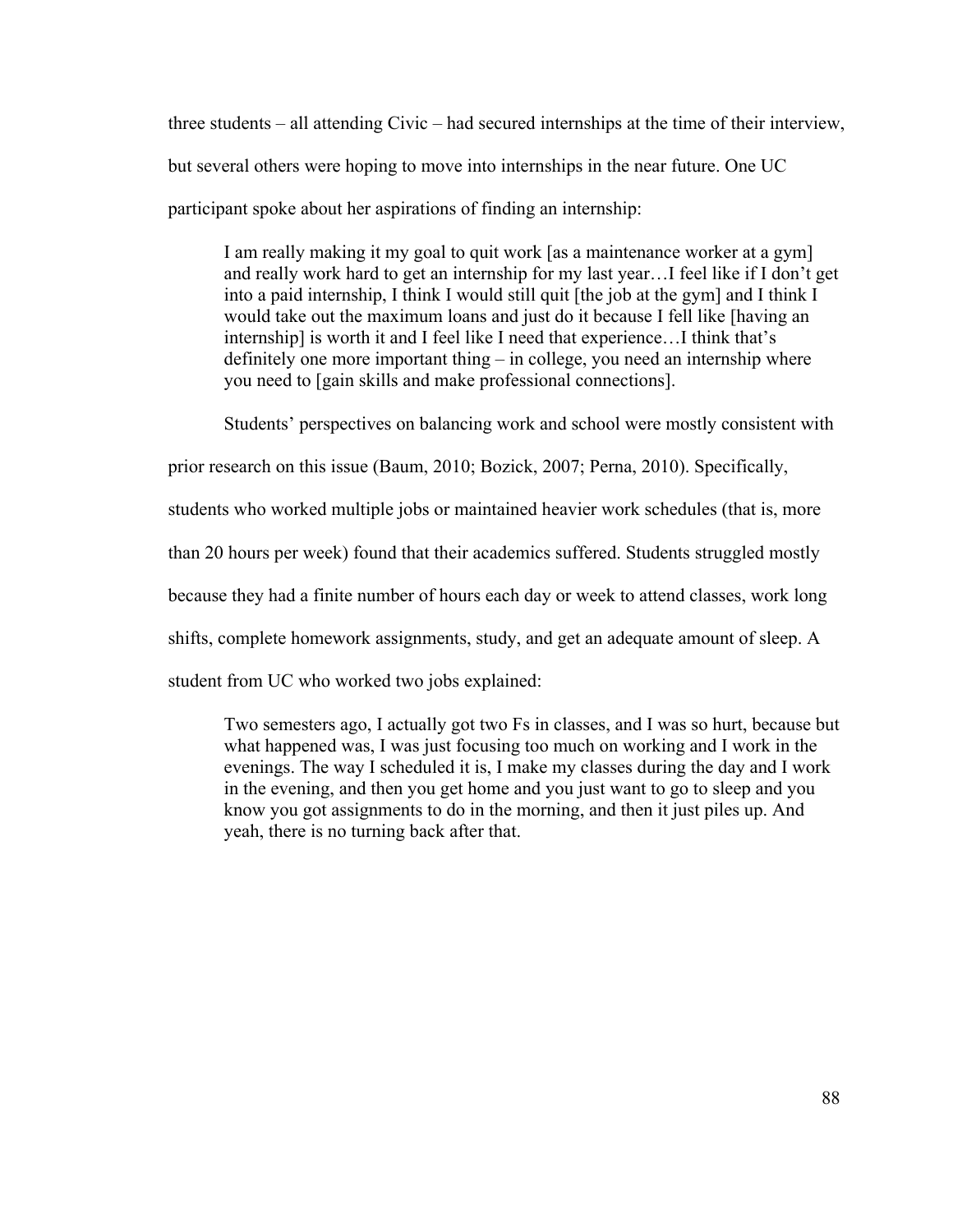|                            | University of<br>the City<br>$(n=15)$ |               | Civic<br>University<br>$(n=20)$ |               | Pathways<br>University<br>$(n=19)$ |               |
|----------------------------|---------------------------------------|---------------|---------------------------------|---------------|------------------------------------|---------------|
|                            |                                       |               |                                 |               |                                    |               |
|                            |                                       |               |                                 |               |                                    |               |
|                            | #                                     | $\frac{0}{0}$ | #                               | $\frac{0}{0}$ | #                                  | $\frac{0}{0}$ |
| Number of Jobs             |                                       |               |                                 |               |                                    |               |
|                            | 3                                     | (20%)         | 4                               | (20%)         | 9                                  | (47%)         |
|                            | 9                                     | $(60\%)$      | 12                              | $(60\%)$      | 9                                  | (47%)         |
|                            | 3                                     | (20%)         | $\overline{4}$                  | (20%)         | 1                                  | (5%)          |
| Hours Worked Per Week      |                                       |               |                                 |               |                                    |               |
| $1 - 10$                   | $\overline{2}$                        | (17%)         | $\overline{2}$                  | (13%)         | $\overline{4}$                     | (40%)         |
| $11 - 20$                  | $\overline{4}$                        | (33%)         | $\overline{4}$                  | (25%)         | $\overline{2}$                     | (20%)         |
| $21 - 30$                  | $\overline{4}$                        | (33%)         | $\overline{4}$                  | (25%)         | $\overline{2}$                     | (20%)         |
| $31 - 40$                  | $\boldsymbol{0}$                      | $(0\%)$       | $\overline{4}$                  | (25%)         | 1                                  | $(10\%)$      |
| >41                        | $\boldsymbol{0}$                      | $(0\%)$       | 1                               | (6%)          | $\boldsymbol{0}$                   | $(0\%)$       |
| non-hourly                 | $\overline{2}$                        | (17%)         | 1                               | (6%)          | 1                                  | $(10\%)$      |
| <b>Work-Study Position</b> |                                       |               |                                 |               |                                    |               |
| Yes                        | $\overline{2}$                        | (17%)         | 3                               | (19%)         | $\overline{7}$                     | (70%)         |
| N <sub>0</sub>             | 10                                    | (83%)         | 13                              | (81%)         | 3                                  | $(30\%)$      |
| <b>Hourly Wages</b>        |                                       |               |                                 |               |                                    |               |
| $<$ \$10.00                | 10                                    | $(100\%)$     | 7                               | $(50\%)$      | $\overline{7}$                     | (78%)         |
| \$10.00-\$12.50            | $\boldsymbol{0}$                      | $(0\%)$       | 3                               | (21%)         | $\overline{2}$                     | (22%)         |
| > \$12.50                  | $\boldsymbol{0}$                      | $(0\%)$       | 4                               | (29%)         | $\boldsymbol{0}$                   | $(0\%)$       |

Table 4. Employment Characteristics of Interview Participants

Note: Some column percentages do not add up to one hundred due to rounding. Calculations for hours worked per week and work-study status omit students who do not have jobs; University of the City n=12, Civic University n=16, Pathways University n=10. Calculations for hourly wages omit students who do not have jobs and students who are not paid hourly; University of the City n=10, Civic University n=14, Pathways University n=9.

On the other hand, some students – even among the group that worked more than twenty

hours per week – did not find balancing work and school to be a problem. According to a

Civic student:

Yes. It's actually pretty easy, because when I make my schedule for school, I can make it a month or two before we start a new term, which is nice because then I can make my work schedule around that. So when I'm making my school schedule, I try to give myself a few afternoons – I like mornings, so I usually try to have all my classes in the morning so then I can work in the afternoon and what not. But since I work five days a week, then I can have a couple days where I have free afternoons, which I do homework, my readings, and what not. So it's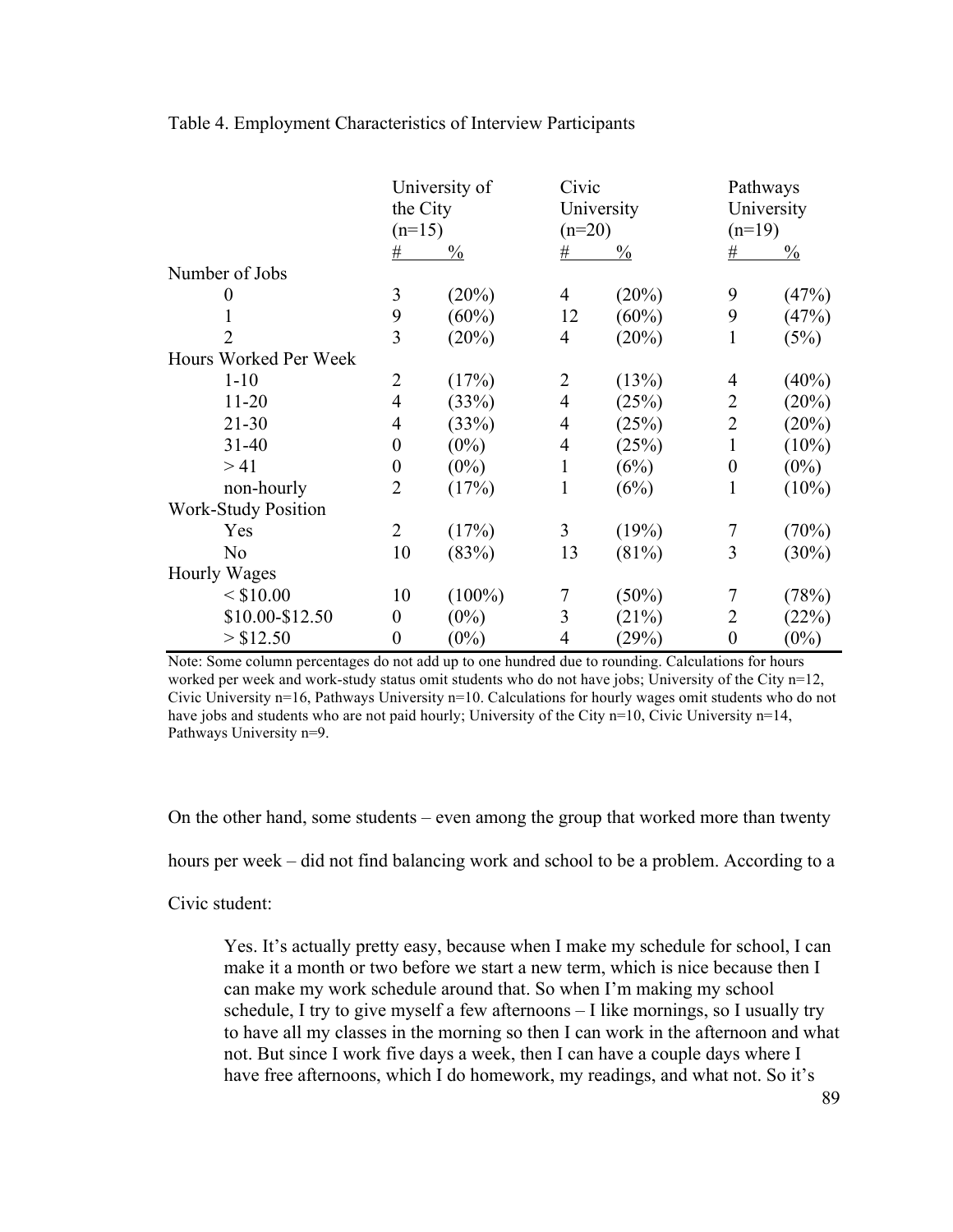just about being as organized as you can be. I think you just have to be really organized and try to do your best. Sometimes, of course, weekends have been more difficult because on Saturdays I work all day, and then Fridays I work late evening. So I make sure on the afternoons that I don't have to work that I do homework. So it's just trying to be as organized as you can be, I guess.

Civic participants who worked on their campus – including, but not limited to work-study positions – consistently reported being advised by their employers that academics should be every student's priority, and that they should be forthright with their employers if they need to reduce their hours or change their work schedules to accommodate academic demands such as exams or class projects. This kind of messaging was not reported either by participants at other schools or from most students who worked in off-campus jobs. In fact, students who worked in retail and other service positions were more likely than those working in offices and other work-study positions to cite conflicts between work shifts and academic demands. The following Civic student, who worked two jobs, spoke about how her employer's lack of attention to her other demands impacted her academic and personal life:

That's why I'm having an issue with all of this. We have a set number of hours. It's a part time job. We don't go over 30 or so hours a week, but our hours change every week and not only do our hours change every week, the days that we work also change every week…which is the hassle in, a) planning anything, because you can't plan if you don't know what days that you work; b) It's really inconveniencing my study life because I'll get out of class at 4, I have to be at work at 5. I might not get off until 10:30. I'll be home by 11:30, gotta get right back up in the morning to be at class at 11, so it's really no time for me to focus on my school work. So, that's the biggest concern that I'm having right now, that I'm trying to get my boss to see that either a) cut me down the hours, or b) give me a set schedule.

This student, like three other participants (one at Pathways, two at Civic), worked more than thirty hours per week, struggled to makes ends meet. This heavy work schedule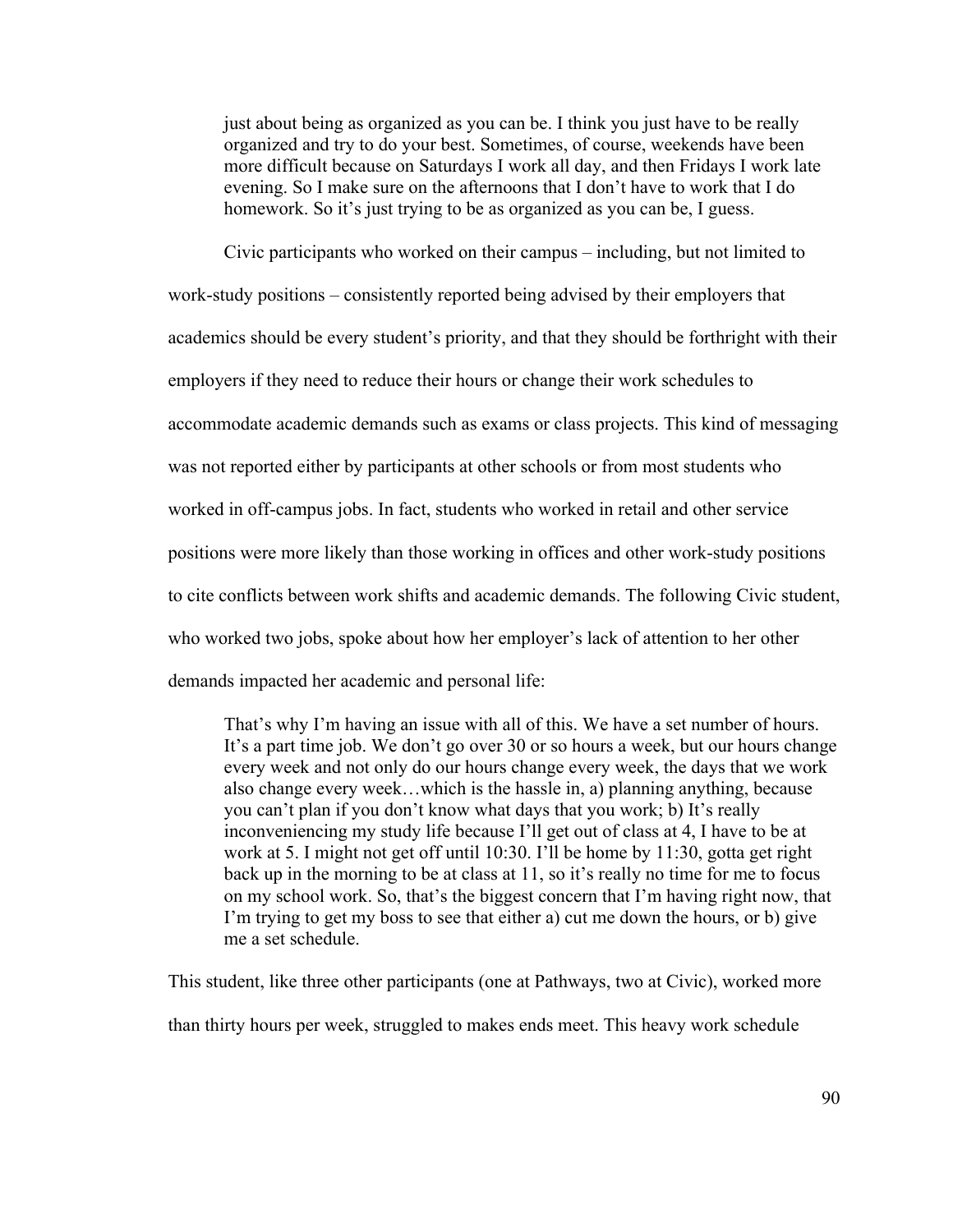compromised her ability to balance school and work, yet she still reported that she barely made enough money to pay her expenses.

Some students considered factors other than paying their college costs when making decisions about working while enrolled. Some participants either wanted – or were expected – to contribute income to their families. A Civic student spoke about her desire to work extra hours, as well as using her financial aid funding, to prove her adulthood and show gratitude to her parents by giving back:

I try to make sure – that's why I'm really trying to get back into working, because I want to not be a priority. I'm an adult; you guys have done it all up to this point. It's my turn. I get a refund check since there's extra money left over now, and I pay rent every [term] from my refund check. Sometimes when I get my initial refund check, I pay a bigger, a large amount with the rent. Expenses that would be expected to be paid for by my mother, I was doing. She had a lot of stress off of her and a lot less to pay for. And then I was just buying groceries when I could and helping my sister with things when I could. We would always discuss, "Hey, you're bringing in money too; can you deduct this, that, and the third," because past 18, I'm not entitled to live there. I can be anywhere else. So I've never expected not to pay for things.

This participant's desire to not rely on her parents and minimize the burden they felt for paying for her education may create some challenges for maximizing academic achievement. Students who worked more than 20 hours per week sacrificed sleep, social engagement, and study time in exchange for working these extra hours. These students also struggled to complete assignments and prepare for exams.

Pathways participants tended to assume loan debt rather than assume additional hours at work, likely because the terms of their work-study employment and the Pathways budget cuts constrained the number of hours they could work. Although the federal government pays approximately half of work study students' hourly wages, Pathways was experiencing difficulty in paying its share, according to several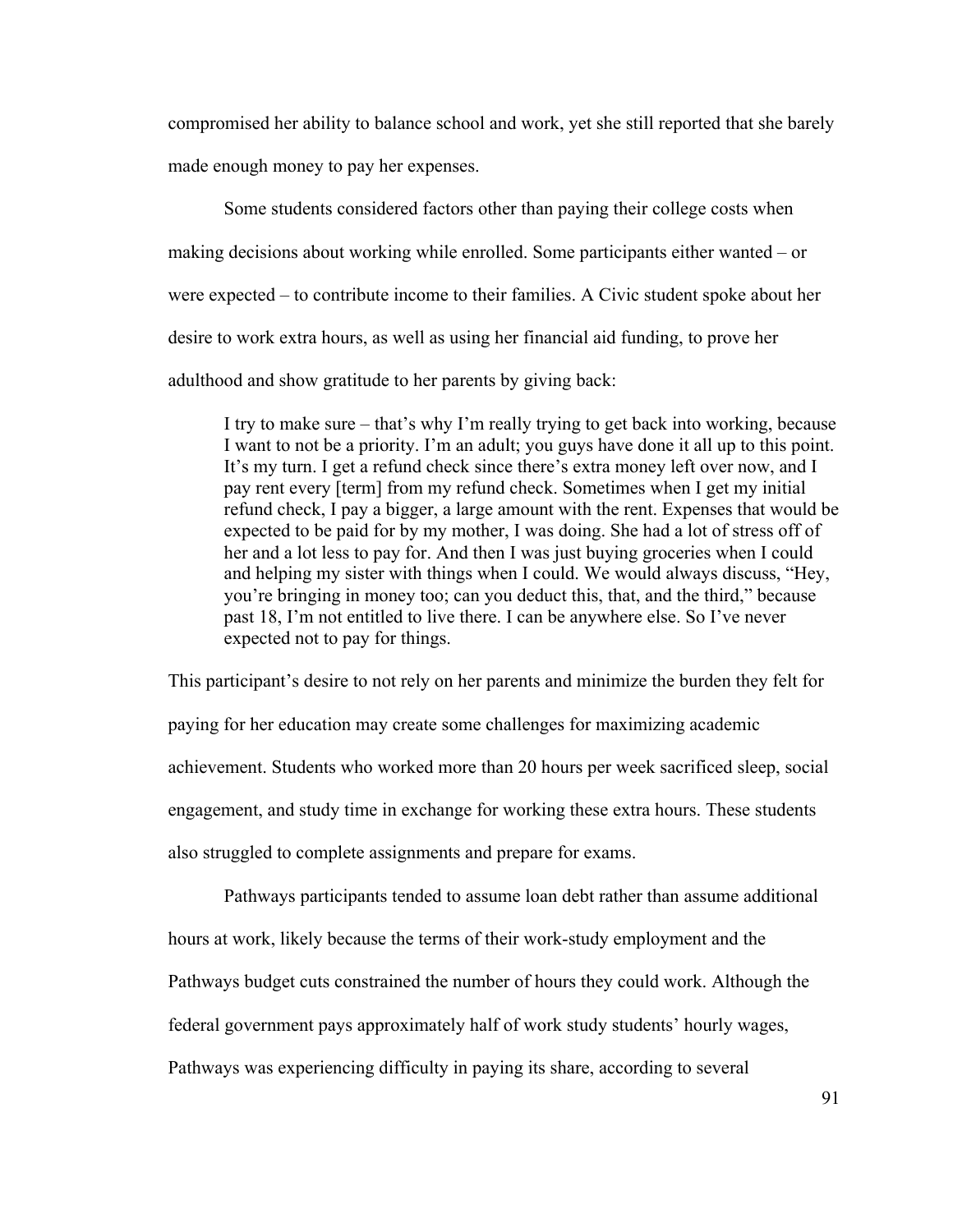participants. Other Pathways students reported having a difficult time finding employment and/or being able to schedule both school and work. The eight Pathways participants who had dependent children expressed a need and desire to be in the home with them in the evenings and on weekends.

**Family Resources.** Although all participants came from families or households that are defined as "low-income" by the student's eligibility for the Federal Pell Grant, many were able to rely on family resources to help them pay college costs and thus persist through their degree programs. The most common resource parents provided for students was a rent-free home in which to live. Very few participants who lived with a parent or parents reported being charged any form of rent. Even students who contributed to their parents' household gave amounts that were not equivalent to the price of renting rooms in similar houses.

For just a few students, parents also provided direct monetary resources. These parents paid part of the students' tuition and books, and/or provided spending money. One Civic student discussed how her parents had set aside money for her future tuition. Because of this, she did not have to use loans to pay college costs. She was one of only two participants from Civic who planned to graduate without any debt.

While most families were not able to give their students money to pay expenses, some were able to loan money to cover unpaid tuition or books. These personal loans were generally short-term, meaning that the student was expected to repay the family member – or, in some cases, friend – within the same academic term, once the student had worked a sufficient number of hours to earn the money. In other cases, parents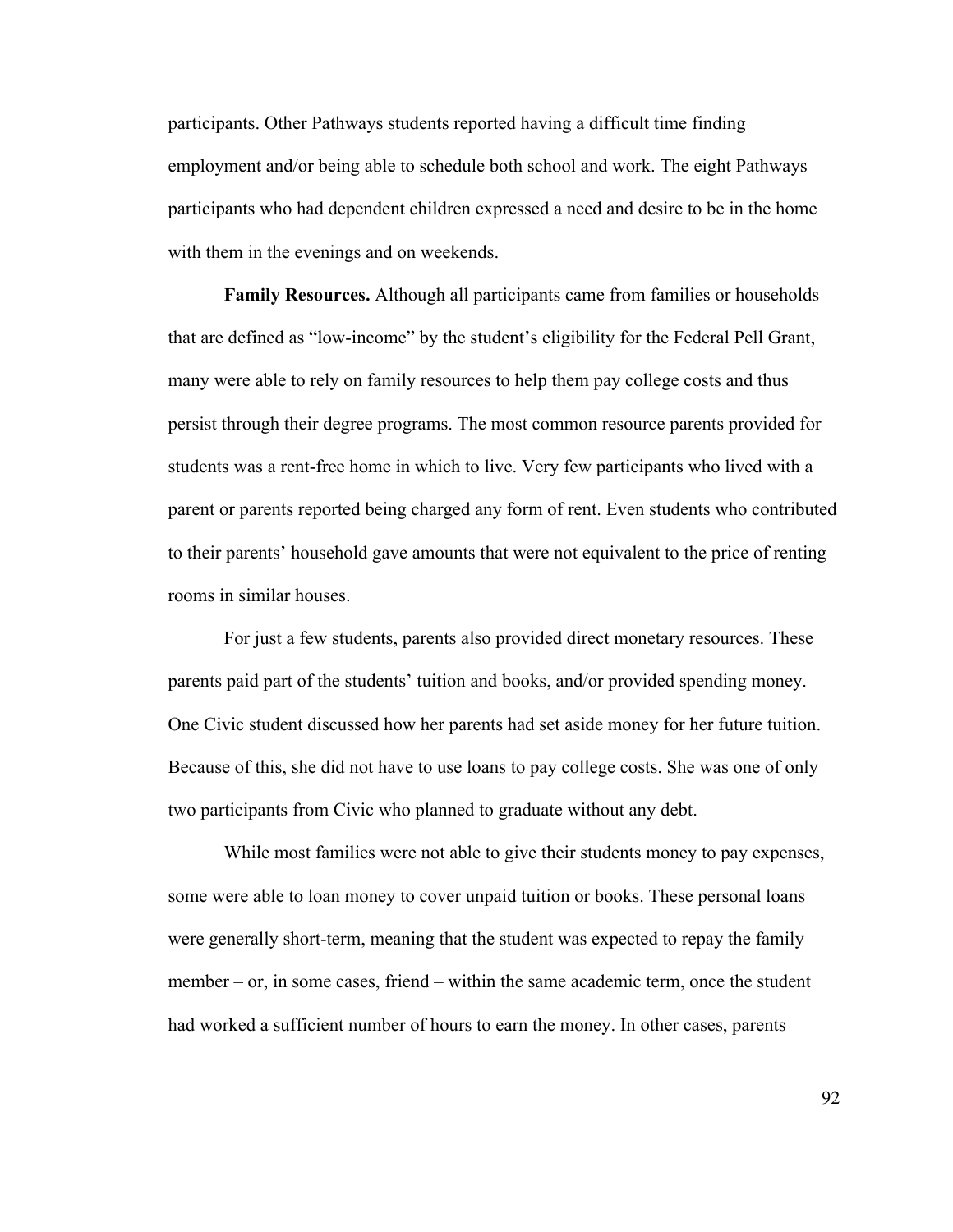loaned their children money to cover these expenses with the expectation of repayment once the student graduated and started working full-time.

The availability of such resources may be especially important for coping with emergencies or other unanticipated situations. For instance, one Civic student experienced a financial shortfall because her student loan refund check was not processed in a timely manner. She explained how she relied on friends and personal connections to get back on her feet:

I just remember two months that I really couldn't pay the first month and second month [of rent]…I was a little bit late…We don't get our refund check until the end of December so I was late on December as well because I didn't get the refund check at the beginning so I had to wait. For November and December, I couldn't pay rent and then sometimes I just didn't have it and my godmother would give me money or my parents would try to help but they have other kids in college and they have bills of their own so they can't pay my bills and theirs so I really don't ask them for much. If my godmother doesn't help me or sorority sisters don't come in then I'm kind of screwed.

**Public Assistance.** Many students who were legally financially independent relied on public assistance (including food stamps, welfare) to help pay for basic needs such as rent and food. Pathways participants, almost all of whom were financially independent, and many of whom had spouses or partners and dependent children living in their households, more commonly reported relying on public assistance than participants attending the other two institutions. Of the 19 participants from Pathways, eight reported that they received food stamps, welfare checks, or both. No participants from UC were eligible for public assistance, as they were all financially dependent students, but three reported that their parents received this aid. Only one student at Civic reported receiving public assistance.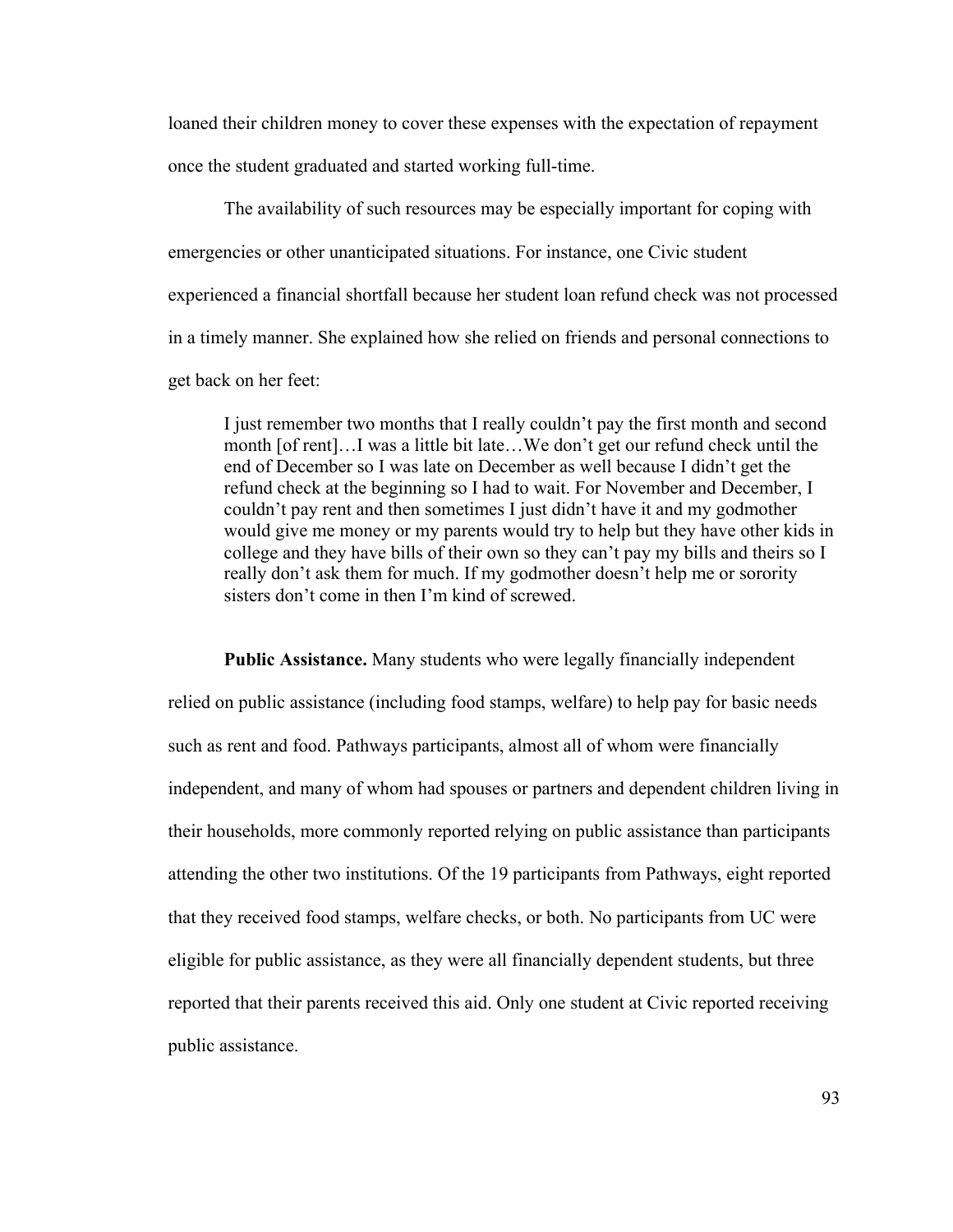**Budgeting.** As students in this study had to remain enrolled in a bachelor's degree program for at least one full year as a criterion for participation, they are, by definition, managing to make ends meet. The majority of students in the study have been able to cover all of their expenses using grants, student loans, wages from working, public assistance, and/or family resources. When asked about the specific ways they did this, a consistent theme emerged: budgeting. Nearly half of the participants discussed the meticulous planning that they had to do to make ends meet, and the self-discipline they employed to stick to their budgets. A student from Civic stresses this point:

My tuition has been paid for [with grant aid] so I receive my refund checks. The only thing that I did pay for out of the pocket is my books. I use the library to order my books and stuff like that. As far as my expenses, I really don't spend a lot on stuff. I really budget. I keep a good budget. My expenses are like less than \$500 [per month]. I keep a really good budget.

Participants generally limited the money they spent – when available – on leisure activities such as eating out at restaurants with friends, going to the movies, or going shopping for non-essential items. For some students, spending money on items that did not satisfy basic needs was seen as superfluous and unfathomable. Multiple UC students remarked that, while they would have enjoyed spending more time with their friends and classmates, eating out was an unaffordable luxury. Others felt that these kinds of expenses were inevitable, but could occur only in moderation. Like the following student from Civic noted, no participant in the study spoke freely about spending money abundantly, namely because such money was not within their budgets:

Oh Lord, I save [the refund money I receive]. I buy necessities that I need at that moment. I put back into my household. I basically try to be wise, I don't just go clubbing or buy new shoes or buy new makeup, like I literally save it. I think my last refund check I just like diminished a little [portion] that I had of it because it is not really a need for me that to spend it. It's really like my savings.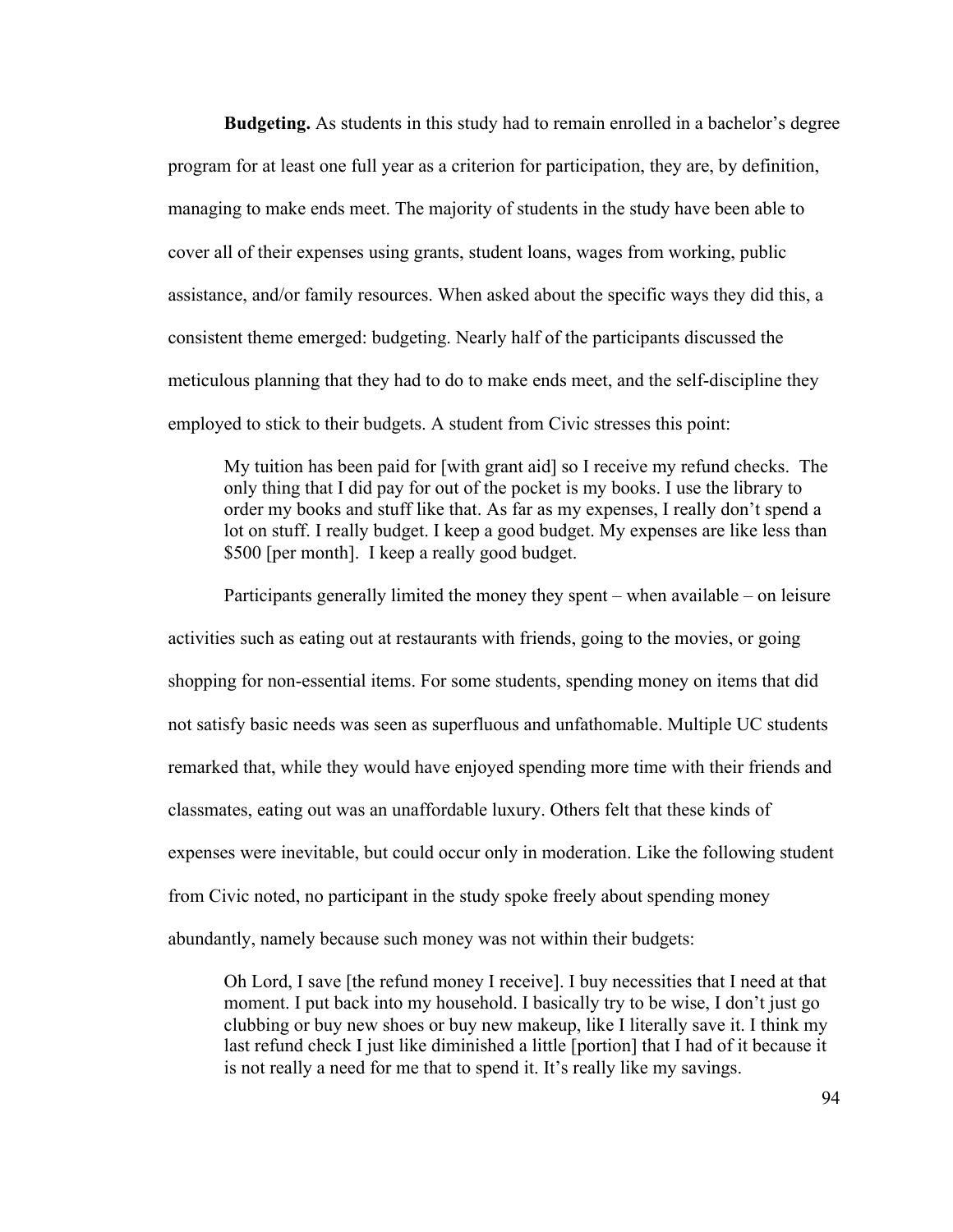# **What is the Knowledge and Understanding of Financial Aid and College Costs for Low-Income Students?**

Participants' understanding of financial aid and college costs can be broken down into four distinct phases: understanding how to complete a financial aid application, understanding the different types of aid they received, navigating the process of reapplying for financial aid beyond their first year of study, and understanding how each of the first three phases influences the student's overall perceptions of financial aid. Interwoven into these phases are students' understanding and assessment of the role of financial aid staff at their university and the purposes of financial aid. These understandings varied widely across the three study institutions.

# **Applying for Financial Aid**

Very few participants were able to draw on the experiences of parents who had themselves navigated college and financial aid application processes. Nearly all (51 of the 54) students interviewed were the first in their families to attend college. However, challenging the assumption that parents without college degrees may not be able to help their students prepare for their postsecondary education, a number of students reported receiving advice and assistance from their parents. A Civic student explains:

When I was in high school, I had no idea how to fill out my FAFSA. My mother saved my life [by explaining how to complete the FAFSA]. I was like, "Oh, what do I do?" And now [that I've been guided through the process] I can do it on my own, which is really cool. I just put in my information and I'm like, "Mom, put in yours," and we got it locked in. In high school, they just let me know that you have to apply for that by January 1 every year. When I first came in, I didn't understand that. I was like, "Oh, so every year it'll be covered." No, every year you have to go onto fafsa.gov and fill it out and send it in, just so that you are awarded the same things that you were awarded before. Because in the event that doesn't happen, you could be kicked out of your school because you haven't paid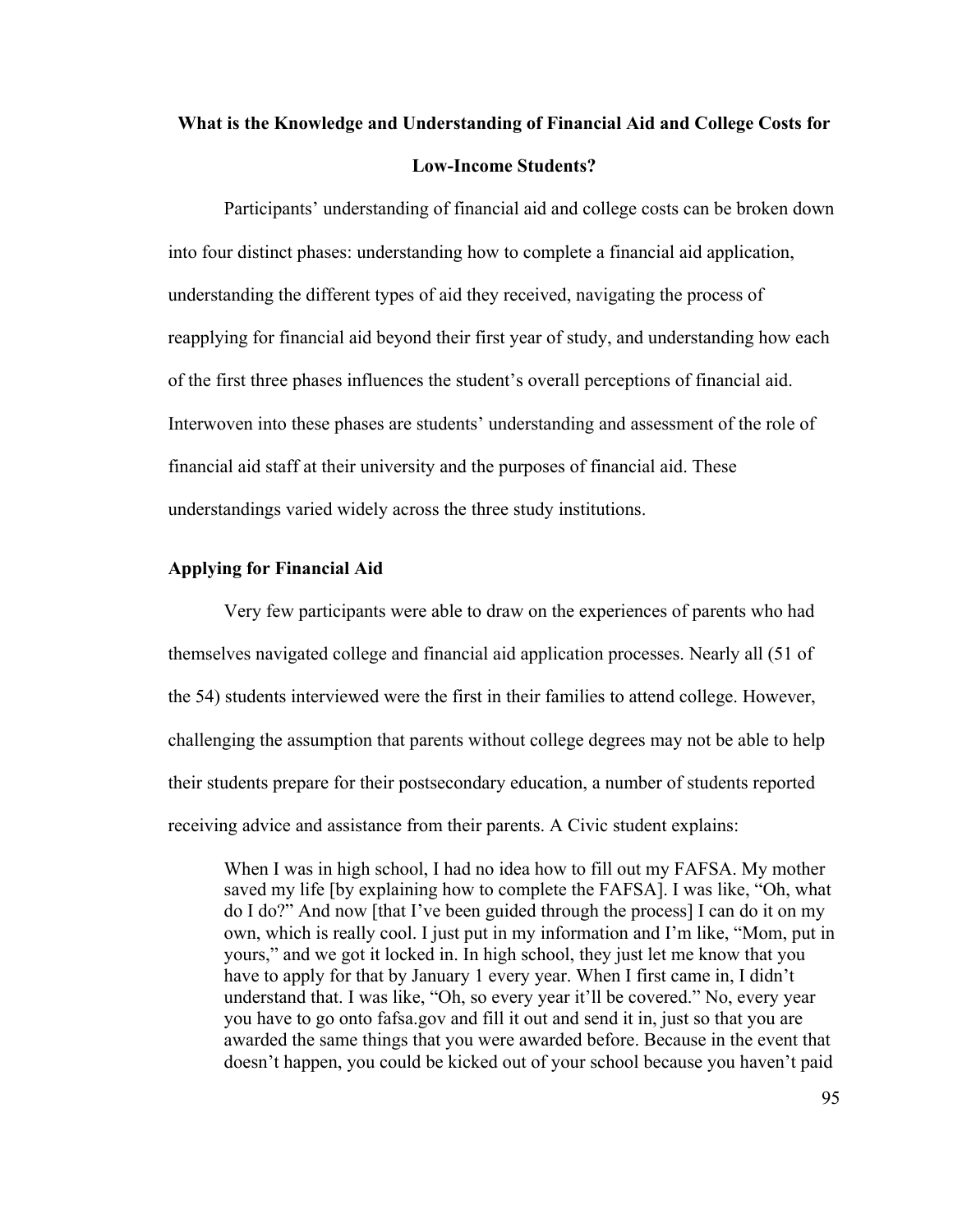for it. I felt pretty well prepared because of my school and because of my parents, so that's pretty good.

Few other participants reported receiving this level of assistance, as their parents did not have the time or the required understanding of the FAFSA to be a resource. As such, students turned to their high schools to receive information about and assistance with the application process.

Although all participants attended public high schools in Chicago, the quantity and quality of advising students reported to have received about college and financial aid varied among students who attended different high schools. Chicago has eight "College Prep" high schools; participants from UC and Civic attended four of these schools. These students described the College Prep schools as offering challenging academic curricula, as well as having knowledgeable counselors who provided some level of direct college guidance. For the most part, students cited large student-to-counselor ratios as a reason why counselors did not meet with students more than once or twice during their time at the high school. One Civic student summarized the experience of working with school counselors at a College Prep high school:

There were counselors at our high school; there were three. And there were a lot of us, so…trying to make an appointment for like 20 minutes, it was kind of rough. But pretty much everything was on my own, just a lot of calling to schools. [Counselors at my high school] did help me, once I was accepted to the school, to understand what my package, what the numbers meant, and how much I had to pay or didn't have to pay. So there was some help.

That said, students from these College Prep high schools had substantially more interaction with counselors and other secondary school personnel than students who attended other city schools. The latter group of students – who were represented at all three postsecondary institutions in the study – described fewer opportunities to receive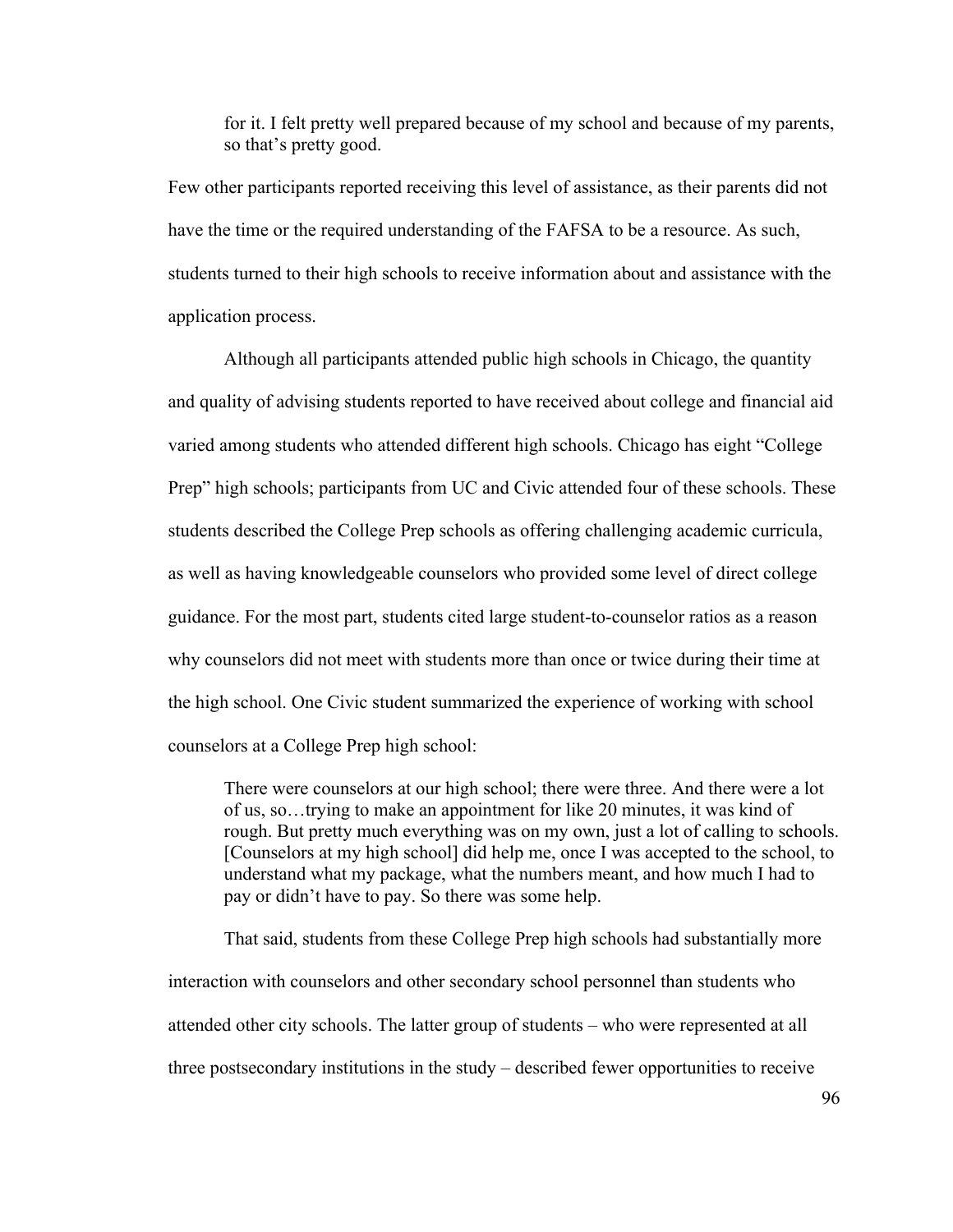guidance related to the college and financial aid application processes with some reporting no interaction related to these processes at all. Students attending neighborhood schools (that is, non-College Prep schools) also noted that their school's academic curricula lacked rigor. The following quote from a Civic student expresses the feelings of many of the participants who attended neighborhood high schools:

I would say that my academic life at [my high school] was kind of like nonexistent. I mean, it was an inner city high school, so I really did not receive any help from [counselors] at all. I remember in my last year when I was about to graduate from high school, they kept promoting everybody to go to college, but it was not to the degree that I wanted it to be. If somebody is going to help you to go to college, they're supposed to help you, but in my high school, they did not really help a lot of people. They didn't help us with personal statements; they didn't do nothing. A lot of kids, they were robbed with their college education. They didn't know what to do.

In contrast, the one participant from Pathways and the few participants from UC

and Civic who attended charter high schools reported that these schools had offered

college search and application resources and paid great attention to guiding students

through the college and financial aid application processes. These perceptions were not

shared by students attending College Prep high schools and neighborhood high schools.

A charter school alumna explained the support she received:

[My counselor] helped me with everything. It was like college applications, scholarships, letters, letters of recommendation, that sort of stuff. He did literally everything…I was in his office my senior year probably three or four times a week getting everything together. [My graduating class had about] 180 students. A good portion of us went to college but there was a percentage of us that didn't.

Other study participants who attended charter schools remarked that their counselors

were knowledgeable, approachable, and generally available for appointments.

Furthermore, the participants who attended charter high schools said that they felt

academically prepared when they started college.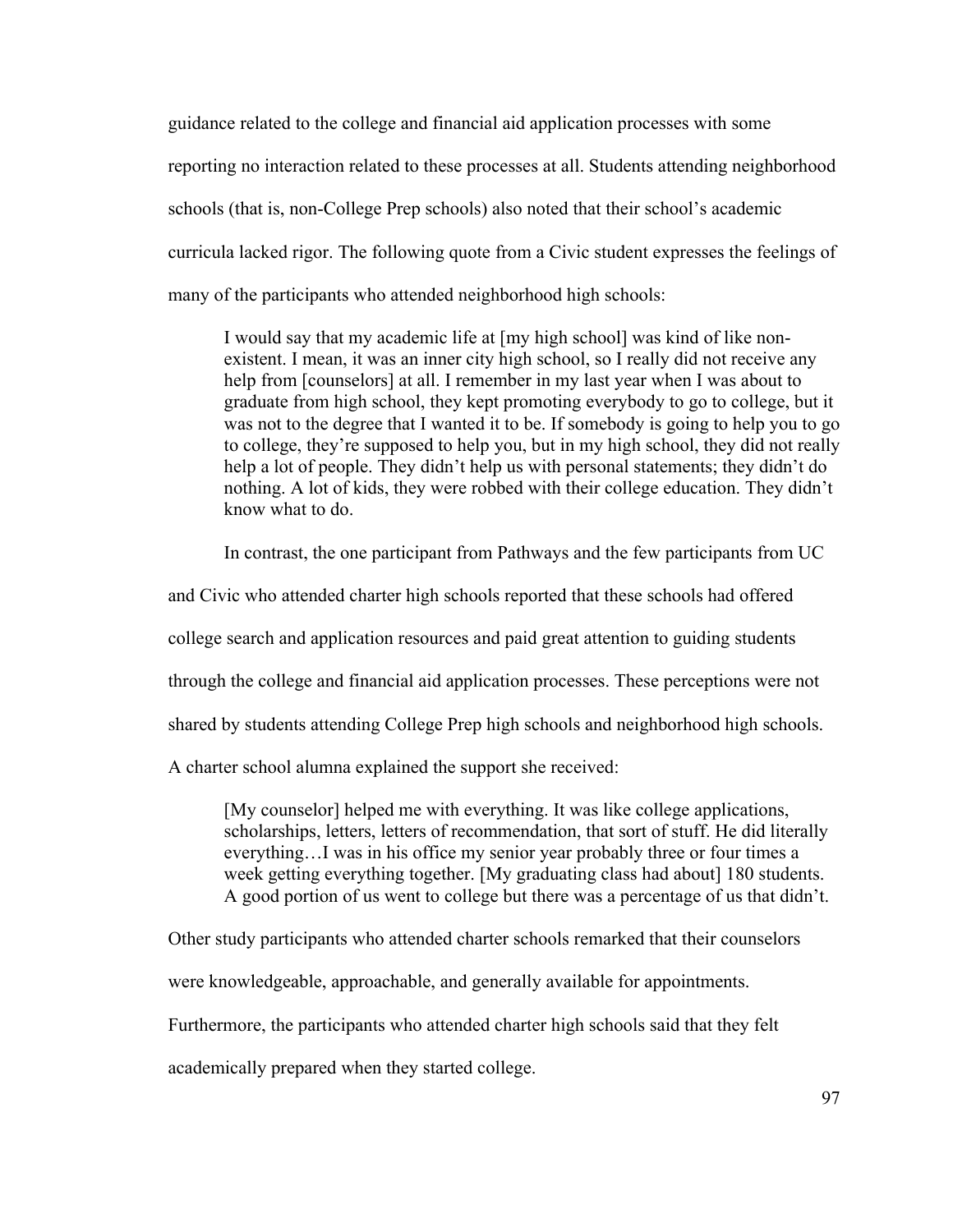A feature of charter high schools that stood out for a few participants was the additional college-related programming that was offered through the school. These programs provided SAT and ACT test preparation, information about the college and financial aid application processes, and individual mentoring for the students as they made the transition from high school to college. A UC participant found great value in this program:

It was a [three-year program] – it went from my junior year [of high school] into my freshman year of college. So, junior year was all ACT and stuff, senior year was learning about the loans, the college applications, the financial aid applications, how to do all that, and then freshman year was more like check-ins, like how are we doing, what do we need help with. [The check-ins were] one-onone, because the program directors were teachers from my high school, so they would text us or write us on Facebook or whatever.

While participants who attended charter schools more frequently shared positive experiences about preparing for college and applying for financial aid than participants who attended college prep and neighborhood high schools, the number of students who shared these perspectives is too small to draw any broad conclusions about the overall quality of various public high schools in Chicago.

# **Understanding the Financial Aid Package**

Participants noted that affordability – as determined by their financial aid package that resulted from their financial aid applications -- played a major role in their choice of college to attend. Participants described far more interest in the bottom line of the award (e.g., would the amount of financial aid offered, regardless of the source(s), enable them to attend) than the specific details regarding tuition costs or types of financial aid awarded. Participants at each of the three institutions chose their university because, all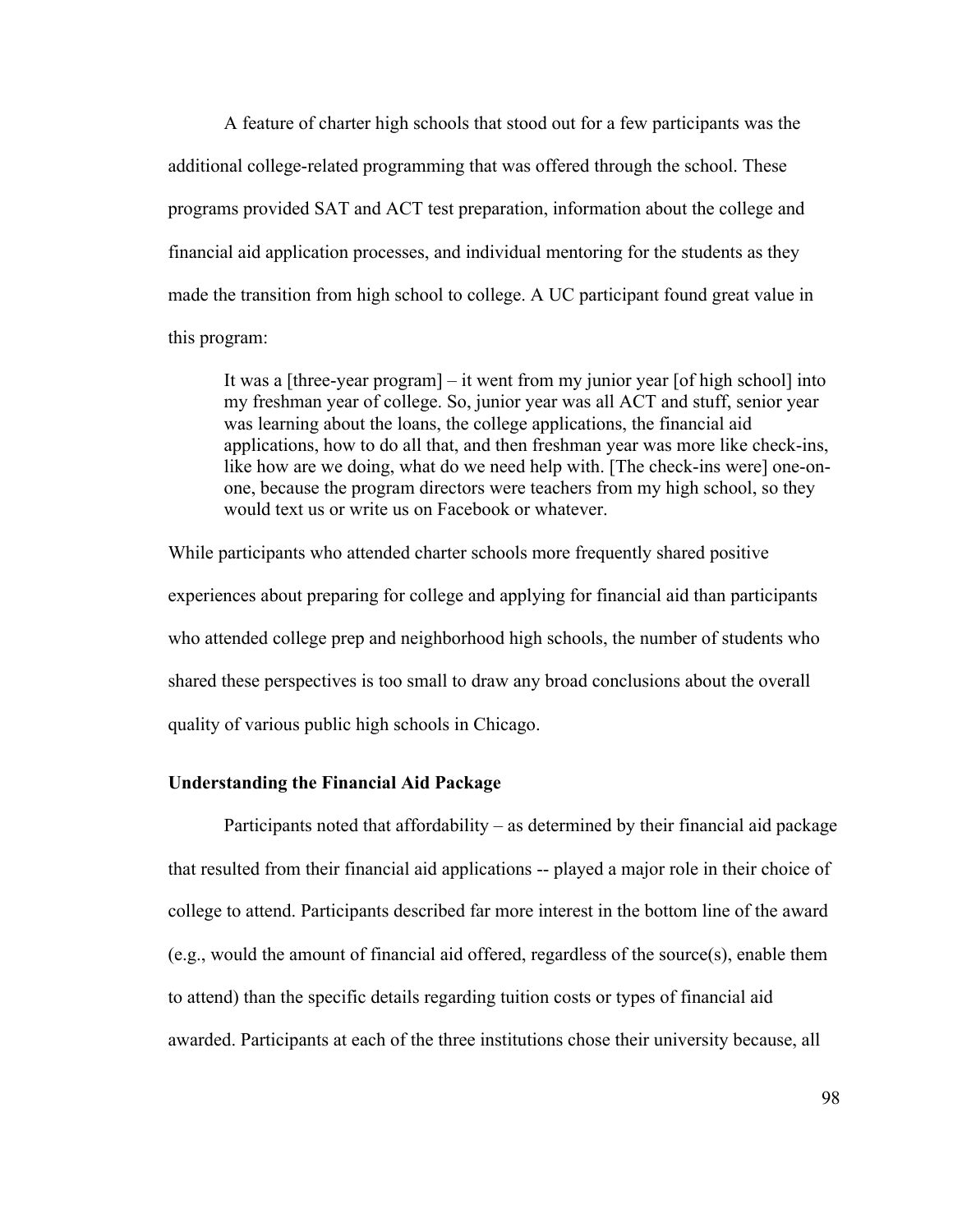else considered, it was the least expensive place to which they were admitted to pursue a bachelor's degree.

Students' perceptions about what they received in their financial aid packages – both the types and dollar amounts of aid – sometimes did not match the information contained in their financial aid documents. For example, as articulated in the following quote, a Civic student had some misconceptions about the contents of her financial aid package:

I have the MAP grant. I think that is the same thing as the Pell Grant…I have two, no I have three loans, two are subsidized and one is unsubsidized. I didn't take out the parent loan because I couldn't. I have the Civic Scholarship, so I get almost \$40,000 a year from [Civic], just kind of distributed throughout the quarters.

In reality, this student received both a Pell Grant and a MAP grant. She also received the Civic Scholarship, though it totaled \$11,000, not the \$40,000 she indicated. Her total cost of attendance was just above \$40,000. She was correct in identifying her Perkins loan and Direct loans. This student, like others, was not concerned with the particulars of her financial aid package, so long as she perceived that the combination of grants and loans was sufficient to cover her college costs.

That said, many other students did acquire knowledge about the types and availability of financial aid during the college search and financial aid application processes. These participants sometimes turned to their parents and peers for information to help them apply for financial aid. However, they mostly relied on personnel at their high schools (counselors and teachers) for guidance. The degree to which participants felt prepared discussing their financial aid packages was, for the most part, closely related to the level of support they received during the application process. Consistent with the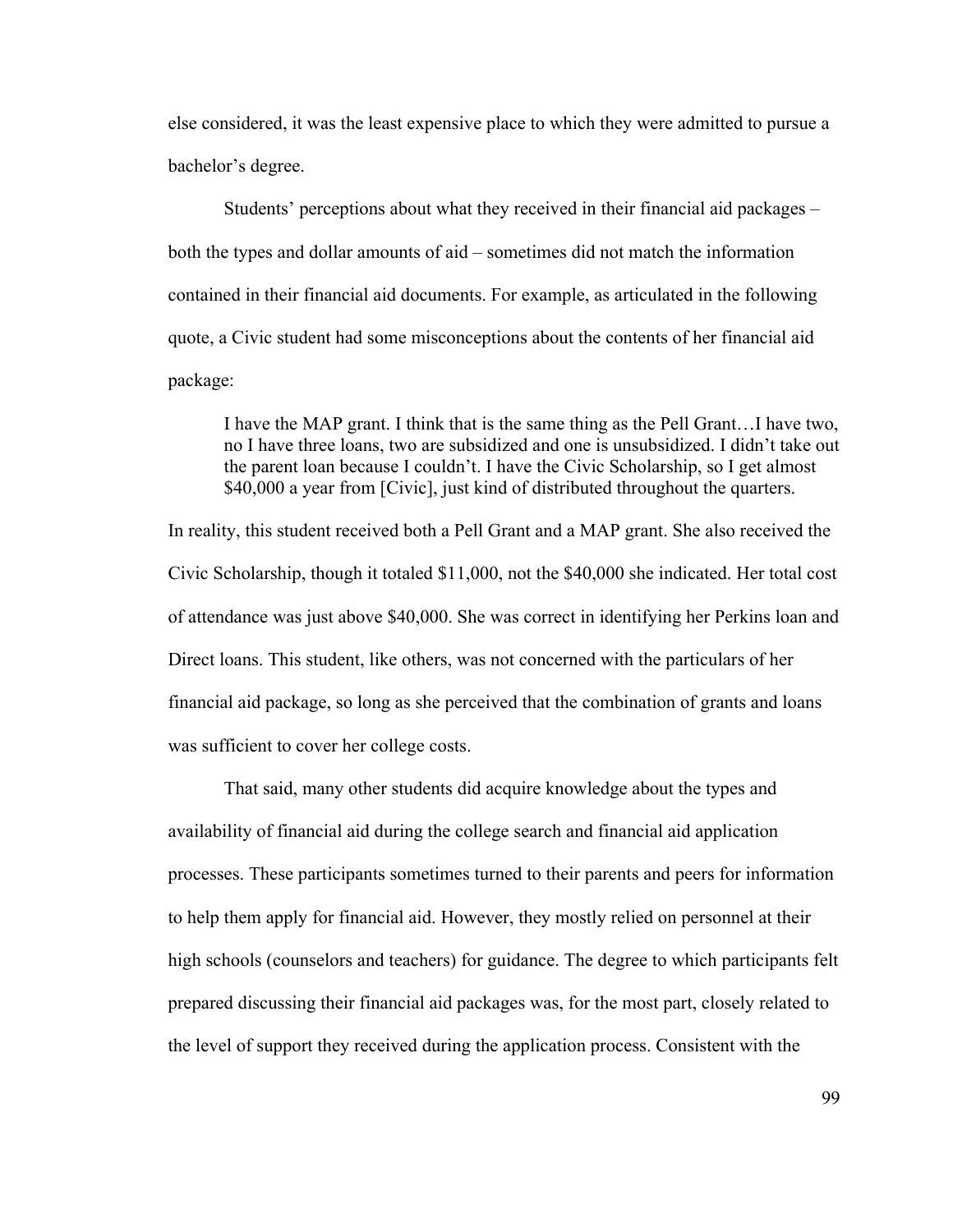earlier finding, students who perceived that they had knowledgeable, readily available counselors felt better equipped to make informed decisions about how to interpret their financial aid award letters. Some students said that they felt confident in interpreting their college and financial aid offers because their counselors sat down with them to help review their options, while a few others felt that the knowledge they gained from prior counseling sessions empowered to undertake this task independently upon receiving their college acceptance packets.

Most students understood the purposes and policies surrounding grants, scholarships, and loans, while others did not. One of the clearest examples of a student not understanding how financial aid works came from a Pathways student, speaking about student loans and cumulative debt:

Once I get through [my degree program], that \$33,000 [of cumulative debt] is going to be \$33,000 that actually belongs to me. You know, I have to pay them back, but it's more than what I usually got from when I used to work. I wouldn't make that money in a whole year at any other job.

After asking for clarification, I was able to conclude that this student did not realize that the loan funding she was receiving was being retained by Pathways to cover her tuition and fee costs. She thought that she would be receiving payment in the amount of her cumulative debt upon graduation. This is an extreme example of a student's misunderstanding of student loans, though several other Pathways students expressed confusion about the terms of their loans.

While most participants did understand that loans needed to be repaid, not all students knew the difference between subsidized and unsubsidized loans. A Civic participant shared the following misperception: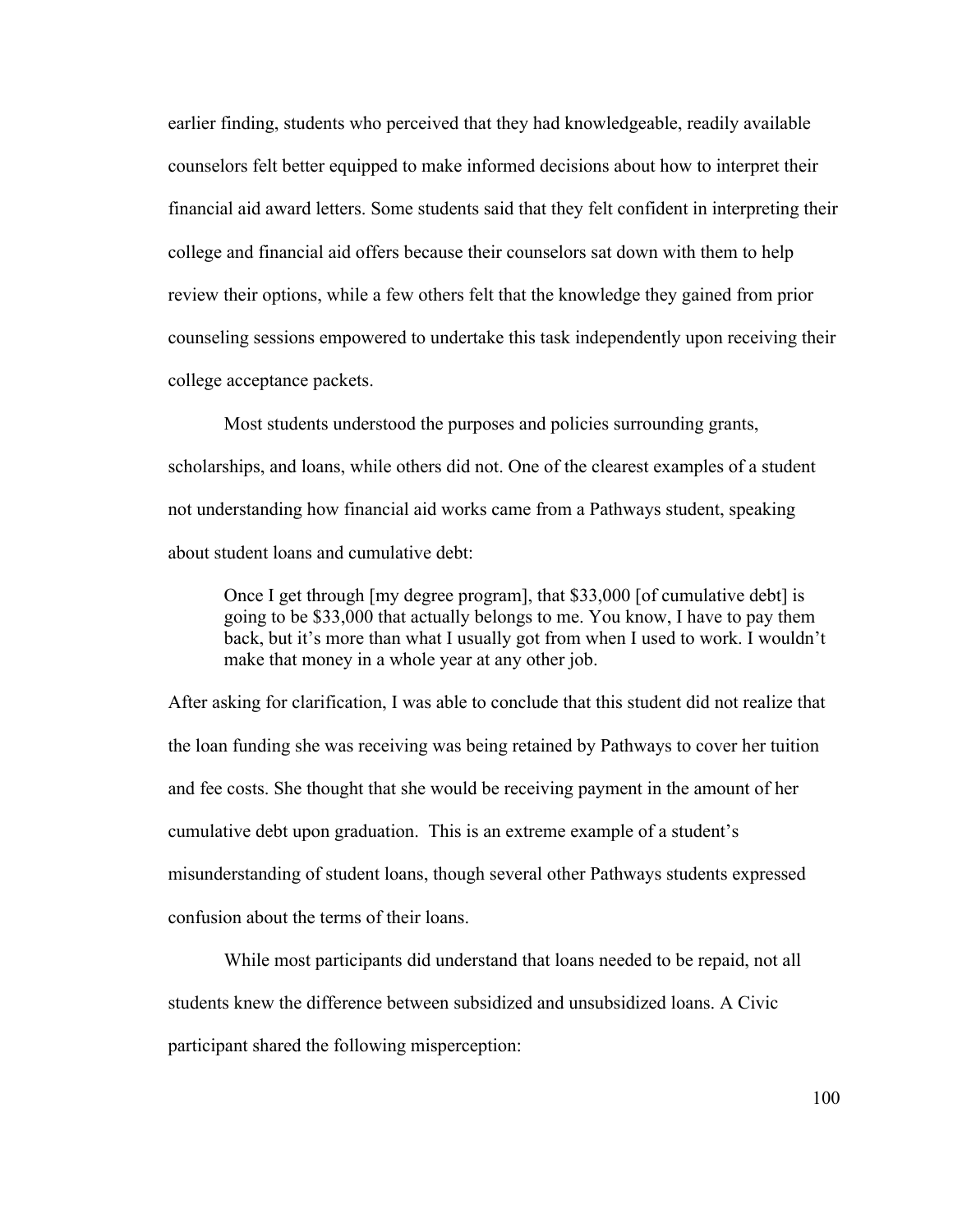I believe I've only borrowed subsidized loans. I don't believe I took unsubsidized, because I believe the unsubsidized  $-1$ 'm not 100% sure  $-$  is for a parent. Because all the ones I've taken are on my name. My parents haven't taken anything like that. So I believe they were all subsidized loans that I took.

This kind of misunderstanding was common across multiple interviews, though this student's confusion did not have any real consequences as she only borrowed the least expensive federal student loan. However, had she actually borrowed the unsubsidized loan instead of the subsidized loan, she would have ended up with a loan that started accruing interest immediately. Another student, from UC, misunderstood federal loans in a way that did have potential consequences:

I just have the unsubsidized…I never took out any private loans - I never did get the Perkins. I think I only had two different types. I never did get the Stanford (sic) loan.

This student's misunderstanding of the differences between different types of student loans may be a cause for greater concern, as interest rates and origination fees vary across loan programs. Unsubsidized loans accrue interest upon origination, whereas interest for subsidized loans is not assessed to students until after they graduate or withdraw from the college or university. By taking out an unsubsidized loan, this student will be costing herself more money in the long term than if she had borrowed a subsidized loan first. In this student's case, she actually did receive Federal Direct loans, which are one variation of the Stafford Loan. She was not offered a Perkins loan in her financial aid package. Misunderstandings of this nature did not appear to have a strong influence on participants' decision to borrow. Students at UC and Civic who chose to borrow borrowed subsidized loans first, and only borrowed unsubsidized loans if the subsidized loans did not cover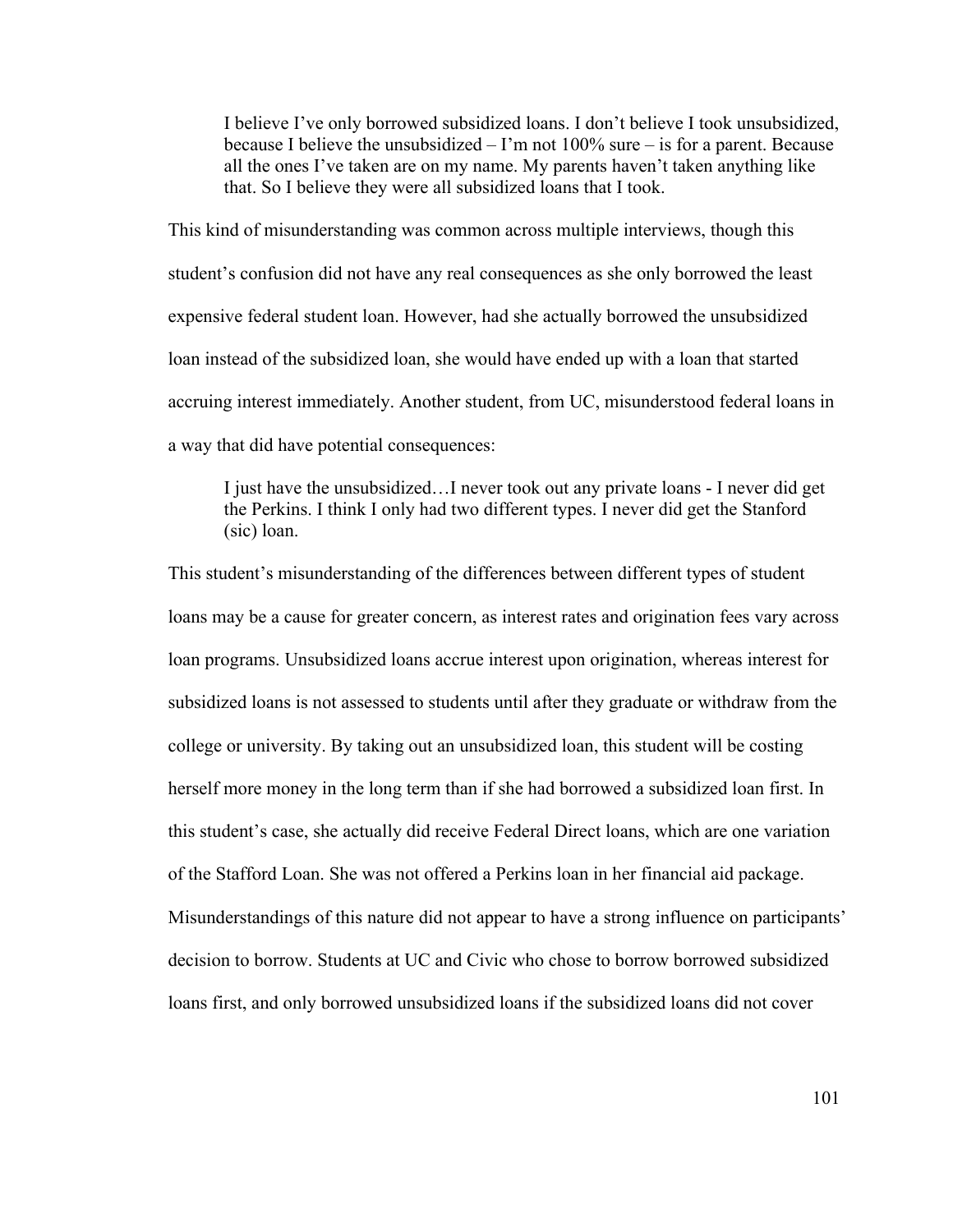their unmet need. Students at Pathways borrowed everything that was offered to them through their financial aid packages.

### **Reapplying for Financial Aid**

Participants described receiving very different levels of support in reapplying for financial aid for their second year and beyond. Some reported receiving essentially no guidance, while others described being walked through every step of the process by a financial aid administrator. It is not clear the extent to which these varying levels of support reflect differences in the extent to which individual students proactively sought help with the reapplication process.

Participants at UC predominantly fell into the former group; only two of the 15 students interviewed said that they received support in re-filing their FAFSA other than an e-mail reminder from the U.S. Department of Education. Slightly more (five of 19) students at Civic reported working with financial aid personnel to navigate this process. Thus, the majority of UC and Civic students did not report receiving help in re-filing their FAFSA. The fact that the study participants who said they did not receive assistance successfully resubmitted their FAFSA forms every year without help suggests that they did not need help. This finding could also be a signal of the value students place on this funding and recognize the importance of taking the necessary steps to renew their financial aid each year.

As receiving financial aid was a prerequisite for inclusion in the study, there is no way of knowing how the general absence of reported assistance may have played out for other students attending these institutions. Some of these students likely missed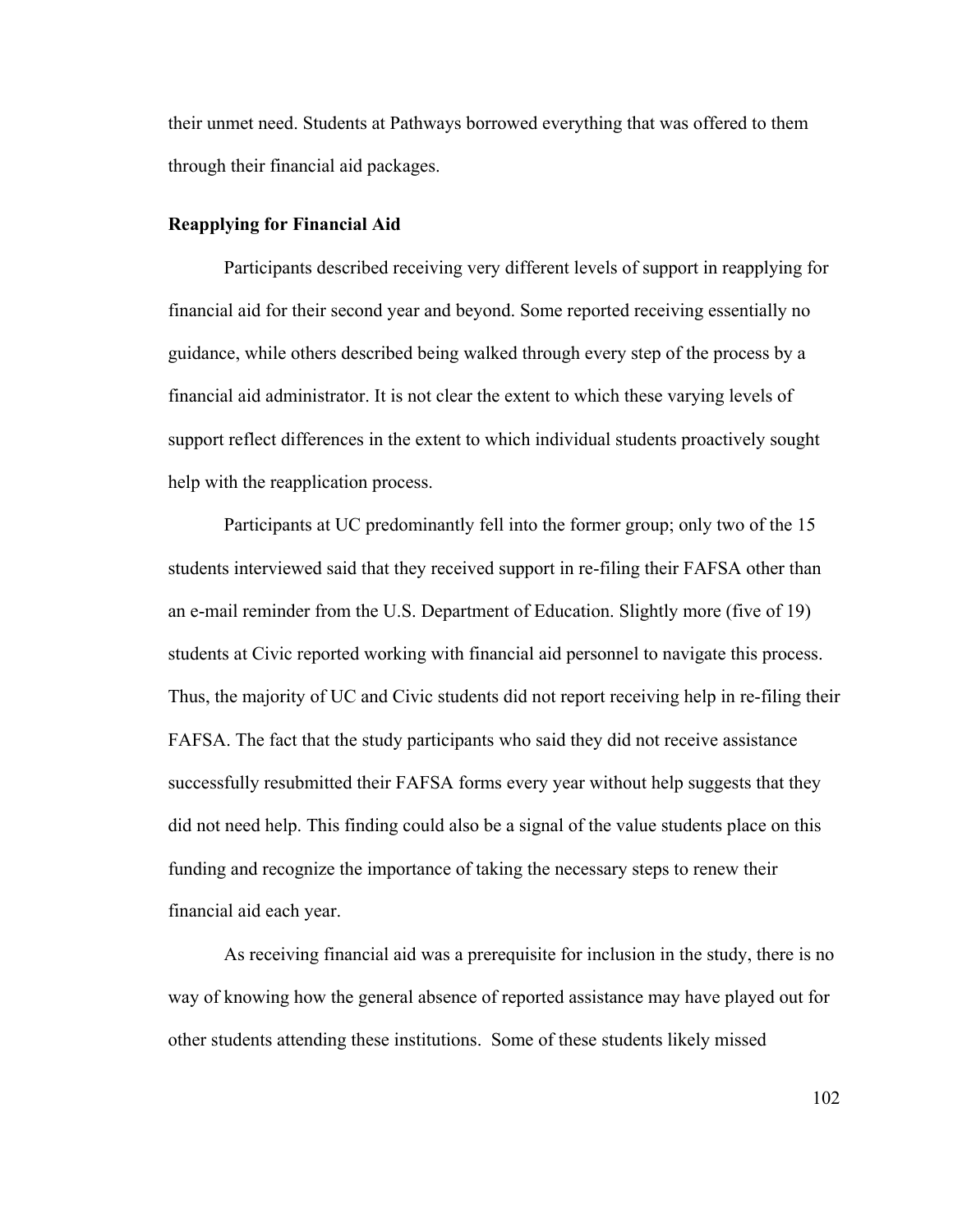deadlines and subsequently did not receive a new financial aid package. All UC and Civic students in the study also received MAP grants, which means that they filed their FAFSA forms early enough in the cycle to receive these grants before the available resources were exhausted. The submission of the FAFSA before MAP funding was suspended further suggests that participating students understood the importance of applying for financial aid and made it a priority.

The process of reapplying for aid looked very different at Pathways. According to participants at Pathways, every student is required to meet with a financial aid administrator during every term to review financial aid paperwork. Included in these multi-annual visits is oversight of the FAFSA application. The financial aid director at Pathways confirmed that students visit the financial aid office frequently and stated that, if she and her staff did not directly manage this process for the students, none would remember to do it on their own. Without filing a FAFSA, Pathways students would not be eligible to receive federal financial aid, which provides a substantial proportion of the institution's revenues.

# **Students' Perceptions of Financial Aid Administrators**

As illustrated in many of the examples above, there are numerous opportunities for financial aid administrators to assist students in applying for financial aid, understanding their financial aid packages, selecting among student loan options, reapplying for aid, and demystifying the financial aid process. Participants, however, had mixed feedback when asked about the helpfulness of the financial aid personnel at their institutions. The observed differences in students' experience appeared unrelated to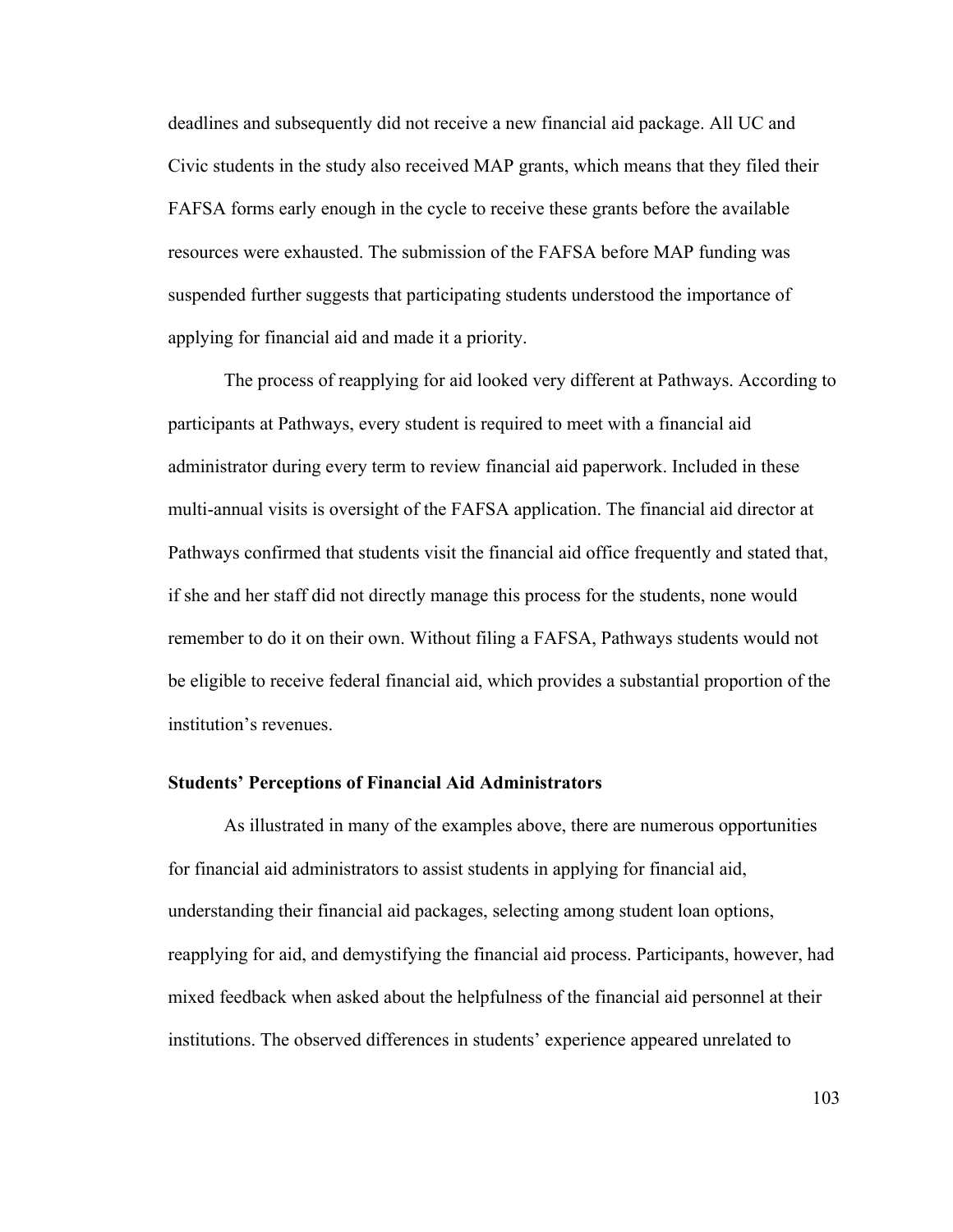students' background characteristics and other non-institutional contextual factors but did vary across the three study institutions. Students at UC had limited interactions with financial aid administrators; participants who did have interactions generally did not find them to be helpful. Students at Civic, on the other hand, shared mostly positive interactions with their financial aid personnel. Pathways students had mixed views of the helpfulness of their financial aid staff.

Of the 54 students participating in the study, 38 mentioned having at least one interaction with financial aid personnel, in person, by phone, and/or by email, not including annual financial aid award notifications. At UC, two students reported positive experiences, five reported negative experiences, and eight reported no interaction. At Civic, 10 students reported positive experiences, two reported negative experiences, and eight reported no interaction. It is possible that the students at UC and Civic who did not report interactions with financial aid administrators had experiences that were not memorable. At Pathways, seven students reported positive experiences, nine reported negative experiences, and three reported having both positive and negative experiences. The most common complaints about financial aid administrators were that they were not helpful, readily available, and/or respectful. This perceived poor service was a common theme that arose from UC students. A student at UC expressed the thoughts of other participants when she reflected on her visits to the financial aid office:

I actually hate communicating with the financial aid office. They actually have poor service…every time you go in there and you want to sit and talk to somebody they want to hassle you. They're like, "Oh well, what is it that you want to talk about? What do you really need?" Like, what if I wanted to just sit and talk to somebody about me, you know? What I'm saying it's like they have a hard time explaining stuff to you if you don't know what kind of loan this is. It's like they expect you to know this is the kind of loan and this is the interest you're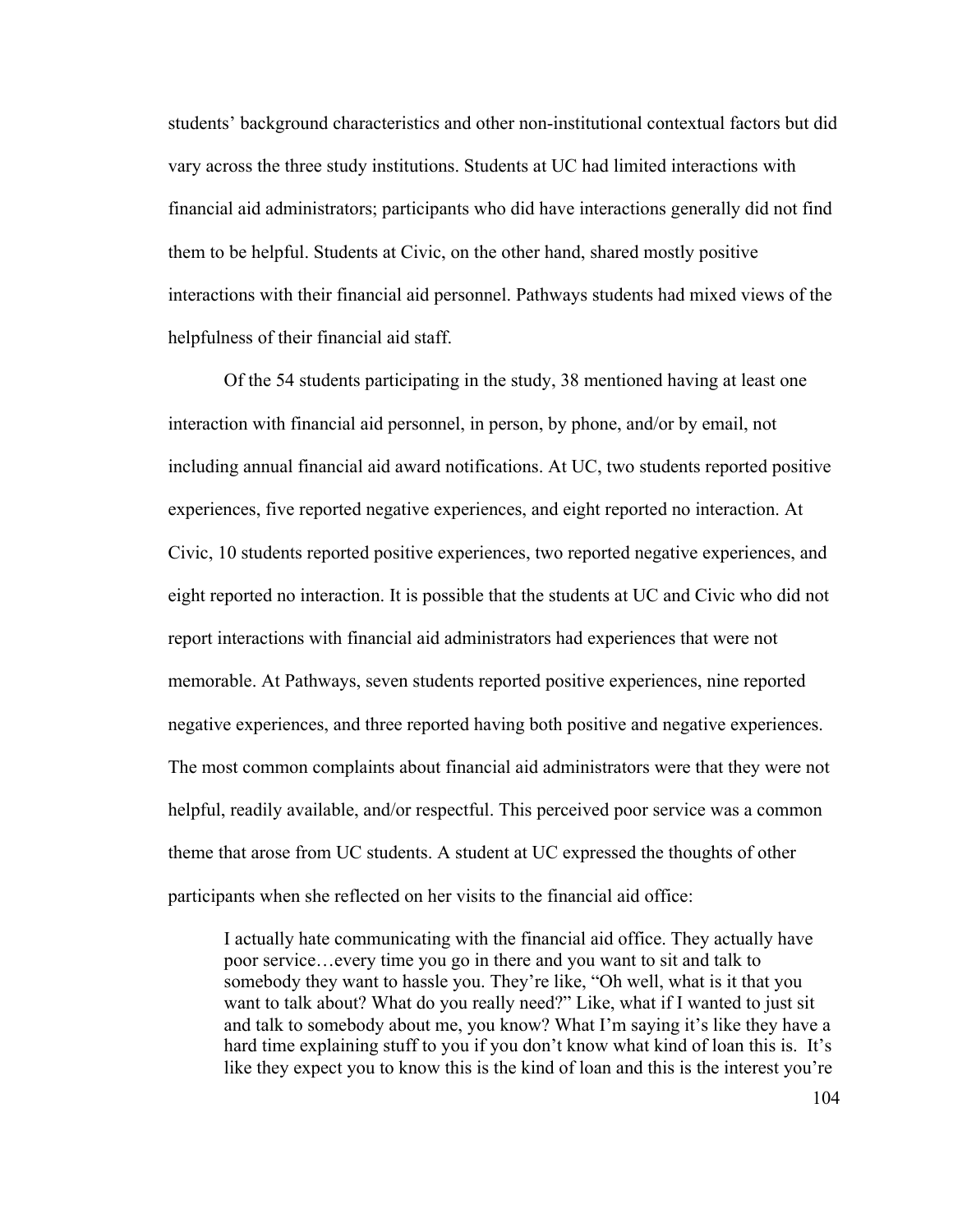going to pay and that. They can be really rude sometimes, at that office, but usually I try to do my research before I go in there. I would recommend to younger students, if you have a problem with financial aid, I would suggest talking to an academic adviser or going to one of the academic support programs or something and actually sit down and talk to somebody first because they're busy in the financial aid office and you can tell.

On the other hand, a Civic student spoke about the work of one particular

financial aid administrator, who invested great effort to assist multiple participants:

I was lucky to find [the associate director of financial aid], because I almost didn't go [to Civic]. I had just enough money and then my financial aid wasn't clearing in the amount of time needed, so my financial aid package wasn't complete. So they basically said, "You're not going to be able to go, you're not going to be able to dorm," and I was literally, two weeks before school, looking for a new place to go. Then my mother was like, "Let's try one more thing. Let's contact the Dean of Students." He referred us to [the associate director of financial aid]. He was like, "Hi, I'm who you should've been talking to all along. Let's see how we can get you into a dorm this weekend." From then on, he had been my financial piggybacker.

This student's comments suggest that the financial aid office at Civic is equipped to meet

the needs of students who have financial aid-related emergencies. No UC or Pathways

participants discussed seeking help from the financial aid office. The extent to which

Civic students are and are not reaching out to their financial aid officers to resolve urgent

matters is also not known. One Civic participant shared a perception that may shed some

light on students' hesitation to reach out to financial aid administrators:

I think a lot of students with a similar [low-income] background as mine, they come in thinking, "I have to do everything on my own." They don't really want to ask for help or don't know how to ask for help. But once you realize that in order to succeed, you have to ask questions, it gets better. But I would say not enough students [ask for help].

The frequency with which students at Pathways met with their financial aid

administrators may partially explain why their experiences with the financial aid office

have been a mix of positive and negative. Participants' negative feedback expressed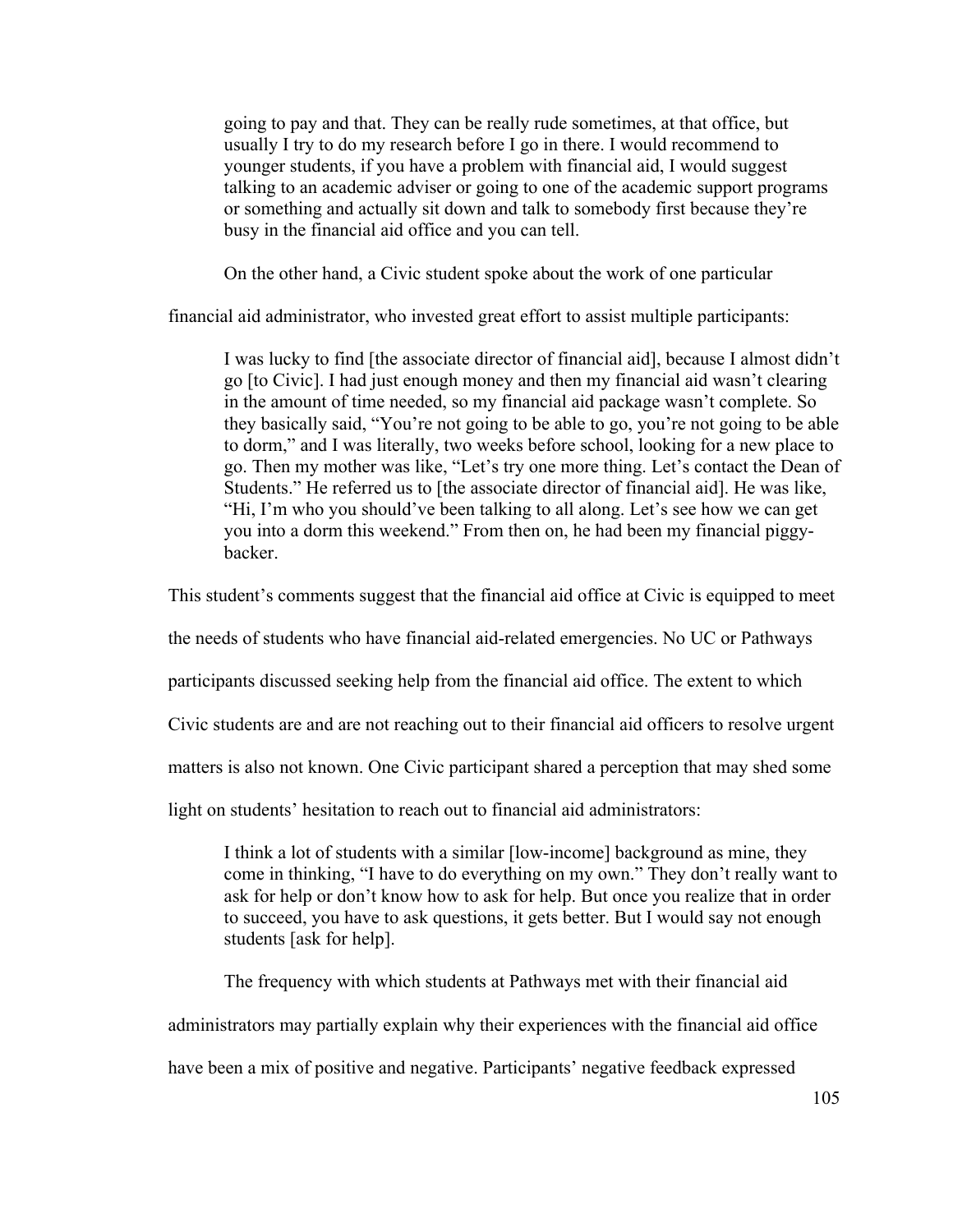frustration with the financial aid administrators' inability to clearly explain loan policies and repayment terms. Other Pathways students found the financial aid personnel to be helpful. This student lauded her financial aid officers:

Yeah they've been pretty great. I'll see them often. Sometimes, it's just to make a payment, or they'll call me after class if they need to talk to me. Basically filling out the PEAK, filling out papers and all that. Letting me know if I'm late on something. They've been pretty helpful here.

# **How do students perceive financial aid to promote and limit their ability to persist through their educational programs?**

Participants' perspectives on the ways that financial aid promoted and/or limited their ability to persist depended largely on the types and amounts of aid they received. Students' impressions also were somewhat dependent on their understanding of how financial aid works. Many of the students at UC and Civic, whose financial aid packages consisted primarily of grants, felt that financial aid was a positive force without which they would not still be enrolled. Most of these students knew the difference between grants and loans. The students at UC and Civic who borrowed generally characterized student loans as an investment in their future and felt that borrowing was worth the risk. Students at Pathways, for whom loans constituted the majority of the financial aid package, also typically felt that financial aid promoted persistence. However, some of the Pathways participants did not demonstrate a strong understanding of how student loan borrowing and repayment worked.

The few students, mostly from Pathways, who felt that inadequate financial aid limited their persistence, seemed to be more focused on the overall cost of attendance and the magnitude of unmet need. Some Pathways students felt overburdened by their heavy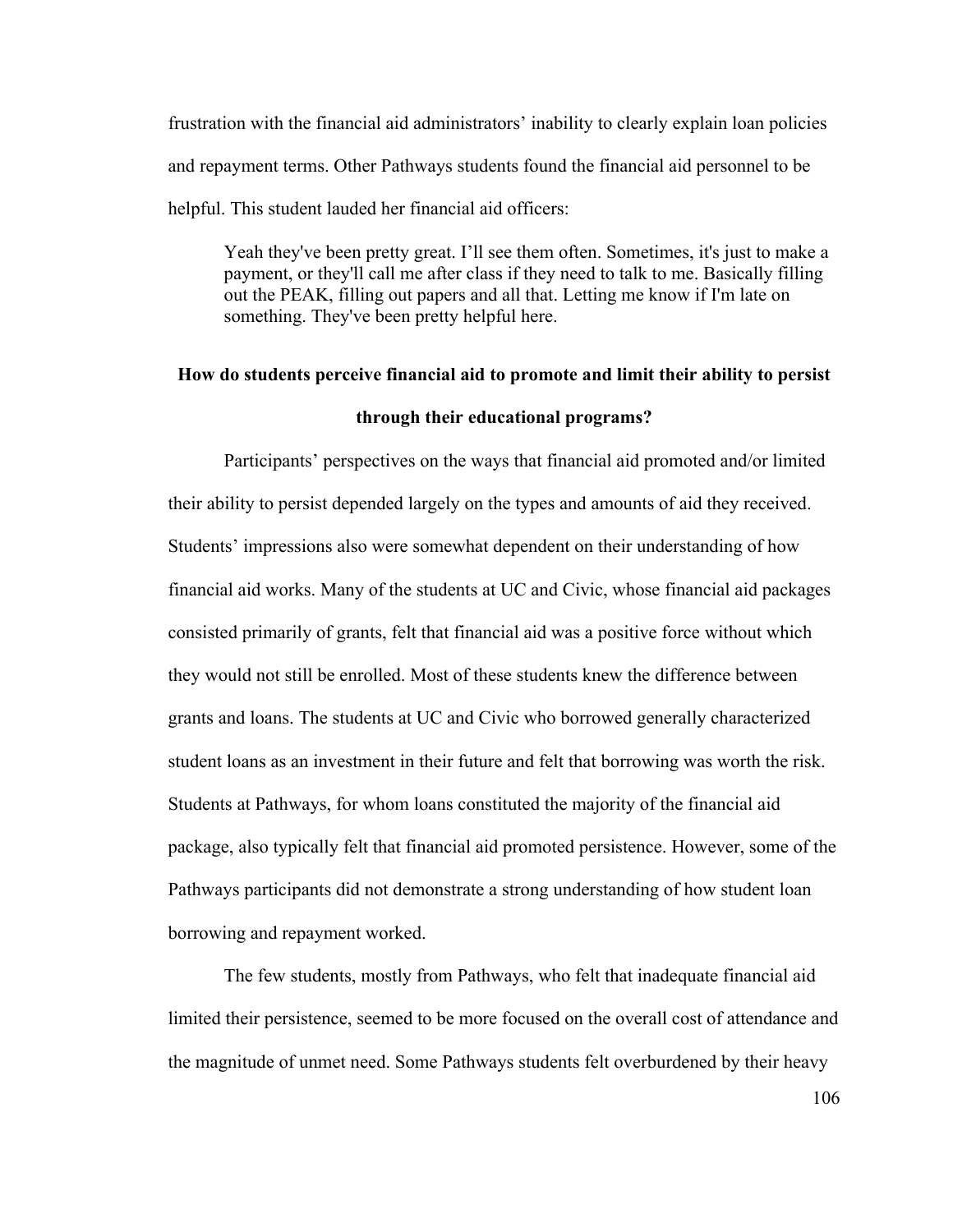reliance on borrowing to pay college costs. Thinking about their cumulative debt left them with an especially negative view of financial aid.

Because all study participants received financial aid and all – at the time of the interview – were still enrolled and on track to graduate, financial aid very likely played some positive role. Some participants did not isolate financial aid as a specific force that promoted their persistence, but reflected on how their overall college experience and post-college career aspirations fueled their desire to continue.

### **Financial Aid Promoting Persistence**

Most students felt that financial aid played an important role in their ability to remain enrolled. The degree to which students found financial aid to be a critical element varied across the three institutions and based on the types of financial aid they received. Students at UC and Civic who received grants tended to have positive perceptions of the ways financial aid helped them to pay college costs. When asked about their financial aid packages, these UC and Civic students frequently described their federal, state, and institutional grants using words such as "good" and "generous." Participants who felt that student loans – and the amounts that they borrowed – were a good investment also perceived financial aid in a favorable light.

Students at UC had generally positive things to say about receiving financial aid. This tendency may be attributable to the fact that most UC participants received only grant aid, and that those students who did use loans had financial aid packages with a substantially greater proportion of grants than loans. Participants at UC also appeared to feel less dependent upon financial aid to persist than their peers at the other two study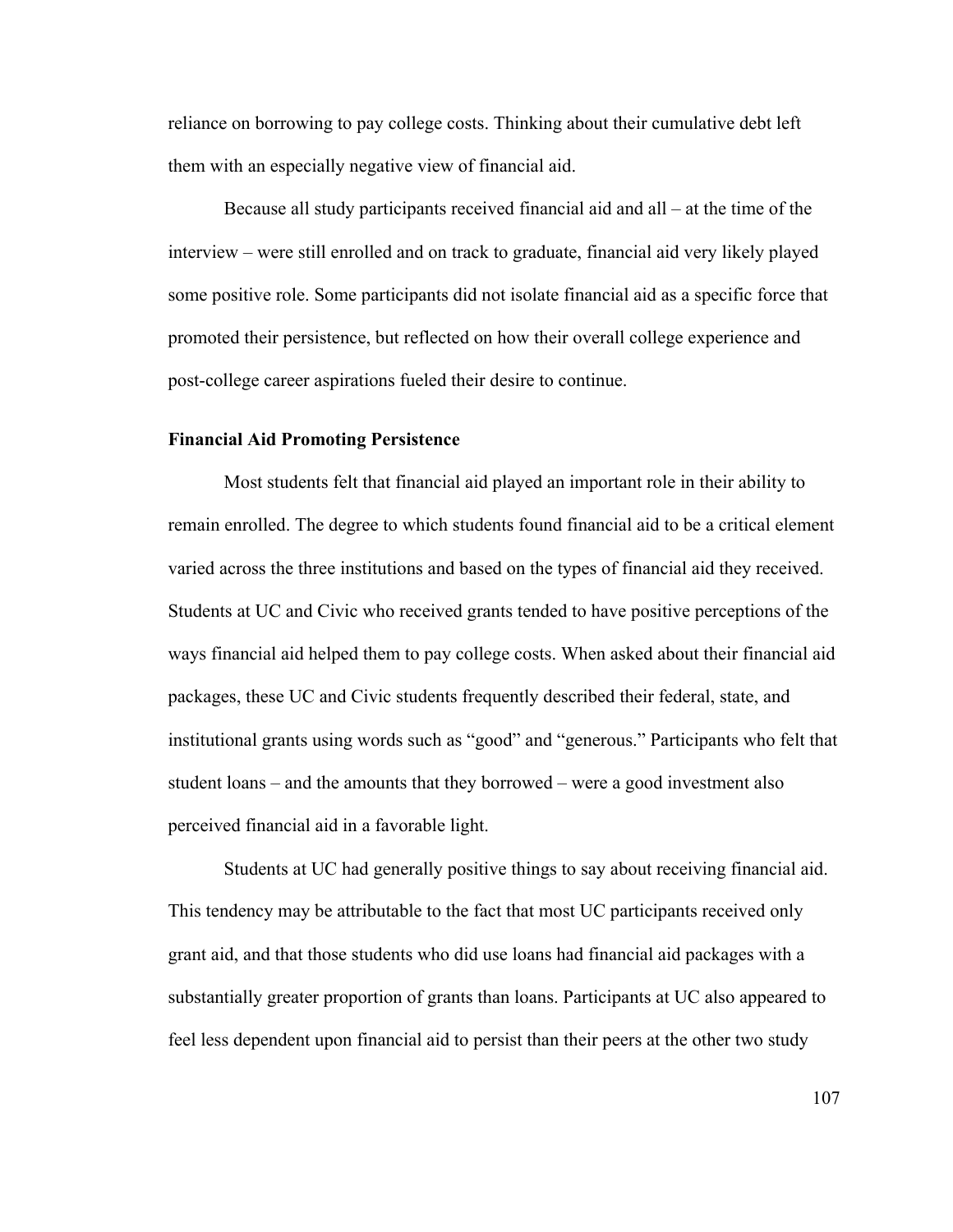institutions. No participants at UC said that they absolutely would not have enrolled and persisted without financial aid and none reported having ever considered stopping out or dropping out of school for financial (or any other) reasons. Though many UC participants struggled to pay living expenses, they did not pay tuition or fee costs directly to the university; their Pell, MAP, and institutional grants were paid directly to their student bills, covering all of these costs.

Similarly, participants from Civic also reported that they never had seriously considered leaving school for financial reasons. This finding may be a result of my sample selection criteria. However, unlike UC students, Civic participants seemed to be more acutely aware of the role financial aid played in their ability to continue in their degree programs, mostly because the cost of attendance at Civic was approximately \$20,000 greater than the cost of attendance at UC. One Civic participant shared her perceptions of financial aid as a force that promotes persistence, stating:

Civic has given me a really good award package composed of scholarships, grants, and loans. I cannot afford to pay anything out of pocket, so the rest outside of what Civic has given me in scholarships and grants, the loans have covered the rest…I chose Civic because of this funding, and I'm able to stay here because of it. They gave me more funding than other schools.

The majority of Civic participants assumed student loan debt, though their financial aid packages also consisted of more grants than loans. Although some Civic students assumed substantial debt, they felt that student loans are a worthwhile investment in the long run. Civic participants possessed a strong determination to persist and earn their bachelor's degrees.

Participants from Pathways were understandably less enthusiastic about financial aid, as the only grants they received were Pell Grants, which only made a small dent in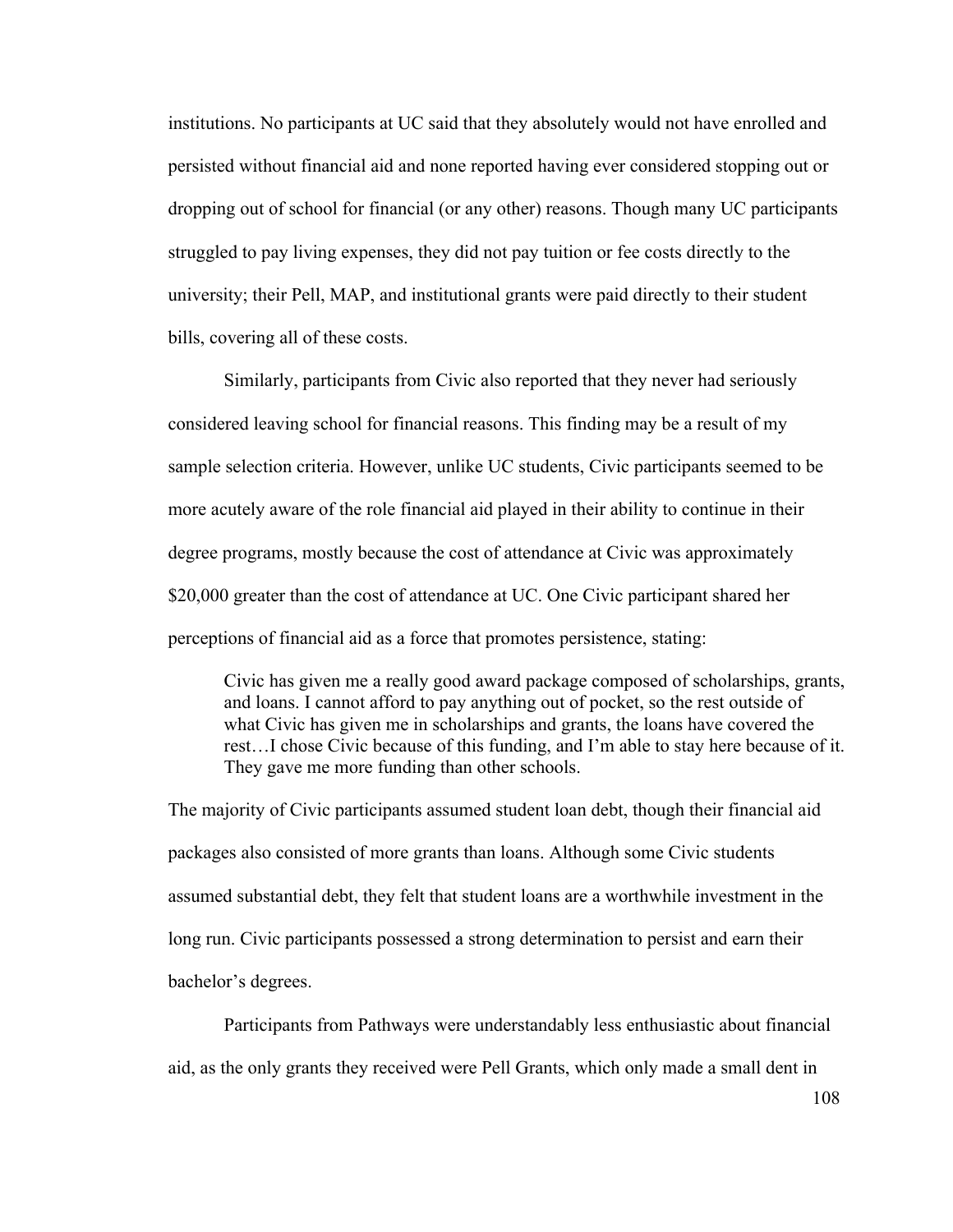their overall cost of attendance. The maximum \$5,550 Pell Grant covered approximately 23% of Pathways' annual tuition, meaning the overwhelming majority of students' financial aid packages consisted of federal and private loans. Still, fewer than half of the Pathways participants interviewed stated that they had ever considered dropping out despite continually taking out loans. A Pathways student put the costs of high levels of loan debt and the benefits of completing her degree into perspective:

I know I'm going to get out of school and owe the government hundreds of thousands of dollars, yeah, about \$100,000, I think…It doesn't overwhelm me, because I know that whatever I do, I'm going to work. I'm not going to graduate and try to get this fabulous house or fabulous car. I'm going to live where I'm living, drive what I'm driving. You know, if the car still works. And then I'm going to save my money to be able to pay monthly on that. Until I can do better.

Although this student did not have a strong understanding of her cumulative debt or the various lenders to whom she will be required to direct repayment, she felt that taking on the debt was a worthwhile investment in her future. This was a commonly held view among students at all institutions who borrowed to finance the costs of their education.

# **Financial Aid Limiting Persistence**

Whereas almost all participants said that financial aid was crucial to their ability to remain enrolled in their bachelor's degree programs, and that they had never seriously considered dropping out of school, a number of students at Civic and Pathways expressed the toll that financial struggles were taking on their ability to persist. Students at UC likely did not experience this struggle as acutely because their tuition and fees were fully covered by grant aid. There were two ways in which students at the other two institutions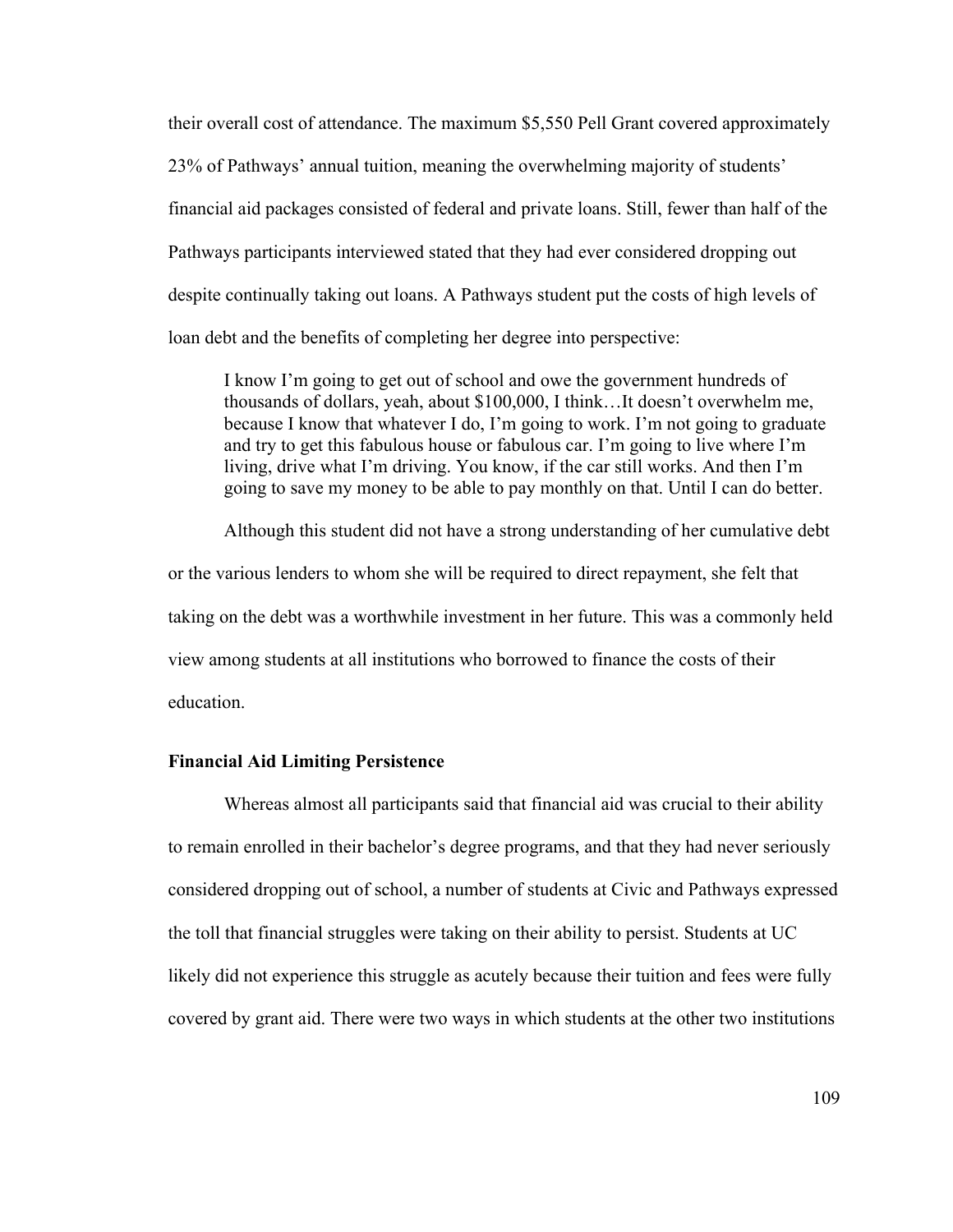perceived financial aid to challenge their persistence: their difficulty making PEAK loan payments while enrolled and their unmet need.

With little or no income, making the compulsory \$75 monthly payments for the PEAK private loan was difficult for all Pathways participants, impossible at times for some. All 19 Pathways students I interviewed spoke negatively about the PEAK loan program and the monthly payment. One participant expressed the collective perspective of the group:

| Jamey:       | Do you know of thand how much money totally you've borrowed |
|--------------|-------------------------------------------------------------|
|              | to this point?                                              |
| Participant: | No.                                                         |
| Jamey:       | Don't want to think about it?                               |
| Participant: | No. Not right now.                                          |
| Jamey:       | Are you required to pay \$75 a month while you're enrolled? |
| Participant: | Yes.                                                        |
| Jamey:       | How is that going?                                          |
| Participant: | I owe them right now.                                       |
| Jamey:       | How are they responding?                                    |
| Participant: | That was just someone who called.                           |
| Jamey:       | There are people who call you?                              |
| Participant: | Yes and harass.                                             |

Some Pathways participants shared experiences of being pulled out of class sessions by financial aid administrators to inquire about payment, a practice that may have contributed to some Pathways students' negative perceptions of their financial aid administrators. A few participants spoke of instances in which Pathways withdrew them or their peers from their classes due to non-payment of the \$75 monthly PEAK fee.

Stopping out was a more frequently employed strategy for students at Pathways than it was at the other two institutions in the study. Of the 19 Pathways participants, four had stopped out once and one had stopped out twice. Two participants from Civic stopped out, and no participants from UC stopped out. The length of students' absence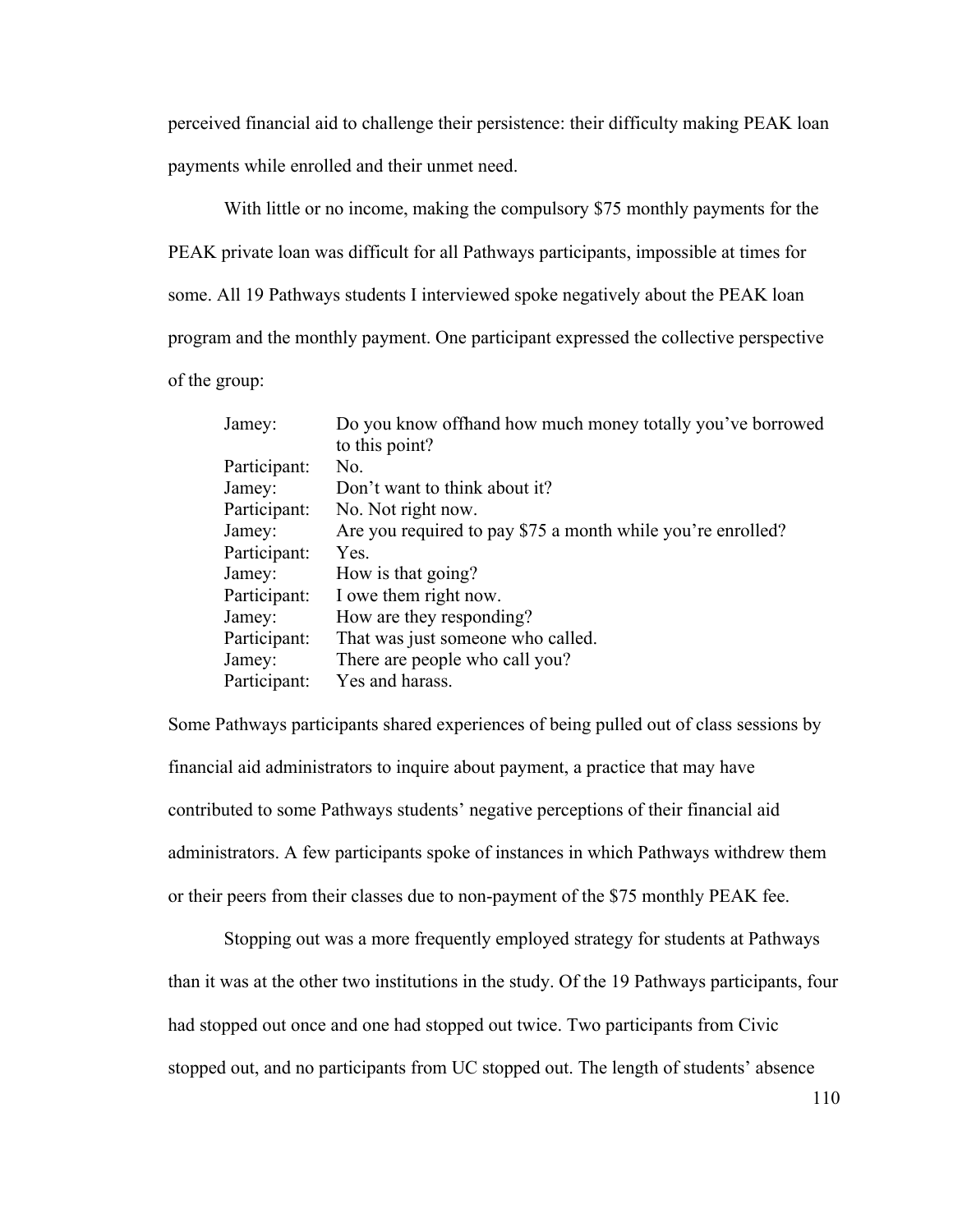from Pathways was only one or two terms, accounting for approximately two to five months. The Civic students who stopped out returned to school within two quarters. All students who stopped out cited financial reasons for their decision. In addition to struggling with living expenses, Pathways participants reported being unable to make the compulsory payments toward their PEAK loans. Although the PEAK loan was designed as a resource to cover unmet need, these monthly payments became an additional expense that students needed to find resources to pay. In some cases, the student chose to stop out; in others, the institution dropped the students from their classes until they were able to make the PEAK payment. One of the Civic students who stopped out noted a consequence to stopping out that she had not considered when making her decision to stop out, namely that her student loans would begin their full repayment schedule. This is what motivated her to find the resources to return to school:

It was my  $3<sup>rd</sup>$  year [when I stopped out for the first time]. I had to work. There was just no way for me to get around that. I just had to work. I needed to take out some time for myself, get myself together. And then, I took some time off this past winter because my father passed. And he didn't have any insurance, so I had to…come up with the money. [So I took one quarter off.]…the good thing is that nothing ever caught up with me, because I was gone for only two semesters [and I was able to get back into school before my loans went into repayment].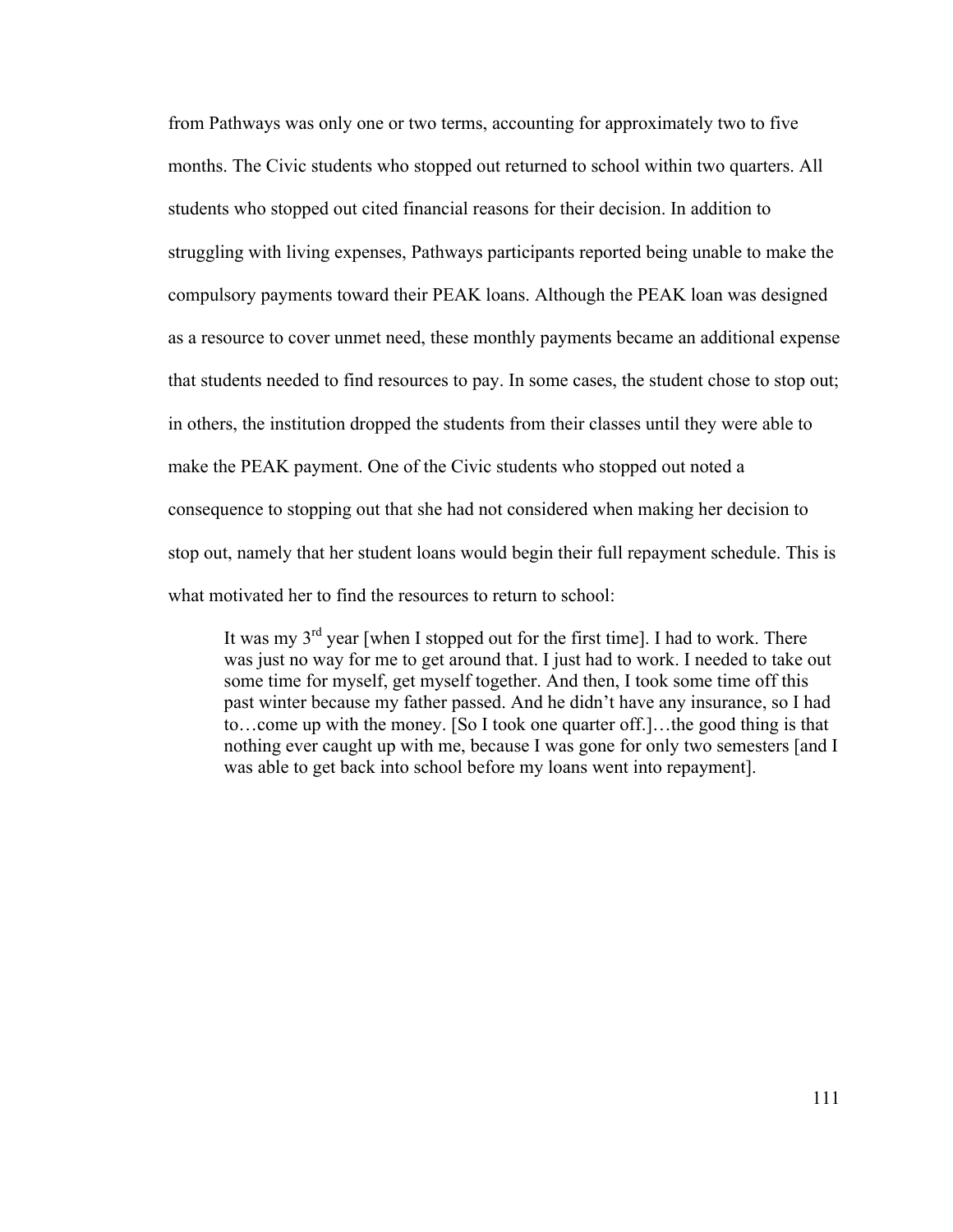#### **CHAPTER 5: Conclusions, Recommendations, and Future Research**

The purpose of this phenomenological study was to understand how low-income students attending three different Chicago universities were able to secure the financial resources required to persist beyond the first year of their bachelor's degree programs. The research questions examined the resources and strategies students employed to pay college costs, the ways that they used financial aid, and their perceptions of how financial aid promoted and limit persistence. This chapter provides a summary of findings, identifies contributions to the literature on low-income students and students' uses of financial aid, and offers recommendations for policy and practice.

Numerous reports show that students from low-income families are less likely to earn bachelor's degrees than their higher-income peers (Rumberger, 2010). However, national goals set by President Obama call for the United States to once again have the greatest proportion of adults with at least some college education (Kanter, 2011). These goals are unlikely to be met, let alone by their target date of 2020, if the rate at which students from low-income families complete college does not increase substantially. Furthermore, employment projections – both nationally and in Chicago – suggest that we will need to produce a greater number of bachelor's degree holders within the next decade to fill hundreds of thousands of anticipated job openings that require advanced skills and expertise (Carnevale, Smith, & Strohl, 2013; Illinois Department of Employment Security, 2011).

Previous studies (Geelhoed, Abe, & Talbot, 2003; Ishitani & DesJardins, 2002) have examined the characteristics of students who drop out of college. Some quantitative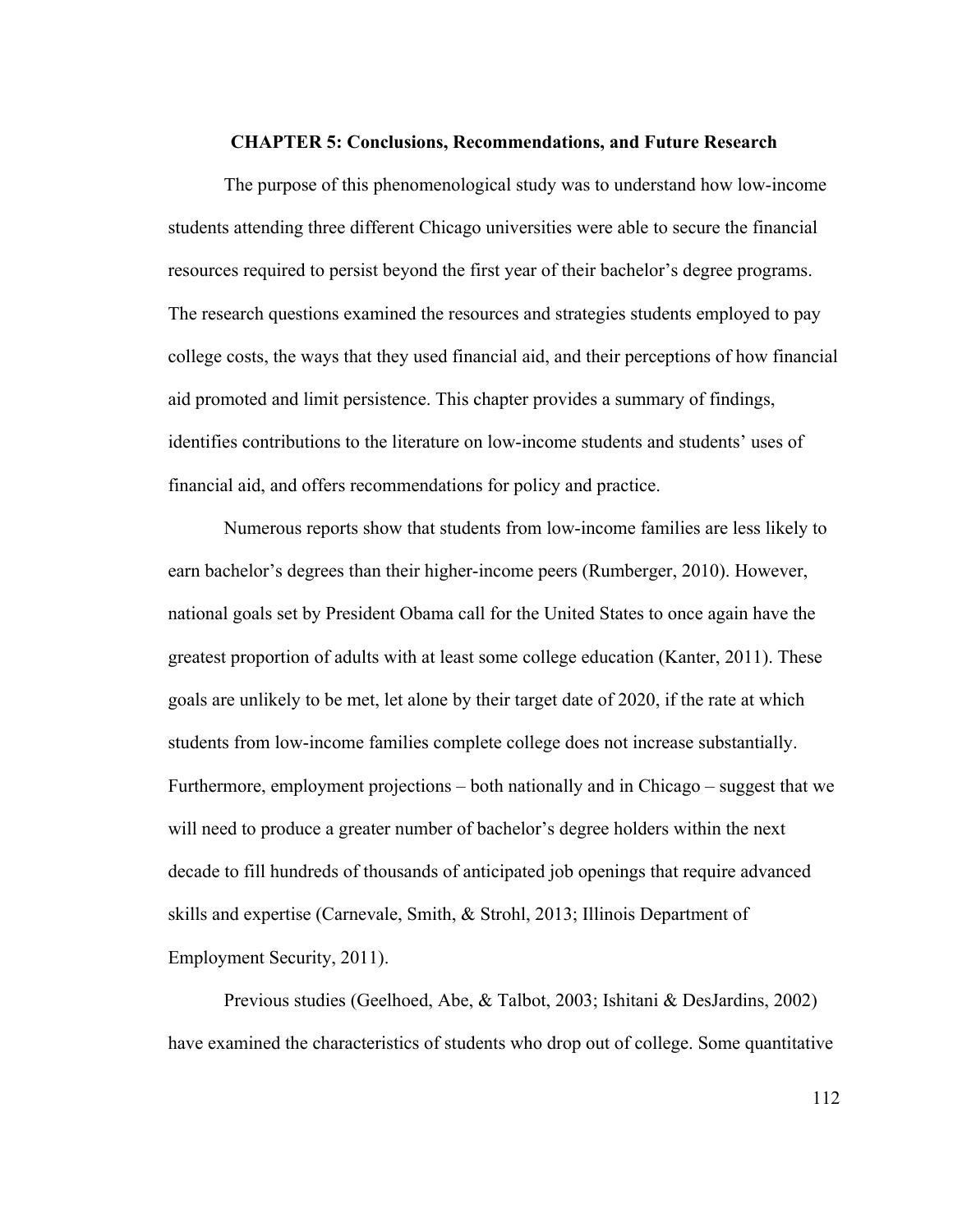analyses (Alon, 2007; Chen & St. John, 2011; Dubrock, 1999; Fenske, Porter, & DuBrock, 1999; Heller, 2003; Kim, 2007; Thomas, 1998) have explored factors related to persistence. Yet, prior to this dissertation, little was known about the characteristics and behaviors of students who persist through bachelor's degree programs despite expected financial obstacles.

This dissertation addresses that knowledge gap. Learning from the experiences of 15 students attending a public four-year institution, 20 attending a private not-for-profit four-year institution, and 19 attending a private for-profit baccalaureate-granting institution (at which students' normal time-to-degree is approximately three years), this study advances understanding of the ways that students from low-income families made use of available resources to remain enrolled in their programs. Probing deeply into the ways in which students experience paying for college on their road to persistence offers useful insights for theory, policy, and practice.

## **Summary of Findings**

Much of the prior research reviewed in Chapter 2 (Alon, 2011; Chen & St. John, 2011; Dezhbakhsh and Karikari, 2009; Dynarski, 2002; Fenske, Porter, & DuBrock, 1999; Heller, 1997; Heller, 2003; Kim, 2007; Leslie & Brinkman, 1987; Mundel & Rice, 2008; Seftor and Turner, 2002; Thomas, 1998) suggests that some forms of financial aid – namely need-based grants – promote persistence, whereas loans often limit persistence in bachelor's degree programs. The perspectives of participants in this study are consistent with these earlier findings. While all 54 students in the study were still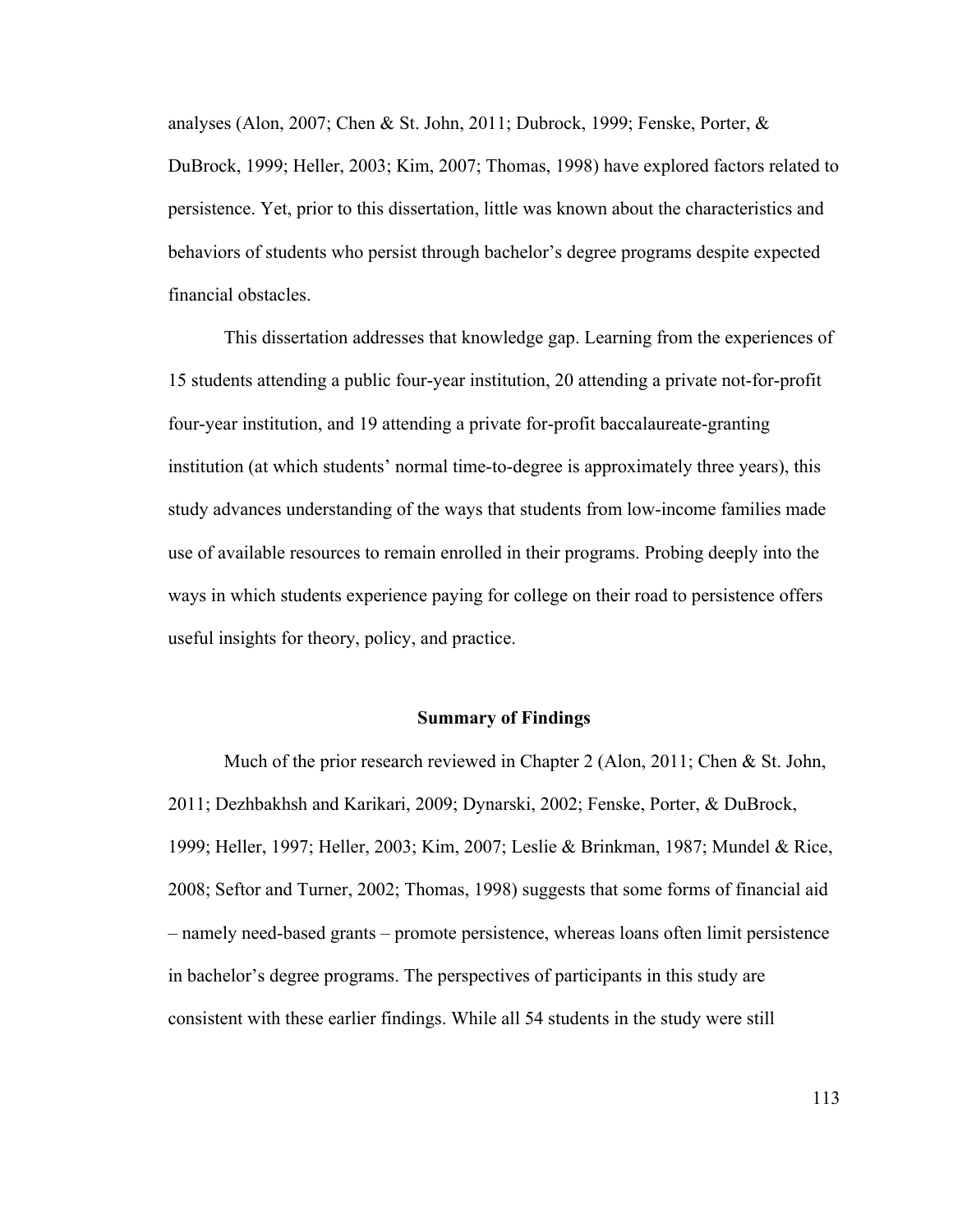enrolled at the time of their interview, the degree to which they felt they were able to consistently make ends meet varied.

This study sheds light on the financial challenges that students from low-income families may face in their efforts to pay the costs of their bachelor's degree programs. First, participants faced a number of costs – both college-related and non-college-related. These costs, along with the magnitude of their unmet need, drove their decisions to work and borrow. Participants utilized several strategies to try to reduce costs, with some living with their parents and others seeking to borrow or illegally download course books and other materials. Some participants had added dimensions of cost that challenged their ability to remain enrolled, including unexpected health problems, financially supporting dependent family members, and contributing to their parents' household.

The nature and magnitude of participants' financial challenges also varied based on the characteristics of the financial aid package received – particularly the proportion of aid awarded as grants versus loans and the amount of unmet need that remained after accounting for grants. Students whose financial aid packages consisted primarily of grants were more readily able to pay college costs than students for whom the primary form of aid received was loans. Students who did not receive much in the way of grant aid felt that they had no choice but to either borrow or work more than their peers. Most participants used income from work to help pay college costs, though the types of jobs and number of hours students varied within and across institutions.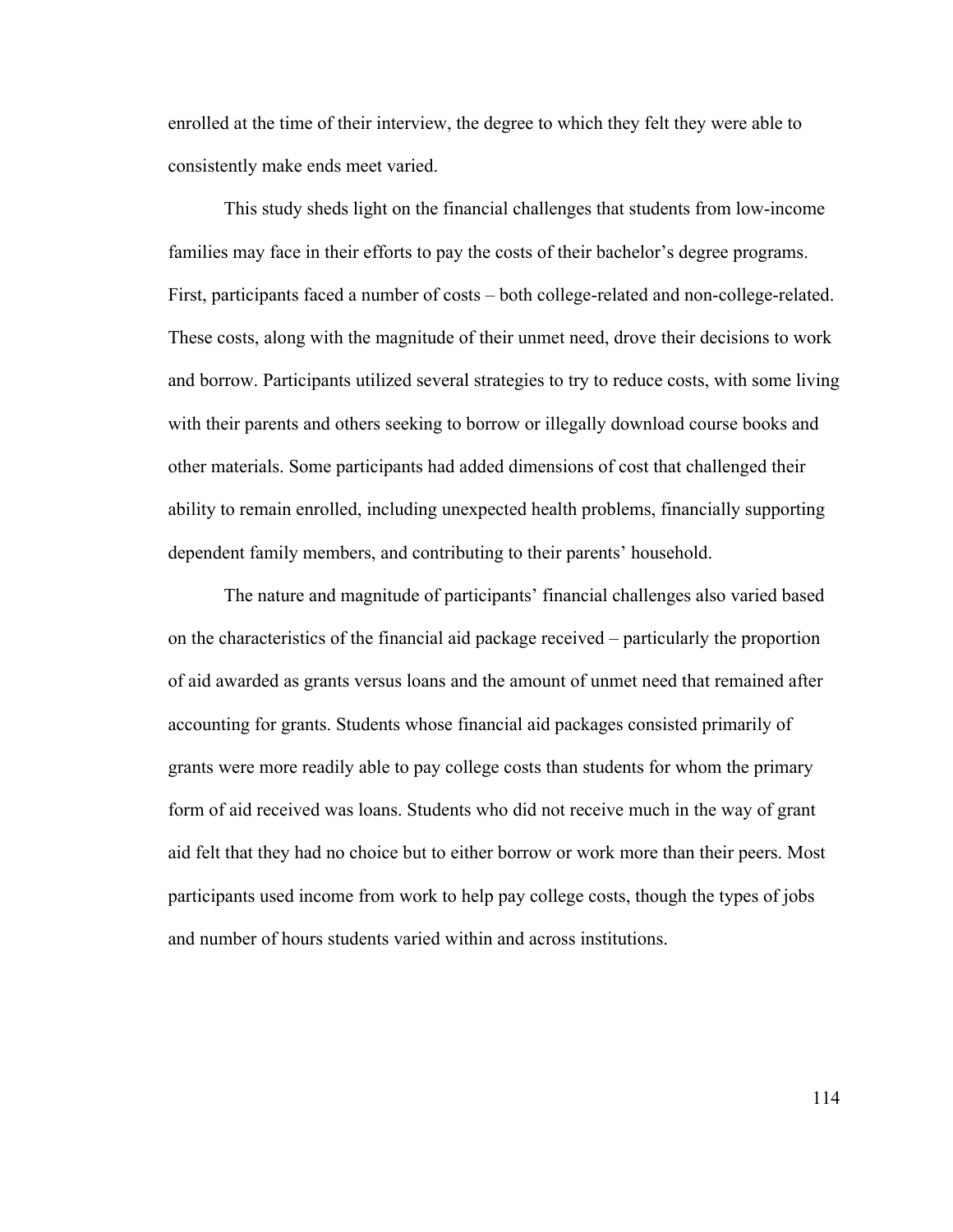## **Need-based grant aid promoted persistence for all students.**

Previous studies (Alon, 2011; Dezhbakhsh and Karikari, 2009; Dynarski, 2002; Heller, 1997; Leslie & Brinkman, 1987; Mundel & Rice, 2008; Seftor and Turner, 2002) illustrate that receipt of need-based grant aid is associated with an increased likelihood of college persistence for low-income students. My findings, while not intended to infer causation, support this research. Each participant received at least one need-based grant, the Federal Pell Grant. Students' Pell Grants were immediately applied to cover some portion of their tuition, and thereby reduced the need to rely on other financial resources for this central and essential college cost. The Pell Grant was particularly important for students attending Pathways, the for-profit institution in this study, as the Pell Grant was the only available source of grant aid for these students.

For students at UC, a public university, and Civic, a private-not-for-profit university, grant aid had a larger impact on the amount of loan debt acquired. Students at UC received the maximum Pell Grant and maximum Illinois MAP grant of \$4,720, which brought the total of federal and state grant aid to \$10,270, within \$3,000 of the institution's tuition and fees. On top of federal and state aid, students also received needbased grants from UC. These grants covered the remainder of tuition and fee costs for all participants from this institution. For some students, these grants also covered some or all costs of books and living expenses. As a result of sum of these grants, most UC participants did not have to borrow student loans.

Students at Civic also received the Pell Grant, MAP grant, and institutional grants. Tuition at Civic was over \$30,000 per year – much higher than at UC – and Civic provided more generous grants and scholarships, ranging between \$5,000 and \$17,000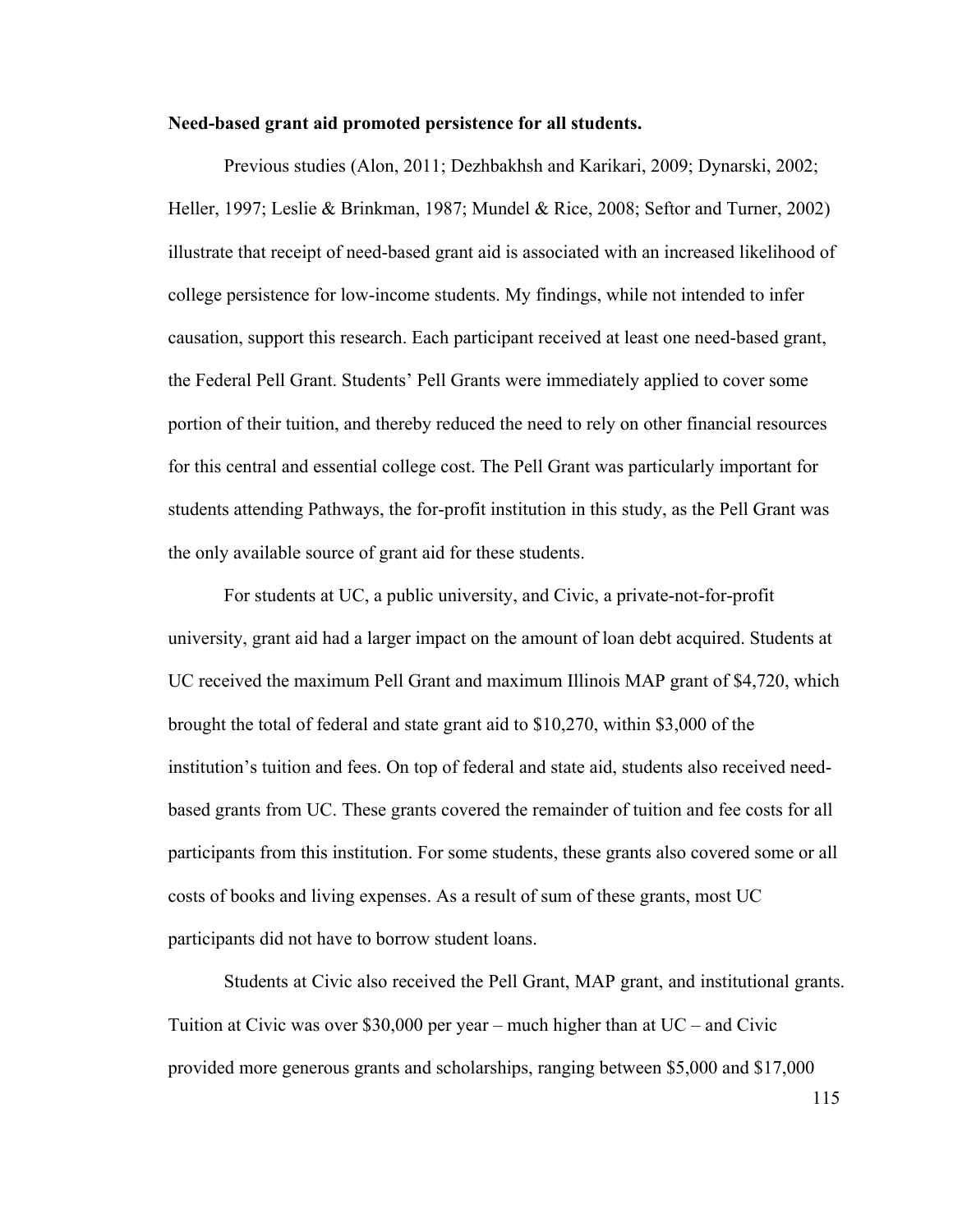per year. Civic students who lived with their parents did not have to pay rent. Most Civic participants, regardless of living arrangement, still required other resources to pay the proportion of their total cost of attendance that was not covered by grants. However, the majority of Civic participants' tuition and fees were paid for by grant aid.

#### **Loans promoted persistence for some students and limited persistence for others.**

Unlike the literature on need-based grants, the literature on student loan borrowing is less conclusive. Some studies found that borrowing promoted persistence for some groups (Kim, 2007), while others found that borrowing limited persistence, especially for low-income students (Fenske, Porter, & DuBrock, 1999; Kim, 2007; Thomas, 1998). My findings suggest that borrowing influences persistence differently for different students. The fact that all participants – including those who borrowed – were still enrolled and on track to graduate at the time of their interview suggests that borrowing promotes persistence. However, the students who appeared to be in the greatest jeopardy of dropping out, as evidenced by previous stopout and self-reports that they may stop out in the future, had accumulated more debt than other participants. Students at Pathways, who were required to make monthly payments on their private PEAK loans while enrolled, cited this burden as a reason for potentially not being able to complete their bachelor's degree program.

My findings suggest that some students strategically borrowed less than the maximum loan amounts they were offered and maintain strict budgets, while other students felt that they had no other available resources and took out every loan they were offered, as they needed all of these funds in order to pay college costs. Borrowers at UC,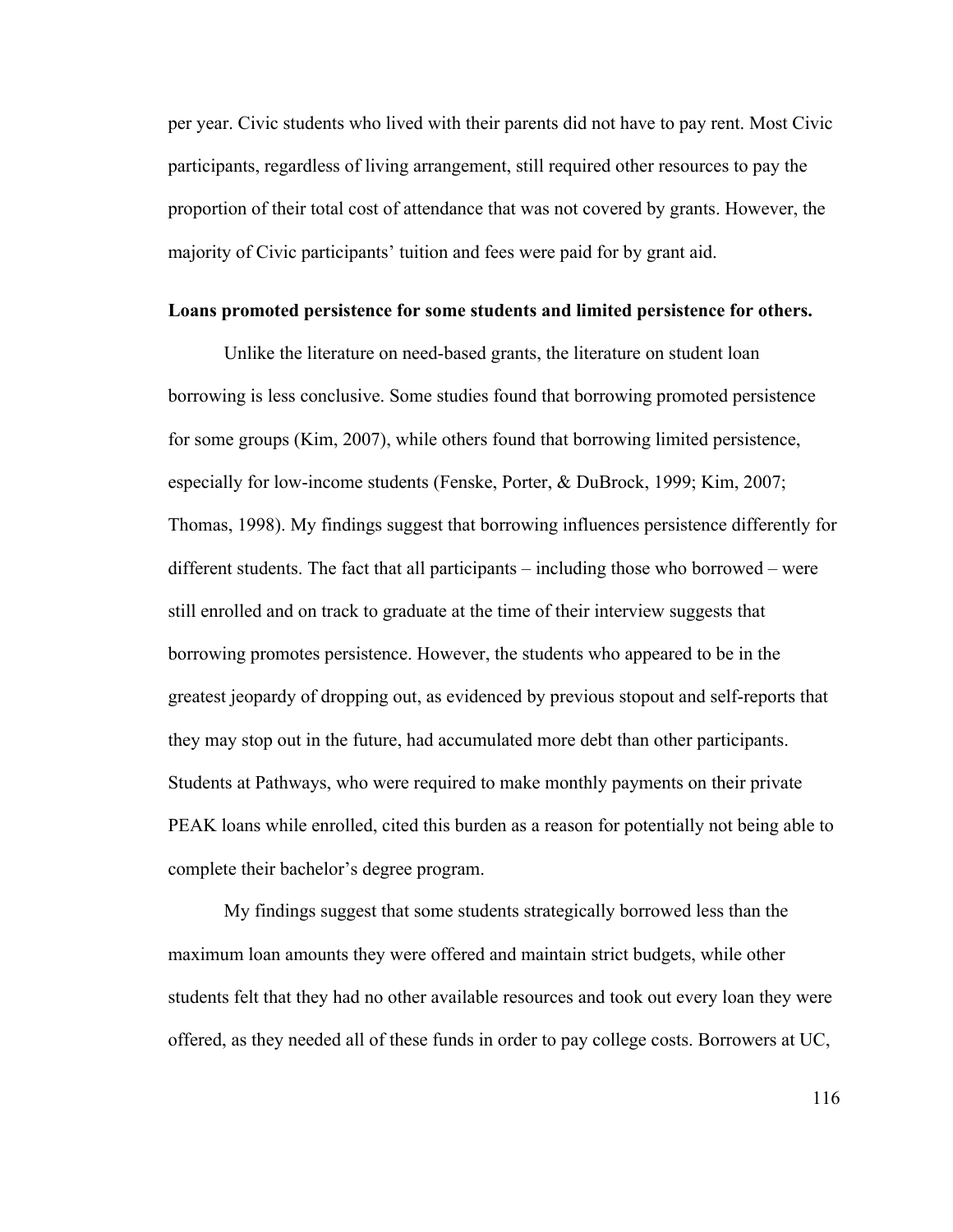for example, did not borrow the maximum amount of federal loans offered to them and did not use private loans. Civic borrowers took out greater amounts of federal loans, but did not use private loans. Pathways students, on the other hand, used every loan that was offered to them, including the private PEAK loan. The participants at UC and Civic who did not borrow or borrowed sparingly were those who lived in rent-free arrangements, either at home with their parents or on campus as resident assistants. These students, among others, spoke about the meticulous budgets that they maintained, cutting out all non-essential expenses, in order to maximize the limited financial resources they had. I found no evidence that any student borrowed more than the total cost of attendance identified in their financial aid award letters.

The tendency of some low-income students to live at home with their parents to save money may suggest that some participants had an aversion to borrowing. However, there are a myriad of reasons why students may choose to not live on campus, including a desire to be close to their families, have privacy in their living spaces, and maintain separate school and home lives. Some participants who lived with their parents explicitly expressed an aversion to borrowing. Consistent with prior research (Perna, 2008) some participants felt that student debt was not worth the risk, while others noted that their parents did not want them to have to assume debt.

Students who borrowed generally did not think – or want to think – about their cumulative debt. The few participants who were able to estimate the amount they expected to owe by the time they graduated did not describe any strategies to repay their loans. However, these students hoped to get jobs upon graduation that would allow them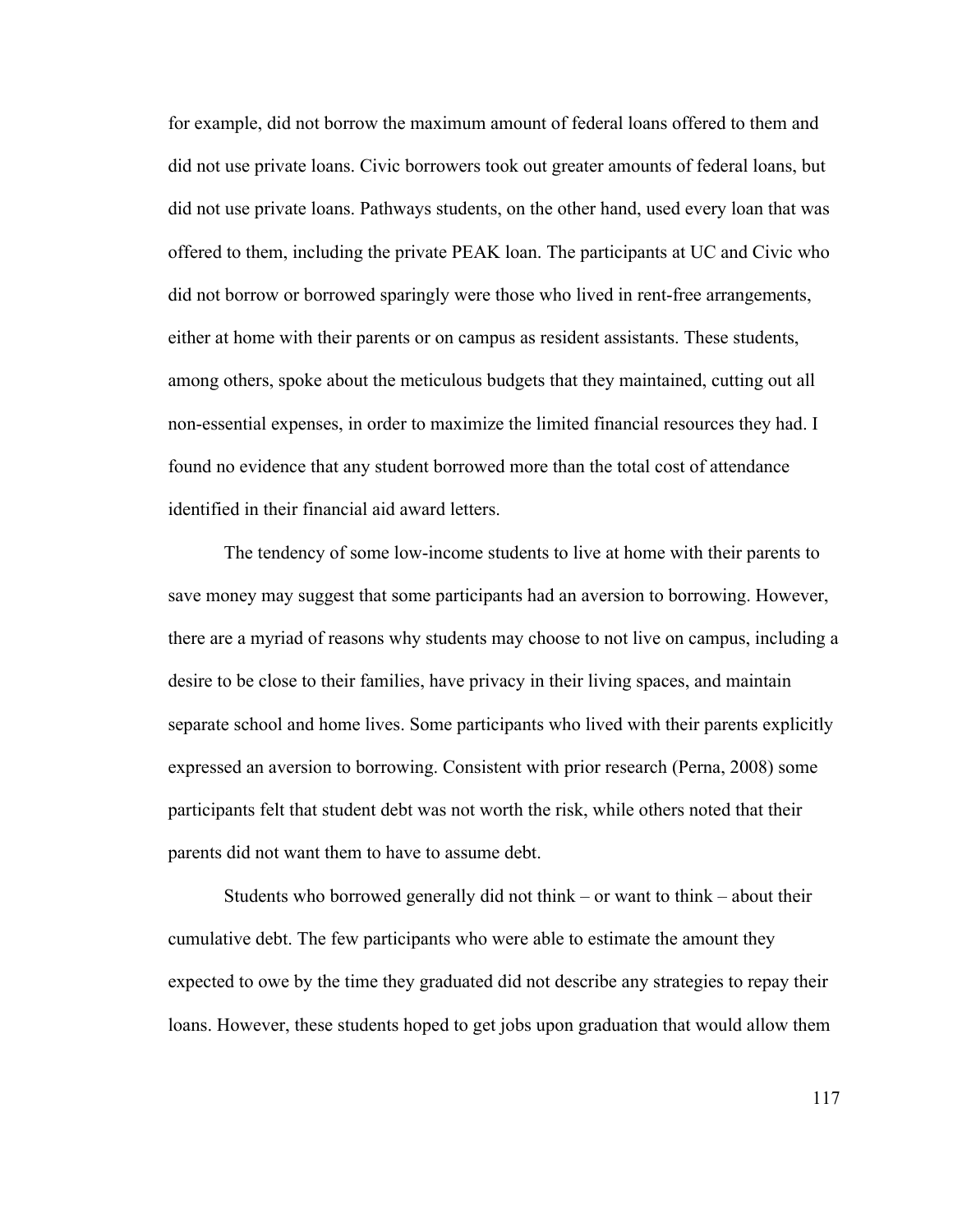to live comfortably and repay their student debt. The students who did not have any idea of how much they had borrowed felt overwhelmed by the discussion of cumulative debt.

#### **Working promoted persistence for some students and limited persistence for others.**

Literature on students who work while enrolled in college has found that these jobs help some students build skills and prepare for post-college careers while earning income, though factors such as working off-campus and working more than 20 hours per week have been found to limit persistence (Baum, 2010; Bozick, 2007; Kim, 2007; Perna, 2010). Most study participants worked while they were enrolled, and their experiences paralleled much of what is known from this prior research.

Though most students' primary reason for working was to earn money to pay college or college-related costs, many reported that they gained helpful skills from their work experiences. While building career-oriented skills through work has not been clearly linked to college persistence in prior research (Lynch, Gottfried, Green, & Thomas, 2012), perhaps the feeling that what students are gaining from their jobs is meaningful provides motivation to remain enrolled. The students who expressed greatest satisfaction with their jobs tended to work in paid internship positions or in other offices, labs, or centers on their campuses. Most of these positions were not work-study positions. In fact, participants who were in clerical, retail, and service positions – many of which were work-study – felt that the only positive outcome of the position was the money. Even then, students were not always satisfied with aspects of these positions, particularly their wages, even if they were making well above minimum wage.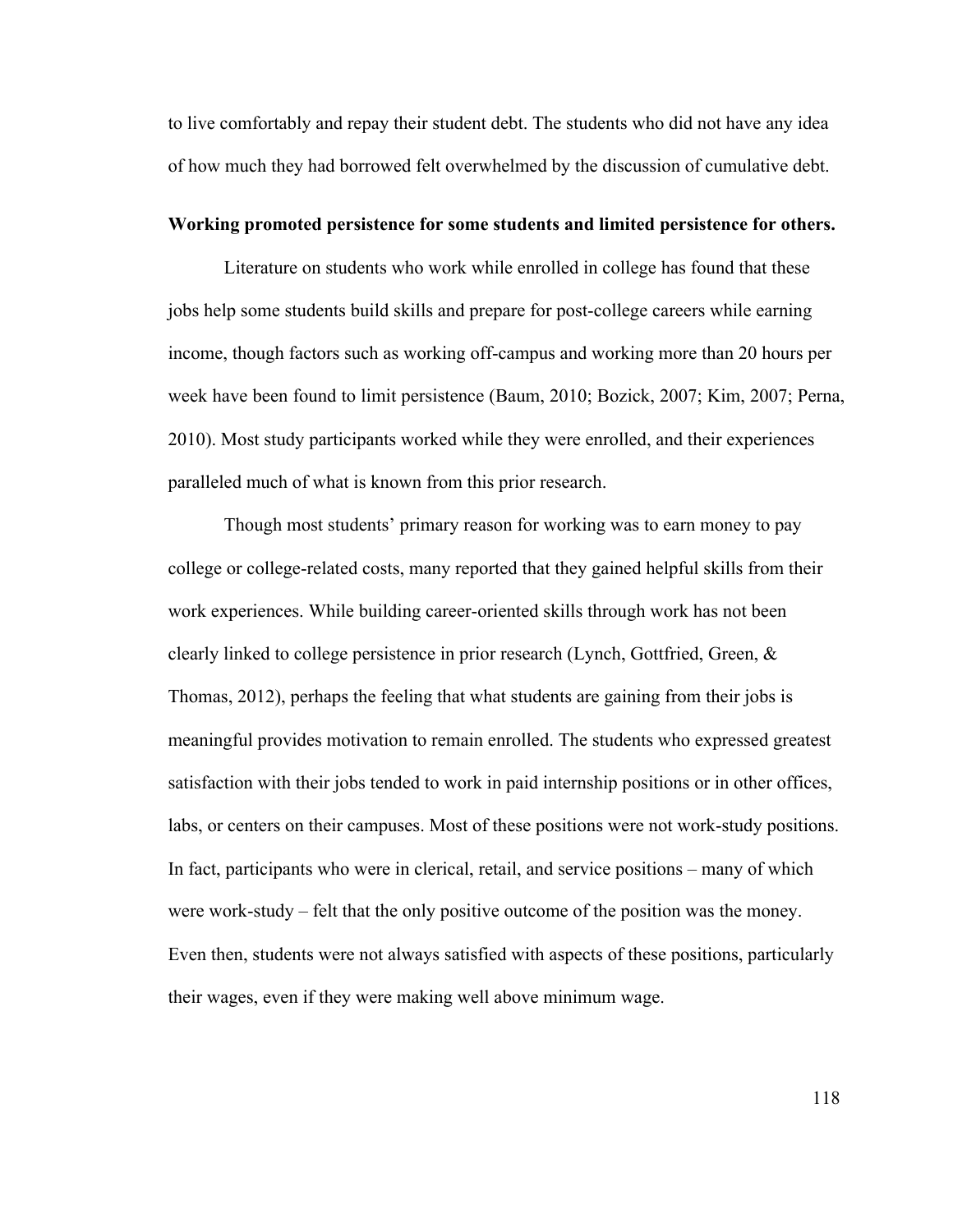Students who worked more than 20 hours per week or multiple jobs generally made more money than their peers, but this extra income came with other non-financial costs. Consistent with prior research (Rowan-Kenyon, Swan, Deutsch, & Gansneder, 2010), these students described struggling to balance the demands of work and school. The biggest challenge was finding enough hours in the day to work, attend classes, study, spend time with their families, and sleep. Virtually all participants who worked more than 20 hours per week or two jobs discussed the negative impact work was having on their academic performance. Some students who worked longer hours or multiple jobs did so in lieu of borrowing student loans, while some borrowed and worked. Students who chose to work instead of borrowing cited the influence of their parents, insofar as the students were expected to contribute money or goods to the household or their parents did not approve of their assuming debt. Some students who worked fewer hours or did not pursue working while enrolled did not have expectations of providing income back to their parents.

# **The ways in which institutions packaged financial aid influenced students' decisions and behaviors.**

Students made a number of choices about how to use financial resources to pay college costs, but their institutions structured their ability to pay through the ways in which they charged tuition and packaged financial aid. UC, a public institution, has relatively low in-state tuition and offered participants a generous combination of federal, state, and institutional grants. Civic's tuition is substantially higher than UC's, though Civic offset this to some extent by offering students a similarly generous grant package,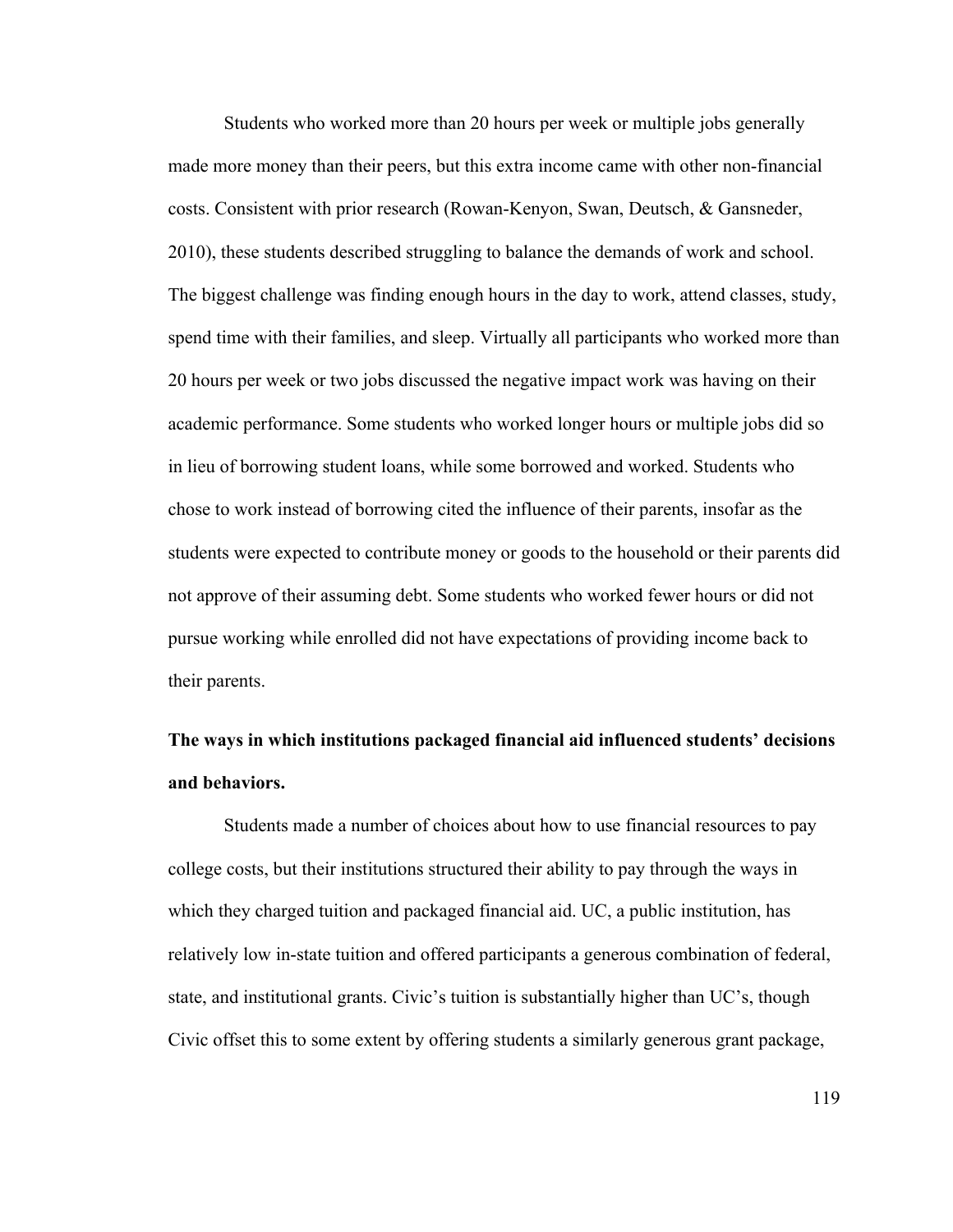with even larger institutional grants than those offered by UC. Both Civic and UC state on their websites that they created their need-based institutional grant programs because of their commitment to increasing access for students from low-income families. Both institutions also offered student loans in their aid packages, though loans constituted less than half of the average aid package offered to Civic participants and less than one-third of the average aid package offered to UC participants. Pathways, on the other hand, is a for-profit institution. It does not offer grant aid to its students other than the Pell Grant. Tuition at Pathways is slightly lower than tuition at Civic, but substantially higher than tuition at UC. As a result, financial aid packages offered to Pathways participants were approximately 80% loan and 20% Pell Grant.

Participants responded to the challenge of paying college costs based on what financial aid was made available to them. Students who received a large amount of grant aid not only were not heavily dependent on student loans, but they also did not feel as much pressure to work. Students who had greater unmet need borrowed greater amounts and worked more hours than their peers. The latter group of students, understandably, felt more stress and less confident in their ability to persist than students who were not borrowing or working as much.

## **Students' knowledge about financial aid varied within and across institutions.**

Prior research (Romano & Millard, 2006) suggests that students from low-income families often do not understand the financial aid system and lack the prior knowledge and support to take advantage of financial aid opportunities. Most participants in this study had at least a basic understanding of how financial aid works and how to apply for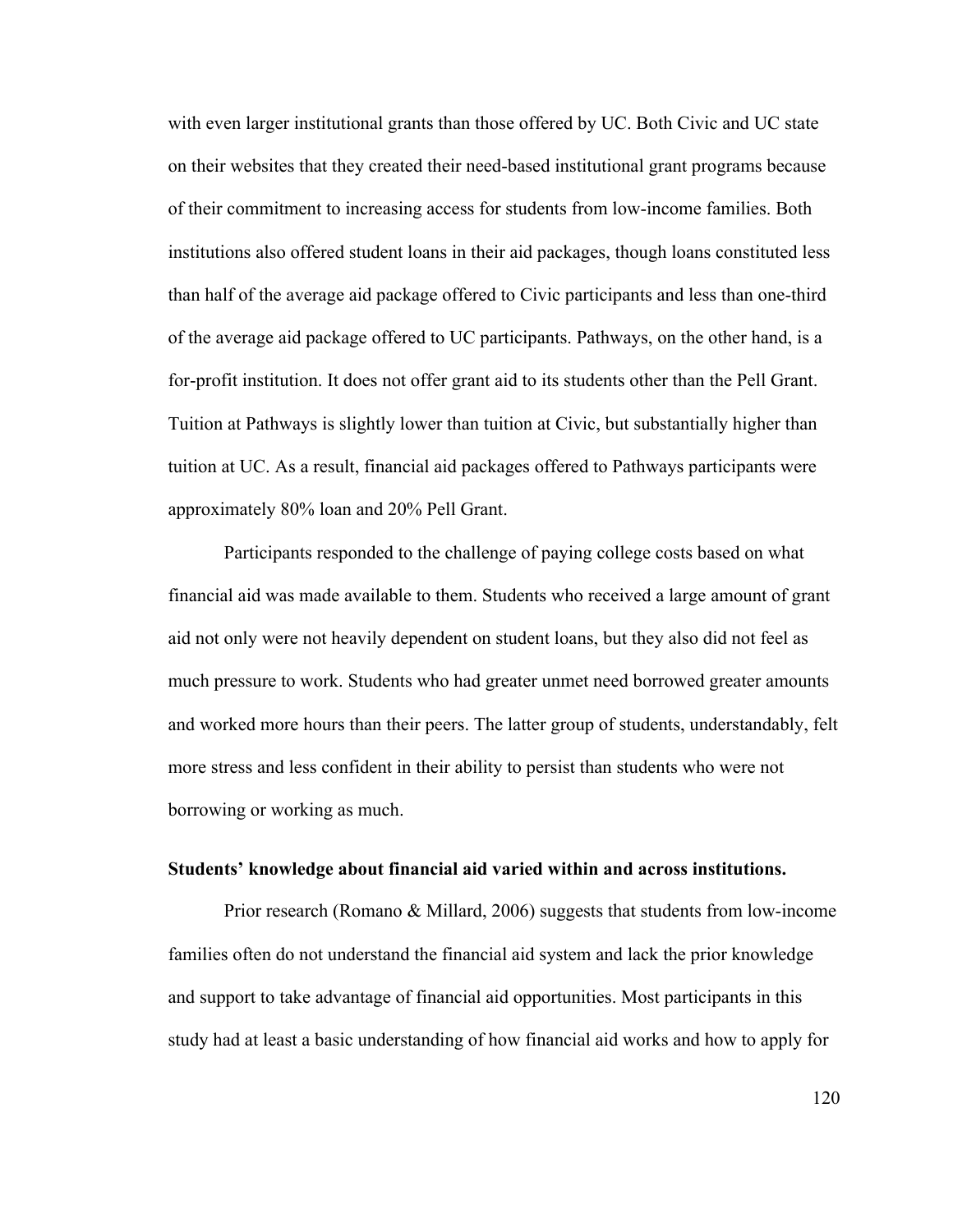financial aid, which may be a result of my sample selection criteria. Students who had no understanding of financial aid most likely would not have filed a FAFSA and thus would not have been eligible for participation in the study. Notwithstanding, participants relied on a variety of different sources to get the information they needed.

Findings suggest that elements within each of the contextual layers of the Perna (2006) model contribute to students' understanding of the financial aid system and financial aid process. Many participants said that they were made aware of financial aid by family members before they applied to college. While prior research suggests that having college-educated parents or other family members who are equipped to help the student with college and financial aid applications increases a student's likelihood of applying for and receiving financial aid (Luna De La Rosa, 2006), some students who were the first in their families to apply to college received support from these sources. Some participants also received assistance in the financial aid application process from high school counselors. However, the availability, frequency, and quality of information delivered by school counselors varied from high school to high school, with charter school and college prep high school counselors generally being more available and helpful than counselors from neighborhood high schools. Participants who graduated from the charter and college prep schools, for the most part, reported a greater understanding of financial aid, a greater preparedness to complete the FAFSA, and more support in interpreting the initial financial aid packages they received than the students from the neighborhood schools. Participants' perceptions of school counselor effectiveness also were related to the amount of time the counselors were able to spend with students. Participants from some high schools – especially the neighborhood schools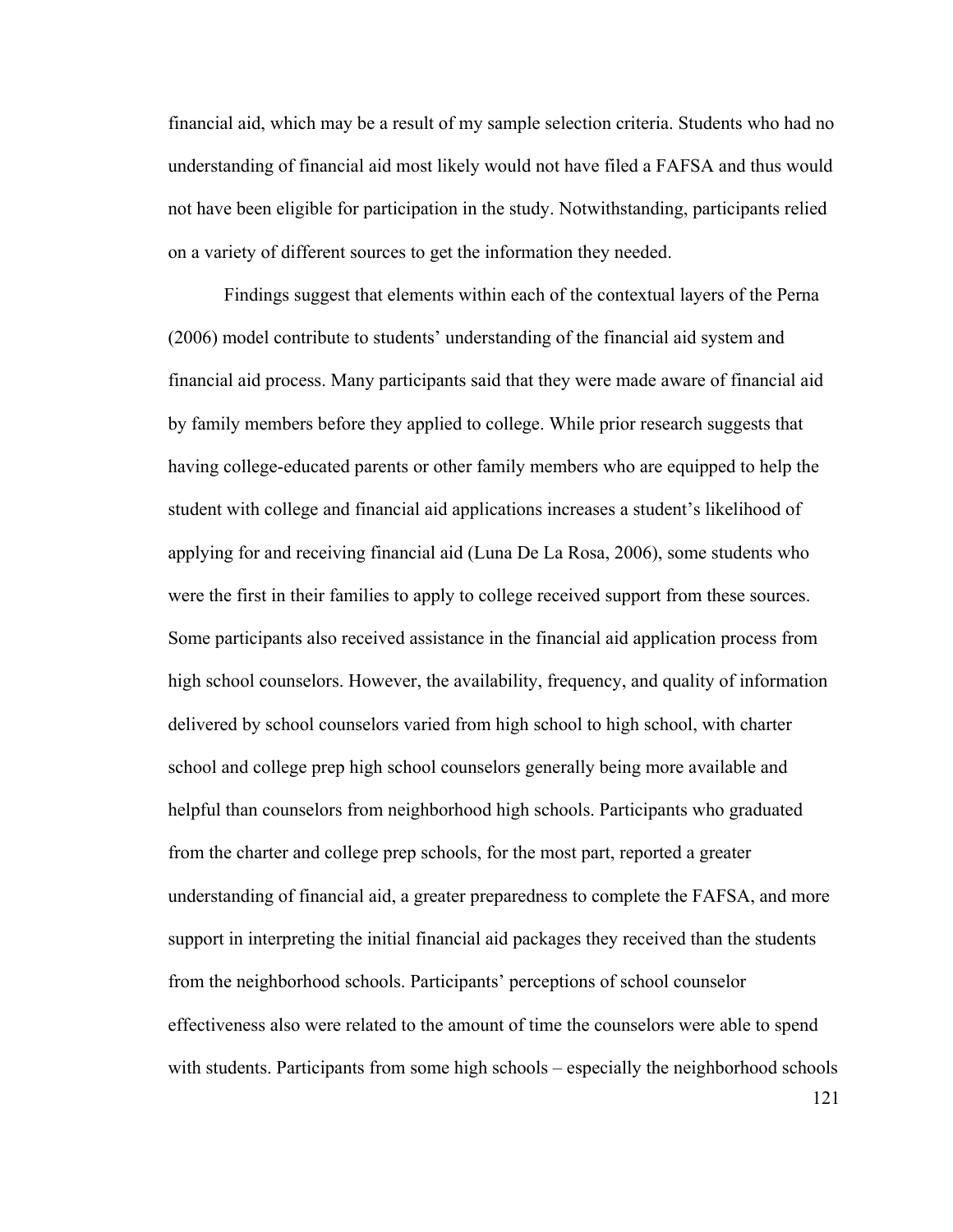– received just minutes of counseling during the college search and application processes. This limited counseling time, while not ideal, is consistent with much of the literature and data that cite challenges to effective high school counseling (College Board, 2011b; McDonough & Calderone, 2006).

After enrolling in college, the level and perceived quality of support that students received from financial aid office varied across institutions. Students from UC did not report much in the way of interaction with their financial aid administrators, but when they did, they found their experiences to be negative, though not in a way that deterred persistence. Civic participants, conversely, found their financial aid administrator to be readily available, knowledgeable, and equipped to provide solutions to both routine and emergency financial aid-related issues. Students at Pathways had the greatest amount of interaction with their financial aid staff, as these interactions were institutionalized. Pathways participants reported both positive and negative experiences with their financial aid administrators. Some students did not feel that the Pathways financial aid office explained aid policies clearly, while others appreciated the frequency of contact to make sure the students were on track. Regardless of whether their experiences were positive or negative, Pathways students were still finding ways to pay their college costs.

Not every student brought a financial aid letter to the interview as I requested; of the 54 participants, 40 (10 at UC, 19 at Civic, and 11 at Pathways) provided this documentation. The fact that these students said they did not have this information or did not have access to it may have several possible explanations. First, students may not have the time or interest to keep track of their financial aid documents, perhaps because once they have paid their college costs, they don't perceive that they need to understand the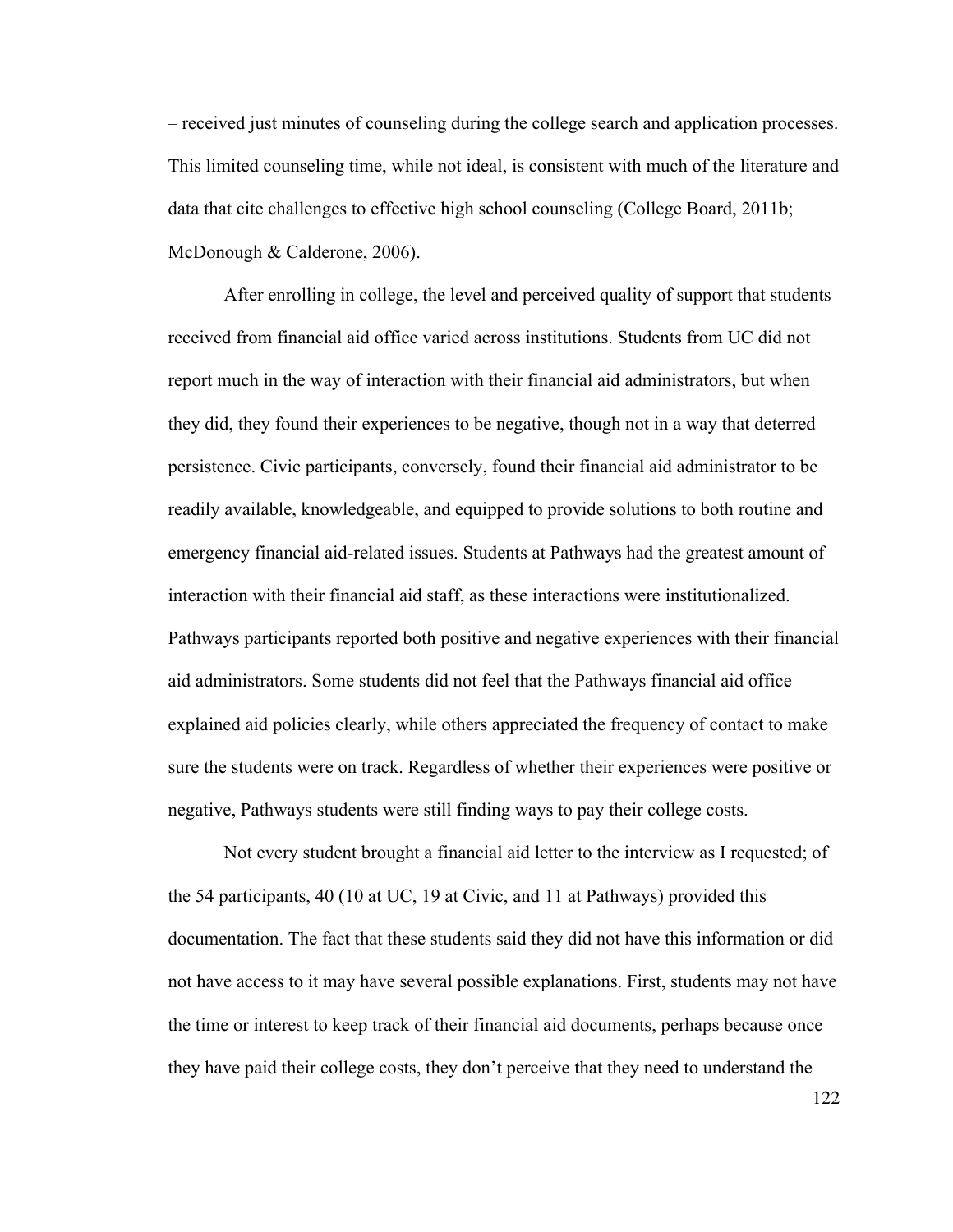details. Also, students' not having financial aid documents – and not knowing how to retrieve them – may reflect the institution's lack of communication about how students can manage their financial aid information while enrolled. For example, students at Civic who did not know how much they had cumulatively borrowed could retrieve this information from their online student portal. Students also may have just forgotten about their financial aid documents. The students who did provide financial aid documentation during the interview allowed me to conclude that most participants knew the overall amount of aid they received, though many were not concerned with the individual line items, such as the names of the grants and loans. Some students had inaccurate perceptions of the types and amounts of aid they received. However, there were no known consequences of these misunderstandings, as students borrowed subsidized federal loans before any other type of loan, where applicable.

# **Characteristics of the institution a student attended had an impact on their perceptions of financial aid.**

The participants in this study attended three very different institutions, and these institutions' characteristics shaped the ways in which students perceived financial aid to promote or limit their persistence. While none of the three study institutions boasts exemplary completion rates (56% of students at UC and 68% of students at Civic graduate within six years), only 24% of Pathways students graduate within six years. In essence, while UC and Civic students may enter with a realistic expectation of earning their bachelor's degrees, the Pathways participants persisted within a culture of nonpersistence. Students at Civic – and to a slightly lesser degree, UC – spoke about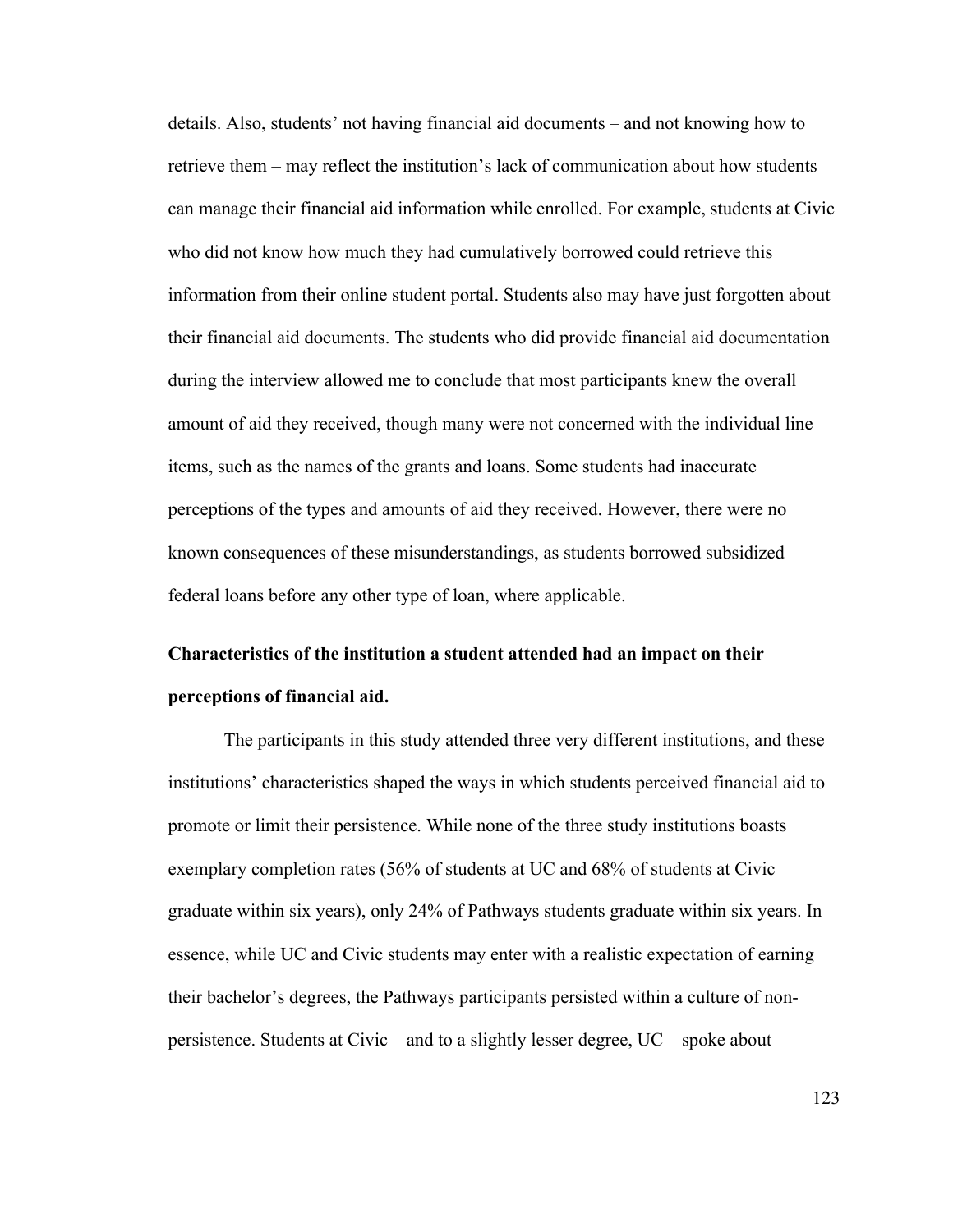institutional supports that were in place to help create a culture of persistence. These supports included attentive and knowledgeable financial aid officers and academic supports. Though some Pathways participants spoke about available tutoring, they generally did not perceive the institution to provide additional services to help them progress through their programs.

Most of the participants from UC and Civic discussed multiple factors that led them to choose their respective institutions. The most commonly cited factor was available financial aid, especially need-based grants. However, some UC and Civic students also spoke about the campus environments and academic quality as influential in their college choice decision. Pathways participants, for the most part, did not address college choice. A few students said that they had applied to other institutions, but felt that Pathways was the most affordable. Others perceived that they had no other options, suggesting that these students felt either academically under qualified or uninformed about the full range of college costs and existing financial aid opportunities.

In short, the participants in this study were doing any and everything they could to pay the costs required to remain enrolled in their degree programs. For some, this meant leveraging generous grant aid, living at home, and cutting leisure expenses. For others, it meant working long hours and sacrificing study and sleep time. Yet for others, it meant borrowing tens of thousands of dollars in student loans. Many participants did all of the above.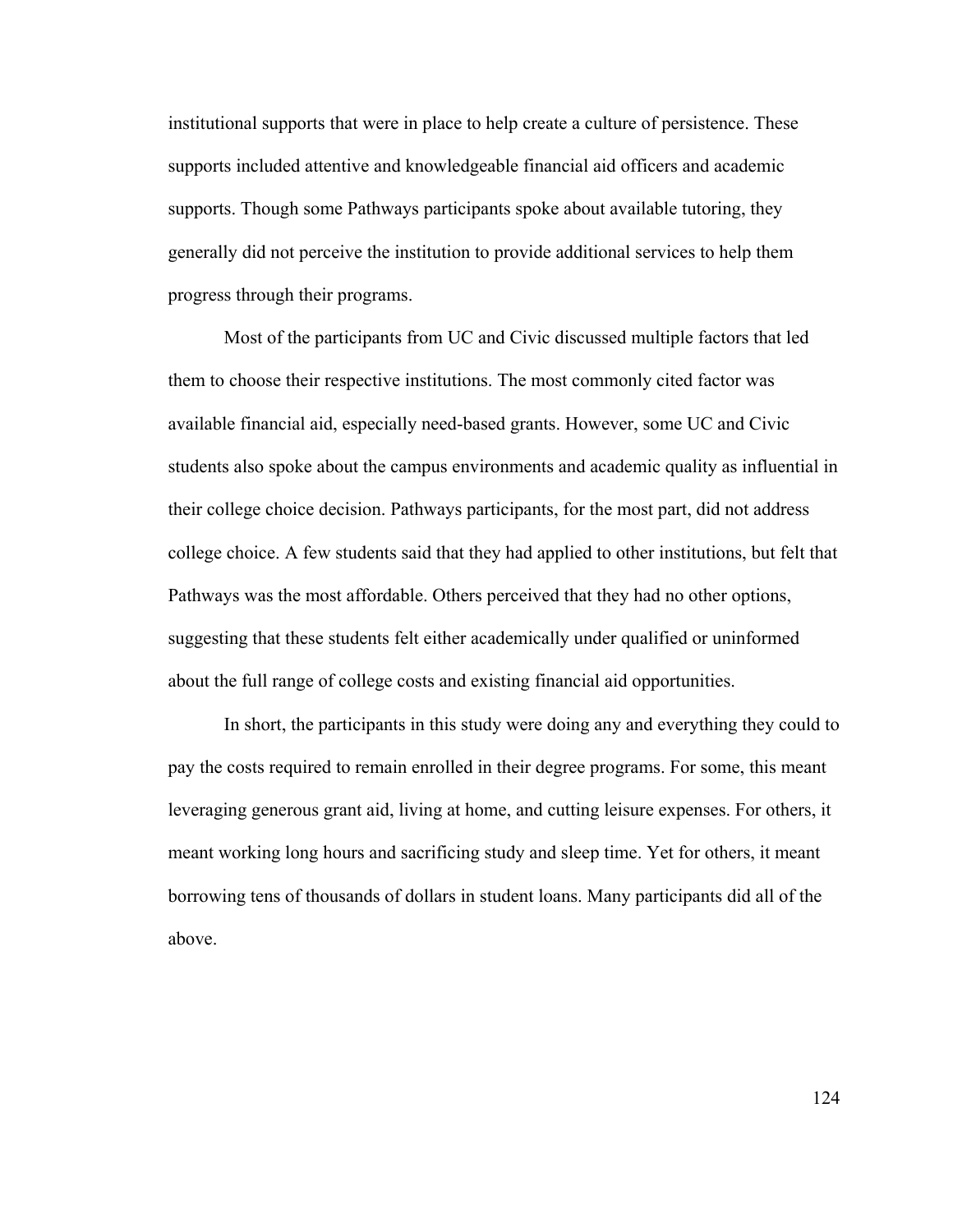#### **Contributions to the Conceptual Model**

This study used Perna's (2006) conceptual model for studying college access and choice. Grounded in human capital theory, the Perna model asserts that a student's college choice process is influenced by four nested layers of context  $- (1)$  habitus; (2) the K-12 school and community context; (3) the higher education context; and (4) the social, economic, and policy context. The results of this study provide insights into how the Perna model can be extended to study college persistence, as its contextual layers – individually and in interaction with each other – can help to explain how students use financial aid and other resources to persist through college completion.

The first layer, habitus, focuses on the role of a student's demographic characteristics, social capital, and cultural capital. Social capital is the individual's development of relationships through social network, and cultural capital is a collection of cultural knowledge, language skills, and other attributes generally acquired from the individual's parents and upbringing (Perna, 2006). As all participants found ways to fund their education, it appears that they believe that earning a bachelor's degree is a worthwhile investment of time and finances. This predisposition is what led them to apply to college. Most participants were willing to accept the risk that comes with borrowing student loans, the loss of sleep and study time that comes with working long hours, or both. These decisions were a reflection of their values. Students often described decisions not to work or borrow as being influenced by their parents, who did not want them to assume debt or additional demands on their time. When finding ways to minimize college costs, many participants thought about location, knowing that staying near their families in Chicago would save them money. While many students chose to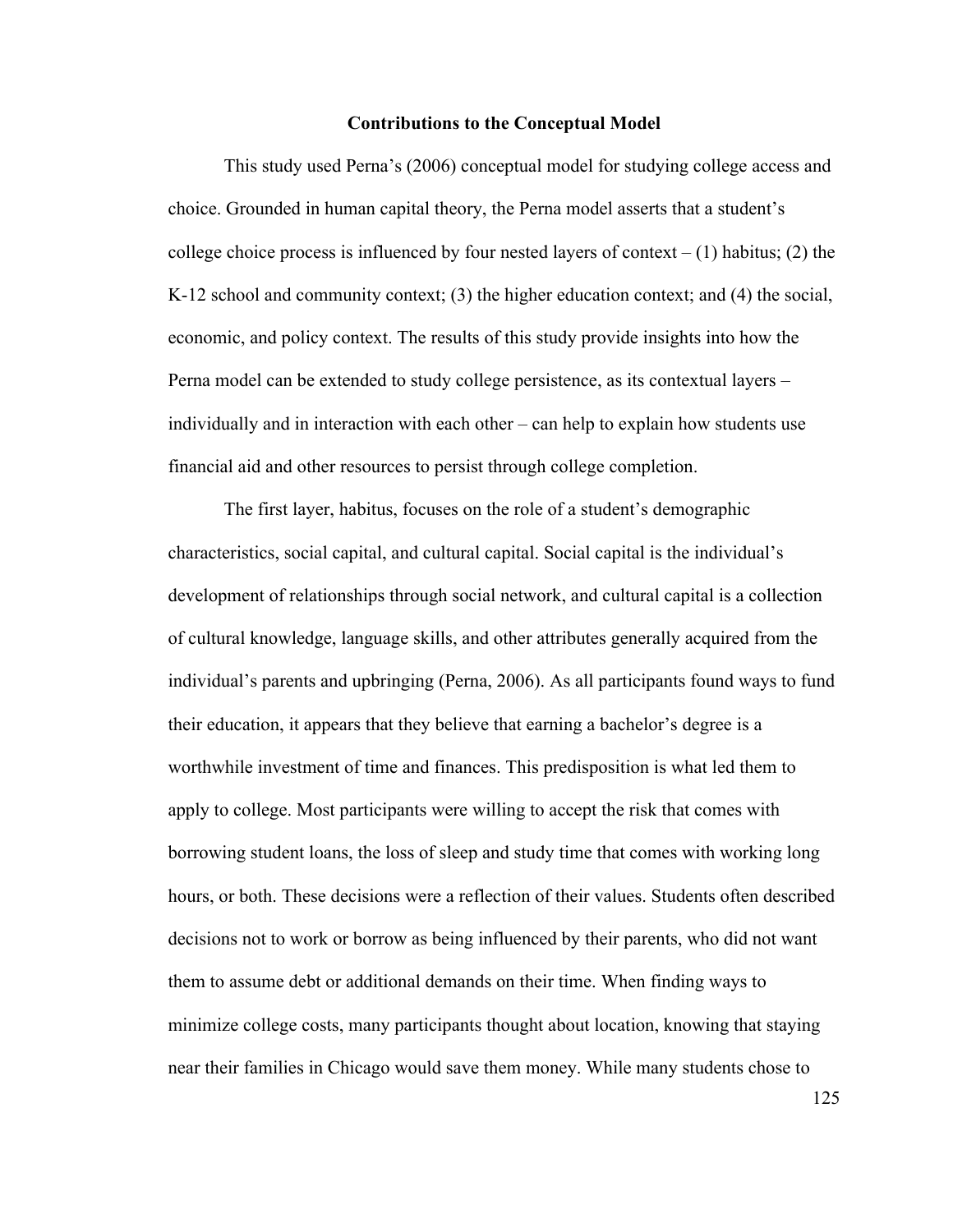live with their families to reduce college costs, some also did so because their parents needed them to contribute to the family.

The second layer examines the ways in which a student's K-12 school and community influence choices. This layer did not play as prominent of a role in students' perceptions of how they financed their college persistence than the other three dimensions of context. Participants noted the role of their school counselors in advising them about financial aid opportunities and guiding them through the initial financial aid application process when they were in high school. The finding that most students did not report receiving much assistance from their high school counselors is consistent with prior research (McDonough & Calderone, 2006; Perna, Rowan-Kenyon, Thomas, Bell, Anderson, & Li, 2008). While school counselors seemingly have greater potential to influence students' college choice process than they do students' college persistence, the information they deliver to students – especially about financial aid policies and application processes – can carry through the student's entire college career. A few participants who received help with financial aid issues from their counselors noted that they were able to reapply for financial aid in subsequent years without any assistance.

The third layer explores the ways that higher education institutions influence students' choices. Institutions influenced students' ability to finance the costs of their persistence in many ways. First, UC and Civic promoted persistence by providing institutional grants that reduced participants' unmet need, whereas Pathways limited its' students persistence by not offering any grants to mitigate its high tuition. Second, financial aid administrators at each of the institutions were a resource to students, though they were utilized to varying degrees and with varying levels of satisfaction. The extent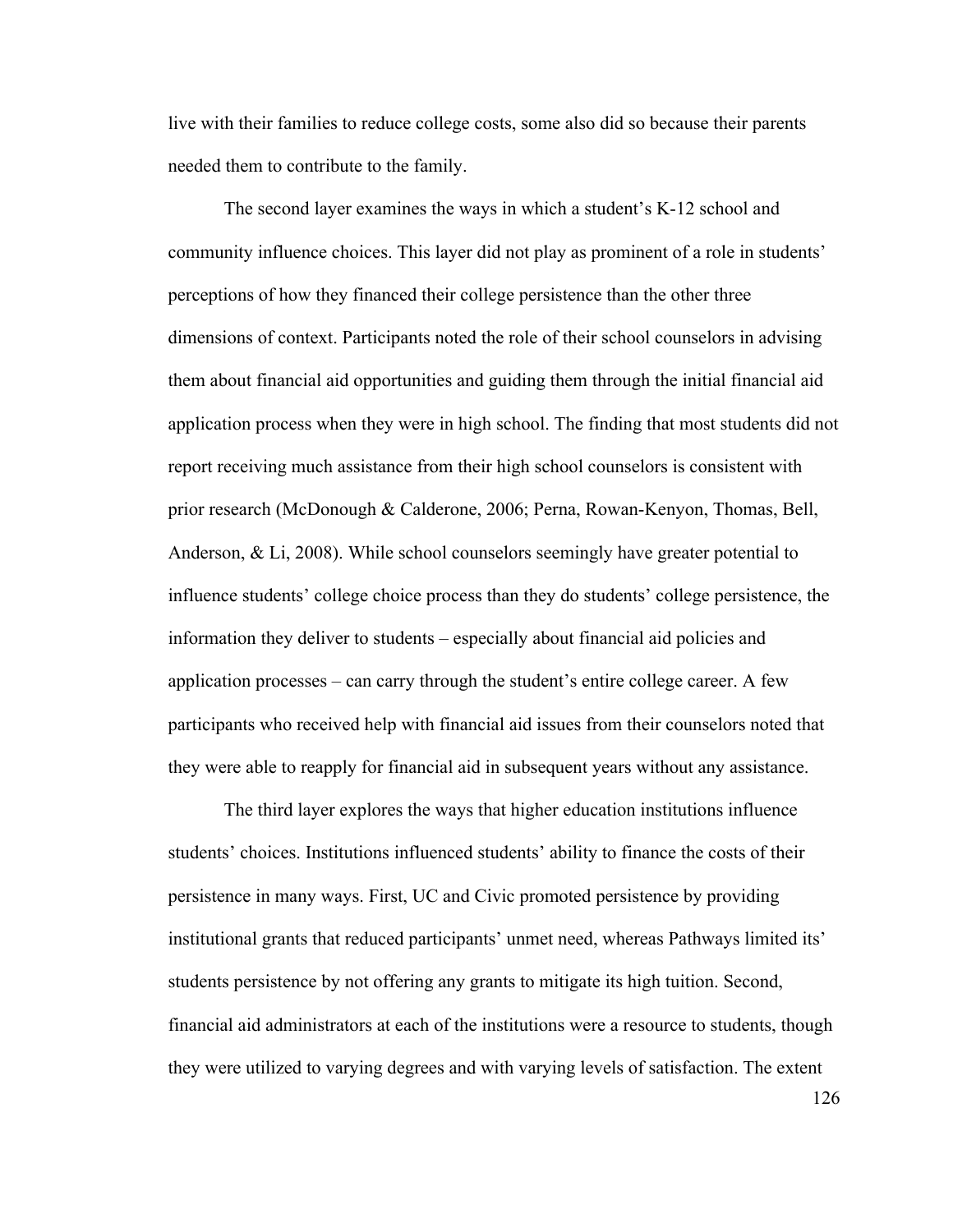to which participants felt that their financial aid administrators clarified financial aid policies and provided assistance when needed varied across institutions. Civic students felt that their financial aid office helped them with routine financial aid processes and with emergency financial aid needs, while participants at UC and Pathways had more mixed feelings.

The fourth layer addresses the ways that social, economic, and policy factors influence students' choices, assuming that these factors may change over time. These factors were illustrated through federal and state financial aid policy. At the federal level, though the purchasing power of the Pell Grant has declined in recent years (Zumeta, Breneman, Callan, & Finney, 2012), all participants received \$5,550 in Pell funding, the maximum amount available in the 2012-13 academic year. Participants perceived the Pell Grant to promote persistence, especially those students at Pathways, as the Pell Grant was the only grant they received. The federal government also offers subsidized student loans. Subsidized loans do not accrue interest until after the student graduates or withdraws from the institution, thus reducing the long-term cost of the loan. The Illinois need-based MAP grant also reduced college costs for all participants at UC and Civic. However, like the Pell Grant, future funding for the Illinois MAP grant is in jeopardy, as the state's commitment to funding the program has diminished in recent years. As recently as 2000, the state's investment in need-based grant aid per pupil exceeded that of the federal government (National Center for Public Policy and Higher Education, 2000). By the time of this study, the state's investment in need-based financial aid had eroded considerably, more a result of poor state planning for higher education and unstable political leadership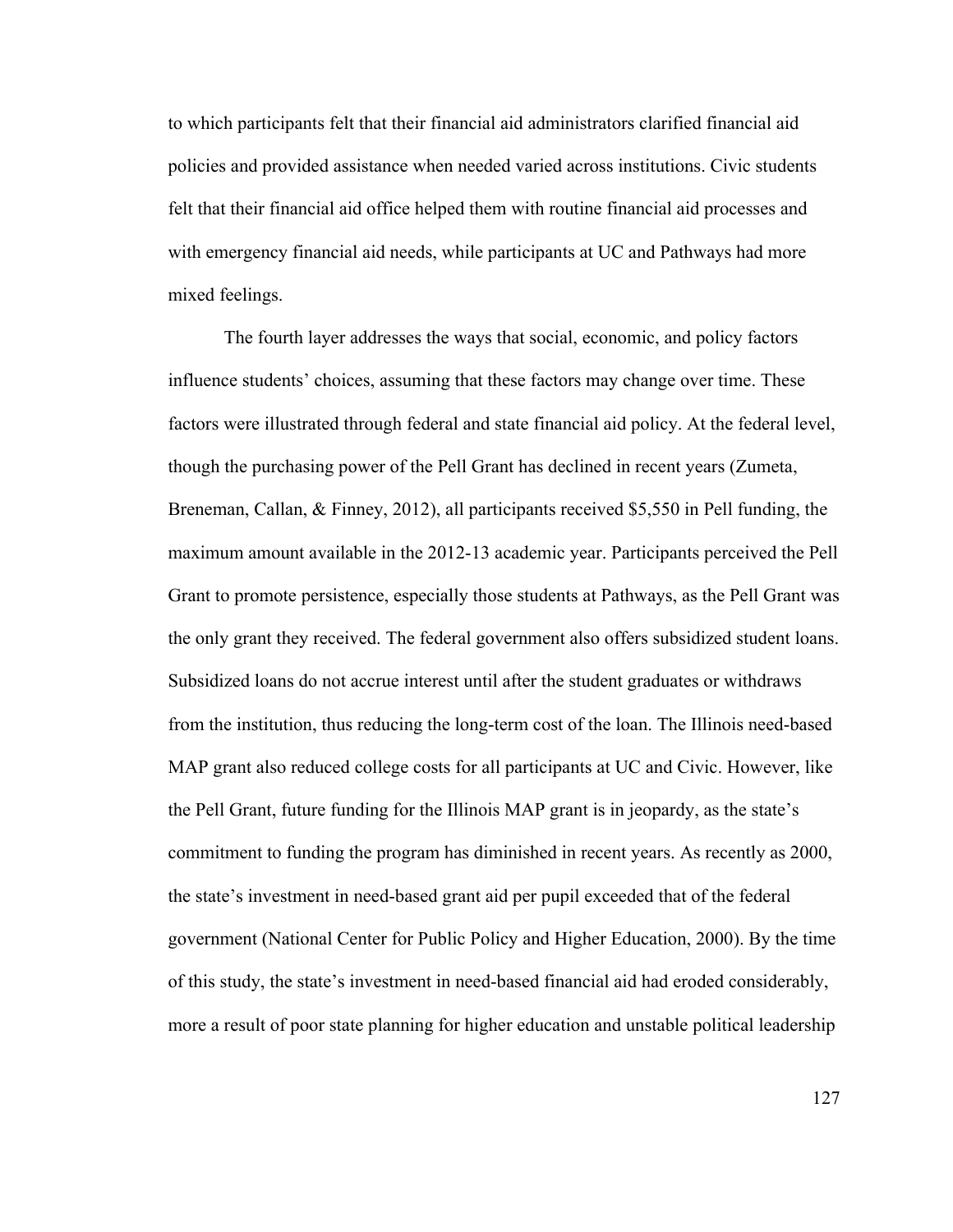than any funding shortfall (Perna, Finney, & Rorison, 2014). Notwithstanding, most students received the maximum \$4,720 grant, which helped to defray their college costs.

Layers 3 and 4 interact substantially when considering that institutions were responsible for packaging financial aid for students, while state and federal governments provide a large share of the financial aid funds that students received. Also, institutions, most notably in the public sector, are often influenced by states when setting tuition. Institutional resources and priorities shaped the ways in which they set tuition levels and crafted students' financial aid packages. UC and Civic expressed a commitment to access, which, along with ample financial resources, explains why they offered need-based grants to students. Pathways, a for-profit institution, appeared to be less committed to keeping students' costs low. This is evidenced by Pathways' higher cost of tuition and less generous financial aid packages, which consisted almost exclusively of loans.

#### **Recommendations for Policy and Practice**

Federal, state, and institutional policymakers can learn from this study's findings. Even though my sample included only 54 students attending three institutions, this study illustrates the importance of need-based financial aid to these low-income students, suggesting that financial aid is a worthwhile investment. Grant aid, in particular, helped to promote persistence. Considering that college costs continue to rise at a pace far greater than family incomes, it is important for current financial aid programs to maintain their current funding levels, expanding if at all possible.

The maximum Federal Pell Grant was raised to \$5,635 for the 2013-14 academic year, its first increase in three years. The maximum award is slated to increase to \$5,730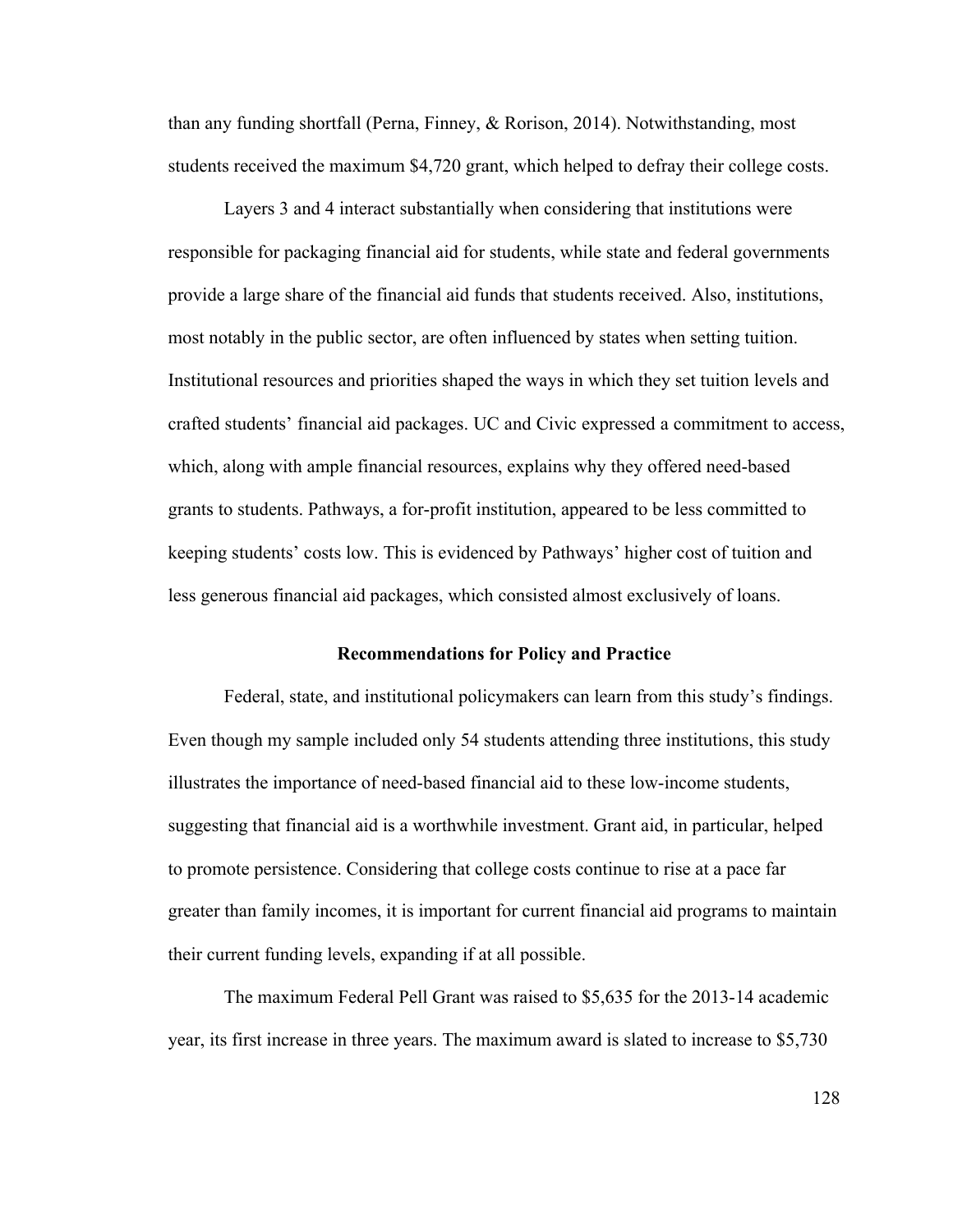for the 2014-15 academic year (U.S. Department of Education, 2014). These increases roughly equate with the increase in the Consumer Price Index. However, college costs continue to rise at a greater pace than the Pell Grant, making college increasingly unaffordable for the students with the greatest financial need. In the 2003-04 academic year, the maximum Pell Grant covered 87% of tuition and fees at four-year public institutions and 21% of tuition and fees at four-year private not-for-profit institutions. Just 10 years later, these percentages have dropped to 63% and 19%, respectively (Baum & Payea, 2013). President Obama and Congress should reexamine the potential to increase Pell funding more substantially for future years, perhaps following recommendations from organizations such as the Institute for Higher Education Policy, which recently suggested that Pell become an entitlement that increases annually with the Consumer Price Index (Huelsman & Cunningham, 2013).

Students attending public and private not-for-profit institutions in Illinois rely on MAP grants to reduce their overall college costs. Given recent trends in MAP funding and the current political climate in the state, it is highly unlikely that Illinois will prioritize increasing its investment in need-based grant aid in the near future without a renewed statewide commitment to using available state fiscal resources to advance a public agenda for higher education (Perna et al., 2014). However, if the state wants to educate the workers it will need to meet future employment projections, it will have to figure out a way to meet the needs of its low-income college students. Additionally, 11.1% of all Illinois undergraduates in 2010 were enrolled in for-profit institutions and thus were not eligible to receive MAP grants. These students also have the potential to contribute to the state's economic growth. As such, state leaders may want to reconsider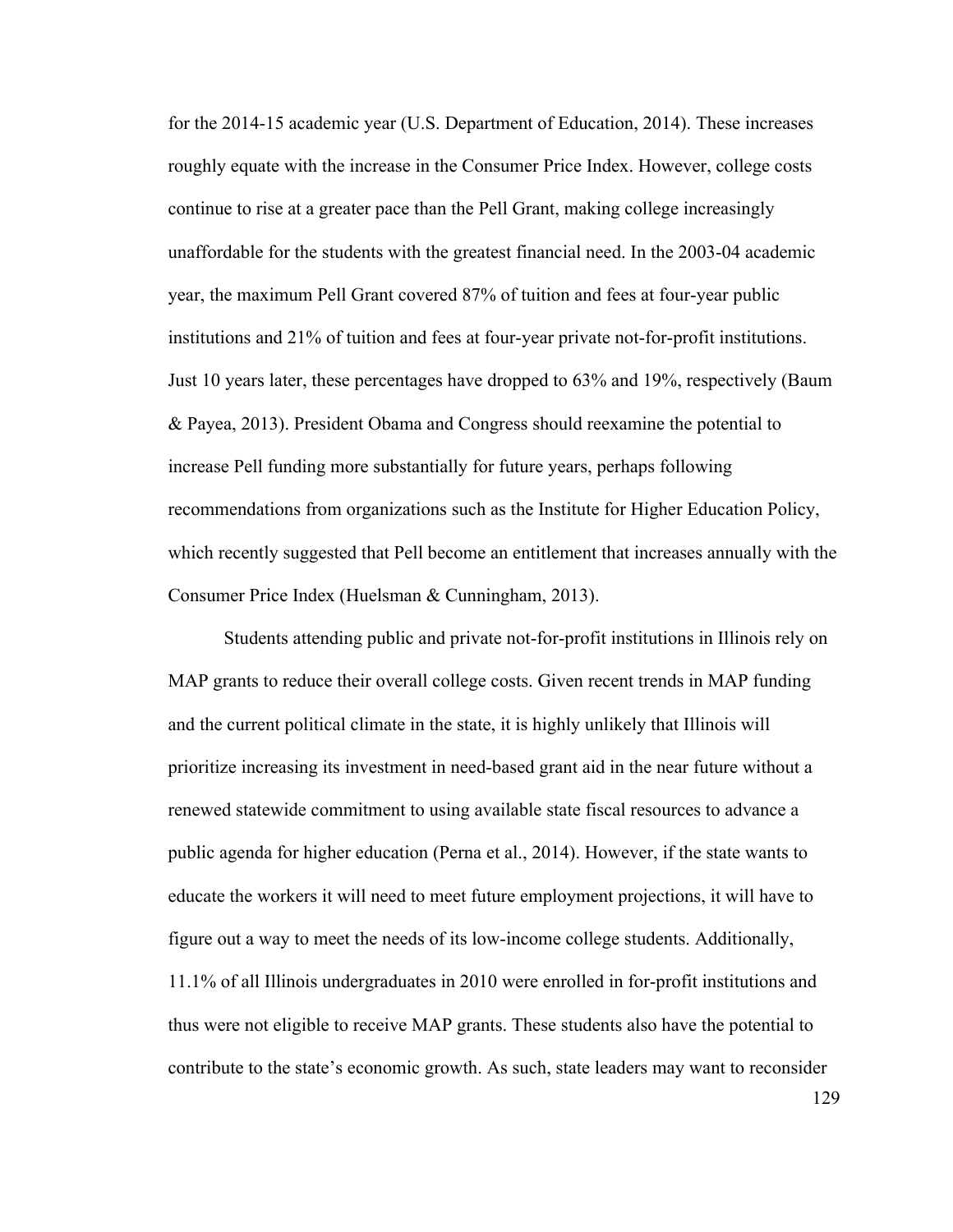whether students attending for-profit institutions have a right to receive state need-based grants. One policy option – at both the state and federal level – is to tie eligibility for need-based grant aid to institutional outcomes, such as completion rates and postgraduation employment rates. Using performance-based criteria would ensure that, regardless of sector, these limited need-based grant funds would be directed to students attending the institutions that are most likely to graduate them and prepare them to contribute to the workforce. Illinois policymakers have a cumbersome task on their hands, as they need to carefully examine the state budget and gain political consensus that higher education – and funding MAP – must become a state priority.

Institutions also have a responsibility to control their costs. As was the case with Civic, many institutions choose to practice tuition discounting (Breneman, Doti,  $\&$ Lapovsky, 2001) and use tuition revenues from higher-income students to fund needbased grants for the neediest students. This strategy appears to work for Civic. However, not all institutions base their tuition discounting decisions on students' financial need (Heller, 2008). Need-based grant aid should be a priority for institutions moving forward, as non-need-based grant aid generally ends up supporting students who would be able to afford to enroll without the aid (Heller, 2006). Another option that would greatly benefit low-income students would be for more institutions to adopt no-loan policies. No-loan policies are not a feasible policy option for most institutions, as they require institutions to have the available financial resources to cover the entire sum of all eligible students' unmet need. Most institutions – especially those that enroll high numbers of low-income students – do not have these resources.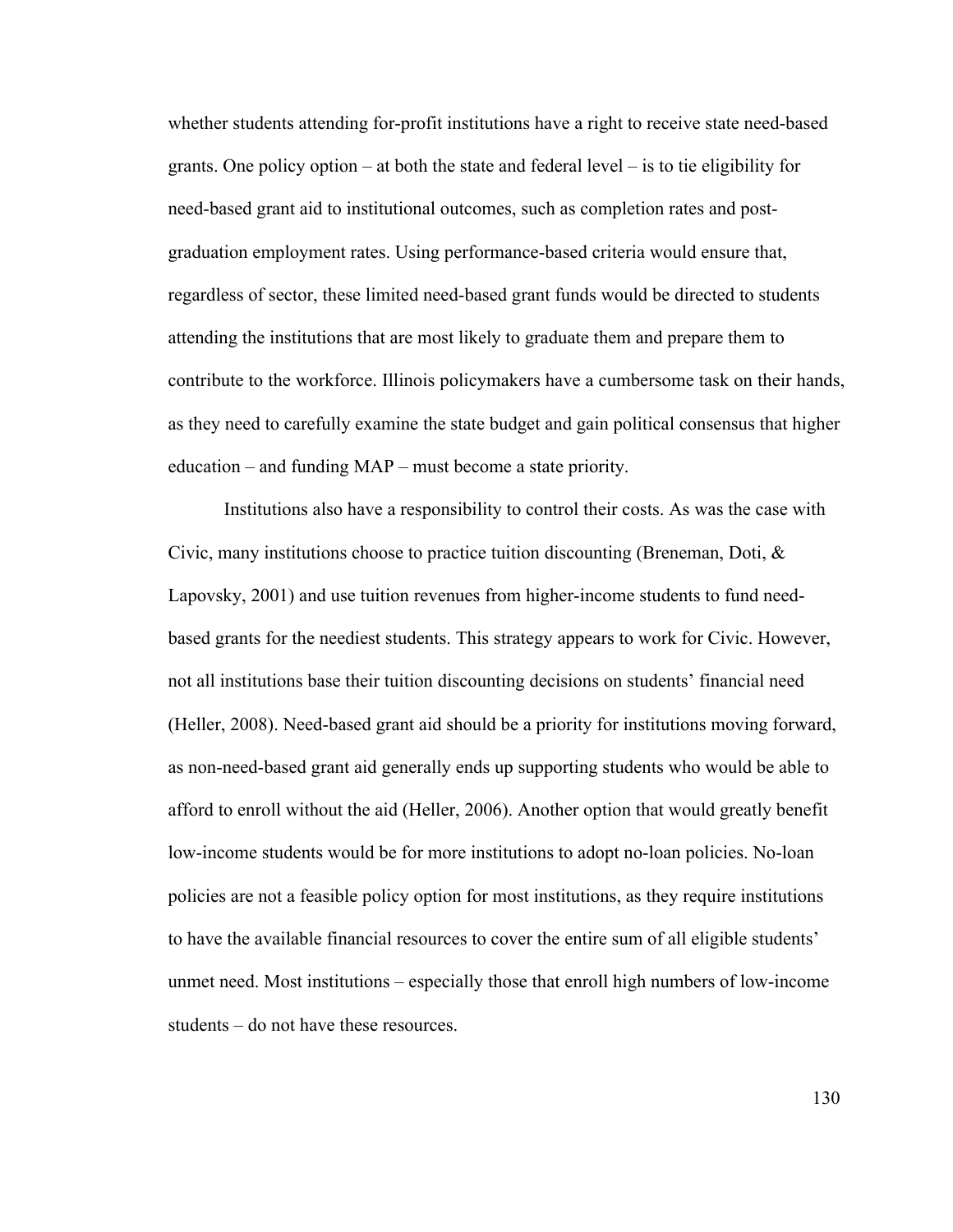Regardless of the direction the federal government, states, and institutions take, it is essential that policies designed to promote low-income students are transparent and heavily promoted to the targeted students. While the participants in this study were able to access the information they needed to apply for financial aid, many other students are not enrolling in college – or are choosing the least expensive institutions – because they do not think that they can afford to pay college costs (Paulsen & St. John, 2002). The experiences of the participants in this study show that coming from a low-income family does not prohibit a student from pursuing a bachelor's degree. Publishing information about college costs and financial aid is important. However, the federal government, states, and institutions still have great potential to more proactively reach out to K-12 schools, students, and families to ensure that this information is easy to understand and is getting into the hands of the students who need it in order to make their college enrollment and choice decisions.

Financial aid administrators can also learn from this study's findings. Many participants, especially at UC and Pathways, expressed a need for clarification of financial aid policies. Even after students successfully applied for financial aid and enrolled at their university, they still had questions. Participants from Civic lauded one financial aid administrator as exemplary, as they felt that he handled ordinary and emergency financial aid issues quickly and easily. The main takeaway is that students value administrators who are accessible, knowledgeable, and willing to take the time to explain financial aid policies clearly.

Financial aid administrators and other campus administrators can improve the ways in which work-study jobs are advertised, as many students in the study received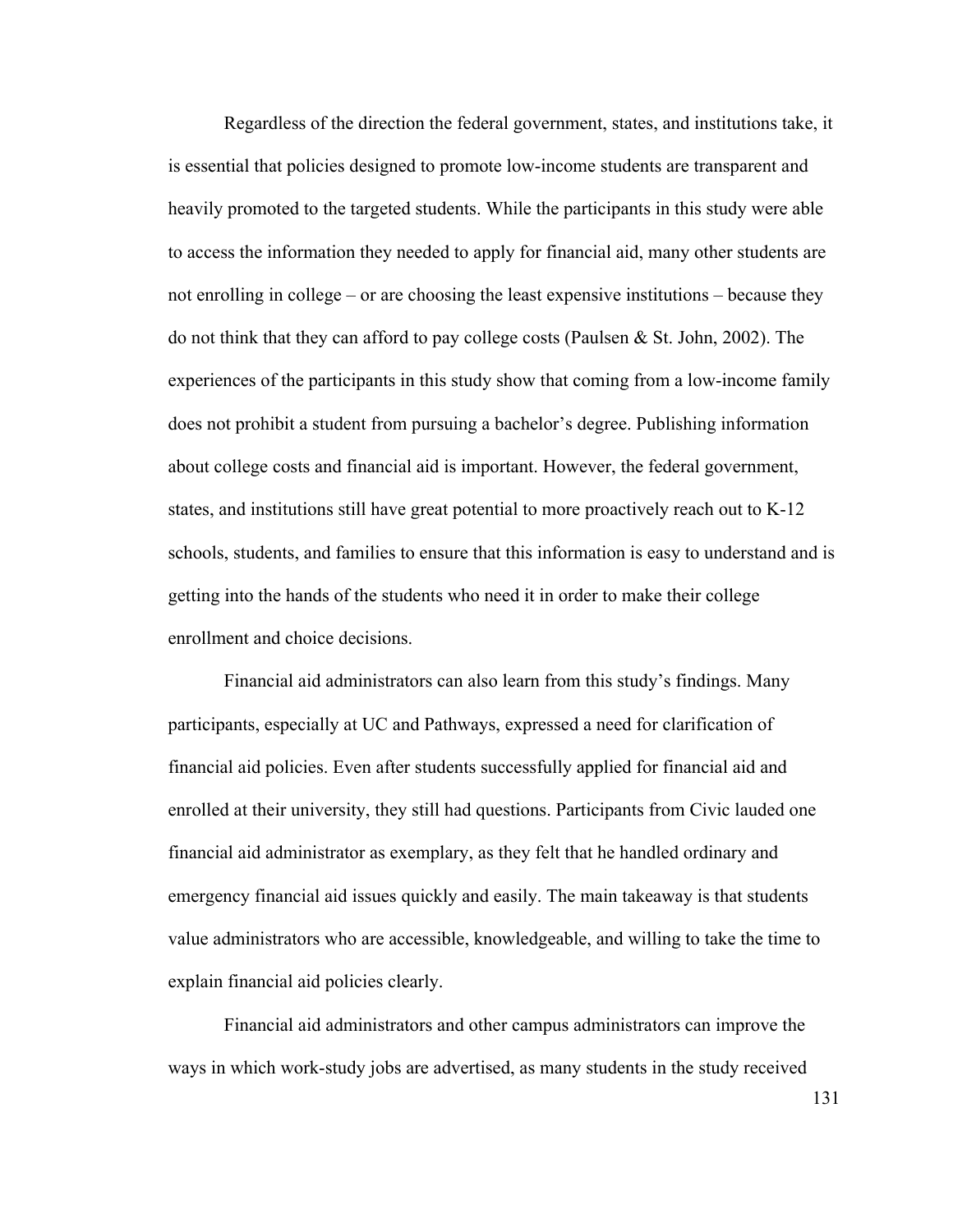work-study awards but did not know how to go about finding available work-study positions. Some of these students found employment elsewhere, though their jobs were often off-campus and low paying. Other students who couldn't find work-study positions simply did not work, despite wanting to earn income to pay college costs. The participants who were not able to find jobs had no choice but to increase their student loan borrowing or identify other means to cover their unmet need.

#### **Future Research**

The findings of this study create opportunities for further inquiry. First, future studies should focus on the experiences of students from low-income families who complete college. All of my participants had persisted beyond the first year of their bachelor's degree programs; most were more than halfway through. At the time of the interview, none of them had yet been confirmed to graduate. Studying recent college graduates from low-income families will add to the literature by further understanding any additional obstacles that students face in their final years of study.

We also need to better understand employment outcomes for college graduates from low-income families, such as their post-college occupations and salaries. Are these graduates benefitting from the wage premiums that are expected to come with a bachelor's degree (Baum, Ma, & Payea, 2013), or are they accepting positions in lowerpaying occupations? Graduates' work patterns are especially important for those who borrowed student loans. Many of the students from Civic and Pathways, in particular, had amassed tens of thousands of dollars in student loan debt. They will need steady income upon graduation in order to repay these loans. Future research should explore the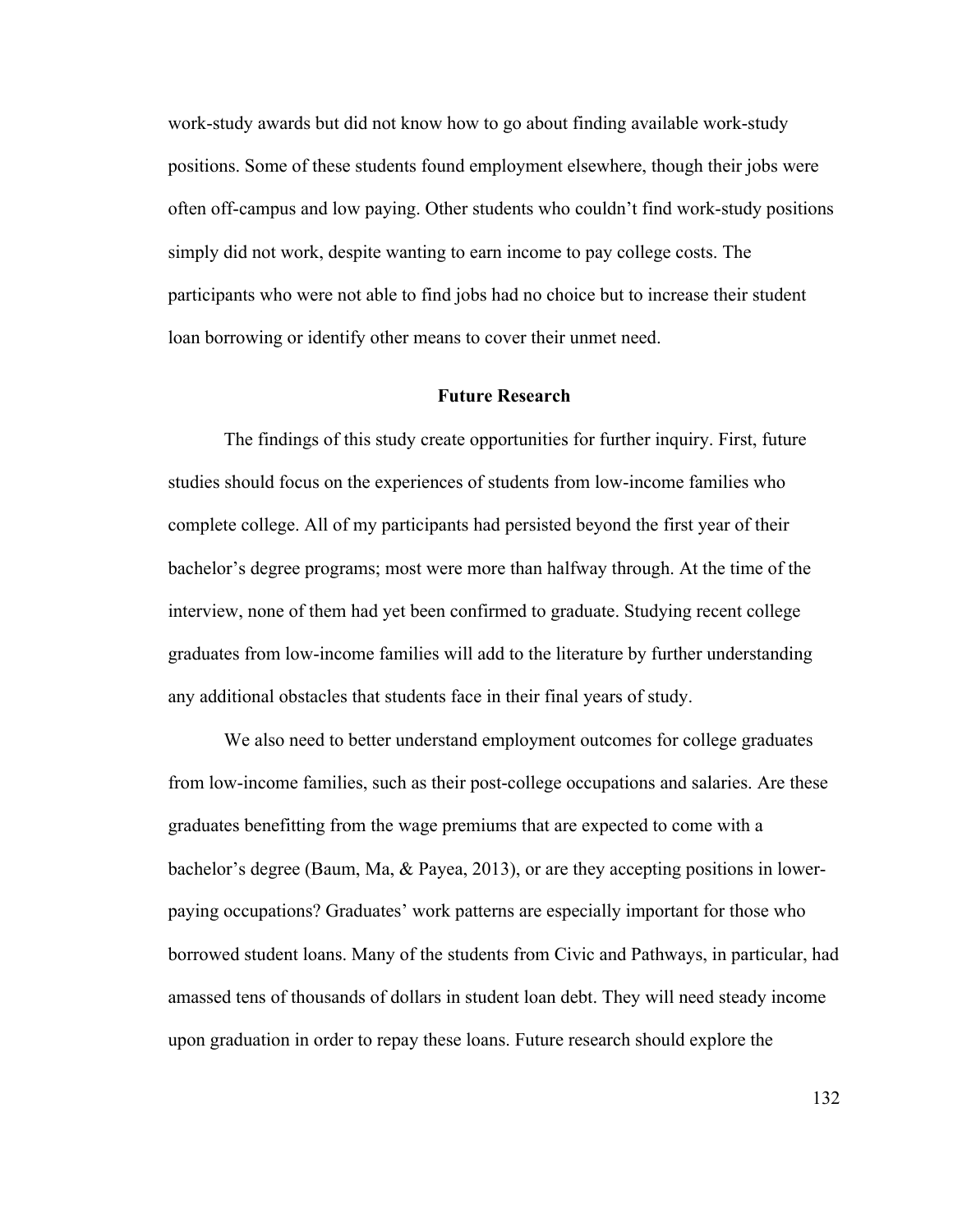resources borrowers use to repay their student loans, and the forces that promote or limit on-time repayment. Beyond looking at graduates' financial characteristics, gaining lowincome students' perceptions of whether they felt college was a worthwhile investment after graduating and being in the workforce would be another contribution to the literature.

Institutional grant aid played a major role in the persistence of students at UC and Civic. However, not all public and private not-for-profit institutions have the financial resources to fund need-based grants to meet 100% of students' need. How do students at institutions with fewer resources – or less of a commitment to access for low-income students – experience the same phenomena of paying college costs? On the other hand, Pathways did not provide institutional grant aid, which seems to be consistent among forprofit institutions. However, there may be other ways for for-profit providers to defray student costs, if they have the desire to do so. There would be value in applying the research questions and methodological approach used in this study to students at other institutions, including liberal arts colleges, community colleges, and career schools, as these institutions are also expected to produce the educated citizens our nation needs to meet attainment goals and to fill available jobs.

While phenomenology was the best methodological fit for my research questions, using an ethnographic approach to further examine the cultural phenomena of lowincome students would add an important dimension to the literature, especially when considering how the first and second layers of the Perna (2006) model shape students' decisions. Spending time observing participants in their home, high school, and college communities, learning first-hand about the role of their families and the other people with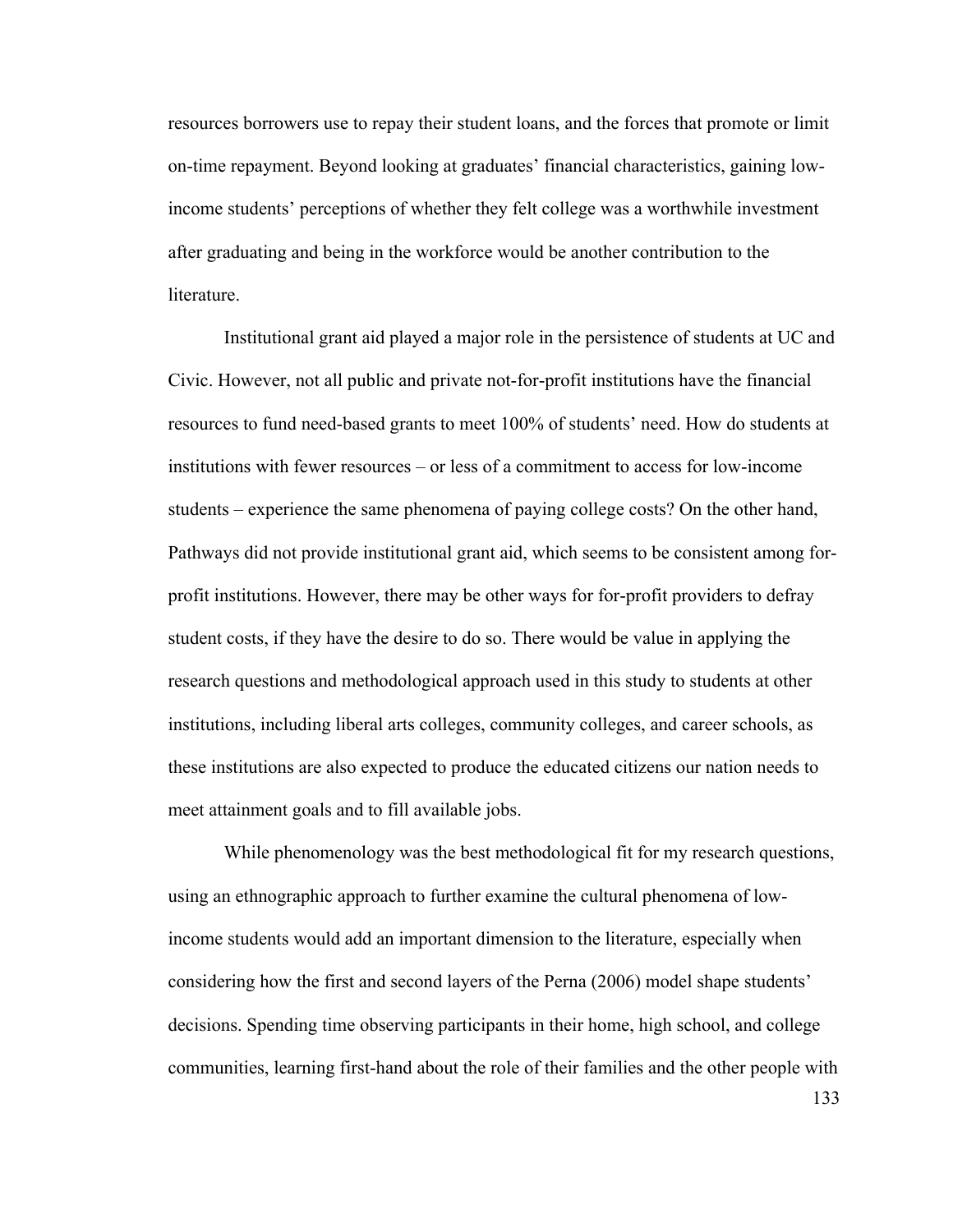whom they interact, an ethnographic study could potentially further develop our understanding of how students are influenced by their environments.

Finally, the literature on low-income student persistence would benefit from further quantitative inquiry. At the time of data collection for this study, the National Center for Education Statistics had yet to release the third follow-up wave to the 2002 Educational Longitudinal Study. This most recent wave includes variables related to college persistence. Now available, the ELS:02/12 data set can be used to test my application of the Perna (2006) model to college persistence, as many of the contextual factors within the four layers have corresponding variables in the ELS.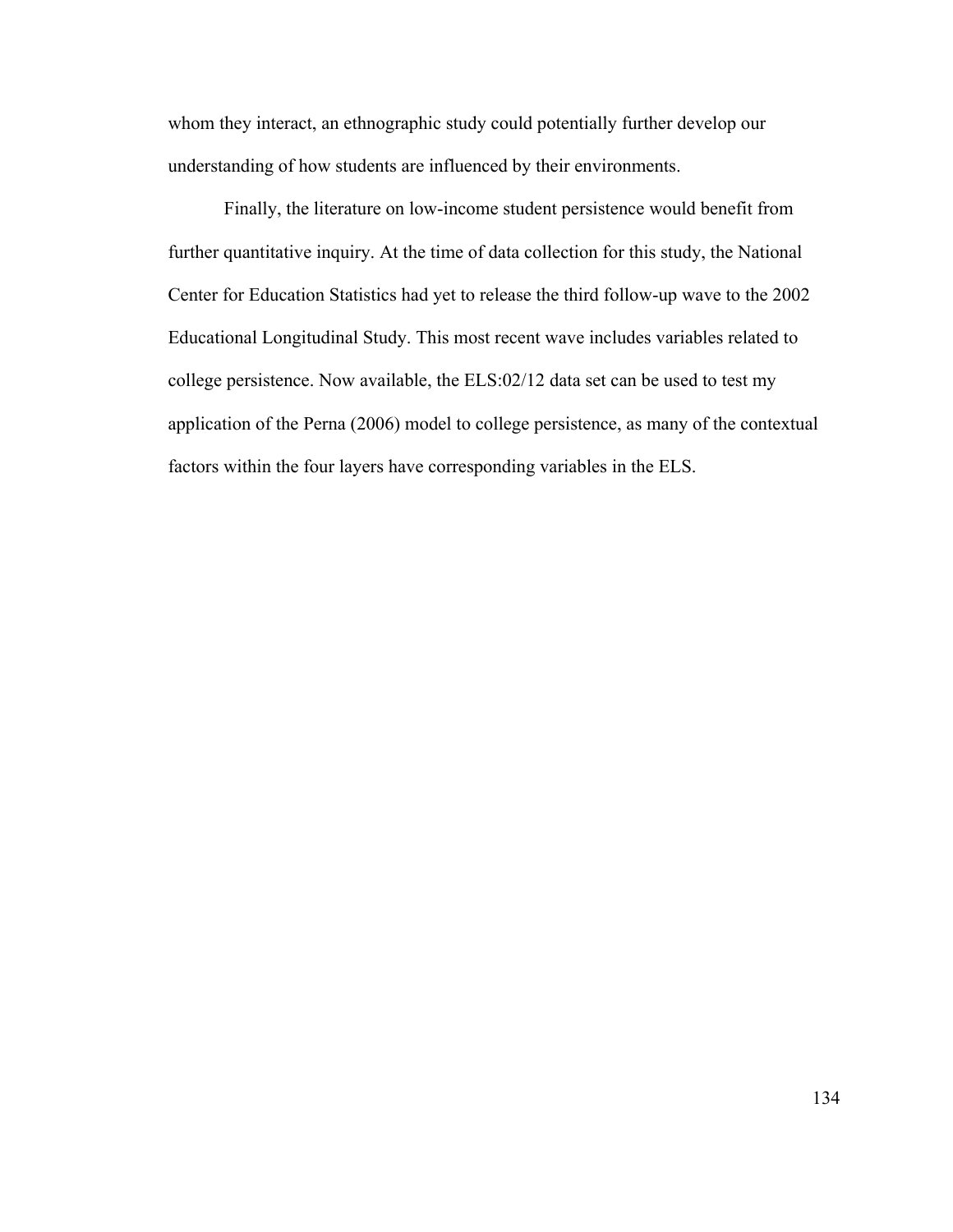### **APPENDIX I: Sample Participant Recruitment Email**

## Dear [NAME OF STUDENT],

I hope that you are well. I am a Ph.D. candidate in higher education at the University of Pennsylvania, currently completing my dissertation. I'm writing to invite you to participate in a research study I'm conducting to better understand the experiences of undergraduate students who receive financial aid. More specifically, I want to know how students like you use financial aid and other resources to pay college costs. I'm planning to be on the [NAME OF INSTITUTION] campus the week of [DATES] and am hoping you'd be willing to meet with me for an interview. The interview would take approximately one hour. Participation is completely optional, and your identity will be kept confidential.

Students selected for the study interview will receive a \$10 cash stipend for their participation.

I appreciate your help with this important research. If you have any questions about your rights as a study participant (protocol #2013-xxxx), please contact [NAME OF INSTITUTION]'s Office for the Protection of Research Subjects, xxx-xxx-xxxx. If you have any other questions about the study, please contact Jamey Rorison at jrorison@upenn.edu.

Best, Jamey Rorison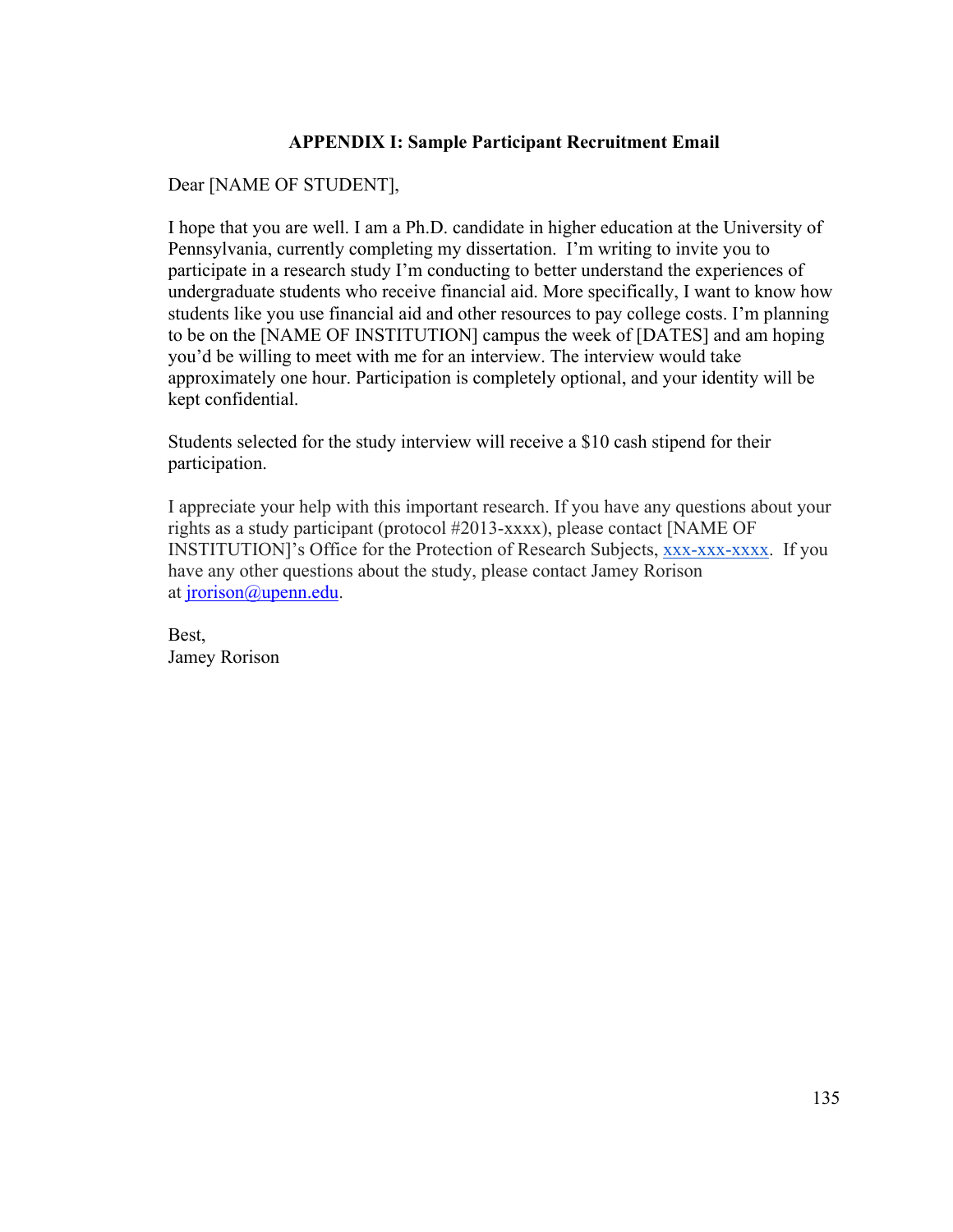### **APPENDIX II: Interview Protocol**

### Notes: **Must ask (bolded)**

Bullets: Probes and/or alternative ways to engage in the same discussion.

*Any directions embedded in the script are in italics.* 

Anything not in italics is something to be said out loud.

*OVERVIEW OF THE STUDY:*

I want to start by describing what I'm doing in this project. Prior research suggests that for a lot of college students, getting through college can be tough—plenty drop out every year – and I'm trying to learn more about how students use financial aid and other resources to make their way through college. So thanks for agreeing to talk with me!

### *CONSENT:*

I've brought my recorder so I can give you my full attention but also remember what you've said. Is it okay if I use it? Thanks. Remember that if you're ever uncomfortable, tell me to turn off the tape recorder – that's perfectly fine. Also remember that you don't have to answer any questions you don't want to answer – we'll just skip them and keep going – and if you decide you don't want to participate in this project any more, that's totally fine too – there are no hard feelings if you don't want to be interviewed any more, and of course, if you don't want to participate in the study any more, it won't affect your financial aid or anything like that.

*Go over the consent form.* 

Do you have any questions?

Do you want to be interviewed?

### *Have the consent form signed*

Great. Let's get started…

### *COLLEGE ACCESS/CHOICE*

### **What factors led you to choose [NAME OF INSTITUTION]?**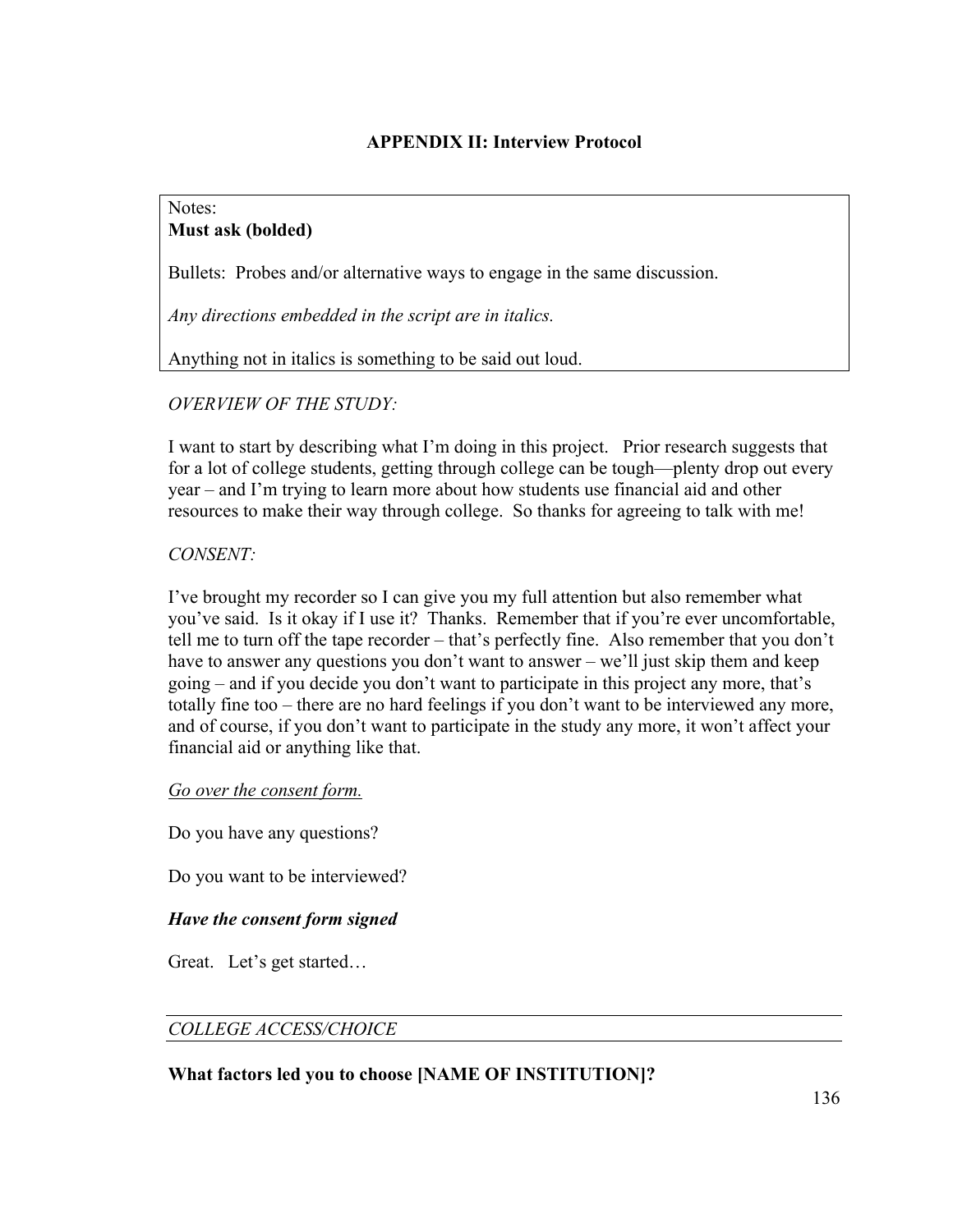- $\triangleright$  What made you decide to come here?
- $\triangleright$  Did anyone help you with your college application/choice process? If so, who?

### **What has college been like so far?**

- ! What year are you in? How many years have you been at [NAME OF INSTITUTION]?
- $\triangleright$  How is this place like what you expected? What's different?
- $\triangleright$  What are some things that you really like here?

### **What would succeeding here mean to you?**

### **What kinds of challenges are there to you succeeding here?**

 $\triangleright$  What are some examples?

### **Do you think that this place is a good fit for you? Why/why not?**

- $\triangleright$  Do you feel like you were prepared to be here? In what ways—what prepared you? Can you give me some examples?
- $\triangleright$  What has surprised you most about this place?

### **Can you see yourself here next semester?**

### **If not, where do you think you'll be**?

- $\triangleright$  If not, would you consider transferring, dropping out?
- $\triangleright$  Where would you transfer and what would be different, what would you do?

### *COLLEGE EXPERIENCE*

### **Do you live on campus or off campus?**

- $\triangleright$  Challenges of living on vs. off? Commuting time? How hard is it to get here?
- $\triangleright$  Would you want to live on campus if you could? Do you think the experience would be different?

### **Say a little bit about your friends and other people you spend time with, both here at [NAME OF INSTITUTION] and at home.**

- $\triangleright$  Do you have good friends on campus? How did you meet them?
- $\triangleright$  Are most of your friends in college like you? Do you feel like you can talk to them about personal matters or concerns?
- $\triangleright$  What about your friends from home? Do you keep in touch with them? How has coming here changed your relationship with them?

### **How are things going academically? How are your classes?**

- $\triangleright$  What are you studying? What is your major?
- $\triangleright$  Do you like your classes? What are you taking out of them?
- $\triangleright$  Have you thought about what you want to do after you graduate?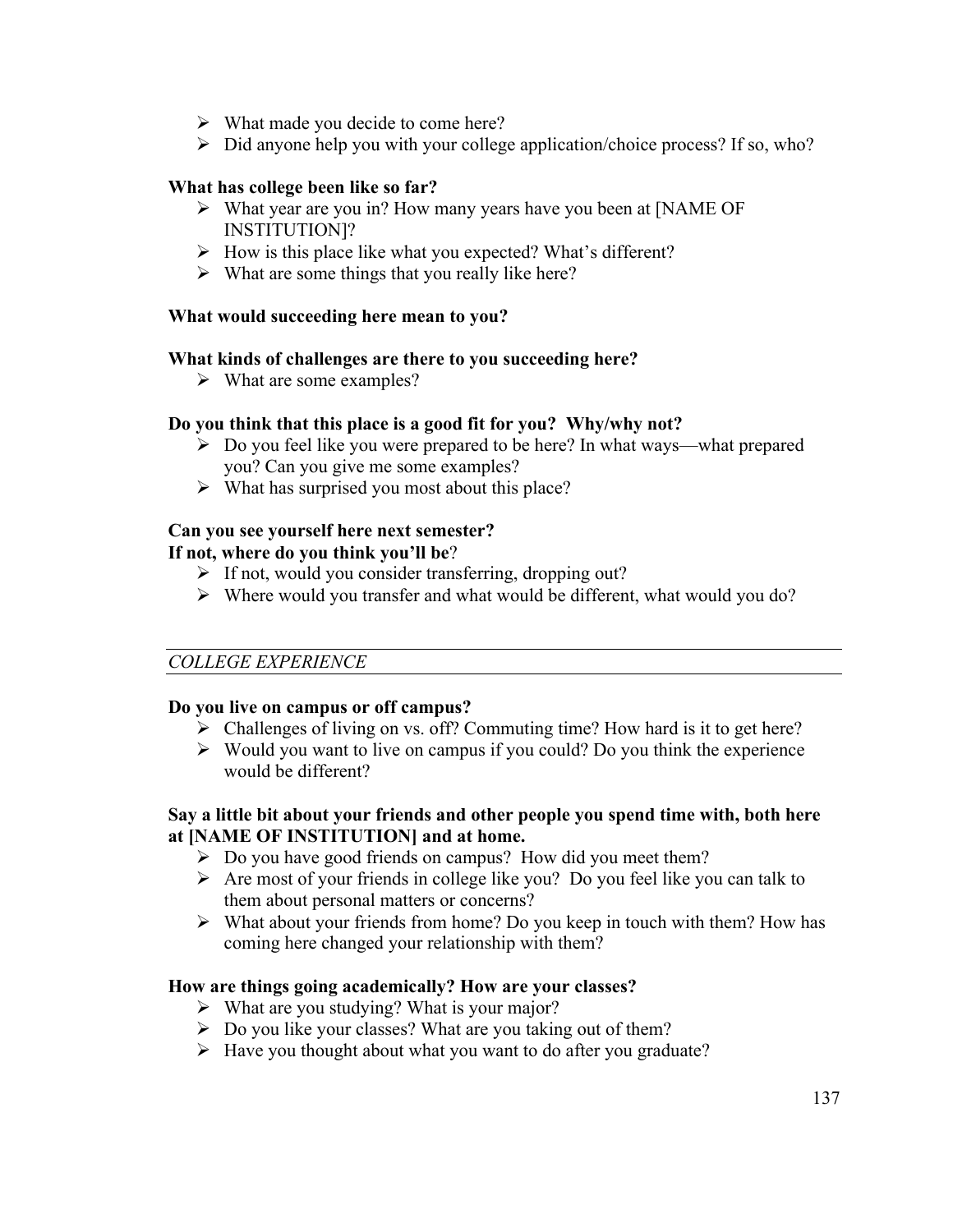### **What are the kinds of things you do when you're not in class?**

- $\triangleright$  With friends?
- ! Organized activities? (*e.g. religious group, sports teams, club, etc.)*

### *MONEY AND AID*

### **Tell me about your expenses.**

 $\triangleright$  What are your college costs? Other costs?

### **How do you pay for these expenses? What resources do you use?**

- $\triangleright$  What are all the creative ways you make it happen?
- $\triangleright$  Do you work? (If yes, skip to "work" section.)
- $\triangleright$  Have you borrowed student loans? (If yes, skip to "loans" section.)

#### **Where are the first places your money has to go?**

 $\triangleright$  I know some people have to help their parents or other family members. Are you expected to contribute money back to your family?

### **At this point how are you feeling about paying for college?**

 $\triangleright$  Does it feel doable, affordable to you?

### **What's your aid like now? What's in your package?**

- $\triangleright$  Did you receive any grants or scholarships?
- $\triangleright$  Have these awards changed your perceptions about being able to complete college? Why or why not?

### **When you were a first-year student, how did you think that you were going to pay for college?**

 $\triangleright$  How has your experience of paying for college been different than what you expected? Why do you think your expectations were different than the reality?

### **Some people say that going to college is going to college, and that how much money you have shouldn't really make a difference in the college experience you have – Do you agree with this?**

- ! How does money—or not having money—matter for you right now?
- $\geq$  Do you think college would be different if you had more money? If so, in what ways?
- $\triangleright$  How would having access to more money affect your life right now?
	- o What are you willing to do to get more money?
	- o How would you go about getting more money?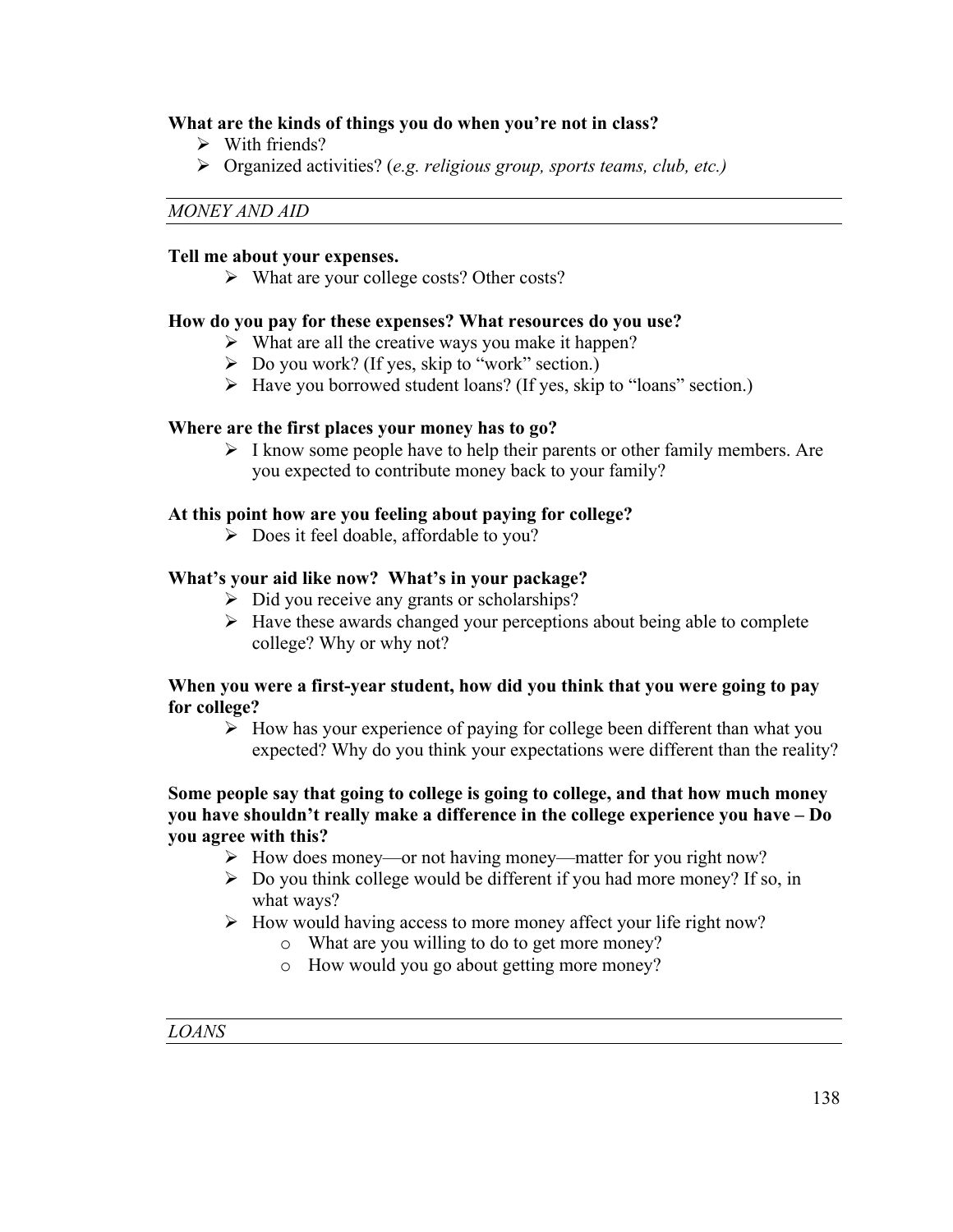### **What types of loans do you have?**

 $\triangleright$  There's been a lot of talk about "private" loans lately—do you have any of those? How did you get them?

### **What other forms of borrowing have you used to pay for college?**

- $\triangleright$  Do you use credit cards? If so, how do you use them? What do you purchase with them?
- ! Have you borrowed money from family members? Friends? Others?

### **How did you come to decide to take out a loan?**

 $\triangleright$  Who helped you with this decision?

### **Have you gone through the new student loan counseling program? What was the experience like?**

#### *WORK/WORK-STUDY*

### **Do you have a job right now?**

(*If yes)*

- $\triangleright$  How many hours per week do you work?
- $\triangleright$  What's it like?
- $\triangleright$  Do you like it?
- $\triangleright$  How did you find it?

# **Do you work or have you worked during the summer?**

(*If yes)*

- $\triangleright$  What has that experience been like?
- $\triangleright$  How many hours per week did you work?
- $\triangleright$  Did you like it?
- $\triangleright$  How did you find it?

(*If job=yes)*

### **Did you receive a work-study award? Do you know how to use it?**

**What is it like dividing your time between work and school? How do you do it?**

#### **Do you think you'll have to work the whole time you're in college? Why?**

#### **What do you think are the benefits and consequences of working while you're enrolled?**

- $\triangleright$  Do you think that working while enrolled is preparing you for entry into the workforce after you graduate? If so, in what ways?
- $\triangleright$  What kind of impacts has working had on your schedule and time use?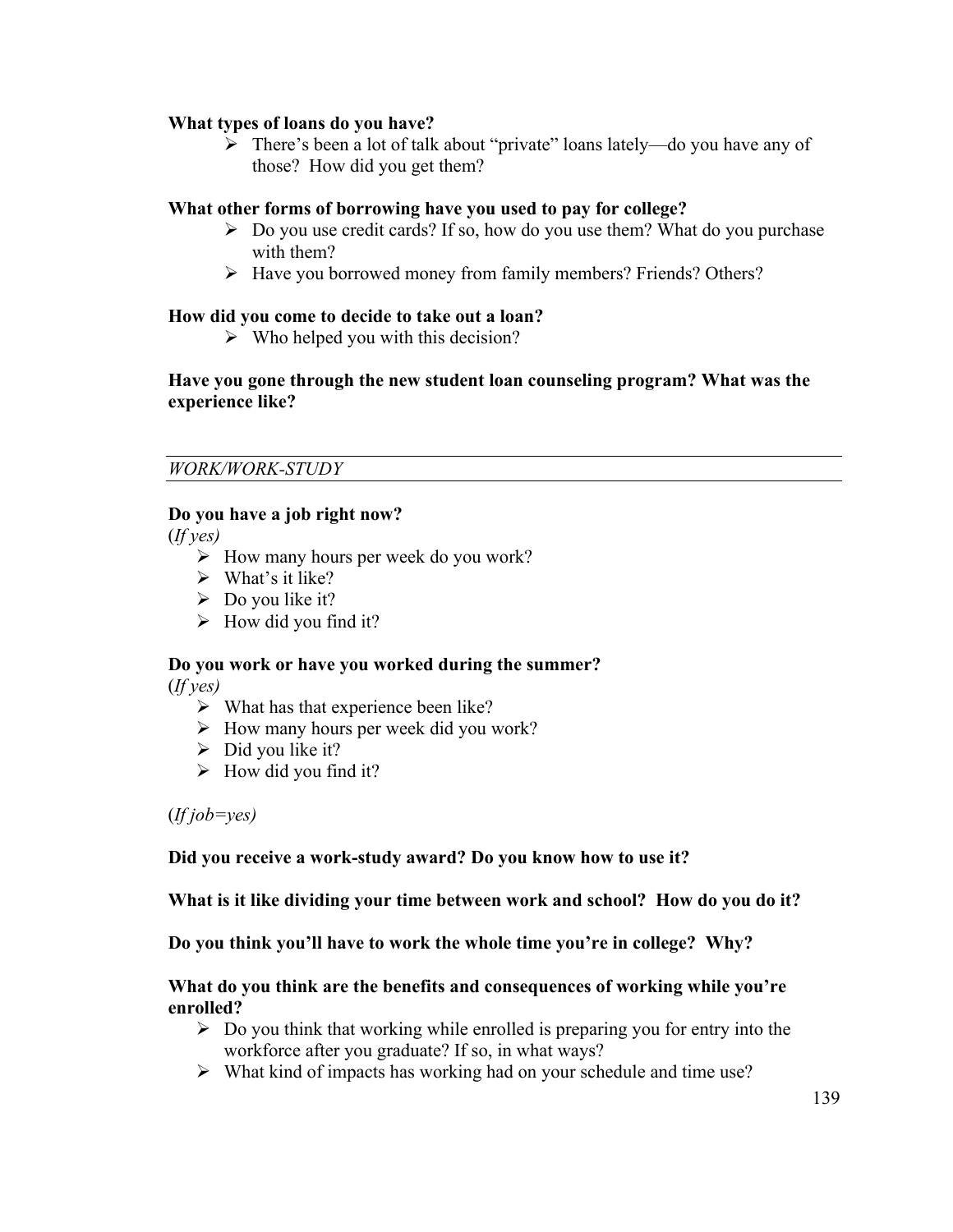*HOME AND FAMILY*

*(if not captured in earlier section)* **How does your family help you with paying for college?** 

**How do you help your family? Do you contribute income or other resources back into the household?**

*Wrap-Up* 

**We've covered a lot today, but is there anything else you'd like to share so I can understand better how college is going for you?** 

It's been really great getting to know you…I look forward to hearing more in the future about how things go for you.

*[End of interview – stop recording.]*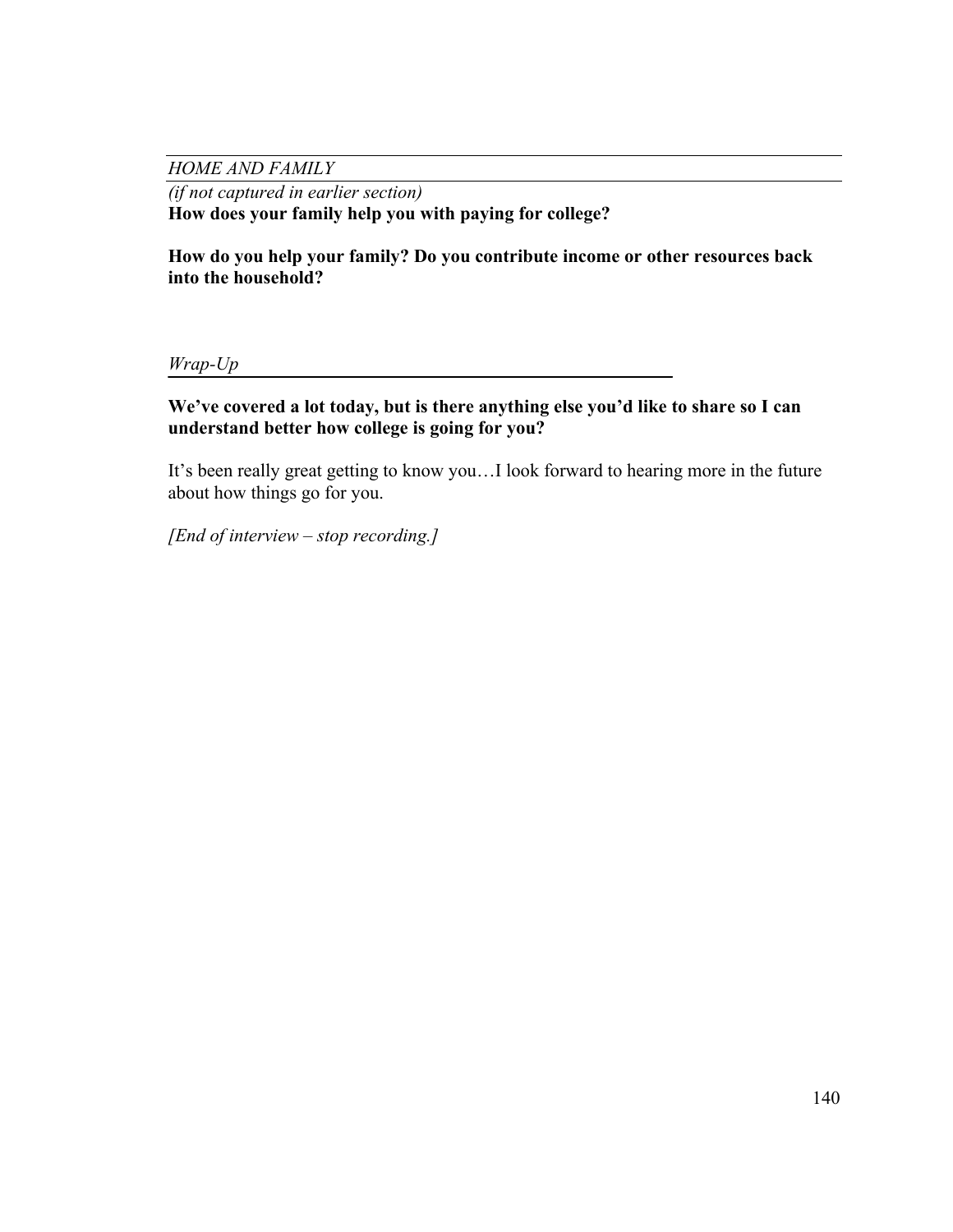### **APPENDIX III: Informed Consent Form**

Jamey Rorison University of Pennsylvania Graduate School of Education 3700 Walnut Street, 4<sup>th</sup> Floor Philadelphia, PA 19104 412.414.5328 jrorison@dolphin.upenn.edu

### **VOLUNTARY INFORMED CONSENT FOR INTERVIEW**

### UNDERSTANDING HOW BACHELOR'S DEGREE-SEEKING STUDENTS FROM LOW-INCOME FAMILIES USE FINANCIAL AID AND OTHER RESOURCES TO PERSIST BEYOND THE FIRST YEAR

**You are invited to participate** in this study because you have been identified as a Pell Grant recipient who is in or has completed her/his second year of study in a baccalaureate degree program.

**We ask that you read this document** and ask any questions you may have before beginning the interview.

**This study is being conducted by** Jamey Rorison, a Ph.D. candidate at the University of Pennsylvania, under the supervision of Laura W. Perna, Ph.D.

**PURPOSE:** The purpose of the study is to understand more about how students from low-income families use financial aid and other resources to pay college costs and persist beyond the first year of a bachelor's degree program.

**PROCEDURES**: If you agree to participate, the interview will be conducted at a time and place that is convenient for you. Interviews will last approximately 60 minutes. With your permission, the conversation will be audio taped. I will also be asking that you provide, if available, a copy of your financial aid award package/letter. This will help guide the discussion.

**RISKS AND BENEFITS:** There are no known benefits associated with participation in this study. The only known risk is a potential breach of confidentiality. However, as all interview audio recordings and transcripts will be password-protected and destroyed upon completion of the study, this risk is minimal.

**COMPENSATION:** Participants will receive ten dollars for their participation in the interview.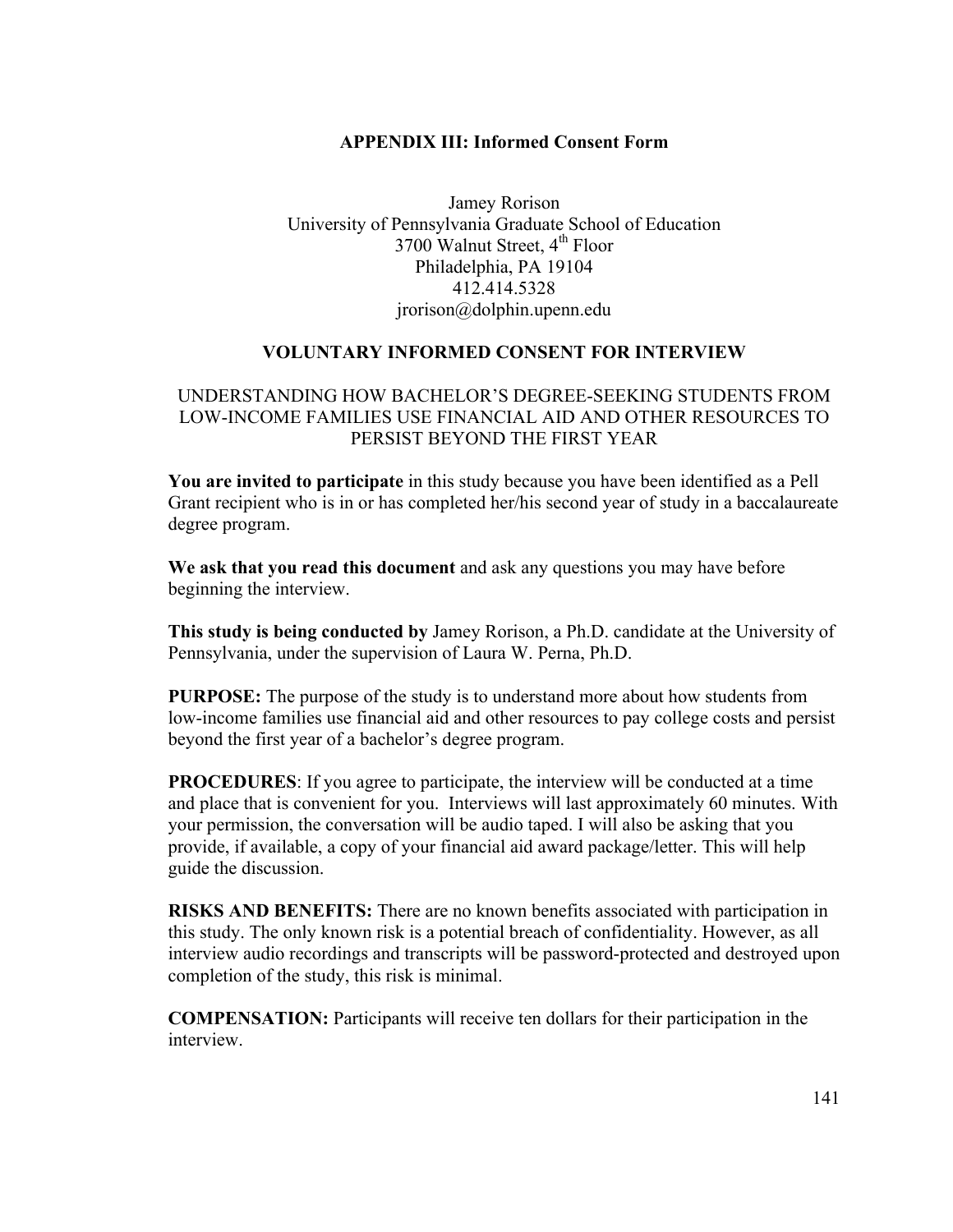**CONFIDENTIALITY:** You understand that all information collected in this study will be kept strictly confidential, except as may be required by law. If any publication results from this research, you will only be identified by a pseudonym and other information that could reveal your identity will be disguised.

**WITHDRAWAL:** Your decision whether or not to participate will not affect your current or future relations with your school or the researchers. If you decide to participate, you are free to withdraw from the study at any time without affecting those relationships. You are also free not to answer any question during the interview and to end the interview at any time.

### **Statement of Consent**

I have read the above information. I have asked any questions I had, and I have received answers to my satisfaction. I consent to participate in the study. I have received a copy of this consent form.

| Signature of Participant                                                                                                     |
|------------------------------------------------------------------------------------------------------------------------------|
| Date<br><u> Alexandria de la contrada de la contrada de la contrada de la contrada de la contrada de la contrada de la c</u> |
|                                                                                                                              |
| Signature of Researcher                                                                                                      |
| Date<br><u> 1980 - Andrea Andrew Maria (h. 1980).</u>                                                                        |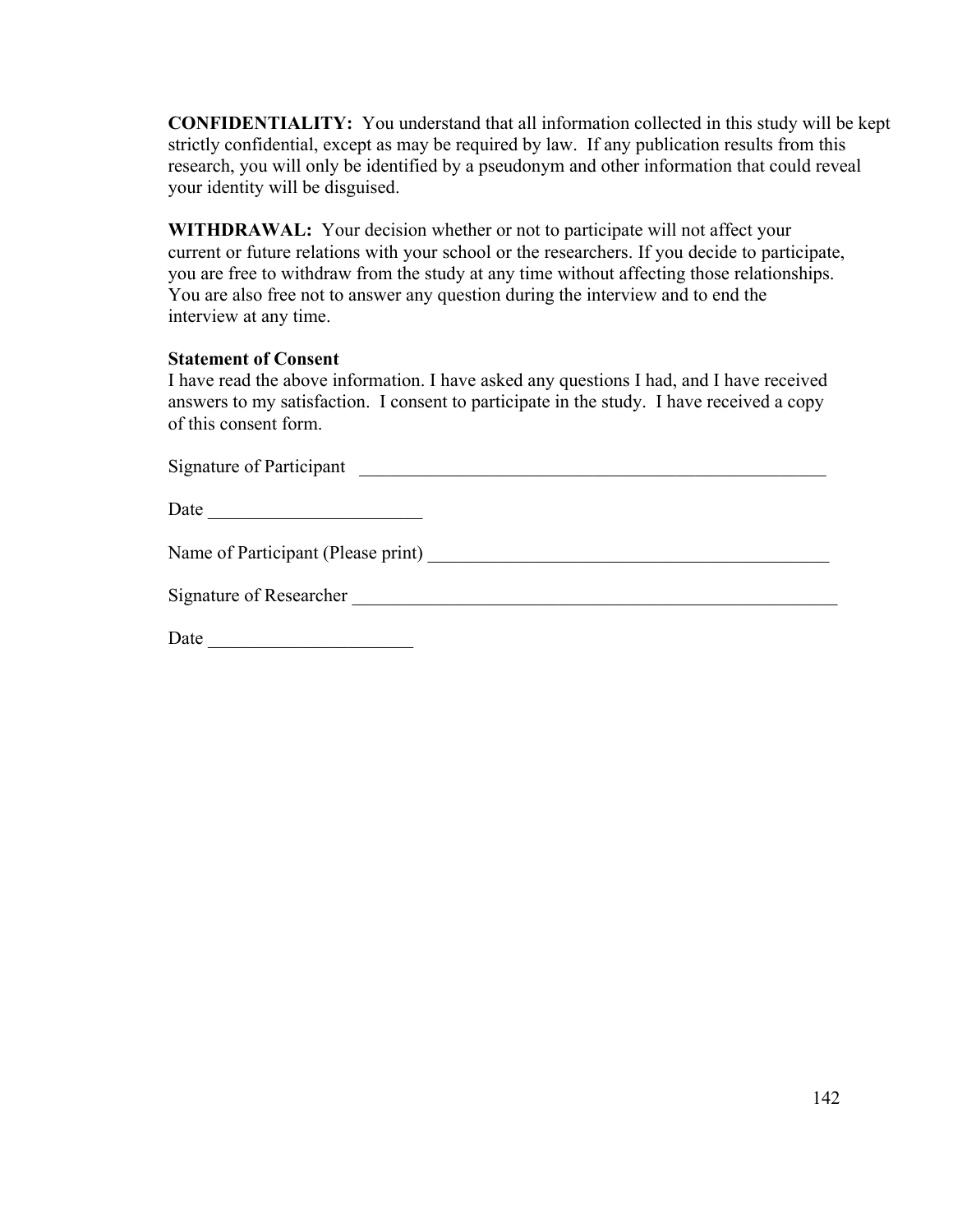### **APPENDIX IV: Code List**

ACADEMICS: Academic Advising and Support ACADEMICS: Classes ACADEMICS: Major ACADEMICS: Perceptions of Academic Calendar ACADEMICS: Perceptions of Academic Progress ACADEMICS: Perceptions of Rigor ACADEMICS: Post-College Aspirations AID: Aversion to Borrowing AID: Borrowing - Not Student Loans AID: Cumulative Debt AID: Decision to Borrow AID: Federal Loans AID: Financial Aid Logistics AID: Financial Aid Package AID: Financial Literacy and Awareness AID: Grants AID: Non-Federal Loans AID: Other Aid Sources AID: Perceptions of Aid AID: Perceptions of Financial Aid Personnel AID: Scholarships AID: Work-Study Grant BACKGROUND: Family/SES BACKGROUND: Home Neighborhood COLLEGE EXPERIENCE: Activities COLLEGE EXPERIENCE: Challenges to Success COLLEGE EXPERIENCE: College Fit COLLEGE EXPERIENCE: Definition of Success COLLEGE EXPERIENCE: Friends - College COLLEGE EXPERIENCE: Friends - Home COLLEGE EXPERIENCE: Living Situation COLLEGE EXPERIENCE: Navigating Campus COLLEGE EXPERIENCE: Perceptions of College COLLEGE EXPERIENCE: Racism COLLEGE EXPERIENCE: Using Campus Resources COLLEGE EXPERIENCE: Wanting to Live on Campus FINANCES: Books and School Materials FINANCES: College Expenses FINANCES: Family Role in Paying for College FINANCES: Money Use - Where Does the Money Go First?

FINANCES: Non-College Expenses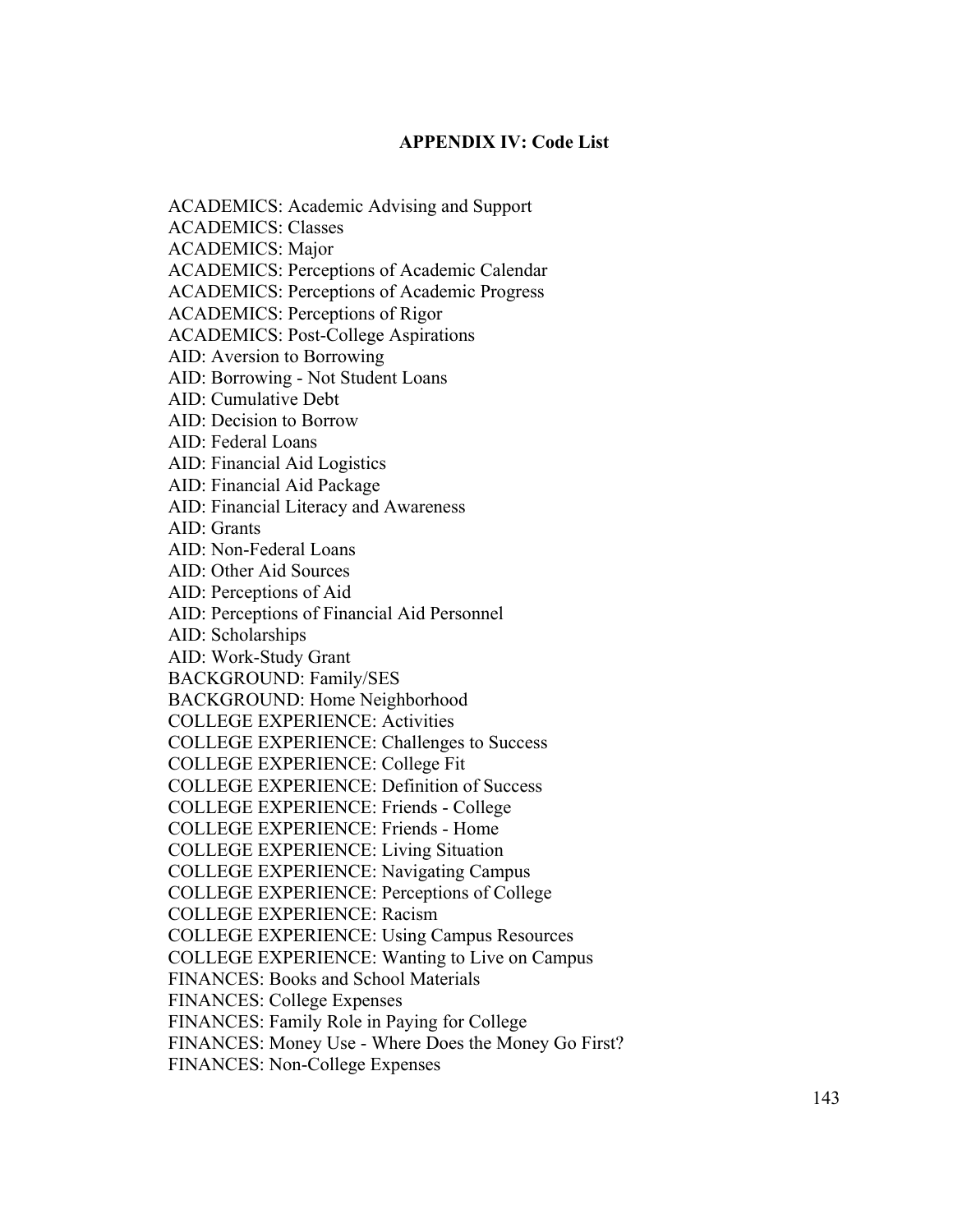FINANCES: Perceptions of Paying for College

FINANCES: Role of Finances in College Experience

FINANCES: Student Contributing to Household

PERSISTENCE: Time to Degree

PERSISTENCE: Transfer/Dropout/Stopout

PRE-COLLEGE: Academic Preparation

PRE-COLLEGE: College Access

PRE-COLLEGE: College Choice Process

PRE-COLLEGE: Gap Between High School and College

PRE-COLLEGE: Other Institutions Attended

TIME USE: Balancing Work and School

TIME USE: Classes and Studying

TIME USE: Commuting to Campus

TIME USE: Outside of Class

WORK: Benefits of Work

WORK: Consequences of Work

WORK: Finding a Job

WORK: Job Logistics and Responsibilities

WORK: Past Employment

WORK: Perception of Future Need to Work

WORK: Perceptions of Job

WORK: Salary and Wages

WORK: Work Hours and Times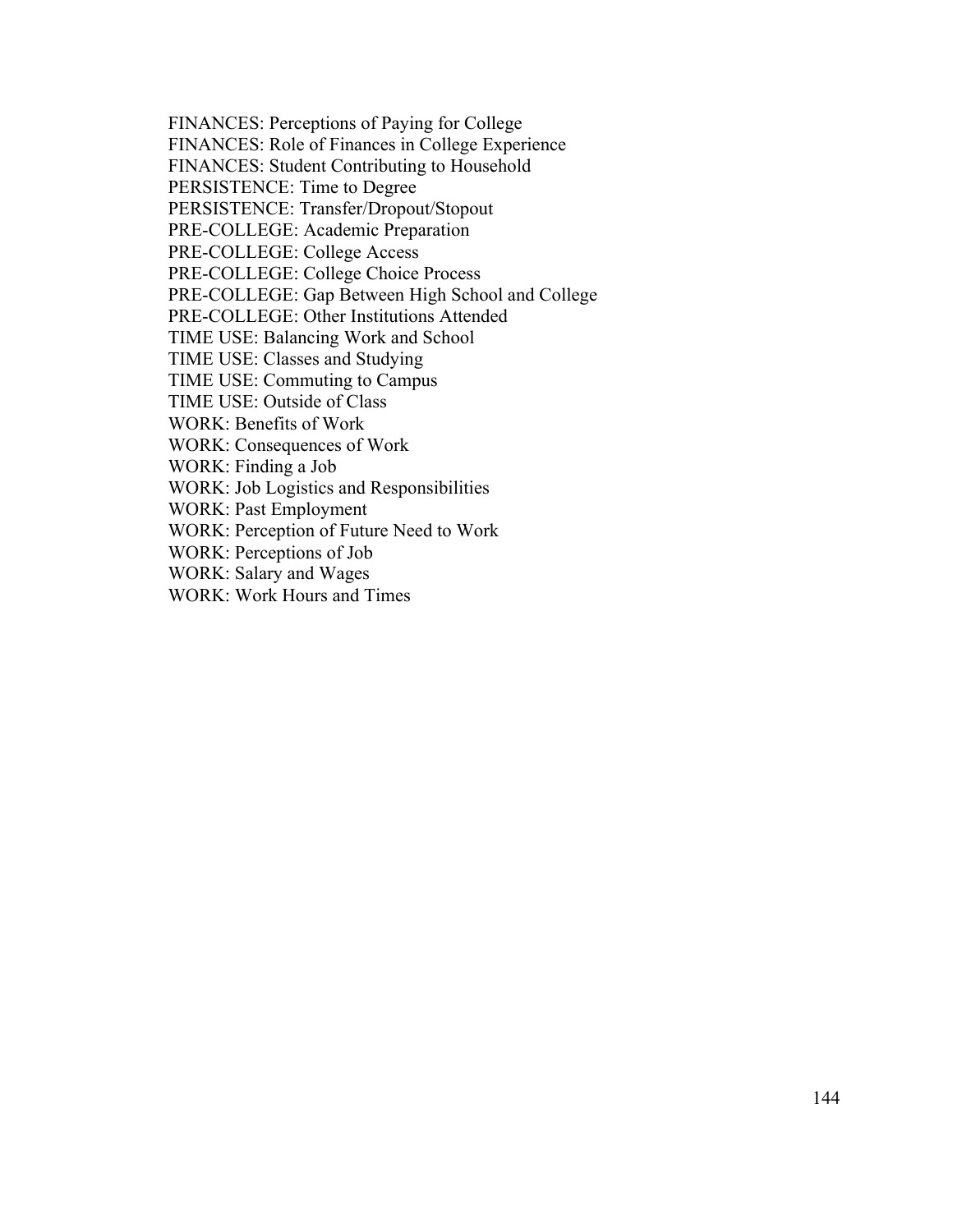#### **BIBLIOGRAPHY**

- ACT. (2007). *The role of nonacademic factors in college readiness and success.* Iowa City, IA: Author.
- Adelman, C. (2006). *The toolbox revisited: Paths to degree completion from high school through college.* Washington, D.C.: U.S. Department of Education.
- Advisory Committee on Student Financial Assistance. (2005). *The student aid gauntlet: Making access to college simple and certain.* Retrieved March 16, 1014 from http://www2.ed.gov/about/bdscomm/list/acsfa/sag.pdf.
- Alon, S. (2007). Overlapping disadvantages and the racial/ethnic graduation gap among students attending selective institutions. *Social Science Research*, *36*(4), 1475- 1499.
- Alon, S. (2011). Who benefits most from financial aid? The heterogeneous effect of need-based grants on students' college persistence. *Social Science Quarterly*, *92*(3): 807:829.
- American Council on Education. (2006). *Working their way through college: Student employment and its impact on the college experience.* Washington, D.C.: Author.
- Avery, C. & Kane, T.J. (2004). Student perceptions of college opportunties: The Boston COACH program. In C. Hoxby (Ed.) *College Choices: The Economics of Where to Go, When to Go, and How to Pay For It.* Chicago, IL: University of Chicago Press.
- Baum, S. (2010). Student work and the financial aid system. In L.W. Perna (Ed.) *Understanding the Working College Student: New Research and Its Implications.*  Sterling, VA: Stylus.
- Baum, S., Ma, J. & Payea, K. (2013). *Education pays 2013: The benefits of higher education for individuals and society.* Retrieved January 28, 2014 from https://trends.collegeboard.org/sites/default/files/education-pays-2013-fullreport.pdf*.*
- Baum, S. & Payea, K. (2012). *Trends in student aid 2013.* Washington, D.C.: The College Board.
- Becker, G.S. (1975). *Human capital: A theoretical and empirical analysis, with special reference to education*. *Second Edition.* New York: National Bureau of Economic Research.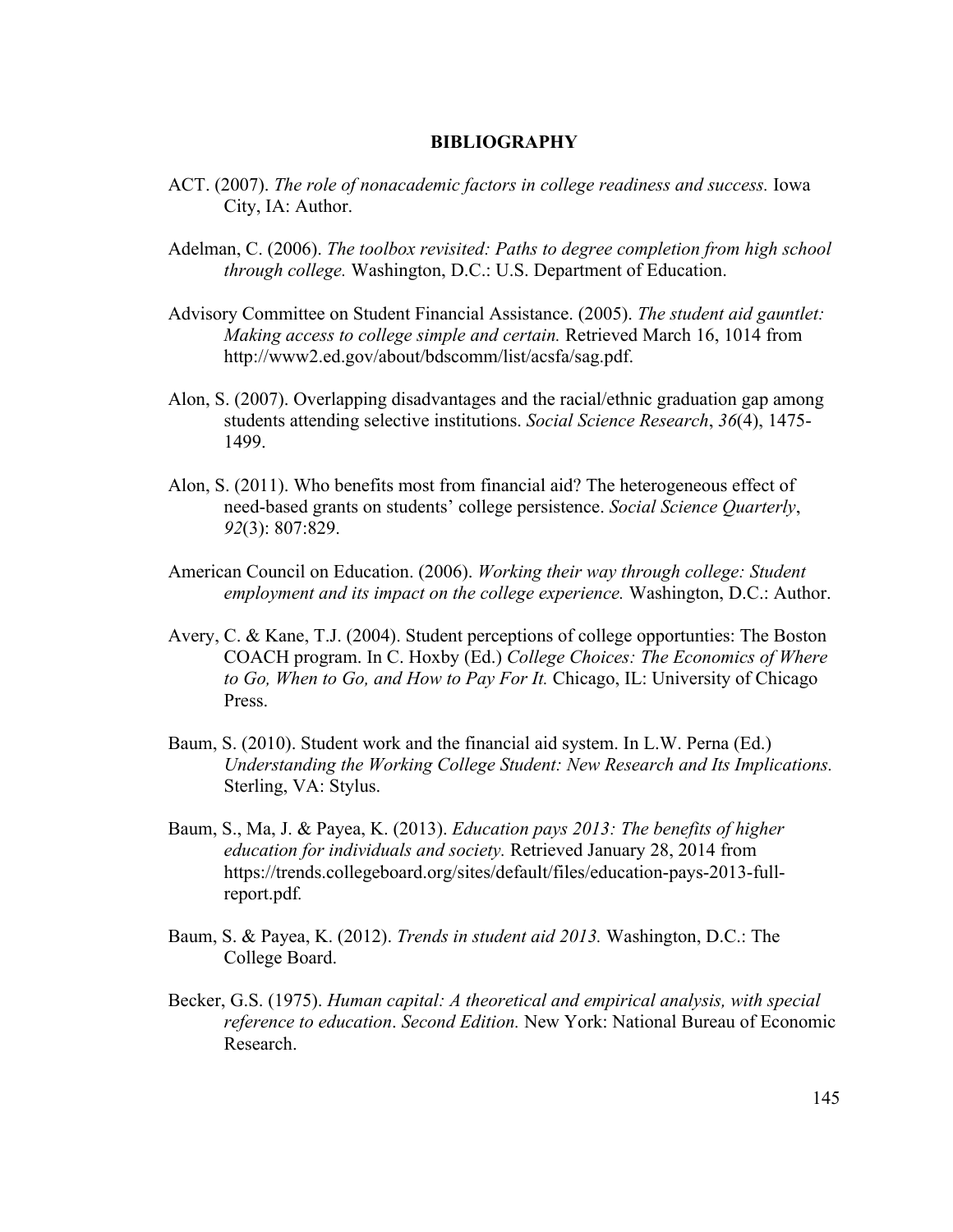- Bersudskaya, V. & Wei, C.C. (2011). *Trends in student financing of undergraduate education: Selected years, 1995-96 to 2007-08.* Washington, D.C.: National Center for Education Statistics.
- Bowen, W.G., Chingos, M.M. & McPherson, M.S. (2009). *Crossing the finish line*. Princeton, NJ: Princeton University Press.
- Bozick, R. (2007). Making it through the first year of college: The role of students' economic resources, employment, and living arrangements. *Sociology of Education, 80*(3), 261-284.
- Breneman, D.W., Doti, J.L., & Lapovsky, L. (2001). Financing private colleges and universities: The role of tuition discounting. In M.B. Paulsen  $& J.C.$  Smart (Eds.) *The Finance of Higher Education: Theory, Research, Policy & Practice.* Flemington, NJ: Agathon Press.
- Bureau of Labor Statistics. (2013). BLS News Release: Employment Projections, 2012- 2022. Retrieved February 15, 2014 from http://www.bls.gov/news.release/pdf/ecopro.pdf.
- Bureau of Labor Statistics. (2014). Occupational outlook handbook. Retrieved March 15, 2014 from http://www.bls.gov/ooh.
- Callender, C., & Jackson, J. (2005). Does the fear of debt deter students from higher education? *Journal of Social Policy*, *34*,509–540.
- Carnevale, A.P., Smith, N., and Strohl, J. (2010). *Help wanted: Projections of jobs and education requirements through 2018.* Washington, D.C.: Georgetown University Center on Education and the Workforce.
- Carnevale, A.P., Smith, N., & Strohl, J. (2013). *Recovery: Job growth and education requirements through 2020.* Washington, D.C.: Georgetown Center on Education and the Workforce.
- Chen, R. & St. John, E.P. (2011). State financial policies and college student persistence: A national study. *Journal of Higher Education, 82*(5): 629:660.
- Chicago Public Schools. (2012). SY2012 college enrollment summary. Retrieved March 15, 2014 from http://www.cps.edu/Performance/Documents/Datafiles/2012\_College\_Enrollment Summary FINAL.pdf.
- Choy, S. P. (2001). *Students whose parents did not go to college.* Washington, DC: National Center for Education Statistics, U.S. Department of Education.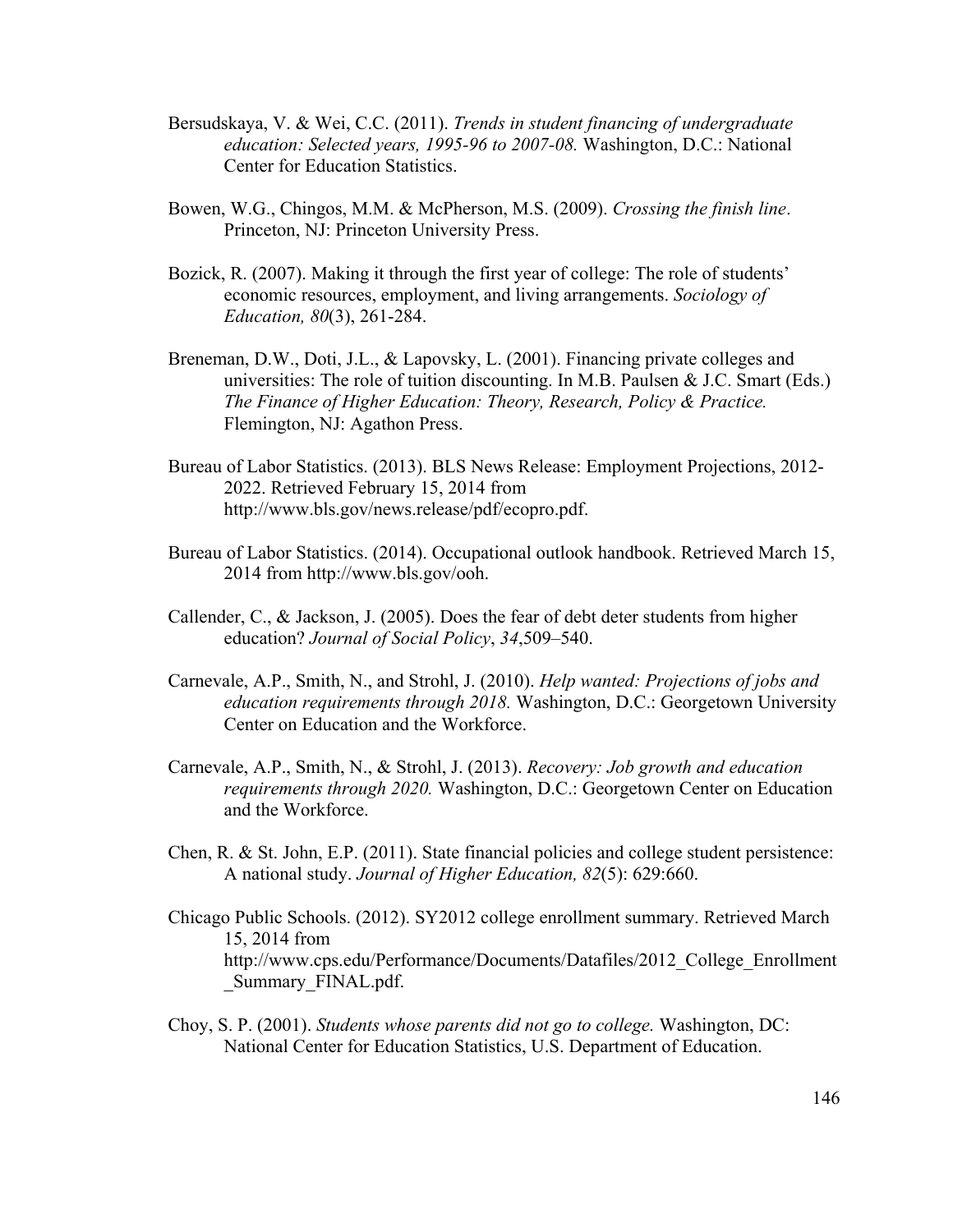- College Board (2008). *Fulfilling the commitment: Recommendations for reforming federal student aid.* Washington, D.C.: Author.
- College Board. (2011a). Improve middle and high school college counseling: Student-tocounselor ratio: Retrieved April 2, 2012 from http://completionagenda.collegeboard.org/recommendations/2?indicator=158&qui cktabs\_1=1.
- College Board. (2011b). *2011 national survey of school counselors: Counseling at a crossroads.* Retrieved March 24, 2014 from http://media.collegeboard.com/digitalServices/pdf/advocacy/nosca/2011-surveycounselors-counseling-crossroads111104.pdf.
- Creswell, J.W. (2007). *Qualitative inquiry and research design: Choosing among five approaches.* (2nd Ed.). Thousand Oaks, CA: Sage Publications.
- Creswell, J.W. (2008). *Educational research: Planning, conducting, and evaluating quantitative and qualitative research.* (3rd ed.) Upper Saddle River, NJ: Pearson Education.
- DesJardins, S. L., & Toutkoushian, R. K. (2005). Are students really rational? The development of rational thought and its application to student choice. In J. C. Smart (Ed.), *Higher education: Handbook of Theory and Research.* (Vol. 20, pp. 191–240). Dordrecht, The Netherlands: Kluwer Academic Publishers.
- Dezhbakhsh, H. & Karikari, J.A. (2009). Enrollment at highly selective private colleges: Who is left behind? *Contemporary Economic Policy,* 28(1), 94-109.
- DuBrock, C.P. (1999) *Financial aid and persistence: A five-year longitudinal study of beginning freshmen students.* (Doctoral dissertation.) Arizona State University. Tempe, AZ.
- Dynarski, S. (2002). The consequences of lowering the cost of college: The behavioral and distributional implications of aid for college. *American Economic Review, 92*(2), 279-285.
- Dynarski, S. (2003). Does aid matter? Measuring the effect of student aid on college attendance and completion. *American Economic Review 93*(1): 279–288.
- Dynarski, S.M. & Scott-Clayton, J.E. (2008). *Complexity and targeting in federal student aid: A quantitative analysis*. Cambridge, MA: National Bureau for Economic Research.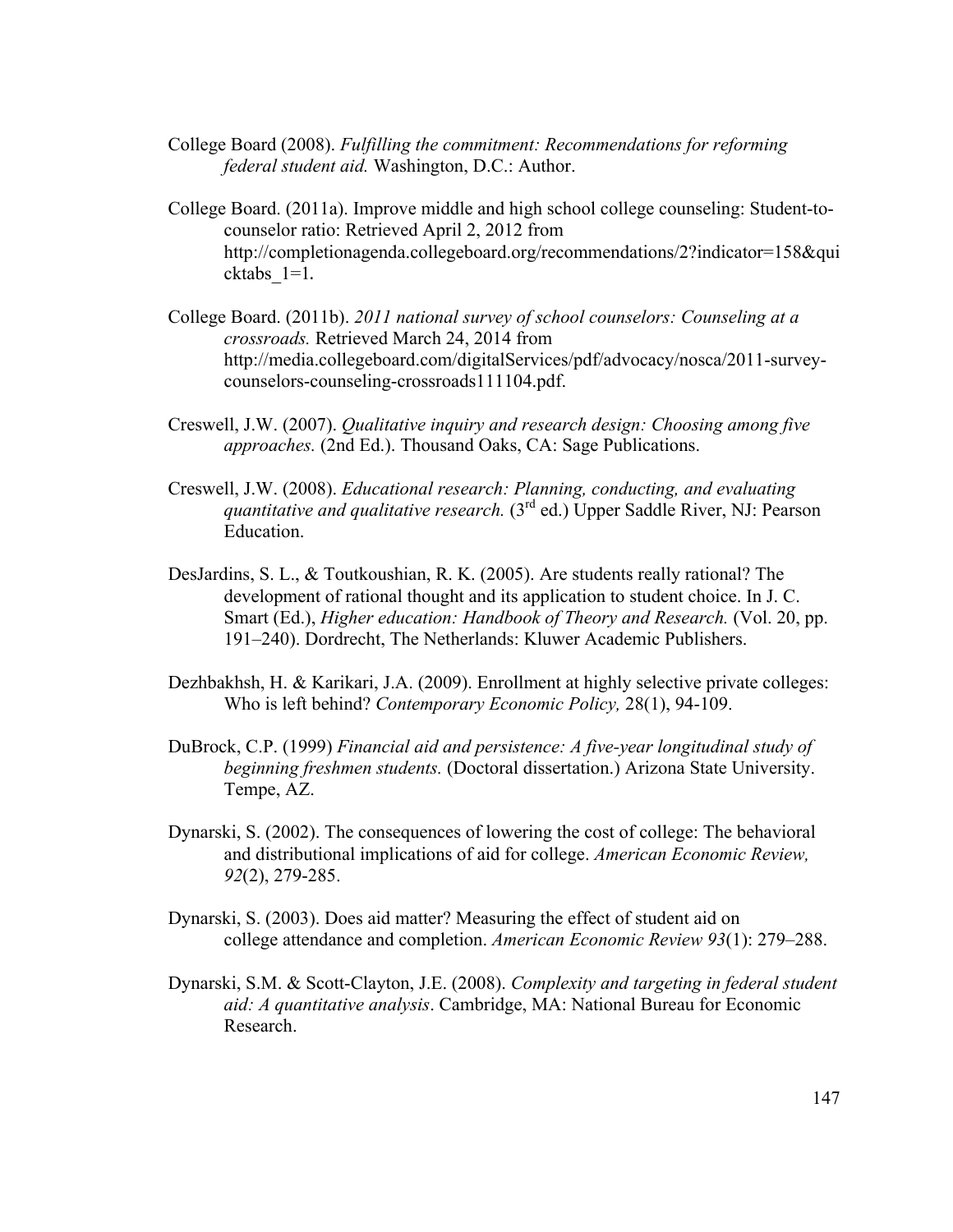- Eckel, C.C., Johnson, C., Montmarquette, C., & Rojas, C. (2007). Debt aversion and the demand for loans for postsecondary education. *Public Finance Review, 35*(2), 233-262.
- Engle, J. & Tinto, V. (2008). *Moving beyond access: College success for low-income, first-generation students.* Washington, D.C.: The Pell Institute for the Study of Opportunity in Higher Education.
- Fenske, R.H., Porter, J.D., & DuBrock, C.P. (1999). Analyzing student aid packaging to improve low-income and minority student access, retention and degree completion. A Paper Presented at the 39th Annual Forum of The Association for Institutional Research, Seattle, WA.
- Garcia, M. (2010). When Hispanic students attempt to succeed in college, but do not. *Community College Journal of Research and Practice,* 34: 839–847.
- Geelhoed, R.J., Abe, J. & Talbot, D.M. (2003). A qualitative investigation of U.S. students' experiences in an international peer program. *Journal of College Student Development*, *44*(1), 5-17.
- Gladieux, L., & Perna, L. (2005). *Borrowers who drop out: A neglected aspect of the college student trend.* San Jose, CA: National Center for Public Policy and Higher Education.
- Griffith, A.L. & Rothstein, D.S. (2009). Can't get there from here: The decision to apply to a selective college. *Economics of Education Review, 28,* 620–628.
- Hall, D. & Ushomirsky, N. (2010). *Close the hidden funding gaps in our schools.*  Washington, D.C.: The Education Trust.
- Harper, S.R. & Griffin, K.A. (2011). Opportunity beyond affirmative action: How lowincome and working-class black male achievers access highly selective, high-cost colleges and universities. *Harvard Journal of African American Public Policy, 17*, 43-60.
- Harvey, D. (2011). Analysis of Bureau of Labor Statistics data. Prepared for M. Lynch, J. Engle, & J.L. Cruz. *Lifting the Fog on Inequitable Financial Aid Policies.* Washington. D.C.: The Education Trust.
- Haskins, R., Isaacs, J.B., & Sawhill, I.V. (2008). *Getting ahead or losing ground: Economic mobility in America.* Washington, D.C.: The Brookings Institution.
- Heller, D.E. (1997). Student price response in higher education. *Journal of Higher Education*, *68*(6), 624-659.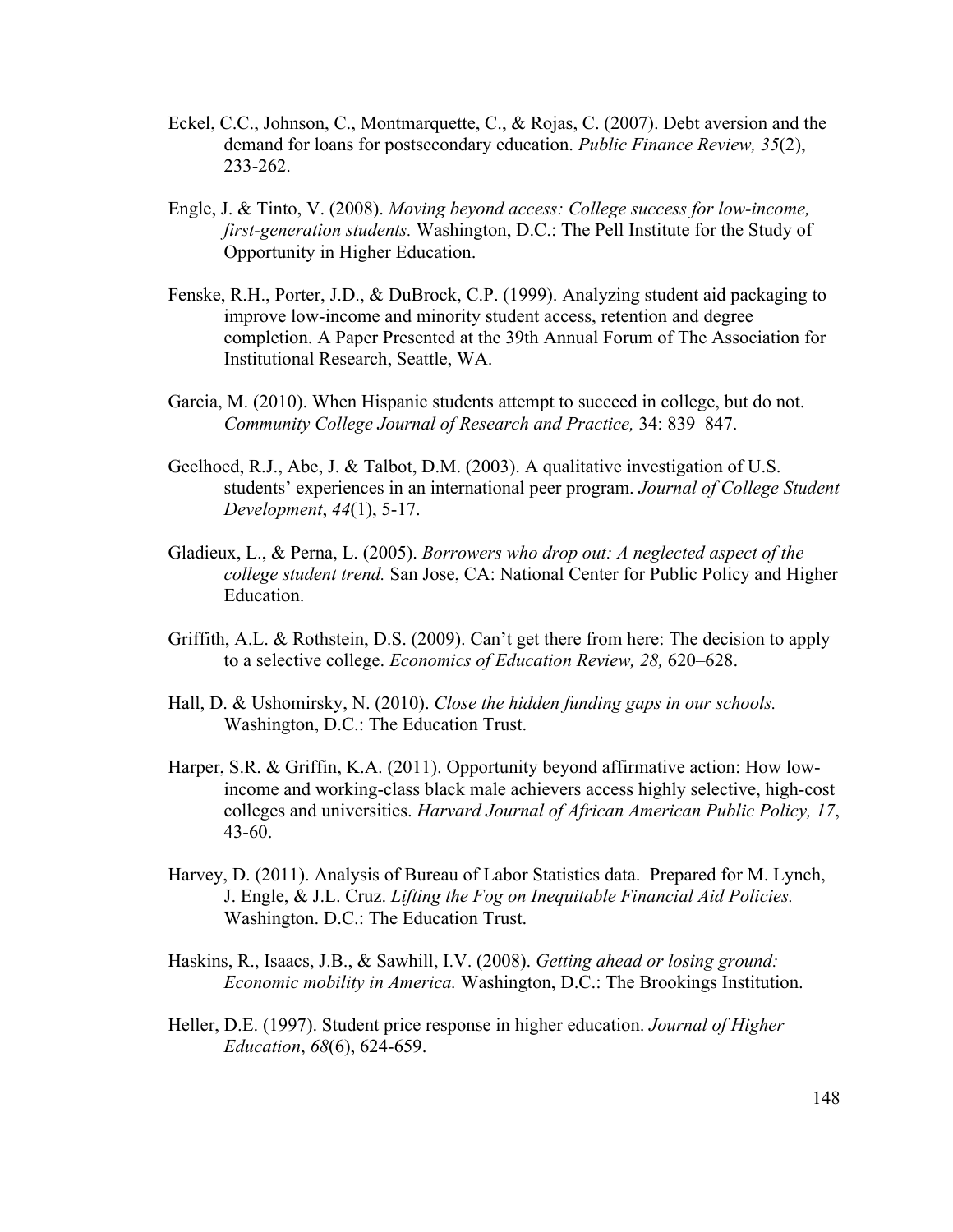- Heller, D.E. (2003). *Informing public policy: Financial aid and student persistence*. Boulder, CO: Western Interstate Commission for Higher Education.
- Heller, D.E. (2006). Merit aid and college access. Symposium on the consequences of merit-based student aid. Retrieved March 18, 2014 from http://php.scripts.psu.edu/users/d/e/deh29/papers/WISCAPE\_2006\_paper.pdf.
- Heller, D.E. (2008). Financial aid and admission: Tuition discounting, merit aid, and need-aware admission. Arlington, VA: National Association for College Admission Advising.
- Ho, P. & Wei, C.C. (2011). *Trends in attainment among student populations at increased risk of noncompletion: Selected years, 1989–90 to 2008–09*. Washington, D.C.: National Center for Education Statistics.
- Hossler, D., & Gallagher, K.S. (1987). Studying student college choice: A three-phase model and the implications for policymakers. *College and University, 62*(3), 207- 221.
- Howard, T.C. (2003). A tug of war for our minds: African American high school students' perceptions of their academic identities and college aspirations. *The High School Journal 87*(1),4-17.
- Huelsman, M. & Cunningham, A.F. (2013). *Making sense of the system: Financial aid for the 21st -Century student.* Washington, D.C.: The Institute for Higher Education Policy.
- Husserl, E. (1931). *Ideas: General introduction* to *pure phenomenology.* W. R. Boyce Gibson, trans. New York: Humanities Press.
- Husserl, E. (1970). *The crisis of European sciences and transcendental phenomenology.* David Carr, trans. Evanston, Ill.: Northwestern University Press.
- Illinois Department of Employment Security. (2011). Employment projections: Local workforce area, long-term and short-term. Retrieved March 16, 2014 from http://www.ides.illinois.gov/page.aspx?item=911.
- Illinois Student Assistance Commission. (2012). *2011 data book.* Retrieved October 15, 2012 from http://www.isac.org/dotAsset/a30735bd-4ba1-48a8-a91c-40601aafa34e.pdf.
- Illinois Student Assistance Commission. (2013). *2013 data book.* Retrieved March 15, 2014 from http://www.isac.org/e-library/research-policy-analysis/data-book/2013 data-book.html.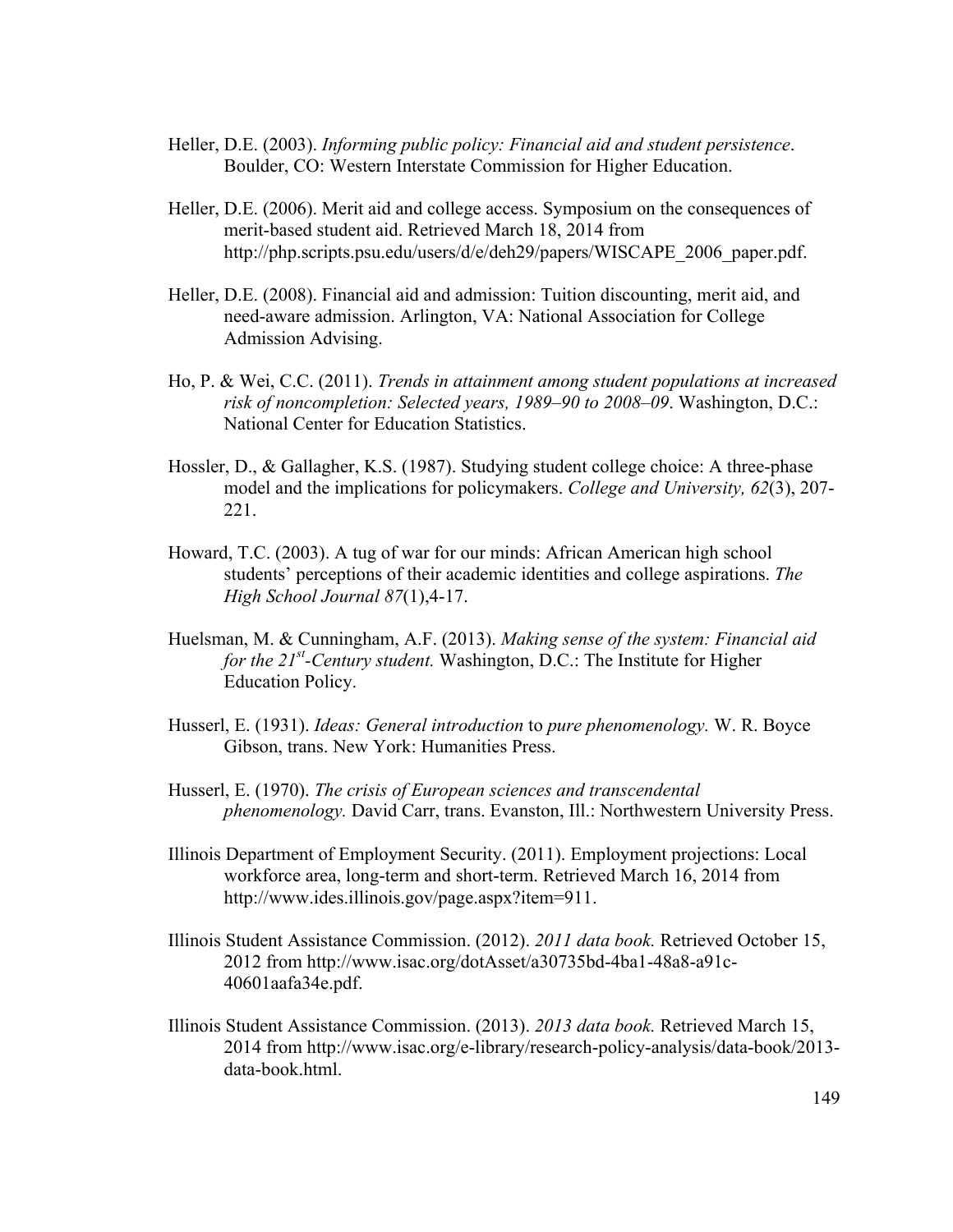- Ishitani, T. & DesJardins, S. (2002). A longitudinal investigation of dropout from college in the United States. *Journal of College Student Retention*, *4*(2), 173-201.
- Kane, T. J. (1999). *The price of admission: Rethinking how Americans pay for college.*Washington, D.C.: Brookings Institution.
- Kanter, M.J. (2011). American higher education: First in the world. *Change, 43*(3), 7-19.
- Kim, D. (2007). The effects of loans on students' degree attainment: Differences by student and individual characteristics. *Harvard Educational Review, 77*(1), 64- 100.
- Kuh, G.D., Cruce, T.M., Shoup, R., & Kinzie, J. (2008). Unmasking the effects of student engagement on first-year college grades and persistence. *The Journal of Higher Education, 79*(5), 540-563.
- Leslie, L.L., & Brinkman, P.T. (1987). Student price response in higher education. *Journal of Higher Education, 58,* 181-204.
- Linsenmaier, D.M., Rosen, H.S., & Rouse, C.E. (2006). Financial aid packages and college enrollment decisions: An econometric case study. *The Review of Economics and Statistics, 88*(1), 126-145.
- Long, B.T. (2008). *What is known about the impact of financial aid? Implications for policy*. New York: National Center for Postsecondary Research.
- Lotkowski, V.A., Robbins, S.B., & Noeth, R.J. (2004). *The role of academic and nonacademic factors in improving college retention.* Retrieved February 24, 2014 from http://files.eric.ed.gov/fulltext/ED485476.pdf.
- Luna De La Rosa, M. (2006). Is opportunity knocking? Low-income students' perceptions of college and financial aid. *The American Behavioral Scientist, 49*(12), 1670-1686.
- Lynch, D., Gottfried, M., Green, W., & Thomas, C.A. (2012). Using economics to illuminate the dynamic higher education landscape. In L.W. Perna (Ed.) *Understanding the Working College Student: New Research and Its Implications for Policy and Practice.* Sterling, VA: Stylus.
- Lynch, M., Engle, J., & Cruz, J.L. (2011). *Priced out: How the wrong financial-aid policies hurt low-income students.* Washington, D.C.: The Education Trust.
- Maxwell, J.A. (2005). *Qualitative research design: An interactive approach.* Thousand Oaks, CA: Sage.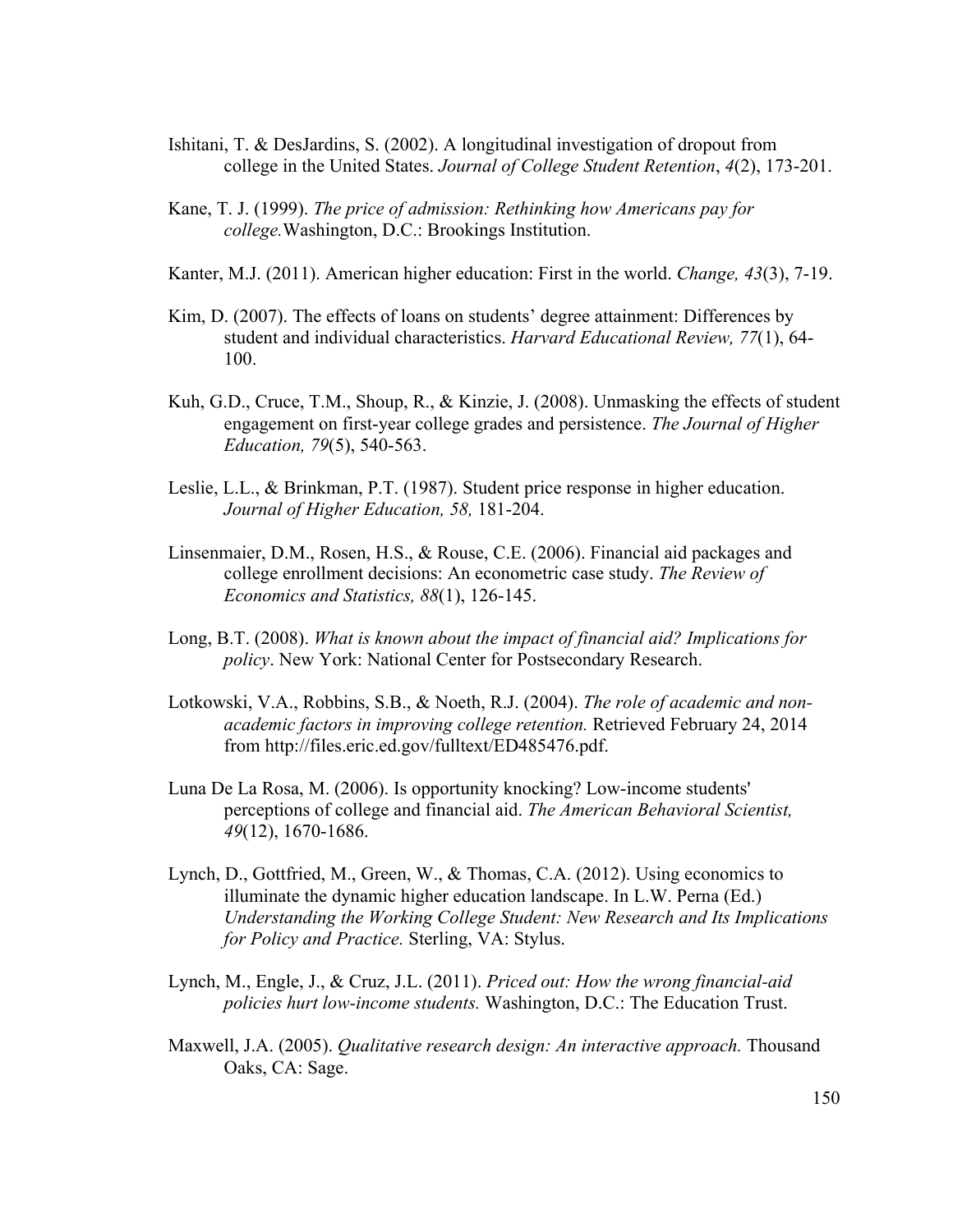- McDonough, P. (1997). *Choosing colleges: How social class and schools structure opportunity.* Albany, NY: SUNY.
- McDonough, P.M. (2005). Counseling matters: Knowledge, assistance, and organizational commitment in college preparation. In W.G. Tierney, Z.B. Corwin, & J.E. Colyar (Eds.), *Preparing For College: Nine Elements of Effective Outreach.* Albany, NY, SUNY.
- McDonough, P.M. & Calderone, S. (2006). The meaning of money: Perceptual differences between college counselors and low-income families about college costs and financial aid. *American Behavioral Scientist,* 49(12), 1703-1718.
- McDonough, P.A., Korn, J.S., & Yamasaki, E. (1997). Access, equity, and the privatization of college counseling. *Review of Higher Education 20*(3): 297-317.
- Merriam, S. (1998). *Qualitative research and case study applications.* San Francisco: Jossey Bass.
- Mortenson, T. (2012). Bachelor's degree attainment by age 24 by family income quartiles, 1970-2010. Retrieved October 10, 2012 from http://www.postsecondary.org/spreadslist.asp.
- Moustakas, C. (1994). *Phenomenological research methods.* Thousand Oaks, CA: Sage Publications.
- Mundel, D.S. & Rice, L. (2008). *Do increases in Pell and other grant awards increase college- going among lower income high school graduates? Evidence from a 'natural experiment'*. Washington, DC: The Brookings Institution.
- National Center for Education Statistics. (2008) National Postsecondary Student Aid Study. Data analysis by author using PowerStats. http://nces.ed.gov/datalab.
- National Center for Education Statistics. (2009). Beginning postsecondary students longitudinal study. Data analysis by author using PowerStats. http://nces.ed.gov/datalab.
- National Center for Education Statistics. (2012). National Postsecondary Student Aid Study. Data analysis by author using PowerStats. http://nces.ed.gov/datalab.
- National Center for Education Statistics. (2013a). *The Condition of Education.* Retrieved March 10, 2014 from http://nces.ed.gov/programs/coe.
- National Center for Education Statistics. (2013b). College navigator. Retrieved January 7, 2014 from https://nces.ed.gov/collegenavigator.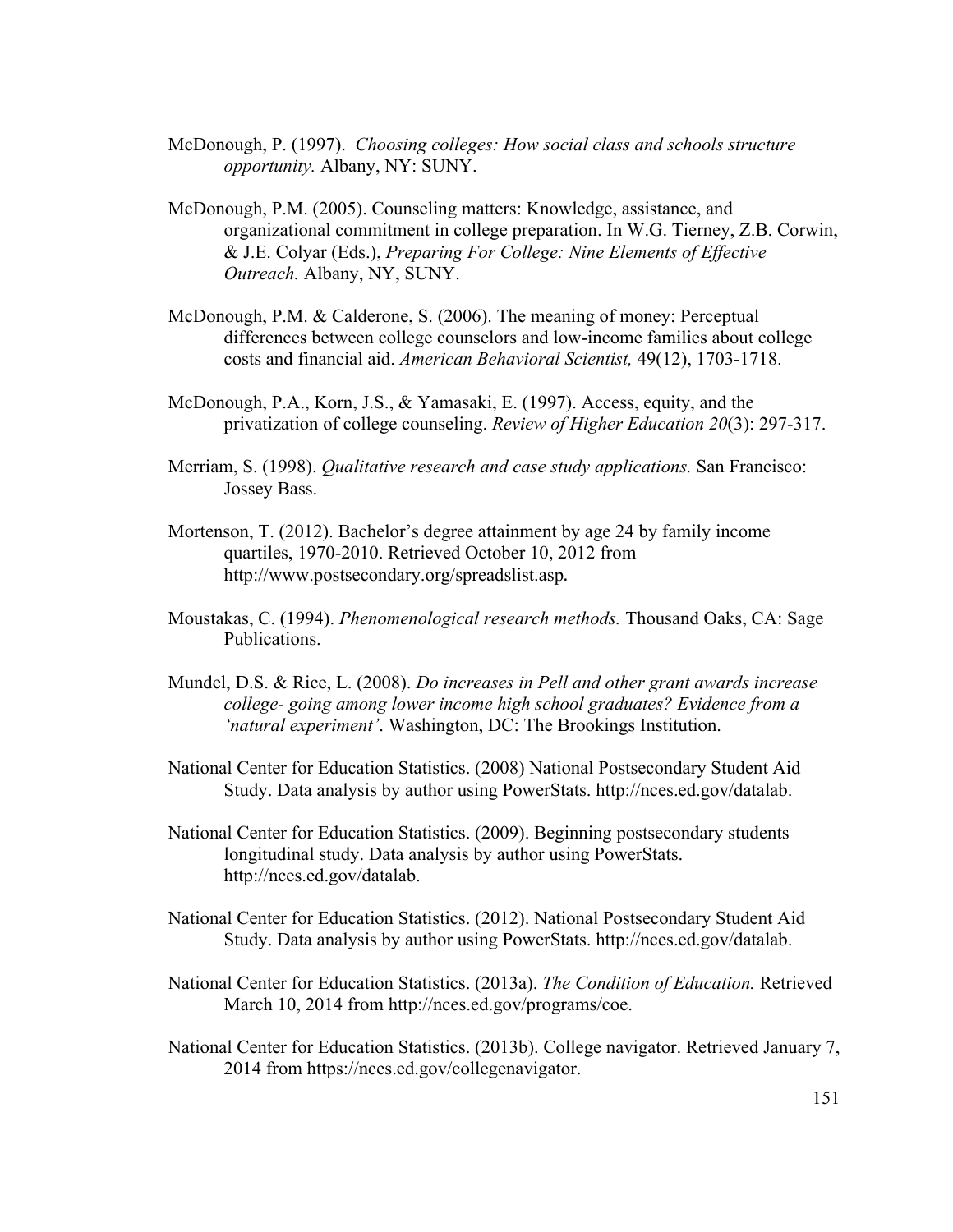- National Center for Education Statistics. (2013c). Integrated Postsecondary Education Data System. Retrieved March 16, 2014 from http://nces.ed.gov/ipeds/datacenter.
- National Center for Public Policy and Higher Education. (2000). *Measuring Up 2000: The state report card on higher education: Illinois.* San Jose, CA: Author.
- National Center for Public Policy and Higher Education. (2008). *Measuring Up 2008: The national report card on higher education.* San Jose, CA: Author.
- Nora, A., Barlow, L., & Crisp, G. (2006). Examining the tangible and psychosocial benefits of financial aid with student access, engagement, and degree attainment. *The American Behavioral Scientist, 49*(12), 1636-1651.
- Organisation for Economic Co-operation and Development. (2012). *Education at a glance 2012: OECD indicators.* Paris, France: Author.
- Pascarella, E.T., Pierson, C.T., Wolniak, G.C., & Terenzini, P.T. (2004). First-generation college students: Additional evidence on college experiences and outcomes. *The Journal of Higher Education*, *75*(3), 249-284.
- Paulsen, M.B. & St. John, E.P. (2002). Social class and college costs: Examining the financial nexus between college choice and persistence. *Journal of Higher Education, 73*(2), 189-236.
- Perna, L.W. (2005). The key to college success: Rigorous academic preparation. In W.G. Tierney, Z.B. Corwin, & J.E. Colyar (Eds.), *Preparing For College: Nine Elements of Effective Outreach.* Albany, NY, SUNY.
- Perna, L.W. (2006). Studying college choice: A proposed conceptual model. In J. C. Smart (Ed.), *Higher Education: Handbook of theory and research, Vol. XXI* (pp. 99-157). Springer.
- Perna, L.W. (2008). Understanding high school students' willingness to borrow to pay college prices. *Research in Higher Education, 49,* 589-606.
- Perna, L.W. (2010). *Understanding the working college student: New research and its implications for policy and practice.* Sterling, VA: Stylus.
- Perna, L.W., Cooper, M., & Li, C. (2007) Improving educational opportunities for students who work. E. P. St. John (Ed.), *Reading on Equal Education*, *22*, 109- 106.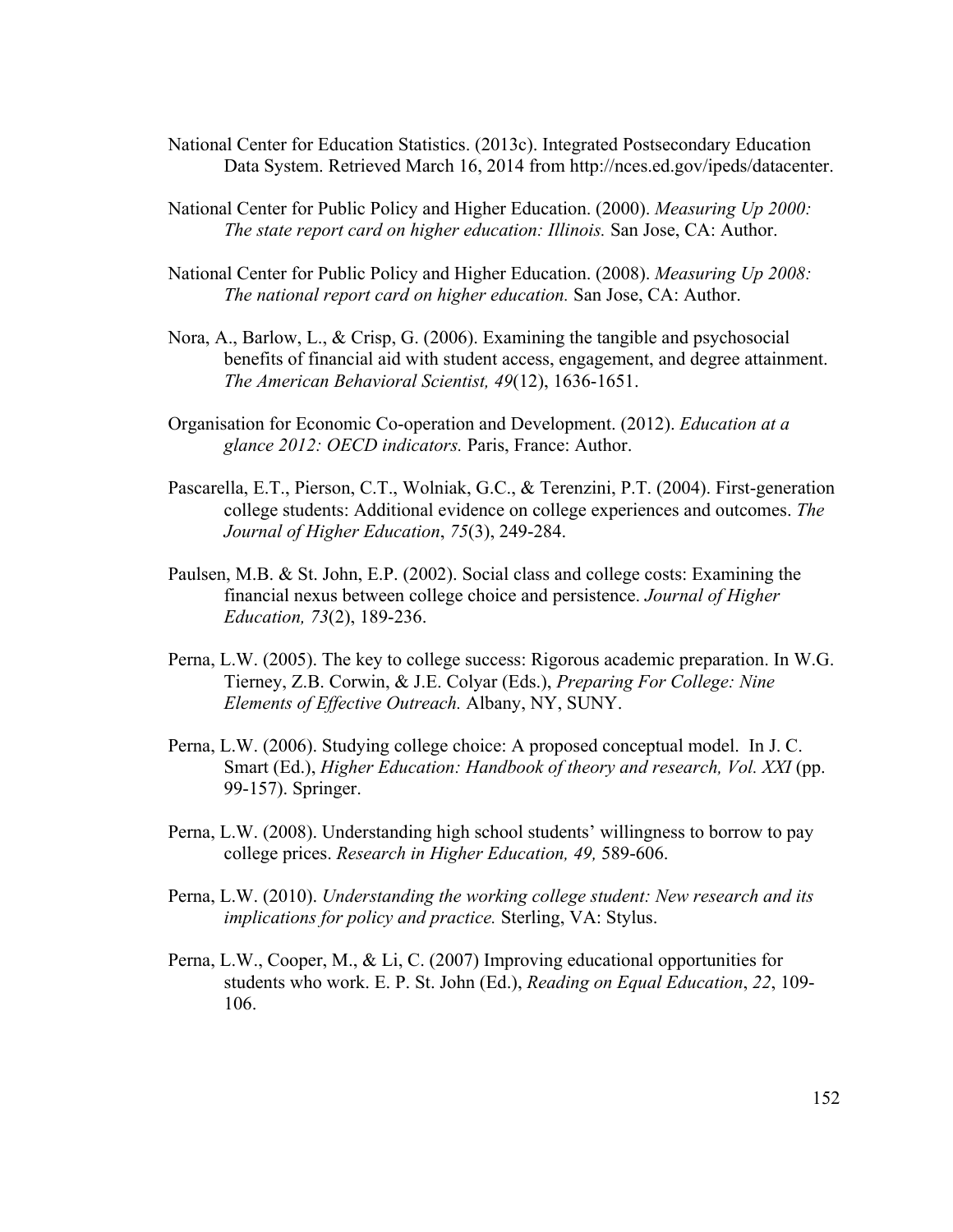- Perna, L.W., May, H., Yee, A., Ransom, T., Rodriguez, A., & Fester, R. (2013). Unequal access to rigorous high school curricula: An exploration of the opportunity to benefit from the International Baccalaureate diploma programme. Retrieved March 1, 2014 from http://epx.sagepub.com/content/early/2013/06/19/0895904813492383.
- Perna, L.W., Finney, J.E., & Rorison, J. (2014). A story of decline: The performance and state policies of higher education in Illinois. In L.W. Perna & J.E. Finney *The Attainment Agenda: State Policy Leadership in Higher Education.* Baltimore, MD: Johns Hopkins University Press.
- Perna, L.W., Rowan-Kenyon, H.T., Thomas, S.L., Bell, A., Anderson, R., & Li, C. (2008). The role of college counseling in shaping college opportunity: Variations across high schools. *The Review of Higher Education, 31*(2), 131-159.
- Pew Charitable Trusts. (2013). *Moving on up: Why do some Americans leave the bottom of the economic ladder, but not others?* Washington, D.C.: Author.
- Roderick, M., Coca, V., & Nagaoka, J. (2011). Potholes on the road to college: High school effects in shaping urban students' participation in college application, fouryear college enrollment, and college match. *Sociology of Education, 84*(3), 178- 211.
- Romano, R., & Millard, T. (2006). If community college students are so poor, why do only 16.9% of them receive Pell grants? *Community College Journal of Research and Practice, 30,* 321-337.
- Rowan-Kenyon, H.T., Swan, A.K., Deutsch, N.L., & Gansneder, B. (2010). Academic success for working adult students. In L.W. Perna (Ed.) *Understanding the Working College Student: New Research and Its Implications for Policy and Practice.* Sterling, VA: Stylus.
- Rubin, R.B. (2011). The Pell and the poor: A regression-discontinuity analysis of on-time college enrollment. *Research in Higher Education, 52*, 675-692.
- Rumberger, R.W. (2010). Education and the reproduction of economic inequality in the United States: An empirical investigation. *Economics of Education Review, 29,* 246-254.
- Schneider, B., & Stevenson, D. (1999). *The ambitious generation: America's teenagers, motivated but directionless.* New Haven, CT: Yale University Press.
- Seftor, N. & Turner, S. (2002). Back to school: Federal student aid policy and adult college age enrollment. *Journal of Human Resources*, *37*(2), 336-352.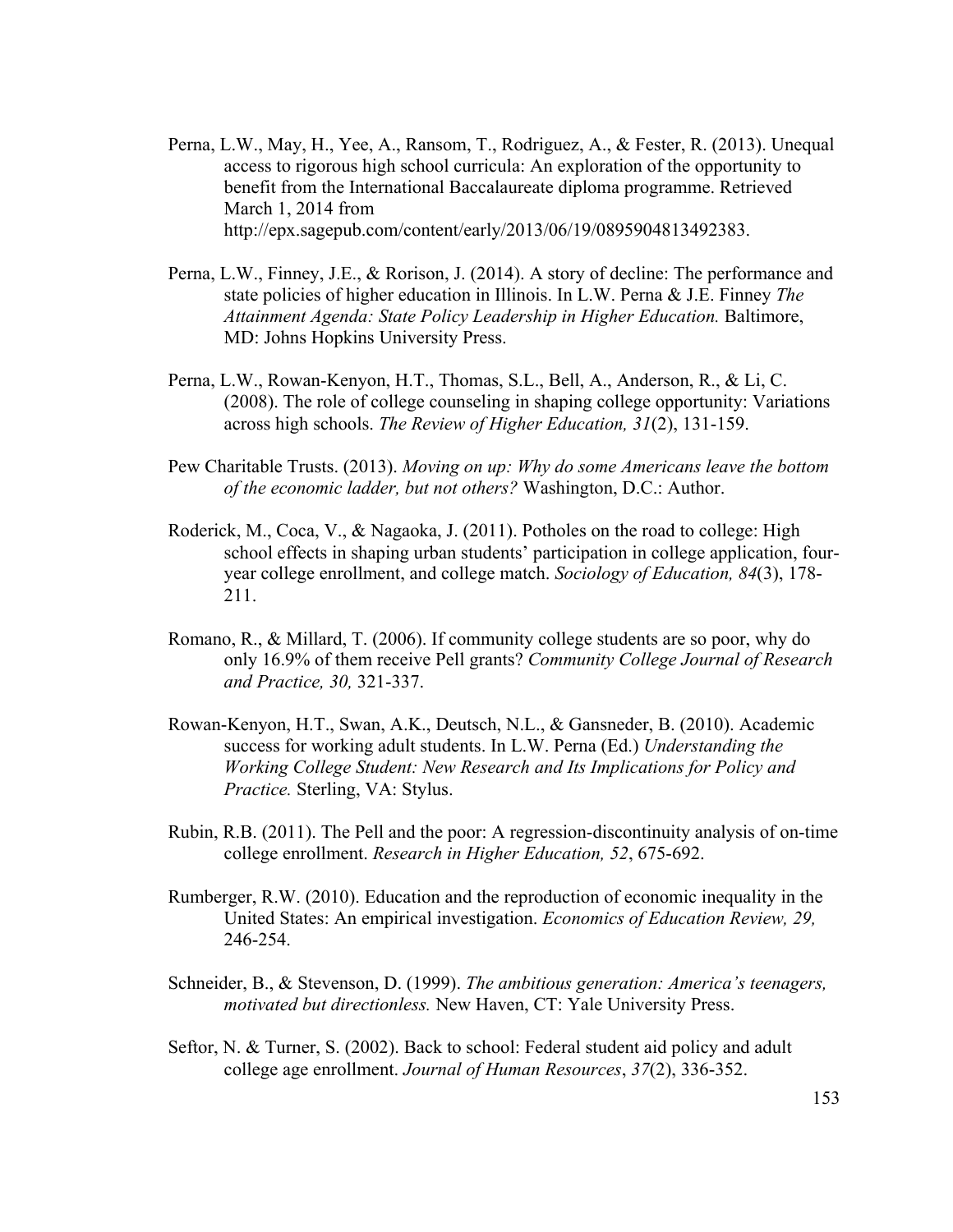- Stanton-Salazar, R.D. (2001). *Manufacturing hope and despair: The school and kin support networks of U.S.-Mexican youth. Sociology of Education Series.* New York: Teachers College Press.
- Tebbs, J. & Turner, S. (2005). College education for low income students: A caution on the use of data on Pell grant recipients, *Change, 37*(4), 34–43.
- Thomas, S. L. (1998). *Deferred costs and economic returns to college major, quality, and performance: Recent trends.* Paper presented at the annual meeting of the Association for the Study of Higher Education, Miami.
- Tinto, V. (1994). *Leaving college: Rethinking the causes and cures of student attrition.*  Chicago, IL: University of Chicago Press.
- Toutkoushian, R.K. (2001). Trends in revenues and expenditures for public and private higher education. In M.B. Paulsen & J.C. Smart (Eds.) *The Finance of Higher Education: Theory, Research, Policy & Practice.* Flemington, NJ: Agathon Press.
- Turley, R. (2009). College proximity: Mapping access to opportunity. *Sociology of Education, 82(2),* 126–146.
- U.S. Census Bureau. (2010). Quickfacts. Retrieved March 16, 2014 from http://quickfacts.census.gov/qfd.
- U.S. Department of Education. (2012). *Funding your education: The guide to federal student aid.* Retrieved March 6, 2014 from https://studentaid.ed.gov/sites/default/files/2012-13-funding-your-education.pdf.
- U.S. Department of Education. (2014). Subsidized and unsubsidized loans. Retrieved March 16, 2014 from http://studentaid.ed.gov/types/loans/subsidizedunsubsidized#what%27s-the-difference.
- U.S. Department of Health and Human Services. (2012). 2012 HHS poverty guidelines. Retrieved March 8, 2014 from http://aspe.hhs.gov/poverty/12poverty.shtml.
- Venegas, K.M. (2006). Internet inequalities: Financial aid, the Internet, and low-income students. *American Behavioral Scientist, 49*(12), 1652-1669.
- Wei, C.C. & Berkner, L. (2008). *Trends in undergraduate borrowing II: Federal student loans in 1995–96, 1999–2000, and 2003–04.* Washington, D.C.: National Center for Education Statistics.
- Weiss, R.S. (1994). *Learning from strangers: The art and method of qualitative interview studies.*